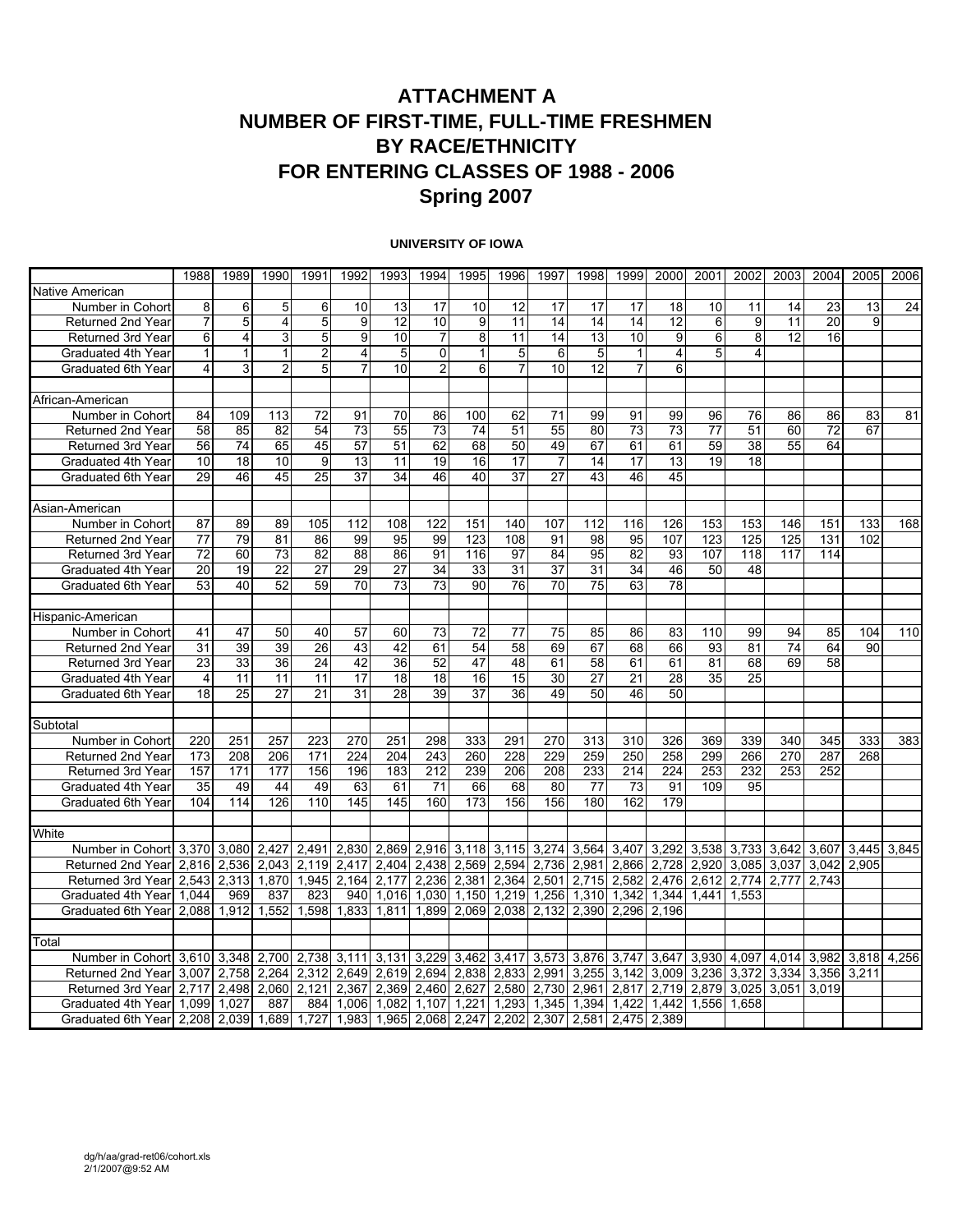### **ATTACHMENT A NUMBER OF FIRST-TIME, FULL-TIME FRESHMEN BY RACE/ETHNICITY FOR ENTERING CLASSES OF 1988 - 2006 Spring 2007**

#### **IOWA STATE UNIVERSITY**

|                                               | 1988           | 1989                    | 1990           | 1991            | 1992                          | 1993            | 1994                          | 1995           | 1996            | 1997            | 1998           | 1999            | 2000           | 2001        | 2002  | 2003                    | 2004              | 2005  | 2006  |
|-----------------------------------------------|----------------|-------------------------|----------------|-----------------|-------------------------------|-----------------|-------------------------------|----------------|-----------------|-----------------|----------------|-----------------|----------------|-------------|-------|-------------------------|-------------------|-------|-------|
| Native American                               |                |                         |                |                 |                               |                 |                               |                |                 |                 |                |                 |                |             |       |                         |                   |       |       |
| Number in Cohort                              | $\overline{4}$ | 7                       | 5              | 7               | 5                             | $\overline{7}$  | 7                             | 8              | 14              | 11              | 10             | 16              | 10             | 12          | 12    | 11                      | 16                |       | 12    |
| <b>Returned 2nd Year</b>                      | $\overline{4}$ | $\overline{7}$          | 3              | $\overline{4}$  | $\overline{3}$                | $\overline{4}$  | 5                             | $\overline{7}$ | 9               | 6               | 8              | 12              | 4              | 10          | 10    | 5                       | 12                | 7     |       |
| <b>Returned 3rd Year</b>                      | 3              | 5                       | 0              | $\overline{4}$  | $\overline{c}$                | 3 <sup>1</sup>  | 5                             | 6              | 7               | $\overline{7}$  | $\overline{7}$ | 9               | 3              | 8           | 9     | $\overline{\mathbf{A}}$ | 11                |       |       |
| Graduated 4th Year                            | $\mathbf{1}$   | $\overline{3}$          | 0              | $\Omega$        | 0                             | $\mathbf{1}$    | $\mathbf{1}$                  | $\overline{2}$ | 3               | 3               | $\overline{0}$ | 3               | $\overline{2}$ | 3           | 3     |                         |                   |       |       |
| Graduated 6th Year                            | $\overline{a}$ | $\overline{\mathbf{4}}$ | 0              | $\mathbf{1}$    | $\overline{c}$                | $\overline{2}$  | 5                             | 4              | 6               | 6               | $6 \mid$       | 7               | 3              |             |       |                         |                   |       |       |
|                                               |                |                         |                |                 |                               |                 |                               |                |                 |                 |                |                 |                |             |       |                         |                   |       |       |
| African-American                              |                |                         |                |                 |                               |                 |                               |                |                 |                 |                |                 |                |             |       |                         |                   |       |       |
| Number in Cohort                              | 135            | 181                     | 109            | 122             | 139                           | 233             | 97                            | 62             | 95              | 117             | 104            | 145             | 104            | 146         | 134   | 101                     | 105               | 107   | 123   |
| Returned 2nd Year                             | 97             | 116                     | 89             | 104             | 96                            | 161             | 69                            | 49             | 65              | 93              | 86             | 117             | 89             | 124         | 105   | 87                      | 83                | 81    |       |
| Returned 3rd Year                             | 72             | 98                      | 77             | 82              | 73                            | 125             | $\overline{55}$               | 39             | 52              | 68              | 68             | 99              | 74             | 94          | 91    | $\overline{72}$         | 70                |       |       |
| Graduated 4th Year                            | $\overline{7}$ | 12                      | 10             | $\overline{7}$  | 12                            | 22              | $\overline{7}$                | 6              | 15              | 16              | 16             | 24              | 23             | 17          | 35    |                         |                   |       |       |
| Graduated 6th Year                            | 51             | 67                      | 41             | 44              | 38                            | $\overline{78}$ | 33                            | 27             | 38              | 51              | 38             | $\overline{74}$ | 53             |             |       |                         |                   |       |       |
|                                               |                |                         |                |                 |                               |                 |                               |                |                 |                 |                |                 |                |             |       |                         |                   |       |       |
| Asian-American                                |                |                         |                |                 |                               |                 |                               |                |                 |                 |                |                 |                |             |       |                         |                   |       |       |
| Number in Cohort                              | 56             | 72                      | 58             | 74              | 94                            | 73              | 75                            | 64             | 82              | 99              | 81             | 86              | 113            | 146         | 132   | 139                     | 129               | 137   | 144   |
| Returned 2nd Year                             | 45             | 62                      | 48             | 53              | 74                            | 59              | 66                            | 58             | 68              | 89              | 71             | $\overline{77}$ | 104            | 124         | 105   | 118                     | 118               | 119   |       |
| Returned 3rd Year                             | 41             | 55                      | 44             | 54              | 69                            | 51              | 58                            | 49             | 58              | 82              | 65             | 62              | 85             | 107         | 92    | 111                     | 110               |       |       |
| Graduated 4th Year                            | 6              | $\overline{11}$         | $\overline{5}$ | 10              | $\overline{12}$               | 11              | 13                            | 15             | 15              | $\overline{22}$ | 15             | 18              | 32             | 43          | 44    |                         |                   |       |       |
| Graduated 6th Year                            | 33             | 43                      | 29             | 37              | $\overline{53}$               | 39              | 54                            | 41             | 50              | 67              | 46             | 51              | 69             |             |       |                         |                   |       |       |
|                                               |                |                         |                |                 |                               |                 |                               |                |                 |                 |                |                 |                |             |       |                         |                   |       |       |
| Hispanic-American                             | 45             | 55                      |                | 52              | 52                            | 56              | 55                            | 45             | 60              | 51              |                |                 |                |             | 84    | 93                      | 84                |       | 120   |
| Number in Cohort                              | 39             |                         | 28             |                 |                               |                 |                               |                |                 |                 | 53             | 75              | 103            | 99          | 73    |                         |                   | 103   |       |
| Returned 2nd Year<br><b>Returned 3rd Year</b> | 28             | 44<br>34                | 23<br>17       | 40<br>27        | 35<br>31                      | 42<br>37        | 43<br>35                      | 31<br>25       | 45<br>37        | 41<br>38        | 43<br>39       | 64<br>55        | 85<br>74       | 79<br>72    | 61    | 82<br>74                | 70<br>59          | 89    |       |
| Graduated 4th Year                            | 5              | 10                      | 5              | 5               |                               | 8 <sup>1</sup>  | 12                            | 4              | 12              | 9               | 6              | 18              | 28             | 25          | 25    |                         |                   |       |       |
| Graduated 6th Year                            | 21             | 30                      | 10             | $\overline{21}$ | $\overline{\mathbf{c}}$<br>19 | 31              | 28                            | 16             | $\overline{27}$ | 30              | 29             | $\overline{50}$ | 57             |             |       |                         |                   |       |       |
|                                               |                |                         |                |                 |                               |                 |                               |                |                 |                 |                |                 |                |             |       |                         |                   |       |       |
| Subtotal                                      |                |                         |                |                 |                               |                 |                               |                |                 |                 |                |                 |                |             |       |                         |                   |       |       |
| Number in Cohort                              | 240            | 315                     | 200            | 255             | 290                           | 369             | 234                           | 179            | 251             | 278             | 248            | 322             | 330            | 403         | 362   | 344                     | 334               | 354   | 399   |
| Returned 2nd Year                             | 185            | 229                     | 163            | 201             | 208                           | 266             | 183                           | 145            | 187             | 229             | 208            | 270             | 282            | 337         | 293   | 292                     | 283               | 296   |       |
| <b>Returned 3rd Year</b>                      | 144            | 192                     | 138            | 167             | 175                           | 216             | 153                           | 119            | 154             | 195             | 179            | 225             | 236            | 281         | 253   | 261                     | 250               |       |       |
| Graduated 4th Year                            | 19             | 36                      | 20             | 22              | 26                            | 42              | 33                            | 27             | 45              | 50              | 37             | 63              | 85             | 88          | 107   |                         |                   |       |       |
| Graduated 6th Year                            | 107            | 144                     | 80             | 103             | 112                           | 150             | 120                           | 88             | 121             | 154             | 119            | 182             | 182            |             |       |                         |                   |       |       |
|                                               |                |                         |                |                 |                               |                 |                               |                |                 |                 |                |                 |                |             |       |                         |                   |       |       |
| White                                         |                |                         |                |                 |                               |                 |                               |                |                 |                 |                |                 |                |             |       |                         |                   |       |       |
| Number in Cohort 3,388                        |                | 3,296                   | 2,979          | 2,787           |                               |                 | 2,833 2,893 2,965             | 2,937          | 3,170           | 3,500           |                | 3,348 3,494     | 3,703          | 3,915 3,557 |       | 3,288                   | 3,142             | 3,228 | 3,377 |
| Returned 2nd Year                             | 2.881          | 2.779                   | 2,440          | 2,287           | 2,342                         | 2,378 2,424     |                               | 2,391          | 2,641           | 2,937           | 2,834          | 2,977           | 3,094          | 3,275       | 3.007 | 2,790                   | 2,695             | 2.703 |       |
| Returned 3rd Year                             | 2,556          | $\overline{2,}459$      | 2,153          | 2,019           | 2,070                         | 2,092           | 2,142                         | 2,167          | 2,389           | 2,644           | 2,584          | 2,702           | 2,781          | 2,927       | 2,722 | 2,569                   | 2,464             |       |       |
| Graduated 4th Year                            | 760            | 701                     | 583            | 576             | 613                           | 661             | 720                           | 749            | 904             | 963             | 1,015          | 1,125           | 1,185          | 1,293       | 1.210 |                         |                   |       |       |
| Graduated 6th Year                            |                | 2,208 2,096             | 1,847          | 1,720           | 1,777                         |                 | 1,815 1,872                   | 1,901          |                 | 2,109 2,340     |                | 2,278 2,409     | 2,486          |             |       |                         |                   |       |       |
|                                               |                |                         |                |                 |                               |                 |                               |                |                 |                 |                |                 |                |             |       |                         |                   |       |       |
| Total                                         |                |                         |                |                 |                               |                 |                               |                |                 |                 |                |                 |                |             |       |                         |                   |       |       |
| Number in Cohort                              | 3,744          | 3,751                   | 3,310          | 3,228           | 3,333                         | 3,416 3,325     |                               | 3,274          | 3,599           | 4,007           |                | 3,800 4,020     | 4,289          | 4,598       | 4,167 | 3,860                   | 3,674 3,745 3,952 |       |       |
| Returned 2nd Year                             | 3,153          |                         | 3,119 2,700    | 2,627           | 2,726                         | 2,769           | 2,711                         | 2,668          | 2,979           | 3,351           | 3,207          | 3,421           | 3,591          | 3,837       |       | 3,510 3,270             | 3,151             | 3,125 |       |
| <b>Returned 3rd Year</b>                      | 2.781          | 2.745                   | 2.373          | 2.309           | 2.403                         | 2.417           | 2.387                         | 2.399          | 2.677           | 3.008           | 2.907          | 3.086           | 3.203          | 3.401       | 3.156 | 3.004                   | 2.866             |       |       |
| Graduated 4th Year                            | 806            | 763                     | 629            | 664             | 723                           | 763             | 799                           | 822            | 1,022           | 1,081           | 1,111          | 1,261           | 1,339          | 1,463       | 1,399 |                         |                   |       |       |
| Graduated 6th Yearl                           | 2.381          | 2,312                   | 1.985          |                 |                               |                 | 1,939 2,035 2,062 2,075 2,086 |                | 2.349           | 2,634           |                | 2,526 2,734     | 2.822          |             |       |                         |                   |       |       |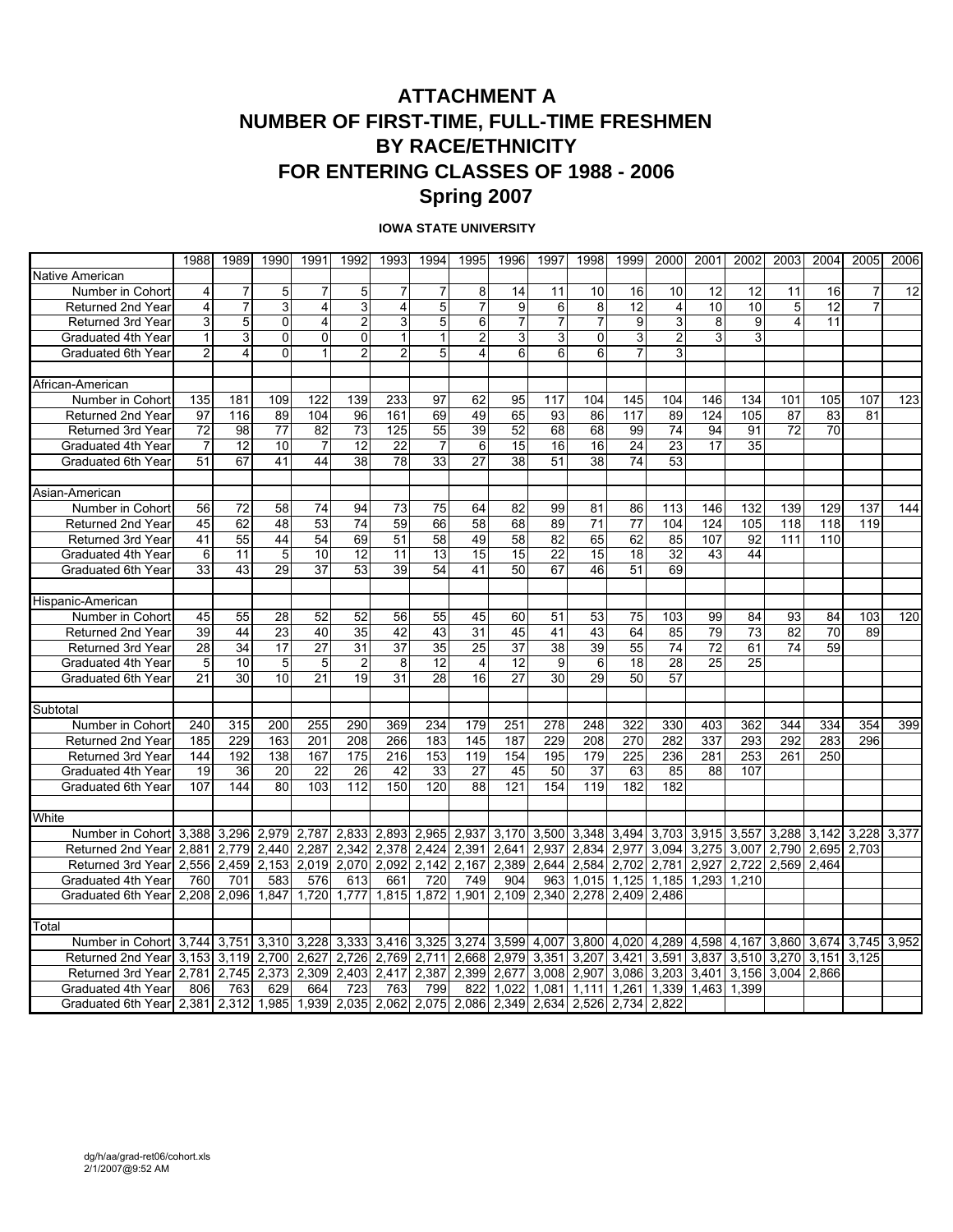### **ATTACHMENT A NUMBER OF FIRST-TIME, FULL-TIME FRESHMEN BY RACE/ETHNICITY FOR ENTERING CLASSES OF 1988 - 2006 Spring 2007**

#### **UNIVERSITY OF NORTHERN IOWA**

|                           | 1988                    | 1989            | 1990           | 1991                    | 1992           | 1993           | 1994            | 1995           | 1996                    | 1997                    | 1998                    | 1999           | 2000                    | 2001         | 2002           | 2003            | 2004           | 2005  | 2006  |
|---------------------------|-------------------------|-----------------|----------------|-------------------------|----------------|----------------|-----------------|----------------|-------------------------|-------------------------|-------------------------|----------------|-------------------------|--------------|----------------|-----------------|----------------|-------|-------|
| Native American           |                         |                 |                |                         |                |                |                 |                |                         |                         |                         |                |                         |              |                |                 |                |       |       |
| Number in Cohort          | 4                       | $\overline{a}$  | 2              | 5                       | 4              | 4              | 4               | 5              | 4                       | $\overline{\mathbf{c}}$ | 6                       | 5              | 6                       | 2            | 3              | 4               | 7              | 4     | 5     |
| Returned 2nd Year         | 1                       | $\overline{0}$  | $\mathbf{1}$   | $\overline{\mathbf{4}}$ | $\mathbf{1}$   | 3              | $\mathbf{1}$    | 3              | $\overline{3}$          | $\mathbf 0$             | $\overline{4}$          | 3              | 6                       | 1            | $\overline{3}$ | 3               | $\overline{c}$ | 3     |       |
| <b>Returned 3rd Year</b>  | 1                       | $\overline{0}$  | 1              | $\overline{2}$          | $\mathbf{1}$   | 3              | 0               | 3              | $\overline{c}$          | 0                       | 3                       | $\overline{2}$ | 4                       | 0            | 3              | $\overline{2}$  | 2              |       |       |
| Graduated 4th Year        | $\mathbf 0$             | 0               | 0              | $\mathbf 0$             | 0              | 0              | 0               | $\overline{0}$ | $\mathbf{1}$            | 0                       | 0                       | $\mathbf{1}$   | $\overline{\mathbf{c}}$ | $\Omega$     | $\mathbf{1}$   |                 |                |       |       |
| Graduated 6th Year        | $\overline{0}$          | $\overline{0}$  | 1              | $\overline{2}$          | $\mathbf{1}$   | $\overline{2}$ | 0               | $\overline{2}$ | $\overline{2}$          | $\overline{0}$          | 3                       | $\overline{2}$ | $\overline{c}$          |              |                |                 |                |       |       |
|                           |                         |                 |                |                         |                |                |                 |                |                         |                         |                         |                |                         |              |                |                 |                |       |       |
| African-American          |                         |                 |                |                         |                |                |                 |                |                         |                         |                         |                |                         |              |                |                 |                |       |       |
| Number in Cohort          | 36                      | 45              | 49             | 43                      | 35             | 33             | 40              | 29             | 28                      | 38                      | 42                      | 50             | 67                      | 59           | 64             | 49              | 51             | 49    | 40    |
| Returned 2nd Year         | 27                      | 29              | 32             | 31                      | 22             | 21             | $\overline{24}$ | 19             | 19                      | 25                      | 29                      | 34             | 53                      | 40           | 50             | $\overline{37}$ | 42             | 29    |       |
| Returned 3rd Year         | 18                      | 28              | 29             | $\overline{25}$         | 17             | 18             | 20              | 16             | 15                      | 17                      | 25                      | 30             | 41                      | 32           | 40             | 28              | 32             |       |       |
| Graduated 4th Year        | $\overline{0}$          | $\mathbf{1}$    | $\overline{2}$ | $\overline{2}$          | 3              | 3              | $\mathbf{1}$    |                | $\mathbf{1}$            | $\mathsf 3$             | 6                       | $\overline{4}$ | 5                       | 5            | 9              |                 |                |       |       |
| Graduated 6th Year        | 6                       | 14              | 19             | 15                      | 14             | 14             | 17              | 13             | 9                       | 12                      | 17                      | 21             | 31                      |              |                |                 |                |       |       |
|                           |                         |                 |                |                         |                |                |                 |                |                         |                         |                         |                |                         |              |                |                 |                |       |       |
| Asian-American            |                         |                 |                |                         |                |                |                 |                |                         |                         |                         |                |                         |              |                |                 |                |       |       |
| Number in Cohort          | 11                      | 15              | 16             | 19                      | 14             | 26             | 31              | 19             | 25                      | 19                      | 17                      | 19             | 27                      | 30           | 12             | 20              | 14             | 25    | 31    |
| Returned 2nd Year         | 6                       | 10              | 14             | 17                      | 12             | 16             | $\overline{21}$ | 15             | 18                      | 15                      | 12                      | 14             | 21                      | 23           | 10             | 17              | 11             | 18    |       |
| <b>Returned 3rd Year</b>  | 5                       | $\overline{12}$ | 10             | 15                      | 11             | 13             | 19              | 15             | $\overline{15}$         | 13                      | 10                      | 13             | $\overline{21}$         | 24           | 8              | 14              | 8              |       |       |
| Graduated 4th Year        | $\mathbf{1}$            | $\overline{2}$  | 2              | $\overline{4}$          | 3              | $\mathbf{1}$   | 9               | 6              | 6                       | 3                       | $\overline{\mathbf{4}}$ | 5              | 6                       | $\mathbf{Q}$ | $\overline{2}$ |                 |                |       |       |
| Graduated 6th Year        | $\overline{4}$          | 8               | 7              | 14                      | $\overline{9}$ | 11             | 13              | 15             | 10                      | 10                      | $\overline{7}$          | 11             | 17                      |              |                |                 |                |       |       |
|                           |                         |                 |                |                         |                |                |                 |                |                         |                         |                         |                |                         |              |                |                 |                |       |       |
| Hispanic-American         |                         |                 |                |                         |                |                |                 |                |                         |                         |                         |                |                         |              |                |                 |                |       |       |
| Number in Cohort          | 10                      | 12              | 8              | 14                      | 15             | 15             | 11              | 22             | 14                      | 10                      | 16                      | 14             | 27                      | 26           | 16             | 21              | 21             | 22    | 29    |
| Returned 2nd Year         | 6                       | 8               | 7              | 11                      | 12             | 11             | 5               | 15             | 13                      | 4                       | 9                       | 9              | 19                      | 19           | 8              | 18              | 13             | 17    |       |
| <b>Returned 3rd Year</b>  | 5 <sub>5</sub>          | $\overline{6}$  | 7              | 9                       | $\overline{7}$ | 9              | 4               | 13             | 11                      | $\overline{4}$          | 8                       | $\overline{6}$ | 18                      | 13           | $\overline{7}$ | $\overline{15}$ | 9              |       |       |
| Graduated 4th Year        | $\overline{0}$          | $\mathbf{1}$    | 3              | $\mathbf 0$             | $\overline{2}$ | $\mathbf{1}$   | 0               | $\overline{2}$ | $\overline{\mathbf{c}}$ | 0                       | 3                       | 0              | 3                       | 4            | 3              |                 |                |       |       |
| <b>Graduated 6th Year</b> | $\overline{\mathbf{r}}$ | 5               | 6              | 5                       | $\overline{6}$ | 5 <sup>1</sup> | $\overline{4}$  | 10             | $\overline{7}$          | $\mathbf{1}$            | 6                       | 5              | 15                      |              |                |                 |                |       |       |
|                           |                         |                 |                |                         |                |                |                 |                |                         |                         |                         |                |                         |              |                |                 |                |       |       |
| Subtotal                  |                         |                 |                |                         |                |                |                 |                |                         |                         |                         |                |                         |              |                |                 |                |       |       |
| Number in Cohort          | 61                      | 74              | 75             | 81                      | 68             | 78             | 86              | 75             | 71                      | 69                      | 81                      | 88             | 127                     | 117          | 95             | 94              | 93             | 100   | 105   |
| Returned 2nd Year         | 40                      | 47              | 54             | 63                      | 47             | 51             | 51              | 52             | 53                      | 44                      | 54                      | 60             | 99                      | 83           | 71             | 75              | 68             | 67    |       |
| Returned 3rd Year         | 29                      | 46              | 47             | 51                      | 36             | 43             | 43              | 47             | 43                      | 34                      | 46                      | 51             | 84                      | 69           | 58             | 59              | 51             |       |       |
| Graduated 4th Year        | $\mathbf{1}$            | $\overline{4}$  | $\overline{7}$ | 6                       | 8              | 5              | 10              | 9              | 10                      | 6                       | 13                      | 10             | 16                      | 18           | 15             |                 |                |       |       |
| Graduated 6th Year        | 14                      | 27              | 33             | 36                      | 30             | 32             | 34              | 40             | 28                      | 23                      | 33                      | 39             | 65                      |              |                |                 |                |       |       |
|                           |                         |                 |                |                         |                |                |                 |                |                         |                         |                         |                |                         |              |                |                 |                |       |       |
| White                     |                         |                 |                |                         |                |                |                 |                |                         |                         |                         |                |                         |              |                |                 |                |       |       |
| Number in Cohort          | 1,765                   | 1,842           | 1,955          | 1,842                   | 1,558          | 1,691          | 1,746           | 1,912          | 1,899                   | 1,790                   | 1,864                   | 1,979          | 2,009                   | 1,885        | 1,675          | 1,559           | 1,508          | 1,550 | 1,524 |
| Returned 2nd Year         | 1,420                   | 1,522           | 1,619          | 1,509                   | 1,277          | 1,373          | 1,428           | 1,575          | ,560<br>1               | 1,487                   | 1,519                   | 1,624          | 1,692                   | 1,548        | 1,359          | 1,305           | 1,231          | 1,284 |       |
| Returned 3rd Year         | 1,295                   | 1,371           | 1,455          | 1,337                   | 1,132          | 1,258          | 1,279           | 1,415          | 1,426                   | 1,336                   | 1,388                   | 1,461          | 1,540                   | 1,399        | 1,234          | 1,203           | 1,130          |       |       |
| Graduated 4th Year        | 514                     | 475             | 487            | 458                     | 418            | 476            | 521             | 592            | 650                     | 529                     | 558                     | 681            | 706                     | 624          | 578            |                 |                |       |       |
| Graduated 6th Year        | 1,097                   | 1,165           | 1,175          | 1.128                   | 985            | 1,088          | 1,105           | 1.240          | 1,280                   | 1.192                   | 1.218                   | 1,306          | 1.365                   |              |                |                 |                |       |       |
|                           |                         |                 |                |                         |                |                |                 |                |                         |                         |                         |                |                         |              |                |                 |                |       |       |
| Total                     |                         |                 |                |                         |                |                |                 |                |                         |                         |                         |                |                         |              |                |                 |                |       |       |
| Number in Cohort          | 1,898                   | 1,967           | 2,075          | 1,951                   | 1,659          | 1,807          | 1,856           | 2,007          | 2,012                   | 1,919                   | 1,982                   | 2,124          | 2,218 2,064             |              | 1.822          | 1.740           | 1.652          | 1,694 | 1,684 |
| Returned 2nd Year         | 1,514                   | 1,611           | 1,711          | 1,594                   | 1,350          | 1,449          | 1,498           | 1,641          | 1,649                   | 1,582                   | 1,605                   | 1,729          | 1,863                   | 1,681        | 1,468          | 1,417           | 1,337          | 1.390 |       |
| Returned 3rd Year         | 1,372                   | 1,451           | 1,533          | 1,404                   | 1,193          | 1,322          | 1,339           | 1,474          | 1,500                   | 1,417                   | 1,462                   | 1,548          | 1,685                   | 1,515        | 1,330          | 1.297           | 1,217          |       |       |
| Graduated 4th Year        | 527                     | 489             | 505            | 470                     | 435            | 489            | 539             | 604            | 673                     | 552                     | 585                     | 712            | 751                     | 666          | 640            |                 |                |       |       |
| Graduated 6th Year        | 1.146                   | 1,217           | 1,233          | 1,178                   | 1,032          | 1.136          | 1,155           | 1.289          | 1,338                   | 1.252                   | 1.274                   | 1.380          | 1.488                   |              |                |                 |                |       |       |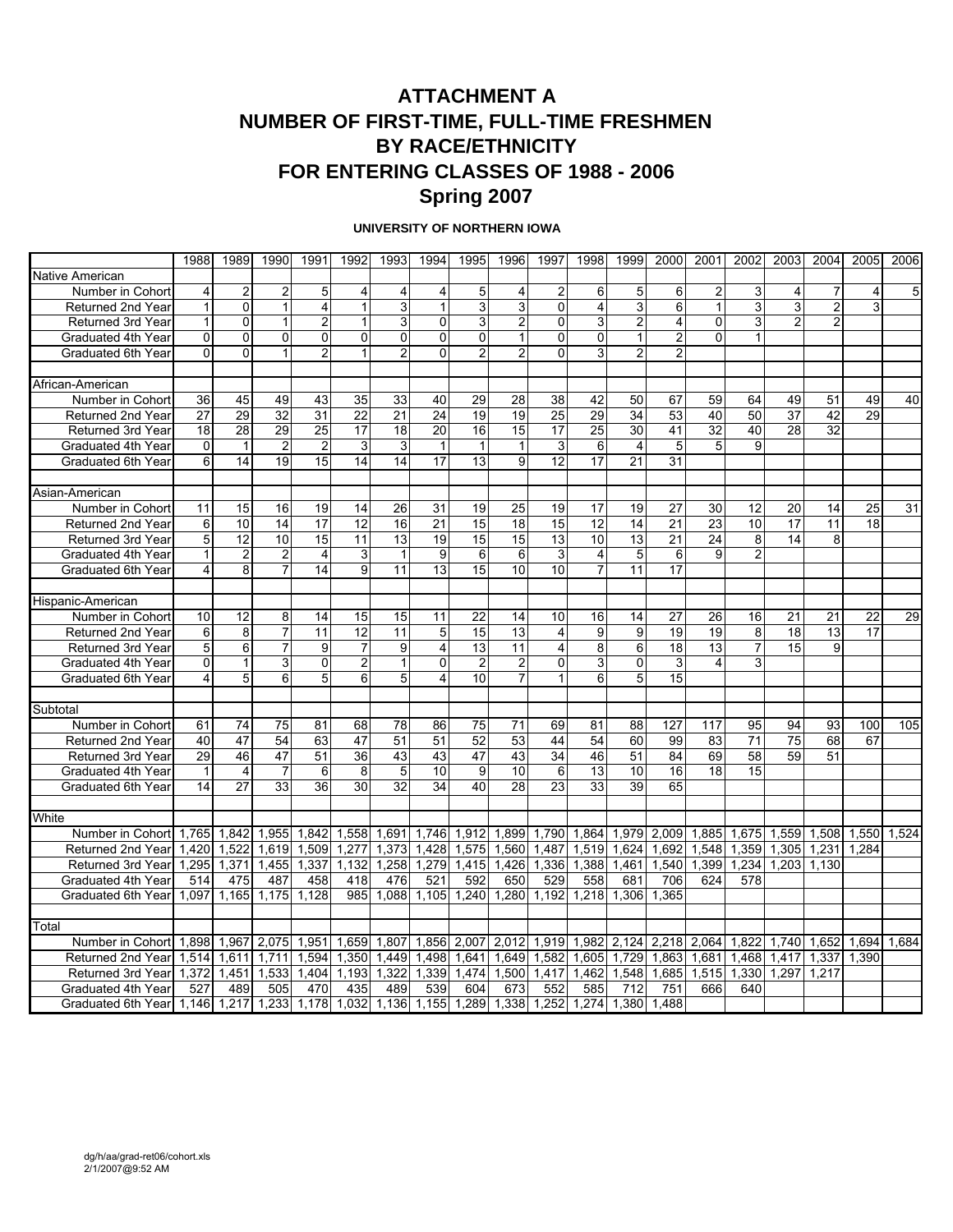### **TABLE 1ONE-YEAR RETENTION RATES BY RACE/ETHNICITY FOR ENTERING CLASSES OF 1988 - 2005 SPRING 2007**

|                     | 1988          | 1989          | 1990          | 1991 | 1992 | 1993          | 1994 | 1995 | 1996 | 1997 | 1998 | 1999          | 2000  | 2001 | 2002  | 2003          | 2004          | 2005  |
|---------------------|---------------|---------------|---------------|------|------|---------------|------|------|------|------|------|---------------|-------|------|-------|---------------|---------------|-------|
|                     | $\frac{0}{0}$ | $\frac{0}{0}$ | $\frac{0}{0}$ | $\%$ | $\%$ | $\frac{0}{0}$ | $\%$ | $\%$ | $\%$ | %    | $\%$ | $\frac{0}{0}$ | $\%$  | $\%$ | $\%$  | $\frac{0}{0}$ | $\frac{0}{0}$ | $\%$  |
| Native Am.          |               |               |               |      |      |               |      |      |      |      |      |               |       |      |       |               |               |       |
| SUI                 | 87.5          | 83.3          | 80.0          | 83.3 | 90.0 | 92.3          | 58.8 | 90.0 | 91.7 | 82.4 | 82.4 | 82.4          | 66.7  | 60.0 | 81.8  | 78.6          | 87.0          | 69.2  |
| <b>ISU</b>          | 100.0         | 100.0         | 60.0          | 57.1 | 60.0 | 57.1          | 71.4 | 87.5 | 64.3 | 54.5 | 80.0 | 75.0          | 40.0  | 83.3 | 83.3  | 45.5          | 75.0          | 100.0 |
| <b>UNI</b>          | 25.0          | 0.0           | 50.0          | 80.0 | 25.0 | 75.0          | 25.0 | 60.0 | 75.0 | 0.0  | 66.7 | 60.0          | 100.0 | 50.0 | 100.0 | 75.0          | 28.6          | 75.0  |
| African-Am.         |               |               |               |      |      |               |      |      |      |      |      |               |       |      |       |               |               |       |
| SUI                 | 69.0          | 78.0          | 72.6          | 75.0 | 80.2 | 78.6          | 84.9 | 74.0 | 82.3 | 77.5 | 80.8 | 80.2          | 73.7  | 80.2 | 68.4  | 69.8          | 83.7          | 80.7  |
| <b>ISU</b>          | 71.9          | 64.1          | 81.7          | 85.2 | 69.1 | 69.1          | 71.1 | 79.0 | 68.4 | 79.5 | 82.7 | 80.7          | 85.6  | 84.9 | 78.4  | 85.3          | 79.0          | 75.7  |
| <b>UNI</b>          | 75.0          | 64.4          | 65.3          | 72.1 | 62.9 | 63.6          | 60.0 | 65.5 | 67.9 | 65.8 | 69.0 | 68.0          | 79.1  | 67.8 | 78.1  | 75.5          | 82.4          | 59.2  |
| Asian-Am.           |               |               |               |      |      |               |      |      |      |      |      |               |       |      |       |               |               |       |
| SUI                 | 88.5          | 88.8          | 91.0          | 81.9 | 88.4 | 88.0          | 81.1 | 81.5 | 77.1 | 85.0 | 87.5 | 82.1          | 85.0  | 80.8 | 82.5  | 85.9          | 86.8          | 76.7  |
| <b>ISU</b>          | 80.4          | 86.1          | 82.8          | 71.6 | 78.7 | 80.8          | 88.0 | 90.6 | 82.9 | 89.9 | 87.7 | 89.5          | 92.0  | 84.9 | 79.5  | 84.9          | 91.5          | 86.9  |
| <b>UNI</b>          | 54.5          | 66.7          | 87.5          | 89.5 | 85.7 | 61.5          | 67.7 | 78.9 | 72.0 | 78.9 | 70.6 | 73.7          | 77.8  | 76.7 | 83.3  | 85.0          | 78.6          | 72.0  |
| Hispanic-Am.        |               |               |               |      |      |               |      |      |      |      |      |               |       |      |       |               |               |       |
| SUI                 | 75.6          | 83.0          | 78.0          | 65.0 | 75.4 | 70.0          | 83.6 | 75.0 | 75.3 | 92.0 | 78.8 | 79.1          | 79.5  | 84.5 | 81.8  | 78.7          | 75.3          | 86.5  |
| <b>ISU</b>          | 86.7          | 80.0          | 82.1          | 76.9 | 67.3 | 75.0          | 78.2 | 68.9 | 75.0 | 80.4 | 81.1 | 85.3          | 82.5  | 79.8 | 86.9  | 88.2          | 83.3          | 86.4  |
| <b>UNI</b>          | 60.0          | 66.7          | 87.5          | 78.6 | 80.0 | 73.3          | 45.5 | 68.2 | 92.9 | 40.0 | 56.3 | 64.3          | 70.4  | 73.1 | 50.0  | 85.7          | 61.9          | 77.3  |
| Subtotal            |               |               |               |      |      |               |      |      |      |      |      |               |       |      |       |               |               |       |
| SUI                 | 78.6          | 82.9          | 80.2          | 76.7 | 83.0 | 81.3          | 81.5 | 78.1 | 78.4 | 84.8 | 82.7 | 80.7          | 79.2  | 81.2 | 79.1  | 79.6          | 83.2          | 80.5  |
| <b>ISU</b>          | 77.1          | 72.7          | 81.5          | 78.8 | 71.7 | 72.1          | 78.2 | 81.0 | 74.5 | 82.4 | 83.9 | 83.9          | 85.5  | 83.6 | 80.9  | 84.6          | 84.7          | 83.6  |
| <b>UNI</b>          | 65.6          | 63.5          | 72.0          | 77.8 | 69.1 | 65.4          | 59.3 | 69.3 | 74.6 | 63.8 | 66.7 | 68.2          | 78.0  | 70.9 | 74.7  | 79.8          | 73.1          | 67.0  |
| White               |               |               |               |      |      |               |      |      |      |      |      |               |       |      |       |               |               |       |
| SUI                 | 83.6          | 82.3          | 84.2          | 85.1 | 85.4 | 83.8          | 83.6 | 82.4 | 83.3 | 83.6 | 83.6 | 84.2          | 83.0  | 82.7 | 82.8  | 83.5          | 84.3          | 84.3  |
| <b>ISU</b>          | 85.0          | 84.3          | 81.9          | 82.1 | 82.7 | 82.2          | 81.8 | 81.4 | 83.3 | 83.9 | 84.6 | 85.2          | 83.6  | 83.7 | 84.5  | 84.8          | 85.8          | 83.7  |
| <b>UNI</b>          | 80.5          | 82.6          | 82.8          | 81.9 | 82.0 | 81.2          | 81.8 | 82.4 | 82.1 | 83.1 | 81.5 | 82.1          | 84.2  | 82.1 | 81.1  | 81.6          | 81.6          | 82.8  |
| <b>Regent Total</b> |               |               |               |      |      |               |      |      |      |      |      |               |       |      |       |               |               |       |
| SUI                 | 83.3          | 82.4          | 83.9          | 84.4 | 85.1 | 83.6          | 83.4 | 82.0 | 82.9 | 83.7 | 83.5 | 83.9          | 82.6  | 82.5 | 82.5  | 83.2          | 84.3          | 84.1  |
| <b>ISU</b>          | 84.2          | 83.2          | 81.6          | 81.4 | 81.8 | 81.1          | 81.5 | 81.5 | 82.8 | 83.6 | 84.4 | 85.1          | 83.7  | 83.4 | 84.2  | 84.6          | 85.8          | 83.4  |
| <b>UNI</b>          | 79.8          | 81.9          | 82.5          | 81.7 | 81.4 | 80.2          | 80.7 | 81.8 | 82.0 | 82.4 | 81.0 | 81.4          | 84.0  | 81.4 | 80.6  | 81.4          | 80.9          | 82.1  |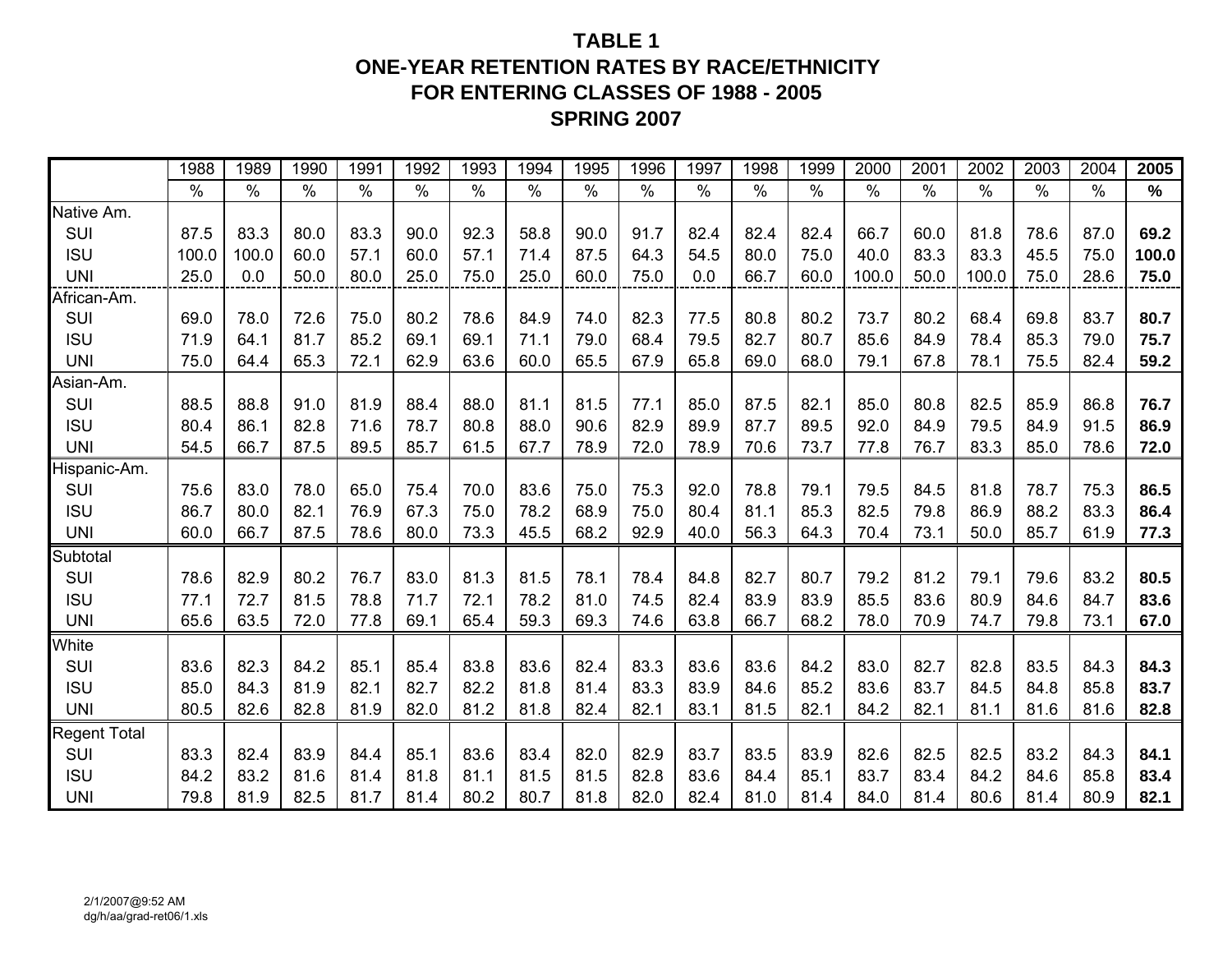# **TABLE 2ONE-YEAR RETENTION RATES BY HIGH SCHOOL RANK FOR ENTERING CLASSES OF 1988 - 2005 SPRING 2007**

|             | 1988 | 1989 | 1990 | 1991 | 1992 | 1993 | 1994 | 1995 | 1996 | 1997 | 1998 | 1999 | 2000 | 2001            | 2002 | 2003 | 2004 | 2005 |
|-------------|------|------|------|------|------|------|------|------|------|------|------|------|------|-----------------|------|------|------|------|
|             | %    | %    | $\%$ | %    | $\%$ | $\%$ | $\%$ | %    | %    | $\%$ | %    | %    | $\%$ | $\overline{\%}$ | %    | %    | %    | %    |
| 90 - 99%ile |      |      |      |      |      |      |      |      |      |      |      |      |      |                 |      |      |      |      |
| SUI         | 91.0 | 89.4 | 91.1 | 91.3 | 90.9 | 89.2 | 90.4 | 90.1 | 91.3 | 92.6 | 91.7 | 91.6 | 92.3 | 92.0            | 91.1 | 92.3 | 92.8 | 90.2 |
| <b>ISU</b>  | 92.0 | 89.5 | 90.3 | 90.6 | 90.3 | 88.9 | 90.2 | 91.4 | 92.3 | 92.5 | 93.3 | 93.8 | 91.5 | 93.5            | 92.4 | 93.7 | 93.8 | 92.4 |
| <b>UNI</b>  | 90.7 | 90.2 | 92.9 | 90.6 | 93.1 | 91.4 | 93.0 | 92.8 | 92.5 | 91.7 | 89.5 | 90.9 | 92.1 | 93.0            | 93.0 | 90.4 | 91.6 | 92.7 |
| 80 - 89%ile |      |      |      |      |      |      |      |      |      |      |      |      |      |                 |      |      |      |      |
| SUI         | 86.0 | 84.7 | 86.5 | 89.3 | 89.1 | 85.6 | 85.6 | 86.1 | 87.4 | 87.5 | 86.9 | 91.2 | 86.8 | 89.4            | 84.3 | 86.2 | 85.0 | 85.5 |
| <b>ISU</b>  | 88.5 | 86.3 | 84.5 | 85.8 | 86.9 | 85.1 | 86.7 | 80.7 | 86.8 | 87.5 | 86.9 | 90.2 | 87.1 | 88.3            | 87.1 | 90.5 | 90.5 | 89.6 |
| <b>UNI</b>  | 84.9 | 88.0 | 87.8 | 87.4 | 83.7 | 87.0 | 87.8 | 88.2 | 87.2 | 87.5 | 85.2 | 85.1 | 87.9 | 85.7            | 88.5 | 88.8 | 88.5 | 85.3 |
| 70 - 79%ile |      |      |      |      |      |      |      |      |      |      |      |      |      |                 |      |      |      |      |
| SUI         | 83.6 | 83.4 | 84.9 | 87.3 | 81.5 | 81.8 | 83.1 | 80.2 | 83.7 | 83.3 | 85.5 | 84.4 | 83.4 | 81.0            | 81.5 | 83.4 | 83.6 | 82.2 |
| <b>ISU</b>  | 83.8 | 82.8 | 81.3 | 82.1 | 84.6 | 80.9 | 80.4 | 80.6 | 81.9 | 82.0 | 86.0 | 82.1 | 84.4 | 83.2            | 83.7 | 83.1 | 88.6 | 84.0 |
| <b>UNI</b>  | 80.7 | 82.2 | 81.3 | 79.4 | 86.0 | 80.2 | 84.3 | 83.2 | 81.4 | 84.3 | 85.6 | 80.8 | 87.8 | 82.7            | 79.1 | 79.3 | 82.3 | 84.5 |
| 60 - 69%ile |      |      |      |      |      |      |      |      |      |      |      |      |      |                 |      |      |      |      |
| SUI         | 82.0 | 78.5 | 83.3 | 80.2 | 82.2 | 84.9 | 79.3 | 81.2 | 80.1 | 79.8 | 80.2 | 79.6 | 81.1 | 78.3            | 80.6 | 81.2 | 81.8 | 81.1 |
| <b>ISU</b>  | 79.4 | 78.2 | 77.0 | 75.7 | 76.3 | 75.8 | 77.0 | 79.6 | 80.2 | 79.2 | 83.1 | 82.0 | 79.6 | 77.7            | 79.8 | 81.5 | 81.6 | 85.7 |
| <b>UNI</b>  | 77.3 | 76.1 | 76.7 | 79.9 | 74.5 | 72.2 | 76.5 | 74.7 | 76.8 | 78.8 | 78.8 | 80.4 | 81.3 | 79.0            | 77.5 | 79.0 | 77.2 | 79.9 |
| 50 - 59%ile |      |      |      |      |      |      |      |      |      |      |      |      |      |                 |      |      |      |      |
| <b>SUI</b>  | 76.8 | 74.7 | 75.5 | 77.4 | 80.6 | 77.6 | 80.6 | 78.8 | 75.5 | 79.1 | 78.3 | 78.5 | 75.6 | 74.0            | 78.5 | 76.5 | 78.3 | 80.0 |
| <b>ISU</b>  | 75.4 | 76.6 | 72.3 | 70.2 | 73.7 | 72.2 | 69.1 | 71.8 | 71.8 | 76.2 | 72.0 | 76.5 | 77.3 | 73.5            | 79.6 | 76.3 | 78.0 | 74.7 |
| <b>UNI</b>  | 75.0 | 78.1 | 77.8 | 70.8 | 77.0 | 70.9 | 70.4 | 75.9 | 75.0 | 73.9 | 73.1 | 74.0 | 71.7 | 69.0            | 71.7 | 74.3 | 66.5 | 71.6 |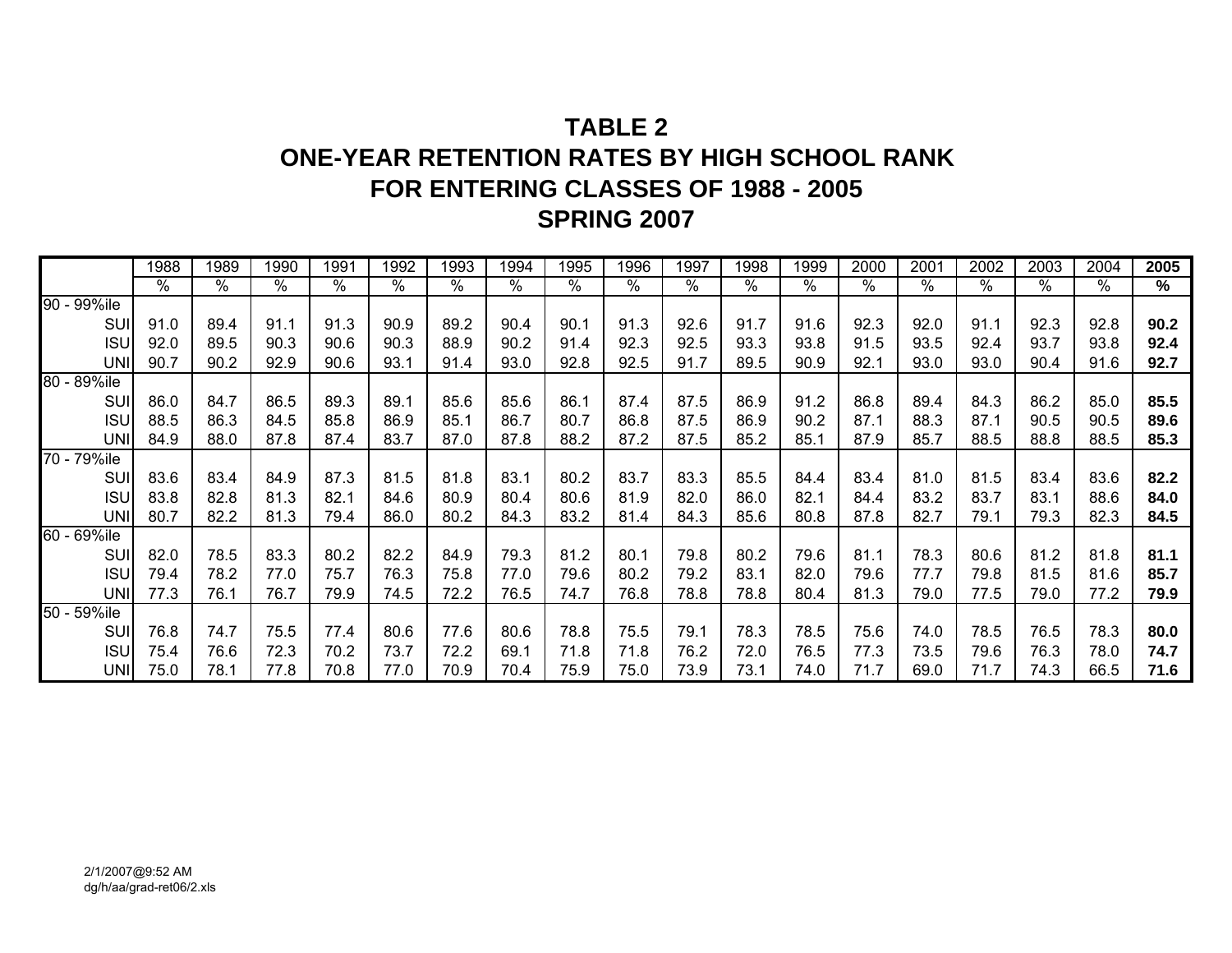# **TABLE 2ONE-YEAR RETENTION RATES BY HIGH SCHOOL RANK FOR ENTERING CLASSES OF 1988 - 2005 SPRING 2007**

|              |            | 1988          | 1989                    | 1990 | 1991                 | 1992          | 1993 | 1994                 | 1995 | 1996  | 1997          | 1998          | 1999 | 2000  | 2001          | 2002  | 2003  | 2004          | 2005  |
|--------------|------------|---------------|-------------------------|------|----------------------|---------------|------|----------------------|------|-------|---------------|---------------|------|-------|---------------|-------|-------|---------------|-------|
|              |            | $\frac{0}{0}$ | $\sqrt[6]{\phantom{.}}$ | $\%$ | $\frac{1}{\sqrt{2}}$ | $\frac{1}{2}$ | $\%$ | $\sqrt{\frac{9}{6}}$ | %    | $\%$  | $\frac{0}{0}$ | $\frac{0}{0}$ | $\%$ | $\%$  | $\frac{1}{2}$ | $\%$  | %     | $\frac{1}{2}$ | %     |
| 40 - 49%ile  |            |               |                         |      |                      |               |      |                      |      |       |               |               |      |       |               |       |       |               |       |
|              | SUI        | 70.8          | 74.1                    | 72.7 | 74.5                 | 80.0          | 79.1 | 78.3                 | 70.8 | 74.9  | 76.0          | 76.1          | 73.6 | 67.7  | 74.2          | 72.8  | 71.4  | 77.7          | 75.4  |
|              | <b>ISU</b> | 80.0          | 78.0                    | 69.9 | 68.5                 | 63.6          | 69.2 | 69.5                 | 74.7 | 70.3  | 74.0          | 71.4          | 74.7 | 74.3  | 72.8          | 75.4  | 73.1  | 71.2          | 63.9  |
|              | <b>UNI</b> | 68.6          | 71.3                    | 69.4 | 74.2                 | 64.7          | 67.9 | 68.8                 | 73.8 | 78.0  | 73.8          | 66.7          | 72.2 | 80.0  | 73.5          | 67.8  | 70.6  | 69.5          | 77.3  |
| 30 - 39%ile  |            |               |                         |      |                      |               |      |                      |      |       |               |               |      |       |               |       |       |               |       |
|              | SUI        | 66.7          | 59.4                    | 64.1 | 66.2                 | 85.1          | 68.7 | 76.3                 | 74.0 | 62.5  | 69.2          | 67.9          | 74.4 | 68.2  | 69.0          | 68.8  | 69.6  | 68.5          | 70.5  |
|              | <b>ISU</b> | 66.7          | 68.4                    | 77.5 | 69.0                 | 65.9          | 68.0 | 81.9                 | 65.4 | 63.4  | 72.7          | 62.9          | 74.7 | 66.3  | 68.8          | 70.0  | 68.7  | 66.7          | 73.7  |
|              | <b>UNI</b> | 52.5          | 63.9                    | 82.4 | 85.2                 | 64.3          | 70.6 | 56.7                 | 62.2 | 70.3  | 65.7          | 65.2          | 61.5 | 62.5  | 74.5          | 75.6  | 82.1  | 69.8          | 66.7  |
| 20 - 29%ile  |            |               |                         |      |                      |               |      |                      |      |       |               |               |      |       |               |       |       |               |       |
|              | SUI        | 59.0          | 55.8                    | 60.0 | 73.1                 | 70.0          | 81.3 | 62.5                 | 65.7 | 77.8  | 75.0          | 85.2          | 72.4 | 69.6  | 77.8          | 72.7  | 64.7  | 91.7          | 87.5  |
|              | <b>ISU</b> | 75.0          | 77.1                    | 55.6 | 67.3                 | 48.9          | 72.5 | 70.2                 | 57.6 | 60.4  | 59.7          | 61.1          | 68.9 | 66.1  | 68.0          | 60.3  | 60.7  | 65.2          | 54.5  |
|              | <b>UNI</b> | 47.1          | 61.5                    | 46.7 | 83.3                 | 16.7          | 71.4 | 40.0                 | 80.0 | 50.0  | 55.6          | 50.0          | 72.7 | 62.5  | 71.4          | 66.7  | 78.6  | 83.3          | 72.2  |
| 00 - 19%ile  |            |               |                         |      |                      |               |      |                      |      |       |               |               |      |       |               |       |       |               |       |
|              | SUI        | 66.7          | 70.4                    | 76.5 | 50.0                 | 55.6          | 70.0 | 81.3                 | 55.6 | 75.0  | 83.3          | 100.0         | 50.0 | 55.6  | 0.0           | 100.0 | 75.0  | 100.0         | 100.0 |
|              | <b>ISU</b> | 50.0          | 73.7                    | 61.5 | 58.8                 | 58.3          | 57.1 | 38.5                 | 70.6 | 76.9  | 52.9          | 50.0          | 40.0 | 63.6  | 35.7          | 100.0 | 44.4  | 57.1          | 62.5  |
|              | <b>UNI</b> | 37.5          | 40.0                    | 71.4 | 50.0                 | 0.0           | 50.0 | 0.0                  | 50.0 | 75.0  | 50.0          | 100.0         | 33.3 | 83.3  | 75.0          | 66.7  | 72.7  | 66.7          | 100.0 |
| <b>NA</b>    |            |               |                         |      |                      |               |      |                      |      |       |               |               |      |       |               |       |       |               |       |
|              | <b>SUI</b> | 84.7          | 88.1                    | 81.4 | 85.7                 | 89.9          | 85.9 | 78.3                 | 75.9 | 76.8  | 77.0          | 74.8          | 74.5 | 78.8  | 81.5          | 83.5  | 78.0  | 83.5          | 87.8  |
|              | <b>ISU</b> | 0.0           | 0.0                     | 0.0  | 0.0                  | 0.0           | 0.0  | 0.0                  | 0.0  | 100.0 | 100.0         | 40.0          | 66.7 | 100.0 | 50.0          | 0.0   | 100.0 | 0.0           | 78.5  |
|              | <b>UNI</b> | 58.3          | 63.6                    | 66.7 | 61.9                 | 76.9          | 71.1 | 63.9                 | 70.5 | 73.9  | 78.8          | 70.2          | 80.2 | 84.5  | 77.7          | 73.7  | 73.8  | 83.0          | 75.4  |
| <b>TOTAL</b> |            |               |                         |      |                      |               |      |                      |      |       |               |               |      |       |               |       |       |               |       |
|              | SUI        | 83.3          | 82.4                    | 83.9 | 84.4                 | 85.1          | 83.6 | 83.4                 | 82.0 | 82.9  | 83.7          | 83.5          | 83.9 | 82.6  | 82.5          | 82.5  | 83.2  | 84.3          | 84.1  |
|              | <b>ISU</b> | 84.2          | 83.1                    | 81.6 | 81.4                 | 81.7          | 81.0 | 81.5                 | 81.5 | 82.8  | 83.6          | 84.4          | 85.1 | 83.7  | 83.4          | 84.2  | 84.7  | 85.8          | 83.4  |
|              | <b>UNI</b> | 79.8          | 81.9                    | 82.5 | 81.7                 | 81.4          | 80.2 | 80.7                 | 81.8 | 82.0  | 82.4          | 81.0          | 81.4 | 84.0  | 81.4          | 80.6  | 81.4  | 80.9          | 82.1  |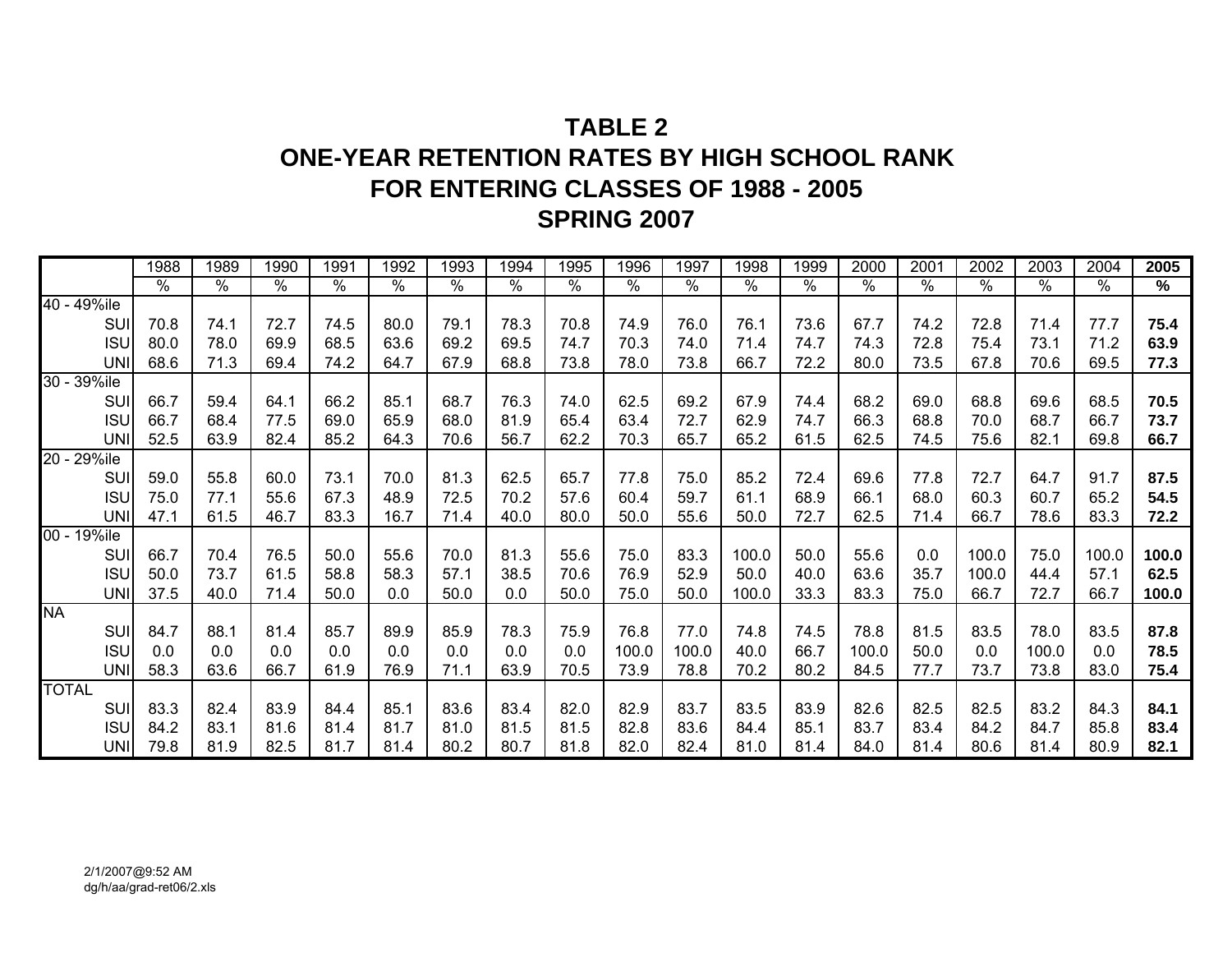# **TABLE 3ONE-YEAR RETENTION RATES BY ACT SCORE FOR ENTERING CLASSES OF 1988 - 2005 SPRING 2007**

|                      | 1988          | 1989          | 1990  | 1991          | 1992  | 1993  | 1994 | 1995 | 1996          | 1997          | 1998          | 1999          | 2000       | 2001          | 2002 | 2003          | 2004          | 2005 |
|----------------------|---------------|---------------|-------|---------------|-------|-------|------|------|---------------|---------------|---------------|---------------|------------|---------------|------|---------------|---------------|------|
|                      | $\frac{0}{0}$ | $\frac{0}{0}$ | $\%$  | $\frac{0}{0}$ | $\%$  | $\%$  | $\%$ | $\%$ | $\frac{0}{0}$ | $\frac{0}{0}$ | $\frac{1}{2}$ | $\frac{9}{6}$ | $\sqrt{2}$ | $\frac{0}{0}$ | $\%$ | $\frac{0}{0}$ | $\frac{0}{0}$ | %    |
| $32 - 36$            |               |               |       |               |       |       |      |      |               |               |               |               |            |               |      |               |               |      |
| SUI                  | 81.8          | 91.3          | 90.0  | 89.7          | 92.2  | 92.9  | 89.3 | 91.4 | 92.8          | 92.6          | 88.4          | 88.6          | 90.9       | 93.7          | 93.0 | 92.9          | 94.3          | 88.0 |
| <b>ISU</b>           | 97.3          | 93.3          | 96.8  | 92.1          | 94.2  | 82.9  | 91.4 | 95.7 | 94.1          | 95.8          | 92.9          | 92.7          | 90.3       | 91.5          | 94.9 | 95.0          | 95.6          | 88.9 |
| UNI                  | 100.0         | 100.0         | 100.0 | 92.9          | 100.0 | 100.0 | 88.2 | 91.7 | 100.0         | 100.0         | 95.2          | 83.3          | 93.3       | 92.9          | 93.3 | 87.5          | 100.0         | 92.9 |
| $27 - 31$            |               |               |       |               |       |       |      |      |               |               |               |               |            |               |      |               |               |      |
| SUI                  | 85.7          | 87.5          | 85.4  | 88.3          | 90.2  | 84.2  | 86.9 | 86.5 | 87.0          | 87.6          | 85.7          | 88.0          | 86.1       | 86.4          | 83.6 | 87.6          | 88.7          | 87.1 |
| <b>ISU</b>           | 88.2          | 87.3          | 87.1  | 88.2          | 86.5  | 86.1  | 92.6 | 87.1 | 88.9          | 89.4          | 90.1          | 88.3          | 87.2       | 88.4          | 89.6 | 86.4          | 87.7          | 88.7 |
| UNI                  | 88.4          | 89.1          | 88.5  | 88.8          | 88.9  | 85.2  | 88.7 | 89.7 | 84.8          | 89.3          | 87.3          | 87.0          | 92.4       | 87.7          | 88.0 | 87.2          | 88.8          | 85.7 |
| $22 - 26$            |               |               |       |               |       |       |      |      |               |               |               |               |            |               |      |               |               |      |
| SUI                  | 83.9          | 82.8          | 84.8  | 85.2          | 85.1  | 83.4  | 83.4 | 82.1 | 82.3          | 83.6          | 83.9          | 84.1          | 82.7       | 83.3          | 84.2 | 83.3          | 84.2          | 85.5 |
| <b>ISU</b>           | 84.8          | 83.4          | 81.2  | 80.8          | 82.4  | 81.6  | 82.4 | 80.5 | 81.7          | 82.6          | 83.5          | 85.0          | 82.9       | 83.5          | 83.0 | 85.0          | 86.1          | 82.2 |
| <b>UNI</b>           | 80.2          | 85.2          | 84.3  | 83.7          | 83.3  | 82.4  | 82.9 | 82.8 | 84.6          | 83.4          | 80.2          | 81.4          | 84.4       | 83.9          | 81.1 | 82.6          | 83.8          | 84.2 |
| $\overline{19} - 21$ |               |               |       |               |       |       |      |      |               |               |               |               |            |               |      |               |               |      |
| SUI                  | 83.0          | 79.1          | 83.3  | 81.6          | 81.1  | 84.3  | 82.3 | 77.9 | 80.1          | 80.0          | 80.7          | 81.4          | 80.4       | 77.0          | 77.2 | 77.2          | 78.8          | 78.7 |
| <b>ISU</b>           | 80.7          | 80.6          | 77.7  | 78.5          | 77.6  | 77.1  | 78.9 | 77.9 | 77.7          | 79.7          | 79.7          | 81.7          | 81.3       | 78.8          | 79.0 | 79.1          | 82.5          | 78.6 |
| <b>UNI</b>           | 76.4          | 76.5          | 78.1  | 78.1          | 77.3  | 77.5  | 76.0 | 80.2 | 78.2          | 79.8          | 79.7          | 80.9          | 81.8       | 77.9          | 81.0 | 78.9          | 75.1          | 80.8 |
| ≰18                  |               |               |       |               |       |       |      |      |               |               |               |               |            |               |      |               |               |      |
| SUI                  | 77.2          | 76.0          | 77.7  | 72.2          | 76.9  | 76.2  | 73.3 | 71.3 | 71.4          | 75.7          | 74.8          | 74.7          | 73.4       | 72.6          | 68.2 | 67.6          | 68.7          | 64.3 |
| <b>ISU</b>           | 74.6          | 73.9          | 69.1  | 72.3          | 72.8  | 75.6  | 70.8 | 75.6 | 72.4          | 75.9          | 75.8          | 76.9          | 79.1       | 72.4          | 78.3 | 81.1          | 75.7          | 80.3 |
| UNI                  | 71.1          | 68.3          | 74.4  | 72.2          | 72.9  | 68.6  | 66.2 | 68.8 | 69.3          | 69.5          | 73.8          | 74.2          | 72.4       | 70.2          | 67.7 | 73.9          | 69.7          | 70.3 |
| <b>NA</b>            |               |               |       |               |       |       |      |      |               |               |               |               |            |               |      |               |               |      |
| SUI                  | 80.8          | 80.7          | 80.4  | 79.7          | 83.2  | 83.2  | 76.5 | 80.6 | 81.8          | 77.9          | 81.8          | 74.5          | 73.9       | 75.1          | 81.8 | 78.5          | 82.7          | 79.1 |
| <b>ISU</b>           | 72.3          | 71.7          | 73.2  | 71.2          | 77.7  | 71.8  | 70.5 | 73.3 | 77.4          | 71.3          | 72.9          | 84.0          | 78.4       | 75.6          | 77.6 | 88.6          | 78.9          | 85.7 |
| UNI                  | 62.5          | 73.7          | 70.6  | 66.7          | 50.0  | 46.7  | 75.0 | 33.3 | 78.6          | 70.0          | 85.7          | 78.6          | 89.7       | 66.7          | 66.7 | 69.2          | 72.2          | 70.6 |
| <b>TOTAL</b>         |               |               |       |               |       |       |      |      |               |               |               |               |            |               |      |               |               |      |
| SUI                  | 83.3          | 82.4          | 83.9  | 84.4          | 85.1  | 83.6  | 83.4 | 82.0 | 82.9          | 83.7          | 83.5          | 83.9          | 82.6       | 82.5          | 82.5 | 83.2          | 84.3          | 84.1 |
| <b>ISU</b>           | 84.2          | 83.1          | 81.6  | 81.3          | 81.8  | 81.1  | 83.0 | 81.5 | 82.7          | 83.6          | 84.4          | 85.1          | 83.7       | 83.4          | 84.2 | 84.7          | 85.8          | 83.4 |
| <b>UNI</b>           | 79.8          | 81.9          | 82.5  | 81.7          | 81.4  | 80.2  | 80.7 | 81.8 | 82.0          | 82.4          | 81.0          | 81.4          | 84.0       | 81.4          | 80.6 | 81.4          | 80.9          | 82.1 |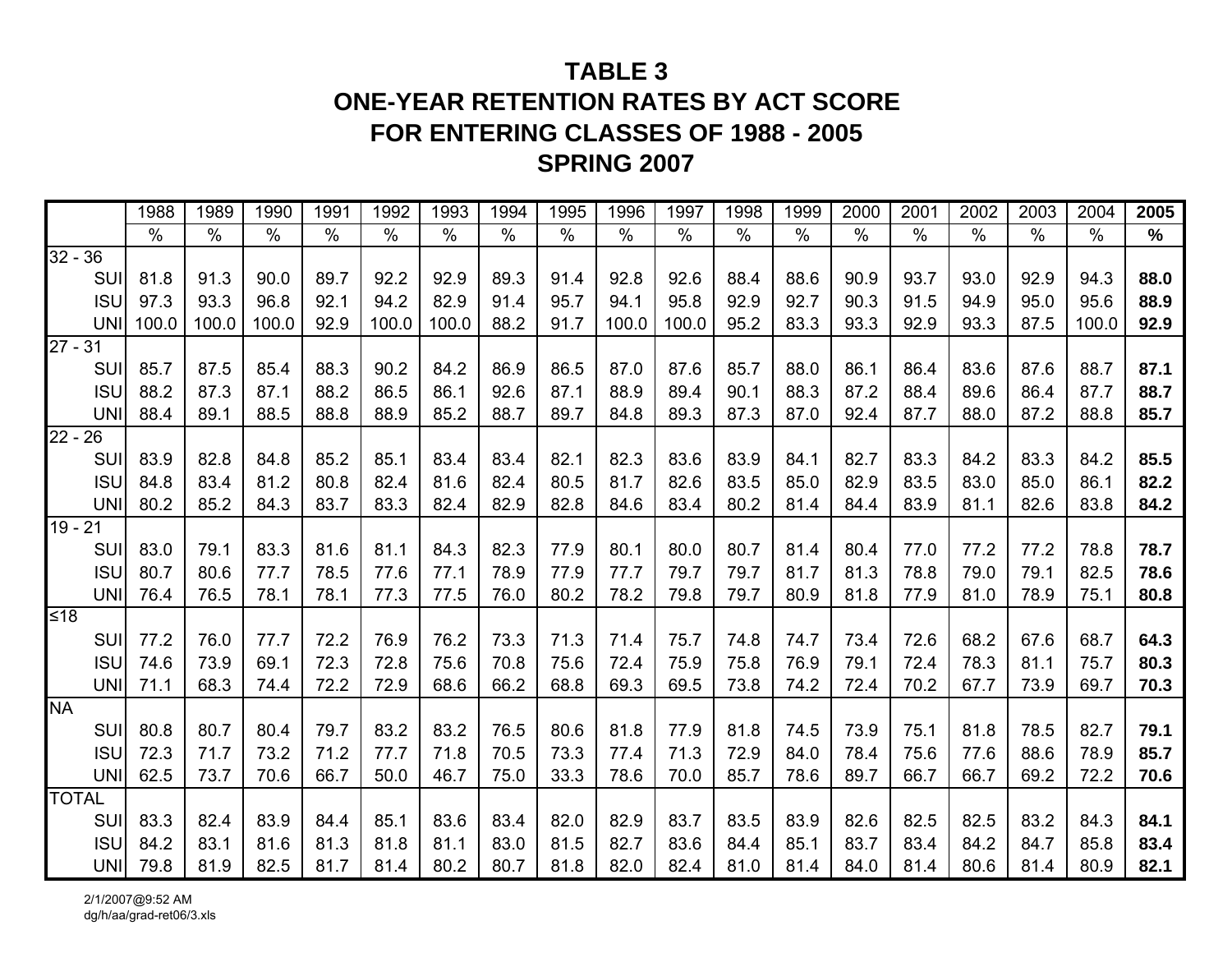# **TABLE 4ONE-YEAR RETENTION RATES BY FIRST-TERM GPAFOR ENTERING CLASSES OF 1988 - 2005 SPRING 2007**

|               |            | 1988 | 1989 | 1990 | 1991 | 1992 | 1993 | 1994 | 1995          | 1996            | 1997 | 1998 | 1999 | 2000 | 2001 | 2002 | 2003          | 2004 | 2005 |
|---------------|------------|------|------|------|------|------|------|------|---------------|-----------------|------|------|------|------|------|------|---------------|------|------|
|               |            | $\%$ | $\%$ | $\%$ | $\%$ | %    | $\%$ | $\%$ | $\frac{9}{6}$ | $\overline{\%}$ | $\%$ | %    | $\%$ | $\%$ | $\%$ | %    | $\frac{9}{6}$ |      |      |
| $3.50 -$      | 4.00       |      |      |      |      |      |      |      |               |                 |      |      |      |      |      |      |               |      |      |
|               | SUI        | 93.8 | 90.8 | 93.5 | 92.7 | 94.0 | 94.8 | 90.9 | 94.4          | 96.5            | 94.7 | 93.4 | 94.4 | 94.6 | 92.1 | 92.4 | 92.4          | 94.0 | 91.2 |
|               | <b>ISU</b> | 93.6 | 94.3 | 91.0 | 91.8 | 93.7 | 90.8 | 93.3 | 94.6          | 96.2            | 92.9 | 94.8 | 93.9 | 95.3 | 94.4 | 92.7 | 92.7          | 93.9 | 93.1 |
|               | <b>UNI</b> | 88.6 | 93.0 | 92.7 | 94.3 | 94.8 | 91.4 | 94.5 | 95.0          | 92.5            | 93.8 | 93.3 | 92.8 | 93.7 | 93.8 | 92.9 | 93.3          | 94.4 | 90.9 |
| $3.25 -$      | 3.49       |      |      |      |      |      |      |      |               |                 |      |      |      |      |      |      |               |      |      |
|               | SUI        | 90.9 | 92.4 | 89.6 | 91.1 | 92.1 | 92.1 | 94.0 | 91.1          | 92.1            | 92.2 | 93.2 | 93.6 | 93.9 | 91.5 | 91.6 | 91.5          | 93.4 | 92.3 |
|               | <b>ISU</b> | 93.2 | 91.8 | 89.5 | 91.4 | 94.8 | 91.2 | 93.4 | 92.0          | 92.8            | 93.3 | 92.5 | 93.2 | 90.6 | 91.8 | 92.3 | 91.1          | 92.6 | 93.2 |
|               | <b>UNI</b> | 92.9 | 91.1 | 90.6 | 87.7 | 92.2 | 93.6 | 90.7 | 88.0          | 93.4            | 91.9 | 90.1 | 88.6 | 91.9 | 89.7 | 90.3 | 90.4          | 89.4 | 92.7 |
| $3.00 -$      | 3.24       |      |      |      |      |      |      |      |               |                 |      |      |      |      |      |      |               |      |      |
|               | SUI        | 91.0 | 91.4 | 91.2 | 89.5 | 92.4 | 92.5 | 92.0 | 89.7          | 90.5            | 91.8 | 91.2 | 91.4 | 93.3 | 90.1 | 89.8 | 90.6          | 89.8 | 92.2 |
|               | <b>ISU</b> | 92.7 | 91.7 | 92.8 | 91.7 | 90.6 | 89.9 | 92.0 | 92.0          | 90.8            | 91.8 | 91.9 | 92.5 | 88.6 | 88.9 | 90.9 | 92.2          | 94.8 | 92.7 |
|               | <b>UNI</b> | 89.2 | 91.2 | 92.3 | 89.1 | 88.5 | 88.2 | 89.8 | 88.6          | 89.7            | 89.5 | 90.4 | 89.7 | 93.4 | 87.6 | 89.4 | 89.8          | 88.7 | 90.4 |
| $2.75 - 2.99$ |            |      |      |      |      |      |      |      |               |                 |      |      |      |      |      |      |               |      |      |
|               | SUI        | 92.4 | 87.7 | 89.5 | 91.1 | 91.3 | 88.8 | 91.6 | 91.4          | 91.7            | 90.9 | 91.8 | 90.0 | 90.7 | 87.7 | 88.7 | 89.6          | 89.4 | 91.2 |
|               | <b>ISU</b> | 92.4 | 90.4 | 89.2 | 88.5 | 89.1 | 90.8 | 89.5 | 89.3          | 90.2            | 91.7 | 90.9 | 92.9 | 91.6 | 89.6 | 91.6 | 89.6          | 92.4 | 89.6 |
|               | <b>UNI</b> | 92.7 | 91.1 | 89.6 | 87.5 | 91.7 | 85.1 | 90.2 | 90.9          | 88.5            | 87.4 | 83.1 | 90.8 | 91.3 | 91.6 | 88.2 | 88.1          | 89.4 | 83.0 |
| $2.50 -$      | 2.74       |      |      |      |      |      |      |      |               |                 |      |      |      |      |      |      |               |      |      |
|               | SUI        | 91.0 | 88.5 | 91.5 | 91.3 | 90.6 | 89.6 | 88.9 | 87.9          | 89.2            | 89.0 | 89.8 | 90.4 | 88.0 | 87.0 | 87.8 | 85.8          | 87.9 | 88.2 |
|               | <b>ISU</b> | 89.3 | 88.8 | 85.5 | 86.9 | 89.5 | 87.6 | 88.3 | 86.8          | 88.8            | 86.6 | 90.8 | 88.4 | 90.6 | 90.2 | 89.8 | 84.8          | 91.2 | 88.2 |
|               | <b>UNI</b> | 88.0 | 89.4 | 87.3 | 88.0 | 88.8 | 88.0 | 89.5 | 87.5          | 88.9            | 88.6 | 87.9 | 90.0 | 90.1 | 89.2 | 85.8 | 86.2          | 88.8 | 88.7 |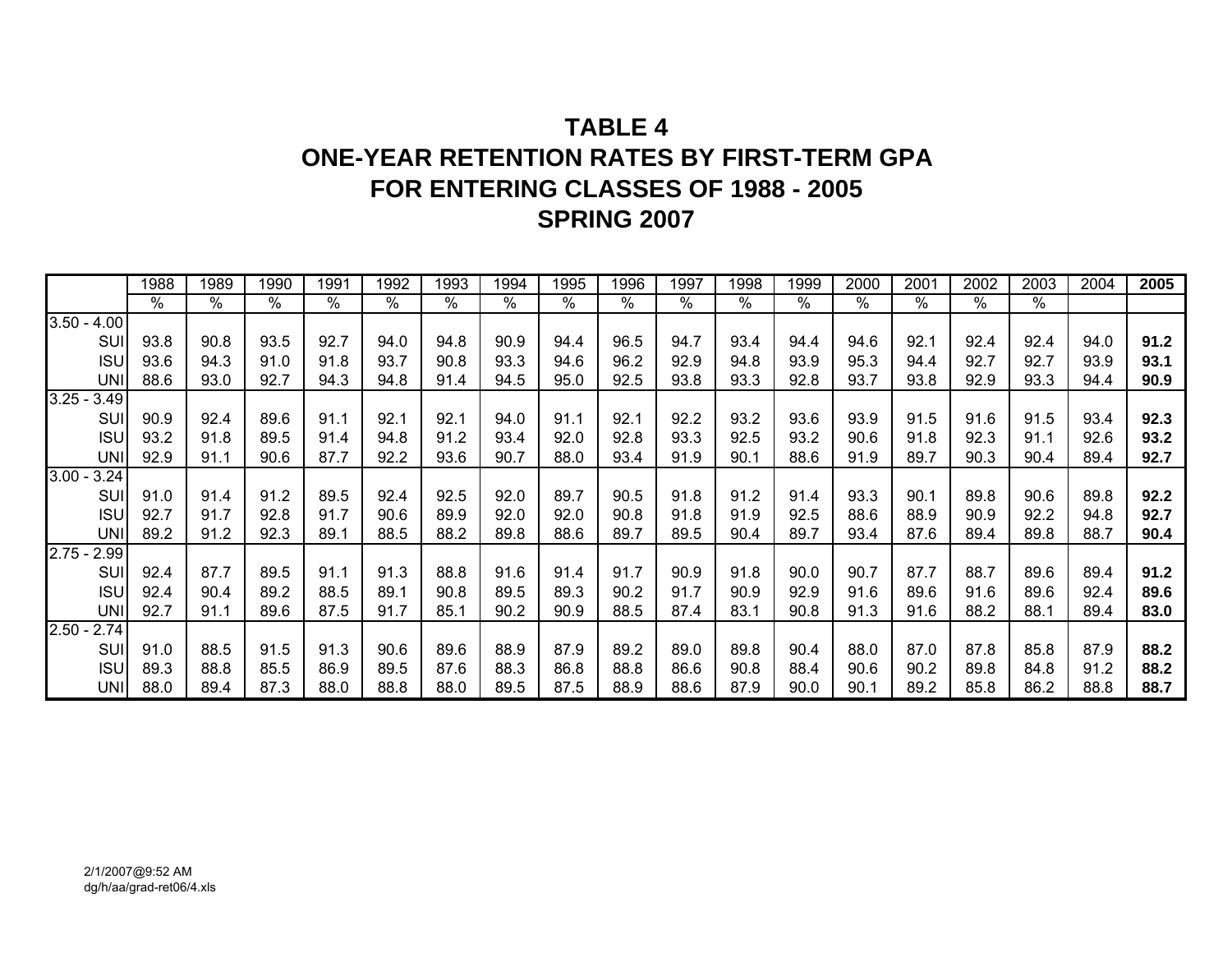# **TABLE 4ONE-YEAR RETENTION RATES BY FIRST-TERM GPAFOR ENTERING CLASSES OF 1988 - 2005 SPRING 2007**

|               |            | 1988          | 1989          | 1990 | 1991          | 1992          | 1993 | 1994          | 1995          | 1996 | 1997          | 1998          | 1999          | 2000          | 2001          | 2002 | 2003      | 2004 | 2005 |
|---------------|------------|---------------|---------------|------|---------------|---------------|------|---------------|---------------|------|---------------|---------------|---------------|---------------|---------------|------|-----------|------|------|
|               |            | $\frac{9}{6}$ | $\frac{9}{6}$ | $\%$ | $\frac{1}{2}$ | $\frac{9}{6}$ | $\%$ | $\frac{8}{6}$ | $\frac{1}{2}$ | %    | $\frac{1}{2}$ | $\frac{9}{6}$ | $\frac{9}{6}$ | $\frac{9}{6}$ | $\frac{1}{2}$ |      |           |      |      |
| $2.25 - 2.49$ |            |               |               |      |               |               |      |               |               |      |               |               |               |               |               |      |           |      |      |
|               | SU         | 87.8          | 85.1          | 88.8 | 88.5          | 85.3          | 85.3 | 87.2          | 88.7          | 86.8 | 87.6          | 87.2          | 85.2          | 86.7          | 84.5          | 82.4 | 81.5      | 84.7 | 84.6 |
|               | <b>ISU</b> | 87.1          | 90.8          | 87.9 | 87.3          | 87.9          | 88.0 | 84.4          | 86.7          | 85.8 | 87.4          | 88.1          | 87.8          | 89.7          | 88.4          | 84.0 | 88.7      | 88.6 | 88.9 |
|               | <b>UNI</b> | 87.0          | 85.5          | 89.1 | 89.3          | 87.0          | 83.5 | 88.3          | 87.8          | 83.7 | 89.6          | 85.4          | 81.6          | 84.3          | 84.6          | 75.4 | 82.5      | 82.2 | 78.6 |
| $2.00 - 2.24$ |            |               |               |      |               |               |      |               |               |      |               |               |               |               |               |      |           |      |      |
|               | SUI        | 85.3          | 86.0          | 86.3 | 83.1          | 86.0          | 85.9 | 84.4          | 83.3          | 80.6 | 84.0          | 81.3          | 85.3          | 80.4          | 81.1          | 78.2 | 79.3      | 81.3 | 77.7 |
|               | <b>ISU</b> | 84.3          | 84.4          | 82.0 | 83.8          | 83.8          | 83.0 | 83.2          | 82.9          | 83.1 | 83.7          | 86.7          | 85.9          | 84.4          | 81.9          | 86.2 | 85.1      | 87.6 | 81.8 |
|               | <b>UNI</b> | 79.1          | 78.7          | 83.0 | 87.0          | 82.6          | 79.8 | 81.0          | 85.0          | 87.9 | 84.3          | 79.4          | 80.1          | 85.7          | 78.6          | 71.4 | 82.5      | 79.4 | 87.2 |
| $1.00 -$      | 1.99       |               |               |      |               |               |      |               |               |      |               |               |               |               |               |      |           |      |      |
|               | SUI        | 63.0          | 54.3          | 55.7 | 61.8          | 64.4          | 56.1 | 56.2          | 51.2          | 58.2 | 55.5          | 56.3          | 51.4          | 53.0          | 50.9          | 51.3 | 52.6      | 52.9 | 51.7 |
|               | <b>ISU</b> | 76.1          | 75.4          | 75.5 | 72.5          | 69.2          | 72.3 | 71.9          | 73.3          | 70.4 | 74.9          | 71.0          | 73.0          | 70.3          | 70.0          | 69.7 | 73.7      | 75.4 | 73.9 |
|               | <b>UNI</b> | 66.6          | 65.4          | 70.3 | 52.2          | 58.9          | 63.7 | 58.0          | 65.3          | 64.7 | 63.8          | 66.0          | 62.5          | 67.7          | 56.8          | 64.1 | 63.2      | 61.2 | 55.8 |
| $0.00 -$      | 0.99       |               |               |      |               |               |      |               |               |      |               |               |               |               |               |      |           |      |      |
|               | SUI        | 6.7           | 12.1          | 15.1 | 14.6          | 19.0          | 6.8  | 8.9           | 9.8           | 10.6 | 12.3          | 10.0          | 11.1          | 20.8          | 14.8          | 6.5  | 5.6       | 54.5 | 15.3 |
|               | <b>ISU</b> | 34.1          | 21.4          | 27.7 | 29.5          | 28.3          | 23.9 | 26.0          | 19.6          | 20.6 | 29.5          | 25.0          | 27.1          | 21.1          | 28.3          | 27.8 | 31.7      | 21.5 | 26.9 |
|               | <b>UNI</b> | 15.4          | 17.5          | 11.0 | 4.3           | 11.1          | 5.8  | 2.4           | 8.4           | 9.8  | 5.1           | 4.2           | 11.9          | 9.8           | 12.0          | 16.4 | 11.6      | 9.4  | 11.1 |
| <b>NA</b>     |            |               |               |      |               |               |      |               |               |      |               |               |               |               |               |      |           |      |      |
|               | SUI        | 4.1           | 13.0          | 13.0 | 5.6           | 26.0          | 28.1 | 23.8          | 18.4          | 17.7 | 18.2          | 16.2          | 15.9          | 13.8          | 66.7          | 62.0 | 26.0      | 19.1 | 74.2 |
|               | <b>ISU</b> | 67.9          | 61.9          | 14.0 | 17.0          | 12.8          | 13.5 | 11.5          | 18.0          | 15.8 | 10.6          | 22.4          | 17.9          | 26.1          | 57.8          | 59.2 | 25.0      | 73.1 | 37.5 |
|               | <b>UNI</b> | 0.0           | 0.0           | 0.0  | 0.0           | 0.0           | 0.0  | 0.0           | 0.0           | 0.0  | 0.0           | 0.0           | 0.0           | 0.0           | 0.0           | 0.0  | <b>NA</b> | 0.0  | 0.0  |
| <b>TOTAL</b>  |            |               |               |      |               |               |      |               |               |      |               |               |               |               |               |      |           |      |      |
|               | <b>SUI</b> | 83.3          | 82.4          | 83.9 | 84.4          | 85.1          | 83.6 | 83.4          | 82.0          | 82.9 | 83.7          | 83.5          | 83.9          | 82.6          | 82.5          | 82.5 | 83.2      | 84.3 | 84.1 |
|               | <b>ISU</b> | 84.2          | 83.1          | 81.6 | 81.3          | 81.8          | 81.1 | 81.5          | 81.5          | 82.7 | 83.6          | 84.4          | 85.1          | 83.7          | 83.4          | 84.2 | 84.7      | 85.8 | 83.4 |
|               | <b>UNI</b> | 79.8          | 81.9          | 82.5 | 81.7          | 81.4          | 80.2 | 80.7          | 81.8          | 82.0 | 82.4          | 81.0          | 81.4          | 84.0          | 81.4          | 80.6 | 81.4      | 80.9 | 82.1 |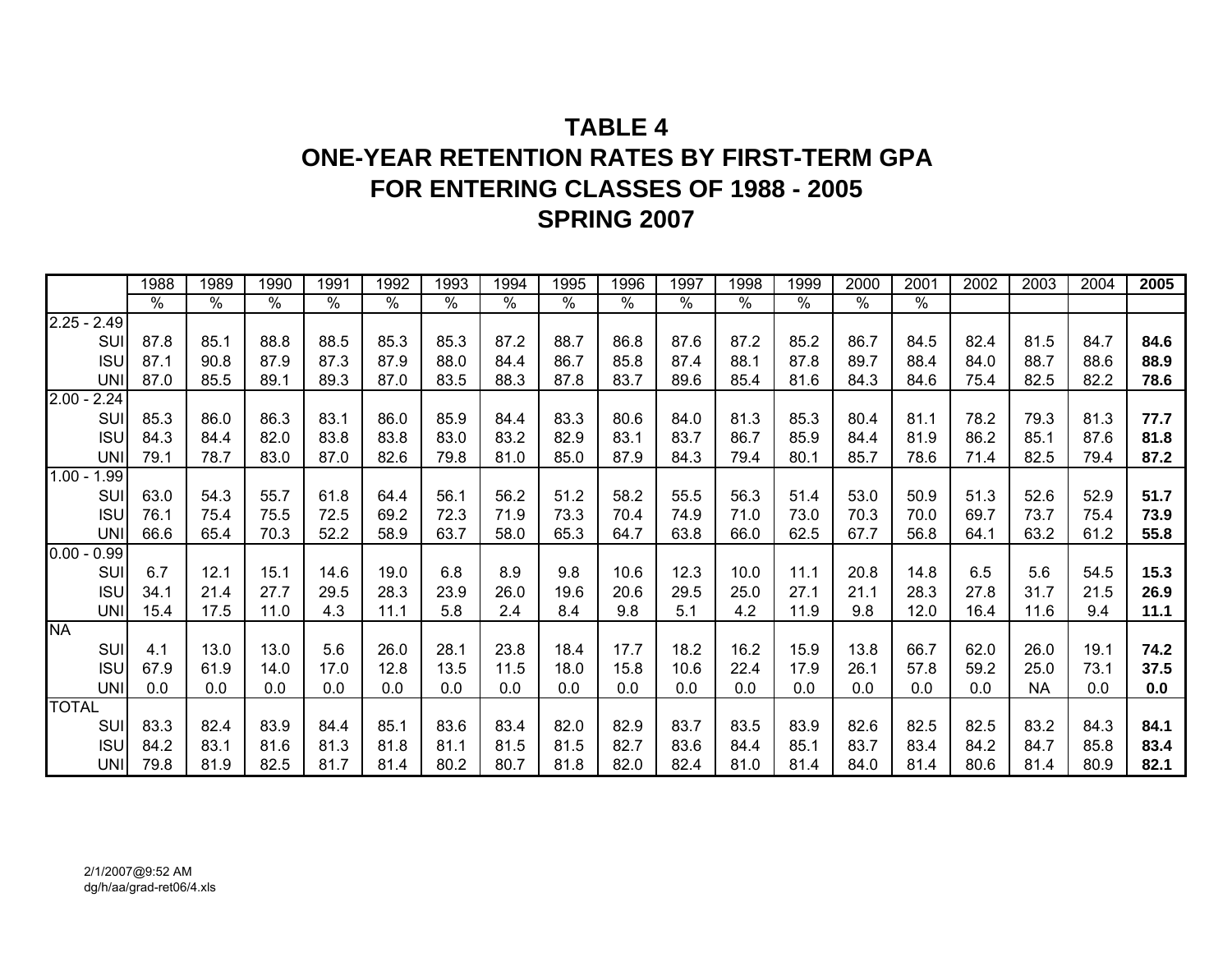# **TABLE 5ONE-YEAR RETENTION RATES BY GENDER FOR ENTERING CLASSES OF 1988 - 2005 SPRING 2007**

|              | 1988 | 1989 | 1990 | 1991 | 1992 | 1993 | 1994 | 1995 | 1996 | 1997 | 1998 | 1999          | 2000 | 2001 | 2002 | 2003 | 2004 | 2005 |
|--------------|------|------|------|------|------|------|------|------|------|------|------|---------------|------|------|------|------|------|------|
|              | $\%$ | $\%$ | %    | $\%$ | $\%$ | %    | $\%$ | %    | $\%$ | %    | $\%$ | $\frac{0}{0}$ | $\%$ | $\%$ | $\%$ | %    | $\%$ | %    |
| <b>WOMEN</b> |      |      |      |      |      |      |      |      |      |      |      |               |      |      |      |      |      |      |
| <b>SUI</b>   | 83.6 | 83.6 | 84.6 | 84.4 | 85.4 | 83.8 | 83.4 | 81.8 | 81.8 | 83.7 | 84.2 | 85.4          | 82.5 | 83.4 | 82.6 | 82.2 | 83.1 | 83.2 |
| <b>ISUI</b>  | 84.9 | 82.4 | 83.1 | 83.6 | 82.5 | 82.0 | 82.5 | 82.1 | 83.4 | 83.9 | 85.5 | 85.5          | 84.6 | 84.7 | 83.9 | 86.2 | 87.8 | 84.6 |
| UNI          | 79.3 | 81.3 | 81.5 | 81.5 | 81.5 | 80.3 | 81.8 | 81.3 | 81.0 | 82.0 | 81.8 | 80.8          | 83.5 | 83.2 | 81.2 | 82.7 | 82.4 | 83.1 |
|              |      |      |      |      |      |      |      |      |      |      |      |               |      |      |      |      |      |      |
| <b>MEN</b>   |      |      |      |      |      |      |      |      |      |      |      |               |      |      |      |      |      |      |
| SUI          | 83.0 | 81.1 | 83.0 | 84.5 | 84.8 | 83.4 | 83.5 | 82.2 | 84.4 | 83.7 | 82.7 | 81.8          | 82.5 | 80.9 | 81.9 | 84.2 | 85.8 | 85.2 |
| <b>ISUI</b>  | 83.7 | 83.7 | 80.4 | 79.8 | 81.2 | 80.4 | 80.8 | 81.0 | 82.3 | 83.4 | 83.5 | 84.7          | 83.0 | 82.4 | 84.5 | 83.5 | 84.1 | 82.6 |
| UNI          | 80.5 | 82.9 | 83.9 | 82.1 | 81.2 | 80.0 | 78.9 | 82.6 | 83.5 | 83.1 | 79.6 | 82.3          | 84.8 | 78.5 | 79.5 | 79.3 | 78.7 | 80.2 |
|              |      |      |      |      |      |      |      |      |      |      |      |               |      |      |      |      |      |      |
| <b>TOTAL</b> |      |      |      |      |      |      |      |      |      |      |      |               |      |      |      |      |      |      |
| <b>SUI</b>   | 83.3 | 82.4 | 83.9 | 84.4 | 85.1 | 83.6 | 83.4 | 82.0 | 82.9 | 83.7 | 83.5 | 83.9          | 82.5 | 82.3 | 82.3 | 83.1 | 84.3 | 84.1 |
| <b>ISUI</b>  | 84.2 | 83.2 | 81.6 | 81.4 | 81.8 | 81.1 | 81.5 | 81.5 | 82.8 | 83.6 | 84.4 | 85.1          | 83.7 | 83.4 | 84.2 | 84.6 | 85.8 | 83.4 |
| UNI          | 79.8 | 81.9 | 82.5 | 81.7 | 81.4 | 80.2 | 80.7 | 81.8 | 82.0 | 82.4 | 81.0 | 81.4          | 84.0 | 81.4 | 80.6 | 81.4 | 80.9 | 82.1 |
|              |      |      |      |      |      |      |      |      |      |      |      |               |      |      |      |      |      |      |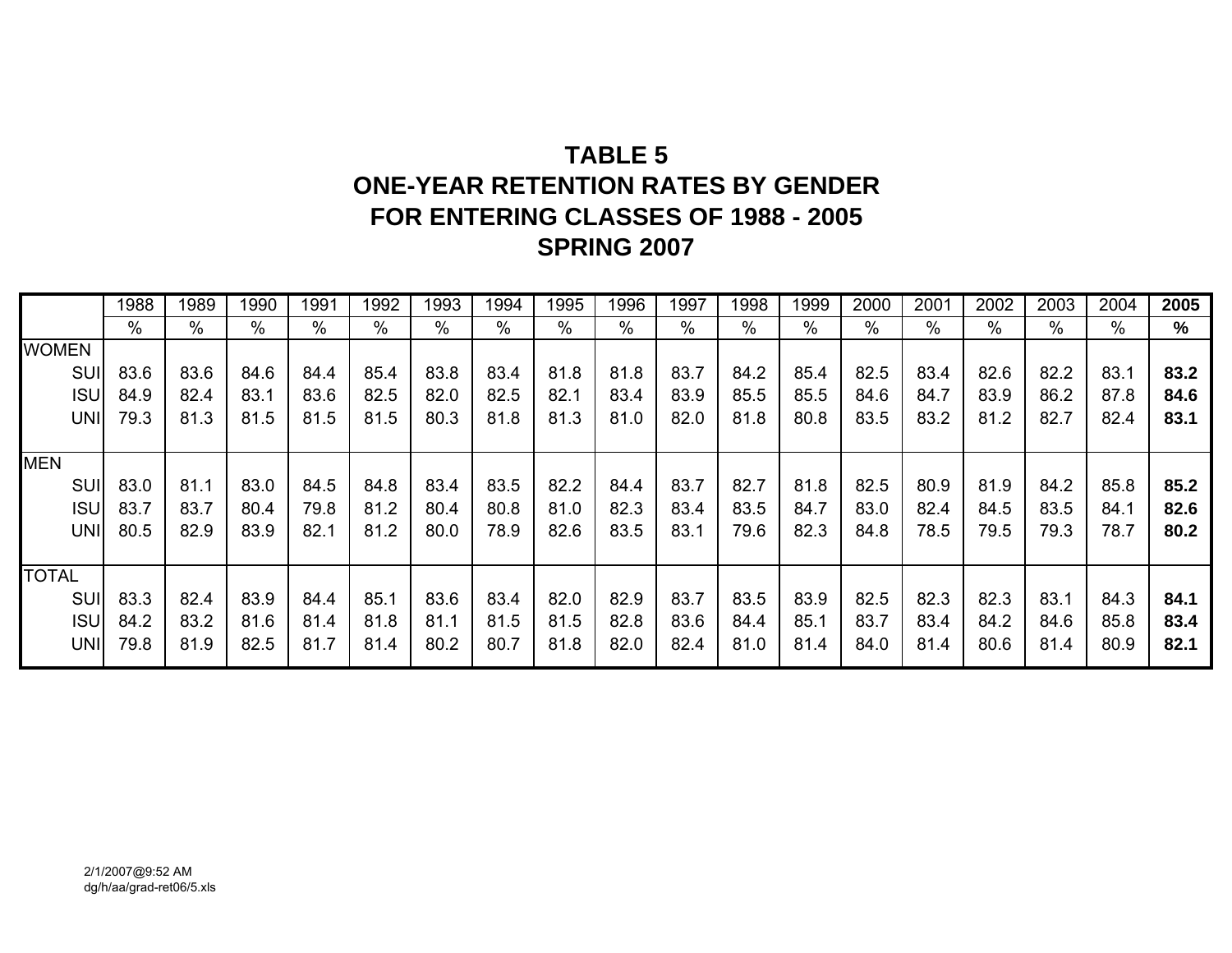# **TABLE 6ONE-YEAR RETENTION RATES BY RESIDENCE FOR ENTERING CLASSES OF 1988 - 2005 SPRING 2007**

|                    | 1988 | 1989 | 1990 | 1991 | 1992 | 1993 | 1994 | 1995 | 1996 | 1997 | 1998 | 1999 | 2000 | 2001 | 2002 | 2003 | 2004 | 2005 |
|--------------------|------|------|------|------|------|------|------|------|------|------|------|------|------|------|------|------|------|------|
|                    | $\%$ | %    | %    | $\%$ | $\%$ | %    | %    | $\%$ | %    | %    | %    | $\%$ | %    | $\%$ | %    | $\%$ | %    | %    |
| <b>RESIDENT</b>    |      |      |      |      |      |      |      |      |      |      |      |      |      |      |      |      |      |      |
| <b>SUI</b>         | 83.2 | 82.2 | 83.5 | 83.4 | 84.1 | 83.8 | 83.6 | 80.7 | 83.3 | 83.8 | 83.0 | 76.5 | 82.0 | 82.8 | 83.3 | 83.3 | 83.9 | 83.5 |
| <b>ISU</b>         | 85.7 | 84.7 | 82.4 | 82.0 | 83.6 | 82.3 | 82.1 | 81.9 | 83.4 | 83.6 | 85.1 | 85.4 | 84.3 | 84.0 | 84.9 | 85.2 | 86.7 | 85.3 |
| <b>UNI</b>         | 79.7 | 82.3 | 82.9 | 82.0 | 81.8 | 80.4 | 81.1 | 82.0 | 82.1 | 82.7 | 81.7 | 81.8 | 84.3 | 82.4 | 81.7 | 81.5 | 80.9 | 82.8 |
|                    |      |      |      |      |      |      |      |      |      |      |      |      |      |      |      |      |      |      |
| <b>NONRESIDENT</b> |      |      |      |      |      |      |      |      |      |      |      |      |      |      |      |      |      |      |
| <b>SUI</b>         | 83.4 | 82.8 | 84.6 | 86.3 | 86.9 | 83.3 | 83.2 | 84.2 | 82.2 | 83.6 | 84.6 | 88.4 | 83.2 | 81.7 | 80.8 | 82.7 | 85.0 | 85.0 |
| <b>ISU</b>         | 79.2 | 78.3 | 78.7 | 79.8 | 77.6 | 78.4 | 80.0 | 80.3 | 81.0 | 83.6 | 82.2 | 84.3 | 82.0 | 82.1 | 82.6 | 83.2 | 83.4 | 78.5 |
| <b>UNI</b>         | 81.8 | 65.2 | 66.7 | 72.9 | 71.0 | 75.0 | 72.8 | 77.7 | 80.0 | 76.3 | 65.2 | 73.2 | 78.5 | 66.4 | 64.4 | 79.6 | 81.0 | 72.9 |
|                    |      |      |      |      |      |      |      |      |      |      |      |      |      |      |      |      |      |      |
| <b>TOTAL</b>       |      |      |      |      |      |      |      |      |      |      |      |      |      |      |      |      |      |      |
| <b>SUI</b>         | 83.3 | 82.4 | 83.9 | 84.4 | 85.1 | 83.6 | 83.4 | 82.0 | 82.9 | 83.7 | 83.5 | 83.9 | 82.5 | 82.3 | 82.3 | 83.1 | 84.3 | 84.1 |
| <b>ISU</b>         | 84.2 | 83.2 | 81.6 | 81.4 | 81.8 | 81.1 | 81.5 | 81.5 | 82.8 | 83.6 | 84.4 | 85.1 | 83.7 | 83.4 | 84.2 | 84.6 | 85.8 | 83.4 |
| <b>UNI</b>         | 79.8 | 81.9 | 82.5 | 81.7 | 81.4 | 80.2 | 80.7 | 81.8 | 82.0 | 82.4 | 81.0 | 81.4 | 84.0 | 81.4 | 80.6 | 81.4 | 80.9 | 82.1 |
|                    |      |      |      |      |      |      |      |      |      |      |      |      |      |      |      |      |      |      |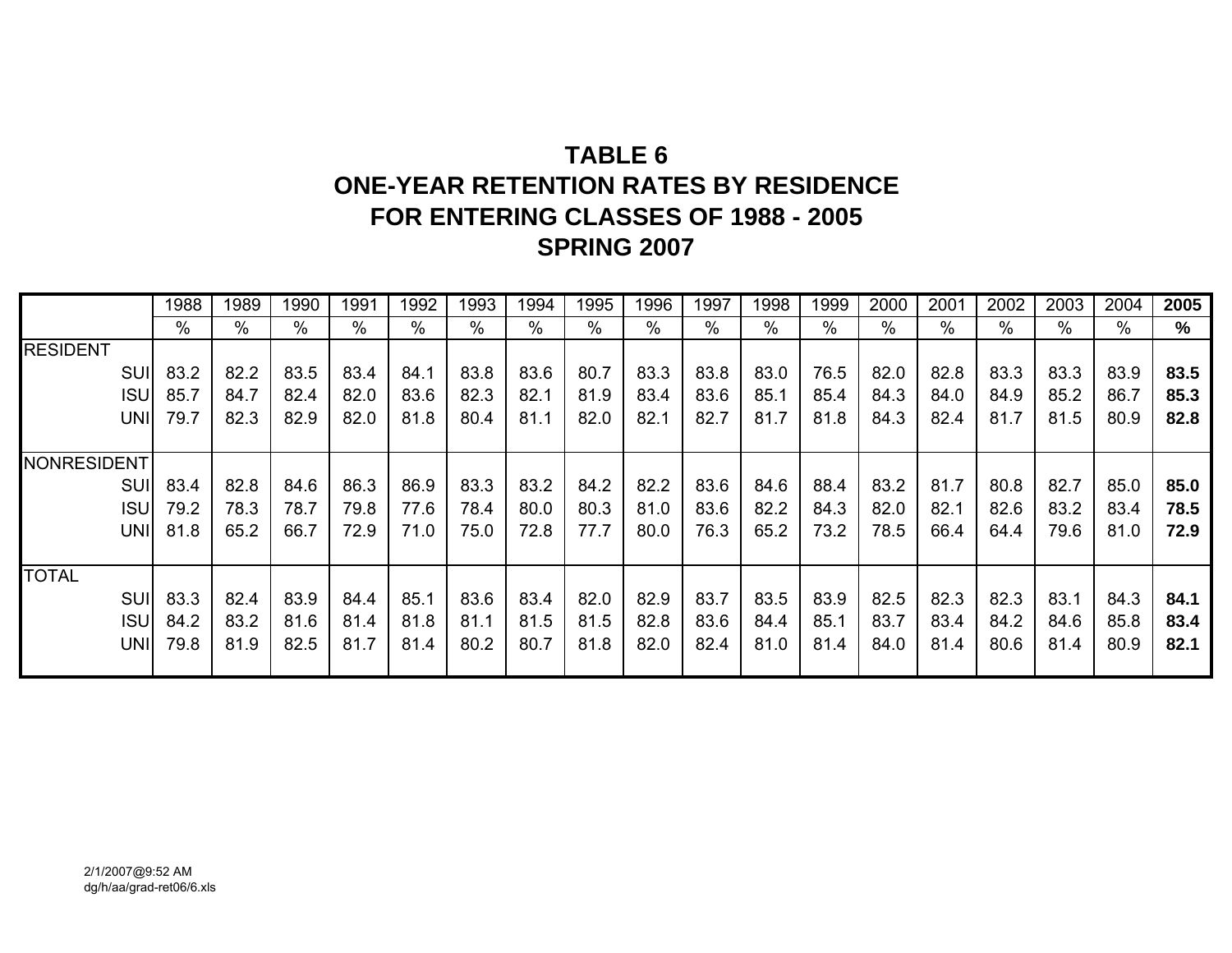## **TABLE 7TWO-YEAR RETENTION RATES BY RACE/ETHNICITYFOR ENTERING CLASSES OF 1988 - 2004 SPRING 2007**

|                        | 1988 | 1989          | 1990          | 1991 | 1992 | 1993 | 1994 | 1995 | 1996 | 1997 | 1998          | 1999          | 2000 | 2001 | 2002          | 2003 | 2004 |
|------------------------|------|---------------|---------------|------|------|------|------|------|------|------|---------------|---------------|------|------|---------------|------|------|
|                        | $\%$ | $\frac{0}{0}$ | $\frac{0}{0}$ | $\%$ | $\%$ | $\%$ | $\%$ | $\%$ | $\%$ | $\%$ | $\frac{0}{0}$ | $\frac{0}{0}$ | $\%$ | $\%$ | $\frac{0}{0}$ | $\%$ | $\%$ |
| <b>Native American</b> |      |               |               |      |      |      |      |      |      |      |               |               |      |      |               |      |      |
| SUI                    | 75.0 | 66.7          | 60.0          | 83.3 | 90.0 | 76.9 | 41.2 | 80.0 | 91.7 | 82.4 | 76.5          | 58.8          | 50.0 | 60.0 | 72.7          | 85.7 | 69.6 |
| <b>ISU</b>             | 75.0 | 71.4          | 0.0           | 57.1 | 40.0 | 42.9 | 71.4 | 75.0 | 50.0 | 63.6 | 70.0          | 56.3          | 30.0 | 66.7 | 75.0          | 36.4 | 68.8 |
| <b>UNI</b>             | 25.0 | 0.0           | 50.0          | 40.0 | 25.0 | 75.0 | 0.0  | 60.0 | 50.0 | 0.0  | 50.0          | 40.0          | 66.7 | 0.0  | 100.0         | 50.0 | 28.6 |
| African-American       |      |               |               |      |      |      |      |      |      |      |               |               |      |      |               |      |      |
| SUI                    | 66.7 | 67.9          | 57.5          | 62.5 | 62.6 | 72.9 | 72.1 | 68.0 | 80.6 | 69.0 | 67.7          | 67.0          | 61.6 | 61.5 | 50.0          | 64.0 | 74.4 |
| <b>ISU</b>             | 53.3 | 54.1          | 70.6          | 67.2 | 52.5 | 53.6 | 56.7 | 62.9 | 54.7 | 58.1 | 65.4          | 68.3          | 71.2 | 64.4 | 67.9          | 71.3 | 66.7 |
| <b>UNI</b>             | 50.0 | 62.2          | 59.2          | 58.1 | 48.6 | 54.5 | 50.0 | 55.2 | 53.6 | 44.7 | 59.5          | 60.0          | 61.2 | 54.2 | 62.5          | 57.1 | 62.7 |
| Asian-American         |      |               |               |      |      |      |      |      |      |      |               |               |      |      |               |      |      |
| <b>SUI</b>             | 82.8 | 67.4          | 82.0          | 78.1 | 78.6 | 79.6 | 74.6 | 76.8 | 69.3 | 78.5 | 84.8          | 70.7          | 73.8 | 69.9 | 77.1          | 80.1 | 75.5 |
| <b>ISU</b>             | 73.2 | 76.4          | 75.9          | 73.0 | 73.4 | 69.9 | 77.3 | 76.6 | 70.7 | 82.8 | 80.2          | 72.1          | 75.2 | 73.3 | 69.7          | 79.9 | 85.3 |
| <b>UNI</b>             | 45.5 | 80.0          | 62.5          | 78.9 | 78.6 | 50.0 | 61.3 | 78.9 | 60.0 | 68.4 | 58.8          | 68.4          | 77.8 | 80.0 | 66.7          | 70.0 | 57.1 |
| Hispanic-American      |      |               |               |      |      |      |      |      |      |      |               |               |      |      |               |      |      |
| SUI                    | 56.1 | 70.2          | 72.0          | 60.0 | 73.7 | 60.0 | 71.2 | 65.3 | 62.3 | 81.3 | 68.2          | 70.9          | 73.5 | 73.6 | 68.7          | 73.4 | 68.2 |
| <b>ISU</b>             | 62.2 | 61.8          | 60.7          | 51.9 | 59.6 | 66.1 | 63.6 | 55.6 | 61.7 | 74.5 | 73.6          | 73.3          | 71.8 | 72.7 | 72.6          | 79.6 | 70.2 |
| <b>UNI</b>             | 50.0 | 50.0          | 87.5          | 64.3 | 46.7 | 60.0 | 36.4 | 59.1 | 78.6 | 40.0 | 50.0          | 42.9          | 66.7 | 50.0 | 43.8          | 71.4 | 42.9 |
| Subtotal               |      |               |               |      |      |      |      |      |      |      |               |               |      |      |               |      |      |
| SUI                    | 71.4 | 68.1          | 68.9          | 70.0 | 72.6 | 72.9 | 71.1 | 71.8 | 70.8 | 77.0 | 74.4          | 69.0          | 68.7 | 68.6 | 68.4          | 74.4 | 73.0 |
| <b>ISU</b>             | 60.0 | 61.0          | 69.0          | 65.5 | 60.3 | 58.5 | 65.4 | 66.5 | 61.4 | 70.1 | 72.2          | 69.9          | 71.5 | 69.7 | 69.9          | 75.9 | 74.9 |
| <b>UNI</b>             | 47.5 | 62.2          | 62.7          | 63.0 | 52.9 | 55.1 | 50.0 | 62.7 | 60.6 | 49.3 | 56.8          | 58.0          | 66.1 | 59.0 | 61.1          | 62.8 | 54.8 |
| White                  |      |               |               |      |      |      |      |      |      |      |               |               |      |      |               |      |      |
| SUI                    | 75.5 | 75.1          | 77.0          | 78.1 | 76.5 | 75.9 | 76.7 | 76.4 | 75.9 | 76.4 | 76.2          | 75.8          | 75.2 | 73.8 | 74.3          | 76.2 | 76.0 |
| <b>ISU</b>             | 75.4 | 74.6          | 72.3          | 72.4 | 73.1 | 72.3 | 72.2 | 73.8 | 75.4 | 75.5 | 77.2          | 77.3          | 75.1 | 74.8 | 76.5          | 78.1 | 78.4 |
| <b>UNI</b>             | 73.4 | 74.4          | 74.4          | 72.6 | 72.7 | 74.4 | 73.3 | 74.0 | 75.1 | 74.6 | 74.5          | 73.8          | 76.7 | 74.2 | 73.7          | 75.2 | 74.9 |
| <b>Regent Total</b>    |      |               |               |      |      |      |      |      |      |      |               |               |      |      |               |      |      |
| SUI                    | 75.3 | 74.6          | 76.3          | 77.5 | 76.1 | 75.7 | 76.2 | 75.9 | 75.5 | 76.4 | 76.0          | 75.2          | 74.6 | 73.3 | 73.8          | 76.0 | 75.8 |
| <b>ISU</b>             | 74.3 | 73.2          | 71.7          | 71.5 | 72.1 | 70.8 | 71.8 | 73.3 | 74.4 | 75.1 | 76.5          | 76.8          | 74.7 | 74.0 | 75.7          | 77.8 | 78.0 |
| <b>UNI</b>             | 72.3 | 73.8          | 73.9          | 72.0 | 71.9 | 73.2 | 72.1 | 73.4 | 74.6 | 73.8 | 73.8          | 72.9          | 76.0 | 73.4 | 73.0          | 74.5 | 73.7 |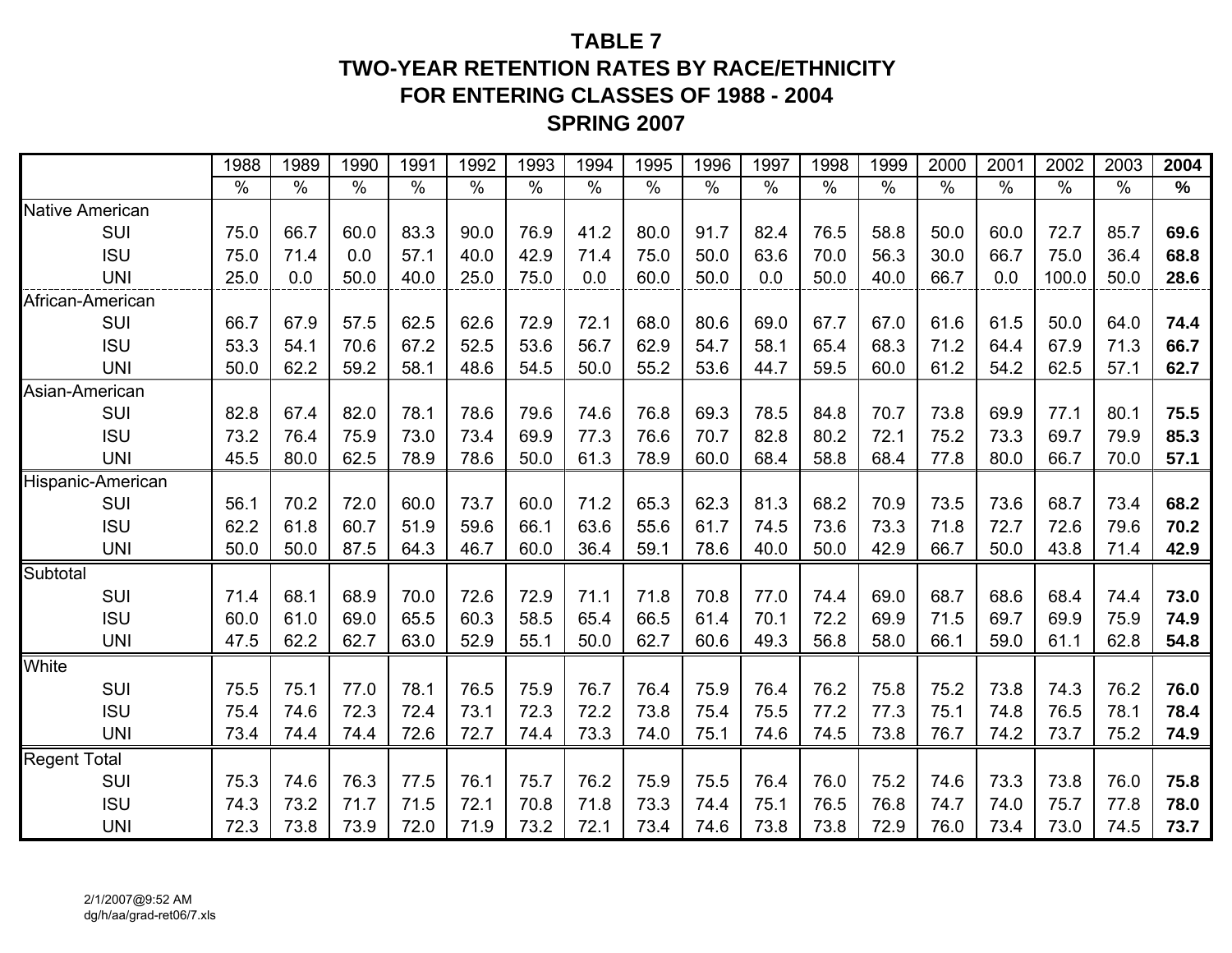## **TABLE 8 FOUR-YEAR GRADUATION RATES BY RACE/ETHNICITY FOR ENTERING CLASSES OF 1988 - 2002 SPRING 2007**

|                          | 1988                                                                                   | 1989        | 1990          | 1991          | 1992          | 1993          | 1994        | 1995       | 1996         | 1997          | 1998          | 1999          | 2000          | 2001          | 2002         |
|--------------------------|----------------------------------------------------------------------------------------|-------------|---------------|---------------|---------------|---------------|-------------|------------|--------------|---------------|---------------|---------------|---------------|---------------|--------------|
|                          | $\%$                                                                                   | $\%$        | $\frac{0}{0}$ | $\frac{0}{0}$ | $\frac{0}{0}$ | $\frac{0}{0}$ | $\%$        | $\%$       | $\%$         | $\frac{0}{0}$ | $\frac{0}{0}$ | $\frac{0}{0}$ | $\frac{0}{0}$ | $\frac{0}{0}$ | %            |
| Native Am.               |                                                                                        |             |               |               |               |               |             |            |              |               |               |               |               |               |              |
| <b>SUI</b>               | 12.5                                                                                   | 16.7        | 20.0          | 33.3          | 40.0          | 38.5          | 0.0         | 10.0       | 41.7         | 35.3          | 29.4          | 5.9           | 22.2          | 50.0          | 36.4         |
| <b>ISU</b>               | 25.0                                                                                   | 42.9        | 0.0           | 0.0           | 0.0           | 14.3          | 14.3        | 25.0       | 21.4         | 27.3          | 0.0           | 18.8          | 20.0          | 25.0          | 25.0         |
| <b>UNI</b>               | 0.0                                                                                    | 0.0         | 0.0           | 0.0           | 0.0           | 0.0           | 0.0         | 0.0        | 25.0         | 0.0           | 0.0           | 20.0          | 33.3          | 0.0           | 33.3         |
| African-Am.              |                                                                                        |             |               |               |               |               |             |            |              |               |               |               |               |               |              |
| SUI                      | 11.9                                                                                   | 16.5        | 8.8           | 12.5          | 14.3          | 15.7          | 22.1        | 16.0       | 27.4         | 9.9           | 14.1          | 18.7          | 13.1          | 19.8          | 23.7         |
| <b>ISU</b>               | 5.2                                                                                    | 6.6         | 9.2           | 5.7           | 8.6           | 9.4           | 7.2         | 9.7        | 15.8         | 13.7          | 15.4          | 16.6          | 22.1          | 11.6          | 26.1         |
| <b>UNI</b>               | 0.0                                                                                    | 2.2         | 4.1           | 4.7           | 8.6           | 9.1           | 2.5         | 3.4        | 3.6          | 7.9           | 14.3          | 8.0           | 7.5           | 8.5           | 14.1         |
| Asian-Am.                |                                                                                        |             |               |               |               |               |             |            |              |               |               |               |               |               |              |
| <b>SUI</b>               | 23.0                                                                                   | 21.3        | 24.7          | 25.7          | 25.9          | 25.0          | 27.9        | 21.9       | 22.1         | 34.6          | 27.7          | 29.3          | 36.5          | 32.7          | 31.4         |
| <b>ISU</b>               | 10.7                                                                                   | 15.3        | 8.6           | 13.5          | 12.8          | 15.1          | 17.3        | 23.4       | 18.3         | 22.2          | 18.5          | 20.9          | 28.3          | 29.5          | 33.3         |
| <b>UNI</b>               | 9.1                                                                                    | 13.3        | 12.5          | 21.1          | 21.4          | 3.8           | 29.0        | 31.6       | 24.0         | 15.8          | 23.5          | 26.3          | 22.2          | 30.0          | 16.7         |
|                          |                                                                                        |             |               |               |               |               |             |            |              |               |               |               |               |               |              |
| Hispanic-Am.             |                                                                                        |             |               |               |               |               |             |            |              |               |               |               |               |               |              |
| <b>SUI</b>               | 9.8                                                                                    | 23.4        | 22.0          | 27.5          | 29.8          | 30.0          | 24.7        | 22.2       | 19.5         | 40.0          | 31.8          | 24.4          | 33.7          | 31.8          | 25.3         |
| <b>ISU</b><br><b>UNI</b> | 11.1<br>0.0                                                                            | 18.2<br>8.3 | 17.9<br>37.5  | 9.6<br>0.0    | 3.8<br>13.3   | 14.3<br>6.7   | 21.8<br>0.0 | 8.9<br>9.1 | 20.0<br>14.3 | 17.6<br>0.0   | 11.3<br>18.8  | 24.0<br>0.0   | 27.2<br>11.1  | 25.3<br>15.4  | 29.8<br>18.8 |
|                          |                                                                                        |             |               |               |               |               |             |            |              |               |               |               |               |               |              |
| Subtotal                 |                                                                                        |             |               |               |               |               |             |            |              |               |               |               |               |               |              |
| <b>SUI</b>               | 15.9                                                                                   | 19.5        | 17.1          | 22.0          | 23.3          | 24.3          | 23.8        | 19.8       | 23.4         | 29.6          | 24.6          | 23.5          | 27.9          | 29.5          | 28.0         |
| <b>ISU</b>               | 7.9                                                                                    | 11.4        | 10.0          | 8.6           | 9.0           | 11.4          | 14.1        | 15.1       | 17.9         | 18.0          | 14.9          | 19.6          | 25.8          | 21.8          | 29.6         |
| <b>UNI</b>               | 1.6                                                                                    | 5.4         | 9.3           | 7.4           | 11.8          | 6.4           | 11.6        | 12.0       | 14.1         | 8.7           | 16.0          | 11.4          | 12.6          | 15.4          | 15.8         |
| White                    |                                                                                        |             |               |               |               |               |             |            |              |               |               |               |               |               |              |
|                          | SUI 31.0                                                                               | 31.5        | 34.5          | 33.0          | 33.2          | 35.4          | 35.3        | 36.9       | 39.1         | 38.4          | 36.8          | 39.4          | 40.8          | 40.7          | 41.6         |
|                          | ISU  22.4   21.3   19.6   20.7   21.6   22.8   24.3   25.5   28.5   27.5   30.3   32.2 |             |               |               |               |               |             |            |              |               |               |               | 32.0          | 33.0          | 34.0         |
| <b>UNI</b>               | 29.1                                                                                   | 25.8        | 24.9          | 24.9          | 26.8          | 28.1          | 29.8        | 31.0       | 34.2         | 29.6          | 29.9          | 34.4          | 35.1          | 33.1          | 34.5         |
|                          |                                                                                        |             |               |               |               |               |             |            |              |               |               |               |               |               |              |
| <b>Regent Total</b>      |                                                                                        |             |               |               |               |               |             |            |              |               |               |               |               |               |              |
| <b>SUI</b>               | 30.4                                                                                   | 30.7        | 32.9          | 32.3          | 32.3          | 34.6          | 34.3        | 35.3       | 37.8         | 37.6          | 35.8          | 38.0          | 39.5          | 39.6          | 40.5         |
| <b>ISU</b>               | 21.5                                                                                   | 20.3        | 19.0          | 20.6          | 21.7          | 22.3          | 24.0        | 25.1       | 28.4         | 27.0          | 29.2          | 31.4          | 31.2          | 31.8          | 33.6         |
| <b>UNI</b>               | 27.8                                                                                   | 24.9        | 24.3          | 24.1          | 26.2          | 27.1          | 29.0        | 30.1       | 33.4         | 28.8          | 29.5          | 33.5          | 33.9          | 32.3          | 33.5         |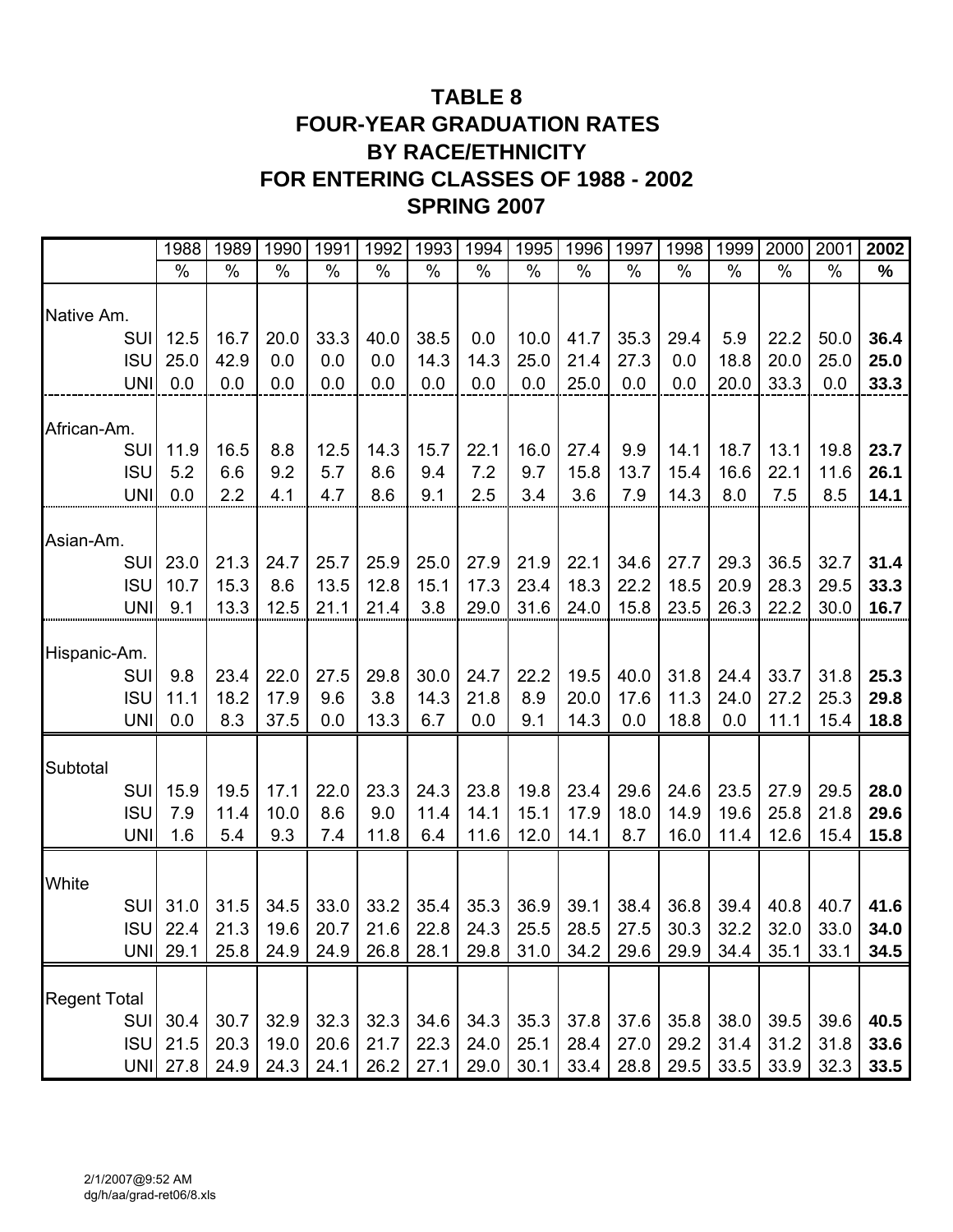## **TABLE 9 SIX-YEAR GRADUATION RATES BY RACE/ETHNICITY FOR ENTERING CLASSES OF 1988 - 2000 SPRING 2007**

|                                                        | 1988                 | 1989                 | 1990                 | 1991                 | 1992                 | 1993                 | 1994                 | 1995                 | 1996                 | 1997                 | 1998                 | 1999                 | 2000                 |
|--------------------------------------------------------|----------------------|----------------------|----------------------|----------------------|----------------------|----------------------|----------------------|----------------------|----------------------|----------------------|----------------------|----------------------|----------------------|
|                                                        | $\frac{0}{0}$        | $\%$                 | $\%$                 | $\%$                 | $\frac{0}{0}$        | $\%$                 | $\frac{0}{0}$        | $\frac{0}{0}$        | $\%$                 | $\frac{0}{0}$        | $\frac{0}{0}$        | $\%$                 | $\%$                 |
| Native Am.                                             |                      |                      |                      |                      |                      |                      |                      |                      |                      |                      |                      |                      |                      |
| SUI                                                    | 50.0                 | 50.0                 | 40.0                 | 83.3                 | 70.0                 | 76.9                 | 11.8                 | 60.0                 | 58.3                 | 58.8                 | 70.6                 | 41.2                 | 33.3                 |
| <b>ISU</b>                                             | 50.0                 | 57.1                 | 0.0                  | 14.3                 | 40.0                 | 28.6                 | 71.4                 | 50.0                 | 42.9                 | 54.5                 | 60.0                 | 43.8                 | 30.0                 |
| <b>UNI</b>                                             | 0.0                  | 0.0                  | 50.0                 | 40.0                 | 25.0                 | 50.0                 | 0.0                  | 40.0                 | 50.0                 | 0.0                  | 50.0                 | 40.0                 | 33.3                 |
| African-Am.<br><b>SUI</b>                              | 34.5                 | 42.2                 | 39.8                 | 34.7                 | 40.7                 | 48.6                 | 53.5                 | 40.0                 | 59.7                 | 38.0                 | 43.4                 | 50.5                 | 45.5                 |
| <b>ISU</b>                                             | 37.8                 | 37.0                 | 37.6                 | 36.1                 | 27.3                 | 33.5                 | 34.0                 | 43.5                 | 40.0                 | 43.6                 | 36.5                 | 51.0                 | 51.0                 |
| <b>UNI</b>                                             | 16.7                 | 31.1                 | 38.8                 | 34.9                 | 40.0                 | 42.4                 | 42.5                 | 44.8                 | 32.1                 | 31.6                 | 40.5                 | 42.0                 | 46.3                 |
| Asian-Am.<br><b>SUI</b><br><b>ISU</b><br><b>UNI</b>    | 60.9<br>58.9<br>36.4 | 44.9<br>59.7<br>53.3 | 58.4<br>50.0<br>43.8 | 56.2<br>50.0<br>73.7 | 62.5<br>56.4<br>64.3 | 67.6<br>53.4<br>42.3 | 59.8<br>72.0<br>41.9 | 59.6<br>64.1<br>78.9 | 54.3<br>61.0<br>40.0 | 65.4<br>67.7<br>52.6 | 67.0<br>56.8<br>41.2 | 54.3<br>59.3<br>57.9 | 61.9<br>61.1<br>63.0 |
| Hispanic-Am.<br>SUI<br><b>ISU</b><br><b>UNI</b>        | 43.9<br>46.7<br>40.0 | 53.2<br>54.5<br>41.7 | 54.0<br>35.7<br>75.0 | 52.5<br>40.4<br>35.7 | 54.4<br>36.5<br>40.0 | 46.7<br>55.4<br>33.3 | 53.4<br>50.9<br>36.4 | 51.4<br>35.6<br>45.5 | 46.8<br>45.0<br>50.0 | 65.3<br>58.8<br>10.0 | 58.8<br>54.7<br>37.5 | 53.5<br>66.7<br>35.7 | 60.2<br>55.3<br>55.6 |
| Subtotal<br>SUI<br><b>ISU</b><br><b>UNI</b>            | 47.3<br>44.6<br>23.0 | 45.4<br>45.7<br>36.5 | 49.0<br>40.0<br>44.0 | 49.3<br>40.4<br>44.4 | 53.7<br>38.6<br>44.1 | 57.8<br>40.7<br>41.0 | 53.7<br>51.3<br>39.5 | 52.0<br>49.2<br>53.3 | 53.6<br>48.2<br>39.4 | 57.8<br>55.4<br>33.3 | 57.5<br>48.0<br>40.7 | 52.3<br>56.5<br>44.3 | 54.9<br>55.2<br>51.2 |
| White<br>SUI<br><b>ISU</b><br><b>UNI</b>               | 62.0<br>65.2<br>62.2 | 62.1<br>63.6<br>63.2 | 63.9<br>62.0<br>60.1 | 64.2<br>61.7<br>61.2 | 64.8<br>62.7<br>63.2 | 63.1<br>62.7<br>64.3 | 65.1<br>63.1<br>63.3 | 66.4<br>64.7<br>64.9 | 65.4<br>66.5<br>67.4 | 65.1<br>66.9<br>66.6 | 67.1<br>68.0<br>65.3 | 67.4<br>68.9<br>66.0 | 66.7<br>67.1<br>67.9 |
| <b>Regent Total</b><br>SUI<br><b>ISU</b><br><b>UNI</b> | 61.2<br>63.6<br>60.4 | 60.9<br>61.6<br>61.9 | 62.6<br>60.0<br>59.4 | 63.1<br>60.1<br>60.4 | 63.7<br>61.1<br>62.2 | 62.8<br>60.4<br>62.9 | 64.0<br>62.4<br>62.2 | 64.9<br>63.7<br>64.2 | 64.4<br>65.3<br>66.5 | 64.6<br>65.7<br>65.2 | 66.2<br>66.5<br>64.3 | 66.1<br>68.0<br>65.0 | 65.5<br>65.8<br>67.1 |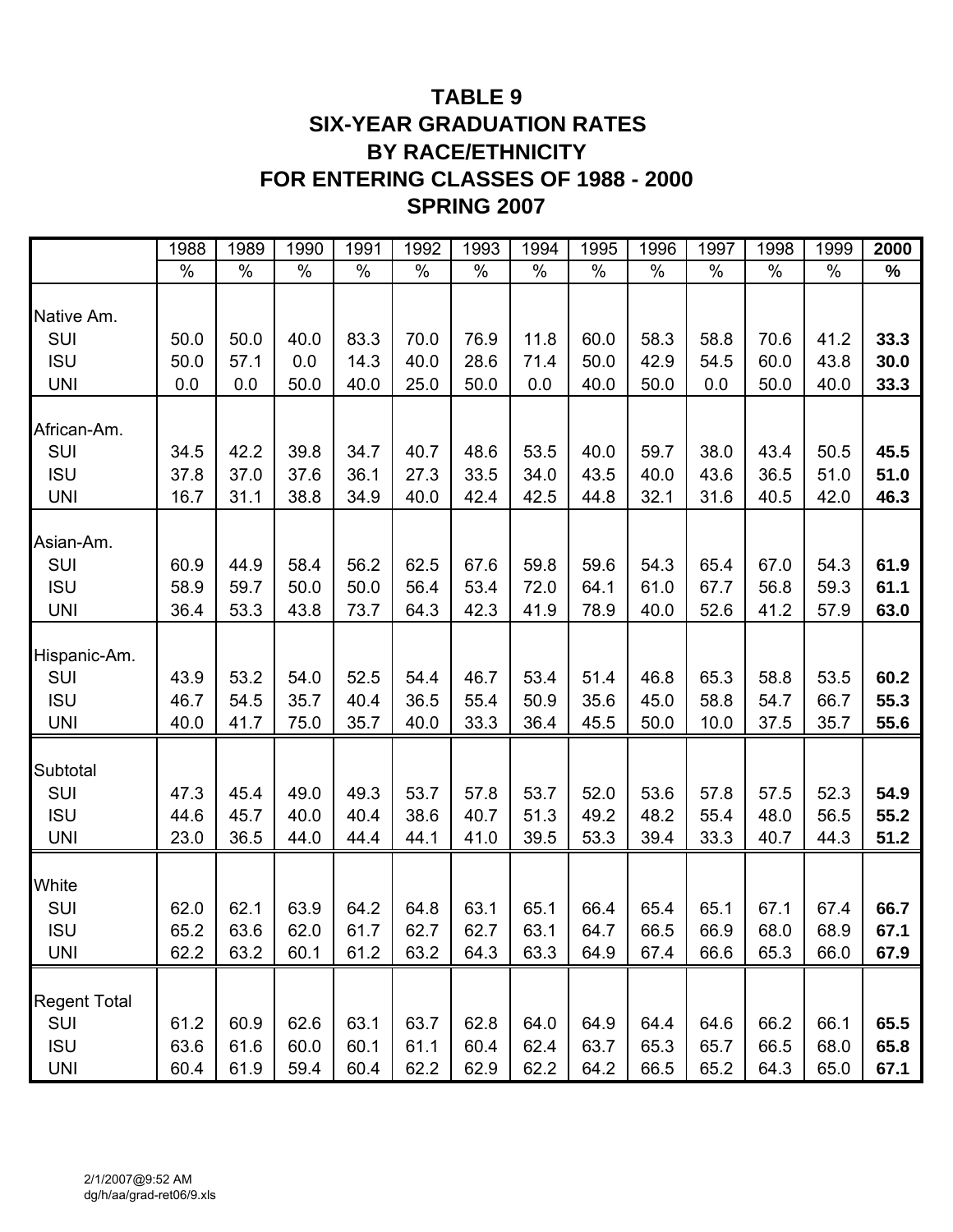## **TABLE 10**

## **AVERAGE NUMBER OF YEARS TO COMLETE UNDERGRADUATE DEGREEFOR ENTERING CLASSES OF 1988 - 2000 SPRING 2007**

|                                                        | 1988 l | 1989   1990    | 1991 <sup> </sup> |  | 1992   1993   1994   1995   1996   1997 |      |      | 1998   1999   2000 |             |
|--------------------------------------------------------|--------|----------------|-------------------|--|-----------------------------------------|------|------|--------------------|-------------|
| University of Iowa                                     |        | 4.58 4.56 4.53 |                   |  | 4.56 4.55 4.52 4.51 4.49 4.45 4.44 4.52 |      |      | 4.47               | 4.44        |
| <b>Iowa State University</b>                           |        | 4.78 4.80 4.83 |                   |  | 4.79 4.77 4.75 4.73 4.72 4.66 4.69      |      | 4.65 |                    | $4.62$ 4.61 |
| University of Northern Iowa   $4.63$   $4.69$   $4.69$ |        |                |                   |  | 4.70 4.66 4.65 4.61 4.62 4.57           | 4.63 | 4.60 |                    | $4.55$ 4.57 |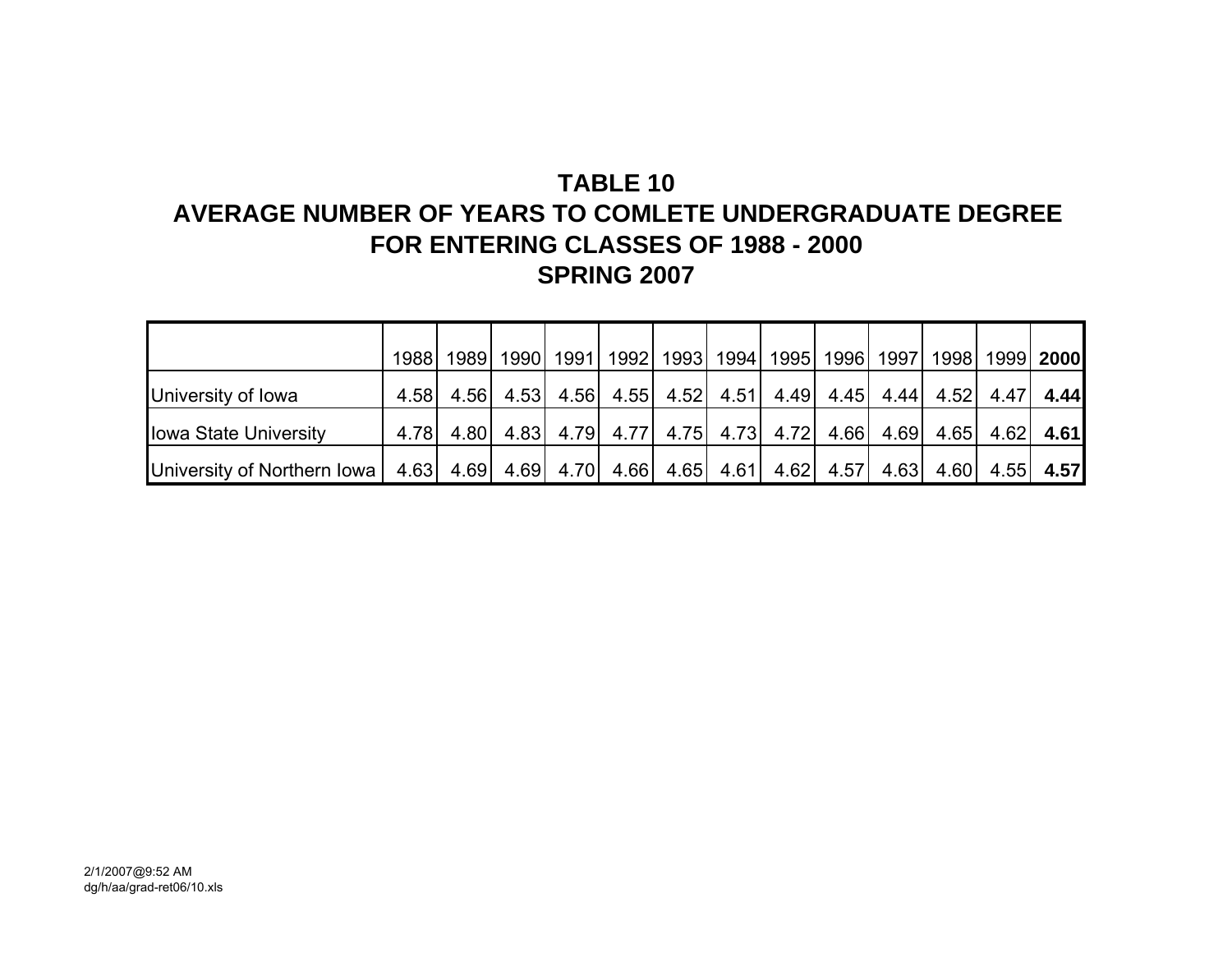# **TABLE 11PERCENT OF STUDENTS WHO GRADUATED WITHIN SIX YEARS BY YEARFOR ENTERING CLASSES OF 1988 - 2000 SPRING 2007**

|                             |       |       |       |       |       |       | <b>Entering Class of Fall</b> |       |       |       |       |       |       |
|-----------------------------|-------|-------|-------|-------|-------|-------|-------------------------------|-------|-------|-------|-------|-------|-------|
| <b>UNIVERSITY OF IOWA</b>   | 1988  | 1989  | 1990  | 1991  | 1992  | 1993  | 1994                          | 1995  | 1996  | 1997  | 1998  | 1999  | 2000  |
|                             |       |       |       |       |       |       |                               |       |       |       |       |       |       |
| <b>Males</b>                |       |       |       |       |       |       |                               |       |       |       |       |       |       |
| # graduated within 6 years  | 997   | 936   | 767   | 781   | 870   | 814   | 901                           | 916   | 921   | 968   | 1,073 | 1,017 | 1,008 |
| % graduated within 4 years  | 45.6% | 45.4% | 48.0% | 43.7% | 43.9% | 48.5% | 47.4%                         | 46.9% | 47.9% | 48.7% | 45.3% | 50.2% | 54.1% |
| % graduated during 5th year | 44.0% | 45.7% | 43.3% | 46.4% | 47.0% | 43.1% | 43.0%                         | 44.7% | 45.8% | 45.2% | 44.5% | 42.4% | 41.0% |
| % graduated during 6th year | 10.4% | 8.9%  | 8.7%  | 9.9%  | 9.1%  | 8.4%  | 9.6%                          | 8.4%  | 6.3%  | 6.1%  | 10.2% | 7.5%  | 5.0%  |
|                             |       |       |       |       |       |       |                               |       |       |       |       |       |       |
| Females                     |       |       |       |       |       |       |                               |       |       |       |       |       |       |
| # graduated within 6 years  | 1,210 | 1,103 | 922   | 946   | 1,113 | 1,151 | 1,167                         | 1,331 | ,281  | 1,339 | ,508  | .458  | 1,381 |
| % graduated within 4 years  | 53.3% | 54.6% | 56.3% | 57.4% | 56.1% | 59.7% | 58.3%                         | 59.4% | 66.5% | 65.3% | 60.2% | 62.6% | 65.0% |
| % graduated during 5th year | 39.5% | 37.6% | 37.1% | 36.8% | 37.6% | 33.2% | 37.0%                         | 36.4% | 29.6% | 30.0% | 33.3% | 32.5% | 30.5% |
| % graduated during 6th year | 7.2%  | 7.8%  | 6.6%  | 5.8%  | 6.3%  | 7.1%  | 4.7%                          | 4.2%  | 3.9%  | 4.7%  | 65.0% | 4.9%  | 4.6%  |
|                             |       |       |       |       |       |       |                               |       |       |       |       |       |       |
| Total                       |       |       |       |       |       |       |                               |       |       |       |       |       |       |
| # graduated within 6 years  | 2,207 | 2,039 | ,689  | 1,727 | 1,983 | 1,965 | 2,068                         | 2,247 | 2,202 | 2,307 | 2,581 | 2,475 | 2,389 |
| % graduated within 4 years  | 49.8% | 50.4% | 52.5% | 51.2% | 50.7% | 55.1% | 53.5%                         | 54.3% | 58.7% | 58.3% | 54.0% | 57.5% | 60.4% |
| % graduated during 5th year | 41.5% | 41.3% | 39.9% | 41.1% | 41.8% | 37.3% | 39.6%                         | 39.8% | 36.4% | 36.4% | 37.9% | 36.6% | 34.9% |
| % graduated during 6th year | 8.7%  | 8.3%  | 7.6%  | 7.7%  | 7.5%  | 7.6%  | 6.9%                          | 5.9%  | 4.9%  | 5.3%  | 8.1%  | 6.0%  | 4.7%  |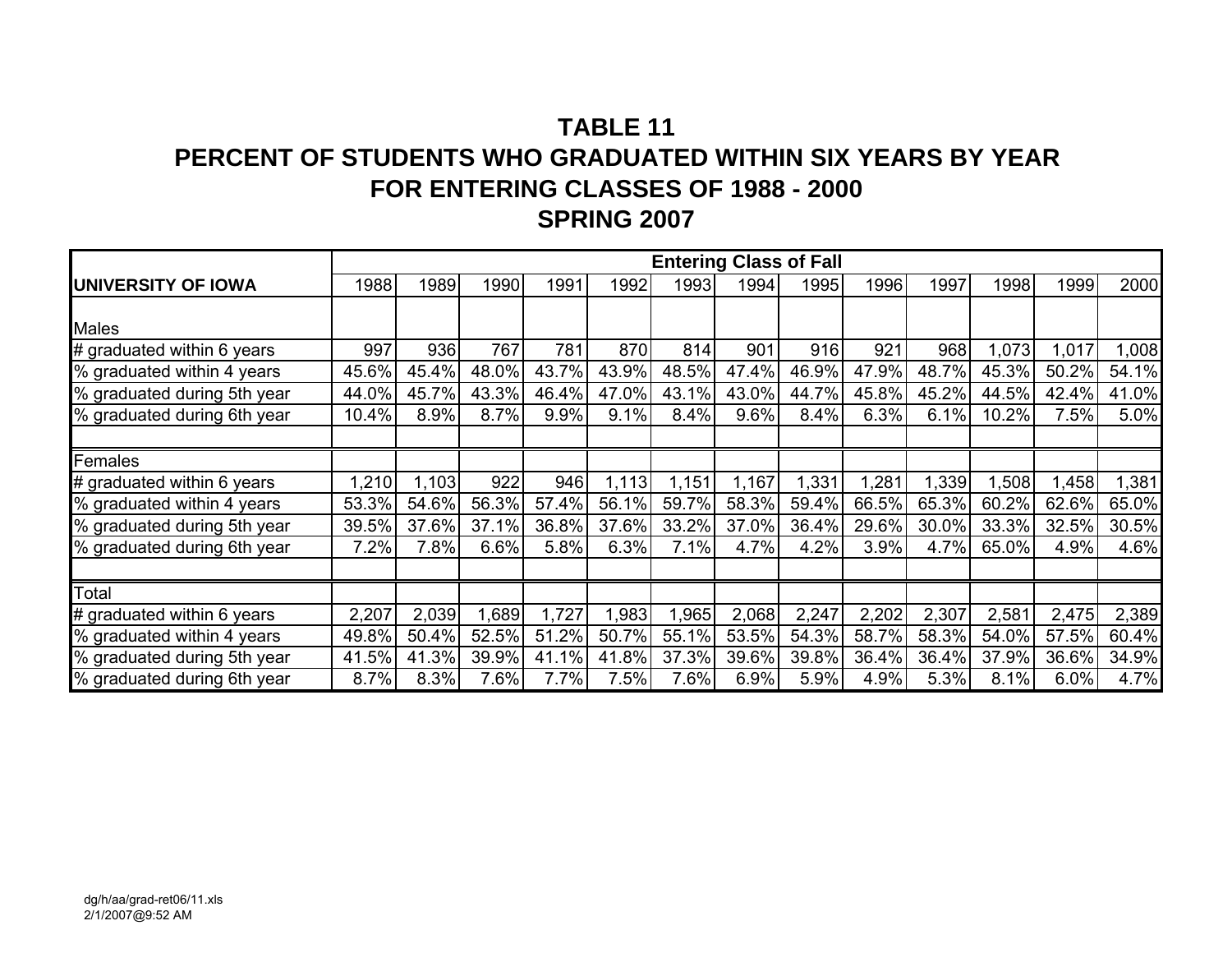# **TABLE 11PERCENT OF STUDENTS WHO GRADUATED WITHIN SIX YEARS BY YEARFOR ENTERING CLASSES OF 1988 - 2000 SPRING 2007**

|                              |       |       |       |       |       |       |       | <b>Entering Class of Fall</b> |       |       |       |       |       |
|------------------------------|-------|-------|-------|-------|-------|-------|-------|-------------------------------|-------|-------|-------|-------|-------|
| <b>IOWA STATE UNIVERSITY</b> | 1988  | 1989  | 1990  | 1991  | 1992  | 1993  | 1994  | 1995                          | 1996  | 1997  | 1998  | 1999  | 2000  |
|                              |       |       |       |       |       |       |       |                               |       |       |       |       |       |
| <b>Males</b>                 |       |       |       |       |       |       |       |                               |       |       |       |       |       |
| # graduated within 6 years   | 1,298 | 1,285 | .088  | 1,050 | 1,107 | 1,143 | 1,096 | 1,103                         | 1,265 | 1,410 | 1,309 | 1,442 | 1,479 |
| % graduated within 4 years   | 23.7% | 24.6% | 23.0% | 26.7% | 27.9% | 28.6% | 27.8% | 30.9%                         | 36.0% | 31.0% | 33.5% | 36.1% | 34.8% |
| % graduated during 5th year  | 60.2% | 57.7% | 58.0% | 55.3% | 56.8% | 54.2% | 56.4% | 54.6%                         | 52.0% | 56.0% | 54.1% | 53.8% | 52.8% |
| % graduated during 6th year  | 16.1% | 17.7% | 19.0% | 18.0% | 15.3% | 17.1% | 15.8% | 14.5%                         | 12.0% | 13.0% | 12.4% | 10.1% | 12.4% |
|                              |       |       |       |       |       |       |       |                               |       |       |       |       |       |
| Females                      |       |       |       |       |       |       |       |                               |       |       |       |       |       |
| # graduated within 6 years   | 1,083 | 1,027 | 897   | 889   | 928   | 919   | 979   | 983                           | 1,084 | 1,224 | 1,217 | ,292  | , 344 |
| % graduated within 4 years   | 46.0% | 43.5% | 42.3% | 43.2% | 44.6% | 47.4% | 50.5% | 48.9%                         | 52.3% | 52.6% | 55.3% | 57.4% | 61.4% |
| % graduated during 5th year  | 46.6% | 49.2% | 47.7% | 48.3% | 47.2% | 46.1% | 43.3% | 44.0%                         | 40.9% | 41.2% | 38.5% | 37.5% | 34.6% |
| % graduated during 6th year  | 7.4%  | 7.3%  | 10.0% | 8.5%  | 8.2%  | 6.4%  | 6.2%  | 7.0%                          | 6.8%  | 6.2%  | 6.2%  | 5.2%  | 4.0%  |
|                              |       |       |       |       |       |       |       |                               |       |       |       |       |       |
| Total                        |       |       |       |       |       |       |       |                               |       |       |       |       |       |
| # graduated within 6 years   | 2,381 | 2,312 | ,985  | 1,939 | 2,035 | 2,062 | 2,075 | 2,086                         | 2,349 | 2,634 | 2,526 | 2,734 | 2,823 |
| % graduated within 4 years   | 33.9% | 33.0% | 31.7% | 34.2% | 35.5% | 37.0% | 38.5% | 39.4%                         | 43.5% | 41.0% | 44.0% | 46.1% | 47.4% |
| % graduated during 5th year  | 54.0% | 53.9% | 53.4% | 52.1% | 52.4% | 50.6% | 50.2% | 49.6%                         | 46.9% | 49.1% | 46.6% | 46.1% | 44.1% |
| % graduated during 6th year  | 12.1% | 13.1% | 15.0% | 13.7% | 12.0% | 12.4% | 11.3% | 11.0%                         | 9.6%  | 9.9%  | 9.4%  | 7.8%  | 8.4%  |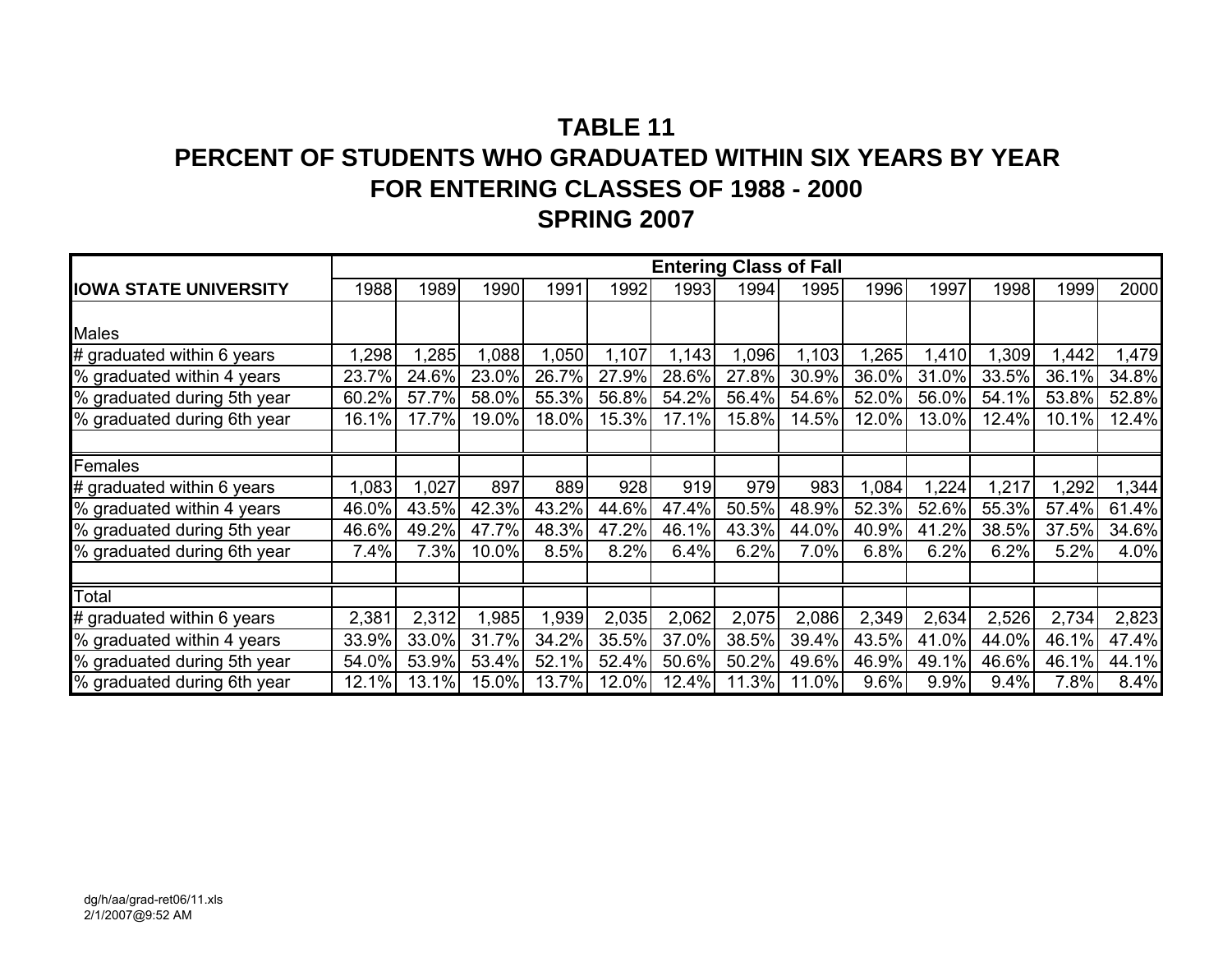# **TABLE 11PERCENT OF STUDENTS WHO GRADUATED WITHIN SIX YEARS BY YEARFOR ENTERING CLASSES OF 1988 - 2000 SPRING 2007**

|                             |       |       |       |       |       | <b>Entering Class of Fall</b> |       |       |       |       |       |       |       |
|-----------------------------|-------|-------|-------|-------|-------|-------------------------------|-------|-------|-------|-------|-------|-------|-------|
| UNIV. OF NORTHERN IOWA      | 1988  | 1989  | 1990  | 1991  | 1992  | 1993                          | 1994  | 1995  | 1996  | 1997  | 1998  | 1999  | 2000  |
|                             |       |       |       |       |       |                               |       |       |       |       |       |       |       |
| <b>Males</b>                |       |       |       |       |       |                               |       |       |       |       |       |       |       |
| # graduated within 6 years  | 463   | 479   | 489   | 466   | 412   | 426                           | 416   | 476   | 514   | 461   | 430   | 511   | 572   |
| % graduated within 4 years  | 37.2% | 32.4% | 31.7% | 32.4% | 34.7% | 35.4%                         | 41.4% | 35.7% | 43.2% | 36.4% | 34.0% | 41.1% | 42.5% |
| % graduated during 5th year | 50.3% | 53.4% | 57.1% | 54.3% | 57.0% | 53.1%                         | 47.8% | 52.1% | 47.1% | 53.6% | 58.1% | 48.5% | 46.9% |
| % graduated during 6th year | 12.5% | 14.2% | 11.2% | 13.3% | 8.3%  | 11.5%                         | 10.8% | 12.2% | 9.7%  | 10.0% | 7.9%  | 10.4% | 10.6% |
|                             |       |       |       |       |       |                               |       |       |       |       |       |       |       |
| Females                     |       |       |       |       |       |                               |       |       |       |       |       |       |       |
| # graduated within 6 years  | 683   | 738   | 744   | 712   | 620   | 707                           | 739   | 813   | 824   | 791   | 844   | 869   | 916   |
| % graduated within 4 years  | 52.0% | 45.3% | 47.1% | 44.8% | 47.1% | 47.8%                         | 49.6% | 53.4% | 54.1% | 48.5% | 52.0% | 57.8% | 55.5% |
| % graduated during 5th year | 41.3% | 48.6% | 46.2% | 47.5% | 45.8% | 45.8%                         | 44.0% | 40.5% | 40.2% | 46.7% | 42.8% | 38.2% | 39.1% |
| % graduated during 6th year | 6.7%  | 6.1%  | 6.7%  | 7.7%  | 7.1%  | 6.4%                          | 6.4%  | 6.1%  | 5.7%  | 4.8%  | 5.2%  | 4.0%  | 5.4%  |
|                             |       |       |       |       |       |                               |       |       |       |       |       |       |       |
| Total                       |       |       |       |       |       |                               |       |       |       |       |       |       |       |
| # graduated within 6 years  | 1,146 | 1,217 | .233  | 1,178 | 1,032 | 1,133                         | 1,155 | 1,289 | 338   | ,252  | ,274  | ,380  | 1,488 |
| % graduated within 4 years  | 46.0% | 40.2% | 41.0% | 39.9% | 42.1% | 43.2%                         | 46.7% | 46.8% | 49.9% | 44.1% | 45.9% | 51.6% | 50.5% |
| % graduated during 5th year | 44.9% | 50.5% | 50.5% | 50.2% | 50.3% | 48.5%                         | 45.4% | 44.8% | 42.8% | 49.2% | 48.0% | 42.0% | 42.1% |
| % graduated during 6th year | 9.1%  | 9.3%  | 8.5%  | 9.9%  | 7.6%  | 8.3%                          | 7.9%  | 8.4%  | 7.3%  | 6.7%  | 6.1%  | 6.4%  | 7.4%  |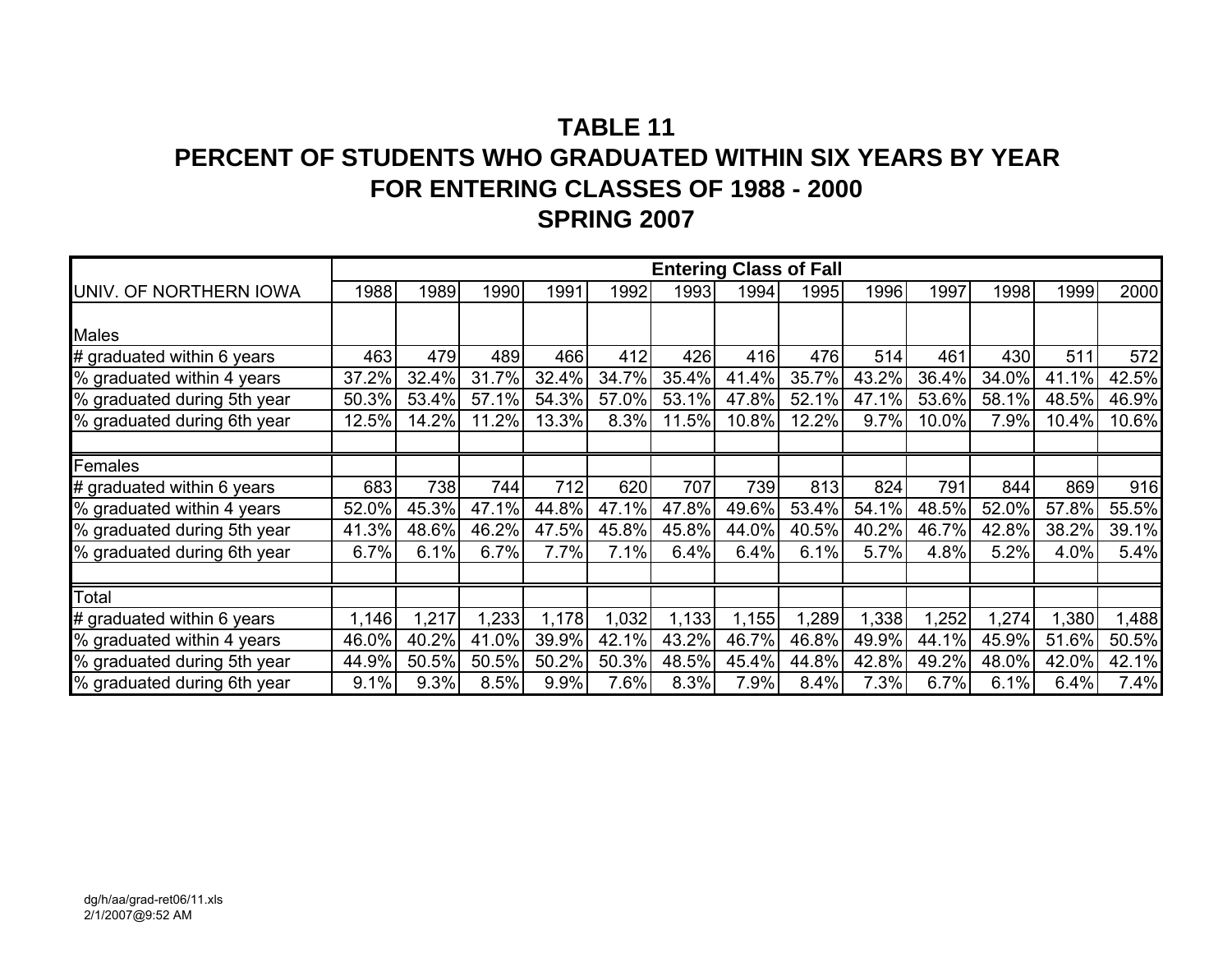## **TABLE 12 SIX-YEAR GRADUATION RATES BY HIGH SCHOOL RANK FOR ENTERING CLASSES OF 1988 - 2000 SPRING 2007**

| $\%$<br>$\%$<br>$\%$<br>$\%$<br>$\%$<br>$\%$<br>$\%$<br>$\%$<br>%<br>$\%$<br>$\%$<br>%<br>SUI<br>80.9<br>83.5<br>77.5<br>77.2<br>79.2<br>78.5<br>78.2<br>79.8<br>79.8<br>78.5<br>83.1<br>80.7<br>81.2<br><b>ISU</b><br>78.5<br>83.7<br>82.5<br>79.0<br>76.3<br>76.4<br>76.9<br>76.8<br>77.2<br>80.4<br>83.8<br>83.2<br>86.6<br>85.8<br><b>UNI</b><br>81.4<br>76.8<br>77.3<br>81.1<br>79.3<br>82.4<br>80.3<br>81.8<br>82.7<br>82.3<br>83.9<br>79.3<br>80 - 89%ile<br>71.2<br>SUI<br>65.2<br>67.6<br>66.7<br>69.0<br>70.6<br>66.3<br>67.3<br>72.8<br>72.5<br>74.5<br>74.5<br>75.5<br><b>ISU</b><br>69.1<br>67.0<br>68.1<br>65.8<br>72.6<br>72.2<br>64.7<br>64.1<br>69.8<br>65.7<br>69.1<br>71.4<br>75.9<br>73.3<br>65.3<br>70.0<br>74.9<br><b>UNI</b><br>69.6<br>70.6<br>67.0<br>72.9<br>75.7<br>69.4<br>70.6<br>72.2<br>74.6<br>70 - 79%ile<br>SUI<br>66.3<br>59.0<br>63.5<br>62.8<br>63.2<br>63.9<br>61.7<br>63.1<br>59.1<br>63.4<br>66.0<br>68.4<br>64.9<br><b>ISU</b><br>62.5<br>65.1<br>61.0<br>57.8<br>57.2<br>62.8<br>60.7<br>59.6<br>64.0<br>63.6<br>62.2<br>67.3<br>63.5<br>60.8<br>63.1<br>58.6<br>60.7<br>67.0<br>62.8<br>65.1<br>67.2<br>67.6<br>68.9<br>69.5<br>70.5<br><b>UNI</b><br>65.7<br>60 - 69%ile<br>SUI<br>54.5<br>48.5<br>57.5<br>53.8<br>60.5<br>58.0<br>53.8<br>59.3<br>62.2<br>63.0<br>57.1<br>58.1<br>60.8<br><b>ISU</b><br>56.0<br>52.3<br>50.3<br>51.9<br>50.8<br>56.4<br>57.8<br>59.0<br>58.9<br>59.6<br>60.1<br>54.4<br>56.1<br><b>UNI</b><br>55.8<br>51.0<br>49.1<br>54.3<br>53.8<br>53.5<br>53.0<br>55.4<br>58.7<br>60.1<br>56.3<br>59.9<br>58.5<br>50 - 59%ile<br>53.7<br>SUI<br>44.4<br>42.1<br>50.6<br>55.5<br>57.1<br>51.7<br>55.8<br>59.4<br>51.4<br>47.3<br>56.0<br>56.0<br><b>ISU</b><br>50.3<br>51.0<br>48.6<br>45.8<br>46.4<br>46.9<br>45.5<br>47.3<br>49.3<br>50.8<br>51.5<br>55.0<br>48.0<br>52.9<br>54.0<br>51.3<br><b>UNI</b><br>44.9<br>48.7<br>46.9<br>50.9<br>45.3<br>51.1<br>53.1<br>54.7<br>53.8<br>52.0<br>40 - 49%ile<br>44.7<br>SUI<br>39.0<br>45.1<br>37.8<br>46.3<br>44.2<br>56.7<br>48.9<br>51.1<br>47.1<br>51.2<br>49.4<br>44.4<br><b>ISU</b><br>36.2<br>43.7<br>47.5<br>43.3<br>36.3<br>32.9<br>38.4<br>44.9<br>42.9<br>42.9<br>46.2<br>42.1<br>39.8<br><b>UNI</b><br>36.6<br>43.5<br>48.2<br>46.9<br>57.1<br>45.4<br>53.6<br>42.3<br>42.6<br>33.1<br>44.0<br>47.6<br>44.8<br>30 - 39%ile<br>SUI<br>38.1<br>20.3<br>38.5<br>36.5<br>45.8<br>34.7<br>36.9<br>41.9<br>39.3<br>49.3<br>43.4<br>44.1<br>45.7<br><b>ISU</b><br>31.6<br>37.3<br>32.7<br>38.7<br>32.5<br>37.1<br>43.6<br>40.5<br>42.3<br>36.9<br>41.5<br>29.3<br>40.0<br>30.0<br>27.5<br>36.1<br>29.4<br>51.9<br>42.9<br>35.3<br>35.1<br>48.6<br>40.0<br>37.0<br>43.6<br>37.5<br><b>UNI</b><br>46.2<br>29.6<br>34.8<br>SUI<br>23.1<br>23.3<br>28.6<br>40.0<br>43.8<br>37.5<br>37.1<br>44.4<br>30.0<br>34.5<br><b>ISU</b><br>36.4<br>28.9<br>22.2<br>32.1<br>39.6<br>30.9<br>23.5<br>40.4<br>15.2<br>37.5<br>27.4<br>36.1<br>44.4<br><b>UNI</b><br>7.7<br>16.7<br>28.6<br>25.0<br>33.3<br>31.3<br>11.8<br>33.3<br>33.3<br>20.0<br>0.0<br>10.0<br>45.5<br>00 - 19%ile<br><b>SUI</b><br>20.0<br>35.3<br>11.1<br>37.5<br>11.1<br>33.3<br>25.0<br>0.0<br>14.8<br>20.0<br>60.0<br>0.0<br>20.0<br><b>ISU</b><br>12.5<br>21.1<br>15.4<br>17.6<br>8.3<br>19.0<br>7.7<br>29.4<br>23.1<br>17.6<br>0.0<br>30.0<br>45.5<br><b>UNI</b><br>0.0<br>20.0<br>14.3<br>16.7<br>0.0<br>25.0<br>0.0<br>25.0<br>50.0<br>100.0<br>11.1<br>50.0<br>0.0<br><b>NA</b><br>SUI<br>58.6<br>78.0<br>72.3<br>63.9<br>67.5<br>64.3<br>61.2<br>65.1<br>59.0<br>57.7<br>51.3<br>49.5<br>56.1<br><b>ISU</b><br>0.0<br>0.0<br>0.0<br>0.0<br>0.0<br>50.0<br>0.0<br>0.0<br>0.0<br>66.7<br>70.0<br>0.0<br>0.0<br><b>UNI</b><br>45.8<br>62.0<br>36.4<br>41.7<br>33.3<br>53.8<br>57.9<br>42.6<br>50.0<br>55.9<br>54.1<br>47.6<br>52.9<br><b>TOTAL</b><br>SUI<br>65.5<br>61.1<br>60.9<br>62.6<br>63.1<br>63.7<br>62.8<br>64.0<br>64.9<br>64.4<br>64.6<br>66.2<br>66.1<br><b>ISU</b><br>63.6<br>61.6<br>60.0<br>60.9<br>60.3<br>62.4<br>65.3<br>65.8<br>60.0<br>63.7<br>65.7<br>66.5<br>68.0<br><b>UNI</b> |             | 1988 | 1989          | 1990 | 1991 | 1992 | 1993 | 1994 | 1995 | 1996 | 1997 | 1998 | 1999 | 2000 |
|----------------------------------------------------------------------------------------------------------------------------------------------------------------------------------------------------------------------------------------------------------------------------------------------------------------------------------------------------------------------------------------------------------------------------------------------------------------------------------------------------------------------------------------------------------------------------------------------------------------------------------------------------------------------------------------------------------------------------------------------------------------------------------------------------------------------------------------------------------------------------------------------------------------------------------------------------------------------------------------------------------------------------------------------------------------------------------------------------------------------------------------------------------------------------------------------------------------------------------------------------------------------------------------------------------------------------------------------------------------------------------------------------------------------------------------------------------------------------------------------------------------------------------------------------------------------------------------------------------------------------------------------------------------------------------------------------------------------------------------------------------------------------------------------------------------------------------------------------------------------------------------------------------------------------------------------------------------------------------------------------------------------------------------------------------------------------------------------------------------------------------------------------------------------------------------------------------------------------------------------------------------------------------------------------------------------------------------------------------------------------------------------------------------------------------------------------------------------------------------------------------------------------------------------------------------------------------------------------------------------------------------------------------------------------------------------------------------------------------------------------------------------------------------------------------------------------------------------------------------------------------------------------------------------------------------------------------------------------------------------------------------------------------------------------------------------------------------------------------------------------------------------------------------------------------------------------------------------------------------------------------------------------------------------------------------------------------------------------------------------------------------------------------------------------------------------------------------------------------------------------------------------------------------------------------------------------------------------------------------------------------------------------------------------------------------------------------------------------------------------------------------------------------------------------------------------------------------------------------------------------------------------------------------------------------------------------------------------------------------------------------------------------------------------------------------------------------|-------------|------|---------------|------|------|------|------|------|------|------|------|------|------|------|
|                                                                                                                                                                                                                                                                                                                                                                                                                                                                                                                                                                                                                                                                                                                                                                                                                                                                                                                                                                                                                                                                                                                                                                                                                                                                                                                                                                                                                                                                                                                                                                                                                                                                                                                                                                                                                                                                                                                                                                                                                                                                                                                                                                                                                                                                                                                                                                                                                                                                                                                                                                                                                                                                                                                                                                                                                                                                                                                                                                                                                                                                                                                                                                                                                                                                                                                                                                                                                                                                                                                                                                                                                                                                                                                                                                                                                                                                                                                                                                                                                                                                                  |             |      | $\frac{8}{6}$ |      |      |      |      |      |      |      |      |      |      |      |
|                                                                                                                                                                                                                                                                                                                                                                                                                                                                                                                                                                                                                                                                                                                                                                                                                                                                                                                                                                                                                                                                                                                                                                                                                                                                                                                                                                                                                                                                                                                                                                                                                                                                                                                                                                                                                                                                                                                                                                                                                                                                                                                                                                                                                                                                                                                                                                                                                                                                                                                                                                                                                                                                                                                                                                                                                                                                                                                                                                                                                                                                                                                                                                                                                                                                                                                                                                                                                                                                                                                                                                                                                                                                                                                                                                                                                                                                                                                                                                                                                                                                                  | 90 - 99%ile |      |               |      |      |      |      |      |      |      |      |      |      |      |
|                                                                                                                                                                                                                                                                                                                                                                                                                                                                                                                                                                                                                                                                                                                                                                                                                                                                                                                                                                                                                                                                                                                                                                                                                                                                                                                                                                                                                                                                                                                                                                                                                                                                                                                                                                                                                                                                                                                                                                                                                                                                                                                                                                                                                                                                                                                                                                                                                                                                                                                                                                                                                                                                                                                                                                                                                                                                                                                                                                                                                                                                                                                                                                                                                                                                                                                                                                                                                                                                                                                                                                                                                                                                                                                                                                                                                                                                                                                                                                                                                                                                                  |             |      |               |      |      |      |      |      |      |      |      |      |      |      |
|                                                                                                                                                                                                                                                                                                                                                                                                                                                                                                                                                                                                                                                                                                                                                                                                                                                                                                                                                                                                                                                                                                                                                                                                                                                                                                                                                                                                                                                                                                                                                                                                                                                                                                                                                                                                                                                                                                                                                                                                                                                                                                                                                                                                                                                                                                                                                                                                                                                                                                                                                                                                                                                                                                                                                                                                                                                                                                                                                                                                                                                                                                                                                                                                                                                                                                                                                                                                                                                                                                                                                                                                                                                                                                                                                                                                                                                                                                                                                                                                                                                                                  |             |      |               |      |      |      |      |      |      |      |      |      |      |      |
|                                                                                                                                                                                                                                                                                                                                                                                                                                                                                                                                                                                                                                                                                                                                                                                                                                                                                                                                                                                                                                                                                                                                                                                                                                                                                                                                                                                                                                                                                                                                                                                                                                                                                                                                                                                                                                                                                                                                                                                                                                                                                                                                                                                                                                                                                                                                                                                                                                                                                                                                                                                                                                                                                                                                                                                                                                                                                                                                                                                                                                                                                                                                                                                                                                                                                                                                                                                                                                                                                                                                                                                                                                                                                                                                                                                                                                                                                                                                                                                                                                                                                  |             |      |               |      |      |      |      |      |      |      |      |      |      |      |
|                                                                                                                                                                                                                                                                                                                                                                                                                                                                                                                                                                                                                                                                                                                                                                                                                                                                                                                                                                                                                                                                                                                                                                                                                                                                                                                                                                                                                                                                                                                                                                                                                                                                                                                                                                                                                                                                                                                                                                                                                                                                                                                                                                                                                                                                                                                                                                                                                                                                                                                                                                                                                                                                                                                                                                                                                                                                                                                                                                                                                                                                                                                                                                                                                                                                                                                                                                                                                                                                                                                                                                                                                                                                                                                                                                                                                                                                                                                                                                                                                                                                                  |             |      |               |      |      |      |      |      |      |      |      |      |      |      |
|                                                                                                                                                                                                                                                                                                                                                                                                                                                                                                                                                                                                                                                                                                                                                                                                                                                                                                                                                                                                                                                                                                                                                                                                                                                                                                                                                                                                                                                                                                                                                                                                                                                                                                                                                                                                                                                                                                                                                                                                                                                                                                                                                                                                                                                                                                                                                                                                                                                                                                                                                                                                                                                                                                                                                                                                                                                                                                                                                                                                                                                                                                                                                                                                                                                                                                                                                                                                                                                                                                                                                                                                                                                                                                                                                                                                                                                                                                                                                                                                                                                                                  |             |      |               |      |      |      |      |      |      |      |      |      |      |      |
|                                                                                                                                                                                                                                                                                                                                                                                                                                                                                                                                                                                                                                                                                                                                                                                                                                                                                                                                                                                                                                                                                                                                                                                                                                                                                                                                                                                                                                                                                                                                                                                                                                                                                                                                                                                                                                                                                                                                                                                                                                                                                                                                                                                                                                                                                                                                                                                                                                                                                                                                                                                                                                                                                                                                                                                                                                                                                                                                                                                                                                                                                                                                                                                                                                                                                                                                                                                                                                                                                                                                                                                                                                                                                                                                                                                                                                                                                                                                                                                                                                                                                  |             |      |               |      |      |      |      |      |      |      |      |      |      |      |
|                                                                                                                                                                                                                                                                                                                                                                                                                                                                                                                                                                                                                                                                                                                                                                                                                                                                                                                                                                                                                                                                                                                                                                                                                                                                                                                                                                                                                                                                                                                                                                                                                                                                                                                                                                                                                                                                                                                                                                                                                                                                                                                                                                                                                                                                                                                                                                                                                                                                                                                                                                                                                                                                                                                                                                                                                                                                                                                                                                                                                                                                                                                                                                                                                                                                                                                                                                                                                                                                                                                                                                                                                                                                                                                                                                                                                                                                                                                                                                                                                                                                                  |             |      |               |      |      |      |      |      |      |      |      |      |      |      |
|                                                                                                                                                                                                                                                                                                                                                                                                                                                                                                                                                                                                                                                                                                                                                                                                                                                                                                                                                                                                                                                                                                                                                                                                                                                                                                                                                                                                                                                                                                                                                                                                                                                                                                                                                                                                                                                                                                                                                                                                                                                                                                                                                                                                                                                                                                                                                                                                                                                                                                                                                                                                                                                                                                                                                                                                                                                                                                                                                                                                                                                                                                                                                                                                                                                                                                                                                                                                                                                                                                                                                                                                                                                                                                                                                                                                                                                                                                                                                                                                                                                                                  |             |      |               |      |      |      |      |      |      |      |      |      |      |      |
|                                                                                                                                                                                                                                                                                                                                                                                                                                                                                                                                                                                                                                                                                                                                                                                                                                                                                                                                                                                                                                                                                                                                                                                                                                                                                                                                                                                                                                                                                                                                                                                                                                                                                                                                                                                                                                                                                                                                                                                                                                                                                                                                                                                                                                                                                                                                                                                                                                                                                                                                                                                                                                                                                                                                                                                                                                                                                                                                                                                                                                                                                                                                                                                                                                                                                                                                                                                                                                                                                                                                                                                                                                                                                                                                                                                                                                                                                                                                                                                                                                                                                  |             |      |               |      |      |      |      |      |      |      |      |      |      |      |
|                                                                                                                                                                                                                                                                                                                                                                                                                                                                                                                                                                                                                                                                                                                                                                                                                                                                                                                                                                                                                                                                                                                                                                                                                                                                                                                                                                                                                                                                                                                                                                                                                                                                                                                                                                                                                                                                                                                                                                                                                                                                                                                                                                                                                                                                                                                                                                                                                                                                                                                                                                                                                                                                                                                                                                                                                                                                                                                                                                                                                                                                                                                                                                                                                                                                                                                                                                                                                                                                                                                                                                                                                                                                                                                                                                                                                                                                                                                                                                                                                                                                                  |             |      |               |      |      |      |      |      |      |      |      |      |      |      |
|                                                                                                                                                                                                                                                                                                                                                                                                                                                                                                                                                                                                                                                                                                                                                                                                                                                                                                                                                                                                                                                                                                                                                                                                                                                                                                                                                                                                                                                                                                                                                                                                                                                                                                                                                                                                                                                                                                                                                                                                                                                                                                                                                                                                                                                                                                                                                                                                                                                                                                                                                                                                                                                                                                                                                                                                                                                                                                                                                                                                                                                                                                                                                                                                                                                                                                                                                                                                                                                                                                                                                                                                                                                                                                                                                                                                                                                                                                                                                                                                                                                                                  |             |      |               |      |      |      |      |      |      |      |      |      |      |      |
|                                                                                                                                                                                                                                                                                                                                                                                                                                                                                                                                                                                                                                                                                                                                                                                                                                                                                                                                                                                                                                                                                                                                                                                                                                                                                                                                                                                                                                                                                                                                                                                                                                                                                                                                                                                                                                                                                                                                                                                                                                                                                                                                                                                                                                                                                                                                                                                                                                                                                                                                                                                                                                                                                                                                                                                                                                                                                                                                                                                                                                                                                                                                                                                                                                                                                                                                                                                                                                                                                                                                                                                                                                                                                                                                                                                                                                                                                                                                                                                                                                                                                  |             |      |               |      |      |      |      |      |      |      |      |      |      |      |
|                                                                                                                                                                                                                                                                                                                                                                                                                                                                                                                                                                                                                                                                                                                                                                                                                                                                                                                                                                                                                                                                                                                                                                                                                                                                                                                                                                                                                                                                                                                                                                                                                                                                                                                                                                                                                                                                                                                                                                                                                                                                                                                                                                                                                                                                                                                                                                                                                                                                                                                                                                                                                                                                                                                                                                                                                                                                                                                                                                                                                                                                                                                                                                                                                                                                                                                                                                                                                                                                                                                                                                                                                                                                                                                                                                                                                                                                                                                                                                                                                                                                                  |             |      |               |      |      |      |      |      |      |      |      |      |      |      |
|                                                                                                                                                                                                                                                                                                                                                                                                                                                                                                                                                                                                                                                                                                                                                                                                                                                                                                                                                                                                                                                                                                                                                                                                                                                                                                                                                                                                                                                                                                                                                                                                                                                                                                                                                                                                                                                                                                                                                                                                                                                                                                                                                                                                                                                                                                                                                                                                                                                                                                                                                                                                                                                                                                                                                                                                                                                                                                                                                                                                                                                                                                                                                                                                                                                                                                                                                                                                                                                                                                                                                                                                                                                                                                                                                                                                                                                                                                                                                                                                                                                                                  |             |      |               |      |      |      |      |      |      |      |      |      |      |      |
|                                                                                                                                                                                                                                                                                                                                                                                                                                                                                                                                                                                                                                                                                                                                                                                                                                                                                                                                                                                                                                                                                                                                                                                                                                                                                                                                                                                                                                                                                                                                                                                                                                                                                                                                                                                                                                                                                                                                                                                                                                                                                                                                                                                                                                                                                                                                                                                                                                                                                                                                                                                                                                                                                                                                                                                                                                                                                                                                                                                                                                                                                                                                                                                                                                                                                                                                                                                                                                                                                                                                                                                                                                                                                                                                                                                                                                                                                                                                                                                                                                                                                  |             |      |               |      |      |      |      |      |      |      |      |      |      |      |
|                                                                                                                                                                                                                                                                                                                                                                                                                                                                                                                                                                                                                                                                                                                                                                                                                                                                                                                                                                                                                                                                                                                                                                                                                                                                                                                                                                                                                                                                                                                                                                                                                                                                                                                                                                                                                                                                                                                                                                                                                                                                                                                                                                                                                                                                                                                                                                                                                                                                                                                                                                                                                                                                                                                                                                                                                                                                                                                                                                                                                                                                                                                                                                                                                                                                                                                                                                                                                                                                                                                                                                                                                                                                                                                                                                                                                                                                                                                                                                                                                                                                                  |             |      |               |      |      |      |      |      |      |      |      |      |      |      |
|                                                                                                                                                                                                                                                                                                                                                                                                                                                                                                                                                                                                                                                                                                                                                                                                                                                                                                                                                                                                                                                                                                                                                                                                                                                                                                                                                                                                                                                                                                                                                                                                                                                                                                                                                                                                                                                                                                                                                                                                                                                                                                                                                                                                                                                                                                                                                                                                                                                                                                                                                                                                                                                                                                                                                                                                                                                                                                                                                                                                                                                                                                                                                                                                                                                                                                                                                                                                                                                                                                                                                                                                                                                                                                                                                                                                                                                                                                                                                                                                                                                                                  |             |      |               |      |      |      |      |      |      |      |      |      |      |      |
|                                                                                                                                                                                                                                                                                                                                                                                                                                                                                                                                                                                                                                                                                                                                                                                                                                                                                                                                                                                                                                                                                                                                                                                                                                                                                                                                                                                                                                                                                                                                                                                                                                                                                                                                                                                                                                                                                                                                                                                                                                                                                                                                                                                                                                                                                                                                                                                                                                                                                                                                                                                                                                                                                                                                                                                                                                                                                                                                                                                                                                                                                                                                                                                                                                                                                                                                                                                                                                                                                                                                                                                                                                                                                                                                                                                                                                                                                                                                                                                                                                                                                  |             |      |               |      |      |      |      |      |      |      |      |      |      |      |
|                                                                                                                                                                                                                                                                                                                                                                                                                                                                                                                                                                                                                                                                                                                                                                                                                                                                                                                                                                                                                                                                                                                                                                                                                                                                                                                                                                                                                                                                                                                                                                                                                                                                                                                                                                                                                                                                                                                                                                                                                                                                                                                                                                                                                                                                                                                                                                                                                                                                                                                                                                                                                                                                                                                                                                                                                                                                                                                                                                                                                                                                                                                                                                                                                                                                                                                                                                                                                                                                                                                                                                                                                                                                                                                                                                                                                                                                                                                                                                                                                                                                                  |             |      |               |      |      |      |      |      |      |      |      |      |      |      |
|                                                                                                                                                                                                                                                                                                                                                                                                                                                                                                                                                                                                                                                                                                                                                                                                                                                                                                                                                                                                                                                                                                                                                                                                                                                                                                                                                                                                                                                                                                                                                                                                                                                                                                                                                                                                                                                                                                                                                                                                                                                                                                                                                                                                                                                                                                                                                                                                                                                                                                                                                                                                                                                                                                                                                                                                                                                                                                                                                                                                                                                                                                                                                                                                                                                                                                                                                                                                                                                                                                                                                                                                                                                                                                                                                                                                                                                                                                                                                                                                                                                                                  |             |      |               |      |      |      |      |      |      |      |      |      |      |      |
|                                                                                                                                                                                                                                                                                                                                                                                                                                                                                                                                                                                                                                                                                                                                                                                                                                                                                                                                                                                                                                                                                                                                                                                                                                                                                                                                                                                                                                                                                                                                                                                                                                                                                                                                                                                                                                                                                                                                                                                                                                                                                                                                                                                                                                                                                                                                                                                                                                                                                                                                                                                                                                                                                                                                                                                                                                                                                                                                                                                                                                                                                                                                                                                                                                                                                                                                                                                                                                                                                                                                                                                                                                                                                                                                                                                                                                                                                                                                                                                                                                                                                  |             |      |               |      |      |      |      |      |      |      |      |      |      |      |
|                                                                                                                                                                                                                                                                                                                                                                                                                                                                                                                                                                                                                                                                                                                                                                                                                                                                                                                                                                                                                                                                                                                                                                                                                                                                                                                                                                                                                                                                                                                                                                                                                                                                                                                                                                                                                                                                                                                                                                                                                                                                                                                                                                                                                                                                                                                                                                                                                                                                                                                                                                                                                                                                                                                                                                                                                                                                                                                                                                                                                                                                                                                                                                                                                                                                                                                                                                                                                                                                                                                                                                                                                                                                                                                                                                                                                                                                                                                                                                                                                                                                                  |             |      |               |      |      |      |      |      |      |      |      |      |      |      |
|                                                                                                                                                                                                                                                                                                                                                                                                                                                                                                                                                                                                                                                                                                                                                                                                                                                                                                                                                                                                                                                                                                                                                                                                                                                                                                                                                                                                                                                                                                                                                                                                                                                                                                                                                                                                                                                                                                                                                                                                                                                                                                                                                                                                                                                                                                                                                                                                                                                                                                                                                                                                                                                                                                                                                                                                                                                                                                                                                                                                                                                                                                                                                                                                                                                                                                                                                                                                                                                                                                                                                                                                                                                                                                                                                                                                                                                                                                                                                                                                                                                                                  |             |      |               |      |      |      |      |      |      |      |      |      |      |      |
|                                                                                                                                                                                                                                                                                                                                                                                                                                                                                                                                                                                                                                                                                                                                                                                                                                                                                                                                                                                                                                                                                                                                                                                                                                                                                                                                                                                                                                                                                                                                                                                                                                                                                                                                                                                                                                                                                                                                                                                                                                                                                                                                                                                                                                                                                                                                                                                                                                                                                                                                                                                                                                                                                                                                                                                                                                                                                                                                                                                                                                                                                                                                                                                                                                                                                                                                                                                                                                                                                                                                                                                                                                                                                                                                                                                                                                                                                                                                                                                                                                                                                  |             |      |               |      |      |      |      |      |      |      |      |      |      |      |
|                                                                                                                                                                                                                                                                                                                                                                                                                                                                                                                                                                                                                                                                                                                                                                                                                                                                                                                                                                                                                                                                                                                                                                                                                                                                                                                                                                                                                                                                                                                                                                                                                                                                                                                                                                                                                                                                                                                                                                                                                                                                                                                                                                                                                                                                                                                                                                                                                                                                                                                                                                                                                                                                                                                                                                                                                                                                                                                                                                                                                                                                                                                                                                                                                                                                                                                                                                                                                                                                                                                                                                                                                                                                                                                                                                                                                                                                                                                                                                                                                                                                                  |             |      |               |      |      |      |      |      |      |      |      |      |      |      |
|                                                                                                                                                                                                                                                                                                                                                                                                                                                                                                                                                                                                                                                                                                                                                                                                                                                                                                                                                                                                                                                                                                                                                                                                                                                                                                                                                                                                                                                                                                                                                                                                                                                                                                                                                                                                                                                                                                                                                                                                                                                                                                                                                                                                                                                                                                                                                                                                                                                                                                                                                                                                                                                                                                                                                                                                                                                                                                                                                                                                                                                                                                                                                                                                                                                                                                                                                                                                                                                                                                                                                                                                                                                                                                                                                                                                                                                                                                                                                                                                                                                                                  |             |      |               |      |      |      |      |      |      |      |      |      |      |      |
|                                                                                                                                                                                                                                                                                                                                                                                                                                                                                                                                                                                                                                                                                                                                                                                                                                                                                                                                                                                                                                                                                                                                                                                                                                                                                                                                                                                                                                                                                                                                                                                                                                                                                                                                                                                                                                                                                                                                                                                                                                                                                                                                                                                                                                                                                                                                                                                                                                                                                                                                                                                                                                                                                                                                                                                                                                                                                                                                                                                                                                                                                                                                                                                                                                                                                                                                                                                                                                                                                                                                                                                                                                                                                                                                                                                                                                                                                                                                                                                                                                                                                  |             |      |               |      |      |      |      |      |      |      |      |      |      |      |
|                                                                                                                                                                                                                                                                                                                                                                                                                                                                                                                                                                                                                                                                                                                                                                                                                                                                                                                                                                                                                                                                                                                                                                                                                                                                                                                                                                                                                                                                                                                                                                                                                                                                                                                                                                                                                                                                                                                                                                                                                                                                                                                                                                                                                                                                                                                                                                                                                                                                                                                                                                                                                                                                                                                                                                                                                                                                                                                                                                                                                                                                                                                                                                                                                                                                                                                                                                                                                                                                                                                                                                                                                                                                                                                                                                                                                                                                                                                                                                                                                                                                                  |             |      |               |      |      |      |      |      |      |      |      |      |      |      |
|                                                                                                                                                                                                                                                                                                                                                                                                                                                                                                                                                                                                                                                                                                                                                                                                                                                                                                                                                                                                                                                                                                                                                                                                                                                                                                                                                                                                                                                                                                                                                                                                                                                                                                                                                                                                                                                                                                                                                                                                                                                                                                                                                                                                                                                                                                                                                                                                                                                                                                                                                                                                                                                                                                                                                                                                                                                                                                                                                                                                                                                                                                                                                                                                                                                                                                                                                                                                                                                                                                                                                                                                                                                                                                                                                                                                                                                                                                                                                                                                                                                                                  |             |      |               |      |      |      |      |      |      |      |      |      |      |      |
|                                                                                                                                                                                                                                                                                                                                                                                                                                                                                                                                                                                                                                                                                                                                                                                                                                                                                                                                                                                                                                                                                                                                                                                                                                                                                                                                                                                                                                                                                                                                                                                                                                                                                                                                                                                                                                                                                                                                                                                                                                                                                                                                                                                                                                                                                                                                                                                                                                                                                                                                                                                                                                                                                                                                                                                                                                                                                                                                                                                                                                                                                                                                                                                                                                                                                                                                                                                                                                                                                                                                                                                                                                                                                                                                                                                                                                                                                                                                                                                                                                                                                  |             |      |               |      |      |      |      |      |      |      |      |      |      |      |
|                                                                                                                                                                                                                                                                                                                                                                                                                                                                                                                                                                                                                                                                                                                                                                                                                                                                                                                                                                                                                                                                                                                                                                                                                                                                                                                                                                                                                                                                                                                                                                                                                                                                                                                                                                                                                                                                                                                                                                                                                                                                                                                                                                                                                                                                                                                                                                                                                                                                                                                                                                                                                                                                                                                                                                                                                                                                                                                                                                                                                                                                                                                                                                                                                                                                                                                                                                                                                                                                                                                                                                                                                                                                                                                                                                                                                                                                                                                                                                                                                                                                                  | 20 - 29%ile |      |               |      |      |      |      |      |      |      |      |      |      |      |
|                                                                                                                                                                                                                                                                                                                                                                                                                                                                                                                                                                                                                                                                                                                                                                                                                                                                                                                                                                                                                                                                                                                                                                                                                                                                                                                                                                                                                                                                                                                                                                                                                                                                                                                                                                                                                                                                                                                                                                                                                                                                                                                                                                                                                                                                                                                                                                                                                                                                                                                                                                                                                                                                                                                                                                                                                                                                                                                                                                                                                                                                                                                                                                                                                                                                                                                                                                                                                                                                                                                                                                                                                                                                                                                                                                                                                                                                                                                                                                                                                                                                                  |             |      |               |      |      |      |      |      |      |      |      |      |      |      |
|                                                                                                                                                                                                                                                                                                                                                                                                                                                                                                                                                                                                                                                                                                                                                                                                                                                                                                                                                                                                                                                                                                                                                                                                                                                                                                                                                                                                                                                                                                                                                                                                                                                                                                                                                                                                                                                                                                                                                                                                                                                                                                                                                                                                                                                                                                                                                                                                                                                                                                                                                                                                                                                                                                                                                                                                                                                                                                                                                                                                                                                                                                                                                                                                                                                                                                                                                                                                                                                                                                                                                                                                                                                                                                                                                                                                                                                                                                                                                                                                                                                                                  |             |      |               |      |      |      |      |      |      |      |      |      |      |      |
|                                                                                                                                                                                                                                                                                                                                                                                                                                                                                                                                                                                                                                                                                                                                                                                                                                                                                                                                                                                                                                                                                                                                                                                                                                                                                                                                                                                                                                                                                                                                                                                                                                                                                                                                                                                                                                                                                                                                                                                                                                                                                                                                                                                                                                                                                                                                                                                                                                                                                                                                                                                                                                                                                                                                                                                                                                                                                                                                                                                                                                                                                                                                                                                                                                                                                                                                                                                                                                                                                                                                                                                                                                                                                                                                                                                                                                                                                                                                                                                                                                                                                  |             |      |               |      |      |      |      |      |      |      |      |      |      |      |
|                                                                                                                                                                                                                                                                                                                                                                                                                                                                                                                                                                                                                                                                                                                                                                                                                                                                                                                                                                                                                                                                                                                                                                                                                                                                                                                                                                                                                                                                                                                                                                                                                                                                                                                                                                                                                                                                                                                                                                                                                                                                                                                                                                                                                                                                                                                                                                                                                                                                                                                                                                                                                                                                                                                                                                                                                                                                                                                                                                                                                                                                                                                                                                                                                                                                                                                                                                                                                                                                                                                                                                                                                                                                                                                                                                                                                                                                                                                                                                                                                                                                                  |             |      |               |      |      |      |      |      |      |      |      |      |      |      |
|                                                                                                                                                                                                                                                                                                                                                                                                                                                                                                                                                                                                                                                                                                                                                                                                                                                                                                                                                                                                                                                                                                                                                                                                                                                                                                                                                                                                                                                                                                                                                                                                                                                                                                                                                                                                                                                                                                                                                                                                                                                                                                                                                                                                                                                                                                                                                                                                                                                                                                                                                                                                                                                                                                                                                                                                                                                                                                                                                                                                                                                                                                                                                                                                                                                                                                                                                                                                                                                                                                                                                                                                                                                                                                                                                                                                                                                                                                                                                                                                                                                                                  |             |      |               |      |      |      |      |      |      |      |      |      |      |      |
|                                                                                                                                                                                                                                                                                                                                                                                                                                                                                                                                                                                                                                                                                                                                                                                                                                                                                                                                                                                                                                                                                                                                                                                                                                                                                                                                                                                                                                                                                                                                                                                                                                                                                                                                                                                                                                                                                                                                                                                                                                                                                                                                                                                                                                                                                                                                                                                                                                                                                                                                                                                                                                                                                                                                                                                                                                                                                                                                                                                                                                                                                                                                                                                                                                                                                                                                                                                                                                                                                                                                                                                                                                                                                                                                                                                                                                                                                                                                                                                                                                                                                  |             |      |               |      |      |      |      |      |      |      |      |      |      |      |
|                                                                                                                                                                                                                                                                                                                                                                                                                                                                                                                                                                                                                                                                                                                                                                                                                                                                                                                                                                                                                                                                                                                                                                                                                                                                                                                                                                                                                                                                                                                                                                                                                                                                                                                                                                                                                                                                                                                                                                                                                                                                                                                                                                                                                                                                                                                                                                                                                                                                                                                                                                                                                                                                                                                                                                                                                                                                                                                                                                                                                                                                                                                                                                                                                                                                                                                                                                                                                                                                                                                                                                                                                                                                                                                                                                                                                                                                                                                                                                                                                                                                                  |             |      |               |      |      |      |      |      |      |      |      |      |      |      |
|                                                                                                                                                                                                                                                                                                                                                                                                                                                                                                                                                                                                                                                                                                                                                                                                                                                                                                                                                                                                                                                                                                                                                                                                                                                                                                                                                                                                                                                                                                                                                                                                                                                                                                                                                                                                                                                                                                                                                                                                                                                                                                                                                                                                                                                                                                                                                                                                                                                                                                                                                                                                                                                                                                                                                                                                                                                                                                                                                                                                                                                                                                                                                                                                                                                                                                                                                                                                                                                                                                                                                                                                                                                                                                                                                                                                                                                                                                                                                                                                                                                                                  |             |      |               |      |      |      |      |      |      |      |      |      |      |      |
|                                                                                                                                                                                                                                                                                                                                                                                                                                                                                                                                                                                                                                                                                                                                                                                                                                                                                                                                                                                                                                                                                                                                                                                                                                                                                                                                                                                                                                                                                                                                                                                                                                                                                                                                                                                                                                                                                                                                                                                                                                                                                                                                                                                                                                                                                                                                                                                                                                                                                                                                                                                                                                                                                                                                                                                                                                                                                                                                                                                                                                                                                                                                                                                                                                                                                                                                                                                                                                                                                                                                                                                                                                                                                                                                                                                                                                                                                                                                                                                                                                                                                  |             |      |               |      |      |      |      |      |      |      |      |      |      |      |
|                                                                                                                                                                                                                                                                                                                                                                                                                                                                                                                                                                                                                                                                                                                                                                                                                                                                                                                                                                                                                                                                                                                                                                                                                                                                                                                                                                                                                                                                                                                                                                                                                                                                                                                                                                                                                                                                                                                                                                                                                                                                                                                                                                                                                                                                                                                                                                                                                                                                                                                                                                                                                                                                                                                                                                                                                                                                                                                                                                                                                                                                                                                                                                                                                                                                                                                                                                                                                                                                                                                                                                                                                                                                                                                                                                                                                                                                                                                                                                                                                                                                                  |             |      |               |      |      |      |      |      |      |      |      |      |      |      |
|                                                                                                                                                                                                                                                                                                                                                                                                                                                                                                                                                                                                                                                                                                                                                                                                                                                                                                                                                                                                                                                                                                                                                                                                                                                                                                                                                                                                                                                                                                                                                                                                                                                                                                                                                                                                                                                                                                                                                                                                                                                                                                                                                                                                                                                                                                                                                                                                                                                                                                                                                                                                                                                                                                                                                                                                                                                                                                                                                                                                                                                                                                                                                                                                                                                                                                                                                                                                                                                                                                                                                                                                                                                                                                                                                                                                                                                                                                                                                                                                                                                                                  |             |      |               |      |      |      |      |      |      |      |      |      |      |      |
|                                                                                                                                                                                                                                                                                                                                                                                                                                                                                                                                                                                                                                                                                                                                                                                                                                                                                                                                                                                                                                                                                                                                                                                                                                                                                                                                                                                                                                                                                                                                                                                                                                                                                                                                                                                                                                                                                                                                                                                                                                                                                                                                                                                                                                                                                                                                                                                                                                                                                                                                                                                                                                                                                                                                                                                                                                                                                                                                                                                                                                                                                                                                                                                                                                                                                                                                                                                                                                                                                                                                                                                                                                                                                                                                                                                                                                                                                                                                                                                                                                                                                  |             |      |               |      |      |      |      |      |      |      |      |      |      |      |
|                                                                                                                                                                                                                                                                                                                                                                                                                                                                                                                                                                                                                                                                                                                                                                                                                                                                                                                                                                                                                                                                                                                                                                                                                                                                                                                                                                                                                                                                                                                                                                                                                                                                                                                                                                                                                                                                                                                                                                                                                                                                                                                                                                                                                                                                                                                                                                                                                                                                                                                                                                                                                                                                                                                                                                                                                                                                                                                                                                                                                                                                                                                                                                                                                                                                                                                                                                                                                                                                                                                                                                                                                                                                                                                                                                                                                                                                                                                                                                                                                                                                                  |             |      |               |      |      |      |      |      |      |      |      |      |      |      |
|                                                                                                                                                                                                                                                                                                                                                                                                                                                                                                                                                                                                                                                                                                                                                                                                                                                                                                                                                                                                                                                                                                                                                                                                                                                                                                                                                                                                                                                                                                                                                                                                                                                                                                                                                                                                                                                                                                                                                                                                                                                                                                                                                                                                                                                                                                                                                                                                                                                                                                                                                                                                                                                                                                                                                                                                                                                                                                                                                                                                                                                                                                                                                                                                                                                                                                                                                                                                                                                                                                                                                                                                                                                                                                                                                                                                                                                                                                                                                                                                                                                                                  |             |      |               |      |      |      |      |      |      |      |      |      |      |      |
|                                                                                                                                                                                                                                                                                                                                                                                                                                                                                                                                                                                                                                                                                                                                                                                                                                                                                                                                                                                                                                                                                                                                                                                                                                                                                                                                                                                                                                                                                                                                                                                                                                                                                                                                                                                                                                                                                                                                                                                                                                                                                                                                                                                                                                                                                                                                                                                                                                                                                                                                                                                                                                                                                                                                                                                                                                                                                                                                                                                                                                                                                                                                                                                                                                                                                                                                                                                                                                                                                                                                                                                                                                                                                                                                                                                                                                                                                                                                                                                                                                                                                  |             |      |               |      |      |      |      |      |      |      |      |      |      |      |
|                                                                                                                                                                                                                                                                                                                                                                                                                                                                                                                                                                                                                                                                                                                                                                                                                                                                                                                                                                                                                                                                                                                                                                                                                                                                                                                                                                                                                                                                                                                                                                                                                                                                                                                                                                                                                                                                                                                                                                                                                                                                                                                                                                                                                                                                                                                                                                                                                                                                                                                                                                                                                                                                                                                                                                                                                                                                                                                                                                                                                                                                                                                                                                                                                                                                                                                                                                                                                                                                                                                                                                                                                                                                                                                                                                                                                                                                                                                                                                                                                                                                                  |             | 60.4 | 61.9          | 59.4 | 60.4 | 62.2 | 62.9 | 62.2 | 64.2 | 66.5 | 65.2 | 64.3 | 65.0 | 67.1 |

2/1/2007@9:52 AM dg/h/aa/grad-ret06/12.xls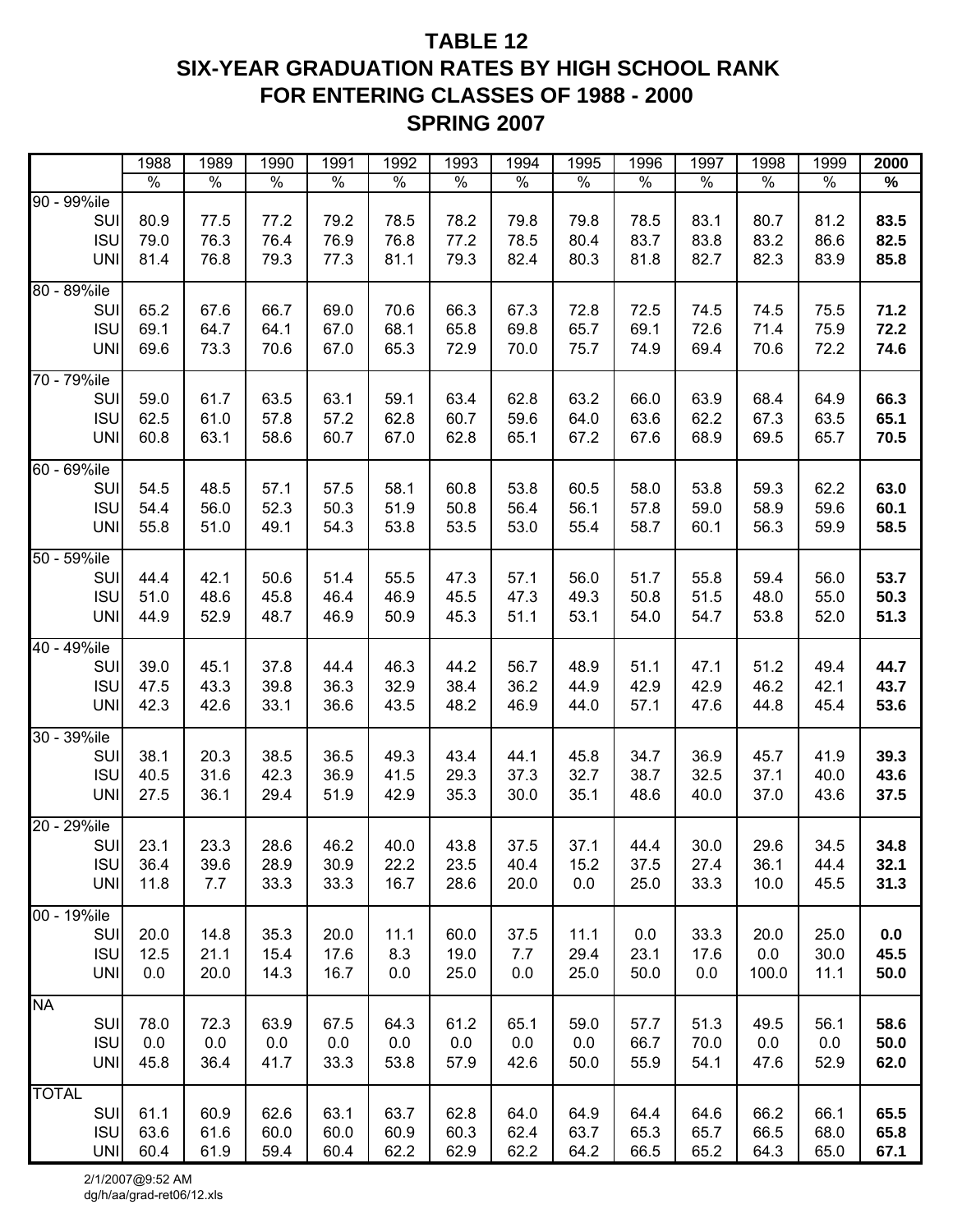# **TABLE 13 SIX-YEAR GRADUATION RATES BY ACT SCORE FOR ENTERING CLASSES OF 1988 - 2000 SPRING 2007**

|              |            | 1988 | 1989  | 1990 | 1991 | 1992 | 1993  | 1994 | 1995 | 1996 | 1997 | 1998 | 1999 | 2000 |
|--------------|------------|------|-------|------|------|------|-------|------|------|------|------|------|------|------|
|              |            | %    | $\%$  | %    | $\%$ | $\%$ | $\%$  | $\%$ | %    | $\%$ | $\%$ | $\%$ | $\%$ | $\%$ |
| $32 - 36$    |            |      |       |      |      |      |       |      |      |      |      |      |      |      |
|              | <b>SUI</b> | 81.8 | 87.0  | 77.5 | 77.6 | 79.7 | 77.1  | 75.0 | 80.2 | 71.1 | 81.9 | 80.2 | 85.4 | 81.4 |
|              | <b>ISU</b> | 83.6 | 80.0  | 82.8 | 82.0 | 84.9 | 76.6  | 75.0 | 85.1 | 82.4 | 84.3 | 80.3 | 83.4 | 84.3 |
|              | <b>UNI</b> | 94.7 | 100.0 | 91.3 | 78.6 | 90.9 | 100.0 | 82.4 | 91.7 | 85.7 | 89.5 | 76.2 | 75.0 | 93.3 |
| $27 -$       | 31         |      |       |      |      |      |       |      |      |      |      |      |      |      |
|              | SUI        | 68.9 | 71.3  | 70.9 | 70.3 | 72.3 | 68.4  | 72.1 | 73.3 | 69.7 | 71.4 | 71.7 | 73.4 | 73.0 |
|              | <b>ISU</b> | 69.8 | 67.0  | 67.8 | 69.2 | 68.0 | 65.4  | 75.6 | 71.0 | 74.3 | 73.1 | 72.7 | 74.2 | 70.8 |
|              | <b>UNI</b> | 73.2 | 70.9  | 72.3 | 69.9 | 74.7 | 69.3  | 73.7 | 73.2 | 72.8 | 73.1 | 72.0 | 76.9 | 78.9 |
| $22 - 26$    |            |      |       |      |      |      |       |      |      |      |      |      |      |      |
|              | SUI        | 62.1 | 60.7  | 64.2 | 65.7 | 64.0 | 62.5  | 63.4 | 65.3 | 64.1 | 64.5 | 67.0 | 65.8 | 64.8 |
|              | <b>ISU</b> | 64.5 | 62.8  | 59.6 | 58.7 | 60.5 | 60.6  | 61.9 | 62.0 | 63.8 | 63.3 | 65.9 | 67.9 | 64.5 |
|              | <b>UNI</b> | 59.8 | 64.9  | 60.7 | 62.8 | 64.0 | 64.3  | 64.2 | 65.7 | 68.7 | 66.9 | 63.3 | 64.0 | 68.5 |
| $19 -$       | 21         |      |       |      |      |      |       |      |      |      |      |      |      |      |
|              | <b>SUI</b> | 55.7 | 54.5  | 55.3 | 53.3 | 59.4 | 58.2  | 58.7 | 57.4 | 61.2 | 56.8 | 60.9 | 58.8 | 59.3 |
|              | <b>ISU</b> | 59.6 | 57.8  | 55.3 | 54.5 | 55.9 | 56.2  | 59.3 | 60.0 | 57.7 | 62.2 | 61.5 | 61.7 | 62.5 |
|              | <b>UNI</b> | 56.9 | 56.8  | 52.5 | 55.8 | 55.3 | 60.7  | 57.3 | 61.9 | 59.3 | 61.6 | 63.8 | 64.1 | 62.0 |
| $≤18$        |            |      |       |      |      |      |       |      |      |      |      |      |      |      |
|              | SUI        | 49.2 | 50.7  | 51.2 | 48.7 | 42.5 | 43.8  | 42.2 | 46.2 | 46.9 | 44.9 | 41.9 | 53.4 | 50.6 |
|              | <b>ISU</b> | 44.4 | 49.8  | 37.7 | 49.6 | 48.0 | 48.4  | 51.0 | 54.5 | 49.8 | 56.1 | 52.6 | 53.0 | 54.9 |
|              | <b>UNI</b> | 47.7 | 43.7  | 46.2 | 48.9 | 54.3 | 48.1  | 42.6 | 48.1 | 59.0 | 50.0 | 53.1 | 55.0 | 54.2 |
| <b>NA</b>    |            |      |       |      |      |      |       |      |      |      |      |      |      |      |
|              | SUI        | 55.7 | 58.0  | 53.0 | 51.4 | 54.3 | 63.0  | 62.6 | 61.7 | 62.6 | 58.7 | 57.4 | 54.0 | 57.7 |
|              | <b>ISU</b> | 45.5 | 37.2  | 47.7 | 54.1 | 60.1 | 53.6  | 47.4 | 54.4 | 57.0 | 54.5 | 42.9 | 61.0 | 48.5 |
|              | <b>UNI</b> | 40.0 | 47.4  | 47.1 | 33.3 | 33.3 | 46.7  | 41.7 | 16.7 | 64.3 | 30.0 | 57.1 | 21.4 | 51.7 |
| <b>TOTAL</b> |            |      |       |      |      |      |       |      |      |      |      |      |      |      |
|              | SUI        | 61.1 | 60.9  | 62.6 | 63.1 | 63.7 | 62.8  | 64.0 | 64.9 | 64.4 | 64.6 | 66.2 | 66.1 | 65.5 |
|              | <b>ISU</b> | 63.5 | 61.6  | 60.0 | 59.9 | 61.0 | 60.4  | 63.6 | 63.7 | 65.3 | 65.7 | 66.5 | 68.0 | 65.8 |
|              | <b>UNI</b> | 60.4 | 61.9  | 59.4 | 60.4 | 62.2 | 62.9  | 62.2 | 64.2 | 66.5 | 65.2 | 64.3 | 65.0 | 67.1 |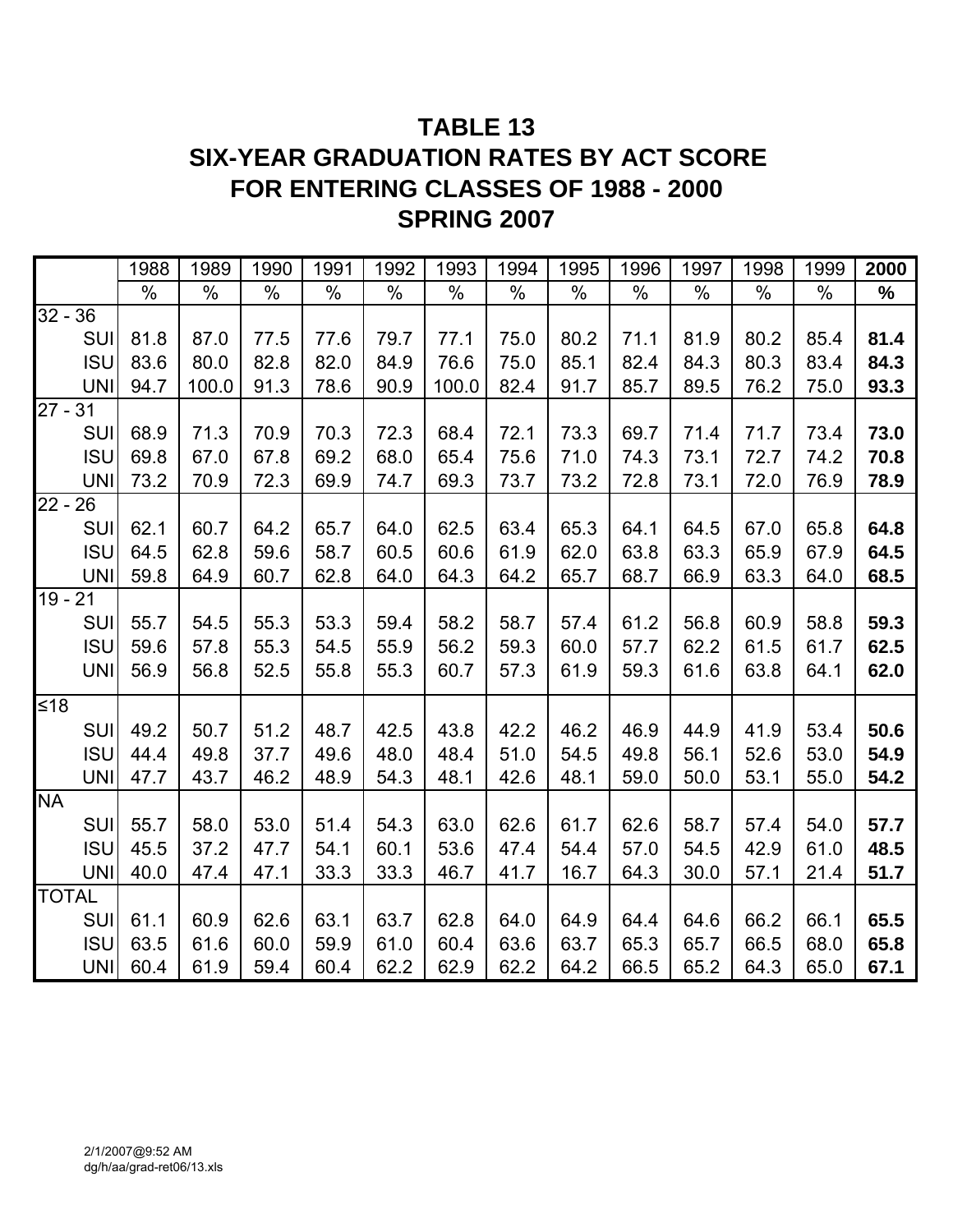## **TABLE 14 SIX-YEAR GRADUATION RATES BY FIRST-TERM GPA FOR ENTERING CLASSES OF 1988 - 2000 SPRING 2007**

|               | 1988 | 1989          | 1990 | 1991 | 1992 | 1993 | 1994 | 1995 | 1996 | 1997 | 1998      | 1999      | 2000      |
|---------------|------|---------------|------|------|------|------|------|------|------|------|-----------|-----------|-----------|
|               | $\%$ | $\frac{1}{2}$ | $\%$ | $\%$ | $\%$ | $\%$ | $\%$ | $\%$ | $\%$ | $\%$ | $\%$      | $\%$      | $\%$      |
| $3.50 - 4.00$ |      |               |      |      |      |      |      |      |      |      |           |           |           |
| SU            | 88.1 | 83.0          | 86.7 | 83.7 | 84.3 | 85.9 | 83.4 | 89.7 | 87.7 | 87.4 | 86.7      | 85.6      | 87.1      |
| <b>ISU</b>    | 82.6 | 84.2          | 83.9 | 81.9 | 83.9 | 82.8 | 84.8 | 87.9 | 88.3 | 86.4 | 88.5      | 88.3      | 89.1      |
| <b>UNI</b>    | 84.6 | 83.4          | 84.2 | 82.1 | 85.4 | 82.0 | 84.9 | 87.1 | 83.1 | 85.5 | 85.5      | 84.0      | 86.6      |
| $3.25 - 3.49$ |      |               |      |      |      |      |      |      |      |      |           |           |           |
| SUI           | 81.4 | 77.5          | 79.3 | 80.6 | 79.9 | 81.1 | 85.4 | 82.8 | 79.6 | 80.3 | 81.5      | 83.9      | 84.6      |
| <b>ISU</b>    | 82.5 | 79.6          | 76.4 | 78.6 | 75.9 | 78.2 | 84.6 | 84.4 | 84.3 | 86.3 | 80.9      | 81.3      | 79.5      |
| <b>UNI</b>    | 81.4 | 82.7          | 76.2 | 75.4 | 82.5 | 77.2 | 78.9 | 75.4 | 87.8 | 80.0 | 78.3      | 78.4      | 79.4      |
| $3.00 - 3.24$ |      |               |      |      |      |      |      |      |      |      |           |           |           |
| SUI           | 76.4 | 80.9          | 77.1 | 75.1 | 77.0 | 79.9 | 78.7 | 76.5 | 79.0 | 79.8 | 81.2      | 78.1      | 81.8      |
| <b>ISU</b>    | 80.3 | 73.2          | 75.7 | 81.4 | 77.2 | 76.0 | 81.0 | 81.7 | 78.3 | 79.4 | 80.9      | 81.3      | 76.8      |
| <b>UNI</b>    | 76.9 | 69.4          | 70.6 | 71.2 | 76.4 | 75.0 | 72.0 | 72.9 | 77.7 | 76.8 | 76.2      | 76.2      | 83.0      |
| $2.75 - 2.99$ |      |               |      |      |      |      |      |      |      |      |           |           |           |
| SUI           | 73.1 | 69.1          | 72.2 | 73.8 | 72.0 | 71.1 | 70.7 | 74.7 | 78.1 | 76.1 | 75.3      | 72.8      | 74.1      |
| <b>ISU</b>    | 76.0 | 71.8          | 72.4 | 73.5 | 71.9 | 71.9 | 73.7 | 74.0 | 77.0 | 78.2 | 76.0      | 80.5      | 77.5      |
| <b>UNI</b>    | 73.2 | 74.7          | 69.5 | 65.1 | 69.3 | 68.4 | 73.5 | 74.8 | 72.2 | 68.4 | 64.7      | 71.0      | 75.6      |
| $2.50 - 2.74$ |      |               |      |      |      |      |      |      |      |      |           |           |           |
| SU            | 67.4 | 63.1          | 66.2 | 68.7 | 68.1 | 68.3 | 64.7 | 67.7 | 71.2 | 64.6 | 68.0      | 70.4      | 65.8      |
| <b>ISU</b>    | 72.3 | 67.5          | 66.6 | 67.3 | 71.5 | 66.8 | 70.2 | 71.6 | 71.9 | 67.9 | 70.6      | 70.4      | 73.4      |
| <b>UNI</b>    | 66.9 | 65.5          | 63.0 | 72.1 | 68.0 | 71.4 | 69.4 | 68.8 | 74.6 | 67.9 | 68.8      | 76.8      | 73.9      |
| $2.25 - 2.49$ |      |               |      |      |      |      |      |      |      |      |           |           |           |
| SUI           | 59.8 | 58.1          | 63.0 | 52.3 | 56.9 | 53.1 | 59.4 | 63.7 | 59.1 | 59.7 | 59.1      | 59.0      | 60.5      |
| <b>ISU</b>    | 64.3 | 68.1          | 62.7 | 62.0 | 64.6 | 61.5 | 60.9 | 65.5 | 68.5 | 65.8 | 62.2      | 67.2      | 64.5      |
| <b>UNI</b>    | 66.8 | 63.7          | 63.0 | 55.1 | 65.2 | 60.4 | 59.9 | 67.1 | 63.2 | 64.2 | 61.1      | 59.0      | 66.5      |
| $2.00 - 2.24$ |      |               |      |      |      |      |      |      |      |      |           |           |           |
| SUI           | 50.1 | 48.4          | 47.2 | 54.9 | 52.3 | 51.8 | 53.6 | 51.2 | 49.1 | 48.8 | 49.7      | 48.8      | 49.3      |
| <b>ISU</b>    | 57.5 | 60.2          | 54.6 | 56.4 | 56.0 | 55.2 | 55.2 | 61.2 | 55.4 | 57.0 | 56.0      | 55.9      | 56.8      |
| <b>UNI</b>    | 52.0 | 50.7          | 51.1 | 54.3 | 48.8 | 60.7 | 54.8 | 63.5 | 63.6 | 57.0 | 51.0      | 54.1      | 54.5      |
| $1.00 - 1.99$ |      |               |      |      |      |      |      |      |      |      |           |           |           |
| SUI           | 27.0 | 23.0          | 23.5 | 29.3 | 29.3 | 23.7 | 30.4 | 27.3 | 28.3 | 25.5 | 9.1       | 24.6      | 29.9      |
| <b>ISU</b>    | 42.6 | 41.9          | 40.3 | 35.0 | 39.5 | 38.7 | 39.0 | 38.1 | 36.6 | 39.4 | 38.1      | 35.6      | 33.1      |
| <b>UNI</b>    |      |               |      |      |      |      |      |      |      |      | 42.5      |           |           |
| $0.00 - 0.99$ | 38.1 | 37.5          | 34.7 | 22.6 | 34.5 | 38.3 | 35.3 | 37.2 | 41.5 | 40.8 |           | 34.5      | 34.9      |
|               | 0.0  | 0.0           | 3.8  |      | 7.1  | 4.5  | 2.2  | 0.0  | 4.3  | 0.0  | 0.0       | 3.2       | 7.8       |
| SUI           |      |               |      | 2.1  |      |      |      |      |      |      |           |           |           |
| <b>ISU</b>    | 12.3 | 7.0           | 8.7  | 5.2  | 6.2  | 7.6  | 9.8  | 6.7  | 3.8  | 11.6 | 9.1       | 12.0      | 7.9       |
| <b>UNI</b>    | 7.7  | 8.8           | 4.4  | 2.9  | 3.2  | 1.4  | 1.2  | 3.6  | 4.9  | 3.8  | 1.0       | 4.0       | 9.8       |
| <b>NA</b>     |      |               |      |      |      |      |      |      |      |      |           |           |           |
| SUI           | 0.0  | 0.0           | 4.3  | 0.0  | 8.2  | 7.0  | 8.3  | 9.2  | 5.3  | 11.4 | 8.1       | 6.9       | 3.7       |
| <b>ISU</b>    | 28.6 | 33.3          | 2.3  | 7.5  | 0.0  | 3.8  | 7.7  | 2.0  | 8.8  | 7.6  | 16.4      | 16.1      | 11.6      |
| <b>UNI</b>    | 0.0  | 0.0           | 0.0  | 0.0  | 0.0  | 0.0  | 0.0  | 0.0  | 0.0  | 0.0  | <b>NA</b> | <b>NA</b> | <b>NA</b> |
| <b>TOTAL</b>  |      |               |      |      |      |      |      |      |      |      |           |           |           |
| SUI           | 61.1 | 60.9          | 62.6 | 63.1 | 63.7 | 62.8 | 64.0 | 64.9 | 64.4 | 64.6 | 63.7      | 66.1      | 65.5      |
| <b>ISU</b>    | 63.5 | 61.6          | 60.0 | 59.9 | 61.0 | 60.4 | 62.4 | 63.7 | 65.3 | 65.7 | 66.5      | 68.0      | 65.8      |
| UNI           | 60.4 | 61.9          | 59.4 | 60.4 | 62.2 | 62.9 | 62.2 | 64.2 | 66.5 | 65.2 | 64.3      | 65.0      | 67.1      |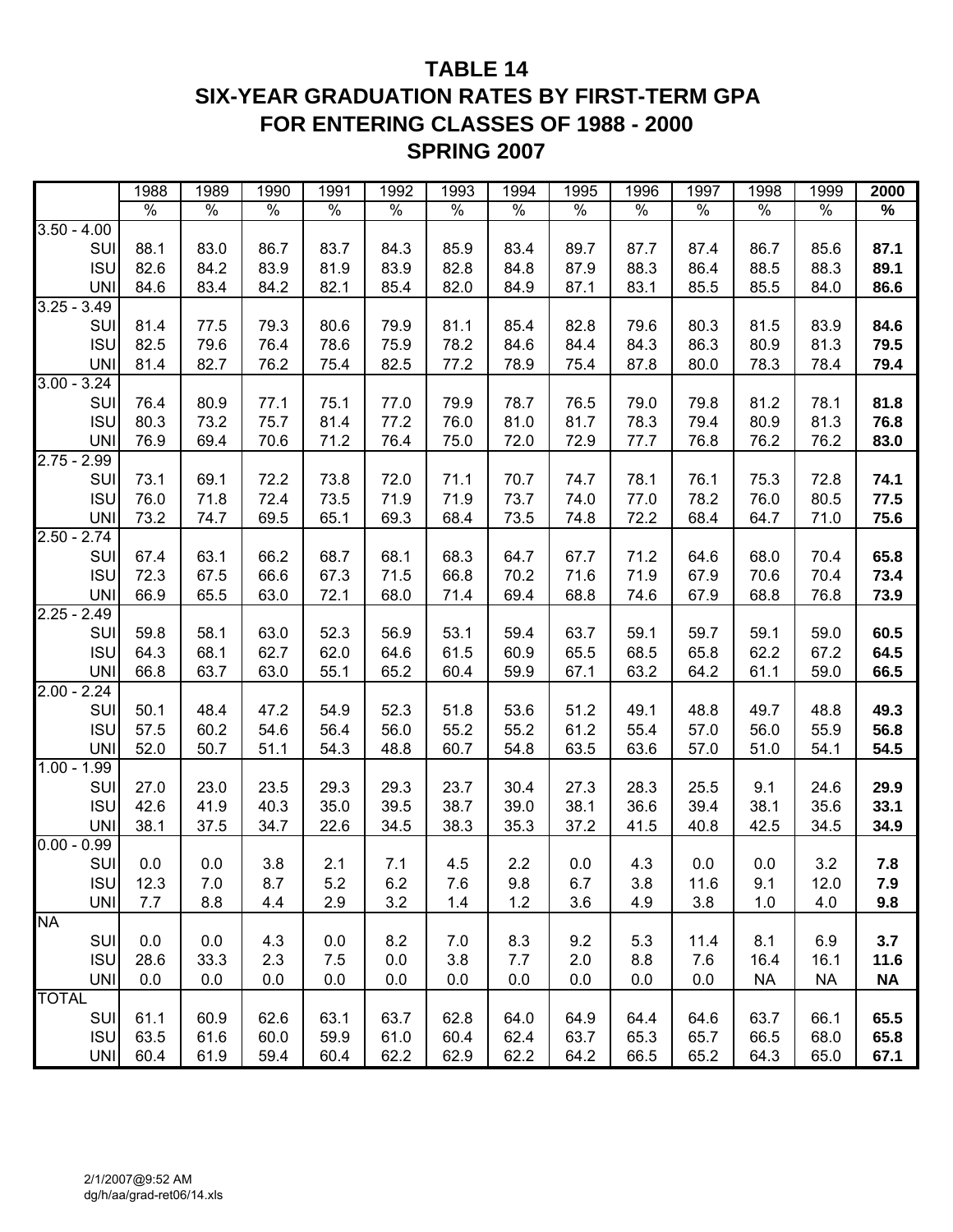# **TABLE 15SIX-YEAR GRADUATION RATES BY GENDER FOR ENTERING CLASSES OF 1988 - 2000 SPRING 2007**

|              | 1988 | 1989 | 1990 | 1991 | 1992 | 1993 | 1994 | 1995 | 1996 | 1997 | 1998 | 1999 | 2000 |
|--------------|------|------|------|------|------|------|------|------|------|------|------|------|------|
|              | %    | %    | $\%$ | %    | $\%$ | $\%$ | %    | %    | $\%$ | %    | $\%$ | %    | %    |
| <b>WOMEN</b> |      |      |      |      |      |      |      |      |      |      |      |      |      |
| <b>SUI</b>   | 62.3 | 64.3 | 63.9 | 63.9 | 66.0 | 65.8 | 65.4 | 66.3 | 65.4 | 66.3 | 68.2 | 69.1 | 66.5 |
| <b>ISU</b>   | 67.3 | 64.6 | 63.0 | 65.0 | 64.8 | 64.0 | 66.2 | 66.0 | 68.1 | 68.4 | 68.6 | 70.6 | 69.6 |
| <b>UNI</b>   | 61.0 | 61.7 | 58.5 | 60.2 | 63.0 | 63.6 | 64.8 | 65.4 | 66.8 | 66.4 | 67.1 | 66.6 | 68.5 |
|              |      |      |      |      |      |      |      |      |      |      |      |      |      |
| <b>MEN</b>   |      |      |      |      |      |      |      |      |      |      |      |      |      |
| <b>SUI</b>   | 59.8 | 57.3 | 61.0 | 62.1 | 61.1 | 58.9 | 62.4 | 63.0 | 63.2 | 62.3 | 63.7 | 62.2 | 64.2 |
| <b>ISU</b>   | 60.8 | 59.5 | 57.7 | 56.5 | 58.2 | 57.7 | 59.3 | 61.8 | 63.0 | 63.6 | 64.6 | 65.8 | 62.7 |
| <b>UNI</b>   | 59.5 | 62.2 | 60.9 | 60.6 | 61.0 | 61.3 | 58.1 | 62.4 | 66.1 | 63.4 | 59.3 | 62.3 | 64.9 |
|              |      |      |      |      |      |      |      |      |      |      |      |      |      |
| <b>TOTAL</b> |      |      |      |      |      |      |      |      |      |      |      |      |      |
| <b>SUI</b>   | 61.1 | 60.9 | 62.6 | 63.1 | 63.7 | 62.8 | 64.0 | 64.9 | 64.4 | 64.6 | 66.2 | 66.1 | 65.5 |
| <b>ISU</b>   | 63.6 | 61.6 | 60.0 | 60.1 | 61.1 | 60.4 | 62.4 | 63.7 | 65.3 | 65.7 | 66.5 | 68.0 | 65.8 |
| UNI          | 60.4 | 61.9 | 59.4 | 60.4 | 62.2 | 62.7 | 62.2 | 64.2 | 66.5 | 65.2 | 64.3 | 65.0 | 67.1 |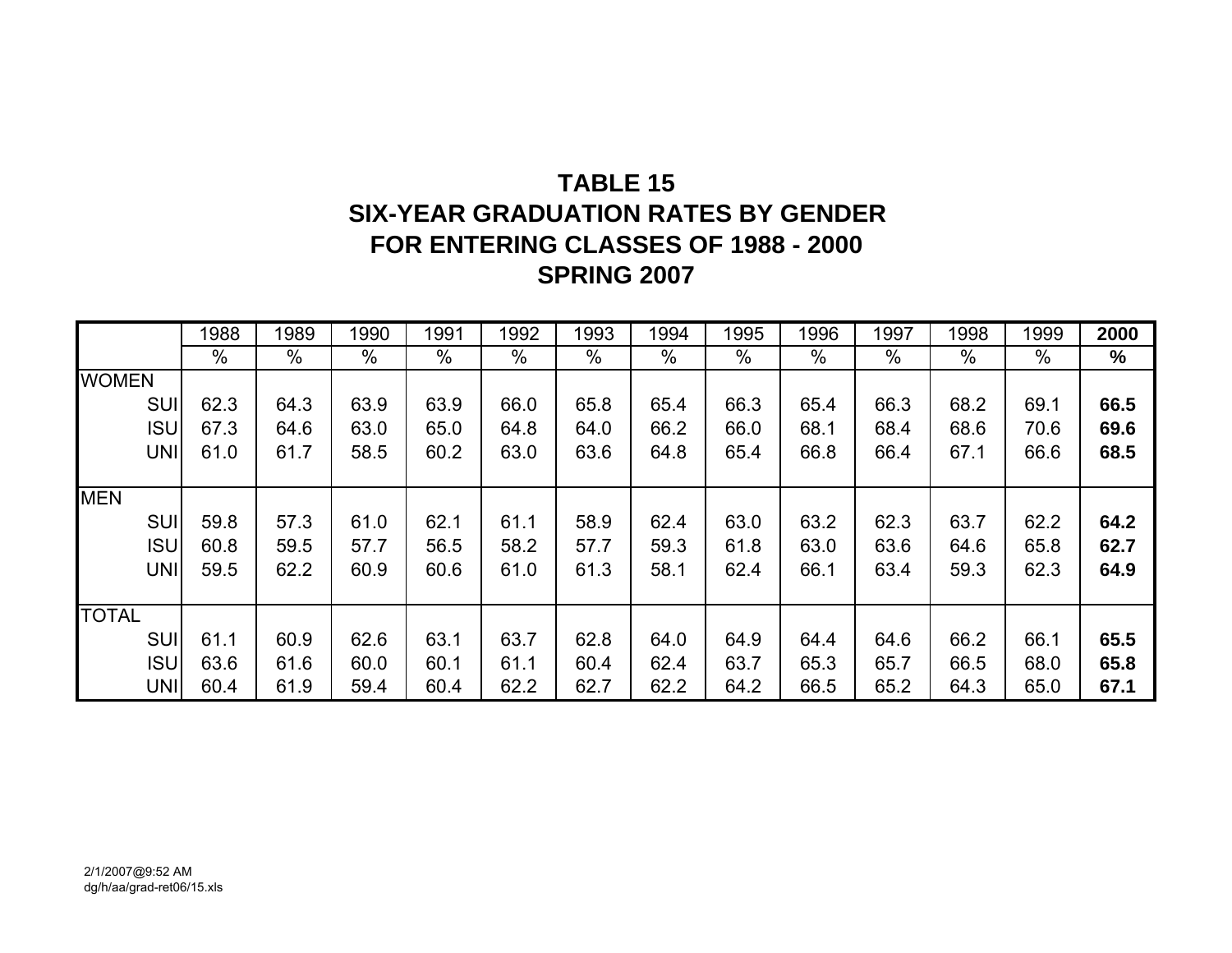# **TABLE 16SIX-YEAR GRADUATION RATES BY RESIDENCE FOR ENTERING CLASSES OF 1988 - 2000 SPRING 2007**

|                    | 1988 | 1989 | 1990          | 1991          | 1992 | 1993 | 1994 | 1995 | 1996 | 1997          | 1998 | 1999 | 2000 |
|--------------------|------|------|---------------|---------------|------|------|------|------|------|---------------|------|------|------|
|                    | %    | %    | $\frac{0}{0}$ | $\frac{0}{0}$ | $\%$ | $\%$ | $\%$ | $\%$ | %    | $\frac{0}{0}$ | $\%$ | $\%$ | %    |
| <b>RESIDENT</b>    |      |      |               |               |      |      |      |      |      |               |      |      |      |
| <b>SUI</b>         | 60.3 | 59.7 | 62.0          | 61.4          | 61.9 | 62.0 | 64.3 | 64.1 | 64.3 | 64.1          | 65.0 | 65.3 | 64.7 |
| <b>ISU</b>         | 65.9 | 64.0 | 61.9          | 61.9          | 62.9 | 63.1 | 63.1 | 65.3 | 65.9 | 66.5          | 68.0 | 68.9 | 67.4 |
| <b>UNI</b>         | 60.7 | 62.5 | 59.8          | 60.9          | 62.5 | 63.2 | 62.7 | 65.0 | 66.4 | 65.9          | 65.2 | 65.5 | 68.0 |
|                    |      |      |               |               |      |      |      |      |      |               |      |      |      |
| <b>NONRESIDENT</b> |      |      |               |               |      |      |      |      |      |               |      |      |      |
| <b>SUI</b>         | 62.9 | 63.4 | 63.6          | 66.1          | 66.6 | 64.1 | 63.6 | 66.3 | 64.6 | 65.3          | 68.6 | 67.3 | 66.8 |
| <b>ISU</b>         | 55.8 | 54.3 | 53.3          | 55.0          | 56.8 | 54.4 | 60.5 | 58.7 | 63.3 | 63.3          | 62.0 | 65.5 | 61.3 |
| <b>UNI</b>         | 51.5 | 34.8 | 45.6          | 45.7          | 55.1 | 56.3 | 51.9 | 48.9 | 68.0 | 51.6          | 45.7 | 53.6 | 52.6 |
|                    |      |      |               |               |      |      |      |      |      |               |      |      |      |
| <b>TOTAL</b>       |      |      |               |               |      |      |      |      |      |               |      |      |      |
| <b>SUI</b>         | 61.1 | 60.9 | 62.6          | 63.1          | 63.7 | 62.8 | 64.0 | 64.9 | 64.4 | 64.6          | 66.2 | 66.1 | 65.5 |
| <b>ISU</b>         | 63.6 | 61.6 | 60.0          | 60.1          | 61.1 | 60.4 | 62.4 | 63.7 | 65.3 | 65.7          | 66.5 | 68.0 | 65.8 |
| <b>UNI</b>         | 60.4 | 61.9 | 59.4          | 60.4          | 62.2 | 62.9 | 62.2 | 64.2 | 66.5 | 65.2          | 64.3 | 65.0 | 67.1 |
|                    |      |      |               |               |      |      |      |      |      |               |      |      |      |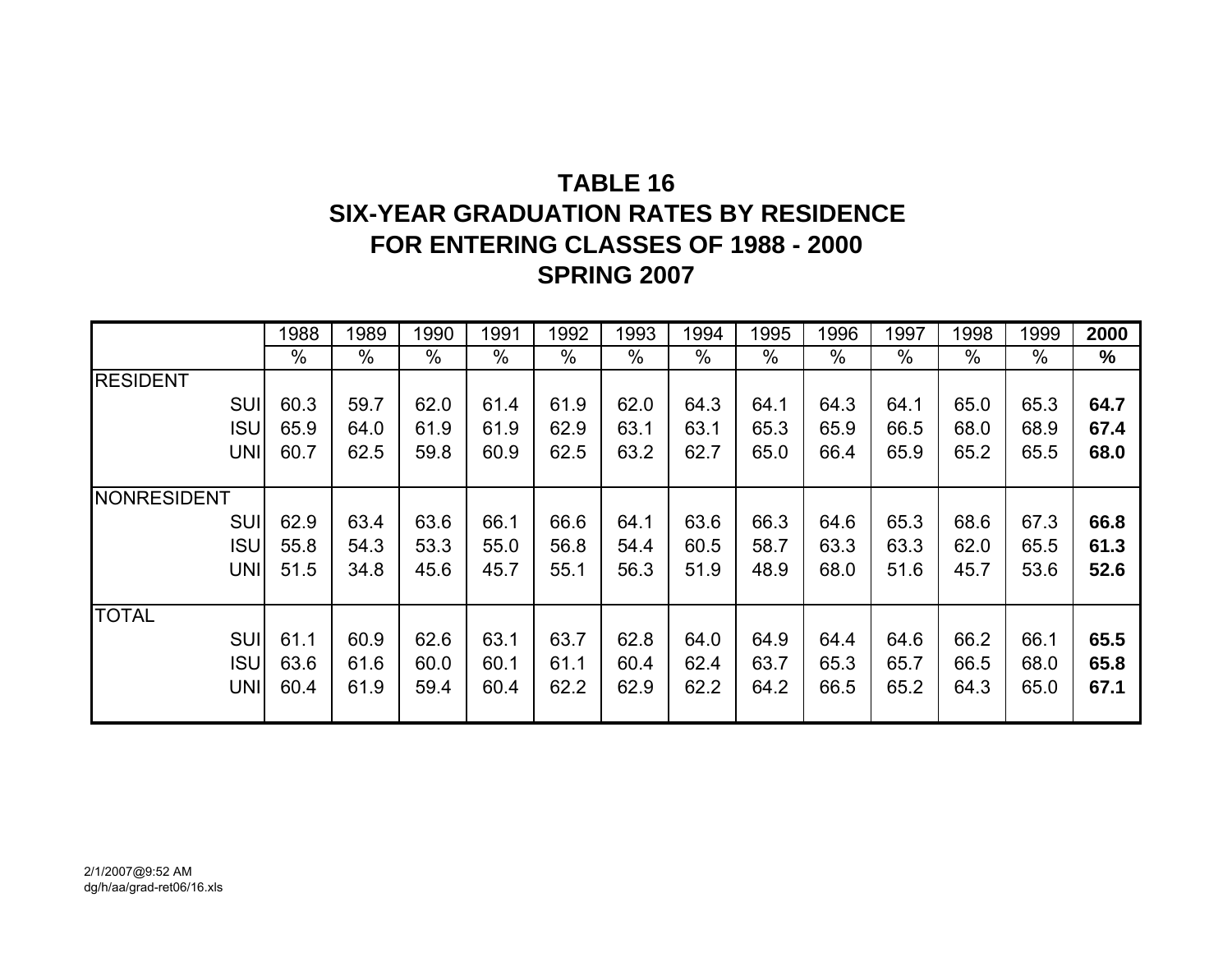#### **TABLE 17GRADUATION/PERSISTENCE/TRANSFER RATES FOR ENTERING CLASSES OF 1997 TO 2005 SPRING 2007**

#### UNIVERSITY OF IOWA

|      |        |               | Non-Persisters |       |        |        | Graduated from SUI |        |       | Cont'd      |       | Transferred                                   | $\overline{\text{Total}}$ |
|------|--------|---------------|----------------|-------|--------|--------|--------------------|--------|-------|-------------|-------|-----------------------------------------------|---------------------------|
| Year | Number | 1st<br>Year   | 2nd Year       | Total | 3-Year | 4-Year | 5-Year             | 6-Year | Total | 7th<br>Year |       | Elsewhere <sup>1</sup> Graduated <sup>1</sup> | Graduated <sup>1</sup>    |
| 1997 | 3,573  | 16.3%         | 7.3%           | 33.4% | 0.8%   | 36.8%  | 23.5%              | 3.4%   | 64.6% | 2.0%        | 22.7% | 7.3%                                          | 71.9%                     |
| 1998 | 3,896  | 16.5%         | 7.5%           | 31.3% | 0.6%   | 35.2%  | 25.1%              | 5.3%   | 66.2% | 2.4%        | 22.4% | 6.8%                                          | 73.0%                     |
| 1999 | 3,747  | 1%<br>$16.$ . | 8.7%           | 32.2% | 0.8%   | 37.1%  | 24.2%              | 3.9%   | 66.1% | .8%         | 23.0% | 7.6%                                          | 73.7%                     |
| 2000 | 3,647  | 17.5%         | 8.0%           | 32.7% | 0.5%   | 39.0%  | 22.9%              | 3.1%   | 65.5% | l.8%        | 25.6% | 6.9%                                          | 72.4%                     |
| 2001 | 3,930  | 17.7%         | 9.1%           | 32.7% | 0.5%   | 39.1%  | 22.4%              |        | 62.0% |             | 15.3% | 3.8%                                          | 65.8%                     |
| 2002 | 4,097  | 17.7%         | 8.5%           | 32.3% | 0.9%   | 39.6%  |                    |        | 40.5% |             | 15.5% | 2.1%                                          | 42.6%                     |
| 2003 | 4,014  | 16.9%         | 7.1%           | 16.8% | 0.8%   |        |                    |        | 0.8%  |             | 14.9% | $0.0\%$                                       | 0.8%                      |
| 2004 | 3,982  | 15.7%         | 8.5%           | 24.2% |        |        |                    |        |       |             | 12.5% | 0.0%                                          | 0.0%                      |
| 2005 | 3,818  | 15.9%         |                | 15.9% |        |        |                    |        |       |             | 1.7%  | 0.0%                                          | $0.0\%$                   |

#### IOWA STATE UNIVERSITY

|      |        |             | Non-Persisters |       |         |        | Graduated from ISU |        |       | Cont'd      |       | Transferred | Total                         |
|------|--------|-------------|----------------|-------|---------|--------|--------------------|--------|-------|-------------|-------|-------------|-------------------------------|
| Year | Number | Year<br>1st | 2nd Year       | Total | 3-Year  | 4-Year | 5-Year             | 6-Year | Total | Year<br>7th |       |             | Elsewhere Graduated Graduated |
| 1997 | 4,007  | 16.4%       | 8.6%           | 31.5% | $.0\%$  | 26.0%  | 32.3%              | 6.5%   | 65.7% | 2.8%        | 22.7% | 7.9%        | 73.6%                         |
| 1998 | 3,800  | 15.6%       | .9%            | 30.9% | $0.7\%$ | 28.5%  | 31.0%              | 6.3%   | 66.5% | 2.6%        | 23.2% | 7.8%        | $74.\overline{3\%}$           |
| 1999 | 4,020  | 14.9%       | 8.3%           | 29.6% | $0.6\%$ | 30.7%  | 31.3%              | 5.3%   | 68.0% | 2.4%        | 22.5% | 6.9%        | 74.9%                         |
| 2000 | 4,289  | 16.3%       | 9.0%           | 31.6% | 0.8%    | 30.4%  | 29.0%              | 5.5%   | 65.8% | 2.6%        | 22.9% | $7.2\%$     | 73.0%                         |
| 2001 | 4,598  | 16.6%       | 9.5%           | 32.1% | $0.8\%$ | 31.0%  | 29.1%              |        | 60.9% |             | 23.3% | 5.0%        | 65.9%                         |
| 2002 | 4,167  | 15.8%       | $8.5\%$        | 29.1% | . 1%    | 32.5%  |                    |        | 33.6% |             | 21.9% | .9%         | 35.5%                         |
| 2003 | 3,863  | 15.4%       | $6.9\%$        | 26.3% | .3%     |        |                    |        | 1.3%  |             | 17.8% | 0.1%        | 4%. ا                         |
| 2004 | 3,674  | 14.2%       | '.8%           | 22.0% |         |        |                    |        |       |             | 13.7% | 0.0%        | $0.0\%$                       |
| 2005 | 3,745  | 16.6%       |                | 16.6% |         |        |                    |        |       |             | 1.8%  | 0.0%        | $0.0\%$                       |

#### UNIVERSITY OF NORTHERN IOWA

|      |        |               | Non-Persisters |       |        |        | <b>Graduated from UNI</b> |        |       | Cont'd      |                     | <b>Transferred</b> | Total     |
|------|--------|---------------|----------------|-------|--------|--------|---------------------------|--------|-------|-------------|---------------------|--------------------|-----------|
| Year | Number | ∶ Year<br>1st | 2nd Year       | Total | 3-Year | 4-Year | 5-Year                    | 6-Year | Total | 7th<br>Year | Elsewhere Graduated |                    | Graduated |
| 1997 | .919   | 17.6%         | 8.6%           | 32.5% | 0.5%   | 28.2%  | 32.1%                     | 4.4%   | 65.2% | 2.2%        | 24.1%               | 11.5%              | 76.7%     |
| 1998 | ,982   | 19.0%         | 7.2%           | 33.7% | 0.7%   | 28.8%  | 30.8%                     | 3.9%   | 64.3% | 2.0%        | 24.8%               | 11.4%              | 75.7%     |
| 1999 | 2,124  | 18.6%         | 8.5%           | 33.0% | $.1\%$ | 32.4%  | 27.3%                     | 4.1%   | 65.0% | 2.0%        | 24.1%               | 7.6%               | 72.6%     |
| 2000 | 2,218  | 16.0%         | $8.0\%$        | 30.9% | 0.6%   | 33.2%  | 28.2%                     | 5.0%   | 67.1% | 2.0%        | 22.8%               | 8.5%               | 75.6%     |
| 2001 | 2,064  | 18.6%         | $8.0\%$        | 32.4% | 0.8%   | 31.5%  | 27.8%                     |        | 60.0% |             | 18.1%               | 6.2%               | 66.2%     |
| 2002 | ,822   | 19.4%         | .6%            | 33.0% | $.4\%$ | 32.1%  |                           |        | 33.5% |             | 23.3%               | 3.1%               | 36.6%     |
| 2003 | .740   | 18.6%         | 6.9%           | 28.8% | 0.7%   |        |                           |        | 0.7%  |             | 20.5%               | 0.6%               | 1.3%      |
| 2004 | ,652   | 19.1%         | $7.2\%$        | 26.3% |        |        |                           |        |       |             | 15.1%               | 0.2%               | 0.2%      |
| 2005 | ,694   | 7.9%<br>17    |                | 17.9% |        |        |                           |        |       |             |                     |                    |           |

<sup>1</sup>Transferred to any postsecondary institution.

²Graduated from another post-secondary institution at the end of the 6th year with a bachelor's degree.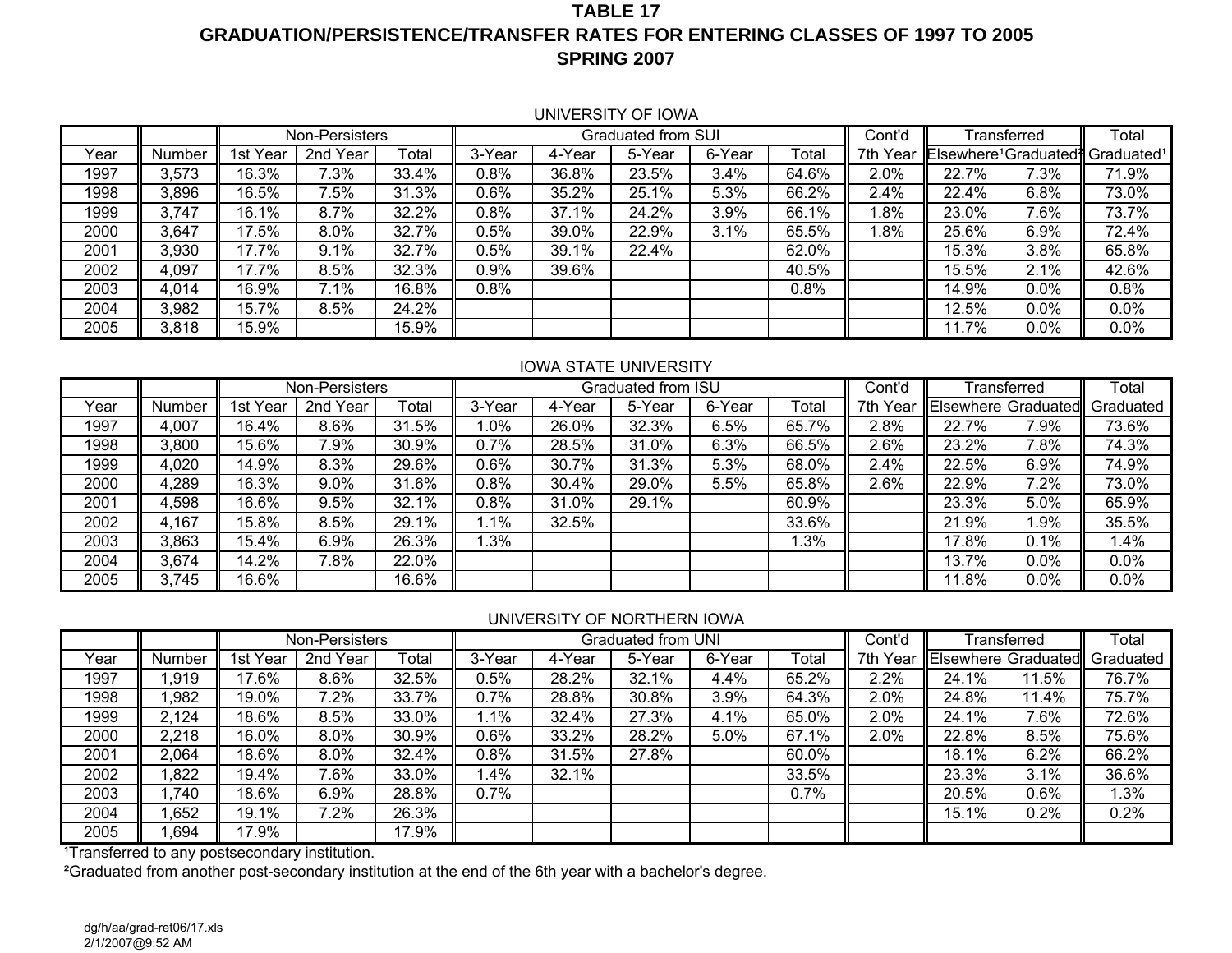### **TABLE 18 SIX-YEAR GRADUATION RATES FOR ENTERING CLASSES OF 1987 - 2000 AT REGENT UNIVERSITIES AND PEER INSTITUTIONS**

|                                                              | Reported Six-Year Graduation Rates for Entering Classes of: |                  |                  |                  |                  |            |            |            |            |            |            |            |
|--------------------------------------------------------------|-------------------------------------------------------------|------------------|------------------|------------------|------------------|------------|------------|------------|------------|------------|------------|------------|
|                                                              | 1987                                                        | 1988             | 1989             | 1990             | 1993             | 1994       | 1995       | 1996       | 1997       | 1998       | 1999       | 2000       |
|                                                              |                                                             |                  |                  |                  |                  |            |            |            |            |            |            |            |
| <b>UNIVERSITY OF IOWA</b>                                    | 63%                                                         | 62%              | 61%              | 63%              | 63%              | 64%        | 65%        | 65%        | 64%        | 65%        | 66%        | 66%        |
|                                                              |                                                             |                  |                  |                  |                  |            |            |            |            |            |            |            |
| University of Arizona                                        | 49%                                                         | 51%              | 50%              | 51%              | 54%              | 52%        | 54%        | 55%        | 55%        | 55%        | 57%        | 59%        |
| University of California - Los Angeles                       | 77%                                                         | 77%              | 77%              | 77%              | 78%              | 79%        | 80%        | 82%        | 85%        | 87%        | 87%        | 87%        |
| University of III., Champaign-Urbana                         | 80%                                                         | 80%              | 79%              | 78%              | 77%              | 75%        | 76%        | 79%        | 80%        | 81%        | 80%        | 83%        |
| Indiana University - Bloomington                             | 67%                                                         | 70%              | 68%              | 70%              | 66%              | 68%        | 65%        | 69%        | 69%        | 72%        | 71%        | 72%        |
| University of Michigan                                       | 85%                                                         | 85%              | 85%              | 84%              | 83%              | 82%        | 82%        | 83%        | 84%        | 85%        | 87%        | 87%        |
| University of Minnesota - Twin Cities                        | 49%                                                         | 51%              | 48%              | 52%              | 49%              | 51%        | 50%        | 50%        | 54%        | 54%        | 56%        | 61%        |
| University of NC - Chapel Hill                               | 83%                                                         | 85%              | 84%              | 82%              | 80%              | 80%        | 79%        | 79%        | 80%        | 83%        | 81%        | 84%        |
| <b>Ohio State University</b>                                 | 65%                                                         | 61%              | 60%              | 55%              | 56%              | 56%        | 55%        | 56%        | 59%        | 62%        | 62%        | 68%        |
| University of Texas - Austin                                 | 62%                                                         | 62%              | 65%              | 63%              | 67%              | 65%        | 69%        | 70%        | 71%        | 71%        | 74%        | 75%        |
| University of Wisconsin - Madison                            | 72%                                                         | 73%              | 73%              | 72%              | 73%              | 74%        | 76%        | 76%        | 75%        | 76%        | 76%        | 77%        |
| <b>Median (excluding SUI)</b>                                | 70%                                                         | 72%              | 71%              | 71%              | 70%              | 71%        | 73%        | 73%        | 73%        | 73%        | 75%        | 76%        |
| <b>Mean (excluding SUI)</b>                                  | 69%                                                         | 70%              | 69%              | 68%              | 68%              | 68%        | 69%        | 65%        | 71%        | 73%        | 73%        | 75%        |
|                                                              |                                                             |                  |                  |                  |                  |            |            |            |            |            |            |            |
| <b>IOWA STATE UNIVERSITY</b>                                 | 63%                                                         | 64%              | 62%              | 60%              | 60%              | 62%        | 64%        | 64%        | 65%        | 66%        | 66%        | 68%        |
|                                                              |                                                             |                  |                  |                  |                  |            |            |            |            |            |            |            |
| University of Arizona                                        | 49%                                                         | 51%              | 50%              | 51%              | 54%              | 52%        | 54%        | 55%        | 55%        | 55%        | 57%        | 59%        |
| University of California - Davis                             | <b>NA</b>                                                   | <b>NA</b>        | <b>NA</b>        | <b>NA</b>        | <b>NA</b>        | 76%        | 72%        | 75%        | 78%        | 81%        | 81%        | 80%        |
| University of III., Champaign-Urbana                         | 80%                                                         | 80%              | 79%              | 78%              | 77%              | 75%        | 76%        | 79%        | 80%        | 81%        | 80%        | 83%        |
| Michigan State University                                    | 72%                                                         | 70%              | 69%              | 66%              | 66%              | 64%        | 66%        | 69%        | 69%        | 69%        | 71%        | 74%        |
| University of Minnesota - Twin Cities                        | 49%                                                         | 51%              | 48%              | 52%              | 49%              | 51%        | 50%        | 50%        | 54%        | 54%        | 56%        | 61%        |
| North Carolina State University                              | 64%                                                         | 68%              | 67%              | 67%              | 63%              | 65%        | 60%        | 62%        | 64%        | 63%        | 67%        | 71%        |
| <b>Ohio State University</b>                                 | 65%                                                         | 61%              | 60%              | 55%              | 56%              | 56%        | 55%        | 56%        | 59%        | 62%        | 62%        | 68%        |
| <b>Purdue University</b>                                     | 69%                                                         | 70%              | 71%              | 69%              | 65%              | 64%        | 64%        | 62%        | 64%        | 66%        | 64%        | 66%        |
| Texas A & M University                                       | 66%                                                         | 67%              | 68%              | 68%              | 71%              | 71%        | 69%        | 74%        | 75%        | 75%        | 76%        | 77%        |
| University of Wisconsin - Madison                            | 72%                                                         | 73%              | 73%              | 72%              | 73%              | 74%        | 76%        | 76%        | 75%        | 76%        | 76%        | 77%        |
| <b>Median (excluding ISU)</b>                                | 66%                                                         | 68%              | 68%              | 67%              | 65%              | 64%        | 64%        | 62%        | 64%        | 68%        | 69%        | 73%        |
| <b>Mean (excluding ISU)</b>                                  | 65%                                                         | 66%              | 65%              | 64%              | 64%              | 64%        | 63%        | 65%        | 66%        | 68%        | 69%        | 72%        |
|                                                              |                                                             |                  |                  |                  |                  |            |            |            |            |            |            |            |
| UNIVERSITY OF NORTHERN IOWA                                  | 61%                                                         | 60%              | 62%              | 59%              | 63%              | 62%        | 64%        | 64%        | 67%        | 65%        | 64%        | 65%        |
|                                                              |                                                             |                  |                  |                  |                  |            |            |            |            |            |            |            |
| California State University - Fresno                         | 46%                                                         | 46%              | 48%              | 47%              | 45%              | 41%        | 40%        | 42%        | 43%        | 46%        | 46%        | 46%        |
| Central Michigan University                                  | 61%                                                         | 57%              | 53%              | 51%              | 50%              | 52%        | 50%        | 51%        | 47%        | 49%        | 55%        | 55%        |
| Illinois State University                                    | 55%                                                         | 59%              | 53%              | 54%              | 53%              | 54%        | 55%        | 56%        | 57%        | 59%        | 62%        | 63%        |
| Indiana State University                                     | 35%                                                         | 35%              | 35%              | 36%              | 36%              | 38%        | 35%        | 39%        | 37%        | 39%        | 40%        | 39%        |
| Northern Arizona University                                  | 40%                                                         | 42%              | 38%              | 39%              | 41%              | 44%        | 42%        | 42%        | 46%        | 52%<br>70% | 50%        | 48%        |
| Ohio University - Athens<br>University of Minnesota - Duluth | 65%                                                         | 66%              | 70%<br><b>NA</b> | 68%<br><b>NA</b> | 70%              | 70%        | 68%<br>42% | 70%<br>42% | 70%        | 47%        | 70%<br>46% | 71%        |
| Univ. of North Carolina - Greensboro                         | <b>NA</b><br>52%                                            | <b>NA</b><br>50% | 51%              | 46%              | <b>NA</b><br>47% | 40%<br>47% | 47%        | 46%        | 44%<br>48% | 50%        | 50%        | 48%<br>51% |
| University of North Texas                                    | 36%                                                         | 36%              | 38%              | 35%              | 37%              | 39%        | 36%        | 37%        | 38%        | 39%        | 40%        | 43%        |
| University of Wisconsin - Eau Claire                         | <b>NA</b>                                                   | <b>NA</b>        | <b>NA</b>        | <b>NA</b>        | <b>NA</b>        | <b>NA</b>  | 50%        | 55%        | 54%        | 56%        | 57%        | 59%        |
| <b>Median (excluding UNI)</b>                                | 49%                                                         | 48%              | 50%              | 47%              | 46%              | 46%        | 45%        | 44%        | 47%        | 51%        | 50%        | 50%        |
| <b>Mean (excluding UNI)</b>                                  | 49%                                                         | 49%              | 48%              | 47%              | 47%              | 48%        | 47%        | 48%        | 48%        | 51%        | 52%        | 52%        |
|                                                              |                                                             |                  |                  |                  |                  |            |            |            |            |            |            |            |

Source: 2006 NCAA Division I Graduation Rates Annual Report. The rates are for all full-time degree seeking students.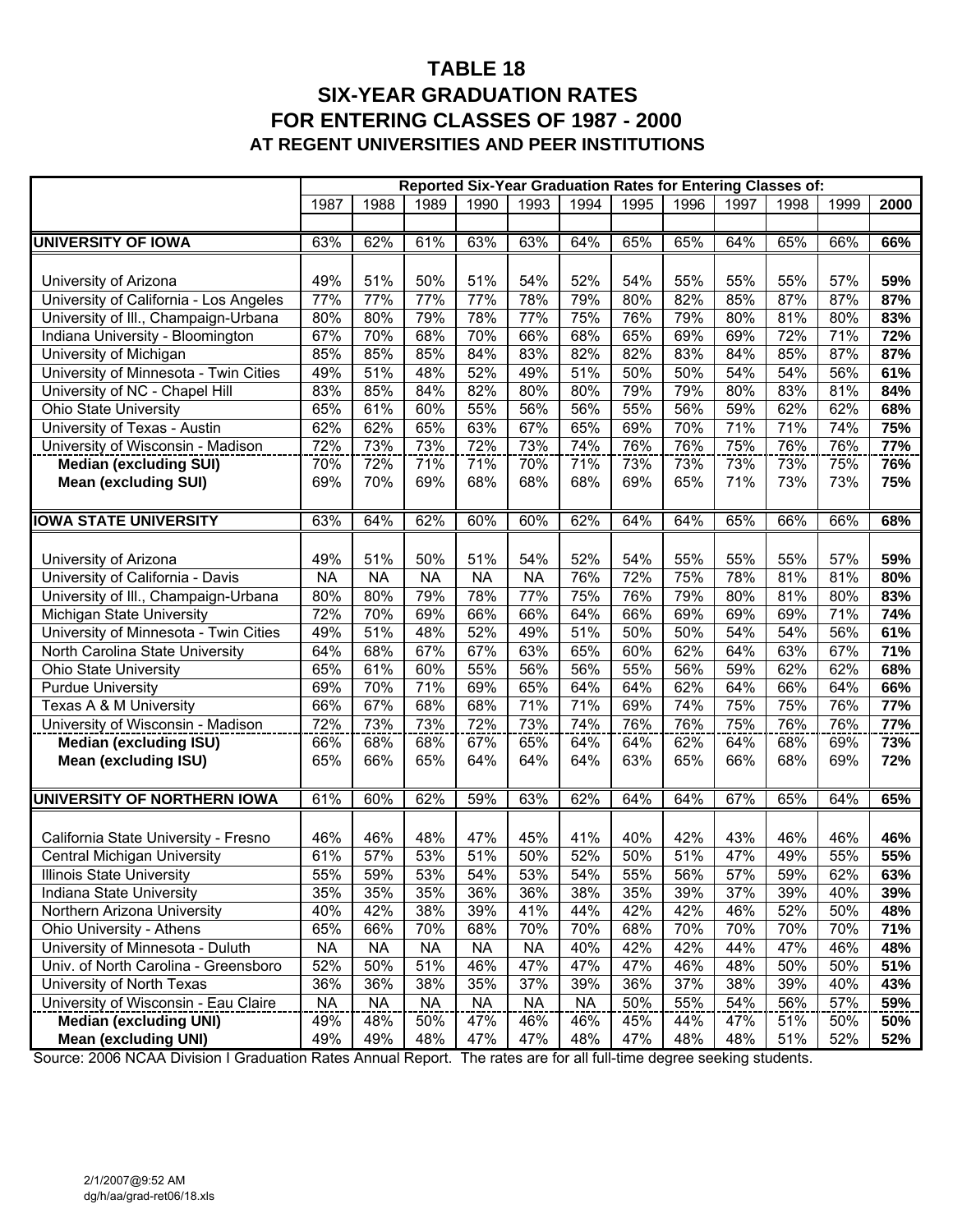## **TABLE 19 - ONE-YEAR RETENTION RATES BY TYPE OF TRANSFER COLLEGE FOR ENTERING CLASSES OF 1991 - 2005 SPRING 2007**

|                                | 1991          | 1992          | 1993          | 1994          | 1995          | 1996          | 1997          | 1998          | 1999          | 2000          | 2001          | 2002          | 2003          | 2004          | 2005 |
|--------------------------------|---------------|---------------|---------------|---------------|---------------|---------------|---------------|---------------|---------------|---------------|---------------|---------------|---------------|---------------|------|
|                                | $\frac{1}{2}$ | $\frac{0}{0}$ | $\frac{1}{2}$ | $\frac{1}{2}$ | $\frac{8}{6}$ | $\frac{8}{6}$ | $\frac{1}{2}$ | $\frac{1}{2}$ | $\frac{1}{2}$ | $\frac{8}{6}$ | $\frac{1}{2}$ | $\frac{0}{6}$ | $\frac{1}{2}$ | $\frac{8}{6}$ | %    |
| Iowa 2-yr Public, AA Degree    |               |               |               |               |               |               |               |               |               |               |               |               |               |               |      |
| SUI                            | 79.5          | 79.0          | 77.1          | 75.2          | 72.1          | 78.2          | 79.2          | 78.4          | 79.3          | 73.8          | 80.2          | 80.1          | 75.6          | 78.4          | 74.3 |
| <b>ISU</b>                     | 83.2          | 82.0          | 80.5          | 79.8          | 83.6          | 82.4          | 81.2          | 82.0          | 84.7          | 84.4          | 81.7          | 83.5          | 80.5          | 85.4          | 83.4 |
| <b>UNI</b>                     | 86.7          | 86.1          | 84.1          | 84.0          | 83.8          | 81.9          | 82.1          | 83.9          | 87.4          | 88.6          | 88.7          | 85.6          | 85.0          | 83.2          | 85.9 |
| Iowa 2-yr Pub, Other Assoc Deg |               |               |               |               |               |               |               |               |               |               |               |               |               |               |      |
| SUI                            |               |               |               |               |               |               |               |               |               | 66.7          | 52.2          | 58.3          | 100.0         | 74.4          | 71.0 |
| <b>ISU</b>                     |               |               |               |               |               |               |               |               |               | 82.0          | 84.4          | 80.6          | 83.2          | 70.8          | 86.8 |
| <b>UNI</b>                     |               |               |               |               |               |               |               |               |               | 83.8          | 72.4          | 77.3          | 80.0          | 80.4          | 79.1 |
| Iowa 2-yr Pub, No Assoc Degree |               |               |               |               |               |               |               |               |               |               |               |               |               |               |      |
| <b>SUI</b>                     | 72.6          | 71.4          | 70.2          | 69.2          | 74.4          | 76.8          | 73.5          | 72.4          | 69.6          | 74.5          | 71.5          | 74.8          | 76.4          | 77.3          | 75.0 |
| <b>ISU</b>                     | 77.2          | 78.0          | 78.5          | 75.8          | 75.0          | 76.9          | 77.2          | 78.2          | 80.6          | 78.9          | 77.4          | 75.9          | 73.5          | 74.6          | 74.9 |
| <b>UNI</b>                     | 82.0          | 76.8          | 80.0          | 75.1          | 73.0          | 74.8          | 74.4          | 79.2          | 73.7          | 72.9          | 68.8          | 70.0          | 67.2          | 72.4          | 68.7 |
| All Iowa 2-yr Public           |               |               |               |               |               |               |               |               |               |               |               |               |               |               |      |
| SUI                            | 76.3          | 75.5          | 73.8          | 72.2          | 73.0          | 77.5          | 76.4          | 75.1          | 74.2          | 74.0          | 74.7          | 77.1          | 76.1          | 77.6          | 74.5 |
| <b>ISU</b>                     | 78.3          | 79.0          | 78.9          | 76.6          | 76.9          | 78.5          | 78.2          | 79.4          | 81.8          | 80.9          | 79.4          | 78.7          | 76.6          | 77.0          | 79.3 |
| <b>UNI</b>                     | 85.2          | 83.4          | 82.7          | 80.4          | 79.8          | 78.9          | 79.4          | 81.8          | 82.0          | 82.9          | 80.9          | 79.8          | 78.8          | 79.2          | 79.9 |
| Iowa Private 2-yr              |               |               |               |               |               |               |               |               |               |               |               |               |               |               |      |
| SUI                            | 62.5          | 100.0         | 83.3          | 40.0          | 88.9          | 50.0          | 25.0          | 41.2          | 66.7          | 71.4          | 80.0          | 42.9          | 0.0           | 0.0           | 66.7 |
| <b>ISU</b>                     | 70.8          | 69.6          | 71.4          | 74.1          | 66.7          | 73.1          | 68.0          | 60.0          | 91.7          | 87.5          | 76.9          | 50.0          | 50.0          | 50.0          | 20.0 |
| <b>UNI</b>                     | 86.8          | 80.6          | 72.2          | 78.3          | 65.1          | 73.7          | 83.3          | 69.2          | 78.6          | 70.0          | 66.7          | 75.0          | 70.6          | 69.2          | 91.7 |
| Iowa Private 4-yr              |               |               |               |               |               |               |               |               |               |               |               |               |               |               |      |
| SUI                            | 73.3          | 82.3          | 68.8          | 74.3          | 73.4          | 80.2          | 74.7          | 71.6          | 78.1          | 83.0          | 71.1          | 80.5          | 75.3          | 82.2          | 72.2 |
| <b>ISU</b>                     | 73.7          | 82.8          | 82.2          | 71.6          | 81.4          | 74.0          | 78.7          | 73.8          | 81.7          | 81.3          | 79.5          | 75.5          | 74.5          | 78.3          | 78.8 |
| <b>UNI</b>                     | 79.4          | 81.7          | 72.5          | 85.0          | 73.6          | 83.5          | 81.0          | 83.5          | 77.8          | 78.8          | 81.4          | 76.1          | 73.2          | 77.1          | 78.8 |
| Iowa Public 4-yr               |               |               |               |               |               |               |               |               |               |               |               |               |               |               |      |
| SUI                            | 86.6          | 86.1          | 86.1          | 84.4          | 84.8          | 85.5          | 83.6          | 81.5          | 83.9          | 89.5          | 81.3          | 82.8          | 78.9          | 84.3          | 79.7 |
| <b>ISU</b>                     | 83.5          | 73.1          | 84.0          | 77.9          | 76.5          | 80.4          | 81.4          | 76.4          | 79.5          | 85.6          | 77.0          | 81.9          | 77.5          | 77.7          | 81.2 |
| <b>UNI</b>                     | 84.9          | 78.3          | 87.5          | 76.9          | 81.4          | 82.1          | 83.3          | 91.4          | 79.3          | 81.7          | 71.6          | 81.4          | 80.6          | 80.0          | 81.4 |
| Colleges Outside Iowa          |               |               |               |               |               |               |               |               |               |               |               |               |               |               |      |
| SUI                            | 80.6          | 79.5          | 74.7          | 74.0          | 78.5          | 82.8          | 81.9          | 80.7          | 77.3          | 78.8          | 79.3          | 74.4          | 78.5          | 76.5          | 80.8 |
| <b>ISU</b>                     | 73.6          | 74.4          | 77.2          | 76.0          | 75.3          | 75.6          | 76.0          | 75.6          | 78.6          | 78.9          | 73.5          | 76.9          | 77.4          | 78.4          | 78.1 |
| <b>UNI</b>                     | 76.9          | 78.4          | 75.8          | 75.7          | 78.6          | 80.6          | 79.0          | 74.4          | 78.4          | 75.8          | 80.6          | 85.7          | 80.0          | 71.9          | 79.3 |
| <b>TOTAL TRANSFER STUDENTS</b> |               |               |               |               |               |               |               |               |               |               |               |               |               |               |      |
| SUI                            | 79.2          | 79.3          | 75.2          | 74.5          | 76.8          | 80.5          | 78.6          | 76.9          | 76.6          | 77.8          | 76.7          | 76.7          | 76.9          | 78.3          | 76.5 |
| <b>ISU</b>                     | 76.6          | 77.5          | 78.9          | 75.9          | 76.5          | 77.2          | 77.6          | 77.3          | 80.9          | 80.8          | 77.7          | 78.1          | 76.6          | 77.4          | 78.9 |
| <b>UNI</b>                     | 83.7          | 82.1          | 80.5          | 80.2          | 78.5          | 79.8          | 79.9          | 81.4          | 81.0          | 81.3          | 80.2          | 80.1          | 78.5          | 78.0          | 80.0 |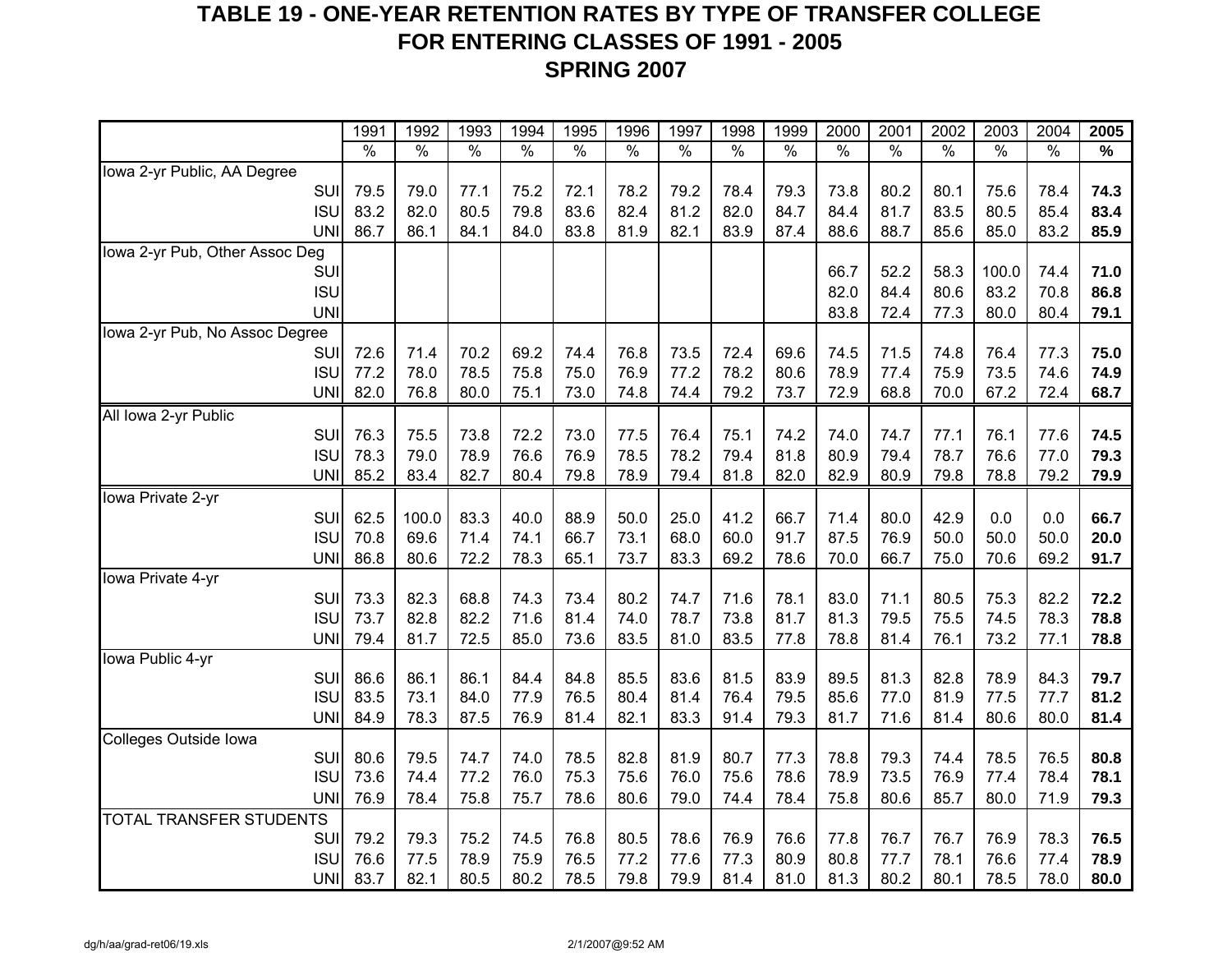## **TABLE 20 ONE-YEAR RETENTION RATES FOR TRANSFER STUDENTS BY TRANSFER GPA FOR ENTERING CLASSES OF 1991 - 2005 SPRING 2007**

|               |                   | 1991          | 1992          | 1993          | 1994          | 1995          | 1996          | 1997          | 1998          | 1999          | 2000          | 2001          | 2002          | 2003          | 2004          | 2005          |
|---------------|-------------------|---------------|---------------|---------------|---------------|---------------|---------------|---------------|---------------|---------------|---------------|---------------|---------------|---------------|---------------|---------------|
|               |                   | $\frac{0}{6}$ | $\frac{1}{2}$ | $\frac{1}{2}$ | $\frac{8}{6}$ | $\frac{0}{6}$ | $\frac{1}{6}$ | $\frac{1}{2}$ | $\frac{8}{6}$ | $\frac{0}{0}$ | $\frac{8}{6}$ | $\frac{1}{2}$ | $\frac{8}{6}$ | $\frac{0}{6}$ | $\frac{8}{6}$ | $\frac{9}{6}$ |
| $3.50 - 4.00$ |                   |               |               |               |               |               |               |               |               |               |               |               |               |               |               |               |
|               | SUI               | 87.2          | 89.6          | 82.2          | 80.4          | 83.0          | 86.4          | 86.2          | 84.3          | 79.7          | 89.8          | 82.7          | 85.0          | 89.2          | 85.3          | 81.3          |
|               | <b>ISU</b>        | 84.1          | 84.6          | 86.7          | 84.2          | 83.9          | 87.7          | 86.0          | 84.9          | 89.4          | 86.5          | 80.9          | 83.3          | 88.1          | 84.5          | 84.4          |
|               | <b>UNI</b>        | 94.0          | 90.7          | 89.6          | 84.8          | 91.0          | 87.9          | 88.7          | 90.0          | 92.3          | 88.7          | 91.7          | 93.8          | 88.7          | 88.8          | 92.1          |
| $3.25 - 3.49$ |                   |               |               |               |               |               |               |               |               |               |               |               |               |               |               |               |
|               | SUI               | 84.7          | 78.8          | 78.3          | 78.6          | 82.7          | 87.3          | 84.9          | 80.8          | 79.9          | 84.1          | 83.4          | 77.6          | 78.6          | 80.1          | 84.8          |
|               | <b>ISU</b>        | 83.2          | 87.2          | 88.5          | 82.4          | 83.3          | 85.3          | 81.8          | 78.4          | 85.6          | 85.4          | 83.9          | 85.8          | 78.5          | 78.9          | 82.7          |
|               | <b>UNI</b>        | 86.7          | 84.5          | 91.6          | 84.5          | 79.8          | 85.5          | 82.9          | 88.2          | 87.9          | 89.9          | 86.9          | 83.6          | 88.3          | 87.6          | 86.4          |
| $3.00 - 3.24$ |                   |               |               |               |               |               |               |               |               |               |               |               |               |               |               |               |
|               | SUI               | 87.5          | 85.6          | 77.8          | 80.5          | 78.8          | 80.5          | 82.3          | 81.7          | 82.4          | 79.0          | 76.1          | 79.3          | 81.8          | 79.0          | 75.4          |
|               | <b>ISU</b>        | 86.7          | 83.6          | 84.0          | 76.8          | 83.3          | 80.5          | 83.2          | 76.6          | 82.8          | 82.7          | 78.0          | 81.9          | 74.7          | 79.5          | 77.9          |
|               | <b>UNI</b>        | 92.4          | 90.2          | 83.2          | 84.7          | 82.4          | 85.6          | 84.9          | 80.0          | 82.4          | 87.2          | 86.7          | 82.5          | 77.2          | 84.0          | 82.4          |
| $2.75 - 2.99$ |                   |               |               |               |               |               |               |               |               |               |               |               |               |               |               |               |
|               | SUI               | 77.7          | 80.1          | 79.6          | 75.2          | 72.8          | 82.4          | 81.4          | 73.5          | 76.6          | 72.8          | 83.0          | 75.2          | 71.8          | 76.6          | 74.4          |
|               | <b>ISU</b>        | 75.4          | 69.8          | 75.9          | 81.4          | 78.4          | 77.2          | 80.1          | 81.5          | 84.4          | 87.1          | 86.5          | 80.9          | 77.8          | 85.7          | 76.9          |
|               | <b>UNI</b>        | 84.4          | 83.6          | 73.3          | 80.9          | 78.3          | 85.0          | 75.3          | 84.7          | 82.8          | 91.3          | 81.4          | 79.6          | 81.4          | 72.5          | 77.8          |
| $2.50 - 2.74$ |                   |               |               |               |               |               |               |               |               |               |               |               |               |               |               |               |
|               | SUI               | 72.4          | 73.7          | 76.5          | 66.0          | 75.8          | 79.2          | 70.9          | 71.7          | 75.3          | 73.4          | 68.4          | 77.3          | 69.3          | 76.2          | 76.7          |
|               | <b>ISU</b>        | 75.2          | 77.8          | 81.8          | 76.5          | 76.5          | 78.7          | 76.7          | 77.6          | 79.7          | 74.0          | 72.2          | 74.4          | 72.2          | 68.1          | 78.6          |
|               | <b>UNI</b>        | 82.1          | 80.6          | 80.8          | 77.9          | 78.8          | 74.1          | 82.5          | 80.7          | 78.7          | 75.6          | 71.1          | 80.4          | 72.1          | 69.5          | 68.1          |
| $2.25 -$      | 2.49              |               |               |               |               |               |               |               |               |               |               |               |               |               |               |               |
|               | SUI               | 66.7          | 68.8          | 62.5          | 70.3          | 66.1          | 72.9          | 67.3          | 75.2          | 66.9          | 69.3          | 65.3          | 62.6          | 59.3          | 68.8          | 67.3          |
|               | <b>ISU</b>        | 72.8          | 79.2          | 75.6          | 72.1          | 72.6          | 68.3          | 66.8          | 74.2          | 75.2          | 74.7          | 66.3          | 71.8          | 73.3          | 69.5          | 73.6          |
|               | <b>UNI</b>        | 74.8          | 74.1          | 76.2          | 75.0          | 67.7          | 67.7          | 70.7          | 76.0          | 68.5          | 61.6          | 68.7          | 67.7          | 66.7          | 65.1          | 74.2          |
| $2.00 -$      | 2.24              |               |               |               |               |               |               |               |               |               |               |               |               |               |               |               |
|               | SUI               | 82.3          | 74.4          | 63.2          | 59.6          | 68.9          | 66.1          | 70.4          | 54.8          | 57.5          | 61.0          | 62.9          | 67.5          | 73.3          | 66.7          | 50.0          |
|               | <b>ISU</b>        | 70.4          | 69.3          | 70.5          | 67.3          | 63.4          | 71.5          | 70.6          | 67.1          | 71.8          | 79.6          | 72.2          | 62.3          | 66.0          | 63.9          | 71.4          |
|               | <b>UNI</b>        | 71.4          | 63.6          | 62.1          | 67.9          | 69.1          | 64.6          | 58.5          | 53.8          | 57.7          | 68.0          | 51.6          | 51.9          | 51.4          | 63.8          | 60.5          |
| $1.00 - 1.99$ |                   |               |               |               |               |               |               |               |               |               |               |               |               |               |               |               |
|               | SUI               | 78.3          | 75.0          | 57.1          | 50.0          | 88.9          | 66.7          | 66.7          | 57.1          | 57.1          | 41.7          | 66.7          | 72.7          | 33.3          | 25.0          | 100.0         |
|               | <b>ISU</b>        | 62.1          | 71.9          | 72.7          | 70.5          | 53.5          | 58.3          | 71.4          | 63.6          | 81.0          | 45.5          | 52.2          | 63.6          | 43.8          | 50.0          | 80.0          |
|               | <b>UNI</b>        | 66.7          | 100.0         | 100.0         | 66.7          | 100.0         | 100.0         | 75.0          | 66.7          | 57.1          | 37.5          | 70.0          | 25.0          | 50.0          | 75.0          | 25.0          |
| $0.00 - 0.99$ |                   |               |               |               |               |               |               |               |               |               |               |               |               |               |               |               |
|               | SUI               | 73.2          | 77.8          | 53.3          | 91.7          | 82.4          | 63.6          | 86.7          | 66.7          | 63.6          | 81.0          | 69.7          | <b>NA</b>     | 100.0         | 0.0           | 0.0           |
|               | <b>ISU</b>        | 93.3          | 62.5          | 88.9          | 54.5          | 71.4          | 100.0         | 50.0          | 50.0          | 35.7          | 87.5          | 75.0          | 71.4          | 66.7          | 100.0         | 62.5          |
|               | UNI               | 53.8          | 87.5          | 90.9          | 40.0          | 0.0           | 75.0          | 60.0          | 62.5          | 50.0          | 77.8          | 88.2          | 44.4          | 70.0          | 100.0         | 100.0         |
| <b>NA</b>     |                   |               |               |               |               |               |               |               |               |               |               |               |               |               |               |               |
|               | SUI               | 75.9          | 100.0         | 100.0         | 100.0         | 100.0         | 100.0         | 100.0         | 80.0          | 100.0         | 50.0          | <b>NA</b>     | 71.4          | 90.9          | 63.2          | 62.5          |
|               | <b>ISU</b>        | 40.0          | 26.3          | 9.5           | 10.0          | 16.7          | 0.0           | 20.0          | 16.7          | 0.0           | 12.5          | <b>NA</b>     | 100.0         | <b>NA</b>     | 0.0           | 0.0           |
| <b>TOTAL</b>  | <b>UNI</b>        | <b>NA</b>     | <b>NA</b>     | <b>NA</b>     | <b>NA</b>     | <b>NA</b>     | <b>NA</b>     | <b>NA</b>     | <b>NA</b>     | <b>NA</b>     | <b>NA</b>     | <b>NA</b>     | <b>NA</b>     | <b>NA</b>     | 0.0           | <b>NA</b>     |
|               |                   |               |               |               |               |               |               |               |               |               |               |               |               |               |               |               |
|               | SUI<br><b>ISU</b> | 79.2<br>76.6  | 79.4<br>77.5  | 75.2<br>78.9  | 74.6<br>75.9  | 76.8<br>76.5  | 80.5          | 78.7          | 76.9          | 76.6<br>81.5  | 77.7<br>80.8  | 76.7          | 76.7<br>78.1  | 76.9<br>76.6  | 78.3          | 76.5          |
|               |                   |               |               |               |               |               | 77.2          | 77.6          | 77.3          |               |               | 77.4          |               |               | 77.4          | 78.9          |
|               | <b>UNI</b>        | 83.7          | 82.1          | 80.5          | 80.2          | 78.5          | 79.8          | 79.9          | 81.4          | 81.0          | 81.3          | 80.2          | 80.1          | 78.5          | 78.0          | 80.0          |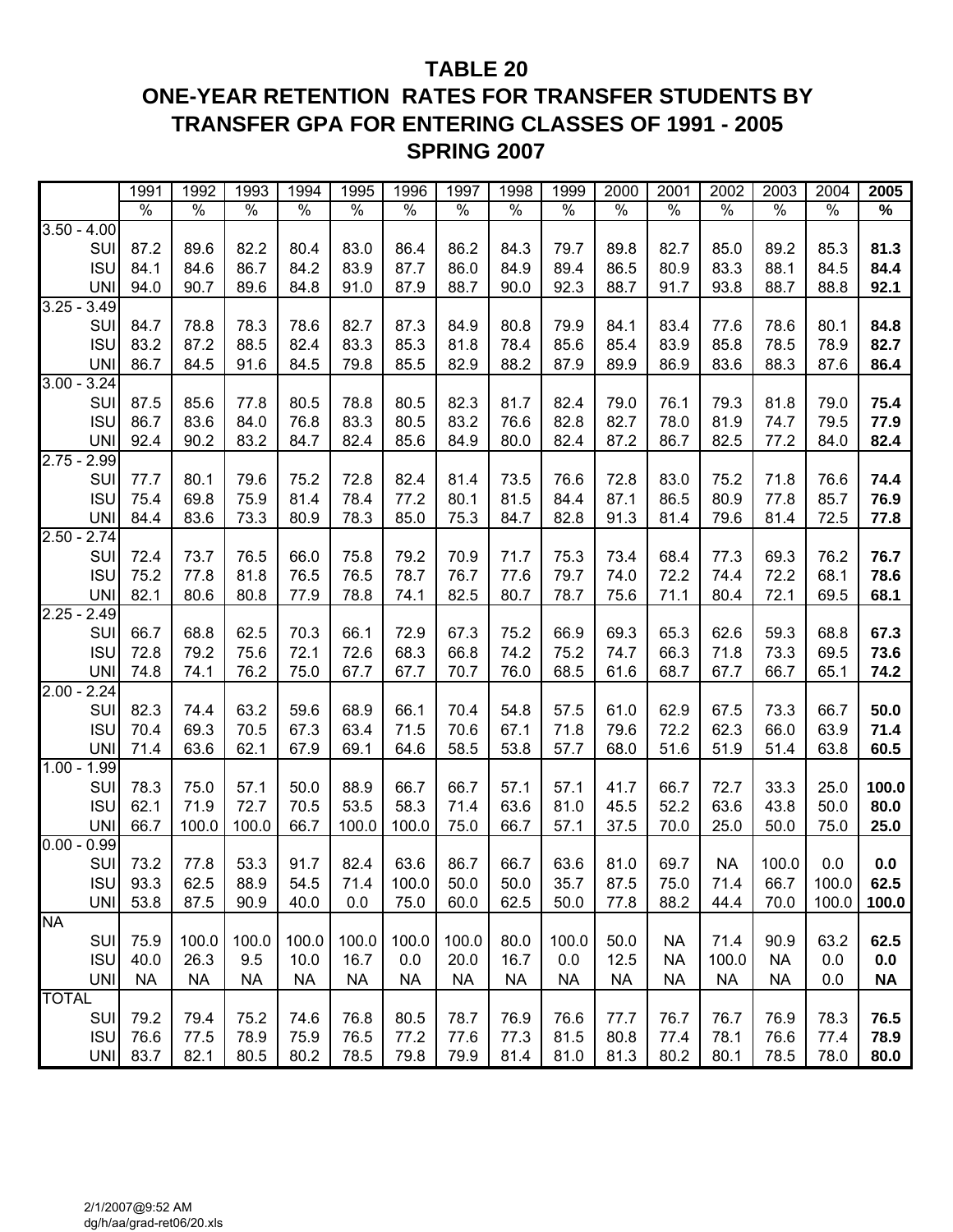## **TABLE 21ONE-YEAR RETENTION RATES FOR TRANSFER STUDENTS BY RACE/ETHNICITY FOR ENTERING CLASSES OF 1991 - 2005 SPRING 2007**

|              | 1991          | 1992  | 1993          | 1994          | 1995          | 1996          | 1997          | 1998  | 1999          | 2000          | 2001          | 2002          | 2003          | 2004          | 2005          |
|--------------|---------------|-------|---------------|---------------|---------------|---------------|---------------|-------|---------------|---------------|---------------|---------------|---------------|---------------|---------------|
|              | $\frac{9}{6}$ | $\%$  | $\frac{8}{6}$ | $\frac{1}{2}$ | $\frac{1}{2}$ | $\frac{9}{6}$ | $\frac{9}{6}$ | $\%$  | $\frac{1}{2}$ | $\frac{0}{0}$ | $\frac{9}{6}$ | $\frac{1}{2}$ | $\frac{0}{0}$ | $\frac{0}{0}$ | $\frac{1}{2}$ |
| Native Am.   |               |       |               |               |               |               |               |       |               |               |               |               |               |               |               |
| SUI          | 33.3          | 85.7  | 0.0           | 66.7          | 100.0         | 90.0          | 100.0         | 50.0  | 20.0          | 40.0          | 0.0           | 80.0          | 42.9          | 66.7          | 77.8          |
| <b>ISU</b>   | 100.0         | 100.0 | 100.0         | 100.0         | 100.0         | 62.5          | 63.6          | 77.8  | 81.3          | 62.5          | 62.5          | 100.0         | 57.1          | 50.0          | 100.0         |
| <b>UNI</b>   | <b>NA</b>     | 100.0 | 100.0         | 33.3          | 100.0         | 60.0          | <b>NA</b>     | 100.0 | 100.0         | 100.0         | 66.7          | 100.0         | 75.0          | 100.0         | 0.0           |
| African-Am.  |               |       |               |               |               |               |               |       |               |               |               |               |               |               |               |
| SUI          | 75.0          | 93.8  | 68.4          | 82.6          | 82.4          | 82.4          | 76.9          | 82.6  | 68.2          | 60.0          | 80.0          | 80.0          | 66.7          | 70.6          | 68.0          |
| <b>ISU</b>   | 91.7          | 80.0  | 72.7          | 46.7          | 81.5          | 61.3          | 60.0          | 62.5  | 69.0          | 83.3          | 65.7          | 68.6          | 78.1          | 76.5          | 75.0          |
| <b>UNI</b>   | 72.7          | 80.0  | 83.3          | 80.0          | 86.7          | 75.0          | 78.6          | 55.6  | 66.7          | 63.6          | 85.7          | 65.2          | 71.4          | 57.1          | 53.6          |
| Asian-Am.    |               |       |               |               |               |               |               |       |               |               |               |               |               |               |               |
| SUI          | 90.3          | 86.2  | 76.7          | 73.2          | 85.7          | 82.5          | 72.7          | 81.5  | 78.6          | 82.6          | 71.0          | 79.3          | 81.8          | 79.2          | 75.0          |
| <b>ISU</b>   | 90.5          | 72.7  | 73.9          | 62.5          | 83.9          | 75.0          | 75.0          | 81.4  | 83.3          | 85.2          | 82.8          | 65.0          | 67.6          | 75.8          | 75.9          |
| <b>UNI</b>   | 90.0          | 75.0  | 100.0         | 71.4          | 88.9          | 54.5          | 100.0         | 80.0  | 66.7          | 66.7          | 100.0         | 85.7          | 72.7          | 88.9          | 63.6          |
| Hispanic-Am. |               |       |               |               |               |               |               |       |               |               |               |               |               |               |               |
| SUI          | 87.5          | 85.0  | 70.8          | 68.2          | 88.2          | 91.7          | 91.7          | 72.0  | 85.7          | 71.4          | 66.7          | 85.7          | 79.2          | 73.1          | 72.7          |
| <b>ISU</b>   | 72.2          | 64.3  | 78.3          | 69.6          | 76.9          | 63.6          | 83.3          | 73.9  | 78.3          | 91.7          | 63.2          | 71.4          | 55.6          | 81.0          | 36.8          |
| <b>UNI</b>   | 75.0          | 100.0 | 62.5          | 86.7          | 66.7          | 87.5          | 66.7          | 66.7  | 57.1          | 84.0          | 82.6          | 87.5          | 87.1          | 61.8          | 91.7          |
| Subtotal     |               |       |               |               |               |               |               |       |               |               |               |               |               |               |               |
| SUI          | 82.9          | 87.5  | 69.7          | 74.2          | 85.9          | 85.7          | 80.0          | 77.2  | 72.6          | 69.9          | 70.1          | 81.3          | 74.1          | 73.3          | 72.5          |
| <b>ISU</b>   | 84.6          | 75.4  | 77.6          | 61.5          | 82.2          | 67.0          | 68.3          | 72.4  | 77.9          | 84.3          | 70.3          | 69.0          | 67.0          | 74.5          | 68.2          |
| <b>UNI</b>   | 79.3          | 83.3  | 77.8          | 77.5          | 82.9          | 69.4          | 84.0          | 62.8  | 66.0          | 73.3          | 83.8          | 81.1          | 79.1          | 64.9          | 68.8          |
| White        |               |       |               |               |               |               |               |       |               |               |               |               |               |               |               |
| SUI          | 78.7          | 78.5  | 75.2          | 74.1          | 75.6          | 79.7          | 78.2          | 76.5  | 76.4          | 78.3          | 77.0          | 76.3          | 76.8          | 78.9          | 76.7          |
| <b>ISU</b>   | 77.2          | 78.4  | 78.4          | 76.5          | 75.0          | 77.8          | 76.8          | 77.3  | 81.4          | 80.0          | 78.3          | 78.4          | 77.4          | 77.8          | 79.3          |
| <b>UNI</b>   | 84.0          | 82.1  | 81.0          | 80.6          | 78.3          | 80.8          | 79.4          | 82.4  | 81.9          | 82.3          | 79.6          | 80.2          | 79.1          | 79.1          | 80.9          |
| Regent Total |               |       |               |               |               |               |               |       |               |               |               |               |               |               |               |
| SUI          | 79.2          | 79.4  | 75.2          | 74.6          | 76.8          | 80.5          | 78.7          | 76.9  | 76.6          | 77.8          | 76.7          | 76.7          | 76.9          | 78.3          | 76.5          |
| <b>ISU</b>   | 76.6          | 77.5  | 78.9          | 75.9          | 76.5          | 77.2          | 77.6          | 77.3  | 81.5          | 80.8          | 77.4          | 78.1          | 76.6          | 77.4          | 78.9          |
| <b>UNI</b>   | 83.7          | 82.1  | 80.5          | 80.2          | 78.5          | 79.8          | 79.9          | 81.4  | 81.0          | 81.3          | 80.2          | 80.1          | 78.5          | 78.0          | 80.0          |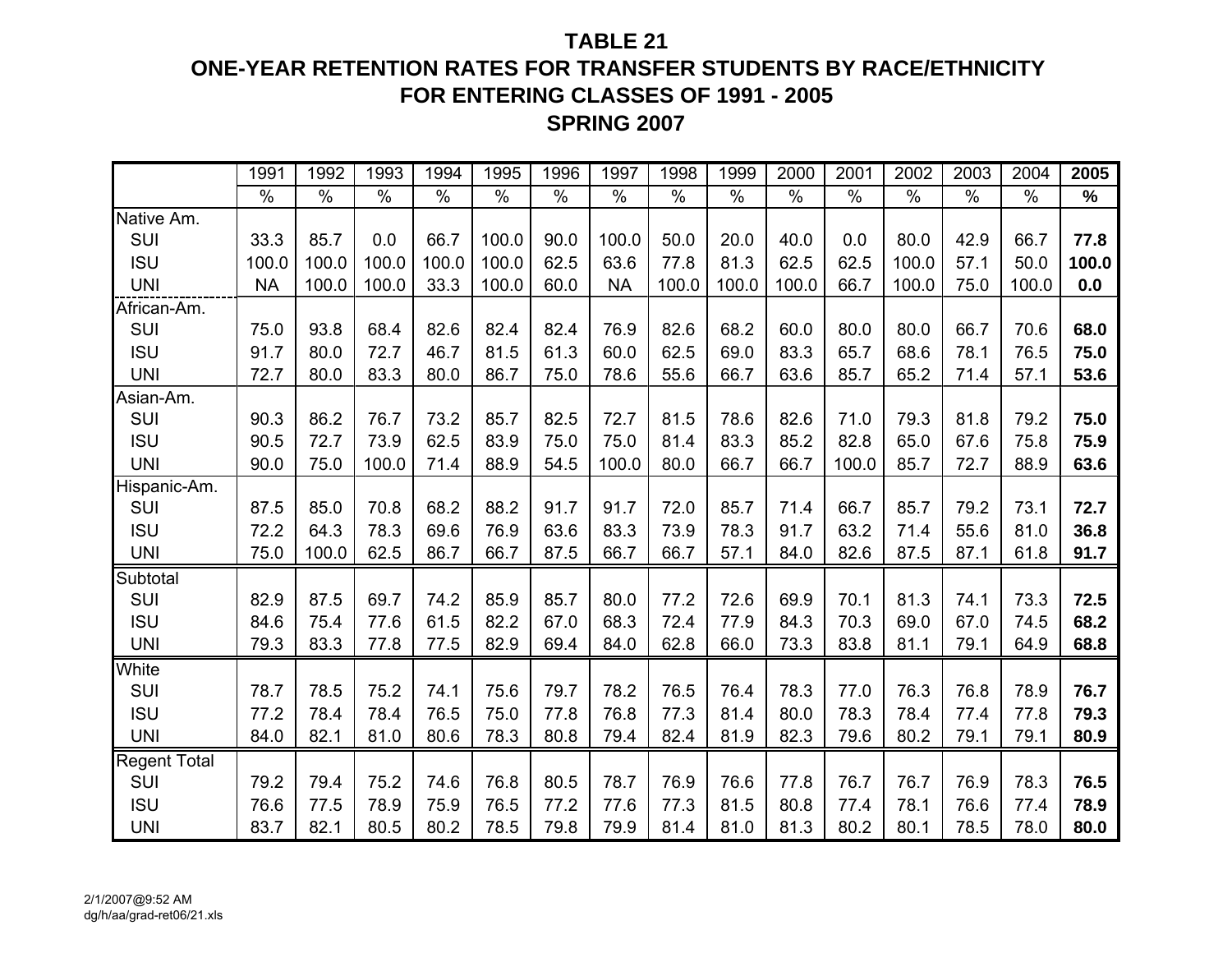## **TABLE 22 FOUR-YEAR GRADUATION RATES BY TYPE OF TRANSFER COLLEGE FOR ENTERING CLASSES OF 1991 - 2002 SPRING 2007**

|                                | 1991         | 1992         | 1993         | 1994         | 1995         | 1996         | 1997         | 1998         | 1999         | 2000         | 2001         | 2002         |
|--------------------------------|--------------|--------------|--------------|--------------|--------------|--------------|--------------|--------------|--------------|--------------|--------------|--------------|
|                                | %            | $\%$         | $\%$         | $\%$         | $\%$         | $\%$         | $\%$         | $\%$         | $\%$         | $\%$         | $\%$         | $\%$         |
| Iowa 2-yr Public, AA Degree    |              |              |              |              |              |              |              |              |              |              |              |              |
| <b>SUI</b>                     | 58.6         | 56.8         | 55.8         | 56.6         | 54.9         | 60.7         | 59.5         | 61.2         | 62.1         | 57.5         | 64.4         | 67.0         |
| <b>ISU</b>                     | 76.8         | 75.3         | 66.7         | 60.1         | 72.1         | 63.3         | 68.8         | 72.2         | 70.3         | 79.0         | 71.4         | 71.9         |
| <b>UNI</b>                     | 71.6         | 73.0         | 72.9         | 72.3         | 72.5         | 69.9         | 71.7         | 73.5         | 75.8         | 77.2         | 76.9         | 72.7         |
| Iowa 2-yr Pub, Other Assoc Deg |              |              |              |              |              |              |              |              |              |              |              |              |
| SUI                            |              |              |              |              |              |              |              |              |              | 66.7         | 65.2         | 33.3         |
| <b>ISU</b><br><b>UNI</b>       |              |              |              |              |              |              |              |              |              | 68.5<br>59.5 | 61.5<br>44.8 | 64.5<br>70.5 |
| lowa 2-yr Pub, No Assoc Degree |              |              |              |              |              |              |              |              |              |              |              |              |
| <b>SUI</b>                     | 40.3         | 39.4         | 36.6         | 40.9         | 47.7         | 45.3         | 42.3         | 46.3         | 47.9         | 47.6         | 50.8         | 56.8         |
| <b>ISU</b>                     | 50.8         | 49.7         | 48.2         | 50.6         | 50.4         | 55.8         | 55.7         | 53.0         | 59.0         | 57.5         | 48.8         | 51.2         |
| <b>UNI</b>                     | 44.5         | 48.8         | 53.5         | 44.7         | 51.4         | 52.3         | 50.8         | 54.4         | 55.2         | 44.3         | 44.9         | 51.0         |
| All Iowa 2-yr Public           |              |              |              |              |              |              |              |              |              |              |              |              |
| SUI                            | 50.0         | 49.0         | 46.2         | 48.5         | 50.9         | 52.7         | 50.7         | 53.5         | 54.7         | 52.4         | 57.7         | 61.4         |
| <b>ISU</b>                     | 55.6         | 56.1         | 52.5         | 52.7         | 55.2         | 57.9         | 59.0         | 58.8         | 62.4         | 65.1         | 56.2         | 59.0         |
| <b>UNI</b>                     | 63.0         | 65.8         | 66.2         | 61.2         | 64.6         | 62.4         | 64.2         | 64.9         | 67.8         | 64.8         | 64.2         | 65.3         |
| Iowa Private 2-yr              |              |              |              |              |              |              |              |              |              |              |              |              |
| <b>SUI</b>                     | 37.5         | 100.0        | 66.7         | 40.0         | 77.8         | 25.0         | 50.0         | 29.4         | 0.0          | 57.1         | 80.0         | 28.6         |
| <b>ISU</b>                     | 50.0         | 65.2         | 33.3         | 48.1         | 47.6         | 46.2         | 52.0         | 40.0         | 70.8         | 66.7         | 53.8         | 50.0         |
| <b>UNI</b>                     | 68.4         | 67.7         | 50.0         | 60.9         | 53.5         | 47.4         | 73.3         | 50.0         | 64.3         | 50.0         | 58.3         | 54.2         |
| lowa Private 4-yr              |              |              |              |              |              |              |              |              |              |              |              |              |
| SUI                            | 52.7         | 53.1         | 50.9         | 60.6         | 58.1         | 57.3         | 59.6         | 53.7         | 58.1         | 63.6         | 57.8         | 63.6         |
| <b>ISU</b>                     | 56.3         | 58.9         | 63.7         | 46.3         | 63.6         | 56.9         | 58.8         | 62.3         | 66.7         | 65.3         | 62.9         | 57.5         |
| <b>UNI</b>                     | 55.0         | 58.1         | 49.5         | 59.8         | 54.5         | 69.1         | 59.5         | 56.3         | 62.2         | 64.4         | 62.9         | 63.0         |
| Iowa Public 4-yr               |              |              |              |              |              |              |              |              |              |              |              |              |
| SUI                            | 72.2         | 70.5         | 72.8         | 70.0         | 70.1         | 77.7         | 69.0         | 73.4         | 65.2         | 71.4         | 67.9         | 69.0         |
| <b>ISU</b><br><b>UNI</b>       | 64.5<br>75.3 | 58.3<br>69.6 | 67.9<br>75.0 | 64.0<br>60.0 | 57.6<br>72.9 | 69.1<br>64.1 | 62.8<br>72.7 | 62.7<br>80.0 | 74.1<br>65.9 | 76.9<br>73.2 | 63.0<br>59.7 | 69.9<br>69.5 |
| <b>Colleges Outside Iowa</b>   |              |              |              |              |              |              |              |              |              |              |              |              |
|                                | SUI 57.0     | 56.8         | 53.3         | 59.4         | 60.6         | 65.3         | 64.4         | 63.0         | 61.1         | 61.9         | 63.0         | 63.1         |
| <b>ISU</b>                     | 53.0         | 51.0         | 56.5         | 57.7         | 56.3         | 59.7         | 58.3         | 61.6         | 60.4         | 61.0         | 58.7         | 57.7         |
| <b>UNII</b>                    | 45.1         | 53.9         | 60.0         | 53.4         | 64.1         | 58.1         | 63.0         | 55.6         | 58.8         | 58.1         | 65.6         | 67.2         |
| TOTAL TRANSFER STUDENTS        |              |              |              |              |              |              |              |              |              |              |              |              |
|                                | SUI 56.5     | 55.7         | 52.8         | 56.6         | 57.9         | 60.7         | 57.9         | 58.4         | 58.1         | 58.4         | 60.7         | 62.5         |
| <b>ISU</b>                     | 55.5         | 55.3         | 55.6         | 54.2         | 56.4         | 59.0         | 58.9         | 59.8         | 63.2         | 64.9         | 57.9         | 59.2         |
| <b>UNI</b>                     | 61.4         | 64.0         | 63.4         | 60.1         | 63.6         | 62.4         | 64.5         | 63.6         | 66.2         | 64.3         | 63.9         | 65.3         |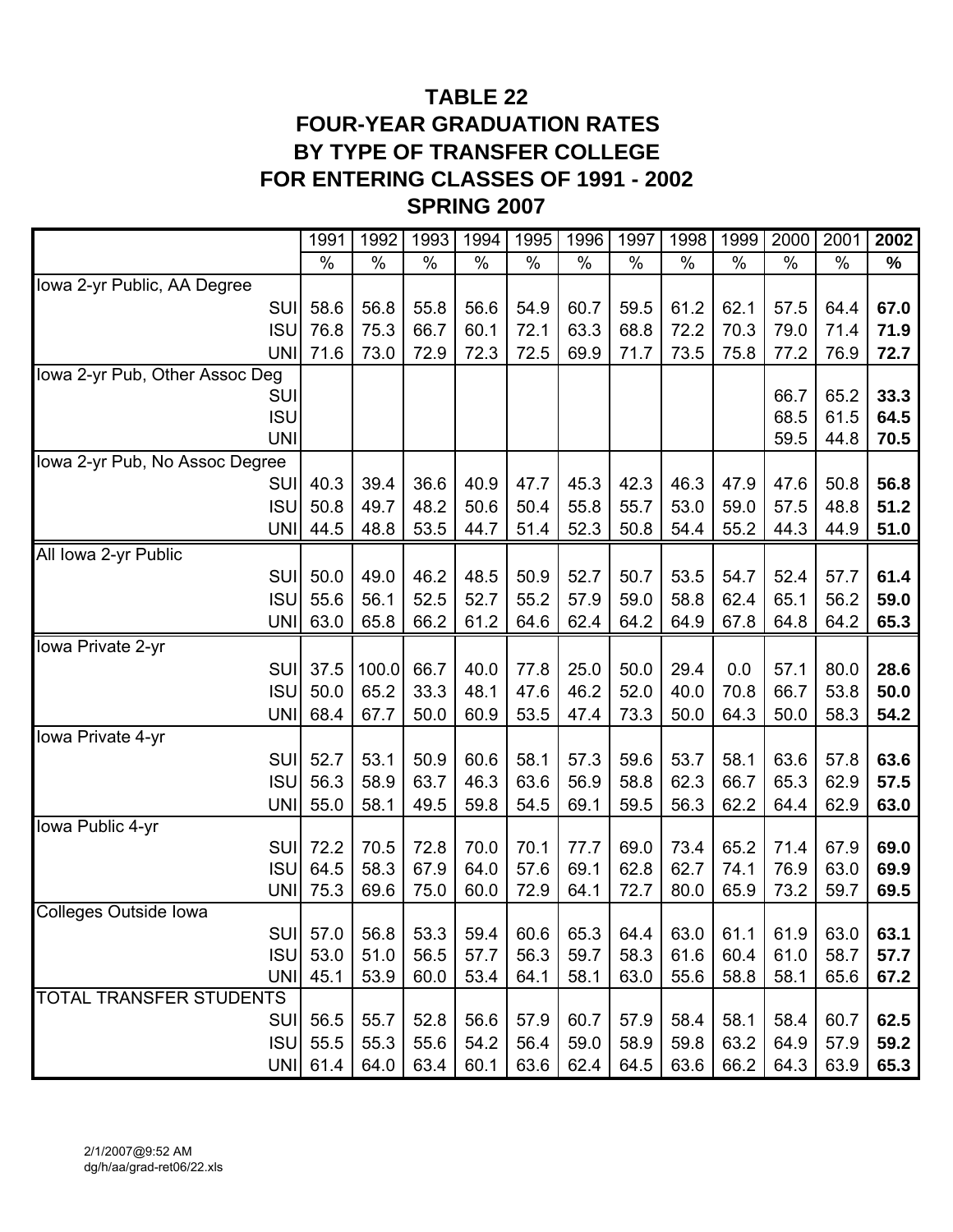#### **TABLE 23**

## **FOUR-YEAR GRADUATION RATES FOR TRANSFER STUDENTS BY TRANSFER GPA FOR ENTERING CLASSES OF 1991 - 2002 SPRING 2007**

|               | 1991      | 1992      | 1993      | 1994      | 1995      | 1996      | 1997      | 1998      | 1999      | 2000      | 2001 | 2002      |
|---------------|-----------|-----------|-----------|-----------|-----------|-----------|-----------|-----------|-----------|-----------|------|-----------|
|               | $\%$      | $\%$      | $\%$      | $\%$      | $\%$      | $\%$      | $\%$      | $\%$      | $\%$      | $\%$      | $\%$ | %         |
| $3.50 - 4.00$ |           |           |           |           |           |           |           |           |           |           |      |           |
| SUI           | 77.7      | 71.6      | 69.1      | 72.7      | 74.9      | 74.2      | 72.8      | 76.5      | 70.3      | 78.1      | 73.1 | 73.9      |
| <b>ISU</b>    | 71.4      | 69.7      | 75.0      | 69.5      | 71.1      | 74.1      | 79.2      | 73.8      | 77.3      | 77.5      | 77.8 | 71.5      |
| <b>UNI</b>    | 82.0      | 82.6      | 79.2      | 72.0      | 82.0      | 82.9      | 81.1      | 86.4      | 82.5      | 75.7      | 83.3 | 85.3      |
| $3.25 - 3.49$ |           |           |           |           |           |           |           |           |           |           |      |           |
| SUI           | 71.3      | 66.3      | 63.1      | 66.2      | 66.0      | 68.8      | 65.5      | 67.7      | 67.9      | 67.7      | 73.5 | 70.2      |
| <b>ISU</b>    | 68.8      | 70.3      | 71.2      | 67.9      | 70.8      | 69.2      | 66.7      | 62.6      | 74.9      | 70.4      | 66.1 | 74.9      |
| <b>UNI</b>    | 75.5      | 75.9      | 78.9      | 70.9      | 70.5      | 72.7      | 72.6      | 75.6      | 79.0      | 76.8      | 74.5 | 73.3      |
| $3.00 - 3.24$ |           |           |           |           |           |           |           |           |           |           |      |           |
| SUI           | 69.0      | 61.4      | 57.7      | 60.5      | 64.6      | 62.4      | 62.4      | 69.6      | 65.4      | 63.1      | 63.2 | 65.8      |
| <b>ISU</b>    | 69.2      | 65.5      | 59.7      | 58.6      | 68.8      | 66.8      | 67.8      | 65.1      | 68.1      | 72.0      | 62.7 | 64.3      |
| <b>UNI</b>    | 70.8      | 76.5      | 69.3      | 68.2      | 65.3      | 72.5      | 72.7      | 64.1      | 67.3      | 75.0      | 72.4 | 68.1      |
| $2.75 - 2.99$ |           |           |           |           |           |           |           |           |           |           |      |           |
| SUI           | 53.9      | 56.1      | 56.2      | 54.9      | 52.5      | 61.8      | 57.4      | 54.5      | 55.6      | 53.2      | 59.4 | 61.8      |
| <b>ISU</b>    | 55.5      | 55.9      | 58.0      | 61.8      | 64.3      | 63.4      | 59.3      | 63.8      | 67.9      | 70.7      | 61.5 | 61.8      |
| <b>UNI</b>    | 60.9      | 62.0      | 61.0      | 63.6      | 64.4      | 62.9      | 62.7      | 65.6      | 69.0      | 79.9      | 64.2 | 66.5      |
| $2.50 - 2.74$ |           |           |           |           |           |           |           |           |           |           |      |           |
| SUI           | 47.7      | 42.3      | 47.5      | 47.4      | 53.1      | 58.9      | 55.6      | 45.5      | 49.4      | 50.0      | 49.7 | 57.8      |
| <b>ISU</b>    | 55.2      | 58.7      | 59.9      | 57.3      | 52.6      | 56.5      | 53.3      | 61.4      | 54.7      | 57.3      | 48.7 | 54.8      |
| <b>UNI</b>    | 54.7      | 61.2      | 59.6      | 50.0      | 63.6      | 54.5      | 61.0      | 56.9      | 59.2      | 51.2      | 50.3 | 56.0      |
| $2.25 - 2.49$ |           |           |           |           |           |           |           |           |           |           |      |           |
| SUI           | 33.9      | 40.6      | 31.3      | 40.7      | 37.4      | 45.1      | 36.5      | 39.0      | 40.7      | 42.5      | 40.3 | 44.3      |
| <b>ISU</b>    | 48.2      | 49.8      | 45.1      | 44.2      | 41.1      | 43.7      | 48.1      | 52.5      | 51.4      | 53.1      | 43.6 | 44.1      |
| <b>UNI</b>    | 51.0      | 49.1      | 48.4      | 45.5      | 47.6      | 38.7      | 46.6      | 45.6      | 50.8      | 38.4      | 45.0 | 43.0      |
| $2.00 - 2.24$ |           |           |           |           |           |           |           |           |           |           |      |           |
| SUI           | 40.3      | 37.2      | 26.3      | 31.9      | 42.2      | 44.1      | 38.9      | 35.7      | 22.5      | 31.7      | 37.1 | 32.5      |
| <b>ISU</b>    | 39.1      | 33.7      | 38.6      | 34.5      | 36.6      | 44.7      | 40.0      | 35.0      | 40.2      | 50.4      | 37.7 | 33.3      |
| <b>UNI</b>    | 36.4      | 36.4      | 43.1      | 43.4      | 50.9      | 46.2      | 32.1      | 32.7      | 34.6      | 44.0      | 31.3 | 38.9      |
| $1.00 - 1.99$ |           |           |           |           |           |           |           |           |           |           |      |           |
| SUI           | 26.1      | 37.5      | 28.6      | 40.0      | 22.2      | 22.2      | 44.4      | 14.3      | 14.3      | 25.0      | 16.7 | 54.5      |
| <b>ISU</b>    | 27.6      | 26.3      | 21.8      | 29.5      | 23.3      | 30.6      | 38.1      | 36.4      | 52.4      | 18.2      | 39.1 | 9.1       |
| <b>UNI</b>    | 33.3      | 100.0     | 50.0      | 50.0      | 40.0      | 0.0       | 50.0      | 66.7      | 14.3      | 0.0       | 10.0 | 25.0      |
| $0.00 - 0.99$ |           |           |           |           |           |           |           |           |           |           |      |           |
| SUI           | 46.3      | 55.6      | 53.3      | 91.7      | 41.2      | 27.3      | 46.7      | 27.8      | 40.9      | 38.1      | 57.6 | 0.0       |
| <b>ISU</b>    | 26.7      | 18.8      | 66.7      | 18.2      | 14.3      | 33.3      | 0.0       | 16.7      | 21.4      | 50.0      | 25.0 | 14.3      |
| <b>UNI</b>    | 23.1      | 25.0      | 63.6      | 20.0      | 0.0       | 50.0      | 40.0      | 62.5      | 25.0      | 55.6      | 76.5 | 44.4      |
| <b>NA</b>     |           |           |           |           |           |           |           |           |           |           |      |           |
| SUI           | 41.4      | 100.0     | 66.7      | 0.0       | 100.0     | 0.0       | 100.0     | 80.0      | 80.0      | 0.0       | 0.0  | 61.9      |
| <b>ISU</b>    | 33.3      | 26.3      | 9.5       | 5.0       | 16.7      | 0.0       | 20.0      | 0.0       | 0.0       | 0.0       | 0.0  | 100.0     |
| <b>UNI</b>    | <b>NA</b> | <b>NA</b> | <b>NA</b> | <b>NA</b> | <b>NA</b> | <b>NA</b> | <b>NA</b> | <b>NA</b> | <b>NA</b> | <b>NA</b> | 0.0  | <b>NA</b> |
| <b>TOTAL</b>  |           |           |           |           |           |           |           |           |           |           |      |           |
| SUI           | 56.5      | 55.7      | 52.8      | 56.6      | 57.9      | 60.7      | 57.9      | 58.4      | 58.1      | 58.4      | 60.7 | 62.5      |
| <b>ISU</b>    | 55.5      | 55.3      | 55.6      | 54.2      | 56.4      | 59.0      | 58.9      | 59.8      | 63.2      | 64.9      | 58.1 | 59.2      |
| <b>UNI</b>    | 61.4      | 64.0      | 63.4      | 60.1      | 63.6      | 62.4      | 64.5      | 63.6      | 66.2      | 64.3      | 63.9 | 65.3      |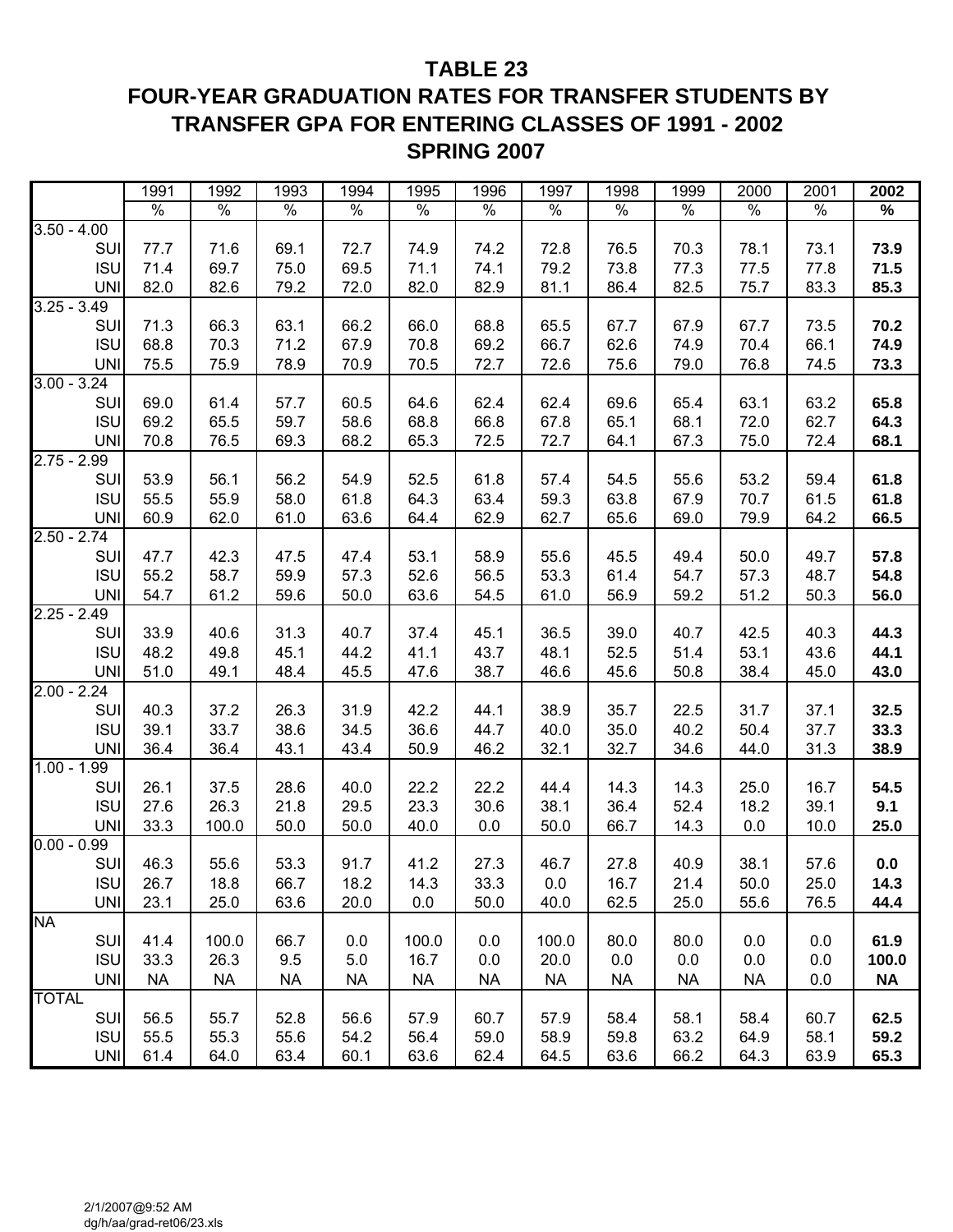## **TABLE 24**

## **FOUR-YEAR GRADUATION RATES OF TRANSFER STUDENTS BY RACE/ETHNICITY FOR ENTERING CLASSES OF 1991 - 2002 SPRING 2007**

|                     | 1991      | 1992  | 1993 | 1994 | 1995 | 1996 | 1997      | 1998  | 1999 | 2000 | 2001 | 2002 |
|---------------------|-----------|-------|------|------|------|------|-----------|-------|------|------|------|------|
|                     | $\%$      | $\%$  | $\%$ | $\%$ | $\%$ | $\%$ | $\%$      | $\%$  | $\%$ | $\%$ | $\%$ | $\%$ |
|                     |           |       |      |      |      |      |           |       |      |      |      |      |
| Native Am.          |           |       |      |      |      |      |           |       |      |      |      |      |
| SUI                 | 0.0       | 57.1  | 33.3 | 0.0  | 50.0 | 60.0 | 50.0      | 50.0  | 20.0 | 40.0 | 0.0  | 40.0 |
| <b>ISU</b>          | 0.0       | 25.0  | 62.5 | 66.7 | 66.7 | 12.5 | 36.4      | 55.6  | 43.8 | 37.5 | 25.0 | 75.0 |
| <b>UNI</b>          | <b>NA</b> | 100.0 | 50.0 | 0.0  | 0.0  | 20.0 | <b>NA</b> | 100.0 | 66.7 | 0.0  | 66.7 | 50.0 |
|                     |           |       |      |      |      |      |           |       |      |      |      |      |
| African-Am.         |           |       |      |      |      |      |           |       |      |      |      |      |
| SUI                 | 40.0      | 50.0  | 15.8 | 52.2 | 58.8 | 35.3 | 50.0      | 56.5  | 22.7 | 25.0 | 25.0 | 55.0 |
| <b>ISU</b>          | 33.3      | 52.0  | 40.9 | 20.0 | 48.1 | 32.3 | 37.1      | 27.1  | 37.9 | 36.7 | 48.6 | 37.1 |
| <b>UNI</b>          | 18.2      | 46.7  | 50.0 | 33.3 | 60.0 | 41.7 | 57.1      | 33.3  | 38.1 | 36.4 | 52.4 | 34.8 |
| Asian-Am.           |           |       |      |      |      |      |           |       |      |      |      |      |
| SUI                 | 67.7      | 48.3  | 33.3 | 53.7 | 57.1 | 67.5 | 45.5      | 51.9  | 57.1 | 60.9 | 51.6 | 65.5 |
| <b>ISU</b>          | 47.6      | 36.4  | 39.1 | 31.3 | 51.6 | 63.9 | 62.5      | 51.2  | 55.6 | 70.4 | 58.6 | 35.0 |
| <b>UNI</b>          | 40.0      | 25.0  | 50.0 | 42.9 | 77.8 |      |           | 60.0  | 44.4 | 50.0 | 25.0 |      |
|                     |           |       |      |      |      | 27.3 | 87.5      |       |      |      |      | 71.4 |
| Hispanic-Am.        |           |       |      |      |      |      |           |       |      |      |      |      |
| SUI                 | 56.3      | 60.0  | 50.0 | 45.5 | 76.5 | 75.0 | 58.3      | 56.0  | 61.9 | 45.7 | 41.7 | 66.7 |
| <b>ISU</b>          | 55.6      | 21.4  | 39.1 | 43.5 | 50.0 | 40.9 | 50.0      | 60.9  | 43.5 | 58.3 | 21.1 | 47.6 |
| <b>UNI</b>          | 75.0      | 75.0  | 25.0 | 60.0 | 44.4 | 25.0 | 0.0       | 55.6  | 42.9 | 72.0 | 67.4 | 65.0 |
|                     |           |       |      |      |      |      |           |       |      |      |      |      |
| Subtotal            |           |       |      |      |      |      |           |       |      |      |      |      |
| SUI                 | 54.3      | 52.8  | 34.2 | 49.4 | 61.2 | 62.6 | 50.6      | 54.4  | 43.5 | 44.6 | 40.3 | 61.3 |
| <b>ISU</b>          | 46.2      | 38.5  | 42.1 | 33.0 | 51.1 | 44.3 | 46.3      | 43.9  | 46.2 | 52.8 | 44.0 | 40.0 |
| <b>UNI</b>          | 41.4      | 50.0  | 38.9 | 42.5 | 57.1 | 30.6 | 60.0      | 44.2  | 42.6 | 72.0 | 60.8 | 55.4 |
|                     |           |       |      |      |      |      |           |       |      |      |      |      |
| White               |           |       |      |      |      |      |           |       |      |      |      |      |
| SUI                 | 55.8      | 55.2  | 52.8 | 56.2 | 56.8 | 60.1 | 57.9      | 57.6  | 58.1 | 59.5 | 61.4 | 61.8 |
| <b>ISU</b>          | 57.1      | 56.6  | 55.1 | 54.3 | 54.7 | 59.5 | 58.1      | 60.8  | 63.9 | 65.1 | 58.3 | 61.1 |
| <b>UNI</b>          | 62.1      | 64.8  | 64.0 | 61.0 | 64.0 | 64.1 | 64.7      | 64.5  | 67.9 | 65.6 | 64.2 | 66.5 |
|                     |           |       |      |      |      |      |           |       |      |      |      |      |
| <b>Regent Total</b> |           |       |      |      |      |      |           |       |      |      |      |      |
| SUI                 | 56.5      | 55.7  | 52.8 | 56.6 | 57.9 | 60.7 | 57.9      | 58.4  | 58.1 | 58.4 | 60.7 | 62.5 |
| <b>ISU</b>          | 55.5      | 55.3  | 55.6 | 54.2 | 56.4 | 59.0 | 58.9      | 59.8  | 63.2 | 64.9 | 58.1 | 59.2 |
| <b>UNI</b>          | 61.4      | 64.0  | 63.4 | 60.1 | 63.6 | 62.4 | 64.5      | 63.6  | 66.2 | 64.3 | 63.9 | 65.3 |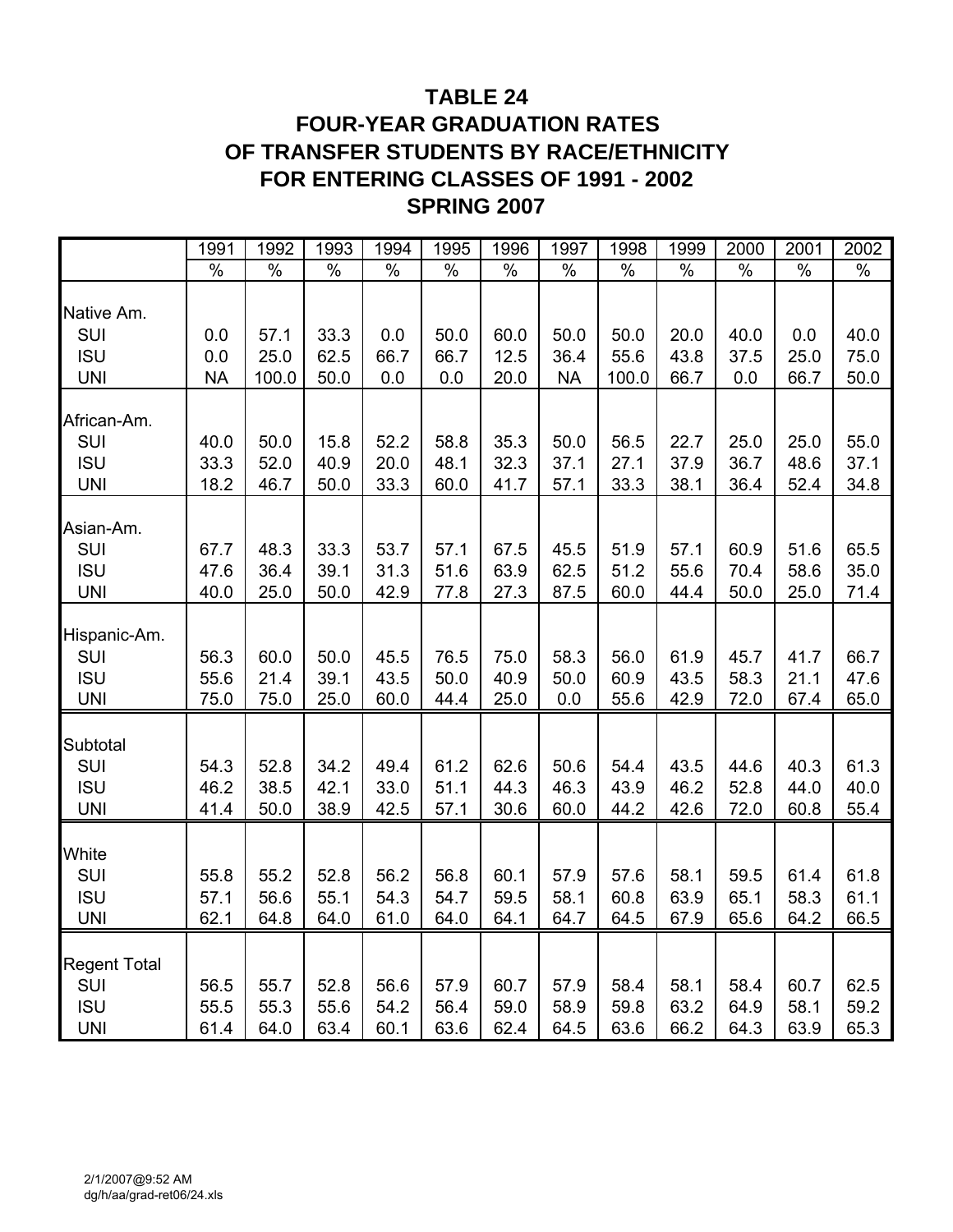#### **TABLE 1 - NON-PERSISTENCE STUDY UNDUPLICATED RESPONSES BY CATEGORY REGENT TOTAL ENTERING CLASS OF FALL 2004 SPRING 2007**

| Academic Reasons - Student  |     |     |                                            |           |                                       |
|-----------------------------|-----|-----|--------------------------------------------|-----------|---------------------------------------|
|                             |     |     | Major Reason   Minor Reason   Not a Reason |           | Grand Total   Percent of Major Reason |
| Nonresident - not probation | 14. | 191 | 50                                         | 83        | 16.9%                                 |
| Nonresident - on probation  |     |     |                                            | 12        | 58.3%                                 |
| Resident - not probation    | 481 | 461 | 88                                         | 182       | 26.4%                                 |
| Resident - on probation     | 12  | 11  |                                            | <b>29</b> | 41.4%                                 |
| <b>Grand Total</b>          |     | 78I | 147                                        | 306       | 26.5%                                 |

| Academic Reasons - Institutional |      |    |      |                 |                                                                                    |
|----------------------------------|------|----|------|-----------------|------------------------------------------------------------------------------------|
|                                  |      |    |      |                 | Major Reason   Minor Reason   Not a Reason   Grand Total   Percent of Major Reason |
| Nonresident - not probation      |      | 23 | 43.  | 83              | 20.5%                                                                              |
| Nonresident - on probation       |      |    |      | 12 <sub>1</sub> | 33.3%                                                                              |
| Resident - not probation         |      | 40 | 72.  | 182             | 38.5%                                                                              |
| Resident - on probation          |      | 12 |      | 29              | 31.0%                                                                              |
| <b>Grand Total</b>               | 1001 |    | 129I | 306             | 32.7%                                                                              |

| <b>Financial Reasons</b>    |     |    |                                            |                 |                                       |
|-----------------------------|-----|----|--------------------------------------------|-----------------|---------------------------------------|
|                             |     |    | Major Reason   Minor Reason   Not a Reason |                 | Grand Total   Percent of Major Reason |
| Nonresident - not probation | 37  | 14 |                                            | 83              | 44.6%                                 |
| Nonresident - on probation  |     |    |                                            | 12 <sub>1</sub> | 41.7%                                 |
| Resident - not probation    | 57  | 34 |                                            | 1821            | 31.3%                                 |
| Resident - on probation     | 131 |    |                                            | 29              | 44.8%                                 |
| <b>Grand Total</b>          | 112 | 59 | 135.                                       | 306             | 36.6%                                 |

| <b>Personal Reasons</b>     |                 |     |                                            |           |                                       |
|-----------------------------|-----------------|-----|--------------------------------------------|-----------|---------------------------------------|
|                             |                 |     | Major Reason   Minor Reason   Not a Reason |           | Grand Total   Percent of Major Reason |
| Nonresident - not probation | 37              | 23  | 23                                         | 83        | 44.6%                                 |
| Nonresident - on probation  |                 |     |                                            | 12        | 66.7%                                 |
| Resident - not probation    | 92              | 401 | 51                                         | 183       | 50.3%                                 |
| Resident - on probation     | 20 <sup>1</sup> |     |                                            | <b>29</b> | 69.0%                                 |
| <b>Grand Total</b>          | 157             | 74  | 76.                                        | 307       | 51.1%                                 |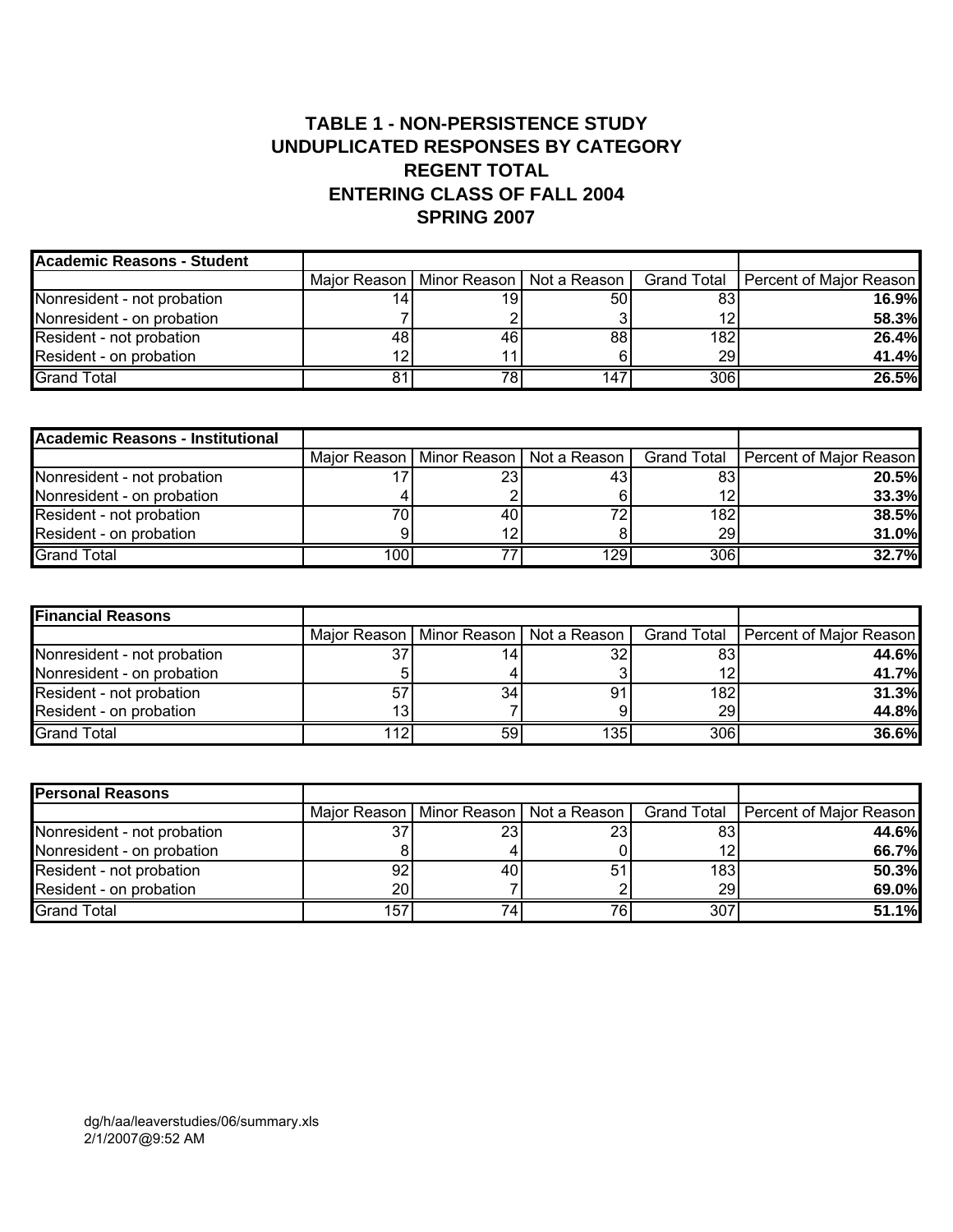#### **TABLE 1A - NON-PERSISTENCE STUDY UNDUPLICATED RESPONSES BY CATEGORY UNIVERSITY OF IOWA ENTERING CLASS OF FALL 2004 SPRING 2007**

| <b>Academic Reasons - Student</b> |  |                                            |    |                                       |
|-----------------------------------|--|--------------------------------------------|----|---------------------------------------|
|                                   |  | Major Reason   Minor Reason   Not a Reason |    | Grand Total   Percent of Major Reason |
| Nonresident - not probation       |  | 30I                                        | 36 | 5.6%                                  |
| Nonresident - on probation        |  |                                            |    | 66.7%                                 |
| Resident - not probation          |  |                                            | 46 | 21.7%                                 |
| Resident - on probation           |  |                                            |    | 42.9%                                 |
| Grand Total                       |  | 60                                         | 92 | 18.5%                                 |

| <b>Academic Reasons - Institutional</b> |    |                                            |    |    |                                       |
|-----------------------------------------|----|--------------------------------------------|----|----|---------------------------------------|
|                                         |    | Major Reason   Minor Reason   Not a Reason |    |    | Grand Total   Percent of Major Reason |
| Nonresident - not probation             |    |                                            |    | 36 | 22.2%                                 |
| Nonresident - on probation              |    |                                            |    |    | 33.3%                                 |
| Resident - not probation                |    |                                            |    | 46 | 52.2%                                 |
| Resident - on probation                 |    |                                            |    |    | 42.9%                                 |
| Grand Total <b>l</b>                    | 36 | 20                                         | 36 | 92 | 39.1%                                 |

| <b>Financial Reasons</b>    |    |                                            |    |                                       |
|-----------------------------|----|--------------------------------------------|----|---------------------------------------|
|                             |    | Major Reason   Minor Reason   Not a Reason |    | Grand Total   Percent of Major Reason |
| Nonresident - not probation |    | 16                                         | 36 | 38.9%                                 |
| Nonresident - on probation  |    |                                            |    | 66.7%                                 |
| Resident - not probation    |    | 24                                         | 46 | 28.3%                                 |
| Resident - on probation     |    |                                            |    | 28.6%                                 |
| Grand Total                 | 16 |                                            | 92 | 33.7%                                 |

| <b>Personal Reasons</b>     |                |    |                                            |    |                                       |
|-----------------------------|----------------|----|--------------------------------------------|----|---------------------------------------|
|                             |                |    | Major Reason   Minor Reason   Not a Reason |    | Grand Total   Percent of Major Reason |
| Nonresident - not probation |                | 10 |                                            | 36 | 47.2%                                 |
| Nonresident - on probation  |                |    |                                            |    | 100.0%                                |
| Resident - not probation    | 32             |    | 10                                         | 46 | 69.6%                                 |
| Resident - on probation     |                |    |                                            |    | 71.4%                                 |
| Grand Total                 | 5 <sup>7</sup> | 16 | 19.                                        | 92 | 62.0%                                 |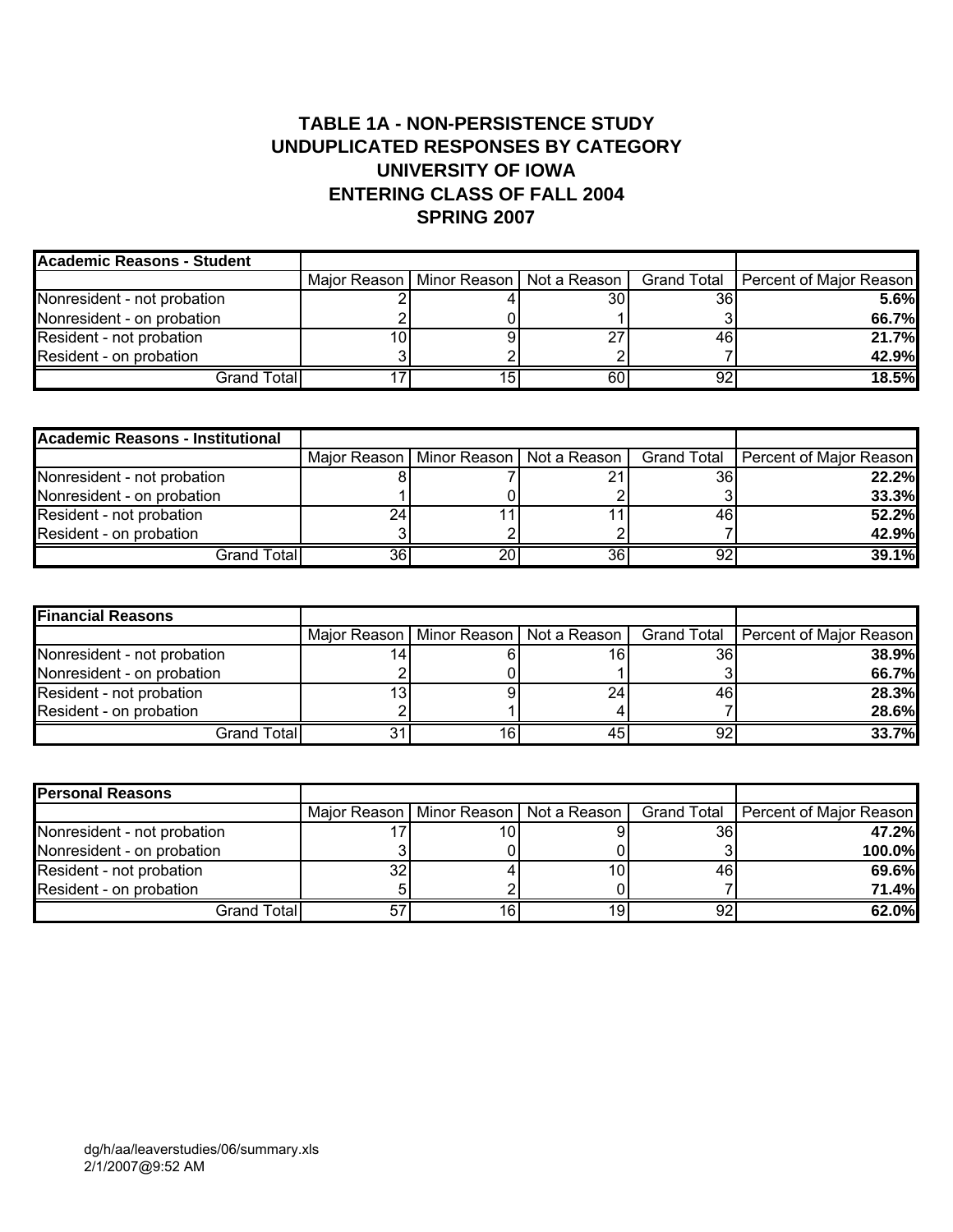#### **TABLE 1B - NON-PERSISTENCE STUDY UNDUPLICATED RESPONSES BY CATEGORY IOWA STATE UNIVERSITY ENTERING CLASS OF FALL 2004 SPRING 2007**

| <b>Academic Reasons - Student</b> |    |    |                                            |     |                                       |
|-----------------------------------|----|----|--------------------------------------------|-----|---------------------------------------|
|                                   |    |    | Major Reason   Minor Reason   Not a Reason |     | Grand Total   Percent of Major Reason |
| Nonresident - not probation       |    |    | 16                                         | 41  | <b>29.3%</b>                          |
| Nonresident - on probation        |    |    |                                            |     | 55.6%                                 |
| Resident - not probation          | 23 | 22 | 33 <sub>1</sub>                            | 78  | 29.5%                                 |
| Resident - on probation           |    |    |                                            |     | 77.8%                                 |
| Grand Total                       |    | 39 |                                            | 137 | 34.3%                                 |

| <b>Academic Reasons - Institutional</b> |     |                                            |     |                                       |
|-----------------------------------------|-----|--------------------------------------------|-----|---------------------------------------|
|                                         |     | Major Reason   Minor Reason   Not a Reason |     | Grand Total   Percent of Major Reason |
| Nonresident - not probation             | 14  | 18                                         |     | 22.0%                                 |
| Nonresident - on probation              |     |                                            |     | 33.3%                                 |
| Resident - not probation                | 14. | 33                                         | 78  | 39.7%                                 |
| Resident - on probation                 |     |                                            |     | 44.4%                                 |
| Grand Total                             | 33  |                                            | 137 | 34.3%                                 |

| <b>Financial Reasons</b>    |                 |    |                                            |     |                                       |
|-----------------------------|-----------------|----|--------------------------------------------|-----|---------------------------------------|
|                             |                 |    | Major Reason   Minor Reason   Not a Reason |     | Grand Total   Percent of Major Reason |
| Nonresident - not probation | n,              |    |                                            |     | 51.2%                                 |
| Nonresident - on probation  |                 |    |                                            |     | 33.3%                                 |
| Resident - not probation    | ົ               |    | 39                                         | 78  | 34.6%                                 |
| Resident - on probation     |                 |    |                                            |     | 44.4%                                 |
| Grand Total                 | 55 <sub>1</sub> | 25 |                                            | 137 | 40.1%                                 |

| <b>Personal Reasons</b>     |    |                 |                                            |     |                                       |
|-----------------------------|----|-----------------|--------------------------------------------|-----|---------------------------------------|
|                             |    |                 | Major Reason   Minor Reason   Not a Reason |     | Grand Total   Percent of Major Reason |
| Nonresident - not probation |    |                 |                                            | 4.  | 41.5%                                 |
| Nonresident - on probation  |    |                 |                                            |     | 55.6%                                 |
| Resident - not probation    | 36 | 18              | 24                                         | 78  | 46.2%                                 |
| Resident - on probation     |    |                 |                                            |     | 100.0%                                |
| Grand Total                 | 67 | 34 <sub>1</sub> | 36                                         | 137 | 48.9%                                 |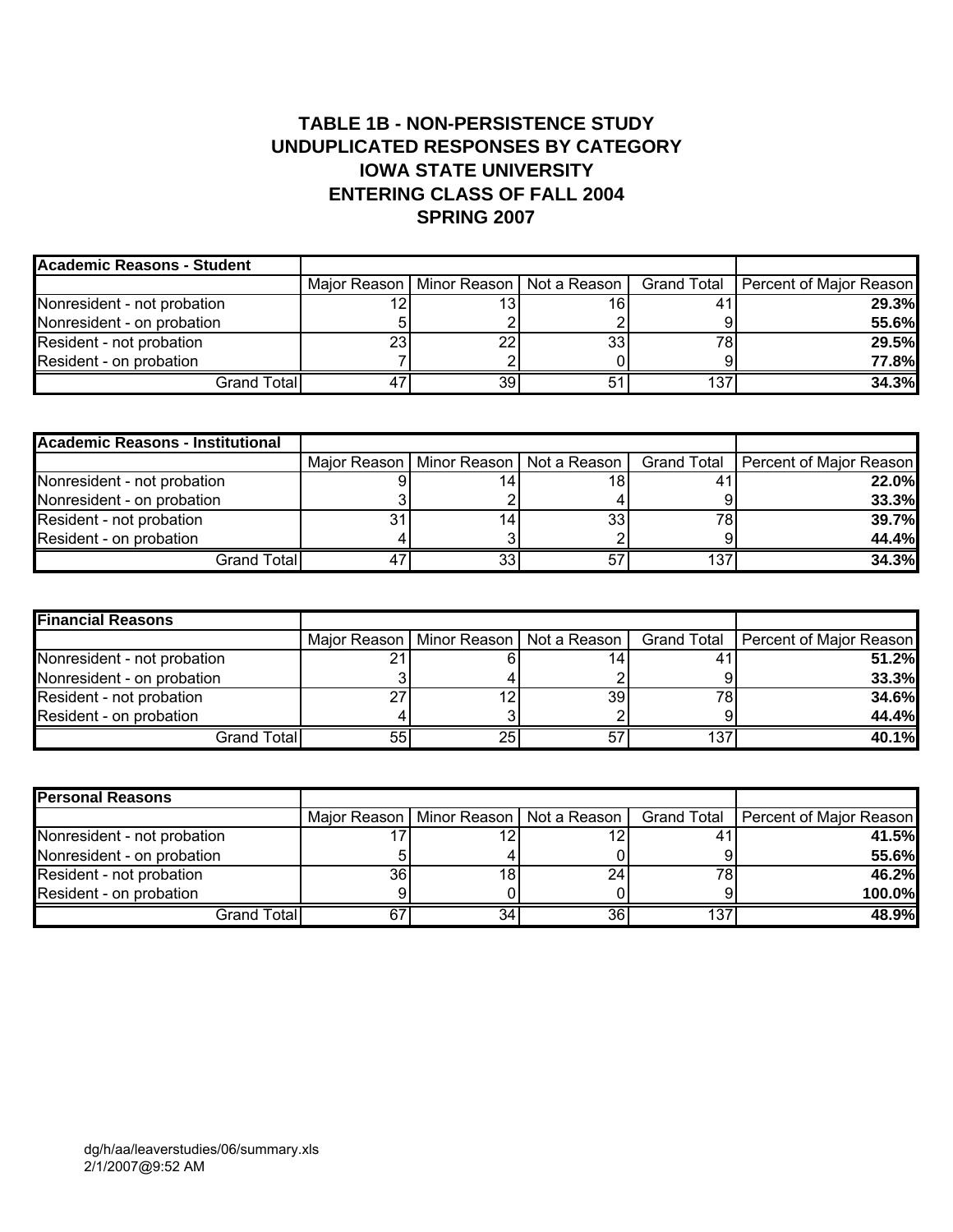#### **TABLE 1C - NON-PERSISTENCE STUDY UNDUPLICATED RESPONSES BY CATEGORY UNIVERSITY OF NORTHERN IOWA ENTERING CLASS OF FALL 2004 SPRING 2007**

| Academic Reasons - Student            |     |    |                                            |    |                                       |
|---------------------------------------|-----|----|--------------------------------------------|----|---------------------------------------|
|                                       |     |    | Major Reason   Minor Reason   Not a Reason |    | Grand Total   Percent of Major Reason |
| Nonresident - not probation           |     |    |                                            |    | $0.0\%$                               |
| Nonresident - on probation            |     |    |                                            |    | $0.0\%$                               |
| Resident - not probation <sup>1</sup> | 15. | 15 | 28                                         | 58 | 25.9%                                 |
| Resident - on probation               |     |    |                                            | 13 | 15.4%                                 |
| Grand Total <b>l</b>                  |     | 24 | 36                                         |    | 22.1%                                 |

| <b>Academic Reasons - Institutional</b> |    |     |                                            |    |                                       |
|-----------------------------------------|----|-----|--------------------------------------------|----|---------------------------------------|
|                                         |    |     | Major Reason   Minor Reason   Not a Reason |    | Grand Total   Percent of Major Reason |
| Nonresident - not probation             |    |     |                                            |    | $0.0\%$                               |
| Nonresident - on probation              |    |     |                                            |    | $0.0\%$                               |
| Resident - not probation <sup>1</sup>   | 15 | 15  | 28                                         | 58 | 25.9%                                 |
| Resident - on probation                 |    |     |                                            | 13 | 15.4%                                 |
| Grand Total                             |    | 24. | 36                                         |    | 22.1%                                 |

| <b>Financial Reasons</b>              |    |    |                                            |    |                                       |
|---------------------------------------|----|----|--------------------------------------------|----|---------------------------------------|
|                                       |    |    | Major Reason   Minor Reason   Not a Reason |    | Grand Total   Percent of Major Reason |
| Nonresident - not probation           |    |    |                                            |    | 33.3%                                 |
| Nonresident - on probation            |    |    |                                            |    | $0.0\%$                               |
| Resident - not probation <sup>1</sup> |    | 13 | 28                                         | 58 | 29.3%                                 |
| Resident - on probation               |    |    |                                            | 13 | 53.8%                                 |
| Grand Total                           | 26 | 18 | つつ                                         |    | 33.8%                                 |

| <b>Personal Reasons</b>               |    |    |                                            |    |                                       |
|---------------------------------------|----|----|--------------------------------------------|----|---------------------------------------|
|                                       |    |    | Major Reason   Minor Reason   Not a Reason |    | Grand Total   Percent of Major Reason |
| Nonresident - not probation           |    |    |                                            |    | 50.0%                                 |
| Nonresident - on probation            |    |    |                                            |    | $0.0\%$                               |
| Resident - not probation <sup>2</sup> | 24 | 18 |                                            | 59 | 40.7%                                 |
| Resident - on probation               |    |    |                                            | 13 | 46.2%                                 |
| Grand Total                           | 33 | 24 |                                            | 78 | 42.3%                                 |

<sup>1</sup>There were three non-respondents.

²There were two non-respondents.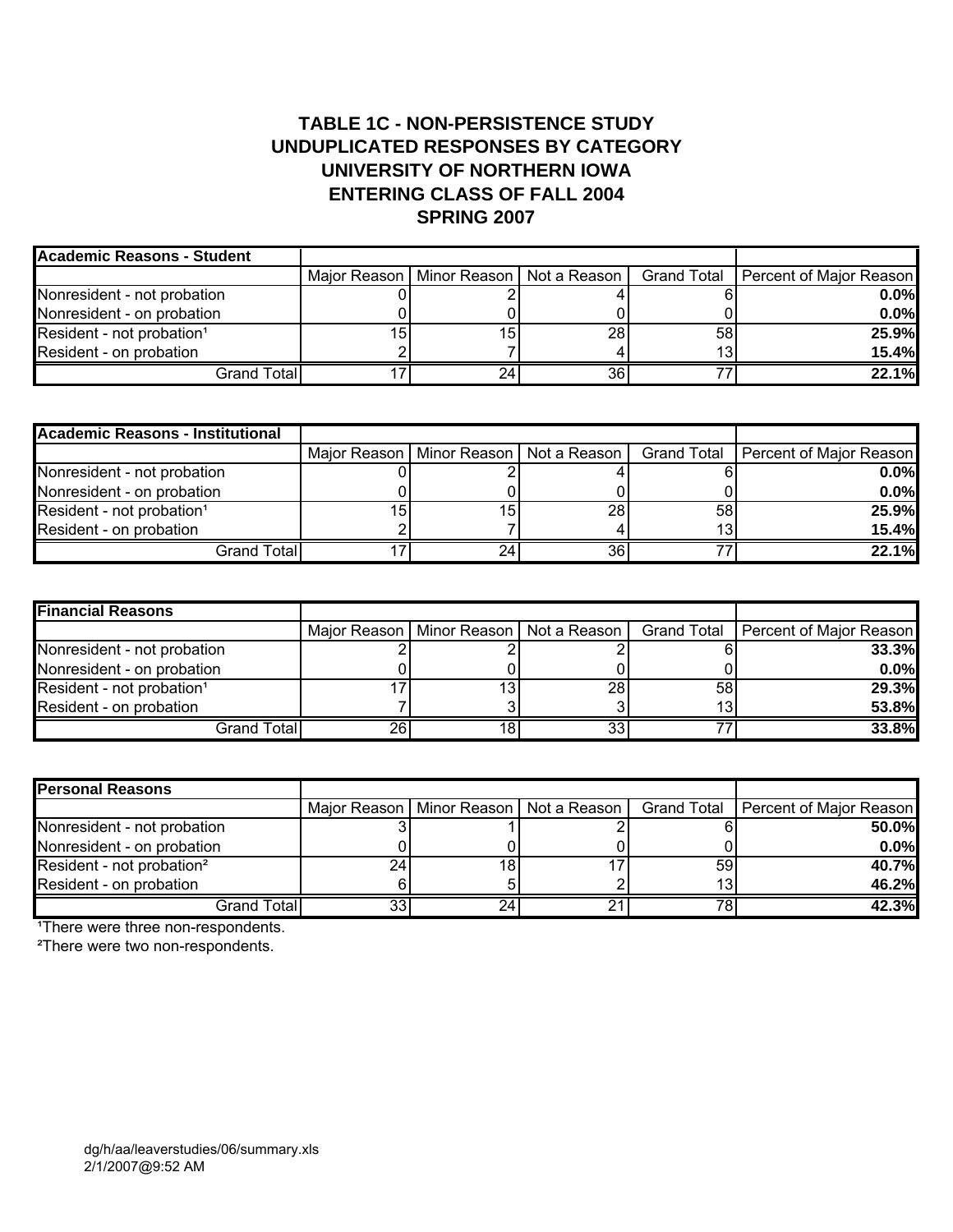#### **TABLE 2 - FIRST-YEAR NON-PERSISTENCE STUDY REGENT TOTAL ENTERING CLASS OF FALL 2004 SPRING 2007**

**PART I**

|                                                           |                  | <b>RESIDENT   NONRESIDENT </b> | <b>TOTAL</b>     |
|-----------------------------------------------------------|------------------|--------------------------------|------------------|
| <b>NUMBER IN FALL 2004 COHORT</b>                         |                  |                                |                  |
| University of lowa                                        | 2,465            | 1,452                          | 3,917            |
| Iowa State University                                     | 2,683            | 993                            | 3,676            |
| University of Northern Iowal                              | 1,531            | 121                            | 1,652            |
| <b>Regent Total</b>                                       | 6,679            | 2,566                          | 9,245            |
|                                                           |                  |                                |                  |
| <b>NUMBER OF COHORT NONRETURNEES IN FALL 2005</b>         |                  |                                |                  |
| University of Iowa                                        | 414              | 224                            | 638              |
| <b>Iowa State University</b>                              | 354              | 165                            | 519              |
| University of Northern Iowa                               | 292              | $\overline{23}$                | 315              |
| <b>Regent Total</b>                                       | 1,060            | 412                            | 1,472            |
|                                                           |                  |                                |                  |
| <b>NUMBER OF COHORT NONRETURNEES INELIGIBLE TO RETURN</b> |                  |                                |                  |
| University of Iowa                                        | 272              | 168                            | 440              |
| <b>Iowa State University</b>                              | 80               | $\overline{28}$                | 108              |
| University of Northern Iowa                               | 82               | $\overline{3}$                 | 85               |
| <b>Regent Total</b>                                       | 434              | 199                            | 633              |
|                                                           |                  |                                |                  |
| NUMBER OF COHORT NONRETURNEES NOT AVAILABLE FOR CONTACT*  |                  |                                |                  |
| University of Iowa                                        | $\overline{3}$   | $\overline{3}$                 | 6                |
| <b>Iowa State University</b>                              | $\overline{0}$   | $\pmb{0}$                      | $\mathbf 0$      |
| University of Northern Iowa                               | $\,6$            | $\overline{2}$                 | 8                |
| <b>Regent Total</b>                                       | $\overline{9}$   | $\overline{\mathbf{5}}$        | $\overline{14}$  |
|                                                           |                  |                                |                  |
| <b>NUMBER OF COHORT NONRETURNEES CONTACTED</b>            |                  |                                |                  |
| University of Iowa                                        | 269              | 165                            | 434              |
| <b>Iowa State University</b>                              | 274              | 137                            | 411              |
| University of Northern Iowa                               | 204              | $\overline{18}$                | $\overline{222}$ |
| <b>Regent Total</b>                                       | 747              | 320                            | 1,067            |
|                                                           |                  |                                |                  |
| <b>NUMBER OF RESPONDENTS</b>                              |                  |                                |                  |
| University of Iowa                                        | 53               | 39                             | 92               |
| <b>Iowa State University</b>                              | 87               | 50                             | $\overline{137}$ |
| University of Northern Iowa                               | 74               | $\overline{6}$                 | 80               |
| <b>Regent Total</b>                                       | $\overline{214}$ | 95                             | 309              |
|                                                           |                  |                                |                  |

\*International students; incorrect addresses.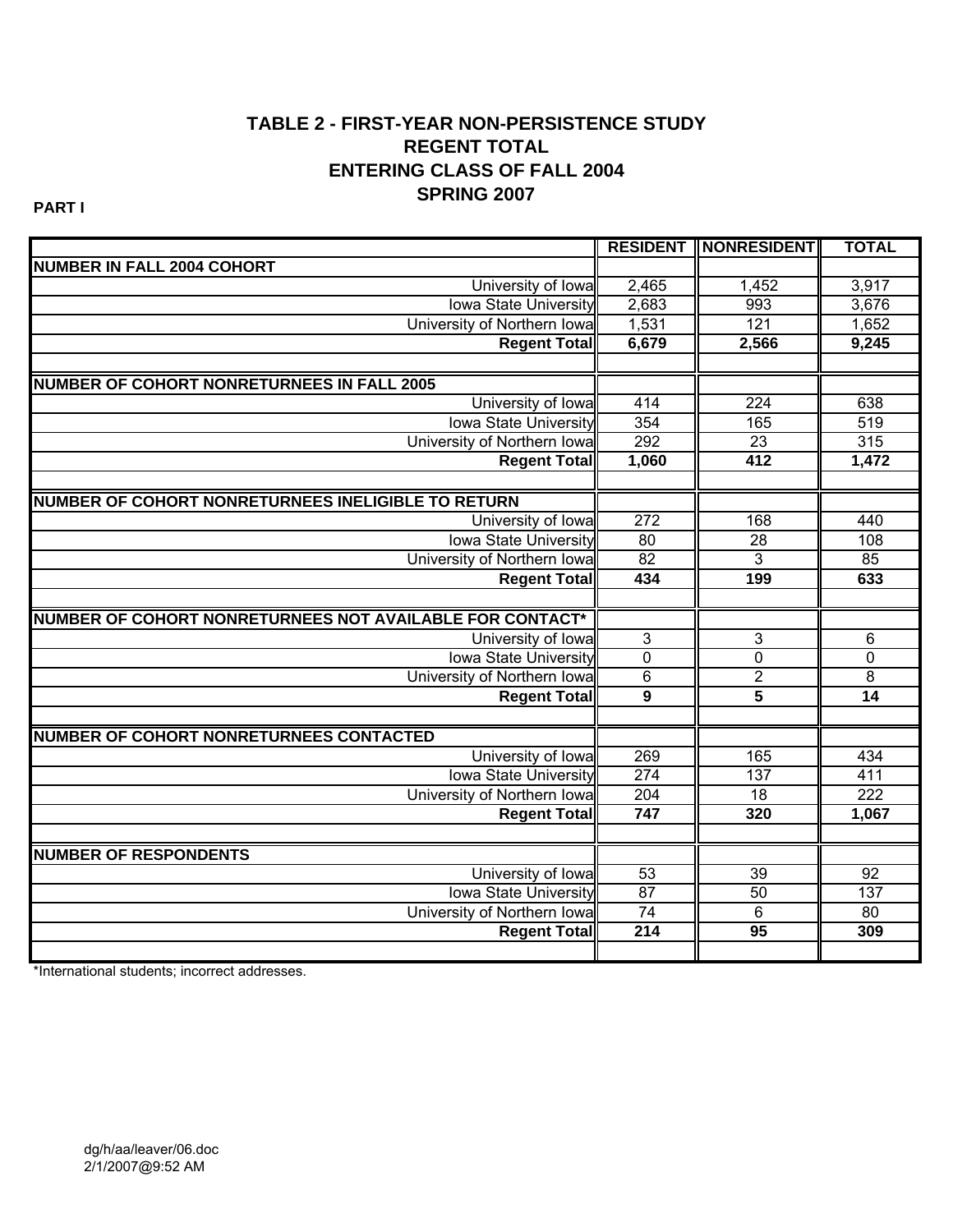#### **TABLE 3 - NON-PERSISTENCE STUDY SUMMARY - ENTERING CLASS OF FALL 2004 REGENT TOTAL SPRING 2007**

|                                                         | <b>RESIDENT</b> |               |                 |               |                  | NONRESIDENT   |                 |                      |                 |               |                 | <b>GRAND TOTAL</b> |                 |               |
|---------------------------------------------------------|-----------------|---------------|-----------------|---------------|------------------|---------------|-----------------|----------------------|-----------------|---------------|-----------------|--------------------|-----------------|---------------|
|                                                         |                 | Not Probation |                 | Probation     |                  | Total         |                 | <b>Not Probation</b> |                 | Probation     |                 | Probation          |                 |               |
|                                                         | $\overline{\#}$ | $\%$          | $\overline{\#}$ | $\frac{0}{0}$ | #                | $\frac{0}{0}$ | $\overline{\#}$ | $\frac{0}{0}$        | #               | $\frac{0}{6}$ | #               | $\frac{0}{0}$      | #               | $\frac{0}{0}$ |
| Number of cohort nonreturnees contacted                 | 575             |               | 102             |               | 677              |               | 271             |                      | 49              |               | 320             |                    | 997             |               |
|                                                         |                 |               |                 |               |                  |               |                 |                      |                 |               |                 |                    |                 |               |
| Number of respondents                                   | 185             | 32.2%         | $\overline{29}$ | 28.4%         | $\overline{214}$ | 31.6%         | $\overline{83}$ | 30.6%                | $\overline{12}$ | 24.5%         | $\overline{95}$ | 29.7%              | 309             | 31.0%         |
|                                                         |                 |               |                 |               |                  |               |                 |                      |                 |               |                 |                    |                 |               |
| Question 1. Current Employment Status.                  |                 |               |                 |               |                  |               |                 |                      |                 |               |                 |                    |                 |               |
| Number employed full-time                               | 25              | 13.5%         | 10              | 34.5%         | 35               | 16.4%         | $\overline{2}$  | 2.4%                 | $\overline{2}$  | 16.7%         | 4               | 4.2%               | 39              | 12.6%         |
| Number employed part-time                               | 99              | 53.5%         | $\overline{13}$ | 44.8%         | 112              | 52.3%         | $\overline{43}$ | 51.8%                | $\overline{8}$  | 66.7%         | $\overline{51}$ | 53.7%              | 163             | 52.8%         |
| Number not employed and not seeking employment          | 41              | 22.2%         | $\overline{4}$  | 13.8%         | 45               | 21.0%         | $\overline{30}$ | 36.1%                | $\overline{0}$  | 0.0%          | 30              | 31.6%              | 75              | 24.3%         |
| Number not employed and seeking employment              | $\overline{10}$ | 5.4%          | $\mathbf{1}$    | 3.4%          | $\overline{11}$  | 5.1%          | 6               | 7.2%                 | $\mathbf{1}$    | 8.3%          | $\overline{7}$  | 7.4%               | $\overline{18}$ | 5.8%          |
| Number in the Armed Forces                              | 10              | 5.4%          | $\mathbf{0}$    | 0.0%          | 10               | 4.7%          | $\mathbf{0}$    | 0.0%                 | $\mathbf{1}$    | 8.3%          | $\mathbf{1}$    | 1.1%               | $\overline{11}$ | 3.6%          |
| $\overline{T}$ <sub>O</sub> tal                         | 185             | 100.0%        | $\overline{28}$ | 96.6%         | $\overline{213}$ | 99.5%         | $\overline{81}$ | 97.6%                | $\overline{12}$ | 100.0%        | 93              | 97.9%              | 306             | 99.0%         |
|                                                         |                 |               |                 |               |                  |               |                 |                      |                 |               |                 |                    |                 |               |
| <b>Question 2. Student Status.</b>                      |                 |               |                 |               |                  |               |                 |                      |                 |               |                 |                    |                 |               |
| Number enrolled as a student                            | 164             | 88.6%         | 21              | 72.4%         | 185              | 86.4%         | 76              | 91.6%                | 13              | 108.3%        | 89              | 93.7%              | 274             | 88.7%         |
| Number not enrolled as a student                        | $\overline{21}$ | 11.4%         | $\overline{8}$  | 27.6%         | 29               | 13.6%         | $\overline{7}$  | 8.4%                 | $\overline{5}$  | 41.7%         | $\overline{12}$ | 12.6%              | $\overline{41}$ | 13.3%         |
| Total                                                   | 185             | 100.0%        | $\overline{29}$ | 100.0%        | $\overline{214}$ | 100.0%        | 83              | 100.0%               | 18              | 150.0%        | 101             | 106.3%             | 315             | 101.9%        |
| Type of institution enrolled in:                        |                 |               |                 |               |                  |               |                 |                      |                 |               |                 |                    |                 |               |
| Number in another Regent university                     | 33              | 17.8%         | $\mathbf 0$     | 0.0%          | 33               | 15.4%         | $\mathbf 0$     | 0.0%                 | $\mathbf 0$     | 0.0%          | $\mathbf 0$     | 0.0%               | $\overline{33}$ | 10.7%         |
| Number in an Iowa community college                     | $\overline{74}$ | 40.0%         | 11              | 37.9%         | 85               | 39.7%         | $\overline{2}$  | 2.4%                 | $\overline{0}$  | 0.0%          | $\overline{2}$  | 2.1%               | 87              | 28.2%         |
| Number in an Iowa private college/university            | 29              | 15.7%         | 3               | 10.3%         | $\overline{32}$  | 15.0%         | $\overline{0}$  | 0.0%                 | $\overline{0}$  | 0.0%          | $\overline{0}$  | 0.0%               | $\overline{32}$ | 10.4%         |
| Number in an out of state institution                   | $\overline{21}$ | 11.4%         | $\overline{4}$  | 13.8%         | $\overline{25}$  | 11.7%         | 73              | 88.0%                | $\overline{2}$  | 16.7%         | $\overline{75}$ | 78.9%              | 100             | 32.4%         |
| Number can't determine type of institution              | $\overline{5}$  | 2.7%          | $\mathbf 0$     | 0.0%          | $\overline{5}$   | 2.3%          | $\mathbf 0$     | 0.0%                 | $\overline{0}$  | 0.0%          | $\mathbf 0$     | 0.0%               | 5               | 1.6%          |
| Total                                                   | 162             | 87.6%         | $\overline{18}$ | 62.1%         | 180              | 84.1%         | 75              | 90.4%                | $\overline{2}$  | 16.7%         | $\overline{77}$ | 81.1%              | 257             | 83.2%         |
|                                                         |                 |               |                 |               |                  |               |                 |                      |                 |               |                 |                    |                 |               |
| <b>Question 3. Current Educational Goal.</b>            |                 |               |                 |               |                  |               |                 |                      |                 |               |                 |                    |                 |               |
| Number who chose associate's degree                     | $\overline{27}$ | 14.6%         | $\overline{4}$  | 13.8%         | $\overline{31}$  | 14.5%         | 3               | 3.6%                 | $\mathbf{1}$    | 8.3%          | $\overline{4}$  | 4.2%               | $\overline{35}$ | 11.3%         |
| Number who chose bachelor's degree                      | 109             | 58.9%         | 13              | 44.8%         | 122              | 57.0%         | 58              | 69.9%                | $\overline{5}$  | 41.7%         | 63              | 66.3%              | 185             | 59.9%         |
| Number who chose graduate or professional degree        | $\overline{22}$ | 11.9%         | $\overline{5}$  | 17.2%         | $\overline{27}$  | 12.6%         | 15              | 18.1%                | $\overline{4}$  | 33.3%         | $\overline{19}$ | 20.0%              | 46              | 14.9%         |
| Number who said unsure                                  | $\overline{14}$ | 7.6%          | 5               | 17.2%         | $\overline{19}$  | 8.9%          | 4               | 4.8%                 | $\overline{2}$  | 16.7%         | 6               | 6.3%               | $\overline{25}$ | 8.1%          |
| Number who said other (summarize)                       | $\overline{11}$ | 5.9%          | $\overline{2}$  | 6.9%          | $\overline{13}$  | 6.1%          | $\overline{4}$  | 4.8%                 | $\overline{0}$  | 0.0%          | $\overline{4}$  | 4.2%               | $\overline{17}$ | 5.5%          |
| Total                                                   | 183             | 98.9%         | $\overline{29}$ | 100.0%        | $\overline{212}$ | 99.1%         | 84              | 101.2%               | $\overline{12}$ | 100.0%        | $\overline{96}$ | 101.1%             | 308             | 99.7%         |
| Question 4. Plans to Re-Enroll.                         |                 |               |                 |               |                  |               |                 |                      |                 |               |                 |                    |                 |               |
| Number who plan to re-enroll in same institution        | $\overline{53}$ | 28.6%         | 5               | 17.2%         | $\overline{58}$  | 27.1%         | $\overline{7}$  | 8.4%                 | $6\phantom{1}6$ | 50.0%         | $\overline{13}$ | 13.7%              | $\overline{71}$ | 23.0%         |
| Number who do not plan to re-enroll in same institution | 126             | 68.1%         | $\overline{21}$ | 72.4%         | 147              | 68.7%         | $\overline{72}$ | 86.7%                | 6               | 50.0%         | $\overline{78}$ | 82.1%              | 225             | 72.8%         |
| Total                                                   | 179             | 96.8%         | 26              | 89.7%         | $\overline{205}$ | 95.8%         | 79              | 95.2%                | 12              | 100.0%        | $\overline{91}$ | 95.8%              | 296             | 95.8%         |
|                                                         |                 |               |                 |               |                  |               |                 |                      |                 |               |                 |                    |                 |               |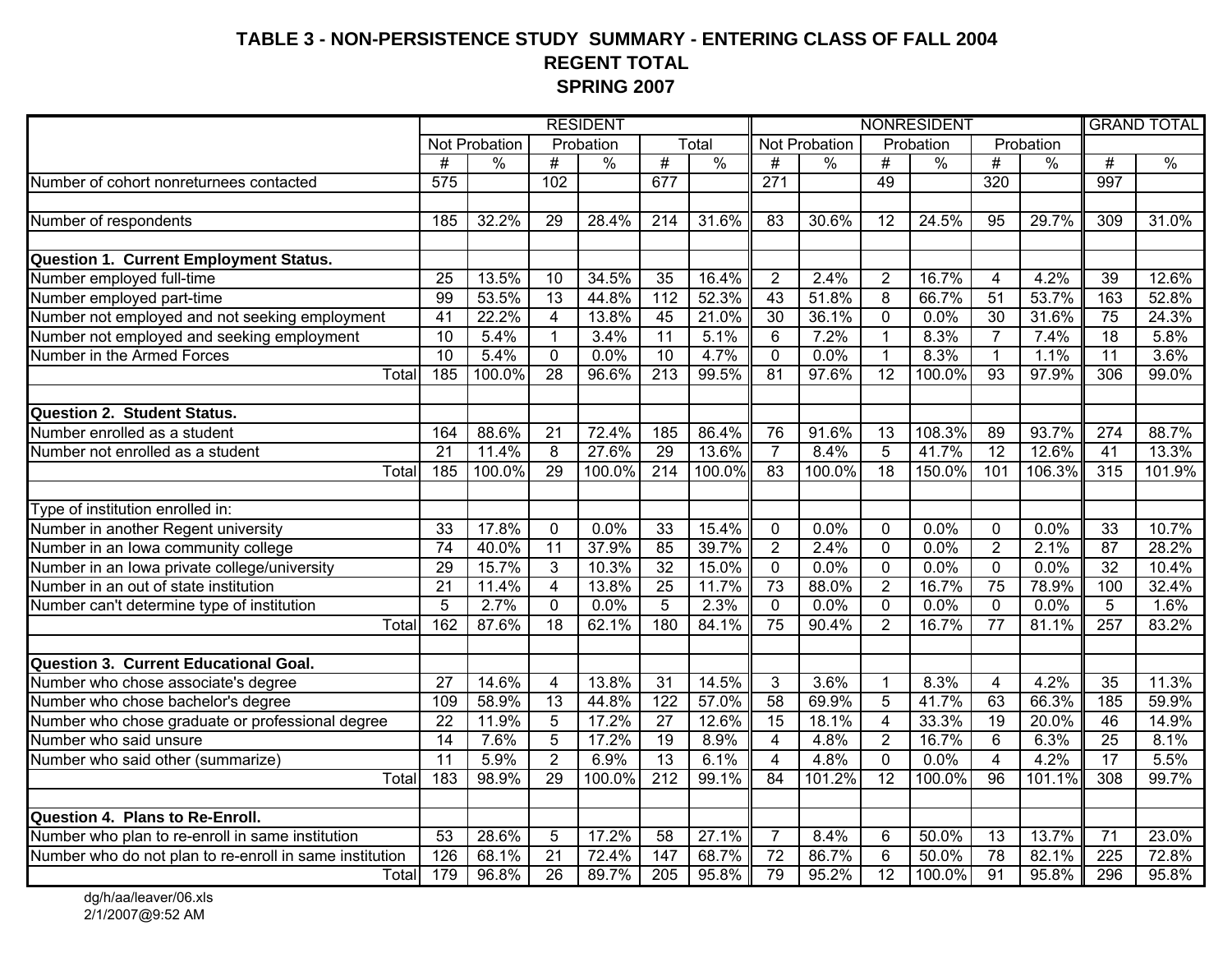#### **TABLE 3A - NON-PERSISTENCE STUDY SUMMARY - ENTERING CLASS OF FALL 2004 UNIVERSITY OF IOWA SPRING 2007**

|                                                                            | <b>RESIDENT</b> |               |                |               |                 | <b>NONRESIDENT</b>  |                 |               |                         |               |                 | <b>GRAND TOTAL</b> |                 |               |
|----------------------------------------------------------------------------|-----------------|---------------|----------------|---------------|-----------------|---------------------|-----------------|---------------|-------------------------|---------------|-----------------|--------------------|-----------------|---------------|
|                                                                            |                 | Not Probation |                | Probation     |                 | Total               |                 | Not Probation |                         | Probation     |                 | Total              |                 |               |
|                                                                            | #               | $\%$          | #              | $\frac{0}{0}$ | #               | $\frac{0}{0}$       | #               | $\frac{0}{0}$ | $\overline{\#}$         | $\frac{0}{0}$ | #               | $\frac{0}{0}$      | $\overline{\#}$ | $\frac{0}{0}$ |
| Number of cohort nonreturnees contacted                                    | 213             |               | 56             |               | 269             |                     | 149             |               | 16                      |               | 165             |                    | 434             |               |
|                                                                            |                 |               |                |               |                 |                     |                 |               |                         |               |                 |                    |                 |               |
| Number of respondents                                                      | 46              | 21.6%         | 7              | 12.5%         | $\overline{53}$ | 19.7%               | $\overline{36}$ | 24.2%         | 3                       | 18.8%         | $\overline{39}$ | 23.6%              | 92              | 21.2%         |
|                                                                            |                 |               |                |               |                 |                     |                 |               |                         |               |                 |                    |                 |               |
| <b>Question 1. Current Employment Status.</b>                              |                 |               |                |               |                 |                     |                 |               |                         |               |                 |                    |                 |               |
| Number employed full-time                                                  | $\overline{4}$  | 8.7%          | $\overline{2}$ | 28.6%         | 6               | 11.3%               | $\mathbf 1$     | 2.8%          | $\mathbf{0}$            | 0.0%          | $\mathbf 1$     | 2.6%               | $\overline{7}$  | 7.6%          |
| Number employed part-time                                                  | $\overline{25}$ | 54.3%         | 3              | 42.9%         | $\overline{28}$ | 52.8%               | $\overline{16}$ | 44.4%         | $\overline{2}$          | 66.7%         | 18              | 46.2%              | 46              | 50.0%         |
| Number not employed and not seeking employment                             | $\overline{15}$ | 32.6%         | $\mathbf{1}$   | 14.3%         | $\overline{16}$ | 30.2%               | $\overline{17}$ | 47.2%         | $\mathbf{0}$            | 0.0%          | $\overline{17}$ | 43.6%              | $\overline{33}$ | 35.9%         |
| Number not employed and seeking employment                                 | $\overline{2}$  | 4.3%          | $\mathbf{1}$   | 14.3%         | $\overline{3}$  | 5.7%                | $\overline{2}$  | 5.6%          | $\overline{1}$          | 33.3%         | $\overline{3}$  | 7.7%               | 6               | 6.5%          |
| Number in the Armed Forces                                                 | $\overline{0}$  | 0.0%          | $\mathbf 0$    | 0.0%          | $\overline{0}$  | 0.0%                | $\overline{0}$  | 0.0%          | $\mathbf 0$             | 0.0%          | $\overline{0}$  | 0.0%               | $\mathbf 0$     | 0.0%          |
| Total                                                                      | 46              | 100.0%        | $\overline{7}$ | 100.0%        | 53              | 100.0%              | $\overline{36}$ | 100.0%        | 3                       | 100.0%        | 39              | 100.0%             | $\overline{92}$ | 100.0%        |
|                                                                            |                 |               |                |               |                 |                     |                 |               |                         |               |                 |                    |                 |               |
| <b>Question 2. Student Status.</b>                                         |                 |               |                |               |                 |                     |                 |               |                         |               |                 |                    |                 |               |
| Number enrolled as a student                                               | $\overline{42}$ | 91.3%         | 6              | 85.7%         | 48              | 90.6%               | $\overline{34}$ | 94.4%         | $\overline{2}$          | 66.7%         | 36              | 92.3%              | 84              | 91.3%         |
| Number not enrolled as a student                                           | $\overline{4}$  | 8.7%          | $\mathbf{1}$   | 14.3%         | 5               | 9.4%                | $\overline{2}$  | 5.6%          | $\mathbf{1}$            | 33.3%         | $\overline{3}$  | 7.7%               | 8               | 8.7%          |
| Total                                                                      | 46              | 100.0%        | $\overline{7}$ | 100.0%        | 53              | 100.0%              | $\overline{36}$ | 100.0%        | 3                       | 100.0%        | 39              | 100.0%             | $\overline{92}$ | 100.0%        |
|                                                                            |                 |               |                |               |                 |                     |                 |               |                         |               |                 |                    |                 |               |
| Type of institution enrolled in:                                           |                 |               |                |               |                 |                     |                 |               |                         |               |                 |                    |                 |               |
|                                                                            | 8               | 17.4%         | $\mathbf 0$    | 0.0%          | 8               | $\overline{15.1\%}$ | $\mathbf 0$     | 0.0%          | $\mathbf{0}$            | 0.0%          | $\mathbf 0$     | 0.0%               | 8               | 8.7%          |
| Number in another Regent university<br>Number in an Iowa community college | $\overline{9}$  | 19.6%         | $\overline{2}$ | 28.6%         | $\overline{11}$ | 20.8%               | $\overline{1}$  | 2.8%          | $\overline{0}$          | 0.0%          | $\mathbf{1}$    | 2.6%               | $\overline{12}$ | 13.0%         |
| Number in an Iowa private college/university                               | $\overline{14}$ | 30.4%         | $\mathbf 0$    | 0.0%          | 14              | 26.4%               | $\overline{0}$  | 0.0%          | $\overline{0}$          | 0.0%          | $\overline{0}$  | 0.0%               | $\overline{14}$ | 15.2%         |
| Number in an out of state institution                                      | 10              | 21.7%         | $\overline{0}$ | 0.0%          | 10              | 18.9%               | 33              | 91.7%         | $\overline{2}$          | 66.7%         | 35              | 89.7%              | 45              | 48.9%         |
| Number can't determine type of institution                                 | $\mathbf 0$     | 0.0%          | $\mathbf 0$    | 0.0%          | $\Omega$        | 0.0%                | $\overline{0}$  | 0.0%          | $\mathbf 0$             | 0.0%          | $\mathbf 0$     | 0.0%               | $\mathbf{0}$    | 0.0%          |
| Total                                                                      | $\overline{41}$ | 89.1%         | $\overline{2}$ | 28.6%         | 43              | 81.1%               | 34              | 94.4%         | $\overline{2}$          | 66.7%         | $\overline{36}$ | 92.3%              | 79              | 85.9%         |
|                                                                            |                 |               |                |               |                 |                     |                 |               |                         |               |                 |                    |                 |               |
| <b>Question 3. Current Educational Goal.</b>                               |                 |               |                |               |                 |                     |                 |               |                         |               |                 |                    |                 |               |
| Number who chose associate's degree                                        | 3               | 6.5%          | $\mathbf 0$    | 0.0%          | 3               | 5.7%                | $\mathbf 0$     | 0.0%          | $\overline{\mathbf{1}}$ | 33.3%         | $\mathbf{1}$    | 2.6%               | 4               | 4.3%          |
| Number who chose bachelor's degree                                         | 28              | 60.9%         | $\mathbf{1}$   | 14.3%         | 29              | 54.7%               | $\overline{27}$ | 75.0%         | $\overline{2}$          | 66.7%         | 29              | 74.4%              | $\overline{58}$ | 63.0%         |
| Number who chose graduate or professional degree                           | 8               | 17.4%         | 3              | 42.9%         | $\overline{11}$ | 20.8%               | $\overline{7}$  | 19.4%         | $\mathbf 0$             | 0.0%          | $\overline{7}$  | 17.9%              | 18              | 19.6%         |
| Number who said unsure                                                     | $\overline{5}$  | 10.9%         | $\overline{2}$ | 28.6%         | $\overline{7}$  | 13.2%               | $\mathbf{1}$    | 2.8%          | $\mathbf{0}$            | 0.0%          | $\overline{1}$  | 2.6%               | 8               | 8.7%          |
| Number who said other (summarize)                                          | $\overline{2}$  | 4.3%          | $\mathbf 1$    | 14.3%         | $\overline{3}$  | 5.7%                | 1               | 2.8%          | $\Omega$                | 0.0%          | 1               | 2.6%               | $\overline{4}$  | 4.3%          |
| Total                                                                      | 46              | 100.0%        | $\overline{7}$ | 100.0%        | $\overline{53}$ | 100.0%              | $\overline{36}$ | 100.0%        | 3                       | 100.0%        | $\overline{39}$ | 100.0%             | 92              | 100.0%        |
|                                                                            |                 |               |                |               |                 |                     |                 |               |                         |               |                 |                    |                 |               |
| Question 4. Plans to Re-Enroll.                                            |                 |               |                |               |                 |                     |                 |               |                         |               |                 |                    |                 |               |
| Number who plan to re-enroll in same institution                           | 9               | 19.6%         | $\mathbf{1}$   | 14.3%         | 10              | 18.9%               | $\overline{2}$  | 5.6%          | $\overline{1}$          | 33.3%         | 3               | 7.7%               | 13              | 14.1%         |
| Number who do not plan to re-enroll in same institution                    | $\overline{37}$ | 80.4%         | 6              | 85.7%         | $\overline{43}$ | 81.1%               | $\overline{34}$ | 94.4%         | $\overline{2}$          | 66.7%         | $\overline{36}$ | 92.3%              | 79              | 85.9%         |
| Totall                                                                     | 46              | 100.0%        | $\overline{7}$ | 100.0%        | 53              | 100.0%              | 36              | 100.0%        | 3                       | 100.0%        | 39              | 100.0%             | 92              | 100.0%        |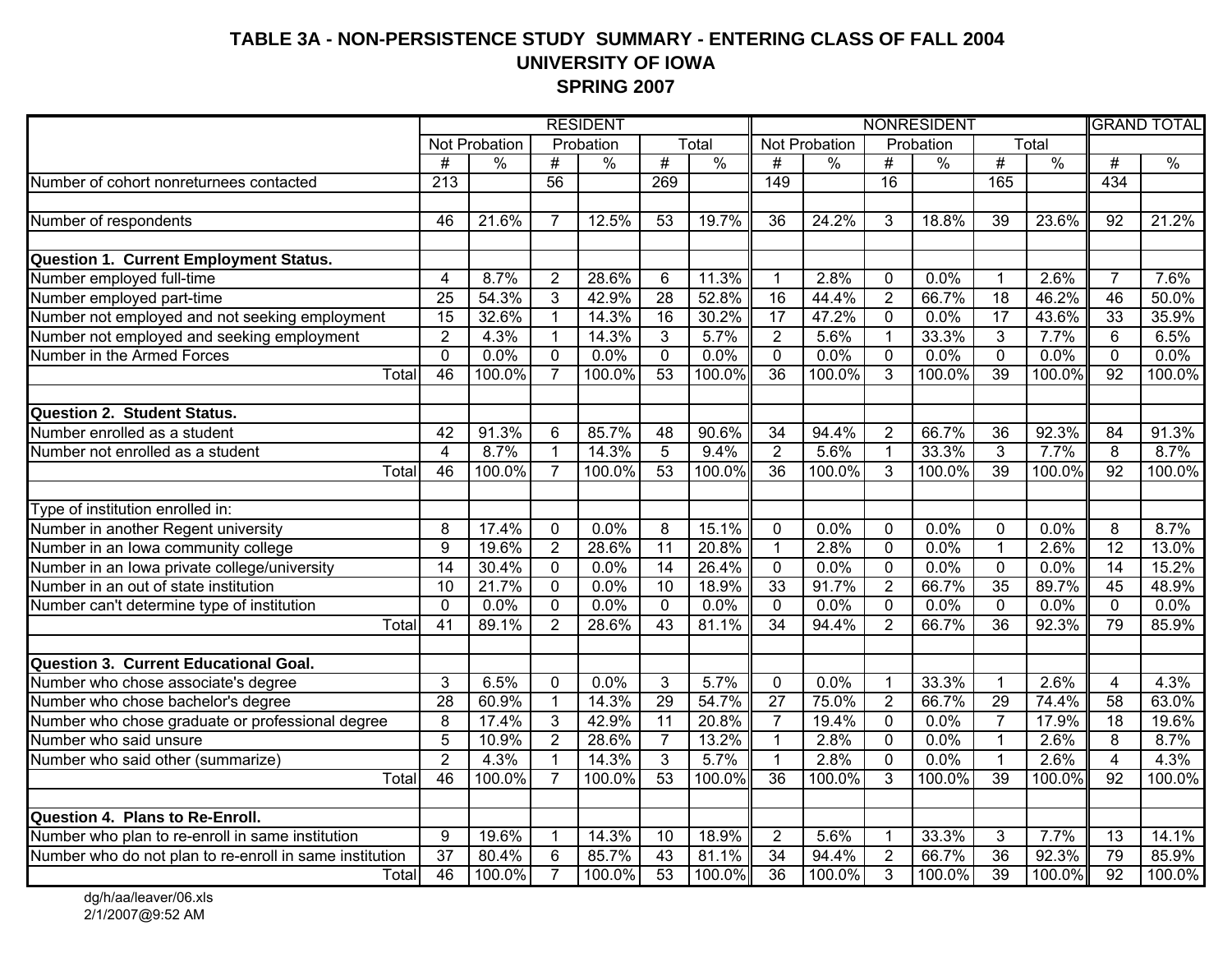#### **TABLE 3B - NON-PERSISTENCE STUDY SUMMARY - ENTERING CLASS OF FALL 2004IOWA STATE UNIVERSITY SPRING 2007**

|                                                                            | <b>RESIDENT</b>         |               |                |               |                         | NONRESIDENT   |                 |               |                         |               |                  | <b>GRAND TOTAL</b> |                 |               |
|----------------------------------------------------------------------------|-------------------------|---------------|----------------|---------------|-------------------------|---------------|-----------------|---------------|-------------------------|---------------|------------------|--------------------|-----------------|---------------|
|                                                                            |                         | Not Probation |                | Probation     |                         | Total         |                 | Not Probation |                         | Probation     |                  | Total              |                 |               |
|                                                                            | #                       | $\%$          | #              | $\frac{0}{0}$ | #                       | $\frac{0}{0}$ | #               | $\frac{0}{0}$ | #                       | $\frac{0}{0}$ | #                | $\frac{0}{0}$      | $\overline{\#}$ | $\frac{0}{0}$ |
| Number of cohort nonreturnees contacted                                    | 197                     |               | $\overline{7}$ |               | $\overline{204}$        |               | 107             |               | $\overline{30}$         |               | $\overline{137}$ |                    | 341             |               |
|                                                                            |                         |               |                |               |                         |               |                 |               |                         |               |                  |                    |                 |               |
| Number of respondents                                                      | 78                      | 39.6%         | 9              | 128.6%        | $\overline{87}$         | 42.6%         | $\overline{41}$ | 38.3%         | 9                       | 30.0%         | $\overline{50}$  | 36.5%              | 137             | 40.2%         |
|                                                                            |                         |               |                |               |                         |               |                 |               |                         |               |                  |                    |                 |               |
| <b>Question 1. Current Employment Status.</b>                              |                         |               |                |               |                         |               |                 |               |                         |               |                  |                    |                 |               |
| Number employed full-time                                                  | 12                      | 15.4%         | 5              | 55.6%         | 17                      | 19.5%         | $\mathbf{0}$    | 0.0%          | $\overline{2}$          | 22.2%         | $\overline{2}$   | 4.0%               | 19              | 13.9%         |
| Number employed part-time                                                  | $\overline{46}$         | 59.0%         | 3              | 33.3%         | 49                      | 56.3%         | $\overline{23}$ | 56.1%         | 6                       | 66.7%         | $\overline{29}$  | 58.0%              | $\overline{78}$ | 56.9%         |
| Number not employed and not seeking employment                             | $\overline{11}$         | 14.1%         | $\mathbf{1}$   | 11.1%         | 12                      | 13.8%         | 13              | 31.7%         | $\overline{0}$          | 0.0%          | 13               | 26.0%              | $\overline{25}$ | 18.2%         |
| Number not employed and seeking employment                                 | $\overline{\mathbf{4}}$ | 5.1%          | $\mathbf 0$    | 0.0%          | $\overline{\mathbf{4}}$ | 4.6%          | 3               | 7.3%          | $\overline{0}$          | 0.0%          | $\overline{3}$   | 6.0%               | $\overline{7}$  | 5.1%          |
| Number in the Armed Forces                                                 | $\overline{5}$          | 6.4%          | $\mathbf{0}$   | 0.0%          | $\overline{5}$          | 5.7%          | $\overline{0}$  | 0.0%          | $\overline{1}$          | 11.1%         | $\overline{1}$   | 2.0%               | $\overline{6}$  | 4.4%          |
| Total                                                                      | 78                      | 100.0%        | 9              | 100.0%        | 87                      | 100.0%        | 39              | 95.1%         | $\overline{9}$          | 100.0%        | $\overline{48}$  | 96.0%              | 135             | 98.5%         |
|                                                                            |                         |               |                |               |                         |               |                 |               |                         |               |                  |                    |                 |               |
| <b>Question 2. Student Status.</b>                                         |                         |               |                |               |                         |               |                 |               |                         |               |                  |                    |                 |               |
| Number enrolled as a student                                               | 63                      | 80.8%         | 4              | 44.4%         | 67                      | 77.0%         | 37              | 90.2%         | 6                       | 66.7%         | 43               | 86.0%              | 110             | 80.3%         |
| Number not enrolled as a student                                           | 15                      | 19.2%         | $\overline{5}$ | 55.6%         | 20                      | 23.0%         | $\overline{4}$  | 9.8%          | $\overline{3}$          | 33.3%         | $\overline{7}$   | 14.0%              | $\overline{27}$ | 19.7%         |
| Total                                                                      | 78                      | 100.0%        | 9              | 100.0%        | 87                      | 100.0%        | 41              | 100.0%        | $\overline{9}$          | 100.0%        | $\overline{50}$  | 100.0%             | 137             | 100.0%        |
|                                                                            |                         |               |                |               |                         |               |                 |               |                         |               |                  |                    |                 |               |
| Type of institution enrolled in:                                           |                         |               |                |               |                         |               |                 |               |                         |               |                  |                    |                 |               |
| Number in another Regent university<br>Number in an Iowa community college | 12                      | 15.4%         | $\mathbf 0$    | 0.0%          | 12                      | 13.8%         | $\mathbf 0$     | 0.0%          | $\mathbf 0$             | 0.0%          | $\mathbf 0$      | 0.0%               | 12              | 8.8%          |
|                                                                            | $\overline{34}$         | 43.6%         | $\overline{1}$ | 11.1%         | 35                      | 40.2%         | $\overline{0}$  | 0.0%          | $\overline{0}$          | 0.0%          | $\overline{0}$   | 0.0%               | 35              | 25.5%         |
| Number in an Iowa private college/university                               | $\overline{6}$          | 7.7%          | $\mathbf 0$    | 0.0%          | $\overline{6}$          | 6.9%          | $\mathbf{0}$    | 0.0%          | $\mathbf{0}$            | 0.0%          | $\overline{0}$   | 0.0%               | 6               | 4.4%          |
| Number in an out of state institution                                      | $\overline{9}$          | 11.5%         | $\overline{4}$ | 44.4%         | $\overline{13}$         | 14.9%         | $\overline{36}$ | 87.8%         | $\overline{0}$          | 0.0%          | $\overline{36}$  | 72.0%              | 49              | 35.8%         |
| Number can't determine type of institution                                 | $\mathbf{1}$            | 1.3%          | 0              | 0.0%          | $\mathbf{1}$            | 1.1%          | $\Omega$        | 0.0%          | $\mathbf{0}$            | 0.0%          | $\Omega$         | 0.0%               | $\mathbf{1}$    | 0.7%          |
| Total                                                                      | 62                      | 79.5%         | 5              | 55.6%         | 67                      | 77.0%         | 36              | 87.8%         | $\Omega$                | 0.0%          | $\overline{36}$  | 72.0%              | 103             | 75.2%         |
|                                                                            |                         |               |                |               |                         |               |                 |               |                         |               |                  |                    |                 |               |
| <b>Question 3. Current Educational Goal.</b>                               |                         |               |                |               |                         |               |                 |               |                         |               |                  |                    |                 |               |
| Number who chose associate's degree                                        | $\overline{11}$         | 14.1%         | $\overline{2}$ | 22.2%         | $\overline{13}$         | 14.9%         | 3               | 7.3%          | $\mathbf 0$             | 0.0%          | 3                | 6.0%               | 16              | 11.7%         |
| Number who chose bachelor's degree                                         | 46                      | 59.0%         | 3              | 33.3%         | 49                      | 56.3%         | $\overline{27}$ | 65.9%         | $\overline{3}$          | 33.3%         | $\overline{30}$  | 60.0%              | 79              | 57.7%         |
| Number who chose graduate or professional degree                           | 9                       | 11.5%         | $\mathbf 0$    | 0.0%          | $\overline{9}$          | 10.3%         | $\overline{5}$  | 12.2%         | $\overline{\mathbf{4}}$ | 44.4%         | 9                | 18.0%              | 18              | 13.1%         |
| Number who said unsure                                                     | $\overline{5}$          | 6.4%          | 3              | 33.3%         | 8                       | 9.2%          | 3               | 7.3%          | $\overline{2}$          | 22.2%         | $\overline{5}$   | 10.0%              | $\overline{13}$ | 9.5%          |
| Number who said other (summarize)                                          | $\overline{6}$          | 7.7%          | $\mathbf 1$    | 11.1%         | $\overline{7}$          | 8.0%          | $\overline{3}$  | 7.3%          | $\mathbf{0}$            | 0.0%          | $\overline{3}$   | 6.0%               | $\overline{10}$ | 7.3%          |
| Total                                                                      | $\overline{77}$         | 98.7%         | 9              | 100.0%        | 86                      | 98.9%         | 41              | 100.0%        | $\overline{9}$          | 100.0%        | 50               | 100.0%             | 136             | 99.3%         |
|                                                                            |                         |               |                |               |                         |               |                 |               |                         |               |                  |                    |                 |               |
| Question 4. Plans to Re-Enroll.                                            |                         |               |                |               |                         |               |                 |               |                         |               |                  |                    |                 |               |
| Number who plan to re-enroll in same institution                           | 28                      | 35.9%         | $\mathbf{1}$   | 11.1%         | 29                      | 33.3%         | $\overline{4}$  | 9.8%          | 5                       | 55.6%         | 9                | 18.0%              | 38              | 27.7%         |
| Number who do not plan to re-enroll in same institution                    | 49                      | 62.8%         | 8              | 88.9%         | $\overline{57}$         | 65.5%         | $\overline{34}$ | 82.9%         | 4                       | 44.4%         | $\overline{38}$  | 76.0%              | $\overline{95}$ | 69.3%         |
| Total                                                                      | $\overline{77}$         | 98.7%         | $\overline{9}$ | 100.0%        | 86                      | 98.9%         | $\overline{38}$ | 92.7%         | $\overline{9}$          | 100.0%        | 47               | 94.0%              | 133             | 97.1%         |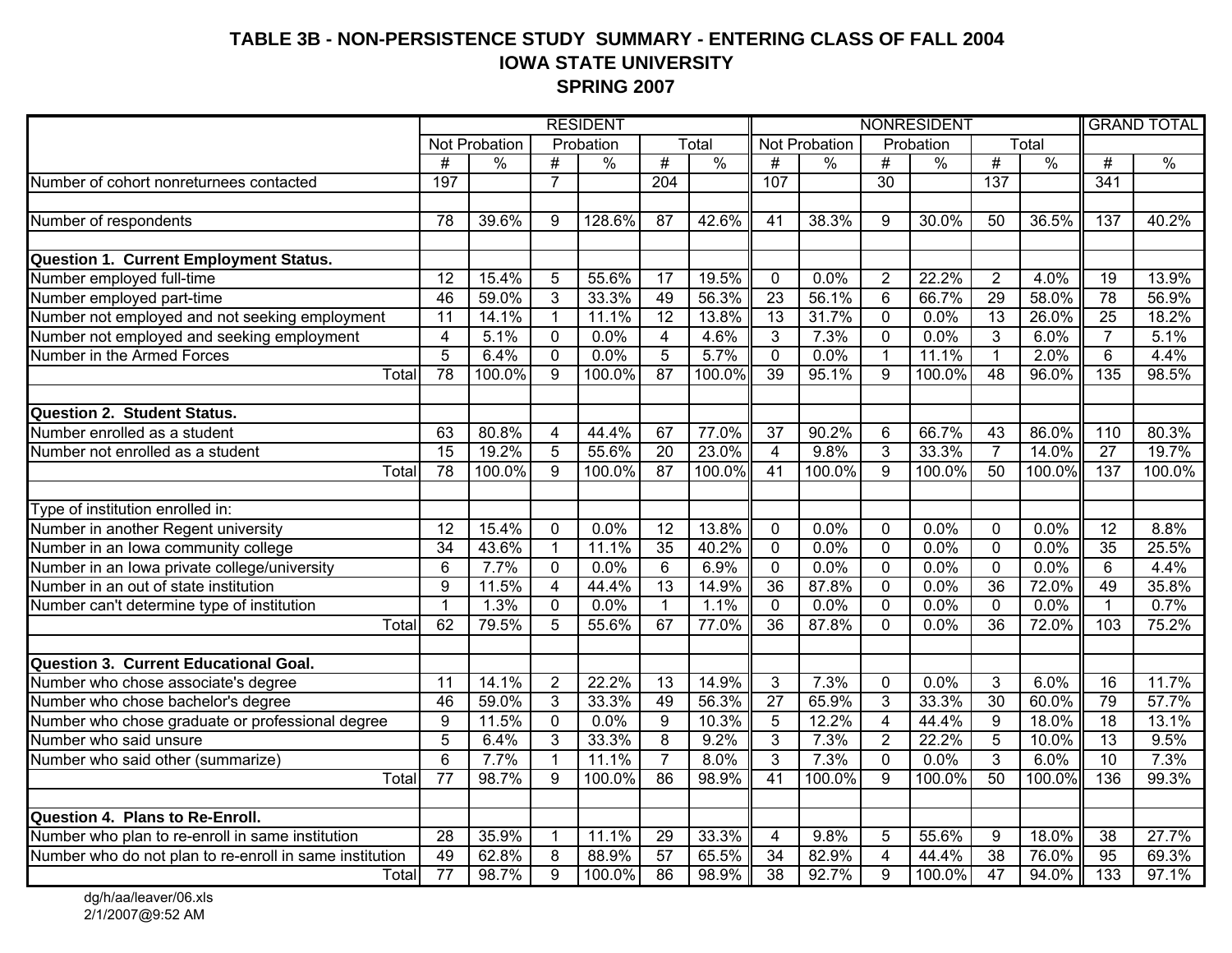#### **TABLE 3C - NON-PERSISTENCE STUDY SUMMARY - ENTERING CLASS OF FALL 2004 UNIVERSITY OF NORTHERN IOWA SPRING 2007**

|                                                         | <b>RESIDENT</b>         |               |                 |               |                         | NONRESIDENT   |                 |               |                |               |                         | <b>GRAND TOTAL</b> |                 |               |
|---------------------------------------------------------|-------------------------|---------------|-----------------|---------------|-------------------------|---------------|-----------------|---------------|----------------|---------------|-------------------------|--------------------|-----------------|---------------|
|                                                         |                         | Not Probation |                 | Probation     |                         | Total         |                 | Not Probation |                | Probation     |                         | Total              |                 |               |
|                                                         | $\overline{\#}$         | $\frac{1}{2}$ | $\overline{\#}$ | $\frac{0}{0}$ | #                       | $\frac{0}{0}$ | $\overline{\#}$ | $\frac{0}{0}$ | #              | $\frac{0}{0}$ | #                       | $\frac{0}{0}$      | #               | $\frac{0}{0}$ |
| Number of cohort nonreturnees contacted                 | 165                     |               | $\overline{39}$ |               | $\overline{204}$        |               | $\overline{15}$ |               | 3              |               | $\overline{18}$         |                    | 222             |               |
|                                                         |                         |               |                 |               |                         |               |                 |               |                |               |                         |                    |                 |               |
| Number of respondents                                   | 61                      | 37.0%         | 13              | 33.3%         | 74                      | 36.3%         | 6               | 40.0%         | $\mathbf 0$    | 0.0%          | 6                       | 33.3%              | 80              | 36.0%         |
|                                                         |                         |               |                 |               |                         |               |                 |               |                |               |                         |                    |                 |               |
| <b>Question 1. Current Employment Status.</b>           |                         |               |                 |               |                         |               |                 |               |                |               |                         |                    |                 |               |
| Number employed full-time                               | 9                       | 14.8%         | 3               | 23.1%         | $\overline{12}$         | 16.2%         | $\mathbf 1$     | 16.7%         | $\mathbf 0$    | 0.0%          | $\overline{1}$          | 16.7%              | 13              | 16.3%         |
| Number employed part-time                               | 28                      | 45.9%         | $\overline{7}$  | 53.8%         | 35                      | 47.3%         | 4               | 66.7%         | $\mathbf 0$    | 0.0%          | $\overline{\mathbf{4}}$ | 66.7%              | 39              | 48.8%         |
| Number not employed and not seeking employment          | 15                      | 24.6%         | $\overline{2}$  | 15.4%         | 17                      | 23.0%         | $\mathbf 0$     | 0.0%          | $\overline{0}$ | 0.0%          | $\mathbf 0$             | 0.0%               | $\overline{17}$ | 21.3%         |
| Number not employed and seeking employment              | $\overline{\mathbf{4}}$ | 6.6%          | $\mathbf 0$     | 0.0%          | $\overline{\mathbf{4}}$ | 5.4%          | $\mathbf{1}$    | 16.7%         | $\mathbf 0$    | 0.0%          | $\mathbf{1}$            | 16.7%              | 5               | 6.3%          |
| Number in the Armed Forces                              | $\overline{5}$          | 8.2%          | 0               | 0.0%          | $\overline{5}$          | 6.8%          | $\mathbf 0$     | 0.0%          | 0              | 0.0%          | $\mathbf 0$             | 0.0%               | 5               | 6.3%          |
| Total                                                   | 61                      | 100.0%        | $\overline{12}$ | 92.3%         | 73                      | 98.6%         | 6               | 100.0%        | $\Omega$       | 0.0%          | 6                       | 100.0%             | 79              | 98.8%         |
|                                                         |                         |               |                 |               |                         |               |                 |               |                |               |                         |                    |                 |               |
| <b>Question 2. Student Status.</b>                      |                         |               |                 |               |                         |               |                 |               |                |               |                         |                    |                 |               |
| Number enrolled as a student                            | 59                      | 96.7%         | $\overline{11}$ | 84.6%         | $\overline{70}$         | 94.6%         | 5               | 83.3%         | 5              | 0.0%          | $\overline{10}$         | 166.7%             | $\overline{80}$ | 100.0%        |
| Number not enrolled as a student                        | $\overline{2}$          | 3.3%          | $\overline{2}$  | 15.4%         | $\overline{4}$          | 5.4%          | $\mathbf{1}$    | 16.7%         | $\mathbf{1}$   | 0.0%          | $\overline{2}$          | 33.3%              | 6               | 7.5%          |
| Total                                                   | 61                      | 100.0%        | $\overline{13}$ | 100.0%        | $\overline{74}$         | 100.0%        | 6               | 100.0%        | $6\phantom{1}$ | 0.0%          | 12                      | 200.0%             | $\overline{86}$ | 107.5%        |
|                                                         |                         |               |                 |               |                         |               |                 |               |                |               |                         |                    |                 |               |
| Type of institution enrolled in:                        |                         |               |                 |               |                         |               |                 |               |                |               |                         |                    |                 |               |
| Number in another Regent university                     | $\overline{13}$         | 21.3%         | 0               | 0.0%          | 13                      | 17.6%         | $\mathbf 0$     | 0.0%          | $\mathbf 0$    | 0.0%          | $\mathbf 0$             | 0.0%               | $\overline{13}$ | 16.3%         |
| Number in an Iowa community college                     | $\overline{31}$         | 50.8%         | $\overline{8}$  | 61.5%         | 39                      | 52.7%         | $\mathbf{1}$    | 16.7%         | $\overline{0}$ | 0.0%          | $\mathbf 1$             | 16.7%              | 40              | 50.0%         |
| Number in an Iowa private college/university            | $\overline{9}$          | 14.8%         | $\overline{3}$  | 23.1%         | 12                      | 16.2%         | $\overline{0}$  | 0.0%          | $\overline{0}$ | 0.0%          | $\overline{0}$          | 0.0%               | $\overline{12}$ | 15.0%         |
| Number in an out of state institution                   | $\overline{2}$          | 3.3%          | $\overline{0}$  | 0.0%          | $\overline{2}$          | 2.7%          | $\overline{4}$  | 66.7%         | $\overline{0}$ | 0.0%          | $\overline{\mathbf{4}}$ | 66.7%              | 6               | 7.5%          |
| Number can't determine type of institution              | $\overline{4}$          | 6.6%          | $\mathbf 0$     | 0.0%          | $\overline{4}$          | 5.4%          | $\overline{0}$  | 0.0%          | $\mathbf{0}$   | 0.0%          | $\overline{0}$          | 0.0%               | $\overline{4}$  | 5.0%          |
| Total                                                   | 59                      | 96.7%         | $\overline{11}$ | 84.6%         | 70                      | 94.6%         | 5               | 83.3%         | $\Omega$       | 0.0%          | 5                       | 83.3%              | 75              | 93.8%         |
|                                                         |                         |               |                 |               |                         |               |                 |               |                |               |                         |                    |                 |               |
| <b>Question 3. Current Educational Goal.</b>            |                         |               |                 |               |                         |               |                 |               |                |               |                         |                    |                 |               |
| Number who chose associate's degree                     | $\overline{13}$         | 21.3%         | $\overline{2}$  | 15.4%         | $\overline{15}$         | 20.3%         | $\mathbf 0$     | 0.0%          | $\mathbf 0$    | 0.0%          | $\mathbf 0$             | 0.0%               | $\overline{15}$ | 18.8%         |
| Number who chose bachelor's degree                      | $\overline{35}$         | 57.4%         | $\overline{9}$  | 69.2%         | $\overline{44}$         | 59.5%         | $\overline{4}$  | 66.7%         | $\mathbf 0$    | 0.0%          | $\overline{4}$          | 66.7%              | 48              | 60.0%         |
| Number who chose graduate or professional degree        | $\overline{5}$          | 8.2%          | $\overline{2}$  | 15.4%         | $\overline{7}$          | 9.5%          | $\overline{3}$  | 50.0%         | $\mathbf 0$    | 0.0%          | $\overline{3}$          | 50.0%              | 10              | 12.5%         |
| Number who said unsure                                  | $\overline{4}$          | 6.6%          | $\Omega$        | 0.0%          | $\overline{4}$          | 5.4%          | $\mathbf 0$     | 0.0%          | $\Omega$       | 0.0%          | $\mathbf 0$             | 0.0%               | 4               | 5.0%          |
| Number who said other (summarize)                       | $\overline{3}$          | 4.9%          | $\overline{0}$  | 0.0%          | $\overline{3}$          | 4.1%          | $\overline{0}$  | 0.0%          | 0              | 0.0%          | $\overline{0}$          | 0.0%               | 3               | 3.8%          |
| Total                                                   | 60                      | 98.4%         | $\overline{13}$ | 100.0%        | $\overline{73}$         | 98.6%         | $\overline{7}$  | 116.7%        | $\mathbf 0$    | 0.0%          | $\overline{7}$          | 116.7%             | $\overline{80}$ | 100.0%        |
|                                                         |                         |               |                 |               |                         |               |                 |               |                |               |                         |                    |                 |               |
| Question 4. Plans to Re-Enroll.                         |                         |               |                 |               |                         |               |                 |               |                |               |                         |                    |                 |               |
| Number who plan to re-enroll in same institution        | 16                      | 26.2%         | 3               | 23.1%         | $\overline{19}$         | 25.7%         | $\overline{1}$  | 16.7%         | $\mathbf 0$    | 0.0%          | $\overline{1}$          | 16.7%              | 20              | 25.0%         |
| Number who do not plan to re-enroll in same institution | 40                      | 65.6%         | $\overline{7}$  | 53.8%         | $\overline{47}$         | 63.5%         | 4               | 66.7%         | $\mathbf 0$    | 0.0%          | $\overline{4}$          | 66.7%              | 51              | 63.8%         |
| Total                                                   | 56                      | 91.8%         | $\overline{10}$ | 76.9%         | 66                      | 89.2%         | $\overline{5}$  | 83.3%         | $\Omega$       | 0.0%          | $\overline{5}$          | 83.3%              | $\overline{71}$ | 88.8%         |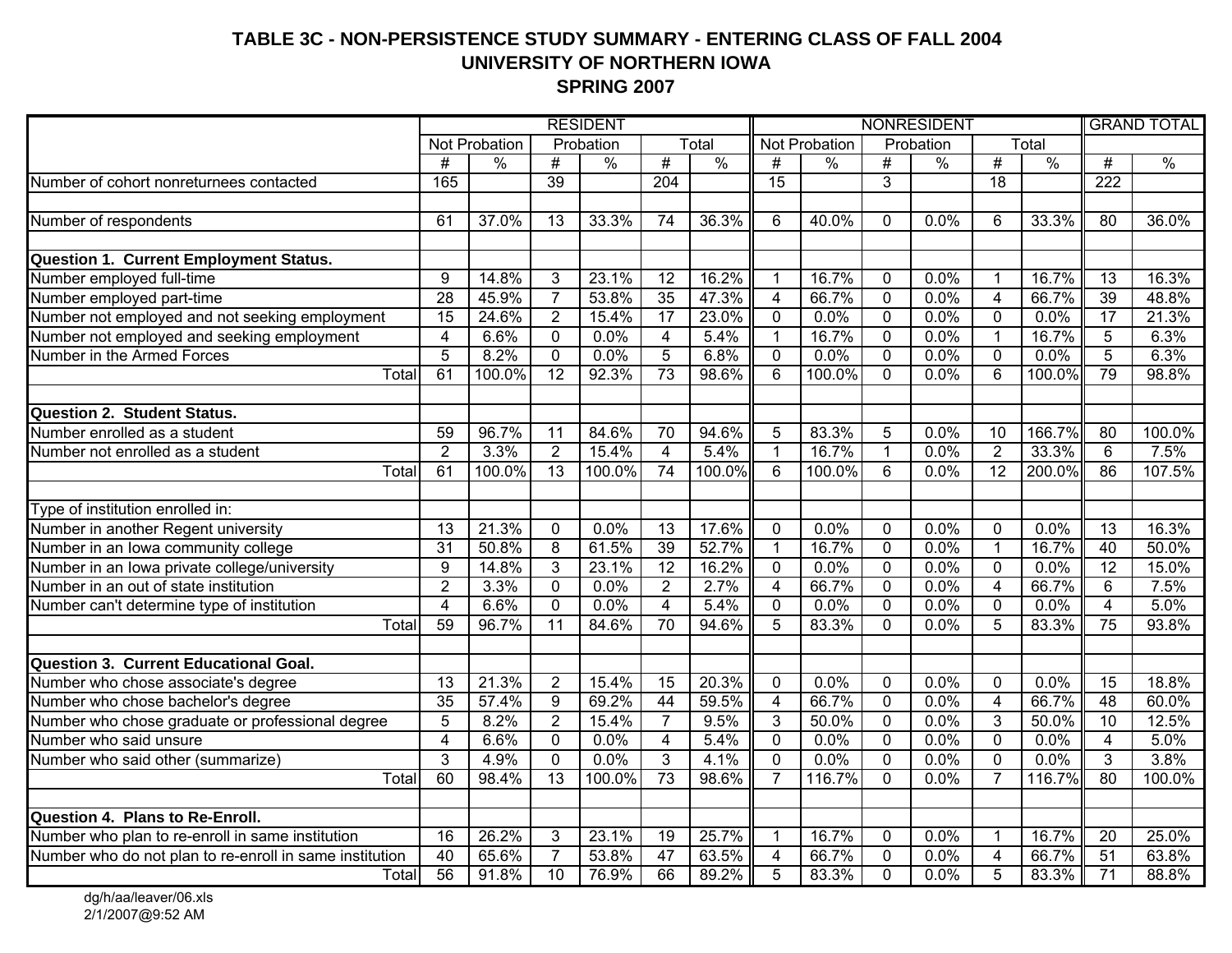#### **TABLE 4 - NON-PERSISTENCE STUDY REASONS FOR NOT RETURNING PART II - RESIDENTS NOT ON PROBATION REGENT TOTAL ENTERING CLASS OF FALL 2004 SPRING 2007**

| <b>NUMBER OF RESPONDENTS</b>                            |                 |              |                 | 185          |        |                |
|---------------------------------------------------------|-----------------|--------------|-----------------|--------------|--------|----------------|
|                                                         |                 |              |                 |              |        | Not a Reason   |
|                                                         |                 | Major Reason |                 | Minor Reason |        | or No Response |
|                                                         | Number          | Percent      | Number          | Percent      | Number | Percent        |
| <b>Academic Reasons - Student</b>                       |                 |              |                 |              |        |                |
| 5. Academically unprepared for course(s)                | $\overline{7}$  | 3.8%         | 19              | 10.3%        | 156    | 84.3%          |
| 6. Poor academic performance                            | $\overline{11}$ | 5.9%         | $\overline{34}$ | 18.4%        | 137    | 74.1%          |
| 8. Inadequate study techniques or habits                | 12              | 6.5%         | $\overline{35}$ | 18.9%        | 135    | 73.0%          |
| 13. Undecided about my major or vocation                | 34              | 18.4%        | 33              | 17.8%        | 115    | 62.2%          |
|                                                         |                 |              |                 |              |        |                |
| <b>Academic Reasons - Institutional</b>                 |                 |              |                 |              |        |                |
| 7. Courses were not interesting                         | 8               | 4.3%         | 33              | 17.8%        | 141    | 76.2%          |
| 9. Desired program was not available                    | $\overline{34}$ | 18.4%        | $\overline{14}$ | 7.6%         | 134    | 72.4%          |
| 10. Quality of instruction did not meet my expectations | 21              | 11.4%        | 26              | 14.1%        | 135    | 73.0%          |
| 11. Needed courses not available                        | 32              | 17.3%        | 9               | 4.9%         | 141    | 76.2%          |
| 12. Classes too large                                   | 28              | 15.1%        | 29              | 15.7%        | 125    | 67.6%          |
|                                                         |                 |              |                 |              |        |                |
|                                                         |                 |              |                 |              |        |                |
| <b>Financial Reasons</b>                                |                 |              |                 |              |        |                |
| 14. Did not have enough money to continue               | 23              | 12.4%        | 22              | 11.9%        | 137    | 74.1%          |
| 15. Change in family financial circumstances            | 11              | 5.9%         | 14              | 7.6%         | 157    | 84.9%          |
| 16. Incurred too much debt                              | 13              | 7.0%         | $\overline{16}$ | 8.6%         | 153    | 82.7%          |
| 17. Scholarship/grant was not renewed                   | 8               | 4.3%         | $6\phantom{1}$  | 3.2%         | 168    | 90.8%          |
| 18. Financial aid was not sufficient                    | 17              | 9.2%         | $\overline{23}$ | 12.4%        | 142    | 76.8%          |
| 19. Transferred to a lower cost institution             | 45              | 24.3%        | 28              | 15.1%        | 109    | 58.9%          |
| 20. Increases in tuition and fees                       | 17              | 9.2%         | 27              | 14.6%        | 138    | 74.6%          |
|                                                         |                 |              |                 |              |        |                |
|                                                         |                 |              |                 |              |        |                |
| <b>Personal Reasons</b>                                 |                 |              |                 |              |        |                |
| 21. Medical (physical)                                  | 8               | 4.3%         | 1               | 0.5%         | 174    | 94.1%          |
| 22. Emotional (depression/anxiety)                      | 26              | 14.1%        | 42              | 22.7%        | 115    | 62.2%          |
| 23. Addiction (alcohol/drugs)                           | 1               | 0.5%         | $\overline{2}$  | 1.1%         | 180    | 97.3%          |
| 24. Family illness/responsibility                       | 8               | 4.3%         | $\overline{8}$  | 4.3%         | 167    | 90.3%          |
| 25. Housing was unsatisfactory                          | 18              | 9.7%         | 20              | 10.8%        | 145    | 78.4%          |
| 26. Homesick                                            | 17              | 9.2%         | 27              | 14.6%        | 139    | 75.1%          |
| 27. Unmotivated or tired of school                      | 11              | 5.9%         | $\overline{27}$ | 14.6%        | 145    | 78.4%          |
| 28. Too much social life                                | $\overline{9}$  | 4.9%         | 16              | 8.6%         | 158    | 85.4%          |
| 29. Military obligations                                | 7               | 3.8%         | 0               | 0.0%         | 176    | 95.1%          |
| 30. Issues with roommate or other students              | 15              | 8.1%         | 19              | 10.3%        | 149    | 80.5%          |
| 31. Moved out of the area                               | $\,6$           | 3.2%         | 9               | 4.9%         | 168    | 90.8%          |
| 32. Insufficient time for both job and studies          | 10              | 5.4%         | 15              | 8.1%         | 158    | 85.4%          |
| 33. Did not achieve a feeling of belonging              | 35              | 18.9%        | 28              | 15.1%        | 120    | 64.9%          |
| 34. Afraid for personal safety                          | 3               | 1.6%         | 4               | 2.2%         | 176    | 95.1%          |
|                                                         |                 |              |                 |              |        |                |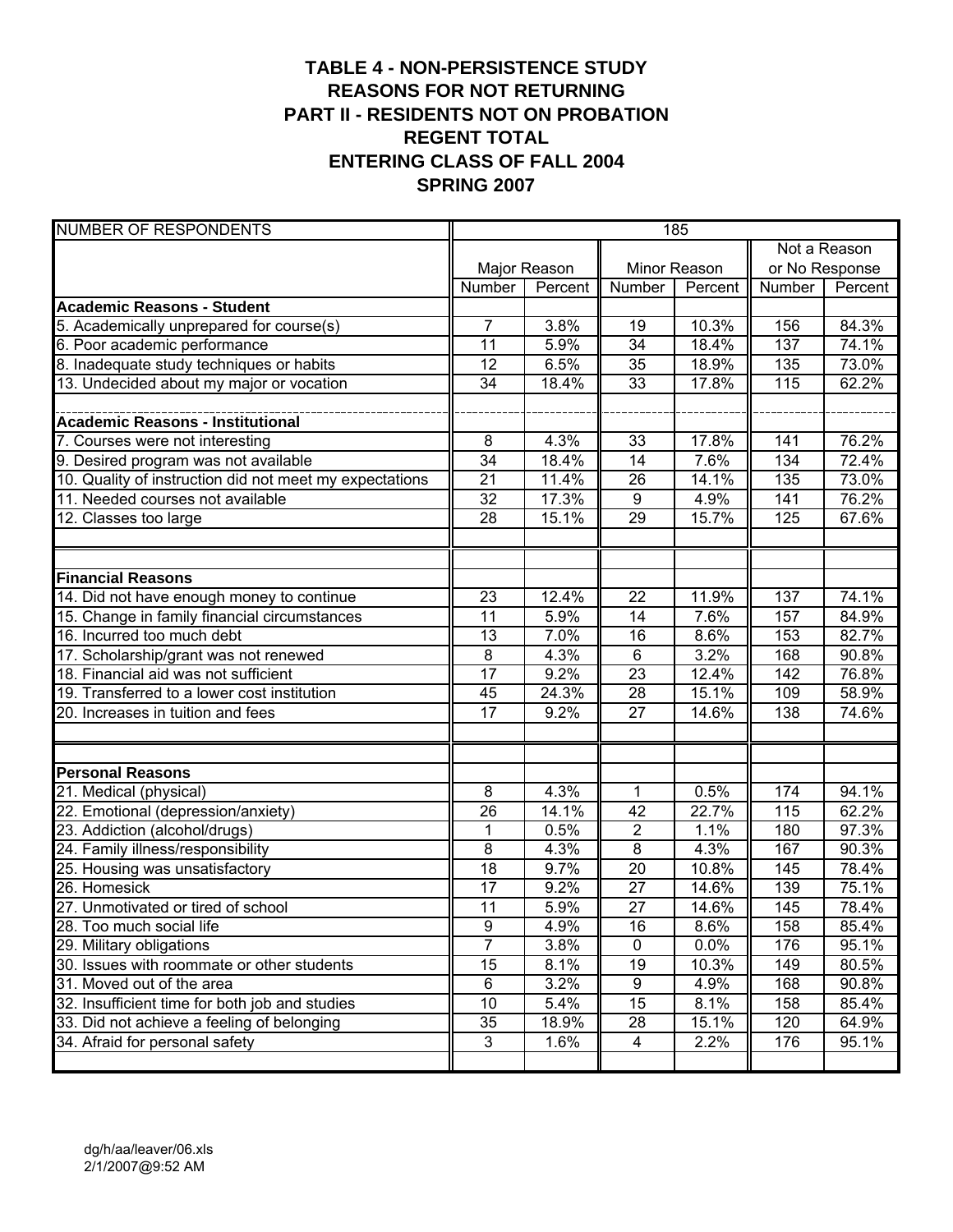# **TABLE 4A - NON-PERSISTENCE STUDY REASONS FOR NOT RETURNING PART II - RESIDENTS NOT ON PROBATION UNIVERSITY OF IOWA ENTERING CLASS OF FALL 2004 SPRING 2007**

| <b>NUMBER OF RESPONDENTS</b>                            |                 |              |                  | 46           |                 |         |  |  |
|---------------------------------------------------------|-----------------|--------------|------------------|--------------|-----------------|---------|--|--|
|                                                         |                 |              |                  |              | Not a Reason    |         |  |  |
|                                                         |                 | Major Reason |                  | Minor Reason | or No Response  |         |  |  |
|                                                         | Number          | Percent      | <b>Number</b>    | Percent      | Number          | Percent |  |  |
| <b>Academic Reasons - Student</b>                       |                 |              |                  |              |                 |         |  |  |
| 5. Academically unprepared for course(s)                | 1               | 2.2%         | 3                | 6.5%         | 42              | 91.3%   |  |  |
| 6. Poor academic performance                            | $\mathbf{1}$    | 2.2%         | $\overline{7}$   | 15.2%        | 38              | 82.6%   |  |  |
| 8. Inadequate study techniques or habits                | 3               | 6.5%         | $\boldsymbol{9}$ | 19.6%        | 34              | 73.9%   |  |  |
| 13. Undecided about my major or vocation                | 8               | 17.4%        | $\overline{7}$   | 15.2%        | 31              | 67.4%   |  |  |
|                                                         |                 |              |                  |              |                 |         |  |  |
| <b>Academic Reasons - Institutional</b>                 |                 |              |                  |              |                 |         |  |  |
| 7. Courses were not interesting                         | 0               | 0.0%         | 11               | 23.9%        | 35              | 76.1%   |  |  |
| 9. Desired program was not available                    | 9               | 19.6%        | 4                | 8.7%         | 33              | 71.7%   |  |  |
| 10. Quality of instruction did not meet my expectations | 8               | 17.4%        | $\overline{11}$  | 23.9%        | 27              | 58.7%   |  |  |
| 11. Needed courses not available                        | 6               | 13.0%        | $\mathbf 0$      | 0.0%         | 40              | 87.0%   |  |  |
| 12. Classes too large                                   | 10              | 21.7%        | 11               | 23.9%        | 25              | 54.3%   |  |  |
|                                                         |                 |              |                  |              |                 |         |  |  |
|                                                         |                 |              |                  |              |                 |         |  |  |
| <b>Financial Reasons</b>                                |                 |              |                  |              |                 |         |  |  |
| 14. Did not have enough money to continue               | 4               | 8.7%         | $\overline{6}$   | 13.0%        | $\overline{36}$ | 78.3%   |  |  |
| 15. Change in family financial circumstances            | 1               | 2.2%         | 4                | 8.7%         | 41              | 89.1%   |  |  |
| 16. Incurred too much debt                              | 3               | 6.5%         | 5                | 10.9%        | 38              | 82.6%   |  |  |
| 17. Scholarship/grant was not renewed                   | $\overline{2}$  | 4.3%         | $\overline{4}$   | 8.7%         | 40              | 87.0%   |  |  |
| 18. Financial aid was not sufficient                    | $\overline{2}$  | 4.3%         | $\overline{6}$   | 13.0%        | 38              | 82.6%   |  |  |
| 19. Transferred to a lower cost institution             | $\overline{10}$ | 21.7%        | 5                | 10.9%        | 31              | 67.4%   |  |  |
| 20. Increases in tuition and fees                       | 4               | 8.7%         | $\overline{5}$   | 10.9%        | 37              | 80.4%   |  |  |
|                                                         |                 |              |                  |              |                 |         |  |  |
|                                                         |                 |              |                  |              |                 |         |  |  |
| <b>Personal Reasons</b>                                 |                 |              |                  |              |                 |         |  |  |
| 21. Medical (physical)                                  | 1               | 2.2%         | 1                | 2.2%         | 44              | 95.7%   |  |  |
| 22. Emotional (depression/anxiety)                      | 10              | 21.7%        | $\overline{11}$  | 23.9%        | 25              | 54.3%   |  |  |
| 23. Addiction (alcohol/drugs)                           | 0               | $0.0\%$      | $\mathbf 0$      | 0.0%         | 46              | 100.0%  |  |  |
| 24. Family illness/responsibility                       | $\overline{2}$  | 4.3%         | 1                | 2.2%         | 43              | 93.5%   |  |  |
| 25. Housing was unsatisfactory                          | 9               | 19.6%        | $\overline{7}$   | 15.2%        | 30              | 65.2%   |  |  |
| 26. Homesick                                            | 10              | 21.7%        | $\overline{7}$   | 15.2%        | 29              | 63.0%   |  |  |
| 27. Unmotivated or tired of school                      | 3               | 6.5%         | $\overline{6}$   | 13.0%        | $\overline{37}$ | 80.4%   |  |  |
| 28. Too much social life                                | 3               | 6.5%         | 4                | 8.7%         | 39              | 84.8%   |  |  |
| 29. Military obligations                                | $\overline{0}$  | 0.0%         | $\pmb{0}$        | 0.0%         | 46              | 100.0%  |  |  |
| 30. Issues with roommate or other students              | 9               | 19.6%        | $\,6$            | 13.0%        | $\overline{31}$ | 67.4%   |  |  |
| 31. Moved out of the area                               | 1               | 2.2%         | 3                | 6.5%         | 42              | 91.3%   |  |  |
| 32. Insufficient time for both job and studies          | $\overline{3}$  | 6.5%         | $\overline{5}$   | 10.9%        | 38              | 82.6%   |  |  |
| 33. Did not achieve a feeling of belonging              | 16              | 34.8%        | $\bf 8$          | 17.4%        | 22              | 47.8%   |  |  |
| 34. Afraid for personal safety                          | $\overline{2}$  | 4.3%         | $\overline{2}$   | 4.3%         | 42              | 91.3%   |  |  |
|                                                         |                 |              |                  |              |                 |         |  |  |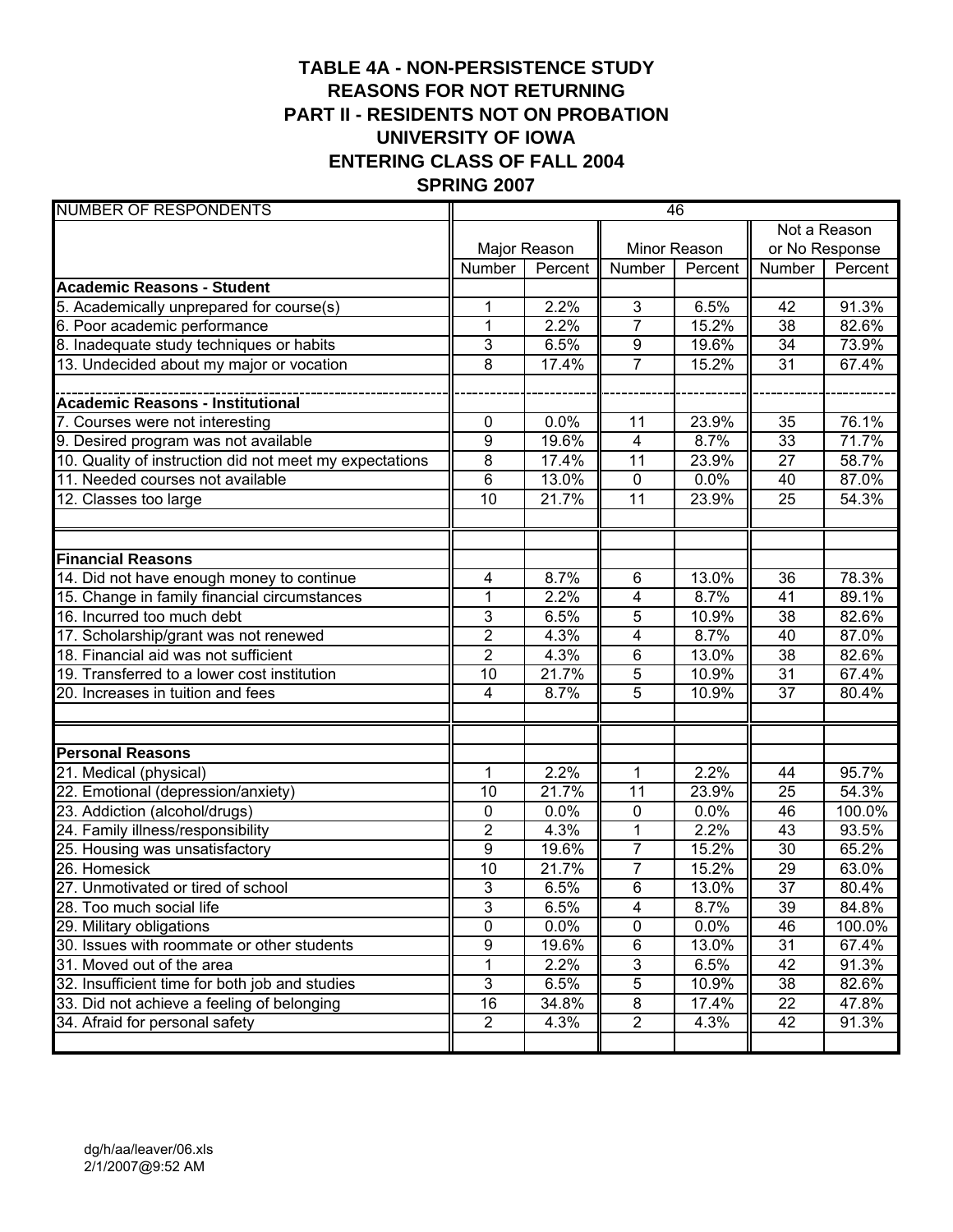# **TABLE 4B - NON-PERSISTENCE STUDY REASONS FOR NOT RETURNING PART II - RESIDENTS NOT ON PROBATION IOWA STATE UNIVERSITY ENTERING CLASS OF FALL 2004 SPRING 2007**

| <b>NUMBER OF RESPONDENTS</b>                            |                |              |                         | 78           |                 |                |
|---------------------------------------------------------|----------------|--------------|-------------------------|--------------|-----------------|----------------|
|                                                         |                |              |                         |              |                 | Not a Reason   |
|                                                         |                | Major Reason |                         | Minor Reason |                 | or No Response |
|                                                         | Number         | Percent      | Number                  | Percent      | Number          | Percent        |
| <b>Academic Reasons - Student</b>                       |                |              |                         |              |                 |                |
| 5. Academically unprepared for course(s)                | 5              | 6.4%         | 12                      | 15.4%        | 61              | 78.2%          |
| 6. Poor academic performance                            | 7              | 9.0%         | 16                      | 20.5%        | 55              | 70.5%          |
| 7. Inadequate study techniques or habits                | 4              | 5.1%         | 18                      | 23.1%        | 56              | 71.8%          |
| 8. Undecided about my major or vocation                 | 14             | 17.9%        | 15                      | 19.2%        | 49              | 62.8%          |
|                                                         |                |              |                         |              |                 |                |
| <b>Academic Reasons - Institutional</b>                 |                |              |                         |              |                 |                |
| 9. Courses were not interesting                         | $\overline{7}$ | 9.0%         | 9                       | 11.5%        | 62              | 79.5%          |
| 10. Desired program was not available                   | 12             | 15.4%        | 8                       | 10.3%        | 58              | 74.4%          |
| 11. Quality of instruction did not meet my expectations | 11             | 14.1%        | 10                      | 12.8%        | 57              | 73.1%          |
| 12. Needed courses not available                        | 15             | 19.2%        | 5                       | 6.4%         | 58              | 74.4%          |
| 13. Classes too large                                   | 14             | 17.9%        | 12                      | 15.4%        | 52              | 66.7%          |
|                                                         |                |              |                         |              |                 |                |
|                                                         |                |              |                         |              |                 |                |
| <b>Financial Reasons</b>                                |                |              |                         |              |                 |                |
| 14. Did not have enough money to continue               | 10             | 12.8%        | $\overline{11}$         | 14.1%        | 57              | 73.1%          |
| 15. Change in family financial circumstances            | 5              | 6.4%         | $\overline{7}$          | 9.0%         | 66              | 84.6%          |
| 16. Incurred too much debt                              | 8              | 10.3%        | $\,6\,$                 | 7.7%         | 64              | 82.1%          |
| 17. Scholarship/grant was not renewed                   | $\overline{4}$ | 5.1%         | $\overline{0}$          | 0.0%         | 74              | 94.9%          |
| 18. Financial aid was not sufficient                    | $\overline{7}$ | 9.0%         | 13                      | 16.7%        | 58              | 74.4%          |
| 19. Transferred to a lower cost institution             | 21             | 26.9%        | 11                      | 14.1%        | 46              | 59.0%          |
| 20. Increases in tuition and fees                       | 10             | 12.8%        | 13                      | 16.7%        | 55              | 70.5%          |
|                                                         |                |              |                         |              |                 |                |
|                                                         |                |              |                         |              |                 |                |
| <b>Personal Reasons</b>                                 |                |              |                         |              |                 |                |
| 21. Medical (physical)                                  | 5              | 6.4%         | $\mathbf 0$             | 0.0%         | 73              | 93.6%          |
| 22. Emotional (depression/anxiety)                      | 11             | 14.1%        | 16                      | 20.5%        | 51              | 65.4%          |
| 23. Addiction (alcohol/drugs)                           | 1              | 1.3%         | $\mathbf 1$             | 1.3%         | 76              | 97.4%          |
| 24. Family illness/responsibility                       | 5              | 6.4%         | $\overline{\mathbf{4}}$ | 5.1%         | 69              | 88.5%          |
| 25. Housing was unsatisfactory                          | 5              | 6.4%         | $\overline{7}$          | 9.0%         | 66              | 84.6%          |
| 26. Homesick                                            | $\overline{4}$ | 5.1%         | 10                      | 12.8%        | 64              | 82.1%          |
| 27. Unmotivated or tired of school                      | $\overline{7}$ | 9.0%         | $\overline{14}$         | 17.9%        | $\overline{57}$ | 73.1%          |
| 28. Too much social life                                | 5              | 6.4%         | 9                       | 11.5%        | 64              | 82.1%          |
| 29. Military obligations                                | 4              | 5.1%         | $\overline{0}$          | 0.0%         | 74              | 94.9%          |
| 30. Issues with roommate or other students              | 6              | 7.7%         | 4                       | 5.1%         | 68              | 87.2%          |
| 31. Moved out of the area                               | 5              | 6.4%         | $\overline{2}$          | 2.6%         | 71              | 91.0%          |
| 32. Insufficient time for both job and studies          | 5              | 6.4%         | $\overline{5}$          | 6.4%         | 68              | 87.2%          |
| 33. Did not achieve a feeling of belonging              | 11             | 14.1%        | 12                      | 15.4%        | 55              | 70.5%          |
| 34. Afraid for personal safety                          | 1              | 1.3%         | 1                       | 1.3%         | 76              | 97.4%          |
|                                                         |                |              |                         |              |                 |                |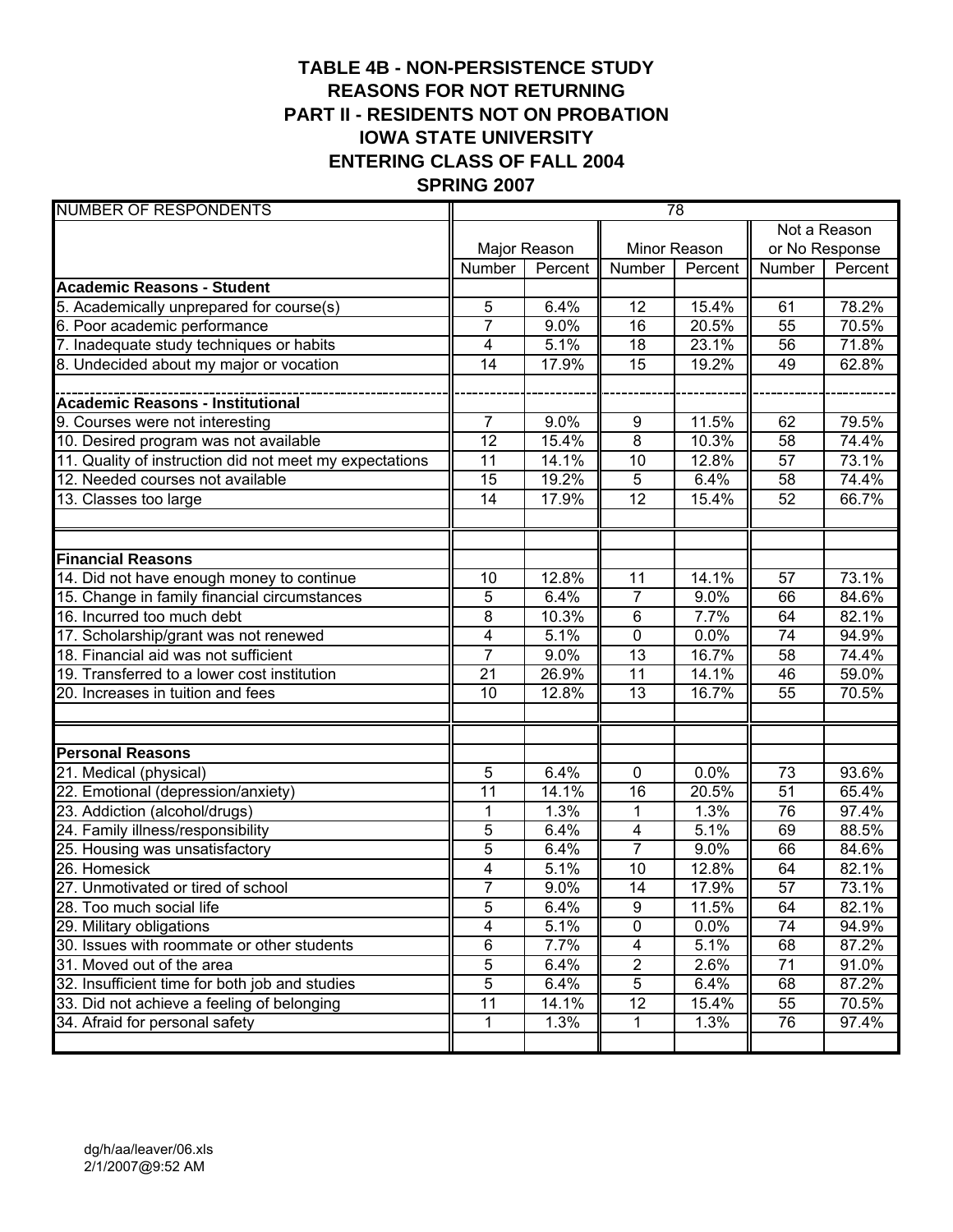# **TABLE 4C - NON-PERSISTENCE STUDY REASONS FOR NOT RETURNING PART II - RESIDENTS NOT ON PROBATION UNIVERSITY OF NORTHERN IOWA ENTERING CLASS OF FALL 2004 SPRING 2007**

| <b>NUMBER OF RESPONDENTS</b>                            |                         |              |                           | 61           |                 |                |  |  |
|---------------------------------------------------------|-------------------------|--------------|---------------------------|--------------|-----------------|----------------|--|--|
|                                                         |                         |              |                           |              | Not a Reason    |                |  |  |
|                                                         |                         | Major Reason |                           | Minor Reason |                 | or No Response |  |  |
|                                                         | Number                  | Percent      | Number                    | Percent      | Number          | Percent        |  |  |
| <b>Academic Reasons - Student</b>                       |                         |              |                           |              |                 |                |  |  |
| 5. Academically unprepared for course(s)                | 1                       | 1.6%         | 4                         | 6.6%         | 53              | 86.9%          |  |  |
| 6. Poor academic performance                            | 3                       | 4.9%         | $\overline{11}$           | 18.0%        | 44              | 72.1%          |  |  |
| 8. Inadequate study techniques or habits                | 5                       | 8.2%         | 8                         | 13.1%        | 45              | 73.8%          |  |  |
| 13. Undecided about my major or vocation                | $\overline{12}$         | 19.7%        | 11                        | 18.0%        | $\overline{35}$ | 57.4%          |  |  |
|                                                         |                         |              |                           |              |                 |                |  |  |
| <b>Academic Reasons - Institutional</b>                 |                         |              |                           |              |                 |                |  |  |
| 7. Courses were not interesting                         | 1                       | 1.6%         | 13                        | 21.3%        | 44              | 72.1%          |  |  |
| 9. Desired program was not available                    | 13                      | 21.3%        | $\overline{2}$            | 3.3%         | 43              | 70.5%          |  |  |
| 10. Quality of instruction did not meet my expectations | $\overline{2}$          | 3.3%         | 5                         | 8.2%         | 51              | 83.6%          |  |  |
| 11. Needed courses not available                        | 11                      | 18.0%        | 4                         | 6.6%         | 43              | 70.5%          |  |  |
| $\overline{12}$ . Classes too large                     | $\overline{\mathbf{4}}$ | 6.6%         | 6                         | 9.8%         | 48              | 78.7%          |  |  |
|                                                         |                         |              |                           |              |                 |                |  |  |
| <b>Financial Reasons</b>                                |                         |              |                           |              |                 |                |  |  |
| 14. Did not have enough money to continue               | 9                       | 14.8%        | 5                         | 8.2%         | 44              | 72.1%          |  |  |
| 15. Change in family financial circumstances            | 5                       | 8.2%         | 3                         | 4.9%         | 50              | 82.0%          |  |  |
| 16. Incurred too much debt                              | $\overline{2}$          | 3.3%         | $\overline{5}$            | 8.2%         | 51              | 83.6%          |  |  |
| 17. Scholarship/grant was not renewed                   | $\overline{c}$          | 3.3%         | $\overline{2}$            | 3.3%         | 54              | 88.5%          |  |  |
| 18. Financial aid was not sufficient                    | 8                       | 13.1%        | 4                         | 6.6%         | 46              | 75.4%          |  |  |
| 19. Transferred to a lower cost institution             | 14                      | 23.0%        | 12                        | 19.7%        | 32              | 52.5%          |  |  |
| 20. Increases in tuition and fees                       | 3                       | 4.9%         | 9                         | 14.8%        | 46              | 75.4%          |  |  |
|                                                         |                         |              |                           |              |                 |                |  |  |
| <b>Personal Reasons</b>                                 |                         |              |                           |              |                 |                |  |  |
| 21. Medical (physical)                                  | $\overline{2}$          | 3.3%         | $\mathbf 0$               | 0.0%         | 57              | 93.4%          |  |  |
| 22. Emotional (depression/anxiety)                      | 5                       | 8.2%         | $\overline{15}$           | 24.6%        | 39              | 63.9%          |  |  |
| 23. Addiction (alcohol/drugs)                           | 0                       | 0.0%         | $\mathbf{1}$              | 1.6%         | 58              | 95.1%          |  |  |
| 24. Family illness/responsibility                       | 1                       | 1.6%         | 3                         | 4.9%         | 55              | 90.2%          |  |  |
| 25. Housing was unsatisfactory                          | 4                       | 6.6%         | $\overline{6}$            | 9.8%         | 49              | 80.3%          |  |  |
| 26. Homesick                                            | 3                       | 4.9%         | 10                        | 16.4%        | 46              | 75.4%          |  |  |
| 27. Unmotivated or tired of school                      | 1                       | 1.6%         | $\overline{7}$            | 11.5%        | $\overline{51}$ | 83.6%          |  |  |
| 28. Too much social life                                | 1                       | 1.6%         | $\ensuremath{\mathsf{3}}$ | 4.9%         | 55              | 90.2%          |  |  |
| 29. Military obligations                                | $\overline{3}$          | 4.9%         | $\overline{0}$            | 0.0%         | 56              | 91.8%          |  |  |
| 30. Issues with roommate or other students              | 0                       | 0.0%         | 9                         | 14.8%        | 50              | 82.0%          |  |  |
| 31. Moved out of the area                               | 0                       | 0.0%         | 4                         | 6.6%         | 55              | 90.2%          |  |  |
| 32. Insufficient time for both job and studies          | $\overline{2}$          | 3.3%         | 5                         | 8.2%         | 52              | 85.2%          |  |  |
| 33. Did not achieve a feeling of belonging              | 8                       | 13.1%        | 8                         | 13.1%        | 43              | 70.5%          |  |  |
| 34. Afraid for personal safety                          | $\pmb{0}$               | 0.0%         | $\mathbf{1}$              | 1.6%         | 58              | 95.1%          |  |  |
|                                                         |                         |              |                           |              |                 |                |  |  |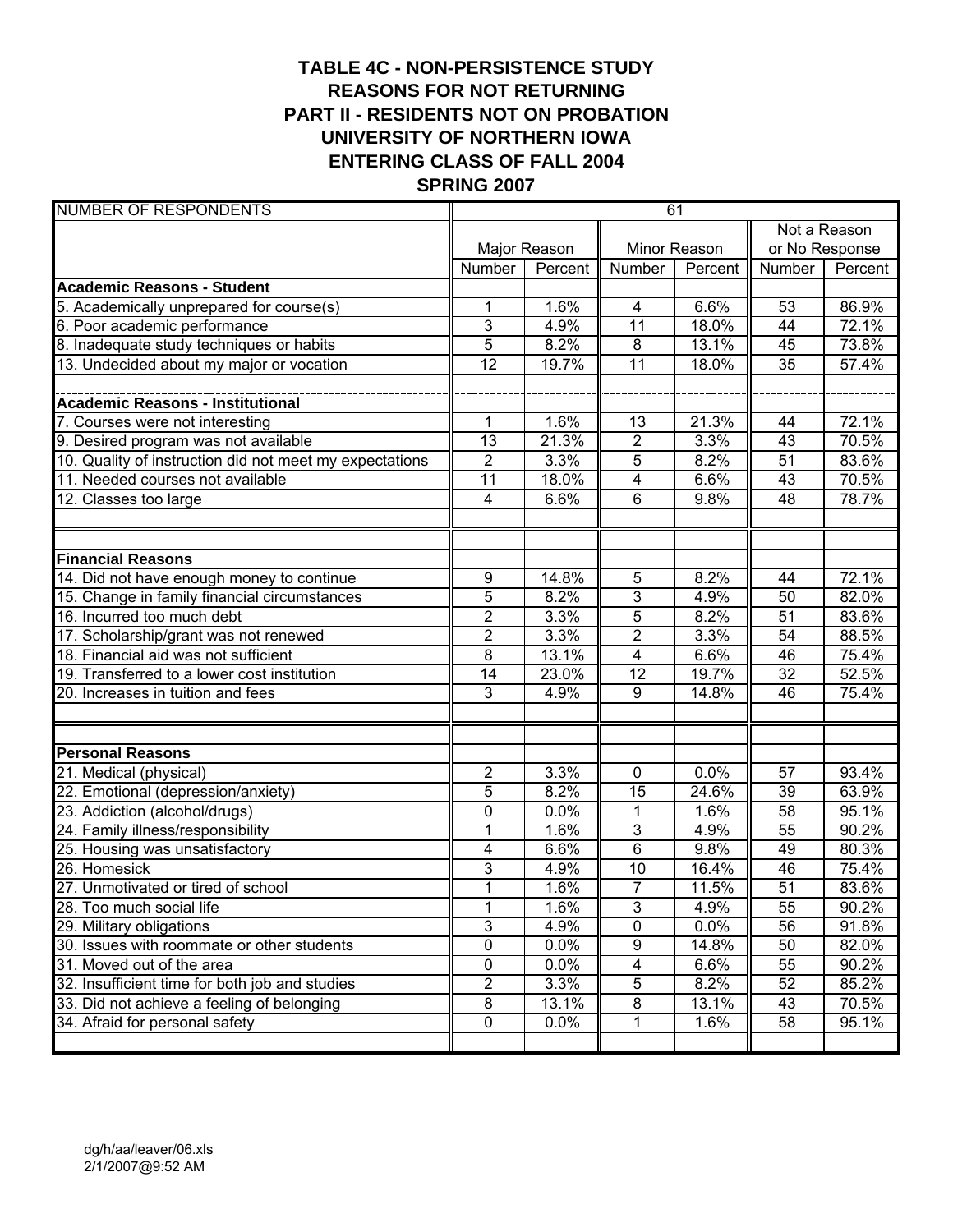#### **TABLE 5 - NPS REASONS FOR NOT RETURNING PART II - RESIDENTS ON PROBATION REGENT TOTAL ENTERING CLASS OF FALL 2004 SPRING 2007**

| <b>NUMBER OF RESPONDENTS</b>                            |                |              |                 | 29           |                 |                |
|---------------------------------------------------------|----------------|--------------|-----------------|--------------|-----------------|----------------|
|                                                         |                |              |                 |              |                 | Not a Reason   |
|                                                         |                | Major Reason |                 | Minor Reason |                 | or No Response |
|                                                         | Number         | Percent      | Number          | Percent      | Number          | Percent        |
| <b>Academic Reasons - Student</b>                       |                |              |                 |              |                 |                |
| 5. Academically unprepared for course(s)                | 4              | 13.8%        | 9               | 31.0%        | 16              | 55.2%          |
| 6. Poor academic performance                            | $\overline{7}$ | 24.1%        | $\overline{12}$ | 41.4%        | 10              | 34.5%          |
| 7. Inadequate study techniques or habits                | 6              | 20.7%        | 13              | 44.8%        | 10              | 34.5%          |
| 8. Undecided about my major or vocation                 | $\overline{7}$ | 24.1%        | 8               | 27.6%        | $\overline{15}$ | 51.7%          |
|                                                         |                |              |                 |              |                 |                |
| <b>Academic Reasons - Institutional</b>                 |                |              |                 |              |                 |                |
| 9. Courses were not interesting                         | 5              | 17.2%        | 11              | 37.9%        | 13              | 44.8%          |
| 10. Desired program was not available                   | $\overline{2}$ | 6.9%         | $\pmb{0}$       | 0.0%         | 27              | 93.1%          |
| 11. Quality of instruction did not meet my expectations | 9              | 31.0%        | $\,6$           | 20.7%        | 14              | 48.3%          |
| 12. Needed courses not available                        | $\overline{2}$ | 6.9%         | 3               | 10.3%        | 24              | 82.8%          |
| 13. Classes too large                                   | $\overline{7}$ | 24.1%        | 10              | 34.5%        | 12              | 41.4%          |
|                                                         |                |              |                 |              |                 |                |
|                                                         |                |              |                 |              |                 |                |
| <b>Financial Reasons</b>                                |                |              |                 |              |                 |                |
| 14. Did not have enough money to continue               | 5              | 17.2%        | 5               | 17.2%        | 19              | 65.5%          |
| 15. Change in family financial circumstances            | $\overline{2}$ | 6.9%         | 6               | 20.7%        | 21              | 72.4%          |
| 16. Incurred too much debt                              | 6              | 20.7%        | 1               | 3.4%         | $\overline{22}$ | 75.9%          |
| 17. Scholarship/grant was not renewed                   | $\mathbf 0$    | 0.0%         | $\overline{2}$  | 6.9%         | 27              | 93.1%          |
| 18. Financial aid was not sufficient                    | $\overline{2}$ | 6.9%         | 6               | 20.7%        | $\overline{21}$ | 72.4%          |
| 19. Transferred to a lower cost institution             | 8              | 27.6%        | 5               | 17.2%        | 16              | 55.2%          |
| 20. Increases in tuition and fees                       | 6              | 20.7%        | 5               | 17.2%        | 18              | 62.1%          |
|                                                         |                |              |                 |              |                 |                |
|                                                         |                |              |                 |              |                 |                |
| <b>Personal Reasons</b>                                 |                |              |                 |              |                 |                |
| 21. Medical (physical)                                  | $\overline{7}$ | 24.1%        | $\overline{2}$  | 6.9%         | 20              | 69.0%          |
| 22. Emotional (depression/anxiety)                      | 6              | 20.7%        | $\overline{7}$  | 24.1%        | 16              | 55.2%          |
| 23. Addiction (alcohol/drugs)                           | 1              | 3.4%         | 0               | 0.0%         | 28              | 96.6%          |
| 24. Family illness/responsibility                       | $\overline{2}$ | 6.9%         | 6               | 20.7%        | $\overline{21}$ | 72.4%          |
| 25. Housing was unsatisfactory                          | 0              | 0.0%         | 1               | 3.4%         | 28              | 96.6%          |
| 26. Homesick                                            | 1              | 3.4%         | $\overline{7}$  | 24.1%        | 21              | 72.4%          |
| 27. Unmotivated or tired of school                      | $\overline{3}$ | 10.3%        | 10              | 34.5%        | 16              | 55.2%          |
| 28. Too much social life                                | $\pmb{0}$      | 0.0%         | $\,6$           | 20.7%        | 23              | 79.3%          |
| 29. Military obligations                                | $\overline{2}$ | 6.9%         | $\overline{2}$  | 6.9%         | $\overline{25}$ | 86.2%          |
| 30. Issues with roommate or other students              | $\overline{2}$ | 6.9%         | $\,8\,$         | 27.6%        | 19              | 65.5%          |
| 31. Moved out of the area                               | $\overline{3}$ | 10.3%        | 1               | 3.4%         | $\overline{25}$ | 86.2%          |
| 32. Insufficient time for both job and studies          | $\overline{2}$ | 6.9%         | 4               | 13.8%        | 23              | 79.3%          |
| 33. Did not achieve a feeling of belonging              | $\sqrt{5}$     | 17.2%        | 6               | 20.7%        | 18              | 62.1%          |
| 34. Afraid for personal safety                          | 1              | 3.4%         | 1               | 3.4%         | 27              | 93.1%          |
|                                                         |                |              |                 |              |                 |                |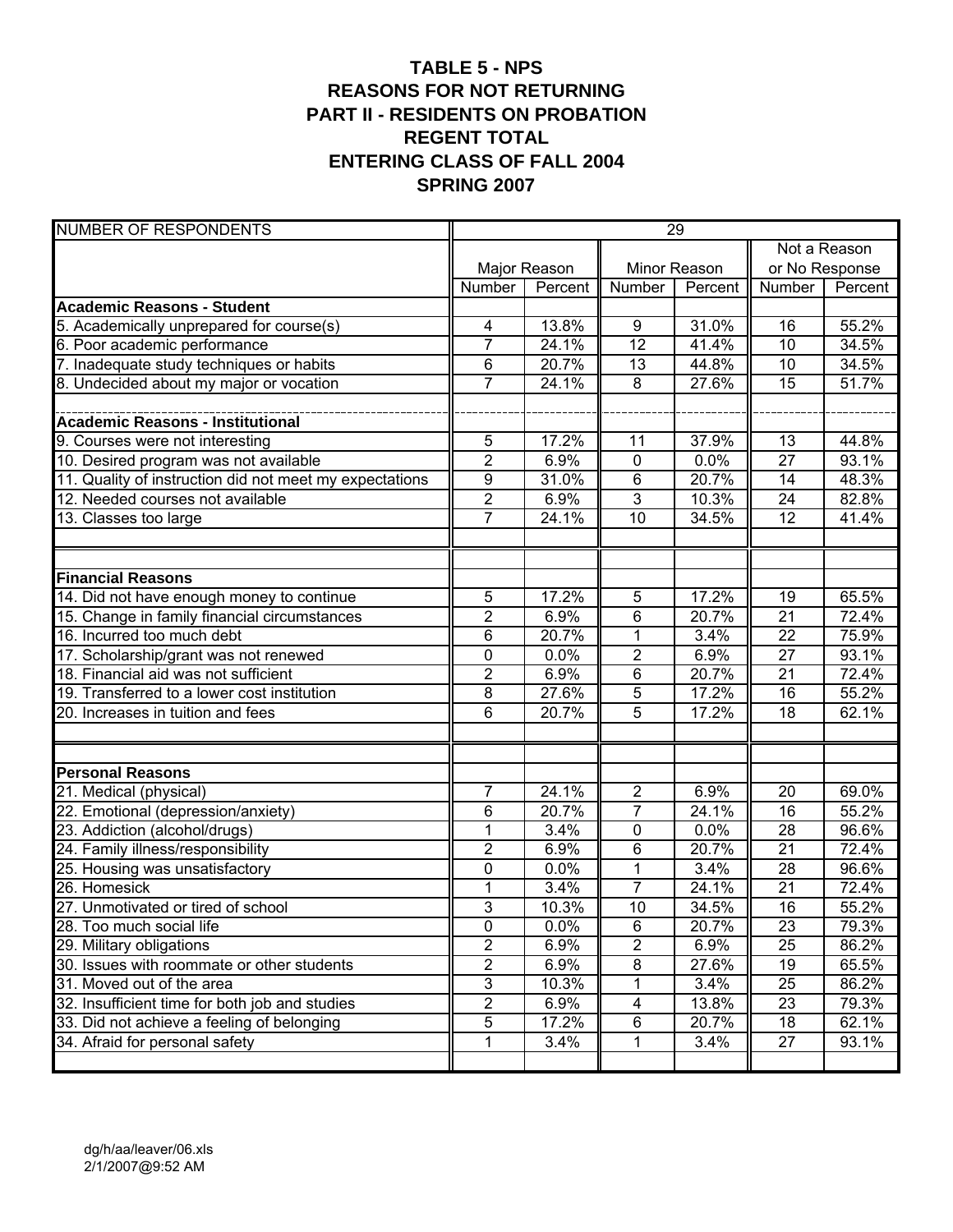# **TABLE 5A - NON-PERSISTENCE STUDY REASONS FOR NOT RETURNING PART II - RESIDENTS ON PROBATION UNIVERSITY OF IOWA ENTERING CLASS OF FALL 2004 SPRING 2007**

| <b>NUMBER OF RESPONDENTS</b>                            | $\overline{7}$   |              |                         |              |                         |                |  |
|---------------------------------------------------------|------------------|--------------|-------------------------|--------------|-------------------------|----------------|--|
|                                                         |                  |              |                         |              |                         | Not a Reason   |  |
|                                                         |                  | Major Reason |                         | Minor Reason |                         | or No Response |  |
|                                                         | Number           | Percent      | Number                  | Percent      | Number                  | Percent        |  |
| <b>Academic Reasons - Student</b>                       |                  |              |                         |              |                         |                |  |
| 5. Academically unprepared for course(s)                | 1                | 14.3%        | $\overline{2}$          | 28.6%        | 4                       | 57.1%          |  |
| 6. Poor academic performance                            | $\overline{2}$   | 28.6%        | $\overline{\mathbf{c}}$ | 28.6%        | 3                       | 42.9%          |  |
| 7. Inadequate study techniques or habits                | $\overline{2}$   | 28.6%        | $\overline{2}$          | 28.6%        | $\overline{3}$          | 42.9%          |  |
| 8. Undecided about my major or vocation                 | 1                | 14.3%        | $\overline{2}$          | 28.6%        | $\overline{4}$          | 57.1%          |  |
|                                                         |                  |              |                         |              |                         |                |  |
| <b>Academic Reasons - Institutional</b>                 |                  |              |                         |              |                         |                |  |
| 9. Courses were not interesting                         | $\overline{2}$   | 28.6%        | 3                       | 42.9%        | $\overline{2}$          | 28.6%          |  |
| 10. Desired program was not available                   | 1                | 14.3%        | 0                       | 0.0%         | $\overline{6}$          | 85.7%          |  |
| 11. Quality of instruction did not meet my expectations | $\overline{2}$   | 28.6%        | 3                       | 42.9%        | $\overline{2}$          | 28.6%          |  |
| 12. Needed courses not available                        | $\mathbf 0$      | 0.0%         | 1                       | 14.3%        | $6\phantom{1}$          | 85.7%          |  |
| 13. Classes too large                                   | $\mathbf 1$      | 14.3%        | 3                       | 42.9%        | $\overline{3}$          | 42.9%          |  |
|                                                         |                  |              |                         |              |                         |                |  |
| <b>Financial Reasons</b>                                |                  |              |                         |              |                         |                |  |
| 14. Did not have enough money to continue               | $\mathbf 1$      | 14.3%        | $\mathbf 0$             | 0.0%         | $6\phantom{1}$          | 85.7%          |  |
| 15. Change in family financial circumstances            | $\mathbf 0$      | 0.0%         | 0                       | 0.0%         | $\overline{7}$          | 100.0%         |  |
| 16. Incurred too much debt                              | $\mathbf 0$      | 0.0%         | 0                       | 0.0%         | $\overline{7}$          | 100.0%         |  |
| 17. Scholarship/grant was not renewed                   | 0                | 0.0%         | 0                       | 0.0%         | $\overline{7}$          | 100.0%         |  |
| 18. Financial aid was not sufficient                    | $\mathbf 0$      | 0.0%         | 1                       | 14.3%        | $6\phantom{1}$          | 85.7%          |  |
| 19. Transferred to a lower cost institution             | $\overline{2}$   | 28.6%        | 1                       | 14.3%        | 4                       | 57.1%          |  |
| 20. Increases in tuition and fees                       | $\overline{2}$   | 28.6%        | 0                       | 0.0%         | 5                       | 71.4%          |  |
|                                                         |                  |              |                         |              |                         |                |  |
|                                                         |                  |              |                         |              |                         |                |  |
| <b>Personal Reasons</b>                                 |                  |              |                         |              |                         |                |  |
| 21. Medical (physical)                                  | 1                | 14.3%        | 1                       | 14.3%        | 5                       | 71.4%          |  |
| 22. Emotional (depression/anxiety)                      | 1                | 14.3%        | $\overline{2}$          | 28.6%        | $\overline{\mathbf{4}}$ | 57.1%          |  |
| 23. Addiction (alcohol/drugs)                           | 0                | 0.0%         | 0                       | 0.0%         | $\overline{7}$          | 100.0%         |  |
| 24. Family illness/responsibility                       | $\mathbf 0$      | 0.0%         | 1                       | 14.3%        | 6                       | 85.7%          |  |
| 25. Housing was unsatisfactory                          | $\mathbf 0$      | 0.0%         | 0                       | 0.0%         | $\overline{7}$          | 100.0%         |  |
| 26. Homesick                                            | $\mathbf 0$      | 0.0%         | $\overline{2}$          | 28.6%        | 5                       | 71.4%          |  |
| 27. Unmotivated or tired of school                      | $\mathbf 0$      | 0.0%         | 3                       | 42.9%        | $\overline{4}$          | 57.1%          |  |
| 28. Too much social life                                | $\boldsymbol{0}$ | 0.0%         | 1                       | 14.3%        | 6                       | 85.7%          |  |
| 29. Military obligations                                | 0                | 0.0%         | 1                       | 14.3%        | $\overline{6}$          | 85.7%          |  |
| 30. Issues with roommate or other students              | 1                | 14.3%        | 3                       | 42.9%        | $\overline{3}$          | 42.9%          |  |
| 31. Moved out of the area                               | 1                | 14.3%        | 1                       | 14.3%        | $\sqrt{5}$              | 71.4%          |  |
| 32. Insufficient time for both job and studies          | 1                | 14.3%        | 1                       | 14.3%        | 5                       | 71.4%          |  |
| 33. Did not achieve a feeling of belonging              | $\overline{2}$   | 28.6%        | $\overline{2}$          | 28.6%        | $\mathfrak{S}$          | 42.9%          |  |
| 34. Afraid for personal safety                          | 0                | 0.0%         | 1                       | 14.3%        | 6                       | 85.7%          |  |
|                                                         |                  |              |                         |              |                         |                |  |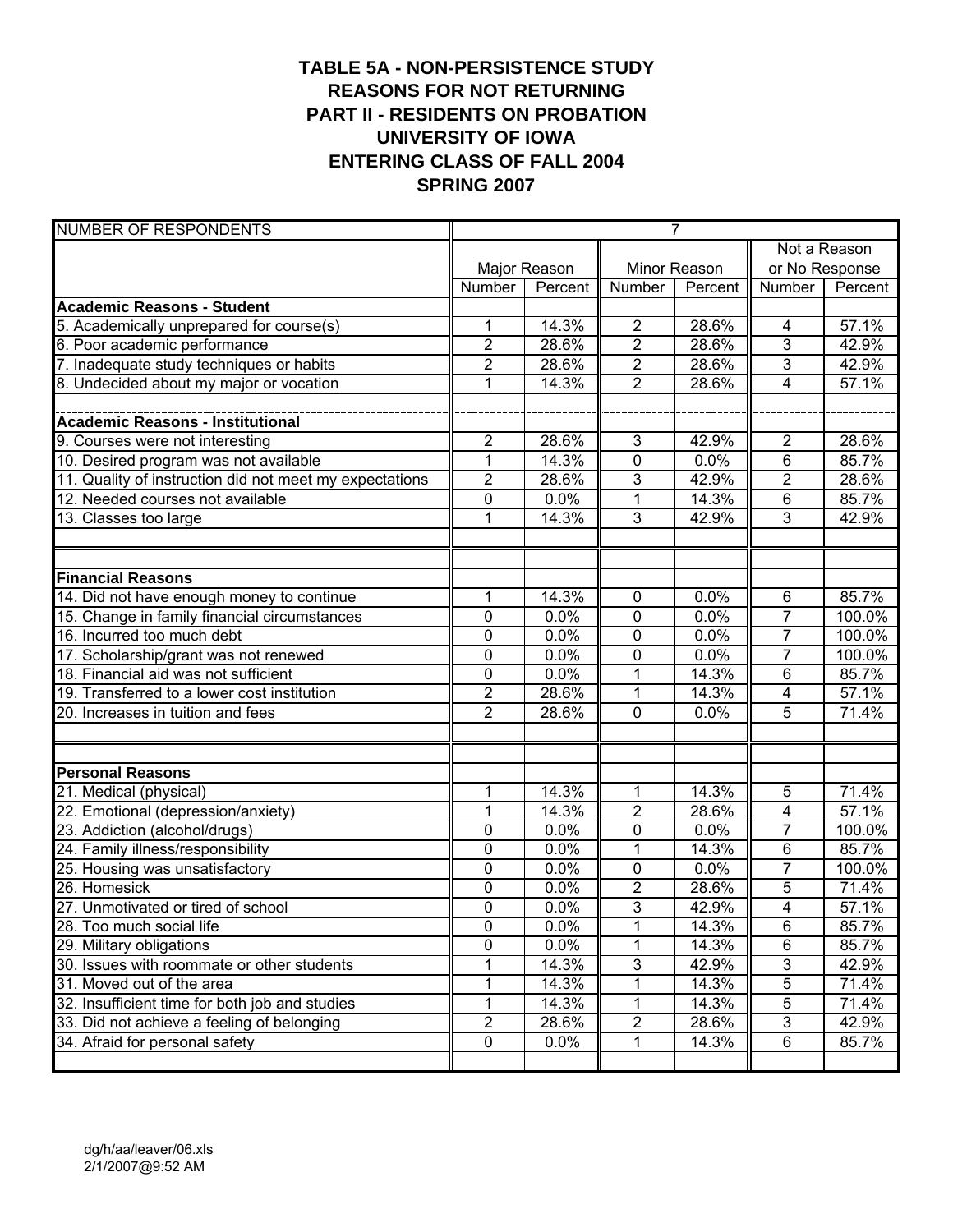# **TABLE 5B - NON-PERSISTENCE STUDY REASONS FOR NOT RETURNING PART II - RESIDENTS ON PROBATION IOWA STATE UNIVERSITY ENTERING CLASS OF FALL 2004 SPRING 2007**

| <b>NUMBER OF RESPONDENTS</b>                            |                           |              |                         | 9            |                |                |  |  |
|---------------------------------------------------------|---------------------------|--------------|-------------------------|--------------|----------------|----------------|--|--|
|                                                         |                           |              |                         |              | Not a Reason   |                |  |  |
|                                                         |                           | Major Reason |                         | Minor Reason |                | or No Response |  |  |
|                                                         | Number                    | Percent      | Number                  | Percent      | Number         | Percent        |  |  |
| <b>Academic Reasons - Student</b>                       |                           |              |                         |              |                |                |  |  |
| 5. Academically unprepared for course(s)                | $\overline{2}$            | 22.2%        | 3                       | 33.3%        | 4              | 44.4%          |  |  |
| 6. Poor academic performance                            | $\overline{3}$            | 33.3%        | $\overline{4}$          | 44.4%        | $\overline{2}$ | 22.2%          |  |  |
| 7. Inadequate study techniques or habits                | 3                         | 33.3%        | 5                       | 55.6%        | $\mathbf{1}$   | 11.1%          |  |  |
| 8. Undecided about my major or vocation                 | 4                         | 44.4%        | 3                       | 33.3%        | $\overline{2}$ | 22.2%          |  |  |
|                                                         |                           |              |                         |              |                |                |  |  |
| <b>Academic Reasons - Institutional</b>                 |                           |              |                         |              |                |                |  |  |
| 9. Courses were not interesting                         | $\overline{c}$            | 22.2%        | 3                       | 33.3%        | 4              | 44.4%          |  |  |
| 10. Desired program was not available                   | $\mathbf 1$               | 11.1%        | $\mathbf 0$             | 0.0%         | 8              | 88.9%          |  |  |
| 11. Quality of instruction did not meet my expectations | 4                         | 44.4%        | 0                       | 0.0%         | 5              | 55.6%          |  |  |
| 12. Needed courses not available                        | $\mathbf 0$               | 0.0%         | 1                       | 11.1%        | 8              | 88.9%          |  |  |
| 13. Classes too large                                   | 1                         | 11.1%        | 3                       | 33.3%        | 5              | 55.6%          |  |  |
|                                                         |                           |              |                         |              |                |                |  |  |
|                                                         |                           |              |                         |              |                |                |  |  |
| <b>Financial Reasons</b>                                |                           |              |                         |              |                |                |  |  |
| 14. Did not have enough money to continue               | 0                         | 0.0%         | 3                       | 33.3%        | $6\phantom{1}$ | 66.7%          |  |  |
| 15. Change in family financial circumstances            | 1                         | 11.1%        | 3                       | 33.3%        | 5              | 55.6%          |  |  |
| 16. Incurred too much debt                              | $\overline{2}$            | 22.2%        | 0                       | 0.0%         | $\overline{7}$ | 77.8%          |  |  |
| 17. Scholarship/grant was not renewed                   | 0                         | 0.0%         | 0                       | 0.0%         | 9              | 100.0%         |  |  |
| 18. Financial aid was not sufficient                    | $\overline{1}$            | 11.1%        | $\overline{2}$          | 22.2%        | $\overline{6}$ | 66.7%          |  |  |
| 19. Transferred to a lower cost institution             | 3                         | 33.3%        | 1                       | 11.1%        | 5              | 55.6%          |  |  |
| 20. Increases in tuition and fees                       | 1                         | 11.1%        | $\overline{2}$          | 22.2%        | 6              | 66.7%          |  |  |
|                                                         |                           |              |                         |              |                |                |  |  |
|                                                         |                           |              |                         |              |                |                |  |  |
| <b>Personal Reasons</b>                                 |                           |              |                         |              |                |                |  |  |
| 21. Medical (physical)                                  | 4                         | 44.4%        | $\mathbf 0$             | 0.0%         | 5              | 55.6%          |  |  |
| 22. Emotional (depression/anxiety)                      | 3                         | 33.3%        | 4                       | 44.4%        | $\overline{2}$ | 22.2%          |  |  |
| 23. Addiction (alcohol/drugs)                           | 1                         | 11.1%        | 0                       | 0.0%         | $\overline{8}$ | 88.9%          |  |  |
| 24. Family illness/responsibility                       | 0                         | 0.0%         | 5                       | 55.6%        | 4              | 44.4%          |  |  |
| 25. Housing was unsatisfactory                          | 0                         | 0.0%         | 1                       | 11.1%        | 8              | 88.9%          |  |  |
| 26. Homesick                                            | 0                         | 0.0%         | 3                       | 33.3%        | 6              | 66.7%          |  |  |
| 27. Unmotivated or tired of school                      | $\overline{3}$            | 33.3%        | $\overline{4}$          | 44.4%        | $\overline{2}$ | 22.2%          |  |  |
| 28. Too much social life                                | $\overline{0}$            | 0.0%         | $\overline{\mathbf{4}}$ | 44.4%        | $\overline{5}$ | 55.6%          |  |  |
| 29. Military obligations                                | 1                         | 11.1%        | $\pmb{0}$               | 0.0%         | $\overline{8}$ | 88.9%          |  |  |
| 30. Issues with roommate or other students              | 0                         | 0.0%         | $\overline{c}$          | 22.2%        | $\overline{7}$ | 77.8%          |  |  |
| 31. Moved out of the area                               | 1                         | 11.1%        | 0                       | 0.0%         | 8              | 88.9%          |  |  |
| 32. Insufficient time for both job and studies          | 1                         | 11.1%        | 1                       | 11.1%        | 7              | 77.8%          |  |  |
| 33. Did not achieve a feeling of belonging              | $\ensuremath{\mathsf{3}}$ | 33.3%        | 1                       | 11.1%        | 5              | 55.6%          |  |  |
| 34. Afraid for personal safety                          | 0                         | 0.0%         | 0                       | 0.0%         | 9              | 100.0%         |  |  |
|                                                         |                           |              |                         |              |                |                |  |  |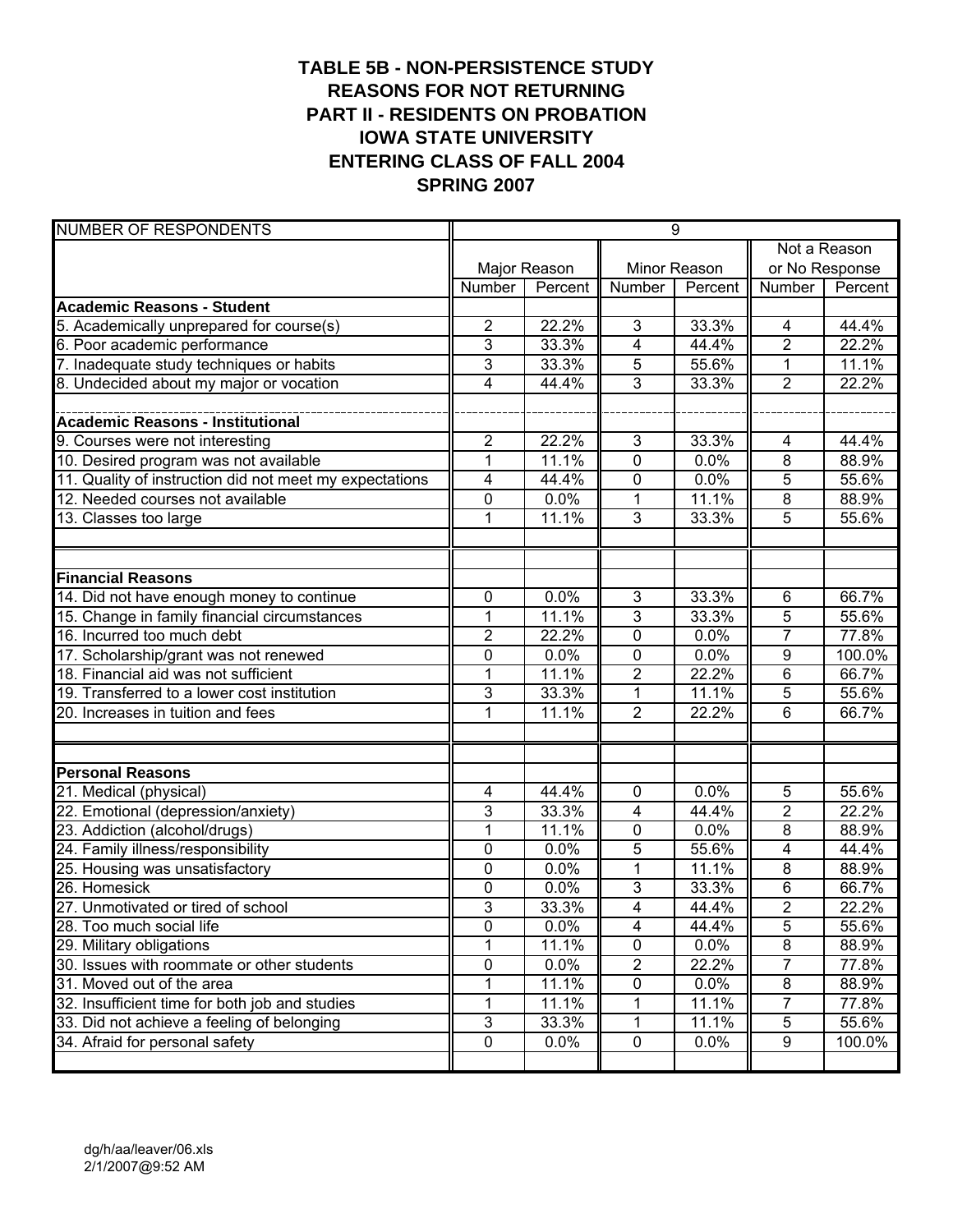# **TABLE 5C - NON-PERSISTENCE STUDY REASONS FOR NOT RETURNING PART II - RESIDENTS ON PROBATION UNIVERSITY OF NORTHERN IOWA ENTERING CLASS OF FALL 2004 SPRING 2007**

| <b>NUMBER OF RESPONDENTS</b>                            |                |              |                         | 13           |                         |                |
|---------------------------------------------------------|----------------|--------------|-------------------------|--------------|-------------------------|----------------|
|                                                         |                |              |                         |              |                         | Not a Reason   |
|                                                         |                | Major Reason |                         | Minor Reason |                         | or No Response |
|                                                         | Number         | Percent      | Number                  | Percent      | Number                  | Percent        |
| <b>Academic Reasons - Student</b>                       |                |              |                         |              |                         |                |
| 5. Academically unprepared for course(s)                | 1              | 7.7%         | 4                       | 30.8%        | 8                       | 61.5%          |
| 6. Poor academic performance                            | $\overline{2}$ | 15.4%        | 6                       | 46.2%        | 5                       | 38.5%          |
| 8. Inadequate study techniques or habits                | 1              | 7.7%         | 6                       | 46.2%        | 6                       | 46.2%          |
| 13. Undecided about my major or vocation                | $\mathbf{1}$   | 7.7%         | 3                       | 23.1%        | 9                       | 69.2%          |
|                                                         |                |              |                         |              |                         |                |
| <b>Academic Reasons - Institutional</b>                 |                |              |                         |              |                         |                |
| 7. Courses were not interesting                         | 1              | 7.7%         | 5                       | 38.5%        | $\overline{7}$          | 53.8%          |
| 9. Desired program was not available                    | 0              | 0.0%         | 0                       | 0.0%         | $\overline{13}$         | 100.0%         |
| 10. Quality of instruction did not meet my expectations | 3              | 23.1%        | 3                       | 23.1%        | $\overline{7}$          | 53.8%          |
| 11. Needed courses not available                        | $\overline{2}$ | 15.4%        | 1                       | 7.7%         | 10                      | 76.9%          |
| 12. Classes too large                                   | $\overline{5}$ | 38.5%        | $\overline{\mathbf{4}}$ | 30.8%        | $\overline{\mathbf{4}}$ | 30.8%          |
|                                                         |                |              |                         |              |                         |                |
|                                                         |                |              |                         |              |                         |                |
| <b>Financial Reasons</b>                                |                |              |                         |              |                         |                |
| 14. Did not have enough money to continue               | 4              | 30.8%        | $\sqrt{2}$              | 15.4%        | $\overline{7}$          | 53.8%          |
| 15. Change in family financial circumstances            | 1              | 7.7%         | 3                       | 23.1%        | $\overline{9}$          | 69.2%          |
| 16. Incurred too much debt                              | 4              | 30.8%        | 1                       | 7.7%         | 8                       | 61.5%          |
| 17. Scholarship/grant was not renewed                   | 0              | 0.0%         | $\overline{2}$          | 15.4%        | $\overline{11}$         | 84.6%          |
| 18. Financial aid was not sufficient                    | $\mathbf 1$    | 7.7%         | 3                       | 23.1%        | 9                       | 69.2%          |
| 19. Transferred to a lower cost institution             | 3              | 23.1%        | 3                       | 23.1%        | $\overline{7}$          | 53.8%          |
| 20. Increases in tuition and fees                       | 3              | 23.1%        | 3                       | 23.1%        | $\overline{7}$          | 53.8%          |
|                                                         |                |              |                         |              |                         |                |
|                                                         |                |              |                         |              |                         |                |
| <b>Personal Reasons</b>                                 |                |              |                         |              |                         |                |
| 21. Medical (physical)                                  | $\overline{2}$ | 15.4%        | 1                       | 7.7%         | 10                      | 76.9%          |
| 22. Emotional (depression/anxiety)                      | $\overline{2}$ | 15.4%        | $\mathbf{1}$            | 7.7%         | 10                      | 76.9%          |
| 23. Addiction (alcohol/drugs)                           | 0              | 0.0%         | 0                       | 0.0%         | 13                      | 100.0%         |
| 24. Family illness/responsibility                       | $\overline{2}$ | 15.4%        | 0                       | 0.0%         | 11                      | 84.6%          |
| 25. Housing was unsatisfactory                          | 0              | 0.0%         | 0                       | 0.0%         | 13                      | 100.0%         |
| 26. Homesick                                            | $\mathbf{1}$   | 7.7%         | $\overline{\mathbf{c}}$ | 15.4%        | 10                      | 76.9%          |
| 27. Unmotivated or tired of school                      | $\mathbf 0$    | 0.0%         | 3                       | 23.1%        | $\overline{10}$         | 76.9%          |
| 28. Too much social life                                | 0              | 0.0%         | 1                       | 7.7%         | 12                      | 92.3%          |
| 29. Military obligations                                |                | 7.7%         | 1                       | 7.7%         | $\overline{11}$         | 84.6%          |
| 30. Issues with roommate or other students              | 1              | 7.7%         | $\overline{3}$          | 23.1%        | $\overline{9}$          | 69.2%          |
| 31. Moved out of the area                               | 1              | 7.7%         | 0                       | 0.0%         | $\overline{12}$         | 92.3%          |
| 32. Insufficient time for both job and studies          | 0              | 0.0%         | $\overline{2}$          | 15.4%        | 11                      | 84.6%          |
| 33. Did not achieve a feeling of belonging              | 0              | 0.0%         | $\overline{3}$          | 23.1%        | 10                      | 76.9%          |
| 34. Afraid for personal safety                          | 1              | 7.7%         | $\pmb{0}$               | 0.0%         | 12                      | 92.3%          |
|                                                         |                |              |                         |              |                         |                |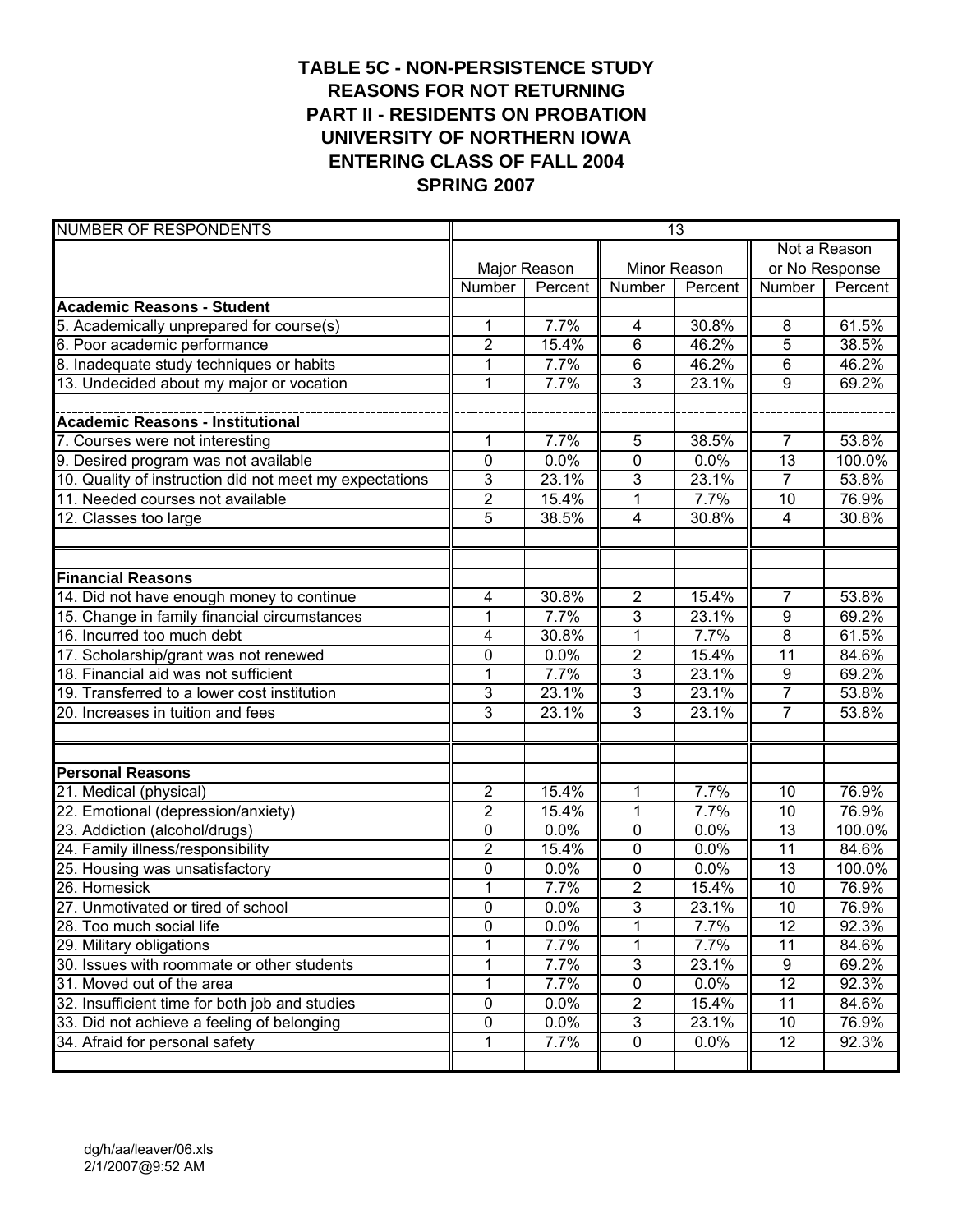#### **TABLE 6 - NPS REASONS FOR NOT RETURNING PART II - NONRESIDENTS NOT ON PROBATION REGENT TOTAL ENTERING CLASS OF FALL 2004 SPRING 2007**

| <b>NUMBER OF RESPONDENTS</b>                            | 83                      |              |                  |         |                 |         |  |
|---------------------------------------------------------|-------------------------|--------------|------------------|---------|-----------------|---------|--|
|                                                         |                         |              |                  |         | Not a Reason    |         |  |
|                                                         |                         | Major Reason | Minor Reason     |         | or No Response  |         |  |
|                                                         | Number                  | Percent      | Number           | Percent | Number          | Percent |  |
| <b>Academic Reasons - Student</b>                       |                         |              |                  |         |                 |         |  |
| 5. Academically unprepared for course(s)                | 0                       | 0.0%         | 13               | 15.7%   | 70              | 84.3%   |  |
| 6. Poor academic performance                            | 6                       | 7.2%         | $\overline{13}$  | 15.7%   | 64              | 77.1%   |  |
| 7. Inadequate study techniques or habits                | $\overline{2}$          | 2.4%         | 12               | 14.5%   | 69              | 83.1%   |  |
| 8. Undecided about my major or vocation                 | 8                       | 9.6%         | 13               | 15.7%   | 62              | 74.7%   |  |
|                                                         |                         |              |                  |         |                 |         |  |
| Academic Reasons - Institutional                        |                         |              |                  |         |                 |         |  |
| 9. Courses were not interesting                         | 3                       | 3.6%         | $\overline{7}$   | 8.4%    | 73              | 88.0%   |  |
| 10. Desired program was not available                   | 6                       | 7.2%         | $\overline{7}$   | 8.4%    | 67              | 80.7%   |  |
| 11. Quality of instruction did not meet my expectations | $\overline{7}$          | 8.4%         | 14               | 16.9%   | 62              | 74.7%   |  |
| 12. Needed courses not available                        | 4                       | 4.8%         | $\boldsymbol{9}$ | 10.8%   | 70              | 84.3%   |  |
| 13. Classes too large                                   | 9                       | 10.8%        | 13               | 15.7%   | 61              | 73.5%   |  |
|                                                         |                         |              |                  |         |                 |         |  |
|                                                         |                         |              |                  |         |                 |         |  |
| <b>Financial Reasons</b>                                |                         |              |                  |         |                 |         |  |
| 14. Did not have enough money to continue               | 19                      | 22.9%        | 9                | 10.8%   | 55              | 66.3%   |  |
| 15. Change in family financial circumstances            | 6                       | 7.2%         | 34               | 41.0%   | 43              | 51.8%   |  |
| 16. Incurred too much debt                              | 9                       | 10.8%        | 5                | 6.0%    | 69              | 83.1%   |  |
| 17. Scholarship/grant was not renewed                   | 3                       | 3.6%         | 1                | 1.2%    | 79              | 95.2%   |  |
| 18. Financial aid was not sufficient                    | $\overline{13}$         | 15.7%        | $\overline{8}$   | 9.6%    | 62              | 74.7%   |  |
| 19. Transferred to a lower cost institution             | 22                      | 26.5%        | $\overline{16}$  | 19.3%   | 45              | 54.2%   |  |
| 20. Increases in tuition and fees                       | 9                       | 10.8%        | 11               | 13.3%   | 63              | 75.9%   |  |
|                                                         |                         |              |                  |         |                 |         |  |
|                                                         |                         |              |                  |         |                 |         |  |
| <b>Personal Reasons</b>                                 |                         |              |                  |         |                 |         |  |
| 21. Medical (physical)                                  | $\overline{2}$          | 2.4%         | $\overline{2}$   | 2.4%    | 79              | 95.2%   |  |
| 22. Emotional (depression/anxiety)                      | 12                      | 14.5%        | 17               | 20.5%   | 54              | 65.1%   |  |
| 23. Addiction (alcohol/drugs)                           | $\mathbf 1$             | 1.2%         | $\mathbf 0$      | 0.0%    | 82              | 98.8%   |  |
| 24. Family illness/responsibility                       | 4                       | 4.8%         | 3                | 3.6%    | 76              | 91.6%   |  |
| 25. Housing was unsatisfactory                          | 6                       | 7.2%         | 9                | 10.8%   | 68              | 81.9%   |  |
| 26. Homesick                                            | 8                       | 9.6%         | 22               | 26.5%   | 53              | 63.9%   |  |
| 27. Unmotivated or tired of school                      | $\overline{4}$          | 4.8%         | $\overline{7}$   | 8.4%    | $\overline{72}$ | 86.7%   |  |
| 28. Too much social life                                | 5                       | 6.0%         | 8                | 9.6%    | $\overline{70}$ | 84.3%   |  |
| 29. Military obligations                                | $\overline{0}$          | 0.0%         | 1                | 1.2%    | 82              | 98.8%   |  |
| 30. Issues with roommate or other students              | 10                      | 12.0%        | 11               | 13.3%   | 62              | 74.7%   |  |
| 31. Moved out of the area                               | $\overline{\mathbf{c}}$ | 2.4%         | $\sqrt{5}$       | 6.0%    | 76              | 91.6%   |  |
| 32. Insufficient time for both job and studies          | $\mathbf 1$             | 1.2%         | 1                | 1.2%    | 81              | 97.6%   |  |
| 33. Did not achieve a feeling of belonging              | 15                      | 18.1%        | 13               | 15.7%   | 55              | 66.3%   |  |
| 34. Afraid for personal safety                          | 1                       | 1.2%         | 3                | 3.6%    | 79              | 95.2%   |  |
|                                                         |                         |              |                  |         |                 |         |  |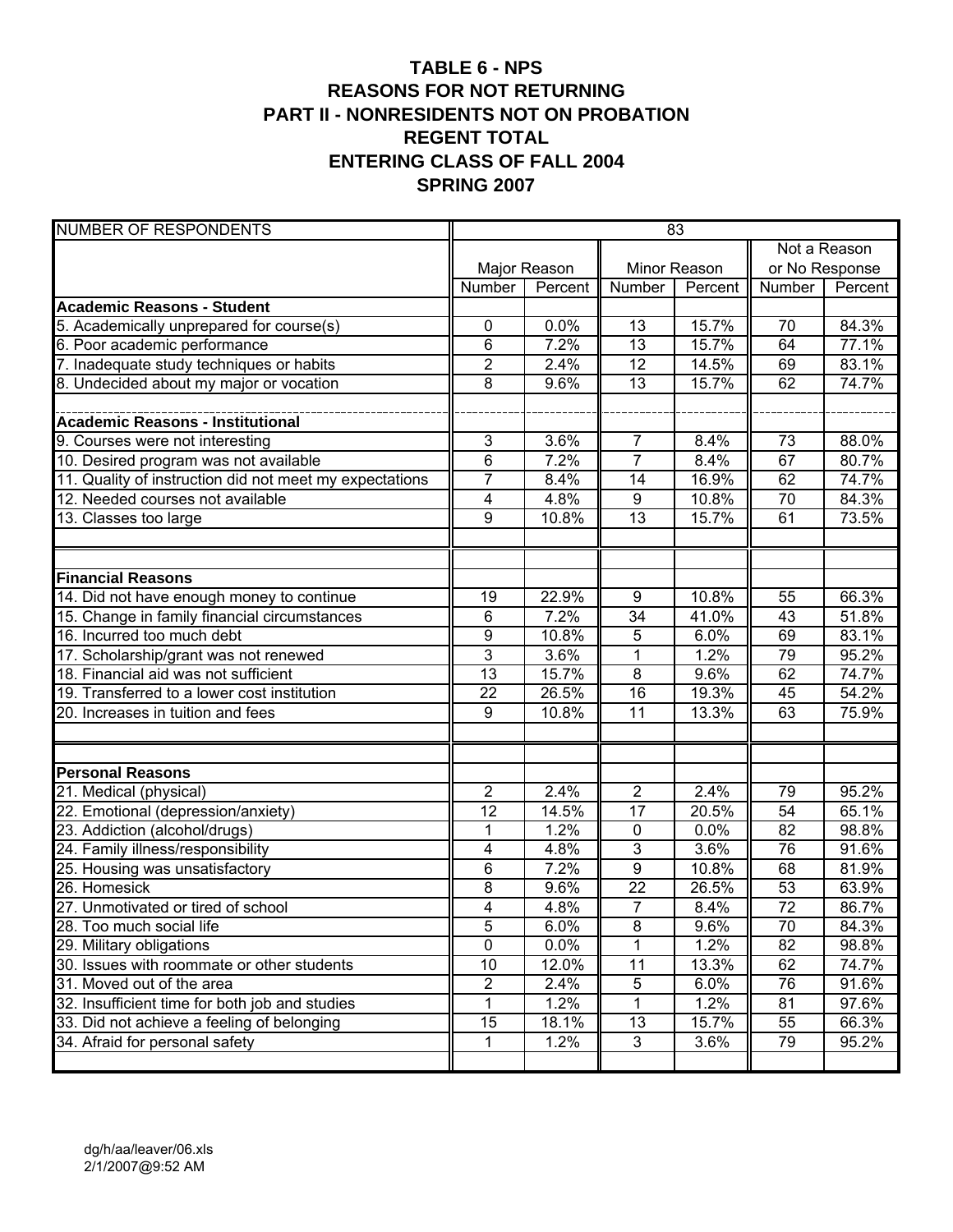# **TABLE 6A - NON-PERSISTENCE STUDY REASONS FOR NOT RETURNING PART II - NONRESIDENTS NOT ON PROBATION UNIVERSITY OF IOWA ENTERING CLASS OF FALL 2004 SPRING 2007**

| <b>NUMBER OF RESPONDENTS</b>                            | 36             |              |                         |         |                       |                |
|---------------------------------------------------------|----------------|--------------|-------------------------|---------|-----------------------|----------------|
|                                                         |                |              |                         |         | Not a Reason          |                |
|                                                         |                | Major Reason | Minor Reason            |         |                       | or No Response |
|                                                         | Number         | Percent      | Number                  | Percent | Number                | Percent        |
| <b>Academic Reasons - Student</b>                       |                |              |                         |         |                       |                |
| 5. Academically unprepared for course(s)                | 0              | 0.0%         | 1                       | 2.8%    | 35                    | 97.2%          |
| 6. Poor academic performance                            | $\overline{2}$ | 5.6%         | $\mathbf 0$             | 0.0%    | 34                    | 94.4%          |
| 7. Inadequate study techniques or habits                | 0              | 0.0%         | $\overline{\mathbf{c}}$ | 5.6%    | 34                    | 94.4%          |
| 8. Undecided about my major or vocation                 | $\mathbf 0$    | 0.0%         | $\overline{5}$          | 13.9%   | $\overline{31}$       | 86.1%          |
|                                                         |                |              |                         |         |                       |                |
| <b>Academic Reasons - Institutional</b>                 |                |              |                         |         |                       |                |
| 9. Courses were not interesting                         | 1              | 2.8%         | 3                       | 8.3%    | 32                    | 88.9%          |
| 10. Desired program was not available                   | $\mathbf 0$    | 0.0%         | $\overline{2}$          | 5.6%    | 31                    | 86.1%          |
| 11. Quality of instruction did not meet my expectations | 4              | 11.1%        | $\overline{3}$          | 8.3%    | 29                    | 80.6%          |
| 12. Needed courses not available                        | $\overline{2}$ | 5.6%         | 3                       | 8.3%    | 31                    | 86.1%          |
| 13. Classes too large                                   | 4              | 11.1%        | 6                       | 16.7%   | 26                    | 72.2%          |
|                                                         |                |              |                         |         |                       |                |
| <b>Financial Reasons</b>                                |                |              |                         |         |                       |                |
| 14. Did not have enough money to continue               | 6              | 16.7%        | $6\phantom{1}$          | 16.7%   | 24                    | 66.7%          |
| 15. Change in family financial circumstances            | 3              | 8.3%         | 30                      | 83.3%   | 3                     | 8.3%           |
| 16. Incurred too much debt                              | $\overline{1}$ | 2.8%         | $\overline{2}$          | 5.6%    | $\overline{33}$       | 91.7%          |
| 17. Scholarship/grant was not renewed                   | $\mathbf 1$    | 2.8%         | $\pmb{0}$               | 0.0%    | 35                    | 97.2%          |
| 18. Financial aid was not sufficient                    | 3              | 8.3%         | 4                       | 11.1%   | 29                    | 80.6%          |
| 19. Transferred to a lower cost institution             | 10             | 27.8%        | 6                       | 16.7%   | 20                    | 55.6%          |
| 20. Increases in tuition and fees                       | 3              | 8.3%         | 6                       | 16.7%   | 27                    | 75.0%          |
|                                                         |                |              |                         |         |                       |                |
|                                                         |                |              |                         |         |                       |                |
| <b>Personal Reasons</b>                                 |                |              |                         |         |                       |                |
| 21. Medical (physical)                                  | $\overline{2}$ | 5.6%         | $\mathbf 0$             | 0.0%    | 34                    | 94.4%          |
| 22. Emotional (depression/anxiety)                      | 6              | 16.7%        | 6                       | 16.7%   | 24                    | 66.7%          |
| 23. Addiction (alcohol/drugs)                           | 0              | 0.0%         | $\mathbf 0$             | 0.0%    | 36                    | 100.0%         |
| 24. Family illness/responsibility                       | $\overline{2}$ | 5.6%         | 3<br>$\overline{4}$     | 8.3%    | 31<br>$\overline{31}$ | 86.1%<br>86.1% |
| 25. Housing was unsatisfactory                          | $\mathbf 1$    | 2.8%         |                         | 11.1%   |                       |                |
| 26. Homesick                                            | 4              | 11.1%        | $\overline{9}$          | 25.0%   | 23                    | 63.9%          |
| 27. Unmotivated or tired of school                      | 0              | 0.0%         | 1                       | 2.8%    | $\overline{35}$       | 97.2%          |
| 28. Too much social life                                | $\overline{0}$ | 0.0%         | $\,6$                   | 16.7%   | $\overline{30}$       | 83.3%          |
| 29. Military obligations                                | $\pmb{0}$      | 0.0%         | 0                       | 0.0%    | 36                    | 100.0%         |
| 30. Issues with roommate or other students              | 5              | 13.9%        | $\sqrt{3}$              | 8.3%    | 28                    | 77.8%          |
| 31. Moved out of the area                               | 0              | 0.0%         | $\overline{2}$          | 5.6%    | 34                    | 94.4%          |
| 32. Insufficient time for both job and studies          | $\pmb{0}$      | 0.0%         | $\pmb{0}$               | 0.0%    | 36                    | 100.0%         |
| 33. Did not achieve a feeling of belonging              | 9              | 25.0%        | $\mathsf 3$             | 8.3%    | 24                    | 66.7%          |
| 34. Afraid for personal safety                          | $\mathbf 1$    | 2.8%         | $\overline{2}$          | 5.6%    | 33                    | 91.7%          |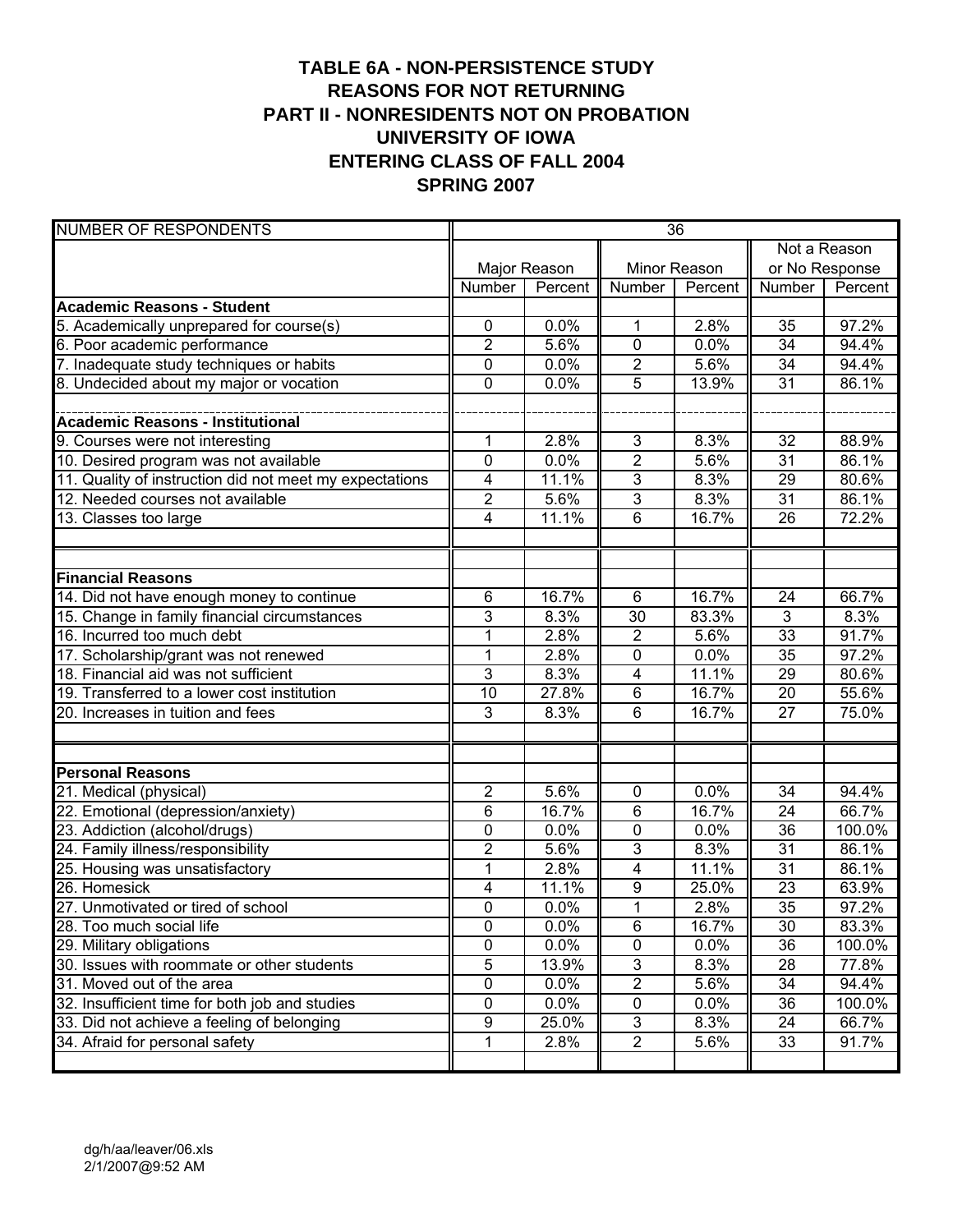# **TABLE 6B - NON-PERSISTENCE STUDY REASONS FOR NOT RETURNING PART II - NONRESIDENTS NOT ON PROBATION IOWA STATE UNIVERSITY ENTERING CLASS OF FALL 2004 SPRING 2007**

| <b>NUMBER OF RESPONDENTS</b>                            | 41                        |              |                 |              |                 |         |
|---------------------------------------------------------|---------------------------|--------------|-----------------|--------------|-----------------|---------|
|                                                         |                           |              |                 |              | Not a Reason    |         |
|                                                         |                           | Major Reason |                 | Minor Reason | or No Response  |         |
|                                                         | Number                    | Percent      | Number          | Percent      | Number          | Percent |
| <b>Academic Reasons - Student</b>                       |                           |              |                 |              |                 |         |
| 5. Academically unprepared for course(s)                | 0                         | 0.0%         | 12              | 29.3%        | 29              | 70.7%   |
| 6. Poor academic performance                            | 4                         | 9.8%         | $\overline{13}$ | 31.7%        | $\overline{24}$ | 58.5%   |
| 7. Inadequate study techniques or habits                | $\overline{2}$            | 4.9%         | 9               | 22.0%        | 30              | 73.2%   |
| 8. Undecided about my major or vocation                 | 8                         | 19.5%        | $\overline{7}$  | 17.1%        | 26              | 63.4%   |
|                                                         |                           |              |                 |              |                 |         |
| <b>Academic Reasons - Institutional</b>                 |                           |              |                 |              |                 |         |
| 9. Courses were not interesting                         | $\overline{c}$            | 4.9%         | 4               | 9.8%         | 35              | 85.4%   |
| 10. Desired program was not available                   | $\overline{4}$            | 9.8%         | 5               | 12.2%        | 32              | 78.0%   |
| 11. Quality of instruction did not meet my expectations | 3                         | 7.3%         | 10              | 24.4%        | 28              | 68.3%   |
| 12. Needed courses not available                        | $\overline{2}$            | 4.9%         | 4               | 9.8%         | 35              | 85.4%   |
| 13. Classes too large                                   | $\overline{3}$            | 7.3%         | 6               | 14.6%        | 32              | 78.0%   |
|                                                         |                           |              |                 |              |                 |         |
|                                                         |                           |              |                 |              |                 |         |
| <b>Financial Reasons</b>                                |                           |              |                 |              |                 |         |
| 14. Did not have enough money to continue               | 12                        | 29.3%        | 3               | 7.3%         | 26              | 63.4%   |
| 15. Change in family financial circumstances            | $\mathbf{3}$              | 7.3%         | 3               | 7.3%         | 35              | 85.4%   |
| 16. Incurred too much debt                              | $\overline{7}$            | 17.1%        | 3               | 7.3%         | $\overline{31}$ | 75.6%   |
| 17. Scholarship/grant was not renewed                   | $\overline{2}$            | 4.9%         | 1               | 2.4%         | $\overline{38}$ | 92.7%   |
| 18. Financial aid was not sufficient                    | $\overline{10}$           | 24.4%        | $\overline{4}$  | 9.8%         | $\overline{27}$ | 65.9%   |
| 19. Transferred to a lower cost institution             | 11                        | 26.8%        | $\overline{9}$  | 22.0%        | 21              | 51.2%   |
| 20. Increases in tuition and fees                       | 6                         | 14.6%        | 4               | 9.8%         | $\overline{31}$ | 75.6%   |
|                                                         |                           |              |                 |              |                 |         |
|                                                         |                           |              |                 |              |                 |         |
| <b>Personal Reasons</b>                                 |                           |              |                 |              |                 |         |
| 21. Medical (physical)                                  | 0                         | 0.0%         | $\overline{2}$  | 4.9%         | 39              | 95.1%   |
| 22. Emotional (depression/anxiety)                      | 5                         | 12.2%        | 8               | 19.5%        | 28              | 68.3%   |
| 23. Addiction (alcohol/drugs)                           | 1                         | 2.4%         | 0               | 0.0%         | 40              | 97.6%   |
| 24. Family illness/responsibility                       | $\overline{2}$            | 4.9%         | 0               | 0.0%         | 39              | 95.1%   |
| 25. Housing was unsatisfactory                          | 4                         | 9.8%         | 5               | 12.2%        | 32              | 78.0%   |
| 26. Homesick                                            | 2                         | 4.9%         | 11              | 26.8%        | 28              | 68.3%   |
| 27. Unmotivated or tired of school                      | $\overline{4}$            | 9.8%         | $\overline{6}$  | 14.6%        | $\overline{31}$ | 75.6%   |
| 28. Too much social life                                | $\overline{\mathbf{4}}$   | 9.8%         | 1               | 2.4%         | 36              | 87.8%   |
| 29. Military obligations                                | $\overline{0}$            | 0.0%         | 1               | 2.4%         | 40              | 97.6%   |
| 30. Issues with roommate or other students              | 4                         | 9.8%         | 6               | 14.6%        | 31              | 75.6%   |
| 31. Moved out of the area                               | $\overline{2}$            | 4.9%         | $\overline{2}$  | 4.9%         | $\overline{37}$ | 90.2%   |
| 32. Insufficient time for both job and studies          | 1                         | 2.4%         | 1               | 2.4%         | 39              | 95.1%   |
| 33. Did not achieve a feeling of belonging              | $\ensuremath{\mathsf{3}}$ | 7.3%         | 10              | 24.4%        | 28              | 68.3%   |
| 34. Afraid for personal safety                          | $\pmb{0}$                 | 0.0%         | 1               | 2.4%         | 40              | 97.6%   |
|                                                         |                           |              |                 |              |                 |         |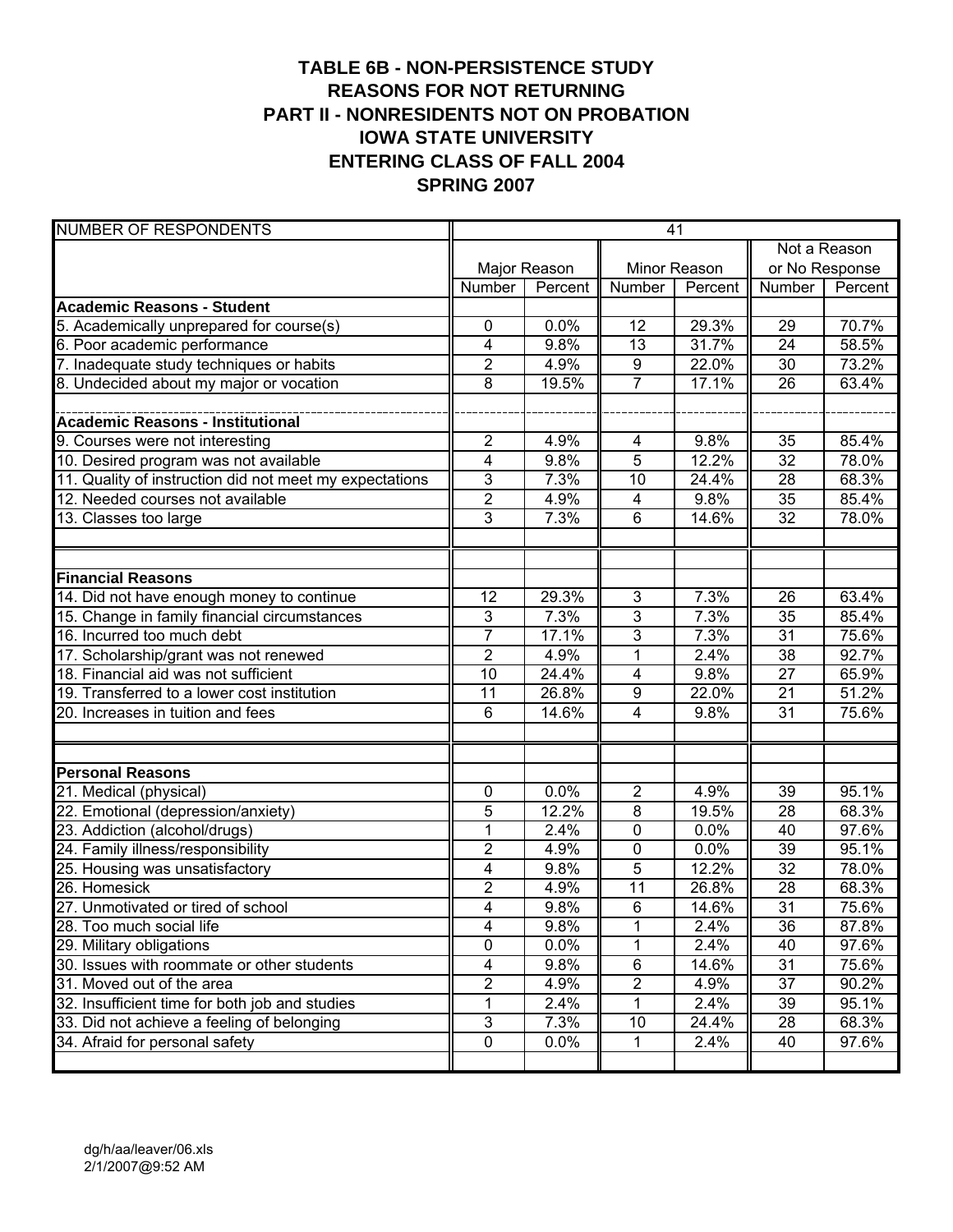# **TABLE 6C - NON-PERSISTENCE STUDY REASONS FOR NOT RETURNING PART II - NONRESIDENTS NOT ON PROBATION UNIVERSITY OF NORTHERN IOWA ENTERING CLASS OF FALL 2004 SPRING 2007**

| <b>NUMBER OF RESPONDENTS</b>                            | 6                |              |                         |              |                |                |
|---------------------------------------------------------|------------------|--------------|-------------------------|--------------|----------------|----------------|
|                                                         |                  |              |                         |              | Not a Reason   |                |
|                                                         |                  | Major Reason |                         | Minor Reason |                | or No Response |
|                                                         | Number           | Percent      | Number                  | Percent      | Number         | Percent        |
| <b>Academic Reasons - Student</b>                       |                  |              |                         |              |                |                |
| 5. Academically unprepared for course(s)                | 0                | 0.0%         | 0                       | 0.0%         | 6              | 100.0%         |
| 6. Poor academic performance                            | $\mathbf 0$      | 0.0%         | $\mathbf 0$             | 0.0%         | 6              | 100.0%         |
| 8. Inadequate study techniques or habits                | 0                | 0.0%         | 1                       | 16.7%        | 5              | 83.3%          |
| 13. Undecided about my major or vocation                | $\mathbf 0$      | 0.0%         | 1                       | 16.7%        | 5              | 83.3%          |
|                                                         |                  |              |                         |              |                |                |
| <b>Academic Reasons - Institutional</b>                 |                  |              |                         |              |                |                |
| 7. Courses were not interesting                         | 0                | 0.0%         | $\mathbf 0$             | 0.0%         | 6              | 100.0%         |
| 9. Desired program was not available                    | $\overline{2}$   | 33.3%        | $\mathbf 0$             | 0.0%         | $\overline{4}$ | 66.7%          |
| 10. Quality of instruction did not meet my expectations | $\mathbf 0$      | 0.0%         | 1                       | 16.7%        | 5              | 83.3%          |
| 11. Needed courses not available                        | $\mathbf 0$      | 0.0%         | $\overline{2}$          | 33.3%        | $\overline{4}$ | 66.7%          |
| 12. Classes too large                                   | $\overline{2}$   | 33.3%        | 1                       | 16.7%        | $\overline{3}$ | 50.0%          |
|                                                         |                  |              |                         |              |                |                |
|                                                         |                  |              |                         |              |                |                |
| <b>Financial Reasons</b>                                |                  |              |                         |              |                |                |
| 14. Did not have enough money to continue               | 1                | 16.7%        | 0                       | 0.0%         | 5              | 83.3%          |
| 15. Change in family financial circumstances            | $\mathbf 0$      | 0.0%         | 1                       | 16.7%        | 5              | 83.3%          |
| 16. Incurred too much debt                              | 1                | 16.7%        | 0                       | 0.0%         | 5              | 83.3%          |
| 17. Scholarship/grant was not renewed                   | $\mathbf 0$      | 0.0%         | $\mathbf 0$             | 0.0%         | 6              | 100.0%         |
| 18. Financial aid was not sufficient                    | $\overline{0}$   | 0.0%         | 0                       | 0.0%         | 6              | 100.0%         |
| 19. Transferred to a lower cost institution             | 1                | 16.7%        | 1                       | 16.7%        | $\overline{4}$ | 66.7%          |
| 20. Increases in tuition and fees                       | $\overline{0}$   | 0.0%         | 1                       | 16.7%        | 5              | 83.3%          |
|                                                         |                  |              |                         |              |                |                |
|                                                         |                  |              |                         |              |                |                |
| <b>Personal Reasons</b>                                 |                  |              |                         |              |                |                |
| 21. Medical (physical)                                  | 0                | 0.0%         | $\mathbf 0$             | 0.0%         | 6              | 100.0%         |
| 22. Emotional (depression/anxiety)                      | 1                | 16.7%        | 3                       | 50.0%        | $\overline{2}$ | 33.3%          |
| 23. Addiction (alcohol/drugs)                           | $\mathbf 0$      | 0.0%         | 0                       | 0.0%         | 6              | 100.0%         |
| 24. Family illness/responsibility                       | $\mathbf 0$      | 0.0%         | 0                       | 0.0%         | 6              | 100.0%         |
| 25. Housing was unsatisfactory                          | 1                | 16.7%        | 0                       | 0.0%         | 5              | 83.3%          |
| 26. Homesick                                            | $\boldsymbol{2}$ | 33.3%        | $\overline{\mathbf{c}}$ | 33.3%        | 2              | 33.3%          |
| 27. Unmotivated or tired of school                      | $\overline{0}$   | 0.0%         | $\overline{0}$          | 0.0%         | $\overline{6}$ | 100.0%         |
| 28. Too much social life                                | 1                | 16.7%        | 1                       | 16.7%        | $\overline{4}$ | 66.7%          |
| 29. Military obligations                                | $\overline{0}$   | 0.0%         | $\pmb{0}$               | 0.0%         | 6              | 100.0%         |
| 30. Issues with roommate or other students              | 1                | 16.7%        | $\overline{c}$          | 33.3%        | 3              | 50.0%          |
| 31. Moved out of the area                               | 0                | 0.0%         | 1                       | 16.7%        | $\overline{5}$ | 83.3%          |
| 32. Insufficient time for both job and studies          | 0                | 0.0%         | $\pmb{0}$               | 0.0%         | 6              | 100.0%         |
| 33. Did not achieve a feeling of belonging              | $\overline{3}$   | 50.0%        | 0                       | 0.0%         | $\mathfrak{S}$ | 50.0%          |
| 34. Afraid for personal safety                          | 0                | 0.0%         | $\pmb{0}$               | 0.0%         | 6              | 100.0%         |
|                                                         |                  |              |                         |              |                |                |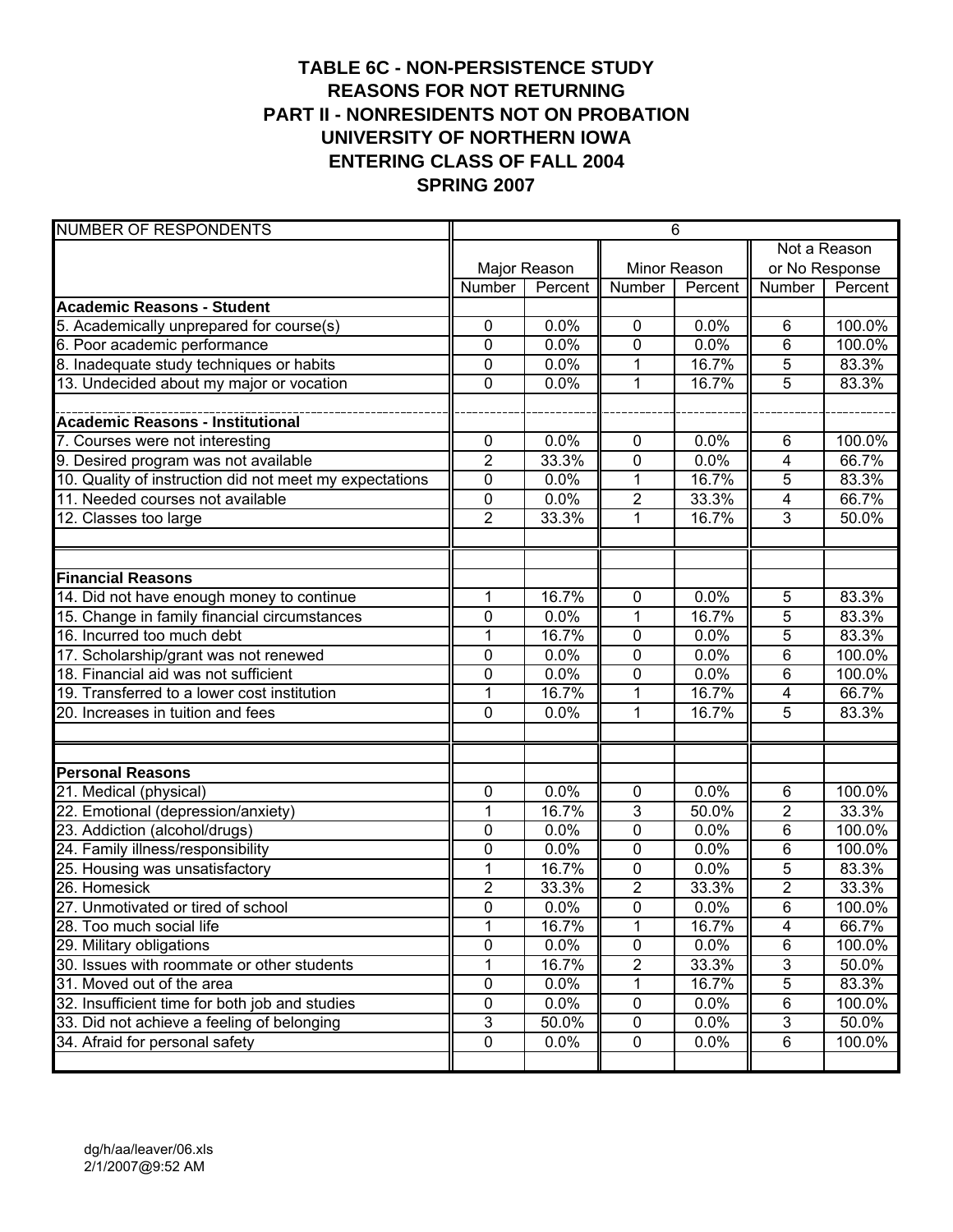#### **TABLE 7 - NPS REASONS FOR NOT RETURNING PART II - NONRESIDENTS ON PROBATION REGENT TOTAL ENTERING CLASS OF FALL 2004 SPRING 2007**

| <b>NUMBER OF RESPONDENTS</b>                            | $\overline{12}$ |              |                         |         |                 |                |  |
|---------------------------------------------------------|-----------------|--------------|-------------------------|---------|-----------------|----------------|--|
|                                                         |                 |              |                         |         | Not a Reason    |                |  |
|                                                         |                 | Major Reason | Minor Reason            |         |                 | or No Response |  |
|                                                         | Number          | Percent      | Number                  | Percent | Number          | Percent        |  |
| <b>Academic Reasons - Student</b>                       |                 |              |                         |         |                 |                |  |
| 5. Academically unprepared for course(s)                | 1               | 8.3%         | 1                       | 8.3%    | 10              | 83.3%          |  |
| 6. Poor academic performance                            | 6               | 50.0%        | 3                       | 25.0%   | $\overline{3}$  | 25.0%          |  |
| 7. Inadequate study techniques or habits                | 4               | 33.3%        | 4                       | 33.3%   | 4               | 33.3%          |  |
| 8. Undecided about my major or vocation                 | $\overline{2}$  | 16.7%        | $\overline{2}$          | 16.7%   | 8               | 66.7%          |  |
|                                                         |                 |              |                         |         |                 |                |  |
| <b>Academic Reasons - Institutional</b>                 |                 |              |                         |         |                 |                |  |
| 9. Courses were not interesting                         | 1               | 8.3%         | $\overline{2}$          | 16.7%   | 9               | 75.0%          |  |
| 10. Desired program was not available                   | 0               | 0.0%         | 1                       | 8.3%    | 11              | 91.7%          |  |
| 11. Quality of instruction did not meet my expectations | $\overline{3}$  | 25.0%        | 1                       | 8.3%    | 8               | 66.7%          |  |
| 12. Needed courses not available                        | 0               | 0.0%         | 0                       | 0.0%    | $\overline{12}$ | 100.0%         |  |
| 13. Classes too large                                   | $\overline{2}$  | 16.7%        | 1                       | 8.3%    | 9               | 75.0%          |  |
|                                                         |                 |              |                         |         |                 |                |  |
| <b>Financial Reasons</b>                                |                 |              |                         |         |                 |                |  |
| 14. Did not have enough money to continue               | $\mathbf{3}$    | 25.0%        | $\overline{2}$          | 16.7%   | $\overline{7}$  | 58.3%          |  |
| 15. Change in family financial circumstances            | 1               | 8.3%         | 0                       | 0.0%    | $\overline{11}$ | 91.7%          |  |
| 16. Incurred too much debt                              | 1               | 8.3%         | 3                       | 25.0%   | $\overline{8}$  | 66.7%          |  |
| 17. Scholarship/grant was not renewed                   | $\overline{1}$  | 8.3%         | $\overline{0}$          | 0.0%    | 11              | 91.7%          |  |
| 18. Financial aid was not sufficient                    | $\overline{4}$  | 33.3%        | $\overline{\mathbf{c}}$ | 16.7%   | $6\phantom{1}$  | 50.0%          |  |
| 19. Transferred to a lower cost institution             | 3               | 25.0%        | $\overline{3}$          | 25.0%   | $6\phantom{1}$  | 50.0%          |  |
| 20. Increases in tuition and fees                       | $\mathbf 0$     | 0.0%         | $\overline{5}$          | 41.7%   | 7               | 58.3%          |  |
|                                                         |                 |              |                         |         |                 |                |  |
|                                                         |                 |              |                         |         |                 |                |  |
| <b>Personal Reasons</b>                                 |                 |              |                         |         |                 |                |  |
| 21. Medical (physical)                                  | 0               | 0.0%         | 1                       | 8.3%    | 11              | 91.7%          |  |
| 22. Emotional (depression/anxiety)                      | 3               | 25.0%        | 3                       | 25.0%   | $\overline{6}$  | 50.0%          |  |
| 23. Addiction (alcohol/drugs)                           | 0               | 0.0%         | 0                       | 0.0%    | $\overline{12}$ | 100.0%         |  |
| 24. Family illness/responsibility                       | 0               | 0.0%         | 1                       | 8.3%    | $\overline{11}$ | 91.7%          |  |
| 25. Housing was unsatisfactory                          | 1               | 8.3%         | 1                       | 8.3%    | 10              | 83.3%          |  |
| 26. Homesick                                            | $\mathbf 1$     | 8.3%         | $\mathsf{O}\xspace$     | 0.0%    | $\overline{11}$ | 91.7%          |  |
| 27. Unmotivated or tired of school                      | $\mathbf 0$     | 0.0%         | $\overline{4}$          | 33.3%   | $\overline{8}$  | 66.7%          |  |
| 28. Too much social life                                | $\overline{2}$  | 16.7%        | $\overline{2}$          | 16.7%   | $\overline{8}$  | 66.7%          |  |
| 29. Military obligations                                | 1               | 8.3%         | 0                       | 0.0%    | $\overline{11}$ | 91.7%          |  |
| 30. Issues with roommate or other students              | 1               | 8.3%         | 1                       | 8.3%    | 10              | 83.3%          |  |
| 31. Moved out of the area                               | 0               | 0.0%         | $\overline{2}$          | 16.7%   | 10              | 83.3%          |  |
| 32. Insufficient time for both job and studies          | 0               | 0.0%         | 1                       | 8.3%    | 11              | 91.7%          |  |
| 33. Did not achieve a feeling of belonging              | $\overline{2}$  | 16.7%        | 1                       | 8.3%    | 9               | 75.0%          |  |
| 34. Afraid for personal safety                          | 0               | 0.0%         | $\pmb{0}$               | 0.0%    | 12              | 100.0%         |  |
|                                                         |                 |              |                         |         |                 |                |  |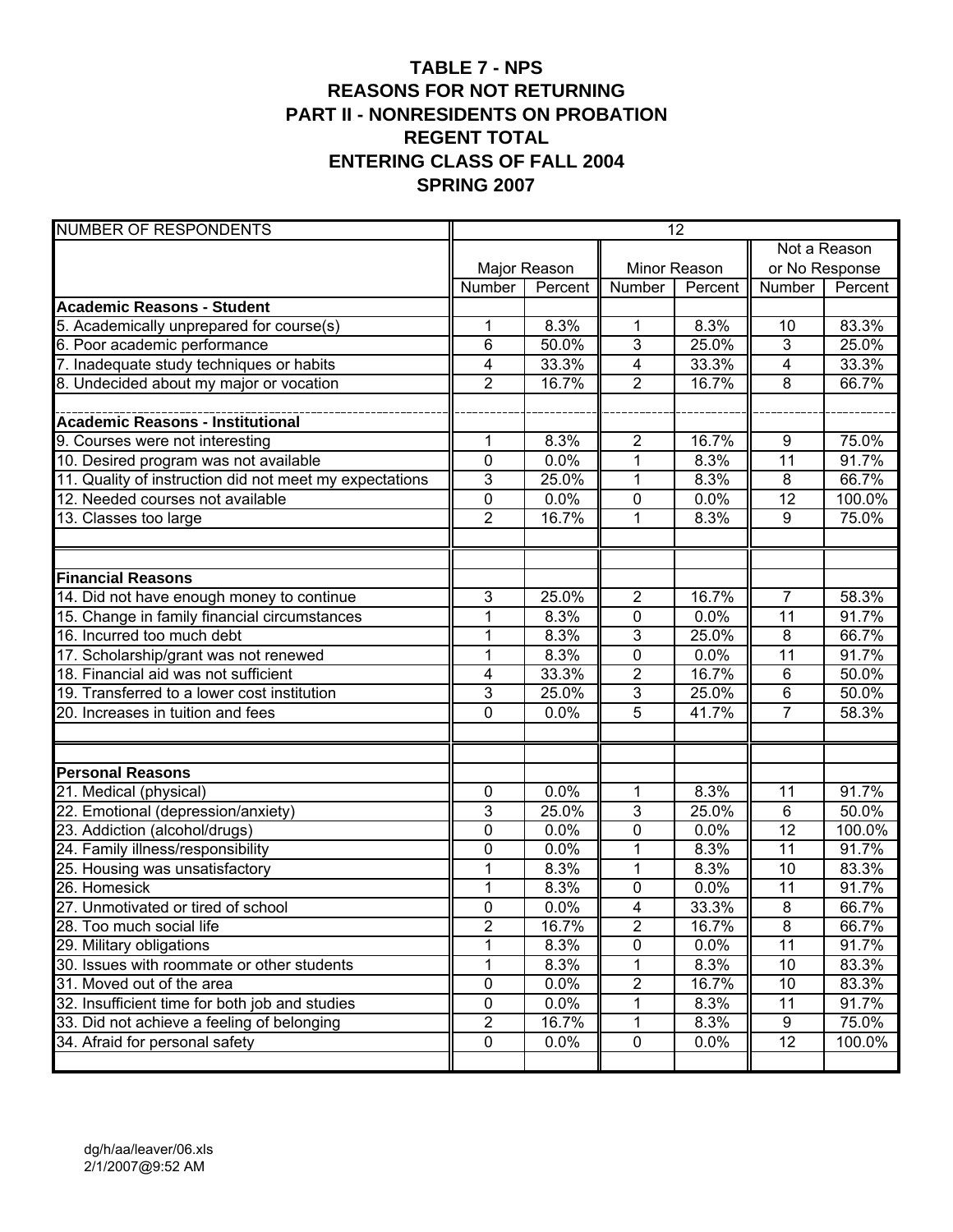# **TABLE 7A - NON-PERSISTENCE STUDY REASONS FOR NOT RETURNING PART II - NONRESIDENTS ON PROBATION UNIVERSITY OF IOWA ENTERING CLASS OF FALL 2004 SPRING 2007**

| <b>NUMBER OF RESPONDENTS</b>                            | 3              |              |                         |              |                |         |
|---------------------------------------------------------|----------------|--------------|-------------------------|--------------|----------------|---------|
|                                                         |                |              |                         |              | Not a Reason   |         |
|                                                         |                | Major Reason |                         | Minor Reason | or No Response |         |
|                                                         | Number         | Percent      | Number                  | Percent      | Number         | Percent |
| <b>Academic Reasons - Student</b>                       |                |              |                         |              |                |         |
| 5. Academically unprepared for course(s)                | 1              | 33.3%        | $\pmb{0}$               | 0.0%         | $\overline{2}$ | 66.7%   |
| 6. Poor academic performance                            | $\overline{2}$ | 66.7%        | 0                       | 0.0%         | $\mathbf{1}$   | 33.3%   |
| 7. Inadequate study techniques or habits                | 1              | 33.3%        | 0                       | 0.0%         | $\overline{2}$ | 66.7%   |
| 8. Undecided about my major or vocation                 | $\mathbf{1}$   | 33.3%        | 0                       | 0.0%         | $\overline{2}$ | 66.7%   |
|                                                         |                |              |                         |              |                |         |
| <b>Academic Reasons - Institutional</b>                 |                |              |                         |              |                |         |
| 9. Courses were not interesting                         | 1              | 33.3%        | 0                       | 0.0%         | $\overline{2}$ | 66.7%   |
| 10. Desired program was not available                   | $\overline{0}$ | 0.0%         | 1                       | 33.3%        | $\overline{2}$ | 66.7%   |
| 11. Quality of instruction did not meet my expectations | 1              | 33.3%        | $\pmb{0}$               | 0.0%         | $\overline{2}$ | 66.7%   |
| 12. Needed courses not available                        | 0              | 0.0%         | $\mathbf 0$             | 0.0%         | $\overline{3}$ | 100.0%  |
| 13. Classes too large                                   | $\mathbf 0$    | 0.0%         | 0                       | 0.0%         | $\overline{3}$ | 100.0%  |
|                                                         |                |              |                         |              |                |         |
|                                                         |                |              |                         |              |                |         |
| <b>Financial Reasons</b>                                |                |              |                         |              |                |         |
| 14. Did not have enough money to continue               | 1              | 33.3%        | $\mathbf 0$             | 0.0%         | $\overline{2}$ | 66.7%   |
| 15. Change in family financial circumstances            | 0              | 0.0%         | 0                       | 0.0%         | 3              | 100.0%  |
| 16. Incurred too much debt                              | $\mathbf 1$    | 33.3%        | 1                       | 33.3%        | $\overline{1}$ | 33.3%   |
| 17. Scholarship/grant was not renewed                   | $\mathbf 0$    | 0.0%         | 0                       | 0.0%         | $\overline{3}$ | 100.0%  |
| 18. Financial aid was not sufficient                    | 1              | 33.3%        | 0                       | 0.0%         | $\overline{2}$ | 66.7%   |
| 19. Transferred to a lower cost institution             | $\mathbf 1$    | 33.3%        | 0                       | 0.0%         | $\overline{2}$ | 66.7%   |
| 20. Increases in tuition and fees                       | $\mathbf 0$    | 0.0%         | 1                       | 33.3%        | $\overline{2}$ | 66.7%   |
|                                                         |                |              |                         |              |                |         |
|                                                         |                |              |                         |              |                |         |
| <b>Personal Reasons</b>                                 |                |              |                         |              |                |         |
| 21. Medical (physical)                                  | $\mathbf 0$    | 0.0%         | $\mathbf 0$             | 0.0%         | 3              | 100.0%  |
| 22. Emotional (depression/anxiety)                      | 1              | 33.3%        | $\pmb{0}$               | 0.0%         | $\overline{2}$ | 66.7%   |
| 23. Addiction (alcohol/drugs)                           | 0              | 0.0%         | 0                       | 0.0%         | 3              | 100.0%  |
| 24. Family illness/responsibility                       | 0              | 0.0%         | 0                       | 0.0%         | 3              | 100.0%  |
| 25. Housing was unsatisfactory                          | 1              | 33.3%        | 1                       | 33.3%        | $\mathbf{1}$   | 33.3%   |
| 26. Homesick                                            | 0              | 0.0%         | 0                       | 0.0%         | $\overline{3}$ | 100.0%  |
| 27. Unmotivated or tired of school                      | $\mathbf 0$    | 0.0%         | $\mathbf{1}$            | 33.3%        | $\overline{2}$ | 66.7%   |
| 28. Too much social life                                | $\overline{2}$ | 66.7%        | $\pmb{0}$               | 0.0%         | 1              | 33.3%   |
| 29. Military obligations                                | $\overline{0}$ | 0.0%         | 0                       | 0.0%         | $\overline{3}$ | 100.0%  |
| 30. Issues with roommate or other students              | 1              | 33.3%        | 0                       | 0.0%         | $\overline{2}$ | 66.7%   |
| 31. Moved out of the area                               | $\overline{0}$ | 0.0%         | $\overline{\mathbf{c}}$ | 66.7%        | 1              | 33.3%   |
| 32. Insufficient time for both job and studies          | 0              | 0.0%         | $\pmb{0}$               | 0.0%         | 3              | 100.0%  |
| 33. Did not achieve a feeling of belonging              | 1              | 33.3%        | 0                       | 0.0%         | $\overline{2}$ | 66.7%   |
| 34. Afraid for personal safety                          | 0              | 0.0%         | $\pmb{0}$               | 0.0%         | $\mathbf{3}$   | 100.0%  |
|                                                         |                |              |                         |              |                |         |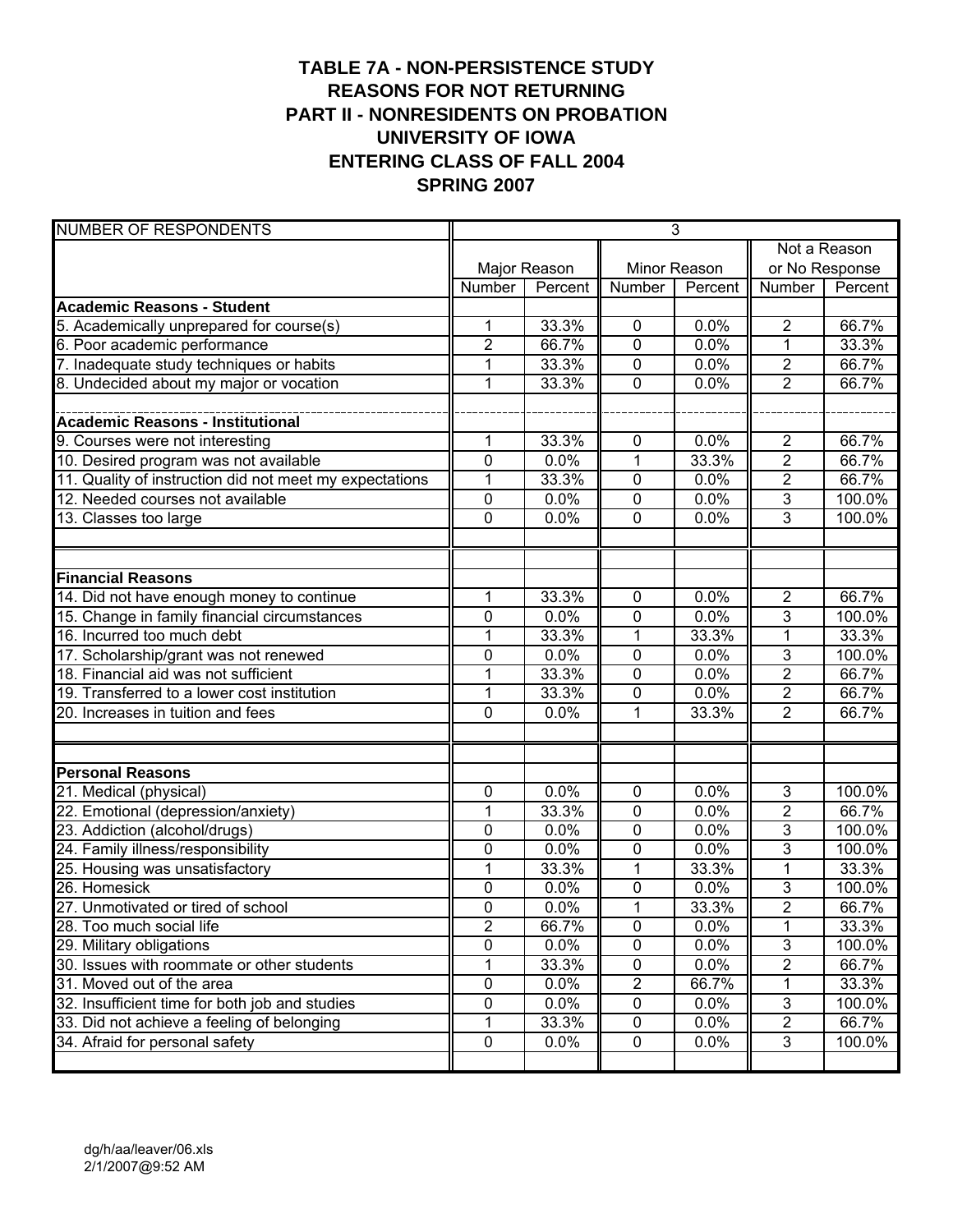# **TABLE 7B - NON-PERSISTENCE STUDY REASONS FOR NOT RETURNING PART II - NONRESIDENTS ON PROBATION IOWA STATE UNIVERSITY ENTERING CLASS OF FALL 2004 SPRING 2007**

| <b>NUMBER OF RESPONDENTS</b>                            | $\overline{9}$ |              |                |              |                         |                |  |
|---------------------------------------------------------|----------------|--------------|----------------|--------------|-------------------------|----------------|--|
|                                                         |                |              |                |              | Not a Reason            |                |  |
|                                                         |                | Major Reason |                | Minor Reason |                         | or No Response |  |
|                                                         | Number         | Percent      | <b>Number</b>  | Percent      | Number                  | Percent        |  |
| <b>Academic Reasons - Student</b>                       |                |              |                |              |                         |                |  |
| 5. Academically unprepared for course(s)                | 0              | 0.0%         | 1              | 11.1%        | 8                       | 88.9%          |  |
| 6. Poor academic performance                            | 4              | 44.4%        | 3              | 33.3%        | $\overline{2}$          | 22.2%          |  |
| 7. Inadequate study techniques or habits                | $\mathbf{3}$   | 33.3%        | $\overline{4}$ | 44.4%        | $\overline{2}$          | 22.2%          |  |
| 8. Undecided about my major or vocation                 | $\mathbf{1}$   | 11.1%        | $\overline{2}$ | 22.2%        | 6                       | 66.7%          |  |
|                                                         |                |              |                |              |                         |                |  |
| <b>Academic Reasons - Institutional</b>                 |                |              |                |              |                         |                |  |
| 9. Courses were not interesting                         | 0              | 0.0%         | $\overline{2}$ | 22.2%        | $\overline{7}$          | 77.8%          |  |
| 10. Desired program was not available                   | 0              | 0.0%         | 0              | 0.0%         | $\overline{9}$          | 100.0%         |  |
| 11. Quality of instruction did not meet my expectations | $\overline{2}$ | 22.2%        | 1              | 11.1%        | 6                       | 66.7%          |  |
| 12. Needed courses not available                        | 0              | 0.0%         | 0              | 0.0%         | 9                       | 100.0%         |  |
| 13. Classes too large                                   | $\overline{2}$ | 22.2%        | 1              | 11.1%        | 6                       | 66.7%          |  |
|                                                         |                |              |                |              |                         |                |  |
|                                                         |                |              |                |              |                         |                |  |
| <b>Financial Reasons</b>                                |                |              |                |              |                         |                |  |
| 14. Did not have enough money to continue               | $\overline{2}$ | 22.2%        | $\overline{2}$ | 22.2%        | 5                       | 55.6%          |  |
| 15. Change in family financial circumstances            | $\mathbf 1$    | 11.1%        | 0              | 0.0%         | $\overline{8}$          | 88.9%          |  |
| 16. Incurred too much debt                              | $\mathbf 0$    | 0.0%         | $\overline{2}$ | 22.2%        | $\overline{7}$          | 77.8%          |  |
| 17. Scholarship/grant was not renewed                   | 1              | 11.1%        | 0              | 0.0%         | $\overline{8}$          | 88.9%          |  |
| 18. Financial aid was not sufficient                    | 3              | 33.3%        | 2              | 22.2%        | 4                       | 44.4%          |  |
| 19. Transferred to a lower cost institution             | $\overline{2}$ | 22.2%        | $\overline{3}$ | 33.3%        | 4                       | 44.4%          |  |
| 20. Increases in tuition and fees                       | $\mathbf 0$    | 0.0%         | 4              | 44.4%        | 5                       | 55.6%          |  |
|                                                         |                |              |                |              |                         |                |  |
|                                                         |                |              |                |              |                         |                |  |
| <b>Personal Reasons</b>                                 |                |              |                |              |                         |                |  |
| 21. Medical (physical)                                  | 0              | 0.0%         | 1              | 11.1%        | 8                       | 88.9%          |  |
| 22. Emotional (depression/anxiety)                      | $\overline{2}$ | 22.2%        | 3              | 33.3%        | 4                       | 44.4%          |  |
| 23. Addiction (alcohol/drugs)                           | 0              | 0.0%         | 0              | 0.0%         | 9                       | 100.0%         |  |
| 24. Family illness/responsibility                       | $\mathbf 0$    | 0.0%         | 1              | 11.1%        | $\overline{8}$          | 88.9%          |  |
| 25. Housing was unsatisfactory                          | $\mathbf 0$    | 0.0%         | 0              | 0.0%         | 9                       | 100.0%         |  |
| 26. Homesick                                            | 1              | 11.1%        | 0              | 0.0%         | 8                       | 88.9%          |  |
| 27. Unmotivated or tired of school                      | 0              | 0.0%         | 3              | 33.3%        | 6                       | 66.7%          |  |
| 28. Too much social life                                | 0              | 0.0%         | $\overline{2}$ | 22.2%        | $\overline{7}$          | 77.8%          |  |
| 29. Military obligations                                | 1              | 11.1%        | 0              | 0.0%         | $\overline{8}$          | 88.9%          |  |
| 30. Issues with roommate or other students              | $\pmb{0}$      | 0.0%         | 1              | 11.1%        | $\overline{\mathbf{8}}$ | 88.9%          |  |
| 31. Moved out of the area                               | 0              | 0.0%         | 0              | $0.0\%$      | 9                       | 100.0%         |  |
| 32. Insufficient time for both job and studies          | 0              | 0.0%         | 1              | 11.1%        | 8                       | 88.9%          |  |
| 33. Did not achieve a feeling of belonging              | 1              | 11.1%        | 1              | 11.1%        | $\overline{7}$          | 77.8%          |  |
| 34. Afraid for personal safety                          | 0              | 0.0%         | $\pmb{0}$      | 0.0%         | 9                       | 100.0%         |  |
|                                                         |                |              |                |              |                         |                |  |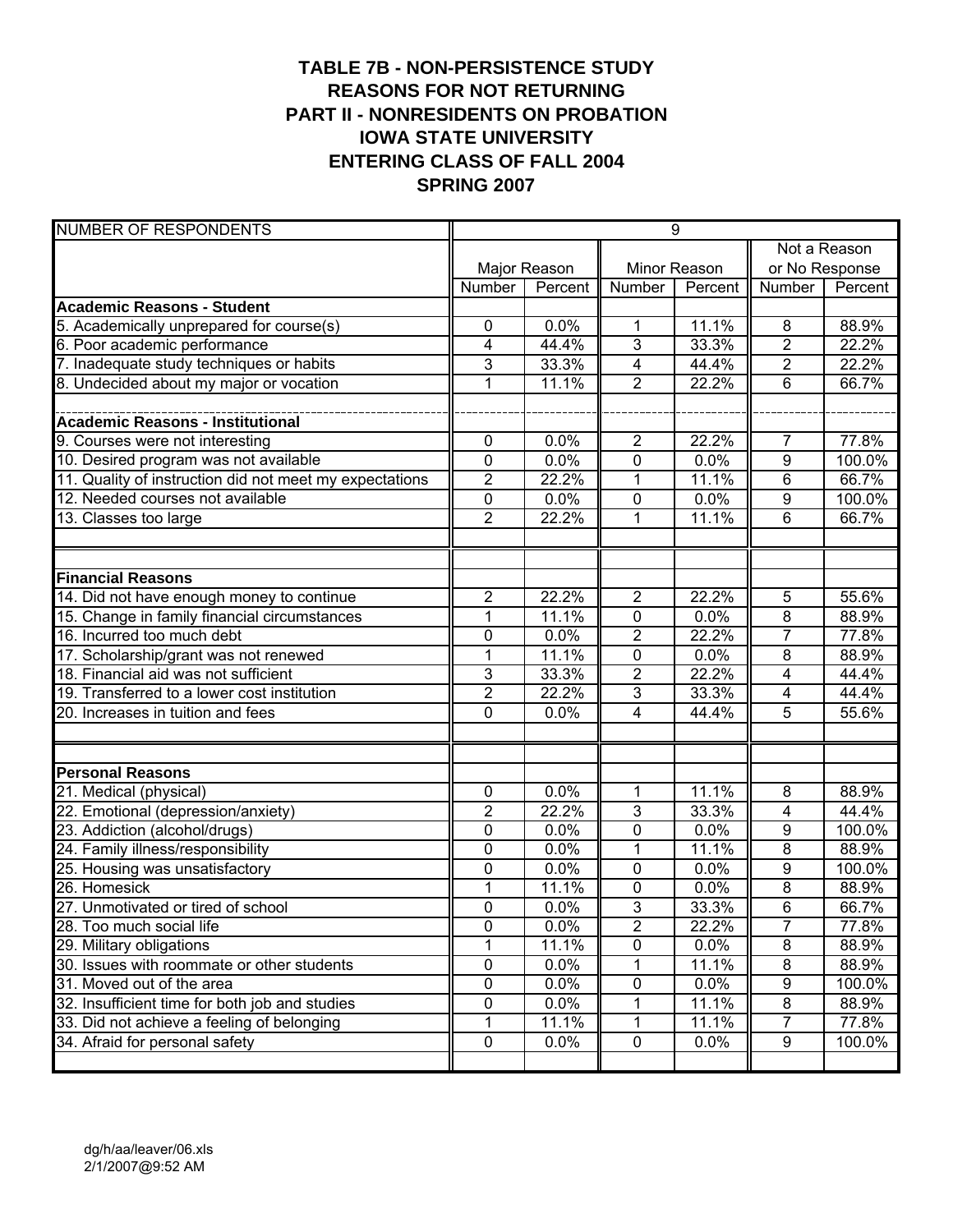# **TABLE 7C - NON-PERSISTENCE STUDY REASONS FOR NOT RETURNING PART II - NONRESIDENTS ON PROBATION UNIVERSITY OF NORTHERN IOWA ENTERING CLASS OF FALL 2004 SPRING 2007**

| <b>NUMBER OF RESPONDENTS</b>                            | $\mathbf 0$    |                              |              |         |                |                              |
|---------------------------------------------------------|----------------|------------------------------|--------------|---------|----------------|------------------------------|
|                                                         |                |                              |              |         | Not a Reason   |                              |
|                                                         |                | Major Reason                 | Minor Reason |         | or No Response |                              |
|                                                         | Number         | Percent                      | Number       | Percent | Number         | Percent                      |
| <b>Academic Reasons - Student</b>                       |                |                              |              |         |                |                              |
| 5. Academically unprepared for course(s)                | 0              | #DIV/0!                      | 0            | #DIV/0! | $\mathbf 0$    | #DIV/0!                      |
| 6. Poor academic performance                            | 0              | #DIV/0!                      | 0            | #DIV/0! | 0              | #DIV/0!                      |
| 8. Inadequate study techniques or habits                | 0              | $\overline{\text{HDIV}}$ /0! | 0            | #DIV/0! | 0              | #DIV/0!                      |
| 13. Undecided about my major or vocation                | $\mathbf 0$    | #DIV/0!                      | 0            | #DIV/0! | $\overline{0}$ | #DIV/0!                      |
|                                                         |                |                              |              |         |                |                              |
| <b>Academic Reasons - Institutional</b>                 |                |                              |              |         |                |                              |
| 7. Courses were not interesting                         | 0              | #DIV/0!                      | 0            | #DIV/0! | $\mathbf 0$    | #DIV/0!                      |
| 9. Desired program was not available                    | $\mathbf 0$    | #DIV/0!                      | 0            | #DIV/0! | $\mathbf 0$    | #DIV/0!                      |
| 10. Quality of instruction did not meet my expectations | 0              | #DIV/0!                      | 0            | #DIV/0! | $\mathbf 0$    | #DIV/0!                      |
| 11. Needed courses not available                        | 0              | #DIV/0!                      | 0            | #DIV/0! | $\mathbf 0$    | #DIV/0!                      |
| 12. Classes too large                                   | $\mathbf 0$    | #DIV/0!                      | 0            | #DIV/0! | 0              | #DIV/0!                      |
|                                                         |                |                              |              |         |                |                              |
|                                                         |                |                              |              |         |                |                              |
| <b>Financial Reasons</b>                                |                |                              |              |         |                |                              |
| 14. Did not have enough money to continue               | 0              | #DIV/0!                      | 0            | #DIV/0! | $\mathbf 0$    | #DIV/0!                      |
| 15. Change in family financial circumstances            | 0              | #DIV/0!                      | 0            | #DIV/0! | $\mathbf 0$    | #DIV/0!                      |
| 16. Incurred too much debt                              | $\mathbf 0$    | #DIV/0!                      | 0            | #DIV/0! | $\overline{0}$ | #DIV/0!                      |
| 17. Scholarship/grant was not renewed                   | $\mathbf 0$    | $#$ DIV/0!                   | 0            | #DIV/0! | $\mathbf 0$    | #DIV/0!                      |
| 18. Financial aid was not sufficient                    | 0              | #DIV/0!                      | 0            | #DIV/0! | $\mathbf 0$    | #DIV/0!                      |
| 19. Transferred to a lower cost institution             | 0              | #DIV/0!                      | 0            | #DIV/0! | $\mathbf 0$    | #DIV/0!                      |
| 20. Increases in tuition and fees                       | $\Omega$       | #DIV/0!                      | 0            | #DIV/0! | $\overline{0}$ | #DIV/0!                      |
|                                                         |                |                              |              |         |                |                              |
|                                                         |                |                              |              |         |                |                              |
| <b>Personal Reasons</b>                                 |                |                              |              |         |                |                              |
| 21. Medical (physical)                                  | 0              | #DIV/0!                      | 0            | #DIV/0! | $\mathbf 0$    | #DIV/0!                      |
| 22. Emotional (depression/anxiety)                      | 0              | #DIV/0!                      | 0            | #DIV/0! | $\mathbf 0$    | #DIV/0!                      |
| 23. Addiction (alcohol/drugs)                           | 0              | #DIV/0!                      | 0            | #DIV/0! | 0              | #DIV/0!                      |
| 24. Family illness/responsibility                       | 0              | #DIV/0!                      | 0            | #DIV/0! | 0              | #DIV/0!                      |
| 25. Housing was unsatisfactory                          | $\mathbf 0$    | #DIV/0!                      | 0            | #DIV/0! | $\overline{0}$ | #DIV/0!                      |
| 26. Homesick                                            | $\mathbf 0$    | #DIV/0!                      | 0            | #DIV/0! | 0              | #DIV/0!                      |
| 27. Unmotivated or tired of school                      | 0              | #DIV/0!                      | 0            | #DIV/0! | 0              | $\overline{\text{HDIV}}$ /0! |
| 28. Too much social life                                | 0              | #DIV/0!                      | 0            | #DIV/0! | 0              | #DIV/0!                      |
| 29. Military obligations                                | $\overline{0}$ | #DIV/0!                      | 0            | #DIV/0! | $\overline{0}$ | #DIV/0!                      |
| 30. Issues with roommate or other students              | 0              | #DIV/0!                      | 0            | #DIV/0! | $\pmb{0}$      | #DIV/0!                      |
| 31. Moved out of the area                               | 0              | #DIV/0!                      | 0            | #DIV/0! | $\pmb{0}$      | #DIV/0!                      |
| 32. Insufficient time for both job and studies          | 0              | #DIV/0!                      | 0            | #DIV/0! | $\pmb{0}$      | #DIV/0!                      |
| 33. Did not achieve a feeling of belonging              | 0              | #DIV/0!                      | 0            | #DIV/0! | $\mathbf 0$    | #DIV/0!                      |
| 34. Afraid for personal safety                          | 0              | #DIV/0!                      | $\pmb{0}$    | #DIV/0! | $\mathbf 0$    | #DIV/0!                      |
|                                                         |                |                              |              |         |                |                              |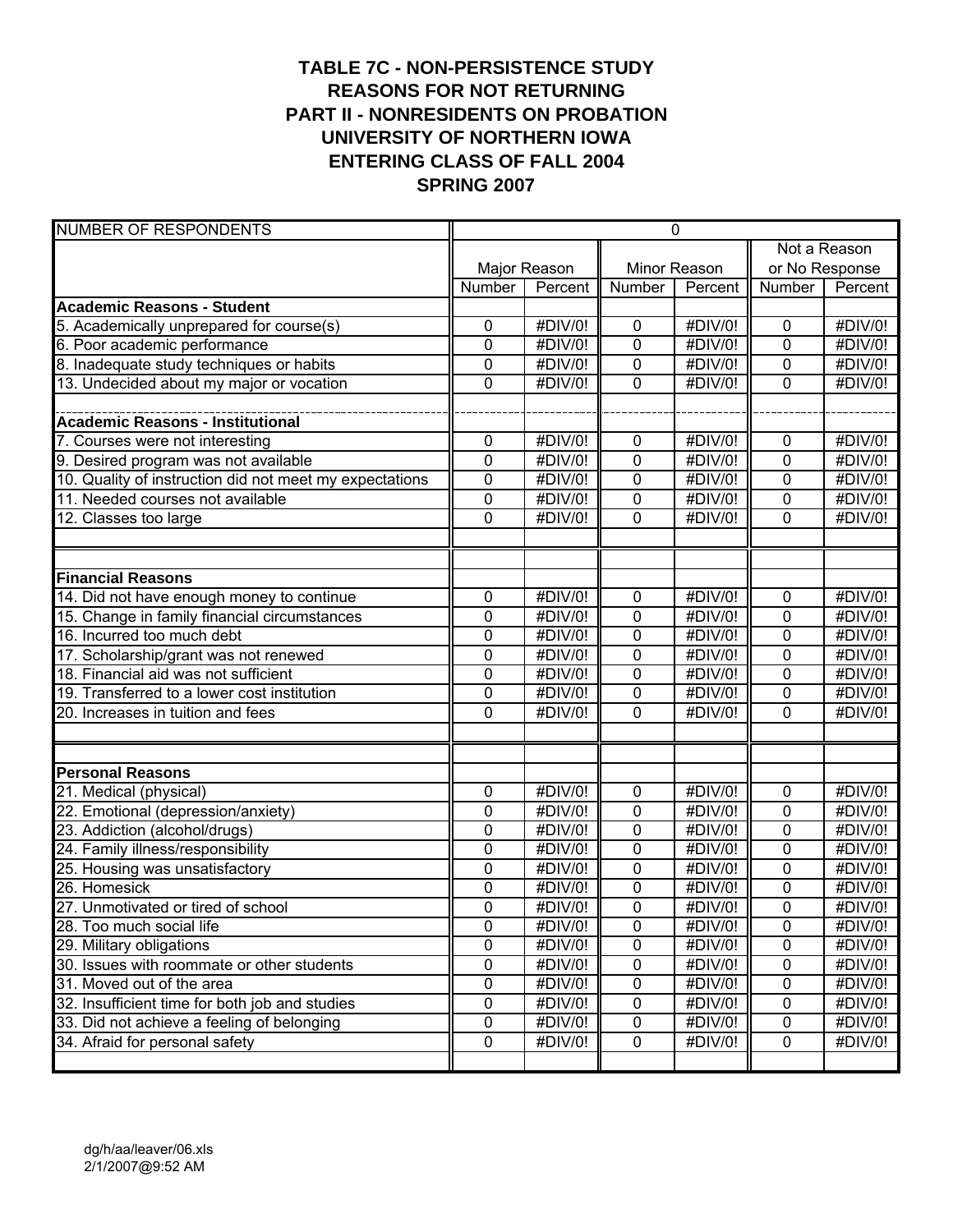# **TABLE 8 - NPS REASONS FOR NOT RETURNING PART II - ALL RESPONDENTS REGENT TOTAL ENTERING CLASS OF FALL 2004 SPRING 2007**

| <b>NUMBER OF RESPONDENTS</b>                            | 309                     |                    |                 |         |                  |                |  |
|---------------------------------------------------------|-------------------------|--------------------|-----------------|---------|------------------|----------------|--|
|                                                         |                         |                    |                 |         | Not a Reason     |                |  |
|                                                         |                         | Major Reason       | Minor Reason    |         |                  | or No Response |  |
|                                                         | Number                  | Percent            | Number          | Percent | Number           | Percent        |  |
| <b>Academic Reasons - Student</b>                       |                         |                    |                 |         |                  |                |  |
| 5. Academically unprepared for course(s)                | 12                      | 3.9%               | 42              | 13.6%   | 252              | 81.6%          |  |
| 6. Poor academic performance                            | 30                      | 9.7%               | 62              | 20.1%   | 214              | 69.3%          |  |
| 7. Inadequate study techniques or habits                | 24                      | 7.8%               | 64              | 20.7%   | 218              | 70.6%          |  |
| 8. Undecided about my major or vocation                 | 51                      | 16.5%              | 55              | 17.8%   | $\overline{200}$ | 64.7%          |  |
|                                                         |                         |                    |                 |         |                  |                |  |
|                                                         |                         |                    |                 |         |                  |                |  |
| 9. Courses were not interesting                         | 17                      | 5.5%               | 53              | 17.2%   | 236              | 76.4%          |  |
| 10. Desired program was not available                   | 45                      | 14.6%              | $\overline{22}$ | 7.1%    | 239              | 77.3%          |  |
| 11. Quality of instruction did not meet my expectations | 40                      | 12.9%              | 47              | 15.2%   | 219              | 70.9%          |  |
| 12. Needed courses not available                        | 38                      | 12.3%              | 21              | 6.8%    | 247              | 79.9%          |  |
| 13. Classes too large                                   | 47                      | 15.2%              | 53              | 17.2%   | 206              | 66.7%          |  |
|                                                         |                         |                    |                 |         |                  |                |  |
|                                                         |                         |                    |                 |         |                  |                |  |
| <b>Financial Reasons</b>                                |                         |                    |                 |         |                  |                |  |
| 14. Did not have enough money to continue               | 50                      | 16.2%              | 38              | 12.3%   | 218              | 70.6%          |  |
| 15. Change in family financial circumstances            | 20                      | 6.5%               | 54              | 17.5%   | 232              | 75.1%          |  |
| 16. Incurred too much debt                              | 29                      | 9.4%               | 25              | 8.1%    | 252              | 81.6%          |  |
| 17. Scholarship/grant was not renewed                   | 12                      | 3.9%               | $\overline{9}$  | 2.9%    | 285              | 92.2%          |  |
| 18. Financial aid was not sufficient                    | 36                      | 11.7%              | 39              | 12.6%   | 231              | 74.8%          |  |
| 19. Transferred to a lower cost institution             | 78                      | 25.2%              | 52              | 16.8%   | 176              | 57.0%          |  |
| 20. Increases in tuition and fees                       | 32                      | 10.4%              | 48              | 15.5%   | 226              | 73.1%          |  |
|                                                         |                         |                    |                 |         |                  |                |  |
|                                                         |                         |                    |                 |         |                  |                |  |
| <b>Personal Reasons</b>                                 |                         |                    |                 |         |                  |                |  |
| 21. Medical (physical)                                  | 15                      | 4.9%               | 9               | 2.9%    | 281              | 90.9%          |  |
| 22. Emotional (depression/anxiety)                      | 47                      | 15.2%              | 62              | 20.1%   | 196              | 63.4%          |  |
| 23. Addiction (alcohol/drugs)                           | $\overline{\mathbf{4}}$ | 1.3%               | $\mathbf 1$     | 0.3%    | 300              | 97.1%          |  |
| 24. Family illness/responsibility                       | 13                      | 4.2%               | 16              | 5.2%    | 276              | 89.3%          |  |
| 25. Housing was unsatisfactory                          | 24                      | 7.8%               | $\overline{32}$ | 10.4%   | 249              | 80.6%          |  |
| 26. Homesick                                            | 28                      | 9.1%               | 53              | 17.2%   | 224              | 72.5%          |  |
| 27. Unmotivated or tired of school                      | $\overline{20}$         | 6.5%               | 50              | 16.2%   | 235              | 76.1%          |  |
| 28. Too much social life                                | 15                      | 4.9%               | 30              | 9.7%    | 260              | 84.1%          |  |
| 29. Military obligations                                | $\overline{6}$          | 1.9%               | $\overline{3}$  | 1.0%    | 296              | 95.8%          |  |
| 30. Issues with roommate or other students              | 29                      | 9.4%               | 40              | 12.9%   | 236              | 76.4%          |  |
| 31. Moved out of the area                               | 15                      | 4.9%               | 15              | 4.9%    | 275              | 89.0%          |  |
| 32. Insufficient time for both job and studies          | 14                      | 4.5%               | 18              | 5.8%    | 273              | 88.3%          |  |
| 33. Did not achieve a feeling of belonging              | 55                      | 17.8%              | 54              | 17.5%   | 196              | 63.4%          |  |
| 34. Afraid for personal safety                          | 4                       | $\overline{1.3\%}$ | $\overline{7}$  | 2.3%    | 294              | 95.1%          |  |
|                                                         |                         |                    |                 |         |                  |                |  |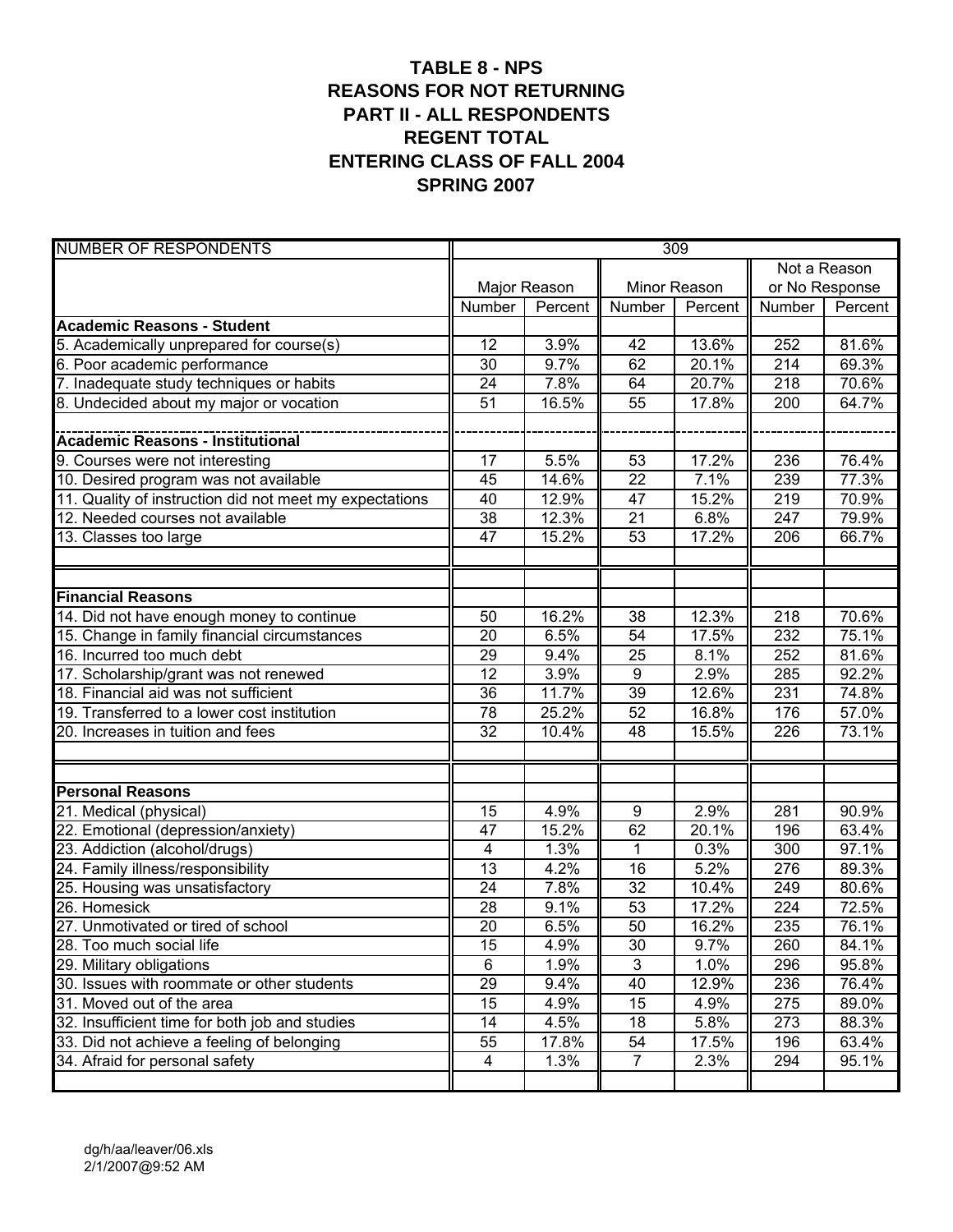# **TABLE 9 - NON-PERSISTENCE STUDY REASONS FOR NOT RETURNING PART II - ALL RESPONDENTS UNIVERSITY OF IOWA ENTERING CLASS OF FALL 2004 SPRING 2007**

| <b>NUMBER OF RESPONDENTS</b>                            | 92                      |              |                 |         |                 |                |
|---------------------------------------------------------|-------------------------|--------------|-----------------|---------|-----------------|----------------|
|                                                         |                         |              |                 |         | Not a Reason    |                |
|                                                         |                         | Major Reason | Minor Reason    |         |                 | or No Response |
|                                                         | Number                  | Percent      | Number          | Percent | Number          | Percent        |
| <b>Academic Reasons - Student</b>                       |                         |              |                 |         |                 |                |
| 5. Academically unprepared for course(s)                | 3                       | 3.3%         | 6               | 6.5%    | 83              | 90.2%          |
| 6. Poor academic performance                            | $\overline{7}$          | 7.6%         | $\overline{9}$  | 9.8%    | 76              | 82.6%          |
| 7. Inadequate study techniques or habits                | 6                       | 6.5%         | 13              | 14.1%   | 73              | 79.3%          |
| 8. Undecided about my major or vocation                 | 10                      | 10.9%        | $\overline{14}$ | 15.2%   | 68              | 73.9%          |
|                                                         |                         |              |                 |         |                 |                |
| <b>Academic Reasons - Institutional</b>                 |                         |              |                 |         |                 |                |
| 9. Courses were not interesting                         | 4                       | 4.3%         | 17              | 18.5%   | 71              | 77.2%          |
| 10. Desired program was not available                   | $\overline{13}$         | 14.1%        | $\overline{7}$  | 7.6%    | $\overline{72}$ | 78.3%          |
| 11. Quality of instruction did not meet my expectations | 15                      | 16.3%        | 17              | 18.5%   | 60              | 65.2%          |
| 12. Needed courses not available                        | 8                       | 8.7%         | 4               | 4.3%    | 80              | 87.0%          |
| 13. Classes too large                                   | 16                      | 17.4%        | 20              | 21.7%   | 56              | 60.9%          |
|                                                         |                         |              |                 |         |                 |                |
|                                                         |                         |              |                 |         |                 |                |
| <b>Financial Reasons</b>                                |                         |              |                 |         |                 |                |
| 14. Did not have enough money to continue               | 12                      | 13.0%        | 12              | 13.0%   | 68              | 73.9%          |
| 15. Change in family financial circumstances            | 4                       | 4.3%         | 34              | 37.0%   | 54              | 58.7%          |
| 16. Incurred too much debt                              | 5                       | 5.4%         | 8               | 8.7%    | 79              | 85.9%          |
| 17. Scholarship/grant was not renewed                   | 3                       | 3.3%         | 4               | 4.3%    | 85              | 92.4%          |
| 18. Financial aid was not sufficient                    | 6                       | 6.5%         | $\overline{11}$ | 12.0%   | $\overline{75}$ | 81.5%          |
| 19. Transferred to a lower cost institution             | 23                      | 25.0%        | $\overline{12}$ | 13.0%   | $\overline{57}$ | 62.0%          |
| 20. Increases in tuition and fees                       | 9                       | 9.8%         | $\overline{12}$ | 13.0%   | $\overline{71}$ | 77.2%          |
|                                                         |                         |              |                 |         |                 |                |
|                                                         |                         |              |                 |         |                 |                |
| <b>Personal Reasons</b>                                 |                         |              |                 |         |                 |                |
| 21. Medical (physical)                                  | $\overline{\mathbf{4}}$ | 4.3%         | 2               | 2.2%    | 86              | 93.5%          |
| 22. Emotional (depression/anxiety)                      | 18                      | 19.6%        | 19              | 20.7%   | 55              | 59.8%          |
| 23. Addiction (alcohol/drugs)                           | $\mathbf 0$             | 0.0%         | 0               | 0.0%    | 92              | 100.0%         |
| 24. Family illness/responsibility                       | 4                       | 4.3%         | 5               | 5.4%    | 83              | 90.2%          |
| 25. Housing was unsatisfactory                          | 11                      | 12.0%        | $\overline{12}$ | 13.0%   | 69              | 75.0%          |
| 26. Homesick                                            | 14                      | 15.2%        | 18              | 19.6%   | 60              | 65.2%          |
| 27. Unmotivated or tired of school                      | $\overline{3}$          | 3.3%         | $\overline{11}$ | 12.0%   | $\overline{78}$ | 84.8%          |
| 28. Too much social life                                | 5                       | 5.4%         | 11              | 12.0%   | 76              | 82.6%          |
| 29. Military obligations                                | $\overline{0}$          | 0.0%         | 1               | 1.1%    | 91              | 98.9%          |
| 30. Issues with roommate or other students              | 16                      | 17.4%        | $\overline{12}$ | 13.0%   | 64              | 69.6%          |
| 31. Moved out of the area                               | $\overline{2}$          | 2.2%         | 8               | 8.7%    | 82              | $89.1\%$       |
| 32. Insufficient time for both job and studies          | $\overline{\mathbf{4}}$ | 4.3%         | 6               | 6.5%    | 82              | 89.1%          |
| 33. Did not achieve a feeling of belonging              | 28                      | 30.4%        | 13              | 14.1%   | 51              | 55.4%          |
| 34. Afraid for personal safety                          | $\mathfrak{B}$          | 3.3%         | 5               | 5.4%    | 84              | 91.3%          |
|                                                         |                         |              |                 |         |                 |                |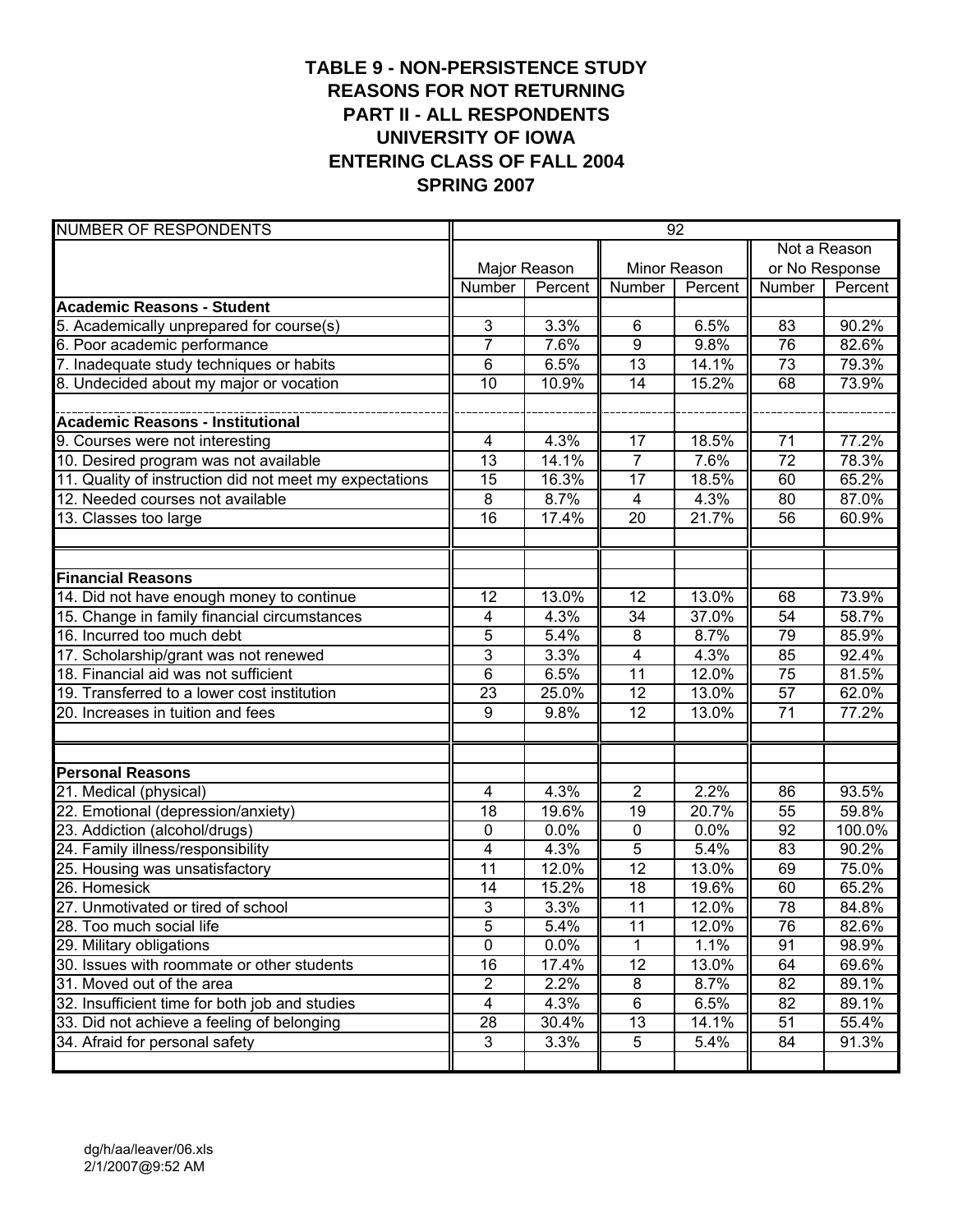# **TABLE 10 - NON-PERSISTENCE STUDY REASONS FOR NOT RETURNING PART II - ALL RESPONDENTS IOWA STATE UNIVERSITY ENTERING CLASS OF FALL 2004 SPRING 2007**

| <b>NUMBER OF RESPONDENTS</b>                            | 137             |              |                 |         |                 |                |  |
|---------------------------------------------------------|-----------------|--------------|-----------------|---------|-----------------|----------------|--|
|                                                         |                 |              |                 |         | Not a Reason    |                |  |
|                                                         |                 | Major Reason | Minor Reason    |         |                 | or No Response |  |
|                                                         | Number          | Percent      | Number          | Percent | Number          | Percent        |  |
| <b>Academic Reasons - Student</b>                       |                 |              |                 |         |                 |                |  |
| 5. Academically unprepared for course(s)                | $\overline{7}$  | 5.1%         | 28              | 20.4%   | 102             | 74.5%          |  |
| 6. Poor academic performance                            | 18              | 13.1%        | 36              | 26.3%   | 83              | 60.6%          |  |
| 7. Inadequate study techniques or habits                | 12              | 8.8%         | 36              | 26.3%   | 89              | 65.0%          |  |
| 8. Undecided about my major or vocation                 | 28              | 20.4%        | $\overline{26}$ | 19.0%   | 83              | 60.6%          |  |
|                                                         |                 |              |                 |         |                 |                |  |
| Academic Reasons - Institutional                        |                 |              |                 |         |                 |                |  |
| 9. Courses were not interesting                         | 11              | 8.0%         | 18              | 13.1%   | 108             | 78.8%          |  |
| 10. Desired program was not available                   | $\overline{17}$ | 12.4%        | $\overline{13}$ | 9.5%    | 107             | 78.1%          |  |
| 11. Quality of instruction did not meet my expectations | 20              | 14.6%        | $\overline{21}$ | 15.3%   | 96              | 70.1%          |  |
| 12. Needed courses not available                        | 17              | 12.4%        | 10              | 7.3%    | 110             | 80.3%          |  |
| 13. Classes too large                                   | 20              | 14.6%        | 22              | 16.1%   | 95              | 69.3%          |  |
|                                                         |                 |              |                 |         |                 |                |  |
|                                                         |                 |              |                 |         |                 |                |  |
| <b>Financial Reasons</b>                                |                 |              |                 |         |                 |                |  |
| 14. Did not have enough money to continue               | 24              | 17.5%        | 19              | 13.9%   | 94              | 68.6%          |  |
| 15. Change in family financial circumstances            | 10              | 7.3%         | 13              | 9.5%    | 114             | 83.2%          |  |
| 16. Incurred too much debt                              | 17              | 12.4%        | $\overline{11}$ | 8.0%    | 109             | 79.6%          |  |
| 17. Scholarship/grant was not renewed                   | $\overline{7}$  | 5.1%         | 1               | 0.7%    | 129             | 94.2%          |  |
| 18. Financial aid was not sufficient                    | $\overline{21}$ | 15.3%        | $\overline{21}$ | 15.3%   | 95              | 69.3%          |  |
| 19. Transferred to a lower cost institution             | 37              | 27.0%        | 24              | 17.5%   | $\overline{76}$ | 55.5%          |  |
| 20. Increases in tuition and fees                       | $\overline{17}$ | 12.4%        | $\overline{23}$ | 16.8%   | $\overline{97}$ | 70.8%          |  |
|                                                         |                 |              |                 |         |                 |                |  |
|                                                         |                 |              |                 |         |                 |                |  |
| <b>Personal Reasons</b>                                 |                 |              |                 |         |                 |                |  |
| 21. Medical (physical)                                  | 9               | 6.6%         | 3               | 2.2%    | $\frac{1}{25}$  | 91.2%          |  |
| 22. Emotional (depression/anxiety)                      | 21              | 15.3%        | 31              | 22.6%   | 85              | 62.0%          |  |
| 23. Addiction (alcohol/drugs)                           | 3               | 2.2%         | $\mathbf 1$     | 0.7%    | 133             | 97.1%          |  |
| 24. Family illness/responsibility                       | $\overline{7}$  | 5.1%         | 10              | 7.3%    | 120             | 87.6%          |  |
| 25. Housing was unsatisfactory                          | 9               | 6.6%         | $\overline{13}$ | 9.5%    | 115             | 83.9%          |  |
| 26. Homesick                                            | $\overline{7}$  | 5.1%         | 24              | 17.5%   | 106             | 77.4%          |  |
| 27. Unmotivated or tired of school                      | $\overline{14}$ | 10.2%        | $\overline{27}$ | 19.7%   | 96              | 70.1%          |  |
| 28. Too much social life                                | 9               | 6.6%         | 16              | 11.7%   | 112             | 81.8%          |  |
| 29. Military obligations                                | $\overline{6}$  | 4.4%         | 1               | 0.7%    | 130             | 94.9%          |  |
| 30. Issues with roommate or other students              | 10              | 7.3%         | 13              | 9.5%    | 114             | 83.2%          |  |
| 31. Moved out of the area                               | 8               | 5.8%         | $\overline{4}$  | 2.9%    | 125             | 91.2%          |  |
| 32. Insufficient time for both job and studies          | $\overline{7}$  | 5.1%         | $\bf 8$         | 5.8%    | 122             | 89.1%          |  |
| 33. Did not achieve a feeling of belonging              | 18              | 13.1%        | 24              | 17.5%   | 95              | 69.3%          |  |
| 34. Afraid for personal safety                          | 1               | 0.7%         | 2               | 1.5%    | 134             | 97.8%          |  |
|                                                         |                 |              |                 |         |                 |                |  |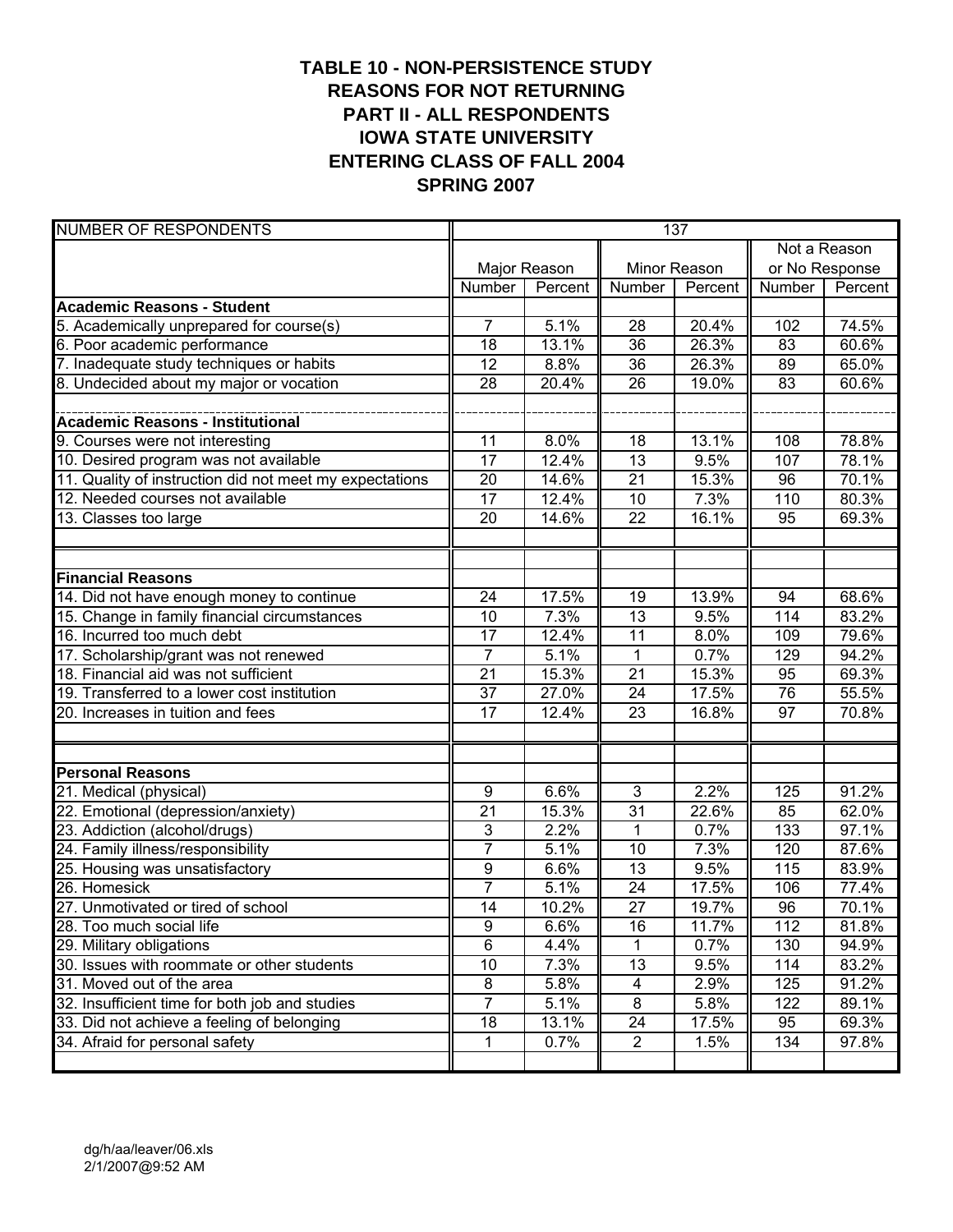# **TABLE 11 - NON-PERSISTENCE STUDY REASONS FOR NOT RETURNING PART II - ALL RESPONDENTS UNIVERSITY OF NORTHERN IOWA ENTERING CLASS OF FALL 2004 SPRING 2007**

| <b>NUMBER OF RESPONDENTS</b>                            | 80              |                   |                           |              |                 |                |  |
|---------------------------------------------------------|-----------------|-------------------|---------------------------|--------------|-----------------|----------------|--|
|                                                         |                 |                   |                           |              | Not a Reason    |                |  |
|                                                         |                 | Major Reason      |                           | Minor Reason |                 | or No Response |  |
|                                                         | Number          | Percent           | Number                    | Percent      | Number          | Percent        |  |
| <b>Academic Reasons - Student</b>                       |                 |                   |                           |              |                 |                |  |
| 5. Academically unprepared for course(s)                | $\overline{c}$  | 2.5%              | 8                         | 10.0%        | 67              | 83.8%          |  |
| 6. Poor academic performance                            | 5               | 6.3%              | $\overline{17}$           | 21.3%        | 55              | 68.8%          |  |
| 8. Inadequate study techniques or habits                | 6               | $\overline{7}.5%$ | 15                        | 18.8%        | 56              | 70.0%          |  |
| 13. Undecided about my major or vocation                | 13              | 16.3%             | $\overline{15}$           | 18.8%        | 49              | 61.3%          |  |
|                                                         |                 |                   |                           |              |                 |                |  |
| <b>Academic Reasons - Institutional</b>                 |                 |                   |                           |              |                 |                |  |
| 7. Courses were not interesting                         | $\overline{2}$  | 2.5%              | 18                        | 22.5%        | 57              | 71.3%          |  |
| 9. Desired program was not available                    | $\overline{15}$ | 18.8%             | $\overline{2}$            | 2.5%         | 60              | 75.0%          |  |
| 10. Quality of instruction did not meet my expectations | $\overline{5}$  | 6.3%              | $\overline{9}$            | 11.3%        | 63              | 78.8%          |  |
| 11. Needed courses not available                        | 13              | 16.3%             | $\overline{7}$            | 8.8%         | 57              | 71.3%          |  |
| 12. Classes too large                                   | 11              | 13.8%             | $\overline{11}$           | 13.8%        | 55              | 68.8%          |  |
|                                                         |                 |                   |                           |              |                 |                |  |
|                                                         |                 |                   |                           |              |                 |                |  |
| <b>Financial Reasons</b>                                |                 |                   |                           |              |                 |                |  |
| 14. Did not have enough money to continue               | 14              | 17.5%             | $\overline{7}$            | 8.8%         | 56              | 70.0%          |  |
| 15. Change in family financial circumstances            | 6               | 7.5%              | $\overline{7}$            | 8.8%         | 64              | 80.0%          |  |
| 16. Incurred too much debt                              | $\overline{7}$  | 8.8%              | 6                         | 7.5%         | 64              | 80.0%          |  |
| 17. Scholarship/grant was not renewed                   | $\overline{2}$  | 2.5%              | 4                         | 5.0%         | $\overline{71}$ | 88.8%          |  |
| 18. Financial aid was not sufficient                    | 9               | 11.3%             | $\overline{7}$            | 8.8%         | 61              | 76.3%          |  |
| 19. Transferred to a lower cost institution             | 18              | 22.5%             | $\overline{16}$           | 20.0%        | 43              | 53.8%          |  |
| 20. Increases in tuition and fees                       | 6               | 7.5%              | $\overline{13}$           | 16.3%        | 58              | 72.5%          |  |
|                                                         |                 |                   |                           |              |                 |                |  |
|                                                         |                 |                   |                           |              |                 |                |  |
| <b>Personal Reasons</b>                                 |                 |                   |                           |              |                 |                |  |
| 21. Medical (physical)                                  | $\overline{2}$  | 2.5%              | $\overline{\mathbf{4}}$   | 5.0%         | 70              | 87.5%          |  |
| 22. Emotional (depression/anxiety)                      | 8               | 10.0%             | $\overline{12}$           | 15.0%        | 56              | 70.0%          |  |
| 23. Addiction (alcohol/drugs)                           | 1               | 1.3%              | $\mathbf 0$               | 0.0%         | 75              | 93.8%          |  |
| 24. Family illness/responsibility                       | $\overline{2}$  | 2.5%              | 1                         | 1.3%         | $\overline{73}$ | 91.3%          |  |
| 25. Housing was unsatisfactory                          | 4               | 5.0%              | $\overline{7}$            | 8.8%         | 65              | 81.3%          |  |
| 26. Homesick                                            | $\overline{7}$  | 8.8%              | $\overline{11}$           | 13.8%        | 58              | 72.5%          |  |
| 27. Unmotivated or tired of school                      | $\overline{3}$  | 3.8%              | $\overline{12}$           | 15.0%        | 61              | 76.3%          |  |
| 28. Too much social life                                | 1               | 1.3%              | $\sqrt{3}$                | 3.8%         | 72              | 90.0%          |  |
| 29. Military obligations                                | $\overline{0}$  | 0.0%              | 1                         | 1.3%         | $\overline{75}$ | 93.8%          |  |
| 30. Issues with roommate or other students              | 3               | 3.8%              | 15                        | 18.8%        | 58              | 72.5%          |  |
| 31. Moved out of the area                               | $\overline{5}$  | 6.3%              | $\ensuremath{\mathsf{3}}$ | 3.8%         | 68              | 85.0%          |  |
| 32. Insufficient time for both job and studies          | $\overline{3}$  | 3.8%              | $\overline{\mathbf{4}}$   | 5.0%         | 69              | 86.3%          |  |
| 33. Did not achieve a feeling of belonging              | 9               | 11.3%             | 17                        | 21.3%        | 50              | 62.5%          |  |
| 34. Afraid for personal safety                          | $\pmb{0}$       | 0.0%              | $\pmb{0}$                 | 0.0%         | 76              | 95.0%          |  |
|                                                         |                 |                   |                           |              |                 |                |  |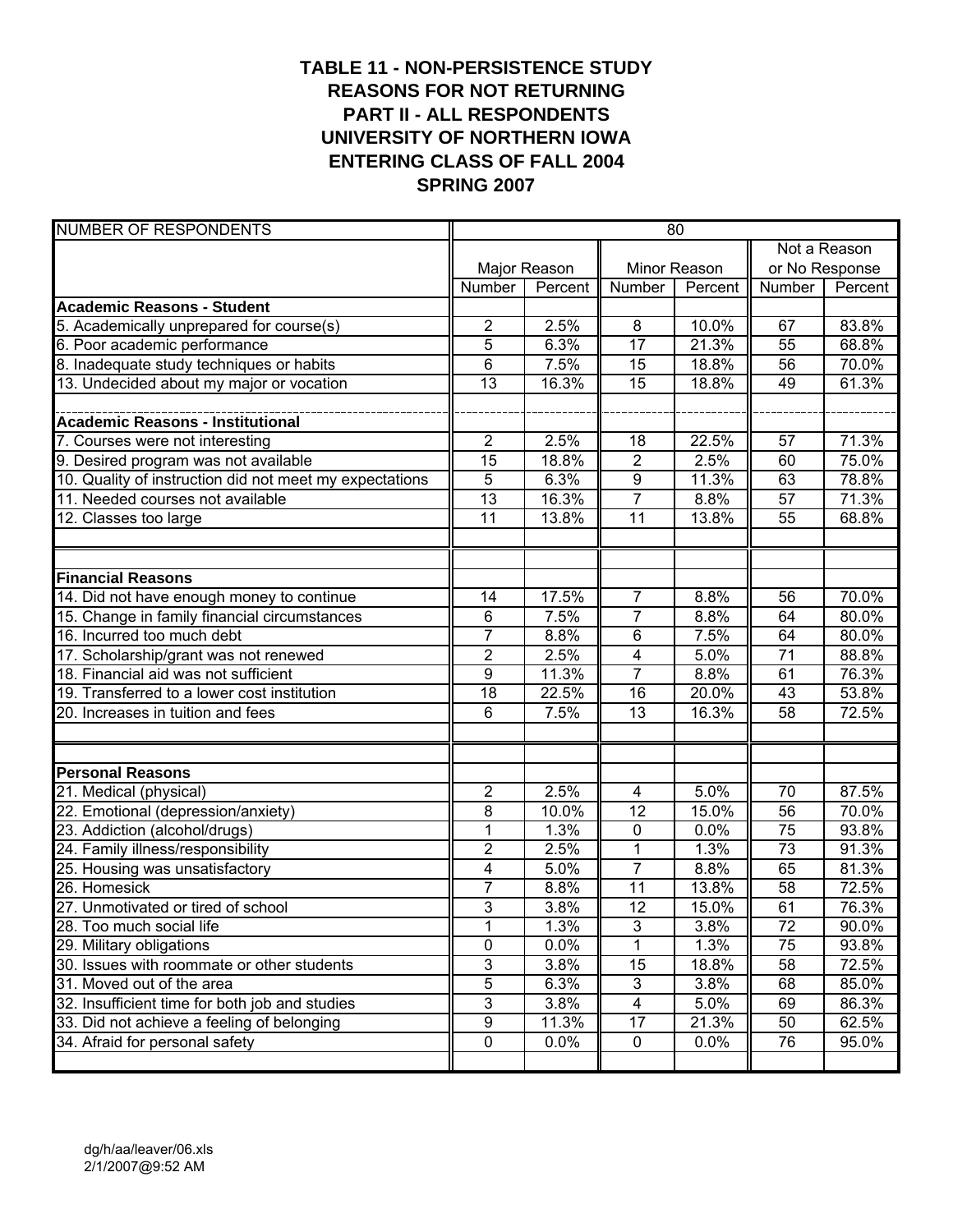# **TABLE 1 - NON-PERSISTENCE STUDY UNDUPLICATED RESPONSES BY CATEGORY REGENT TOTAL ENTERING CLASS OF FALL 2005 SPRING 2007**

| Academic Reasons - Student  |                 |     |                                            |                  |                                       |
|-----------------------------|-----------------|-----|--------------------------------------------|------------------|---------------------------------------|
|                             |                 |     | Major Reason   Minor Reason   Not a Reason |                  | Grand Total   Percent of Major Reason |
| Nonresident - not probation |                 | 25I | 79I                                        | 115              | 9.6%                                  |
| Nonresident - on probation  | 16I             |     |                                            | 22               | 72.7%                                 |
| Resident - not probation    | 30 <sup>1</sup> | 35  | 108                                        | 173 <sub>l</sub> | 17.3%                                 |
| Resident - on probation     | 141             |     |                                            | 27               | 51.9%                                 |
| <b>Grand Total</b>          |                 | 74. | 192                                        | 337              | 21.1%                                 |

| Academic Reasons - Institutional |      |    |                                            |      |                                       |
|----------------------------------|------|----|--------------------------------------------|------|---------------------------------------|
|                                  |      |    | Major Reason   Minor Reason   Not a Reason |      | Grand Total   Percent of Major Reason |
| Nonresident - not probation      | 52   |    | 46                                         | 115  | 45.2%                                 |
| Nonresident - on probation       |      |    |                                            | 22   | 59.1%                                 |
| Resident - not probation         | 85   | 32 | 56                                         | 1731 | 49.1%                                 |
| Resident - on probation          | 10I  |    |                                            | 27   | <b>37.0%</b>                          |
| <b>Grand Total</b>               | 160l | 67 | 110                                        | 337  | 47.5%                                 |

| <b>Financial Reasons</b>    |      |                 |                                            |         |                                       |
|-----------------------------|------|-----------------|--------------------------------------------|---------|---------------------------------------|
|                             |      |                 | Major Reason   Minor Reason   Not a Reason |         | Grand Total   Percent of Major Reason |
| Nonresident - not probation | 30 I | 23I             | 62                                         | 115     | 26.1%                                 |
| Nonresident - on probation  | 101  |                 |                                            | $22 \,$ | 45.5%                                 |
| Resident - not probation    | 59   | 30 <sub>l</sub> | 85                                         | 174I    | 33.9%                                 |
| Resident - on probation     | 15   |                 |                                            | 27      | 55.6%                                 |
| <b>Grand Total</b>          | 114  | 62              | 162                                        | 338     | 33.7%                                 |

| <b>Personal Reasons</b>     |      |                 |                                            |                 |                                       |
|-----------------------------|------|-----------------|--------------------------------------------|-----------------|---------------------------------------|
|                             |      |                 | Major Reason   Minor Reason   Not a Reason |                 | Grand Total   Percent of Major Reason |
| Nonresident - not probation | 60 I | 32 <sub>2</sub> | 23                                         | 115             | 52.2%                                 |
| Nonresident - on probation  | 14   |                 |                                            | 22 <sub>1</sub> | 63.6%                                 |
| Resident - not probation    | 781  | 47              | 481                                        | 173             | 45.1%                                 |
| Resident - on probation     | 151  |                 |                                            | 27              | 55.6%                                 |
| <b>Grand Total</b>          | 167  | 931             |                                            | 337             | 49.6%                                 |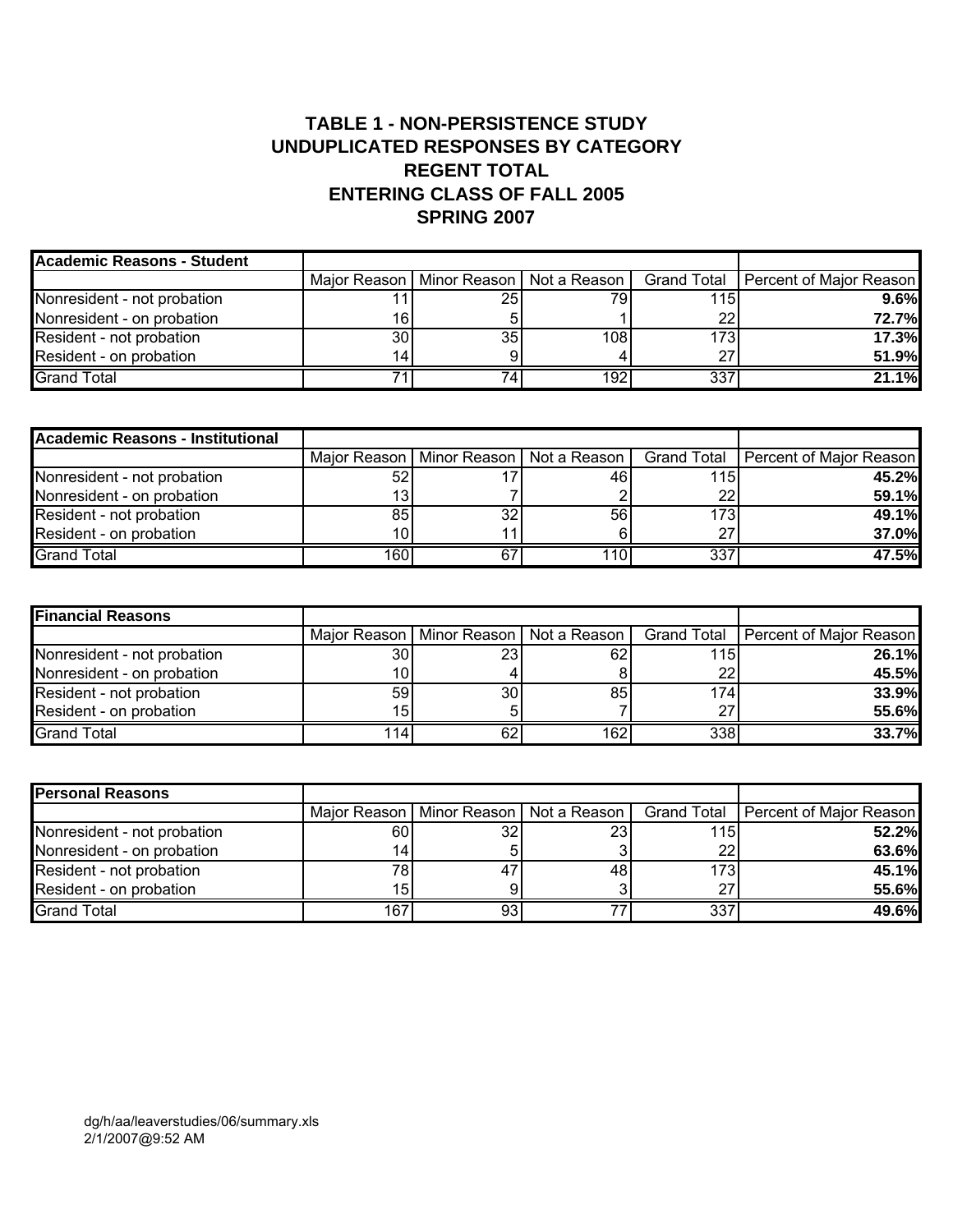# **TABLE 1A - NON-PERSISTENCE STUDY UNDUPLICATED RESPONSES BY CATEGORY UNIVERSITY OF IOWA ENTERING CLASS OF FALL 2005 SPRING 2007**

| <b>Academic Reasons - Student</b> |    |    |                                            |     |                                       |
|-----------------------------------|----|----|--------------------------------------------|-----|---------------------------------------|
|                                   |    |    | Major Reason   Minor Reason   Not a Reason |     | Grand Total   Percent of Major Reason |
| Nonresident - not probation       |    |    | 40                                         | 61  | 11.5%l                                |
| Nonresident - on probation        |    |    |                                            |     | 50.0%                                 |
| Resident - not probation          | 16 | 16 | 46                                         | 78  | 20.5%                                 |
| Resident - on probation           |    |    |                                            | 16  | 43.8%                                 |
| Grand Total                       |    | 36 | 90                                         | 157 | 19.7%                                 |

| <b>Academic Reasons - Institutional</b> |    |                                            |    |     |                                       |
|-----------------------------------------|----|--------------------------------------------|----|-----|---------------------------------------|
|                                         |    | Major Reason   Minor Reason   Not a Reason |    |     | Grand Total   Percent of Major Reason |
| Nonresident - not probation             | 25 |                                            | 24 | 61  | 41.0%                                 |
| Nonresident - on probation              |    |                                            |    |     | 50.0%                                 |
| Resident - not probation                |    | 12                                         | 19 | 78  | 60.3%                                 |
| Resident - on probation                 |    |                                            |    | 16  | 43.8%                                 |
| Grand Total <b>l</b>                    | 80 |                                            | 46 | 157 | 51.0%                                 |

| <b>Financial Reasons</b>    |    |    |                                            |     |                                       |
|-----------------------------|----|----|--------------------------------------------|-----|---------------------------------------|
|                             |    |    | Major Reason   Minor Reason   Not a Reason |     | Grand Total   Percent of Major Reason |
| Nonresident - not probation | 20 | 13 | ا 28                                       | 61  | 32.8%                                 |
| Nonresident - on probation  |    |    |                                            |     | 50.0%                                 |
| Resident - not probation    | 24 | 16 | 38                                         | 78  | 30.8%                                 |
| Resident - on probation     |    |    |                                            | 16  | 50.0%                                 |
| Grand Total                 | 53 | 34 |                                            | 157 | 33.8%                                 |

| <b>Personal Reasons</b>     |    |                 |                                            |                 |                                       |
|-----------------------------|----|-----------------|--------------------------------------------|-----------------|---------------------------------------|
|                             |    |                 | Major Reason   Minor Reason   Not a Reason |                 | Grand Total   Percent of Major Reason |
| Nonresident - not probation | 33 | 181             | 10                                         | 61              | 54.1%                                 |
| Nonresident - on probation  |    |                 |                                            |                 | 50.0%                                 |
| Resident - not probation    | 44 | 15              | 19.                                        | 78              | 56.4%                                 |
| Resident - on probation     |    |                 |                                            | 16 <sub>l</sub> | 56.3%                                 |
| Grand Total                 | 87 | 38 <sup>l</sup> | 32                                         | 157             | 55.4%                                 |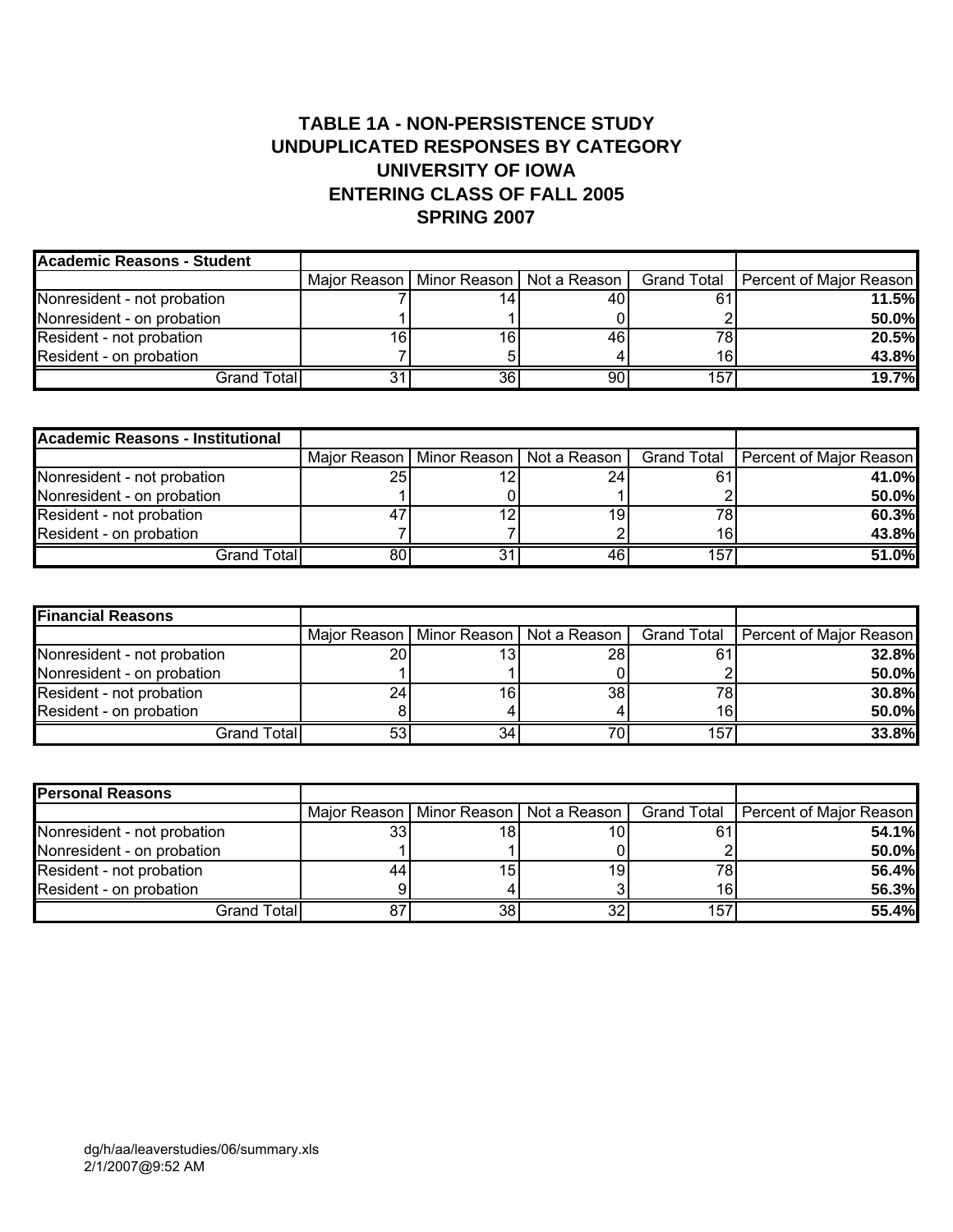# **TABLE 1B - NON-PERSISTENCE STUDY UNDUPLICATED RESPONSES BY CATEGORY IOWA STATE UNIVERSITY ENTERING CLASS OF FALL 2005 SPRING 2007**

| <b>Academic Reasons - Student</b> |    |    |                                            |     |                                       |
|-----------------------------------|----|----|--------------------------------------------|-----|---------------------------------------|
|                                   |    |    | Major Reason   Minor Reason   Not a Reason |     | Grand Total   Percent of Major Reason |
| Nonresident - not probation       |    |    | 35                                         | 50  | $8.0\%$                               |
| Nonresident - on probation        | 15 |    |                                            | 20  | 75.0%                                 |
| Resident - not probation          |    |    | 22                                         | 34  | 14.7%                                 |
| Resident - on probation           |    |    |                                            |     | 33.3%                                 |
| Grand Total                       | 25 | 24 | 58                                         | 107 | 23.4%                                 |

| <b>Academic Reasons - Institutional</b> |    |                 |                                            |     |                                       |
|-----------------------------------------|----|-----------------|--------------------------------------------|-----|---------------------------------------|
|                                         |    |                 | Major Reason   Minor Reason   Not a Reason |     | Grand Total   Percent of Major Reason |
| Nonresident - not probation             | דר |                 | 18                                         | 50  | 54.0%                                 |
| Nonresident - on probation              |    |                 |                                            | 20  | 60.0%                                 |
| Resident - not probation                |    |                 | 14                                         | 34  | 38.2%                                 |
| Resident - on probation                 |    |                 |                                            |     | 0.0%                                  |
| Grand Total                             | 52 | 20 <sub>l</sub> | 35                                         | 107 | 48.6%                                 |

| <b>Financial Reasons</b>    |    |    |                                            |     |                                       |
|-----------------------------|----|----|--------------------------------------------|-----|---------------------------------------|
|                             |    |    | Major Reason   Minor Reason   Not a Reason |     | Grand Total   Percent of Major Reason |
| Nonresident - not probation |    |    |                                            | 50  | 18.0%                                 |
| Nonresident - on probation  |    |    |                                            | 20  | 45.0%                                 |
| Resident - not probation    | 16 |    |                                            | 34  | 47.1%                                 |
| Resident - on probation     |    |    |                                            |     | 33.3%                                 |
| Grand Total                 | 35 | 16 | 56                                         | 107 | 32.7%                                 |

| <b>Personal Reasons</b>     |    |    |                                              |     |                                       |
|-----------------------------|----|----|----------------------------------------------|-----|---------------------------------------|
|                             |    |    | Maior Reason I Minor Reason I Not a Reason I |     | Grand Total   Percent of Major Reason |
| Nonresident - not probation | 24 |    |                                              | 50  | 48.0%                                 |
| Nonresident - on probation  |    |    |                                              | 20  | 65.0%                                 |
| Resident - not probation    |    | 10 | 10                                           | 34  | 41.2%                                 |
| Resident - on probation     |    |    |                                              |     | 33.3%                                 |
| Grand Total                 | 52 | 30 | 25                                           | 107 | 48.6%                                 |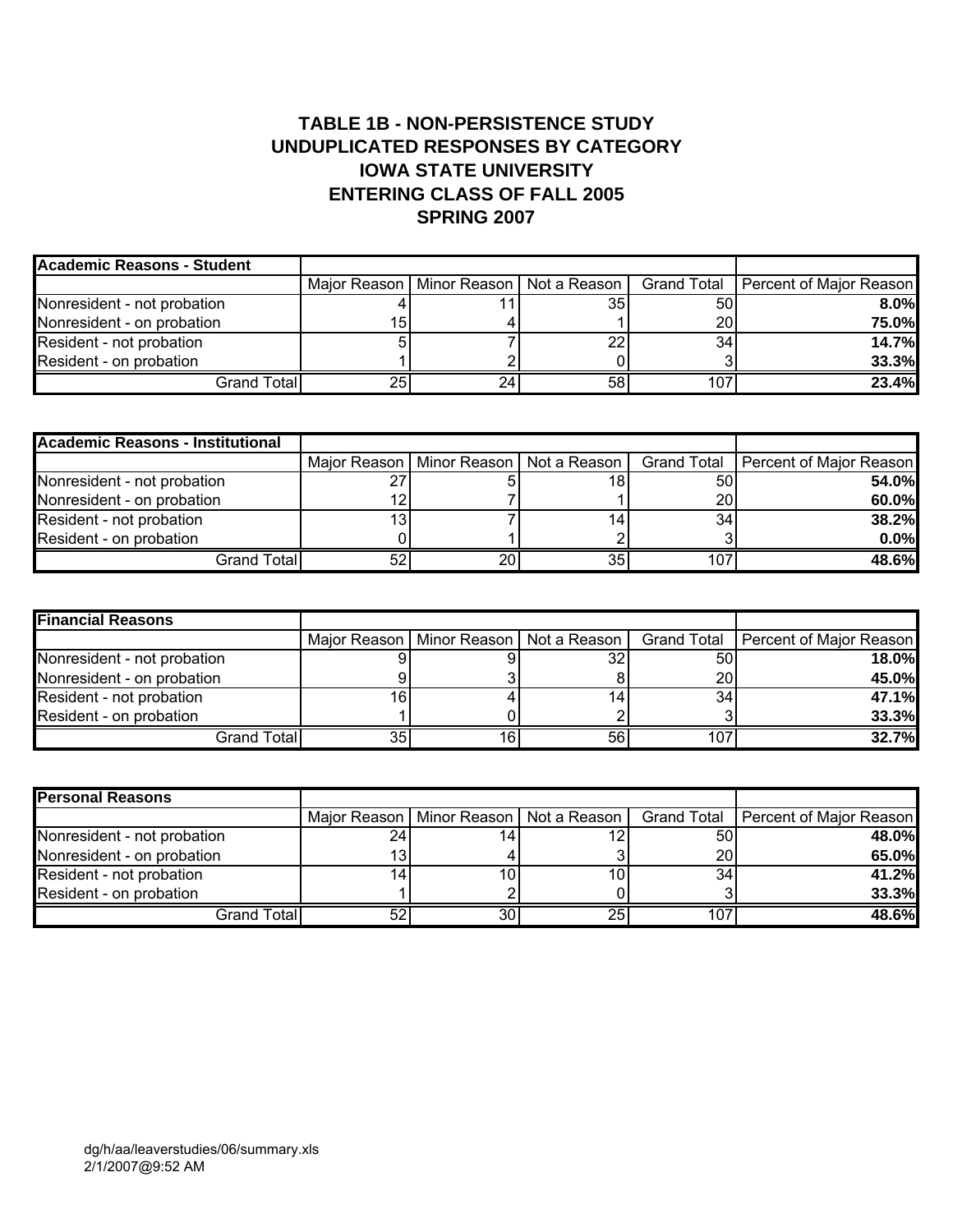# **TABLE 1C - NON-PERSISTENCE STUDY UNDUPLICATED RESPONSES BY CATEGORY UNIVERSITY OF NORTHERN IOWA ENTERING CLASS OF FALL 2005 SPRING 2007**

| Academic Reasons - Student            |    |                                            |    |                                       |
|---------------------------------------|----|--------------------------------------------|----|---------------------------------------|
|                                       |    | Major Reason   Minor Reason   Not a Reason |    | Grand Total   Percent of Major Reason |
| Nonresident - not probation           |    |                                            |    | $0.0\%$                               |
| Nonresident - on probation            |    |                                            |    | $0.0\%$                               |
| Resident - not probation <sup>1</sup> | 12 |                                            | 61 | 14.8%                                 |
| Resident - on probation               |    |                                            |    | <b>75.0%</b>                          |
| Grand Total                           |    |                                            |    | 20.5%                                 |

| <b>Academic Reasons - Institutional</b> |    |    |                                            |    |                                       |
|-----------------------------------------|----|----|--------------------------------------------|----|---------------------------------------|
|                                         |    |    | Major Reason   Minor Reason   Not a Reason |    | Grand Total   Percent of Major Reason |
| Nonresident - not probation             |    |    |                                            |    | $0.0\%$                               |
| Nonresident - on probation              |    |    |                                            |    | $0.0\%$                               |
| Resident - not probation <sup>1</sup>   | 25 | 13 | 23                                         | 61 | 41.0%                                 |
| Resident - on probation                 |    |    |                                            |    | 37.5%                                 |
| Grand Total                             | 28 |    | 29                                         |    | 38.4%                                 |

| <b>Financial Reasons</b>              |    |    |                                            |    |                                       |
|---------------------------------------|----|----|--------------------------------------------|----|---------------------------------------|
|                                       |    |    | Major Reason   Minor Reason   Not a Reason |    | Grand Total   Percent of Major Reason |
| Nonresident - not probation           |    |    |                                            |    | 25.0%                                 |
| Nonresident - on probation            |    |    |                                            |    | $0.0\%$                               |
| Resident - not probation <sup>2</sup> |    | 10 | 33                                         | 62 | 30.6%                                 |
| Resident - on probation               |    |    |                                            |    | <b>75.0%</b>                          |
| Grand Total                           | 26 |    | 36                                         |    | 35.1%                                 |

| <b>Personal Reasons</b>               |    |    |                                            |    |                                       |
|---------------------------------------|----|----|--------------------------------------------|----|---------------------------------------|
|                                       |    |    | Major Reason   Minor Reason   Not a Reason |    | Grand Total   Percent of Major Reason |
| Nonresident - not probation           |    |    |                                            |    | 75.0%                                 |
| Nonresident - on probation            |    |    |                                            |    | $0.0\%$                               |
| Resident - not probation <sup>1</sup> | 20 | 22 |                                            | 61 | <b>32.8%</b>                          |
| Resident - on probation               |    |    |                                            |    | 62.5%                                 |
| Grand Total                           | 28 | 25 |                                            | 72 | 38.4%                                 |

<sup>1</sup>There were three non-respondents.

²There were two non-respondents.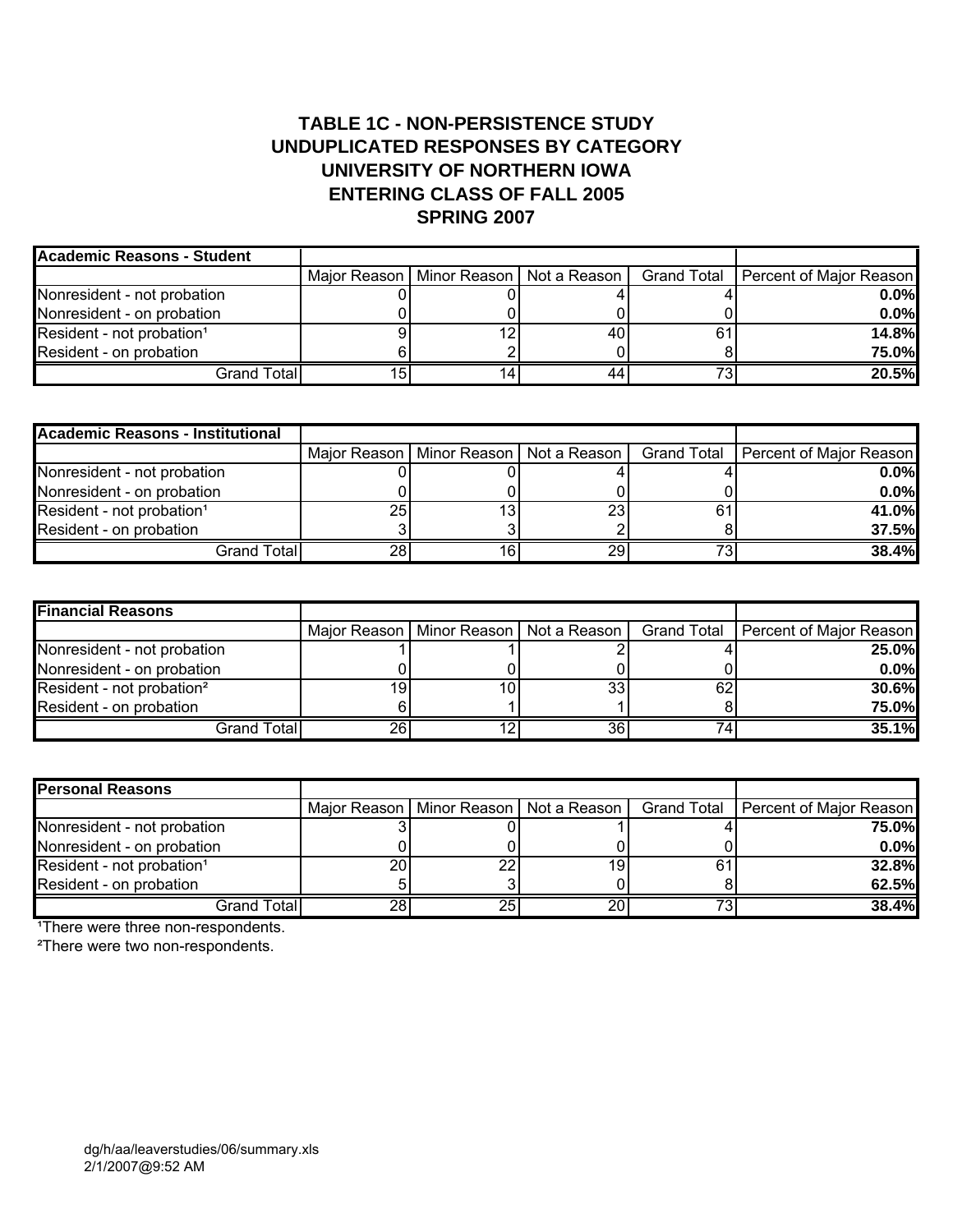# **TABLE 2 - FIRST-YEAR NON-PERSISTENCE STUDY REGENT TOTAL ENTERING CLASS OF FALL 2005 SPRING 2007**

**PART I**

|                                                          |                 | <b>RESIDENT    NONRESIDENT </b> | <b>TOTAL</b>    |
|----------------------------------------------------------|-----------------|---------------------------------|-----------------|
| <b>NUMBER IN FALL 2004 COHORT</b>                        |                 |                                 |                 |
| University of Iowa                                       | 2,315           | 1,534                           | 3,849           |
| <b>Iowa State University</b>                             | 2,750           | 994                             | 3,744           |
| University of Northern Iowal                             | 1,565           | 129                             | 1,694           |
| <b>Regent Total</b>                                      | 6,630           | 2,657                           | 9,287           |
|                                                          |                 |                                 |                 |
| <b>NUMBER OF COHORT NONRETURNEES IN FALL 2005</b>        |                 |                                 |                 |
| University of Iowa                                       | 385             | 234                             | 619             |
| <b>Iowa State University</b>                             | 406             | $\overline{212}$                | 618             |
| University of Northern Iowa                              | 269             | 35                              | 304             |
| <b>Regent Total</b>                                      | 1,060           | 481                             | 1,541           |
|                                                          |                 |                                 |                 |
| NUMBER OF COHORT NONRETURNEES INELIGIBLE TO RETURN       |                 |                                 |                 |
| University of Iowa                                       | $\overline{98}$ | 48                              | 146             |
| <b>Iowa State University</b>                             | 85              | 40                              | 125             |
| University of Northern Iowa                              | 65              | 10                              | 75              |
| <b>Regent Total</b>                                      | 248             | $\overline{98}$                 | 346             |
|                                                          |                 |                                 |                 |
| NUMBER OF COHORT NONRETURNEES NOT AVAILABLE FOR CONTACT* |                 |                                 |                 |
| University of Iowa                                       | $\overline{0}$  | $\overline{7}$                  | $\overline{7}$  |
| <b>Iowa State University</b>                             | $\overline{6}$  | $\overline{3}$                  | $\overline{9}$  |
| University of Northern Iowa                              | $\overline{7}$  | $\overline{4}$                  | $\overline{11}$ |
| <b>Regent Total</b>                                      | $\overline{13}$ | $\overline{14}$                 | $\overline{27}$ |
|                                                          |                 |                                 |                 |
| <b>NUMBER OF COHORT NONRETURNEES CONTACTED</b>           |                 |                                 |                 |
| University of Iowa                                       | 279             | 179                             | 458             |
| <b>Iowa State University</b>                             | 314             | 170                             | 484             |
| University of Northern Iowa                              | 197             | 21                              | 218             |
| <b>Regent Total</b>                                      | 790             | 370                             | 1,160           |
|                                                          |                 |                                 |                 |
| <b>NUMBER OF RESPONDENTS</b>                             |                 |                                 |                 |
| University of Iowa                                       | 94              | 63                              | 157             |
| <b>Iowa State University</b>                             | 70              | $\overline{37}$                 | 107             |
| University of Northern Iowa                              | 72              | $\overline{4}$                  | 76              |
| <b>Regent Total</b>                                      | 236             | 104                             | 340             |
|                                                          |                 |                                 |                 |

\*International students; incorrect addresses.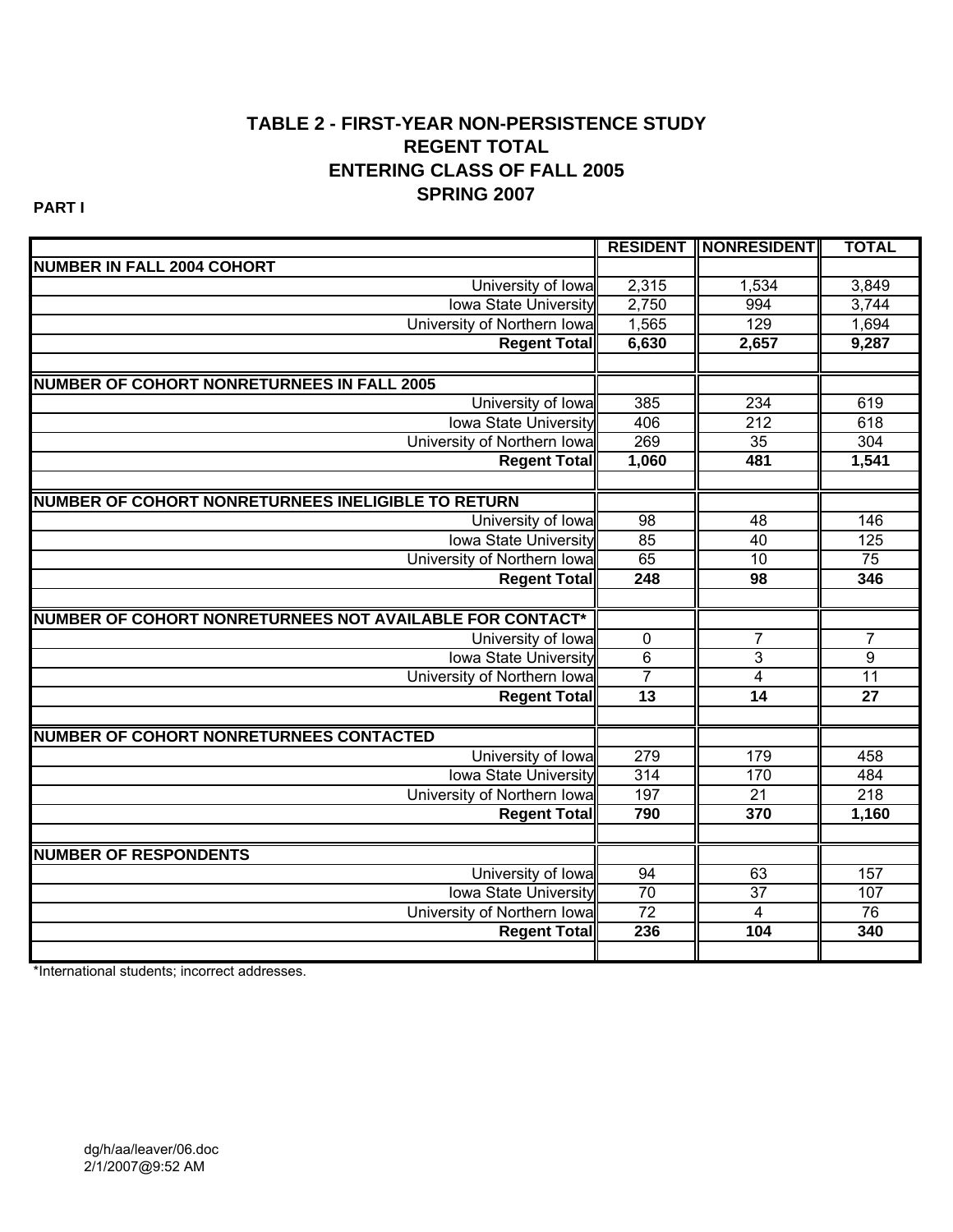#### **TABLE 3 - NON-PERSISTENCE STUDY SUMMARY - ENTERING CLASS OF FALL 2005 REGENT TOTAL SPRING 2007**

|                                                         | <b>RESIDENT</b> |                      |                  |               |                  | NONRESIDENT   |                  |               |                 |               | <b>GRAND TOTAL</b> |           |                  |               |
|---------------------------------------------------------|-----------------|----------------------|------------------|---------------|------------------|---------------|------------------|---------------|-----------------|---------------|--------------------|-----------|------------------|---------------|
|                                                         |                 | <b>Not Probation</b> |                  | Probation     |                  | Total         |                  | Not Probation |                 | Probation     |                    | Probation |                  |               |
|                                                         | $\overline{\#}$ | $\frac{0}{0}$        | #                | $\frac{0}{0}$ | #                | $\frac{0}{0}$ | $\overline{\#}$  | $\%$          | #               | $\frac{0}{6}$ | $\overline{\#}$    | $\%$      | #                | $\frac{0}{0}$ |
| Number of cohort nonreturnees contacted                 | 586             |                      | $\overline{204}$ |               | 790              |               | $\overline{312}$ |               | $\overline{58}$ |               | $\overline{370}$   |           | 1,160            |               |
|                                                         |                 |                      |                  |               |                  |               |                  |               |                 |               |                    |           |                  |               |
| Number of respondents                                   | 192             | 32.8%                | 44               | 21.6%         | 236              | 29.9%         | 99               | 31.7%         | 5               | 8.6%          | 104                | 28.1%     | $\overline{340}$ | 29.3%         |
|                                                         |                 |                      |                  |               |                  |               |                  |               |                 |               |                    |           |                  |               |
| Question 1. Current Employment Status.                  |                 |                      |                  |               |                  |               |                  |               |                 |               |                    |           |                  |               |
| Number employed full-time                               | 20              | 10.4%                | $\overline{7}$   | 15.9%         | 27               | 11.4%         | 3                | 3.0%          | $\overline{2}$  | 40.0%         | 5                  | 4.8%      | $\overline{32}$  | 9.4%          |
| Number employed part-time                               | 102             | 53.1%                | $\overline{23}$  | 52.3%         | $\frac{1}{25}$   | 53.0%         | $\overline{36}$  | 36.4%         | $\mathbf{1}$    | 20.0%         | $\overline{37}$    | 35.6%     | 162              | 47.6%         |
| Number not employed and not seeking employment          | $\overline{44}$ | 22.9%                | $\overline{7}$   | 15.9%         | 51               | 21.6%         | 42               | 42.4%         | $\mathbf 1$     | 20.0%         | 43                 | 41.3%     | 94               | 27.6%         |
| Number not employed and seeking employment              | $\overline{13}$ | 6.8%                 | $\overline{4}$   | 9.1%          | $\overline{17}$  | 7.2%          | 14               | 14.1%         | $\overline{1}$  | 20.0%         | 15                 | 14.4%     | $\overline{32}$  | 9.4%          |
| Number in the Armed Forces                              | $\overline{4}$  | 2.1%                 | $\overline{3}$   | 6.8%          | $\overline{7}$   | 3.0%          | $\overline{2}$   | 2.0%          | $\overline{0}$  | 0.0%          | $\overline{2}$     | 1.9%      | 9                | 2.6%          |
| Total                                                   | 183             | 95.3%                | $\overline{44}$  | 100.0%        | $\overline{227}$ | 96.2%         | $\overline{97}$  | 98.0%         | $\overline{5}$  | 100.0%        | 102                | 98.1%     | 329              | 96.8%         |
|                                                         |                 |                      |                  |               |                  |               |                  |               |                 |               |                    |           |                  |               |
| <b>Question 2. Student Status.</b>                      |                 |                      |                  |               |                  |               |                  |               |                 |               |                    |           |                  |               |
| Number enrolled as a student                            | 173             | 90.1%                | 33               | 75.0%         | 206              | 87.3%         | 94               | 94.9%         | 3               | 60.0%         | 97                 | 93.3%     | 303              | 89.1%         |
| Number not enrolled as a student                        | 17              | 8.9%                 | $\overline{11}$  | 25.0%         | 28               | 11.9%         | $\overline{5}$   | 5.1%          | $\overline{2}$  | 40.0%         | $\overline{7}$     | 6.7%      | 35               | 10.3%         |
| Total                                                   | 190             | 99.0%                | $\overline{44}$  | 100.0%        | 234              | 99.2%         | 99               | 100.0%        | $\overline{5}$  | 100.0%        | 104                | 100.0%    | 338              | 99.4%         |
|                                                         |                 |                      |                  |               |                  |               |                  |               |                 |               |                    |           |                  |               |
| Type of institution enrolled in:                        |                 |                      |                  |               |                  |               |                  |               |                 |               |                    |           |                  |               |
| Number in another Regent university                     | 34              | 17.7%                | $\mathbf{1}$     | 2.3%          | 35               | 14.8%         | 1                | 1.0%          | $\mathbf 0$     | 0.0%          | $\mathbf{1}$       | 1.0%      | 36               | 10.6%         |
| Number in an Iowa community college                     | 55              | 28.6%                | $\overline{22}$  | 50.0%         | $\overline{77}$  | 32.6%         | $\mathbf{1}$     | 1.0%          | $\overline{0}$  | 0.0%          | $\overline{1}$     | 1.0%      | 78               | 22.9%         |
| Number in an Iowa private college/university            | $\overline{27}$ | 14.1%                | $\overline{0}$   | 0.0%          | $\overline{27}$  | 11.4%         | $\overline{2}$   | 2.0%          | $\overline{0}$  | 0.0%          | $\overline{2}$     | 1.9%      | 29               | 8.5%          |
| Number in an out of state institution                   | $\overline{23}$ | 12.0%                | $\overline{3}$   | 6.8%          | 26               | 11.0%         | $\overline{32}$  | 32.3%         | $\overline{2}$  | 40.0%         | $\overline{34}$    | 32.7%     | 60               | 17.6%         |
| Number can't determine type of institution              | 10              | 5.2%                 | $\overline{2}$   | 4.5%          | $\overline{12}$  | 5.1%          | $\overline{20}$  | 20.2%         | $\mathbf 0$     | 0.0%          | $\overline{20}$    | 19.2%     | $\overline{32}$  | 9.4%          |
| Total                                                   | 149             | 77.6%                | 28               | 63.6%         | 177              | 75.0%         | 56               | 56.6%         | $\overline{2}$  | 40.0%         | 58                 | 55.8%     | 235              | 69.1%         |
|                                                         |                 |                      |                  |               |                  |               |                  |               |                 |               |                    |           |                  |               |
| Question 3. Current Educational Goal.                   |                 |                      |                  |               |                  |               |                  |               |                 |               |                    |           |                  |               |
| Number who chose associate's degree                     | $\overline{23}$ | 12.0%                | 11               | 25.0%         | $\overline{34}$  | 14.4%         | 3                | 3.0%          | $\mathbf{1}$    | 20.0%         | 4                  | 3.8%      | 38               | 11.2%         |
| Number who chose bachelor's degree                      | 102             | 53.1%                | $\overline{20}$  | 45.5%         | 122              | 51.7%         | 66               | 66.7%         | $\mathbf{1}$    | 20.0%         | 67                 | 64.4%     | 189              | 55.6%         |
| Number who chose graduate or professional degree        | $\overline{39}$ | 20.3%                | 9                | 20.5%         | $\overline{48}$  | 20.3%         | $\overline{26}$  | 26.3%         | $\overline{2}$  | 40.0%         | 28                 | 26.9%     | 76               | 22.4%         |
| Number who said unsure                                  | $\overline{14}$ | 7.3%                 | $\overline{4}$   | 9.1%          | $\overline{18}$  | 7.6%          | 3                | 3.0%          | $\mathbf 0$     | 0.0%          | 3                  | 2.9%      | $\overline{21}$  | 6.2%          |
| Number who said other (summarize)                       | 12              | 6.3%                 | $\mathbf{0}$     | 0.0%          | $\overline{12}$  | 5.1%          | $\mathbf 1$      | 1.0%          | $\mathbf{1}$    | 20.0%         | $\overline{2}$     | 1.9%      | $\overline{14}$  | 4.1%          |
| Total                                                   | 190             | 99.0%                | $\overline{44}$  | 100.0%        | 234              | 99.2%         | 99               | 100.0%        | $\overline{5}$  | $100.0\%$     | 104                | 100.0%    | 338              | 99.4%         |
|                                                         |                 |                      |                  |               |                  |               |                  |               |                 |               |                    |           |                  |               |
| Question 4. Plans to Re-Enroll.                         |                 |                      |                  |               |                  |               |                  |               |                 |               |                    |           |                  |               |
| Number who plan to re-enroll in same institution        | 49              | 25.5%                | 18               | 40.9%         | 67               | 28.4%         | 9                | 9.1%          | $\mathbf 0$     | 0.0%          | 9                  | 8.7%      | 76               | 22.4%         |
| Number who do not plan to re-enroll in same institution | 132             | 68.8%                | $\overline{26}$  | 59.1%         | 158              | 66.9%         | $\overline{83}$  | 83.8%         | $\overline{4}$  | 80.0%         | $\overline{87}$    | 83.7%     | 245              | 72.1%         |
| Total                                                   | 181             | 94.3%                | $\overline{44}$  | 100.0%        | 225              | 95.3%         | 92               | 92.9%         | $\overline{4}$  | 80.0%         | 96                 | 92.3%     | 321              | 94.4%         |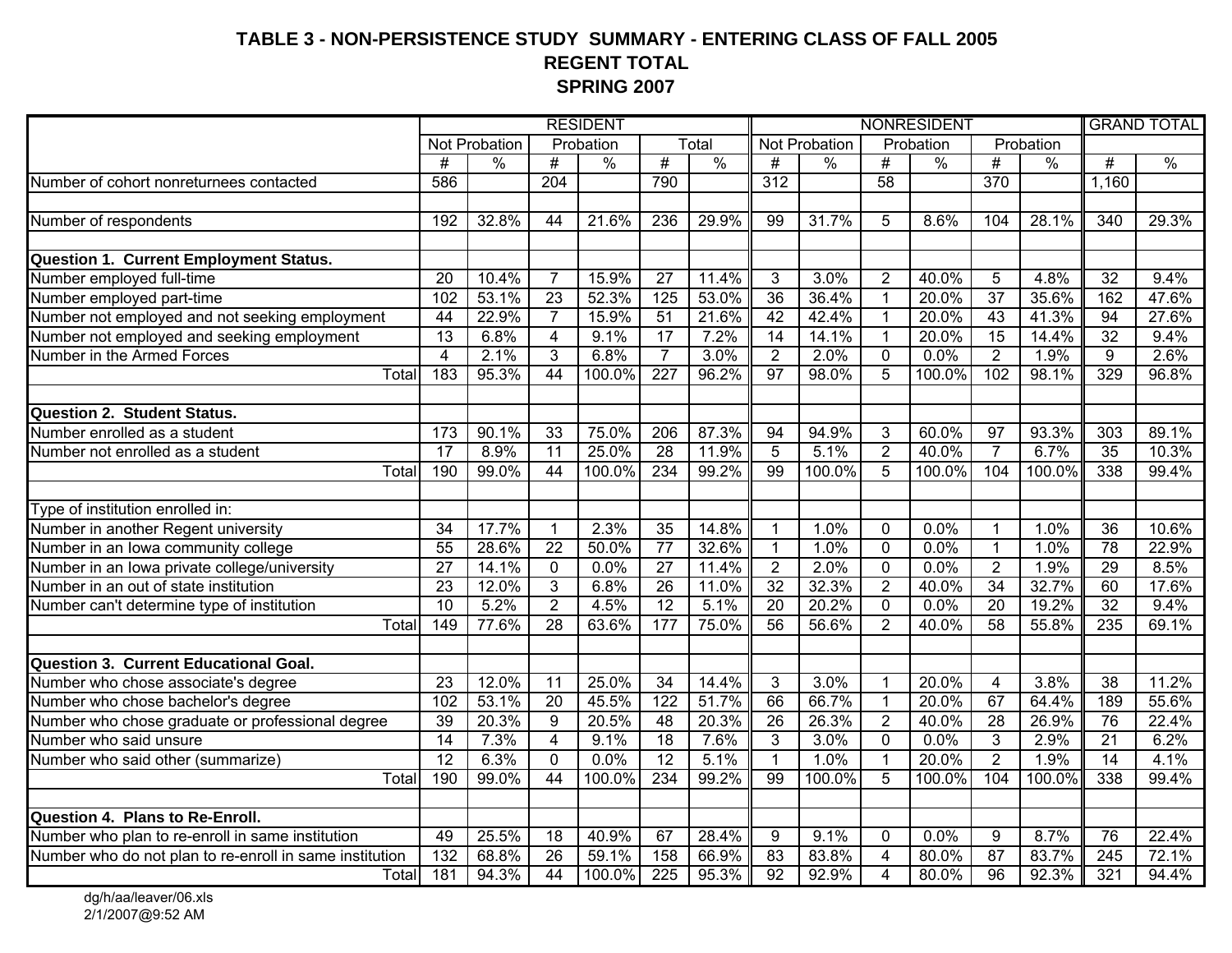#### **TABLE 3A - NON-PERSISTENCE STUDY SUMMARY - ENTERING CLASS OF FALL 2005 UNIVERSITY OF IOWA SPRING 2007**

|                                                                            | <b>RESIDENT</b> |               |                  |               |                         | <b>NONRESIDENT</b>  |                 |               |                 |               | <b>GRAND TOTAL</b> |               |                  |               |
|----------------------------------------------------------------------------|-----------------|---------------|------------------|---------------|-------------------------|---------------------|-----------------|---------------|-----------------|---------------|--------------------|---------------|------------------|---------------|
|                                                                            |                 | Not Probation |                  | Probation     |                         | Total               |                 | Not Probation |                 | Probation     |                    | Total         |                  |               |
|                                                                            | #               | $\%$          | #                | $\frac{0}{0}$ | #                       | $\frac{0}{0}$       | $\overline{\#}$ | $\frac{0}{0}$ | $\overline{\#}$ | $\frac{0}{0}$ | #                  | $\frac{0}{0}$ | $\overline{\#}$  | $\frac{0}{0}$ |
| Number of cohort nonreturnees contacted                                    | 211             |               | 68               |               | 279                     |                     | 154             |               | $\overline{25}$ |               | 179                |               | 458              |               |
|                                                                            |                 |               |                  |               |                         |                     |                 |               |                 |               |                    |               |                  |               |
| Number of respondents                                                      | 78              | 37.0%         | 16               | 23.5%         | 94                      | 33.7%               | 61              | 39.6%         | $\overline{2}$  | 8.0%          | 63                 | 35.2%         | 157              | 34.3%         |
|                                                                            |                 |               |                  |               |                         |                     |                 |               |                 |               |                    |               |                  |               |
| <b>Question 1. Current Employment Status.</b>                              |                 |               |                  |               |                         |                     |                 |               |                 |               |                    |               |                  |               |
| Number employed full-time                                                  | 8               | 10.3%         | 3                | 18.8%         | 11                      | 11.7%               | $\overline{2}$  | 3.3%          | $\overline{1}$  | 50.0%         | 3                  | 4.8%          | $\overline{14}$  | 8.9%          |
| Number employed part-time                                                  | 45              | 57.7%         | $\boldsymbol{9}$ | 56.3%         | 54                      | 57.4%               | $\overline{22}$ | 36.1%         | $\mathbf 0$     | 0.0%          | $\overline{22}$    | 34.9%         | 76               | 48.4%         |
| Number not employed and not seeking employment                             | $\overline{14}$ | 17.9%         | $\overline{2}$   | 12.5%         | $\overline{16}$         | 17.0%               | $\overline{26}$ | 42.6%         | $\overline{1}$  | 50.0%         | $\overline{27}$    | 42.9%         | 43               | 27.4%         |
| Number not employed and seeking employment                                 | $\overline{6}$  | 7.7%          | $\overline{2}$   | 12.5%         | $\overline{8}$          | 8.5%                | $\overline{9}$  | 14.8%         | $\mathbf 0$     | 0.0%          | $\overline{9}$     | 14.3%         | $\overline{17}$  | 10.8%         |
| Number in the Armed Forces                                                 | $\overline{1}$  | 1.3%          | $\mathbf 0$      | 0.0%          | $\overline{1}$          | 1.1%                | $\overline{1}$  | 1.6%          | $\mathbf{0}$    | 0.0%          | $\mathbf{1}$       | 1.6%          | $\overline{2}$   | 1.3%          |
| Total                                                                      | $\overline{74}$ | 94.9%         | $\overline{16}$  | 100.0%        | $\overline{90}$         | 95.7%               | 60              | 98.4%         | 2               | 100.0%        | 62                 | 98.4%         | 152              | 96.8%         |
|                                                                            |                 |               |                  |               |                         |                     |                 |               |                 |               |                    |               |                  |               |
| <b>Question 2. Student Status.</b>                                         |                 |               |                  |               |                         |                     |                 |               |                 |               |                    |               |                  |               |
| Number enrolled as a student                                               | $\overline{70}$ | 89.7%         | 13               | 81.3%         | $\overline{83}$         | 88.3%               | $\overline{58}$ | 95.1%         | $\overline{2}$  | 100.0%        | 60                 | 95.2%         | 143              | 91.1%         |
| Number not enrolled as a student                                           | $\overline{8}$  | 10.3%         | 3                | 18.8%         | $\overline{11}$         | 11.7%               | $\overline{3}$  | 4.9%          | $\mathbf 0$     | 0.0%          | $\overline{3}$     | 4.8%          | $\overline{14}$  | 8.9%          |
| Total                                                                      | 78              | 100.0%        | $\overline{16}$  | 100.0%        | $\overline{94}$         | 100.0%              | 61              | 100.0%        | $\overline{2}$  | 100.0%        | 63                 | 100.0%        | 157              | 100.0%        |
|                                                                            |                 |               |                  |               |                         |                     |                 |               |                 |               |                    |               |                  |               |
| Type of institution enrolled in:                                           |                 |               |                  |               |                         |                     |                 |               |                 |               |                    |               |                  |               |
| Number in another Regent university<br>Number in an Iowa community college | 16              | 20.5%         | $\mathbf{1}$     | 6.3%          | 17                      | $\overline{18.1\%}$ | $\mathbf 0$     | 0.0%          | $\mathbf{0}$    | 0.0%          | $\mathbf 0$        | 0.0%          | 17               | 10.8%         |
|                                                                            | 23              | 29.5%         | $\overline{6}$   | 37.5%         | 29                      | 30.9%               | $\overline{1}$  | 1.6%          | $\overline{0}$  | 0.0%          | 1                  | 1.6%          | $\overline{30}$  | 19.1%         |
| Number in an Iowa private college/university                               | $\overline{4}$  | 5.1%          | $\mathbf 0$      | 0.0%          | $\overline{4}$          | 4.3%                | $\overline{2}$  | 3.3%          | $\overline{0}$  | 0.0%          | $\overline{2}$     | 3.2%          | 6                | 3.8%          |
| Number in an out of state institution                                      | $\overline{4}$  | 5.1%          | $\overline{0}$   | 0.0%          | $\overline{4}$          | 4.3%                | $\overline{0}$  | 0.0%          | $\overline{1}$  | 50.0%         | $\overline{1}$     | 1.6%          | $\overline{5}$   | 3.2%          |
| Number can't determine type of institution                                 | $\mathbf 0$     | 0.0%          | $\mathbf 0$      | 0.0%          | $\mathbf 0$             | 0.0%                | $\overline{20}$ | 32.8%         | $\Omega$        | 0.0%          | $\overline{20}$    | 31.7%         | $\overline{20}$  | 12.7%         |
| Total                                                                      | 47              | 60.3%         | $\overline{7}$   | 43.8%         | 54                      | 57.4%               | 23              | 37.7%         |                 | 50.0%         | $\overline{24}$    | 38.1%         | $\overline{78}$  | 49.7%         |
|                                                                            |                 |               |                  |               |                         |                     |                 |               |                 |               |                    |               |                  |               |
| <b>Question 3. Current Educational Goal.</b>                               |                 |               |                  |               |                         |                     |                 |               |                 |               |                    |               |                  |               |
| Number who chose associate's degree                                        | 6               | 7.7%          | 4                | 25.0%         | 10                      | 10.6%               | $\overline{2}$  | 3.3%          | $\mathbf 0$     | 0.0%          | $\overline{2}$     | 3.2%          | 12               | 7.6%          |
| Number who chose bachelor's degree                                         | 45              | 57.7%         | 8                | 50.0%         | 53                      | 56.4%               | 42              | 68.9%         | $\mathbf{1}$    | 50.0%         | 43                 | 68.3%         | $\overline{96}$  | 61.1%         |
| Number who chose graduate or professional degree                           | $\overline{22}$ | 28.2%         | 3                | 18.8%         | $\overline{25}$         | 26.6%               | 15              | 24.6%         | $\overline{1}$  | 50.0%         | 16                 | 25.4%         | 41               | 26.1%         |
| Number who said unsure                                                     | $\overline{3}$  | 3.8%          | $\mathbf{1}$     | 6.3%          | $\overline{\mathbf{4}}$ | 4.3%                | $\overline{2}$  | 3.3%          | $\mathbf 0$     | 0.0%          | $\overline{2}$     | 3.2%          | 6                | 3.8%          |
| Number who said other (summarize)                                          | $\overline{2}$  | 2.6%          | $\mathbf{0}$     | 0.0%          | $\overline{2}$          | 2.1%                | $\mathbf{0}$    | 0.0%          | $\mathbf{0}$    | 0.0%          | $\Omega$           | 0.0%          | $\overline{2}$   | 1.3%          |
| Total                                                                      | $\overline{78}$ | 100.0%        | 16               | 100.0%        | $\overline{94}$         | 100.0%              | 61              | 100.0%        | $\overline{2}$  | 100.0%        | 63                 | 100.0%        | 157              | 100.0%        |
|                                                                            |                 |               |                  |               |                         |                     |                 |               |                 |               |                    |               |                  |               |
| Question 4. Plans to Re-Enroll.                                            |                 |               |                  |               |                         |                     |                 |               |                 |               |                    |               |                  |               |
| Number who plan to re-enroll in same institution                           | 20              | 25.6%         | 5                | 31.3%         | 25                      | 26.6%               | 8               | 13.1%         | $\mathbf 0$     | 0.0%          | 8                  | 12.7%         | 33               | 21.0%         |
| Number who do not plan to re-enroll in same institution                    | 53              | 67.9%         | 11               | 68.8%         | 64                      | 68.1%               | 50              | 82.0%         | $\overline{2}$  | 100.0%        | 52                 | 82.5%         | 116              | 73.9%         |
| Total                                                                      | 73              | 93.6%         | $\overline{16}$  | 100.0%        | 89                      | 94.7%               | 58              | 95.1%         | $\overline{2}$  | 100.0%        | 60                 | 95.2%         | $\overline{149}$ | 94.9%         |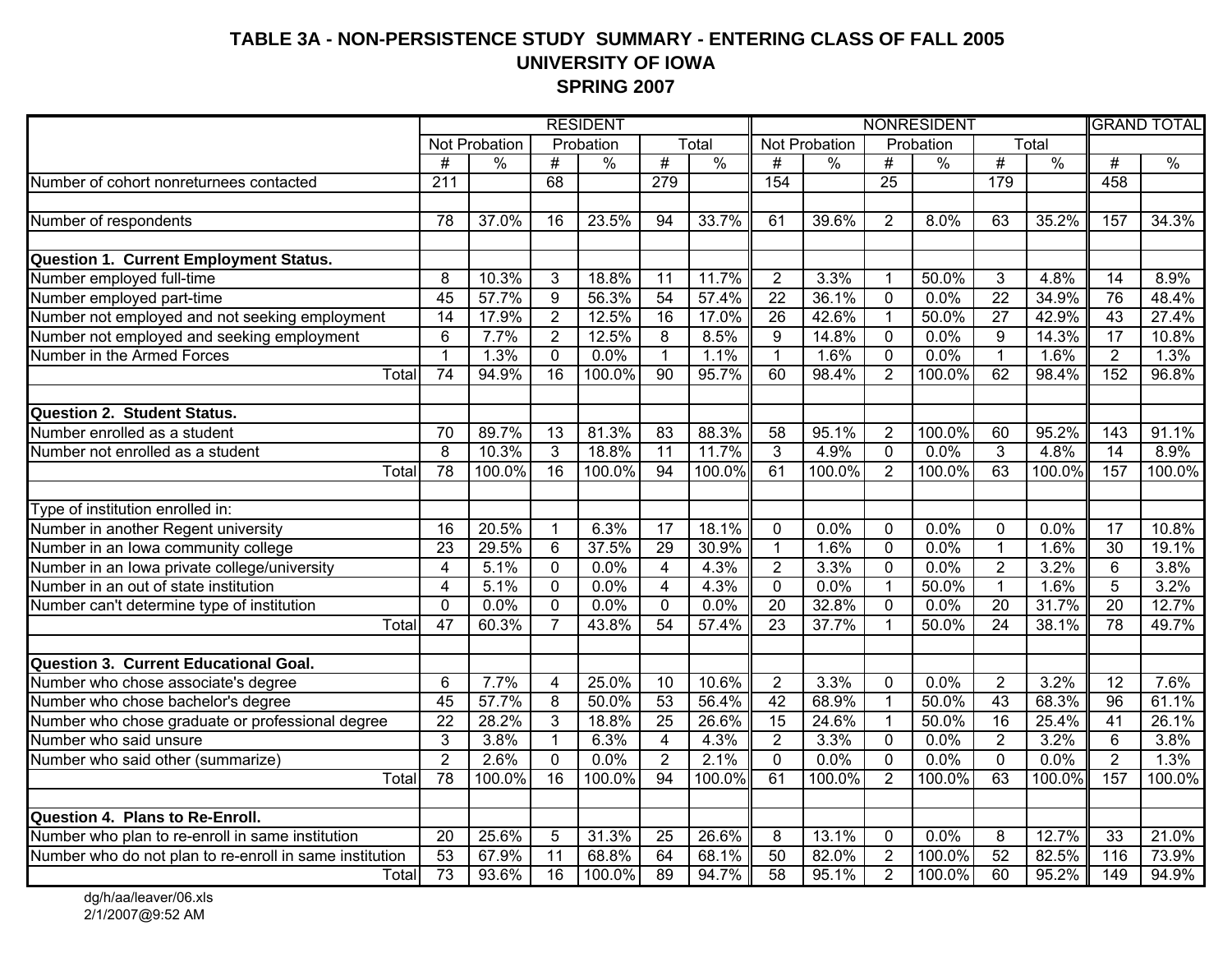#### **TABLE 3B - NON-PERSISTENCE STUDY SUMMARY - ENTERING CLASS OF FALL 2005 IOWA STATE UNIVERSITY SPRING 2007**

|                                                         | <b>RESIDENT</b>  |                      |                         |               |                  |               | NONRESIDENT      |                      |                 |               |                 | <b>GRAND TOTAL</b> |                 |               |
|---------------------------------------------------------|------------------|----------------------|-------------------------|---------------|------------------|---------------|------------------|----------------------|-----------------|---------------|-----------------|--------------------|-----------------|---------------|
|                                                         |                  | <b>Not Probation</b> |                         | Probation     |                  | Total         |                  | <b>Not Probation</b> |                 | Probation     |                 | Total              |                 |               |
|                                                         | #                | $\frac{0}{0}$        | $\overline{\#}$         | $\frac{0}{0}$ | #                | $\frac{0}{0}$ | #                | $\frac{0}{0}$        | #               | $\frac{0}{0}$ | #               | $\frac{0}{0}$      | $\overline{\#}$ | $\frac{0}{0}$ |
| Number of cohort nonreturnees contacted                 | $\overline{213}$ |                      | 101                     |               | $\overline{314}$ |               | $\overline{142}$ |                      | $\overline{28}$ |               | 170             |                    | 484             |               |
|                                                         |                  |                      |                         |               |                  |               |                  |                      |                 |               |                 |                    |                 |               |
| Number of respondents                                   | $\overline{50}$  | 23.5%                | 20                      | 19.8%         | $\overline{70}$  | 22.3%         | $\overline{34}$  | 23.9%                | 3               | 10.7%         | $\overline{37}$ | 21.8%              | 107             | 22.1%         |
|                                                         |                  |                      |                         |               |                  |               |                  |                      |                 |               |                 |                    |                 |               |
| <b>Question 1. Current Employment Status.</b>           |                  |                      |                         |               |                  |               |                  |                      |                 |               |                 |                    |                 |               |
| Number employed full-time                               | $\overline{7}$   | 14.0%                | $\mathbf{1}$            | 5.0%          | 8                | 11.4%         | $\mathbf 1$      | 2.9%                 | 1               | 33.3%         | $\overline{2}$  | 5.4%               | 10              | 9.3%          |
| Number employed part-time                               | 20               | 40.0%                | $\overline{10}$         | 50.0%         | $\overline{30}$  | 42.9%         | $\overline{12}$  | 35.3%                | $\mathbf{1}$    | 33.3%         | $\overline{13}$ | 35.1%              | $\overline{43}$ | 40.2%         |
| Number not employed and not seeking employment          | 17               | 34.0%                | 5                       | 25.0%         | $\overline{22}$  | 31.4%         | 14               | 41.2%                | $\overline{0}$  | 0.0%          | $\overline{14}$ | 37.8%              | 36              | 33.6%         |
| Number not employed and seeking employment              | $\mathbf 0$      | 0.0%                 | $\mathbf{1}$            | 5.0%          | $\mathbf{1}$     | 1.4%          | 5                | 14.7%                | $\mathbf{1}$    | 33.3%         | $6\phantom{1}6$ | 16.2%              | $\overline{7}$  | 6.5%          |
| Number in the Armed Forces                              | $\overline{2}$   | 4.0%                 | $\overline{3}$          | 15.0%         | $\overline{5}$   | 7.1%          | $\mathbf{1}$     | 2.9%                 | $\overline{0}$  | 0.0%          | $\mathbf{1}$    | 2.7%               | $\overline{6}$  | 5.6%          |
| Total                                                   | 46               | 92.0%                | $\overline{20}$         | 100.0%        | 66               | 94.3%         | $\overline{33}$  | 97.1%                | 3               | 100.0%        | $\overline{36}$ | 97.3%              | 102             | 95.3%         |
|                                                         |                  |                      |                         |               |                  |               |                  |                      |                 |               |                 |                    |                 |               |
| <b>Question 2. Student Status.</b>                      |                  |                      |                         |               |                  |               |                  |                      |                 |               |                 |                    |                 |               |
| Number enrolled as a student                            | 44               | 88.0%                | 14                      | 70.0%         | $\overline{58}$  | 82.9%         | 32               | 94.1%                | $\mathbf 1$     | 33.3%         | 33              | 89.2%              | 91              | 85.0%         |
| Number not enrolled as a student                        | $\overline{6}$   | 12.0%                | $\overline{6}$          | 30.0%         | $\overline{12}$  | 17.1%         | $\overline{2}$   | 5.9%                 | $\overline{2}$  | 66.7%         | $\overline{4}$  | 10.8%              | $\overline{16}$ | 15.0%         |
| Total                                                   | 50               | 100.0%               | $\overline{20}$         | 100.0%        | $\overline{70}$  | 100.0%        | $\overline{34}$  | 100.0%               | 3               | 100.0%        | $\overline{37}$ | 100.0%             | 107             | 100.0%        |
|                                                         |                  |                      |                         |               |                  |               |                  |                      |                 |               |                 |                    |                 |               |
| Type of institution enrolled in:                        |                  |                      |                         |               |                  |               |                  |                      |                 |               |                 |                    |                 |               |
| Number in another Regent university                     | 8                | 16.0%                | $\mathbf 0$             | 0.0%          | 8                | 11.4%         | $\mathbf 1$      | 2.9%                 | 0               | 0.0%          | $\mathbf{1}$    | 2.7%               | 9               | 8.4%          |
| Number in an Iowa community college                     | $\overline{14}$  | 28.0%                | 10                      | 50.0%         | $\overline{24}$  | 34.3%         | $\overline{0}$   | 0.0%                 | $\overline{0}$  | 0.0%          | $\overline{0}$  | 0.0%               | $\overline{24}$ | 22.4%         |
| Number in an Iowa private college/university            | 10               | 20.0%                | $\overline{0}$          | 0.0%          | 10               | 14.3%         | $\overline{0}$   | 0.0%                 | $\mathbf 0$     | 0.0%          | $\overline{0}$  | 0.0%               | 10              | 9.3%          |
| Number in an out of state institution                   | $\overline{10}$  | 20.0%                | $\overline{3}$          | 15.0%         | $\overline{13}$  | 18.6%         | 28               | 82.4%                | $\mathbf{1}$    | 33.3%         | 29              | 78.4%              | 42              | 39.3%         |
| Number can't determine type of institution              | $\mathbf{1}$     | 2.0%                 | $\overline{2}$          | 10.0%         | 3                | 4.3%          | $\Omega$         | 0.0%                 | $\Omega$        | 0.0%          | $\mathbf 0$     | 0.0%               | 3               | 2.8%          |
| Total                                                   | 43               | 86.0%                | 15                      | 75.0%         | 58               | 82.9%         | 29               | 85.3%                |                 | 33.3%         | $\overline{30}$ | 81.1%              | 88              | 82.2%         |
|                                                         |                  |                      |                         |               |                  |               |                  |                      |                 |               |                 |                    |                 |               |
| Question 3. Current Educational Goal.                   |                  |                      |                         |               |                  |               |                  |                      |                 |               |                 |                    |                 |               |
| Number who chose associate's degree                     | 5                | 10.0%                | $\overline{\mathbf{4}}$ | 20.0%         | 9                | 12.9%         | $\mathbf{1}$     | 2.9%                 | 1               | 33.3%         | $\overline{2}$  | 5.4%               | $\overline{11}$ | 10.3%         |
| Number who chose bachelor's degree                      | 30               | 60.0%                | $\overline{9}$          | 45.0%         | 39               | 55.7%         | $\overline{22}$  | 64.7%                | $\overline{0}$  | 0.0%          | $\overline{22}$ | 59.5%              | 61              | 57.0%         |
| Number who chose graduate or professional degree        | $\overline{7}$   | 14.0%                | $\overline{5}$          | 25.0%         | 12               | 17.1%         | 9                | 26.5%                | $\mathbf{1}$    | 33.3%         | $\overline{10}$ | 27.0%              | $\overline{22}$ | 20.6%         |
| Number who said unsure                                  | $6\phantom{1}6$  | $12.0\%$             | $\overline{2}$          | 10.0%         | 8                | 11.4%         | $\mathbf{1}$     | 2.9%                 | $\mathbf 0$     | 0.0%          | $\mathbf{1}$    | 2.7%               | 9               | 8.4%          |
| Number who said other (summarize)                       | $\overline{2}$   | 4.0%                 | $\mathbf 0$             | 0.0%          | $\overline{2}$   | 2.9%          | $\mathbf{1}$     | 2.9%                 | $\mathbf 1$     | 33.3%         | $\overline{2}$  | 5.4%               | $\overline{4}$  | 3.7%          |
| Total                                                   | 50               | 100.0%               | $\overline{20}$         | 100.0%        | $\overline{70}$  | 100.0%        | $\overline{34}$  | 100.0%               | $\overline{3}$  | 100.0%        | $\overline{37}$ | 100.0%             | 107             | 100.0%        |
|                                                         |                  |                      |                         |               |                  |               |                  |                      |                 |               |                 |                    |                 |               |
| Question 4. Plans to Re-Enroll.                         |                  |                      |                         |               |                  |               |                  |                      |                 |               |                 |                    |                 |               |
| Number who plan to re-enroll in same institution        | $\overline{12}$  | 24.0%                | 9                       | 45.0%         | 21               | 30.0%         | $\mathbf{1}$     | 2.9%                 | 0               | 0.0%          | $\mathbf{1}$    | 2.7%               | 22              | 20.6%         |
| Number who do not plan to re-enroll in same institution | $\overline{38}$  | 76.0%                | $\overline{11}$         | 55.0%         | 49               | 70.0%         | $\overline{30}$  | 88.2%                | $\overline{2}$  | 66.7%         | $\overline{32}$ | 86.5%              | $\overline{81}$ | 75.7%         |
| Total                                                   | 50               | 100.0%               | 20                      | 100.0%        | 70               | 100.0%        | $\overline{31}$  | 91.2%                | $\overline{2}$  | 66.7%         | 33              | 89.2%              | 103             | 96.3%         |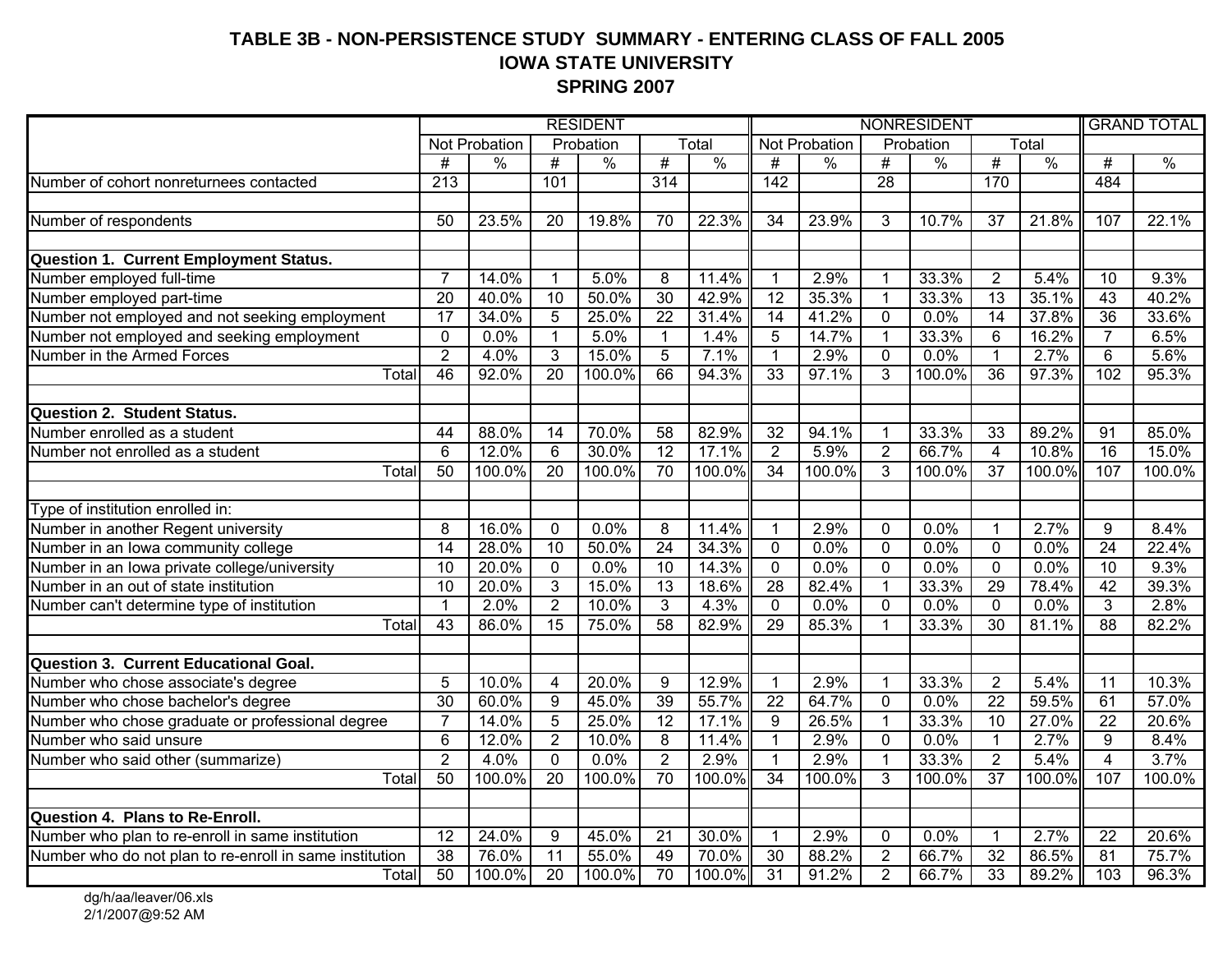#### **TABLE 3C - NON-PERSISTENCE STUDY SUMMARY - ENTERING CLASS OF FALL 2005 UNIVERSITY OF NORTHERN IOWA SPRING 2007**

|                                                         | <b>RESIDENT</b> |               |                 |               |                 | NONRESIDENT   |                  |               |                |               | <b>GRAND TOTAL</b> |               |                  |               |
|---------------------------------------------------------|-----------------|---------------|-----------------|---------------|-----------------|---------------|------------------|---------------|----------------|---------------|--------------------|---------------|------------------|---------------|
|                                                         |                 | Not Probation |                 | Probation     |                 | Total         |                  | Not Probation |                | Probation     |                    | Total         |                  |               |
|                                                         | #               | $\frac{0}{0}$ | #               | $\frac{0}{0}$ | #               | $\frac{0}{0}$ | #                | $\frac{0}{0}$ | #              | $\frac{0}{0}$ | #                  | $\frac{0}{0}$ | #                | $\frac{0}{0}$ |
| Number of cohort nonreturnees contacted                 | 162             |               | $\overline{35}$ |               | 197             |               | 16               |               | 5              |               | $\overline{21}$    |               | $\overline{218}$ |               |
|                                                         |                 |               |                 |               |                 |               |                  |               |                |               |                    |               |                  |               |
| Number of respondents                                   | 64              | 39.5%         | 8               | 22.9%         | $\overline{72}$ | 36.5%         | 4                | 25.0%         | 0              | 0.0%          | 4                  | 19.0%         | 76               | 34.9%         |
|                                                         |                 |               |                 |               |                 |               |                  |               |                |               |                    |               |                  |               |
| Question 1. Current Employment Status.                  |                 |               |                 |               |                 |               |                  |               |                |               |                    |               |                  |               |
| Number employed full-time                               | 5               | 7.8%          | 3               | 37.5%         | 8               | 11.1%         | $\mathbf 0$      | 0.0%          | $\mathbf 0$    | #DIV/0!       | 0                  | 0.0%          | 8                | 10.5%         |
| Number employed part-time                               | $\overline{37}$ | 57.8%         | $\overline{4}$  | 50.0%         | $\overline{41}$ | 56.9%         | $\overline{2}$   | 50.0%         | $\mathbf 0$    | #DIV/0!       | $\overline{2}$     | 50.0%         | $\overline{43}$  | 56.6%         |
| Number not employed and not seeking employment          | $\overline{13}$ | 20.3%         | $\mathbf 0$     | 0.0%          | 13              | 18.1%         | $\overline{2}$   | 50.0%         | $\mathbf 0$    | #DIV/0!       | $\overline{2}$     | 50.0%         | 15               | 19.7%         |
| Number not employed and seeking employment              | $\overline{7}$  | 10.9%         | $\mathbf{1}$    | 12.5%         | $\overline{8}$  | 11.1%         | $\mathbf 0$      | 0.0%          | $\mathbf 0$    | #DIV/0!       | $\mathbf 0$        | 0.0%          | 8                | 10.5%         |
| Number in the Armed Forces                              | $\mathbf{1}$    | 1.6%          | $\mathbf 0$     | 0.0%          | $\mathbf{1}$    | 1.4%          | $\overline{0}$   | 0.0%          | $\overline{0}$ | #DIV/0!       | $\mathbf 0$        | 0.0%          | $\mathbf{1}$     | 1.3%          |
| Total                                                   | 63              | 98.4%         | 8               | 100.0%        | $\overline{71}$ | 98.6%         | $\overline{4}$   | 100.0%        | $\Omega$       | #DIV/0!       | $\overline{4}$     | 100.0%        | 75               | 98.7%         |
|                                                         |                 |               |                 |               |                 |               |                  |               |                |               |                    |               |                  |               |
| <b>Question 2. Student Status.</b>                      |                 |               |                 |               |                 |               |                  |               |                |               |                    |               |                  |               |
| Number enrolled as a student                            | 59              | 92.2%         | 6               | 75.0%         | 65              | 90.3%         | 4                | 100.0%        | $\mathbf 0$    | #DIV/0!       | $\overline{4}$     | 100.0%        | 69               | 90.8%         |
| Number not enrolled as a student                        | $\overline{3}$  | 4.7%          | $\overline{2}$  | 25.0%         | $\overline{5}$  | 6.9%          | $\mathbf 0$      | 0.0%          | $\mathbf 0$    | #DIV/0!       | $\mathbf 0$        | 0.0%          | $\overline{5}$   | 6.6%          |
| Total                                                   | 62              | 96.9%         | $\overline{8}$  | 100.0%        | 70              | 97.2%         | $\overline{4}$   | 100.0%        | $\Omega$       | #DIV/0!       | 4                  | 100.0%        | $\overline{74}$  | 97.4%         |
|                                                         |                 |               |                 |               |                 |               |                  |               |                |               |                    |               |                  |               |
| Type of institution enrolled in:                        |                 |               |                 |               |                 |               |                  |               |                |               |                    |               |                  |               |
| Number in another Regent university                     | 10              | 15.6%         | 0               | 0.0%          | 10              | 13.9%         | $\mathbf 0$      | 0.0%          | $\mathbf 0$    | #DIV/0!       | $\mathbf 0$        | 0.0%          | 10               | 13.2%         |
| Number in an Iowa community college                     | $\overline{18}$ | 28.1%         | $\overline{6}$  | 75.0%         | $\overline{24}$ | 33.3%         | $\overline{0}$   | 0.0%          | $\overline{0}$ | #DIV/0!       | $\overline{0}$     | 0.0%          | $\overline{24}$  | 31.6%         |
| Number in an Iowa private college/university            | 13              | 20.3%         | $\overline{0}$  | 0.0%          | 13              | 18.1%         | $\overline{0}$   | 0.0%          | $\overline{0}$ | #DIV/0!       | $\overline{0}$     | 0.0%          | $\overline{13}$  | 17.1%         |
| Number in an out of state institution                   | $\overline{9}$  | 14.1%         | $\overline{0}$  | 0.0%          | $\overline{9}$  | 12.5%         | $\overline{4}$   | 100.0%        | $\overline{0}$ | #DIV/0!       | $\overline{4}$     | 100.0%        | $\overline{13}$  | 17.1%         |
| Number can't determine type of institution              | $\overline{9}$  | 14.1%         | 0               | 0.0%          | $\overline{9}$  | 12.5%         | $\mathbf 0$      | 0.0%          | $\mathbf 0$    | #DIV/0!       | $\mathbf{0}$       | $0.0\%$       | 9                | 11.8%         |
| Total                                                   | 59              | 92.2%         | 6               | 75.0%         | 65              | 90.3%         | $\boldsymbol{4}$ | 100.0%        | $\Omega$       | #DIV/0!       | 4                  | 100.0%        | 69               | 90.8%         |
|                                                         |                 |               |                 |               |                 |               |                  |               |                |               |                    |               |                  |               |
| Question 3. Current Educational Goal.                   |                 |               |                 |               |                 |               |                  |               |                |               |                    |               |                  |               |
| Number who chose associate's degree                     | 12              | 18.8%         | 3               | 37.5%         | 15              | 20.8%         | $\mathbf 0$      | 0.0%          | $\mathbf 0$    | #DIV/0!       | $\mathbf 0$        | 0.0%          | 15               | 19.7%         |
| Number who chose bachelor's degree                      | $\overline{27}$ | 42.2%         | $\overline{3}$  | 37.5%         | 30              | 41.7%         | $\overline{2}$   | 50.0%         | $\mathbf 0$    | #DIV/0!       | $\overline{2}$     | 50.0%         | $\overline{32}$  | 42.1%         |
| Number who chose graduate or professional degree        | $\overline{10}$ | 15.6%         | $\mathbf{1}$    | 12.5%         | $\overline{11}$ | 15.3%         | $\overline{2}$   | 50.0%         | $\mathbf 0$    | #DIV/0!       | $\overline{2}$     | 50.0%         | $\overline{13}$  | 17.1%         |
| Number who said unsure                                  | 5               | 7.8%          | $\mathbf{1}$    | 12.5%         | 6               | 8.3%          | $\mathbf 0$      | 0.0%          | $\mathbf 0$    | #DIV/0!       | $\mathbf 0$        | 0.0%          | 6                | 7.9%          |
| Number who said other (summarize)                       | $\overline{8}$  | 12.5%         | $\Omega$        | 0.0%          | 8               | 11.1%         | $\mathbf{0}$     | 0.0%          | $\Omega$       | #DIV/0!       | $\mathbf{0}$       | 0.0%          | 8                | 10.5%         |
| Total                                                   | 62              | 96.9%         | 8               | 100.0%        | 70              | 97.2%         | $\overline{4}$   | 100.0%        | $\mathbf 0$    | #DIV/0!       | $\overline{4}$     | 100.0%        | $\overline{74}$  | 97.4%         |
|                                                         |                 |               |                 |               |                 |               |                  |               |                |               |                    |               |                  |               |
| Question 4. Plans to Re-Enroll.                         |                 |               |                 |               |                 |               |                  |               |                |               |                    |               |                  |               |
| Number who plan to re-enroll in same institution        | 17              | 26.6%         | 4               | 50.0%         | 21              | 29.2%         | $\mathbf 0$      | 0.0%          | $\mathbf 0$    | #DIV/0!       | $\mathbf 0$        | 0.0%          | 21               | 27.6%         |
| Number who do not plan to re-enroll in same institution | $\overline{41}$ | 64.1%         | $\overline{4}$  | 50.0%         | 45              | 62.5%         | $\overline{3}$   | 75.0%         | $\mathbf 0$    | #DIV/0!       | 3                  | 75.0%         | 48               | 63.2%         |
| Total                                                   | 58              | 90.6%         | $\overline{8}$  | 100.0%        | 66              | 91.7%         | 3                | 75.0%         | $\Omega$       | #DIV/0!       | 3                  | 75.0%         | 69               | 90.8%         |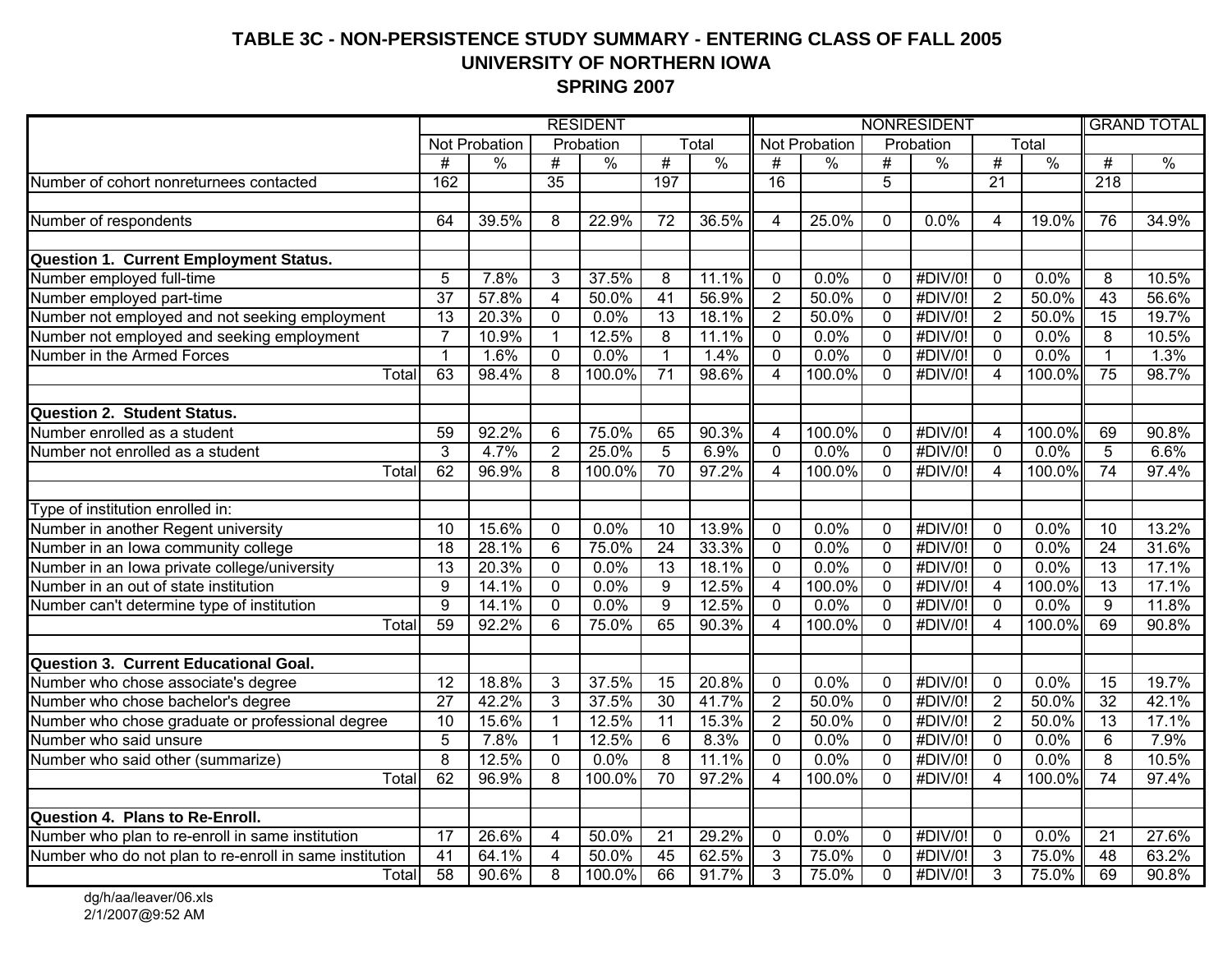#### **TABLE 4 - NON-PERSISTENCE STUDY REASONS FOR NOT RETURNING PART II - RESIDENTS NOT ON PROBATION REGENT TOTAL ENTERING CLASS OF FALL 2005 SPRING 2007**

| <b>NUMBER OF RESPONDENTS</b>                            | 192             |              |                  |              |        |                |  |  |  |
|---------------------------------------------------------|-----------------|--------------|------------------|--------------|--------|----------------|--|--|--|
|                                                         |                 |              |                  |              |        | Not a Reason   |  |  |  |
|                                                         |                 | Major Reason |                  | Minor Reason |        | or No Response |  |  |  |
|                                                         | Number          | Percent      | Number           | Percent      | Number | Percent        |  |  |  |
| <b>Academic Reasons - Student</b>                       |                 |              |                  |              |        |                |  |  |  |
| 5. Academically unprepared for course(s)                | 3               | 1.6%         | 15               | 7.8%         | 174    | 90.6%          |  |  |  |
| 6. Poor academic performance                            | $\overline{7}$  | 3.6%         | $\overline{21}$  | 10.9%        | 164    | 85.4%          |  |  |  |
| 8. Inadequate study techniques or habits                | 8               | 4.2%         | 18               | 9.4%         | 166    | 86.5%          |  |  |  |
| 13. Undecided about my major or vocation                | 22              | 11.5%        | $\overline{31}$  | 16.1%        | 139    | 72.4%          |  |  |  |
|                                                         |                 |              |                  |              |        |                |  |  |  |
| <b>Academic Reasons - Institutional</b>                 |                 |              |                  |              |        |                |  |  |  |
| 7. Courses were not interesting                         | 10              | 5.2%         | 27               | 14.1%        | 155    | 80.7%          |  |  |  |
| 9. Desired program was not available                    | 48              | 25.0%        | $\overline{11}$  | 5.7%         | 133    | 69.3%          |  |  |  |
| 10. Quality of instruction did not meet my expectations | 28              | 14.6%        | 24               | 12.5%        | 140    | 72.9%          |  |  |  |
| 11. Needed courses not available                        | 35              | 18.2%        | $\overline{12}$  | 6.3%         | 145    | 75.5%          |  |  |  |
| 12. Classes too large                                   | 48              | 25.0%        | 29               | 15.1%        | 115    | 59.9%          |  |  |  |
|                                                         |                 |              |                  |              |        |                |  |  |  |
|                                                         |                 |              |                  |              |        |                |  |  |  |
| <b>Financial Reasons</b>                                |                 |              |                  |              |        |                |  |  |  |
| 14. Did not have enough money to continue               | 21              | 10.9%        | 21               | 10.9%        | 151    | 78.6%          |  |  |  |
| 15. Change in family financial circumstances            | 10              | 5.2%         | $\overline{11}$  | 5.7%         | 172    | 89.6%          |  |  |  |
| 16. Incurred too much debt                              | 10              | 5.2%         | $\overline{17}$  | 8.9%         | 166    | 86.5%          |  |  |  |
| 17. Scholarship/grant was not renewed                   | 5               | 2.6%         | $\boldsymbol{9}$ | 4.7%         | 179    | 93.2%          |  |  |  |
| 18. Financial aid was not sufficient                    | $\overline{18}$ | 9.4%         | 19               | 9.9%         | 156    | 81.3%          |  |  |  |
| 19. Transferred to a lower cost institution             | 38              | 19.8%        | $\overline{27}$  | 14.1%        | 128    | 66.7%          |  |  |  |
| 20. Increases in tuition and fees                       | 14              | 7.3%         | 27               | 14.1%        | 152    | 79.2%          |  |  |  |
|                                                         |                 |              |                  |              |        |                |  |  |  |
|                                                         |                 |              |                  |              |        |                |  |  |  |
| <b>Personal Reasons</b>                                 |                 |              |                  |              |        |                |  |  |  |
| 21. Medical (physical)                                  | 5               | 2.6%         | 6                | 3.1%         | 181    | 94.3%          |  |  |  |
| 22. Emotional (depression/anxiety)                      | 21              | 10.9%        | 36               | 18.8%        | 135    | 70.3%          |  |  |  |
| 23. Addiction (alcohol/drugs)                           | $\overline{2}$  | 1.0%         | 1                | 0.5%         | 189    | 98.4%          |  |  |  |
| 24. Family illness/responsibility                       | 6               | 3.1%         | 4                | 2.1%         | 182    | 94.8%          |  |  |  |
| 25. Housing was unsatisfactory                          | 17              | 8.9%         | 23               | 12.0%        | 152    | 79.2%          |  |  |  |
| 26. Homesick                                            | 18              | 9.4%         | 34               | 17.7%        | 140    | 72.9%          |  |  |  |
| 27. Unmotivated or tired of school                      | $\overline{5}$  | 2.6%         | $\overline{22}$  | 11.5%        | 165    | 85.9%          |  |  |  |
| 28. Too much social life                                | $\mathbf 1$     | 0.5%         | 17               | 8.9%         | 174    | 90.6%          |  |  |  |
| 29. Military obligations                                | $\overline{3}$  | 1.6%         | 0                | 0.0%         | 189    | 98.4%          |  |  |  |
| 30. Issues with roommate or other students              | $\overline{14}$ | 7.3%         | 35               | 18.2%        | 143    | 74.5%          |  |  |  |
| 31. Moved out of the area                               | 8               | 4.2%         | 14               | 7.3%         | 170    | 88.5%          |  |  |  |
| 32. Insufficient time for both job and studies          | $\,6\,$         | 3.1%         | 9                | 4.7%         | 177    | 92.2%          |  |  |  |
| 33. Did not achieve a feeling of belonging              | 44              | 22.9%        | 36               | 18.8%        | 112    | 58.3%          |  |  |  |
| 34. Afraid for personal safety                          | 3               | 1.6%         | 4                | 2.1%         | 185    | 96.4%          |  |  |  |
|                                                         |                 |              |                  |              |        |                |  |  |  |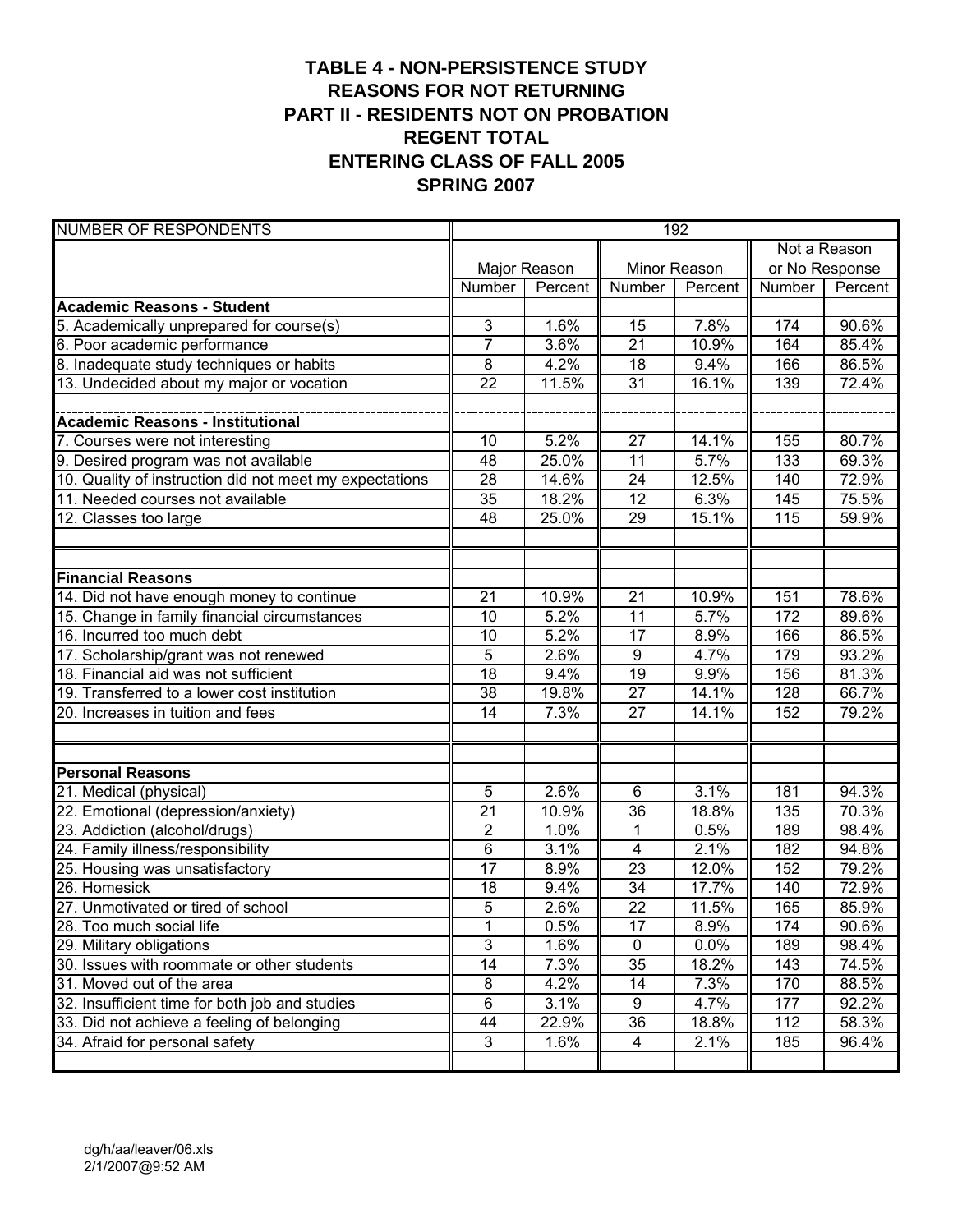# **TABLE 4A - NON-PERSISTENCE STUDY REASONS FOR NOT RETURNING PART II - RESIDENTS NOT ON PROBATION UNIVERSITY OF IOWA ENTERING CLASS OF FALL 2005 SPRING 2007**

| <b>NUMBER OF RESPONDENTS</b>                            | 78              |              |                         |              |                 |              |  |  |
|---------------------------------------------------------|-----------------|--------------|-------------------------|--------------|-----------------|--------------|--|--|
|                                                         |                 |              |                         |              |                 | Not a Reason |  |  |
|                                                         |                 | Major Reason |                         | Minor Reason | or No Response  |              |  |  |
|                                                         | Number          | Percent      | <b>Number</b>           | Percent      | Number          | Percent      |  |  |
| <b>Academic Reasons - Student</b>                       |                 |              |                         |              |                 |              |  |  |
| 5. Academically unprepared for course(s)                | 3               | 3.8%         | 8                       | 10.3%        | 67              | 85.9%        |  |  |
| 6. Poor academic performance                            | 5               | 6.4%         | 11                      | 14.1%        | 62              | 79.5%        |  |  |
| 8. Inadequate study techniques or habits                | 5               | 6.4%         | $\overline{7}$          | 9.0%         | 66              | 84.6%        |  |  |
| 13. Undecided about my major or vocation                | 11              | 14.1%        | 14                      | 17.9%        | 53              | 67.9%        |  |  |
|                                                         |                 |              |                         |              |                 |              |  |  |
| <b>Academic Reasons - Institutional</b>                 |                 |              |                         |              |                 |              |  |  |
| 7. Courses were not interesting                         | 5               | 6.4%         | 14                      | 17.9%        | 59              | 75.6%        |  |  |
| 9. Desired program was not available                    | 15              | 19.2%        | 3                       | 3.8%         | 60              | 76.9%        |  |  |
| 10. Quality of instruction did not meet my expectations | 19              | 24.4%        | $\overline{12}$         | 15.4%        | 47              | 60.3%        |  |  |
| 11. Needed courses not available                        | 10              | 12.8%        | 6                       | 7.7%         | 62              | 79.5%        |  |  |
| 12. Classes too large                                   | 31              | 39.7%        | 14                      | 17.9%        | 33              | 42.3%        |  |  |
|                                                         |                 |              |                         |              |                 |              |  |  |
|                                                         |                 |              |                         |              |                 |              |  |  |
| <b>Financial Reasons</b>                                |                 |              |                         |              |                 |              |  |  |
| 14. Did not have enough money to continue               | 9               | 11.5%        | $\overline{13}$         | 16.7%        | 56              | 71.8%        |  |  |
| 15. Change in family financial circumstances            | 4               | 5.1%         | $\overline{7}$          | 9.0%         | 67              | 85.9%        |  |  |
| 16. Incurred too much debt                              | 4               | 5.1%         | $\bf 8$                 | 10.3%        | 66              | 84.6%        |  |  |
| 17. Scholarship/grant was not renewed                   | $\overline{2}$  | 2.6%         | $\overline{3}$          | 3.8%         | $\overline{73}$ | 93.6%        |  |  |
| 18. Financial aid was not sufficient                    | 9               | 11.5%        | $\overline{8}$          | 10.3%        | 61              | 78.2%        |  |  |
| 19. Transferred to a lower cost institution             | $\overline{17}$ | 21.8%        | $\overline{11}$         | 14.1%        | 50              | 64.1%        |  |  |
| 20. Increases in tuition and fees                       | 6               | 7.7%         | 14                      | 17.9%        | 58              | 74.4%        |  |  |
|                                                         |                 |              |                         |              |                 |              |  |  |
|                                                         |                 |              |                         |              |                 |              |  |  |
| <b>Personal Reasons</b>                                 |                 |              |                         |              |                 |              |  |  |
| 21. Medical (physical)                                  | 3               | 3.8%         | 3                       | 3.8%         | 72              | 92.3%        |  |  |
| 22. Emotional (depression/anxiety)                      | 10              | 12.8%        | $\overline{18}$         | 23.1%        | 50              | 64.1%        |  |  |
| 23. Addiction (alcohol/drugs)                           | $\overline{2}$  | 2.6%         | $\mathbf{1}$            | 1.3%         | 75              | 96.2%        |  |  |
| 24. Family illness/responsibility                       | 4               | 5.1%         | $\overline{2}$          | 2.6%         | 72              | 92.3%        |  |  |
| 25. Housing was unsatisfactory                          | 8               | 10.3%        | 11                      | 14.1%        | 59              | 75.6%        |  |  |
| 26. Homesick                                            | $\overline{6}$  | 7.7%         | 16                      | 20.5%        | 56              | 71.8%        |  |  |
| 27. Unmotivated or tired of school                      | $\overline{4}$  | 5.1%         | 9                       | 11.5%        | 65              | 83.3%        |  |  |
| 28. Too much social life                                | 1               | 1.3%         | 10                      | 12.8%        | 67              | 85.9%        |  |  |
| 29. Military obligations                                | $\overline{0}$  | 0.0%         | $\pmb{0}$               | 0.0%         | 78              | 100.0%       |  |  |
| 30. Issues with roommate or other students              | 11              | 14.1%        | 14                      | 17.9%        | 53              | 67.9%        |  |  |
| 31. Moved out of the area                               | 1               | 1.3%         | 8                       | 10.3%        | 69              | 88.5%        |  |  |
| 32. Insufficient time for both job and studies          | 3               | 3.8%         | $\overline{\mathbf{4}}$ | 5.1%         | $\overline{71}$ | 91.0%        |  |  |
| 33. Did not achieve a feeling of belonging              | 27              | 34.6%        | 12                      | 15.4%        | 39              | 50.0%        |  |  |
| 34. Afraid for personal safety                          | 3               | 3.8%         | 4                       | 5.1%         | 71              | 91.0%        |  |  |
|                                                         |                 |              |                         |              |                 |              |  |  |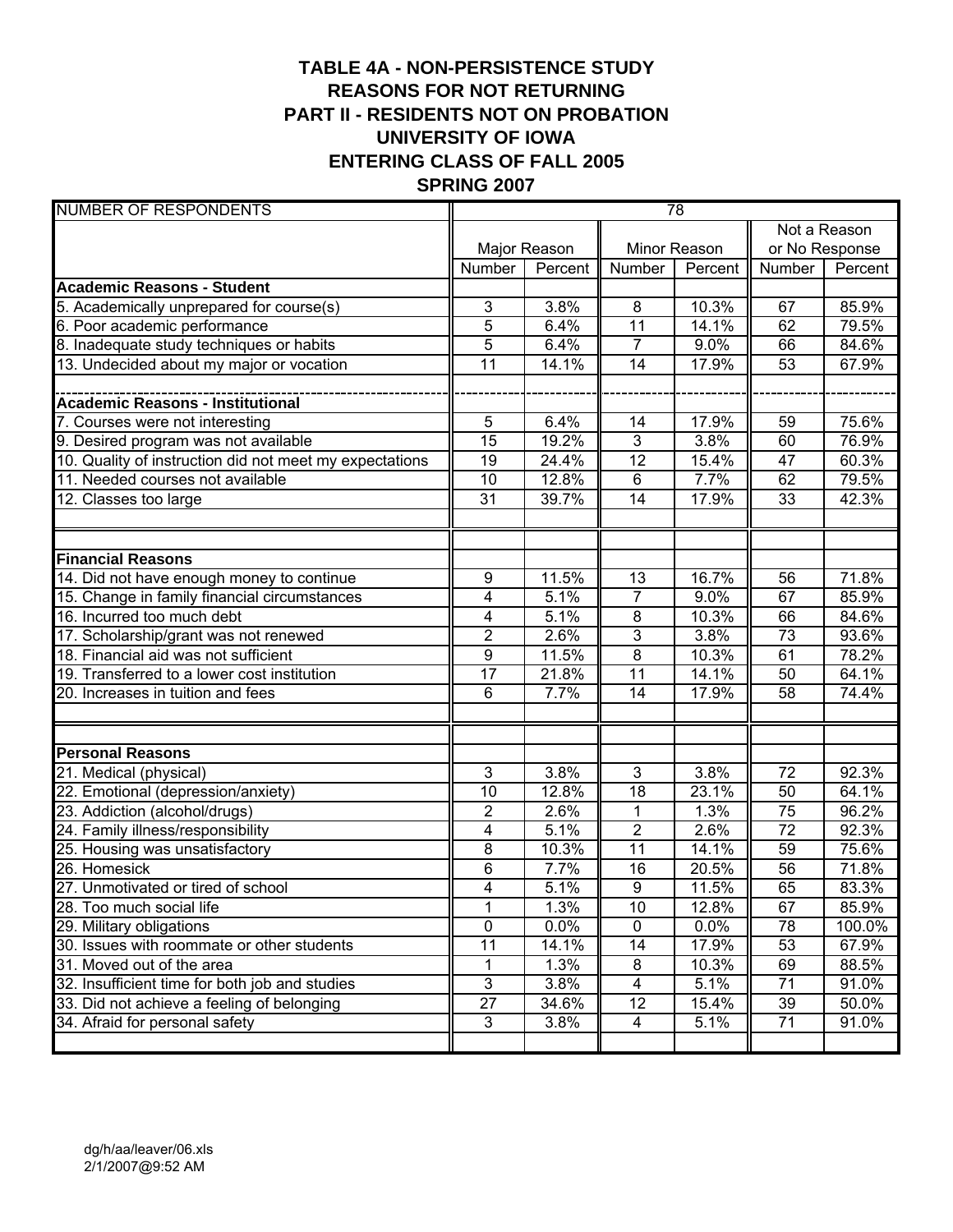# **TABLE 4B - NON-PERSISTENCE STUDY REASONS FOR NOT RETURNING PART II - RESIDENTS NOT ON PROBATION IOWA STATE UNIVERSITY ENTERING CLASS OF FALL 2005 SPRING 2007**

| <b>NUMBER OF RESPONDENTS</b>                            | 50              |              |                         |              |                 |              |  |  |  |
|---------------------------------------------------------|-----------------|--------------|-------------------------|--------------|-----------------|--------------|--|--|--|
|                                                         |                 |              |                         |              |                 | Not a Reason |  |  |  |
|                                                         |                 | Major Reason |                         | Minor Reason | or No Response  |              |  |  |  |
|                                                         | Number          | Percent      | <b>Number</b>           | Percent      | Number          | Percent      |  |  |  |
| <b>Academic Reasons - Student</b>                       |                 |              |                         |              |                 |              |  |  |  |
| 5. Academically unprepared for course(s)                | 0               | 0.0%         | 4                       | 8.0%         | 46              | 92.0%        |  |  |  |
| 6. Poor academic performance                            | $\mathbf{1}$    | 2.0%         | 5                       | 10.0%        | 44              | 88.0%        |  |  |  |
| 7. Inadequate study techniques or habits                | $\mathbf{1}$    | 2.0%         | 6                       | 12.0%        | 43              | 86.0%        |  |  |  |
| 8. Undecided about my major or vocation                 | 4               | 8.0%         | $\overline{7}$          | 14.0%        | 39              | 78.0%        |  |  |  |
|                                                         |                 |              |                         |              |                 |              |  |  |  |
| <b>Academic Reasons - Institutional</b>                 |                 |              |                         |              |                 |              |  |  |  |
| 9. Courses were not interesting                         | $\overline{2}$  | 4.0%         | 6                       | 12.0%        | 42              | 84.0%        |  |  |  |
| 10. Desired program was not available                   | 15              | 30.0%        | $\overline{\mathbf{c}}$ | 4.0%         | 33              | 66.0%        |  |  |  |
| 11. Quality of instruction did not meet my expectations | 8               | 16.0%        | $\overline{7}$          | 14.0%        | 35              | 70.0%        |  |  |  |
| 12. Needed courses not available                        | $\overline{11}$ | 22.0%        | 3                       | 6.0%         | 36              | 72.0%        |  |  |  |
| 13. Classes too large                                   | 12              | 24.0%        | 9                       | 18.0%        | 29              | 58.0%        |  |  |  |
|                                                         |                 |              |                         |              |                 |              |  |  |  |
|                                                         |                 |              |                         |              |                 |              |  |  |  |
| <b>Financial Reasons</b>                                |                 |              |                         |              |                 |              |  |  |  |
| 14. Did not have enough money to continue               | $\overline{6}$  | 12.0%        | 3                       | 6.0%         | 41              | 82.0%        |  |  |  |
| 15. Change in family financial circumstances            | $\overline{2}$  | 4.0%         | $\overline{\mathbf{c}}$ | 4.0%         | 46              | 92.0%        |  |  |  |
| 16. Incurred too much debt                              | $\overline{c}$  | 4.0%         | 3                       | 6.0%         | 45              | 90.0%        |  |  |  |
| 17. Scholarship/grant was not renewed                   | $\overline{1}$  | 2.0%         | $\overline{3}$          | 6.0%         | 46              | 92.0%        |  |  |  |
| 18. Financial aid was not sufficient                    | 5               | 10.0%        | 3                       | 6.0%         | 42              | 84.0%        |  |  |  |
| 19. Transferred to a lower cost institution             | $\overline{7}$  | 14.0%        | $\overline{8}$          | 16.0%        | 35              | 70.0%        |  |  |  |
| 20. Increases in tuition and fees                       | 1               | 2.0%         | 10                      | 20.0%        | 39              | 78.0%        |  |  |  |
|                                                         |                 |              |                         |              |                 |              |  |  |  |
|                                                         |                 |              |                         |              |                 |              |  |  |  |
| <b>Personal Reasons</b>                                 |                 |              |                         |              |                 |              |  |  |  |
| 21. Medical (physical)                                  | 1               | 2.0%         | $\overline{2}$          | 4.0%         | 47              | 94.0%        |  |  |  |
| 22. Emotional (depression/anxiety)                      | 5               | 10.0%        | 8                       | 16.0%        | 37              | 74.0%        |  |  |  |
| 23. Addiction (alcohol/drugs)                           | 0               | 0.0%         | 0                       | 0.0%         | 50              | 100.0%       |  |  |  |
| 24. Family illness/responsibility                       | $\mathbf{1}$    | 2.0%         | $\overline{2}$          | 4.0%         | 47              | 94.0%        |  |  |  |
| 25. Housing was unsatisfactory                          | 5               | 10.0%        | $\overline{7}$          | 14.0%        | 38              | 76.0%        |  |  |  |
| 26. Homesick                                            | $\overline{7}$  | 14.0%        | $\overline{9}$          | 18.0%        | 34              | 68.0%        |  |  |  |
| 27. Unmotivated or tired of school                      | 1               | 2.0%         | $\overline{3}$          | 6.0%         | $\overline{46}$ | 92.0%        |  |  |  |
| 28. Too much social life                                | 0               | 0.0%         | 4                       | 8.0%         | 46              | 92.0%        |  |  |  |
| 29. Military obligations                                | 3               | 6.0%         | $\pmb{0}$               | 0.0%         | 47              | 94.0%        |  |  |  |
| 30. Issues with roommate or other students              | 1               | 2.0%         | 9                       | 18.0%        | 40              | 80.0%        |  |  |  |
| 31. Moved out of the area                               | 3               | 6.0%         | 4                       | 8.0%         | 43              | 86.0%        |  |  |  |
| 32. Insufficient time for both job and studies          | $\overline{2}$  | 4.0%         | $\overline{2}$          | 4.0%         | 46              | 92.0%        |  |  |  |
| 33. Did not achieve a feeling of belonging              | 9               | 18.0%        | $\boldsymbol{9}$        | 18.0%        | 32              | 64.0%        |  |  |  |
| 34. Afraid for personal safety                          | $\pmb{0}$       | 0.0%         | $\pmb{0}$               | 0.0%         | 50              | 100.0%       |  |  |  |
|                                                         |                 |              |                         |              |                 |              |  |  |  |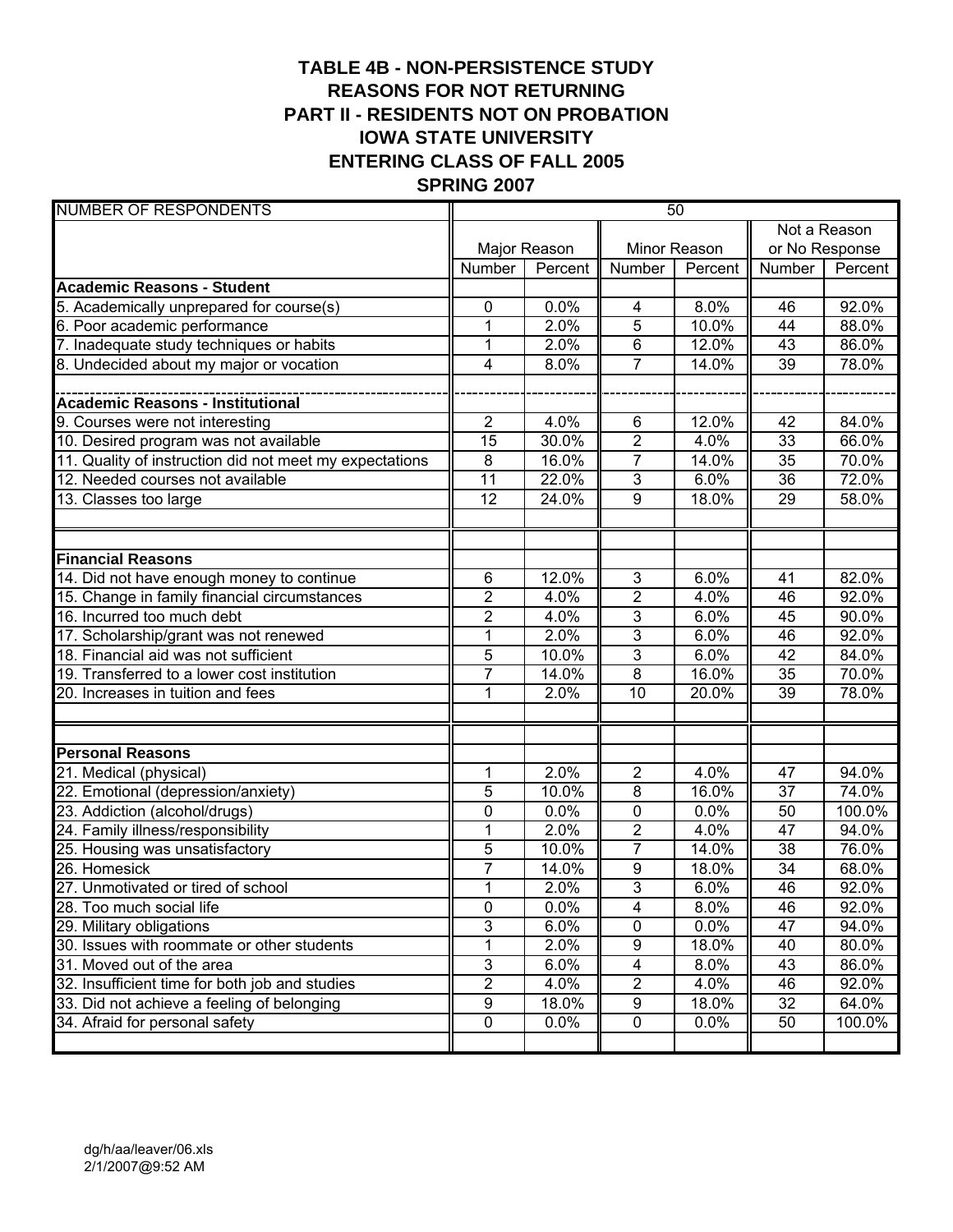# **TABLE 4C - NON-PERSISTENCE STUDY REASONS FOR NOT RETURNING PART II - RESIDENTS NOT ON PROBATION UNIVERSITY OF NORTHERN IOWA ENTERING CLASS OF FALL 2005 SPRING 2007**

| <b>NUMBER OF RESPONDENTS</b>                            |                |              |                 | 64      |                 |                |
|---------------------------------------------------------|----------------|--------------|-----------------|---------|-----------------|----------------|
|                                                         |                |              |                 |         |                 | Not a Reason   |
|                                                         |                | Major Reason | Minor Reason    |         |                 | or No Response |
|                                                         | Number         | Percent      | <b>Number</b>   | Percent | Number          | Percent        |
| <b>Academic Reasons - Student</b>                       |                |              |                 |         |                 |                |
| 5. Academically unprepared for course(s)                | 0              | 0.0%         | 3               | 4.7%    | 61              | 95.3%          |
| 6. Poor academic performance                            | 1              | 1.6%         | $\overline{5}$  | 7.8%    | 58              | 90.6%          |
| 8. Inadequate study techniques or habits                | $\overline{2}$ | 3.1%         | $\overline{5}$  | 7.8%    | $\overline{57}$ | 89.1%          |
| 13. Undecided about my major or vocation                | $\overline{7}$ | 10.9%        | $\overline{10}$ | 15.6%   | 47              | 73.4%          |
|                                                         |                |              |                 |         |                 |                |
| <b>Academic Reasons - Institutional</b>                 |                |              |                 |         |                 |                |
| 7. Courses were not interesting                         | 3              | 4.7%         | $\overline{7}$  | 10.9%   | 54              | 84.4%          |
| 9. Desired program was not available                    | 18             | 28.1%        | $\,6$           | 9.4%    | 40              | 62.5%          |
| 10. Quality of instruction did not meet my expectations | 1              | 1.6%         | 5               | 7.8%    | 58              | 90.6%          |
| 11. Needed courses not available                        | 14             | 21.9%        | 3               | 4.7%    | 47              | 73.4%          |
| 12. Classes too large                                   | 5              | 7.8%         | $\overline{6}$  | 9.4%    | 53              | 82.8%          |
|                                                         |                |              |                 |         |                 |                |
| <b>Financial Reasons</b>                                |                |              |                 |         |                 |                |
| 14. Did not have enough money to continue               | 6              | 9.4%         | $\overline{5}$  | 7.8%    | 54              | 84.4%          |
| 15. Change in family financial circumstances            | 4              | 6.3%         | $\overline{2}$  | 3.1%    | 59              | 92.2%          |
| 16. Incurred too much debt                              | 4              | 6.3%         | $\overline{6}$  | 9.4%    | 55              | 85.9%          |
| 17. Scholarship/grant was not renewed                   | $\overline{2}$ | 3.1%         | 3               | 4.7%    | 60              | 93.8%          |
| 18. Financial aid was not sufficient                    | 4              | 6.3%         | $\overline{8}$  | 12.5%   | 53              | 82.8%          |
| 19. Transferred to a lower cost institution             | 14             | 21.9%        | $\overline{8}$  | 12.5%   | 43              | 67.2%          |
| 20. Increases in tuition and fees                       | 7              | 10.9%        | 3               | 4.7%    | 55              | 85.9%          |
|                                                         |                |              |                 |         |                 |                |
| <b>Personal Reasons</b>                                 |                |              |                 |         |                 |                |
| 21. Medical (physical)                                  | 1              | 1.6%         | $\mathbf{1}$    | 1.6%    | 62              | 96.9%          |
| 22. Emotional (depression/anxiety)                      | 6              | 9.4%         | 10              | 15.6%   | 48              | 75.0%          |
| 23. Addiction (alcohol/drugs)                           | 0              | 0.0%         | $\mathbf 0$     | 0.0%    | 64              | 100.0%         |
| 24. Family illness/responsibility                       | $\overline{1}$ | 1.6%         | $\overline{0}$  | 0.0%    | 63              | 98.4%          |
| 25. Housing was unsatisfactory                          | 4              | 6.3%         | $\overline{5}$  | 7.8%    | 55              | 85.9%          |
| 26. Homesick                                            | 5              | 7.8%         | $\overline{9}$  | 14.1%   | 50              | 78.1%          |
| 27. Unmotivated or tired of school                      | $\overline{0}$ | 0.0%         | $\overline{10}$ | 15.6%   | $\overline{54}$ | 84.4%          |
| 28. Too much social life                                | 0              | 0.0%         | $\overline{3}$  | 4.7%    | 61              | 95.3%          |
| 29. Military obligations                                | 0              | 0.0%         | $\pmb{0}$       | 0.0%    | 64              | 100.0%         |
| 30. Issues with roommate or other students              | 2              | 3.1%         | $\overline{12}$ | 18.8%   | 50              | 78.1%          |
| 31. Moved out of the area                               | 4              | 6.3%         | $\overline{c}$  | 3.1%    | 58              | 90.6%          |
| 32. Insufficient time for both job and studies          | 1              | 1.6%         | $\overline{3}$  | 4.7%    | 60              | 93.8%          |
| 33. Did not achieve a feeling of belonging              | 8              | 12.5%        | 15              | 23.4%   | 41              | 64.1%          |
| 34. Afraid for personal safety                          | $\pmb{0}$      | 0.0%         | $\mathbf 0$     | 0.0%    | 64              | 100.0%         |
|                                                         |                |              |                 |         |                 |                |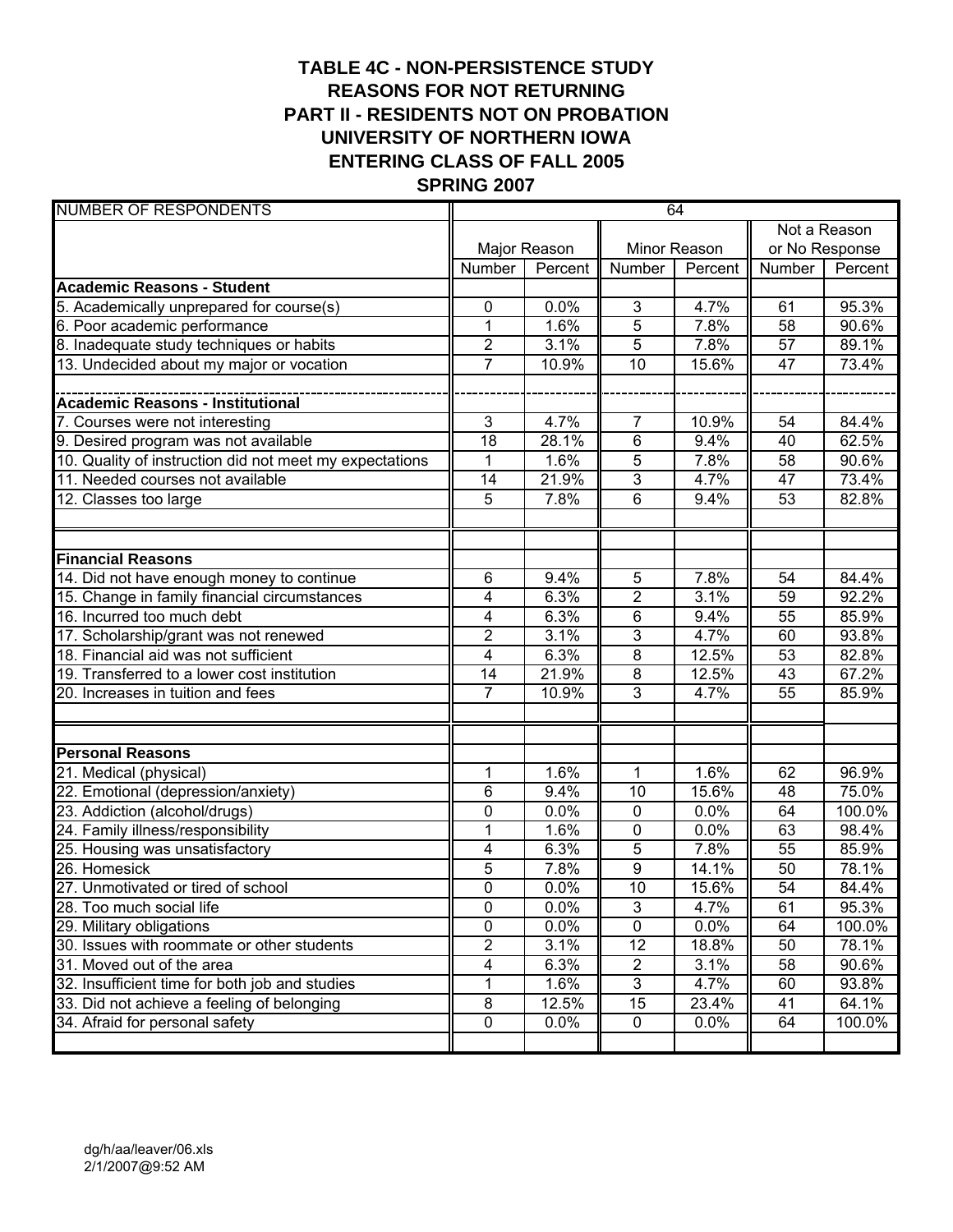### **TABLE 5 - NPS REASONS FOR NOT RETURNING PART II - RESIDENTS ON PROBATION REGENT TOTAL ENTERING CLASS OF FALL 2005 SPRING 2007**

| <b>NUMBER OF RESPONDENTS</b>                            | 44             |              |                 |         |                 |         |
|---------------------------------------------------------|----------------|--------------|-----------------|---------|-----------------|---------|
|                                                         |                |              |                 |         | Not a Reason    |         |
|                                                         |                | Major Reason | Minor Reason    |         | or No Response  |         |
|                                                         | Number         | Percent      | Number          | Percent | Number          | Percent |
| <b>Academic Reasons - Student</b>                       |                |              |                 |         |                 |         |
| 5. Academically unprepared for course(s)                | 10             | 22.7%        | 13              | 29.5%   | 21              | 47.7%   |
| 6. Poor academic performance                            | 19             | 43.2%        | $\overline{15}$ | 34.1%   | $\overline{10}$ | 22.7%   |
| 7. Inadequate study techniques or habits                | 15             | 34.1%        | 19              | 43.2%   | 10              | 22.7%   |
| 8. Undecided about my major or vocation                 | 19             | 43.2%        | $\overline{11}$ | 25.0%   | 24              | 54.5%   |
|                                                         |                |              |                 |         |                 |         |
| <b>Academic Reasons - Institutional</b>                 |                |              |                 |         |                 |         |
| 9. Courses were not interesting                         | 5              | 11.4%        | 19              | 43.2%   | 20              | 45.5%   |
| 10. Desired program was not available                   | $\overline{4}$ | 9.1%         | 5               | 11.4%   | 35              | 79.5%   |
| 11. Quality of instruction did not meet my expectations | $\overline{7}$ | 15.9%        | 13              | 29.5%   | 24              | 54.5%   |
| 12. Needed courses not available                        | $\overline{3}$ | 6.8%         | $\overline{2}$  | 4.5%    | 39              | 88.6%   |
| 13. Classes too large                                   | 14             | 31.8%        | 13              | 29.5%   | 17              | 38.6%   |
|                                                         |                |              |                 |         |                 |         |
|                                                         |                |              |                 |         |                 |         |
| <b>Financial Reasons</b>                                |                |              |                 |         |                 |         |
| 14. Did not have enough money to continue               | $\overline{7}$ | 15.9%        | 12              | 27.3%   | 25              | 56.8%   |
| 15. Change in family financial circumstances            | $\overline{7}$ | 15.9%        | 5               | 11.4%   | $\overline{32}$ | 72.7%   |
| 16. Incurred too much debt                              | 6              | 13.6%        | 8               | 18.2%   | $\overline{30}$ | 68.2%   |
| 17. Scholarship/grant was not renewed                   | 5              | 11.4%        | 4               | 9.1%    | $\overline{35}$ | 79.5%   |
| 18. Financial aid was not sufficient                    | $\overline{9}$ | 20.5%        | $\overline{4}$  | 9.1%    | $\overline{31}$ | 70.5%   |
| 19. Transferred to a lower cost institution             | 15             | 34.1%        | 11              | 25.0%   | $\overline{18}$ | 40.9%   |
| 20. Increases in tuition and fees                       | 6              | 13.6%        | 8               | 18.2%   | 30              | 68.2%   |
|                                                         |                |              |                 |         |                 |         |
|                                                         |                |              |                 |         |                 |         |
| <b>Personal Reasons</b>                                 |                |              |                 |         |                 |         |
| 21. Medical (physical)                                  | 0              | 0.0%         | 3               | 6.8%    | 41              | 93.2%   |
| 22. Emotional (depression/anxiety)                      | 9              | 20.5%        | $\overline{12}$ | 27.3%   | 23              | 52.3%   |
| 23. Addiction (alcohol/drugs)                           | $\overline{2}$ | 4.5%         | $\mathbf{1}$    | 2.3%    | $\overline{41}$ | 93.2%   |
| 24. Family illness/responsibility                       | 1              | 2.3%         | 3               | 6.8%    | 40              | 90.9%   |
| 25. Housing was unsatisfactory                          | 4              | 9.1%         | 4               | 9.1%    | 36              | 81.8%   |
| 26. Homesick                                            | 5              | 11.4%        | $\overline{7}$  | 15.9%   | 32              | 72.7%   |
| 27. Unmotivated or tired of school                      | 12             | 27.3%        | 15              | 34.1%   | 17              | 38.6%   |
| 28. Too much social life                                | 8              | 18.2%        | 10              | 22.7%   | 26              | 59.1%   |
| 29. Military obligations                                | $\overline{2}$ | 4.5%         | 1               | 2.3%    | 41              | 93.2%   |
| 30. Issues with roommate or other students              | 4              | 9.1%         | $\overline{7}$  | 15.9%   | 33              | 75.0%   |
| 31. Moved out of the area                               | 1              | 2.3%         | 1               | 2.3%    | 42              | 95.5%   |
| 32. Insufficient time for both job and studies          | 4              | 9.1%         | 5               | 11.4%   | 35              | 79.5%   |
| 33. Did not achieve a feeling of belonging              | 8              | 18.2%        | 6               | 13.6%   | 30              | 68.2%   |
| 34. Afraid for personal safety                          | $\pmb{0}$      | 0.0%         | $\overline{2}$  | 4.5%    | 42              | 95.5%   |
|                                                         |                |              |                 |         |                 |         |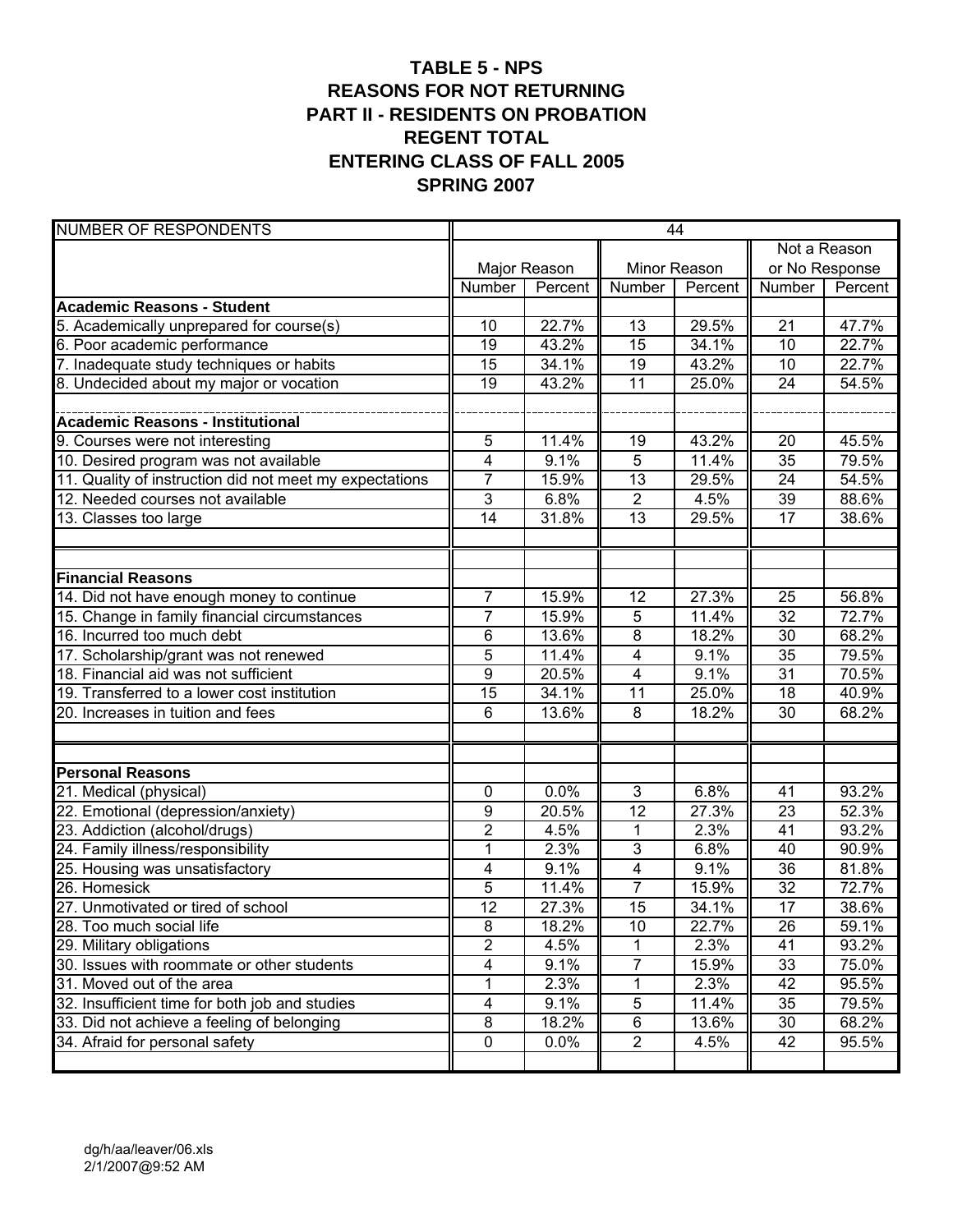# **TABLE 5A - NON-PERSISTENCE STUDY REASONS FOR NOT RETURNING PART II - RESIDENTS ON PROBATION UNIVERSITY OF IOWA ENTERING CLASS OF FALL 2005 SPRING 2007**

| <b>NUMBER OF RESPONDENTS</b>                            | 16                      |              |                         |         |                 |                |  |
|---------------------------------------------------------|-------------------------|--------------|-------------------------|---------|-----------------|----------------|--|
|                                                         |                         |              |                         |         | Not a Reason    |                |  |
|                                                         |                         | Major Reason | Minor Reason            |         |                 | or No Response |  |
|                                                         | Number                  | Percent      | Number                  | Percent | Number          | Percent        |  |
| <b>Academic Reasons - Student</b>                       |                         |              |                         |         |                 |                |  |
| 5. Academically unprepared for course(s)                | 3                       | 18.8%        | 5                       | 31.3%   | 8               | 50.0%          |  |
| 6. Poor academic performance                            | 5                       | 31.3%        | 6                       | 37.5%   | 5               | 31.3%          |  |
| 7. Inadequate study techniques or habits                | $\overline{3}$          | 18.8%        | 9                       | 56.3%   | $\overline{4}$  | 25.0%          |  |
| 8. Undecided about my major or vocation                 | $\overline{2}$          | 12.5%        | 3                       | 18.8%   | $\overline{11}$ | 68.8%          |  |
|                                                         |                         |              |                         |         |                 |                |  |
| <b>Academic Reasons - Institutional</b>                 |                         |              |                         |         |                 |                |  |
| 9. Courses were not interesting                         | 0                       | 0.0%         | 10                      | 62.5%   | 6               | 37.5%          |  |
| 10. Desired program was not available                   | $\mathbf{1}$            | 6.3%         | $\overline{\mathbf{c}}$ | 12.5%   | $\overline{13}$ | 81.3%          |  |
| 11. Quality of instruction did not meet my expectations | $\overline{3}$          | 18.8%        | 5                       | 31.3%   | 8               | 50.0%          |  |
| 12. Needed courses not available                        | $\mathbf 1$             | 6.3%         | 1                       | 6.3%    | 14              | 87.5%          |  |
| 13. Classes too large                                   | 5                       | 31.3%        | 5                       | 31.3%   | 6               | 37.5%          |  |
|                                                         |                         |              |                         |         |                 |                |  |
|                                                         |                         |              |                         |         |                 |                |  |
| <b>Financial Reasons</b>                                |                         |              |                         |         |                 |                |  |
| 14. Did not have enough money to continue               | 3                       | 18.8%        | $\overline{\mathbf{4}}$ | 25.0%   | 9               | 56.3%          |  |
| 15. Change in family financial circumstances            | $\mathbf{1}$            | 6.3%         | 0                       | 0.0%    | $\overline{15}$ | 93.8%          |  |
| 16. Incurred too much debt                              | $\mathbf{1}$            | 6.3%         | 3                       | 18.8%   | $\overline{12}$ | 75.0%          |  |
| 17. Scholarship/grant was not renewed                   | $\overline{2}$          | 12.5%        | 1                       | 6.3%    | $\overline{13}$ | 81.3%          |  |
| 18. Financial aid was not sufficient                    | 4                       | 25.0%        | 1                       | 6.3%    | $\overline{11}$ | 68.8%          |  |
| 19. Transferred to a lower cost institution             | $\overline{6}$          | 37.5%        | 5                       | 31.3%   | 5               | 31.3%          |  |
| 20. Increases in tuition and fees                       | $\overline{2}$          | 12.5%        | $\overline{5}$          | 31.3%   | 9               | 56.3%          |  |
|                                                         |                         |              |                         |         |                 |                |  |
|                                                         |                         |              |                         |         |                 |                |  |
| <b>Personal Reasons</b>                                 |                         |              |                         |         |                 |                |  |
| 21. Medical (physical)                                  | 0                       | 0.0%         | 1                       | 6.3%    | 15              | 93.8%          |  |
| 22. Emotional (depression/anxiety)                      | 5                       | 31.3%        | 4                       | 25.0%   | $\overline{7}$  | 43.8%          |  |
| 23. Addiction (alcohol/drugs)                           | 1                       | 6.3%         | 0                       | 0.0%    | 15              | 93.8%          |  |
| 24. Family illness/responsibility                       | 0                       | 0.0%         | 0                       | 0.0%    | 16              | 100.0%         |  |
| 25. Housing was unsatisfactory                          | 3                       | 18.8%        | 1                       | 6.3%    | $\overline{12}$ | 75.0%          |  |
| 26. Homesick                                            | 4                       | 25.0%        | $\overline{2}$          | 12.5%   | 10              | 62.5%          |  |
| 27. Unmotivated or tired of school                      | 3                       | 18.8%        | 4                       | 25.0%   | 9               | 56.3%          |  |
| 28. Too much social life                                | $\overline{\mathbf{4}}$ | 25.0%        | $\overline{\mathbf{4}}$ | 25.0%   | $\overline{8}$  | 50.0%          |  |
| 29. Military obligations                                | $\overline{0}$          | 0.0%         | 0                       | 0.0%    | 16              | 100.0%         |  |
| 30. Issues with roommate or other students              | $\overline{2}$          | 12.5%        | 4                       | 25.0%   | 10              | 62.5%          |  |
| 31. Moved out of the area                               | $\pmb{0}$               | 0.0%         | 0                       | 0.0%    | 16              | 100.0%         |  |
| 32. Insufficient time for both job and studies          | 0                       | 0.0%         | $\overline{\mathbf{c}}$ | 12.5%   | 14              | 87.5%          |  |
| 33. Did not achieve a feeling of belonging              | 4                       | 25.0%        | $\overline{2}$          | 12.5%   | 10              | 62.5%          |  |
| 34. Afraid for personal safety                          | 0                       | 0.0%         | 1                       | 6.3%    | 15              | 93.8%          |  |
|                                                         |                         |              |                         |         |                 |                |  |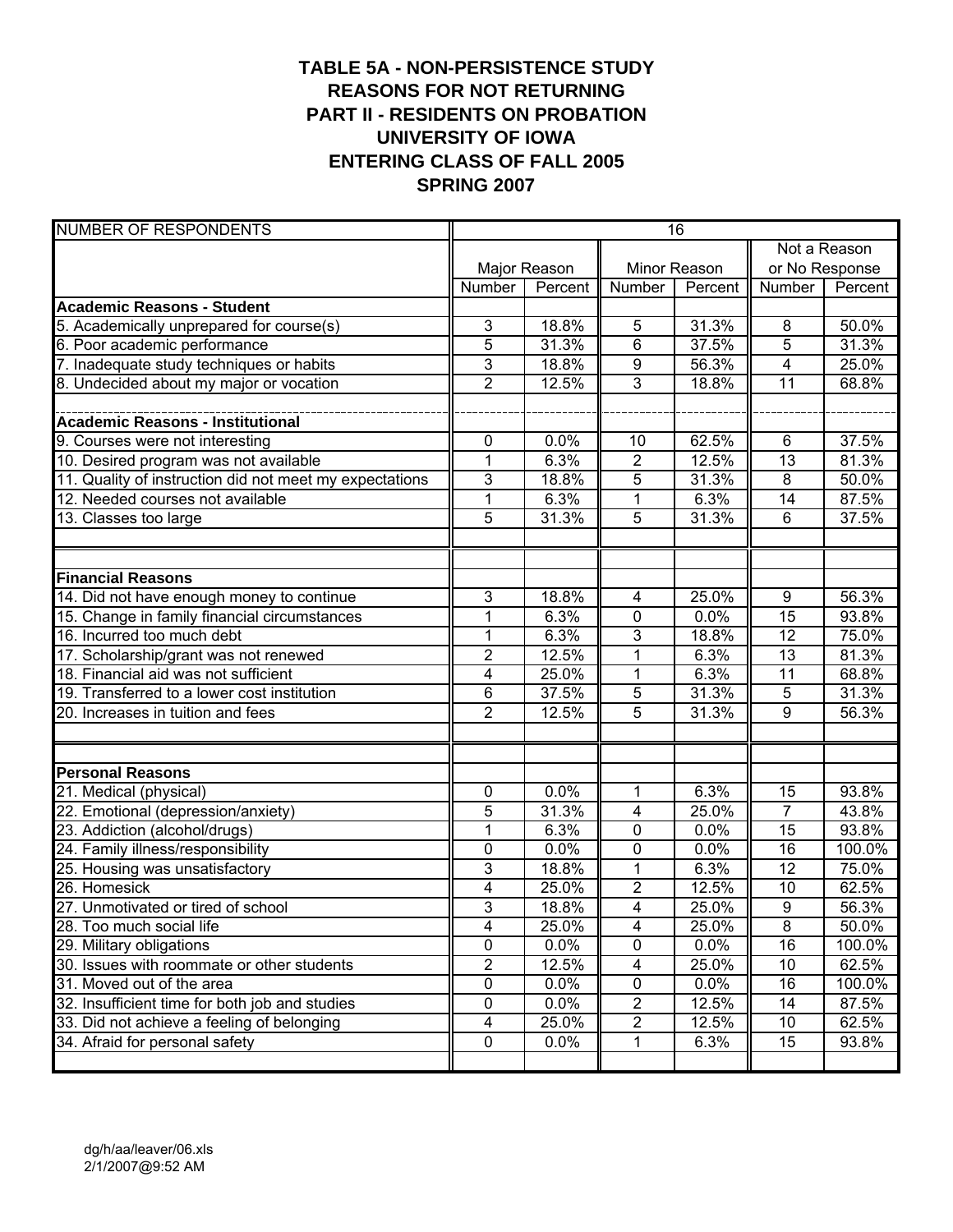# **TABLE 5B - NON-PERSISTENCE STUDY REASONS FOR NOT RETURNING PART II - RESIDENTS ON PROBATION IOWA STATE UNIVERSITY ENTERING CLASS OF FALL 2005 SPRING 2007**

| <b>NUMBER OF RESPONDENTS</b>                            | $\overline{20}$ |              |                         |         |                 |                |  |
|---------------------------------------------------------|-----------------|--------------|-------------------------|---------|-----------------|----------------|--|
|                                                         |                 |              |                         |         | Not a Reason    |                |  |
|                                                         |                 | Major Reason | Minor Reason            |         |                 | or No Response |  |
|                                                         | Number          | Percent      | Number                  | Percent | Number          | Percent        |  |
| <b>Academic Reasons - Student</b>                       |                 |              |                         |         |                 |                |  |
| 5. Academically unprepared for course(s)                | $\overline{7}$  | 35.0%        | 3                       | 15.0%   | 10              | 50.0%          |  |
| 6. Poor academic performance                            | 11              | 55.0%        | $\overline{4}$          | 20.0%   | 5               | 25.0%          |  |
| 7. Inadequate study techniques or habits                | 9               | 45.0%        | $\overline{7}$          | 35.0%   | 4               | 20.0%          |  |
| 8. Undecided about my major or vocation                 | 4               | 20.0%        | $\overline{8}$          | 40.0%   | $\overline{8}$  | 40.0%          |  |
|                                                         |                 |              |                         |         |                 |                |  |
| <b>Academic Reasons - Institutional</b>                 |                 |              |                         |         |                 |                |  |
| 9. Courses were not interesting                         | 4               | 20.0%        | 6                       | 30.0%   | 10              | 50.0%          |  |
| 10. Desired program was not available                   | $\mathbf 1$     | 5.0%         | $\mathbf{2}$            | 10.0%   | 17              | 85.0%          |  |
| 11. Quality of instruction did not meet my expectations | 3               | 15.0%        | $\overline{7}$          | 35.0%   | 10              | 50.0%          |  |
| 12. Needed courses not available                        | $\overline{1}$  | 5.0%         | $\pmb{0}$               | 0.0%    | 19              | 95.0%          |  |
| 13. Classes too large                                   | 8               | 40.0%        | 5                       | 25.0%   | $\overline{7}$  | 35.0%          |  |
|                                                         |                 |              |                         |         |                 |                |  |
|                                                         |                 |              |                         |         |                 |                |  |
| <b>Financial Reasons</b>                                |                 |              |                         |         |                 |                |  |
| 14. Did not have enough money to continue               | 3               | 15.0%        | 6                       | 30.0%   | 11              | 55.0%          |  |
| 15. Change in family financial circumstances            | 4               | 20.0%        | 3                       | 15.0%   | $\overline{13}$ | 65.0%          |  |
| 16. Incurred too much debt                              | 4               | 20.0%        | $\overline{4}$          | 20.0%   | $\overline{12}$ | 60.0%          |  |
| 17. Scholarship/grant was not renewed                   | $\overline{2}$  | 10.0%        | $\overline{2}$          | 10.0%   | $\overline{16}$ | 80.0%          |  |
| 18. Financial aid was not sufficient                    | 3               | 15.0%        | $\overline{2}$          | 10.0%   | 15              | 75.0%          |  |
| 19. Transferred to a lower cost institution             | 6               | 30.0%        | 3                       | 15.0%   | $\overline{11}$ | 55.0%          |  |
| 20. Increases in tuition and fees                       | $\overline{3}$  | 15.0%        | 3                       | 15.0%   | 14              | 70.0%          |  |
|                                                         |                 |              |                         |         |                 |                |  |
|                                                         |                 |              |                         |         |                 |                |  |
| <b>Personal Reasons</b>                                 |                 |              |                         |         |                 |                |  |
| 21. Medical (physical)                                  | 0               | 0.0%         | 1                       | 5.0%    | 19              | 95.0%          |  |
| 22. Emotional (depression/anxiety)                      | 2               | 10.0%        | 6                       | 30.0%   | 12              | 60.0%          |  |
| 23. Addiction (alcohol/drugs)                           | $\mathbf{1}$    | 5.0%         | 1                       | 5.0%    | 18              | 90.0%          |  |
| 24. Family illness/responsibility                       | 0               | 0.0%         | $\overline{2}$          | 10.0%   | 18              | 90.0%          |  |
| 25. Housing was unsatisfactory                          | 1               | 5.0%         | $\overline{2}$          | 10.0%   | 17              | 85.0%          |  |
| 26. Homesick                                            | 0               | 0.0%         | 4                       | 20.0%   | 16              | 80.0%          |  |
| 27. Unmotivated or tired of school                      | $\overline{6}$  | 30.0%        | $\overline{9}$          | 45.0%   | $\overline{5}$  | 25.0%          |  |
| 28. Too much social life                                | 3               | 15.0%        | 6                       | 30.0%   | 11              | 55.0%          |  |
| 29. Military obligations                                | $\overline{2}$  | 10.0%        | $\pmb{0}$               | 0.0%    | $\overline{18}$ | 90.0%          |  |
| 30. Issues with roommate or other students              | 1               | 5.0%         | $\overline{c}$          | 10.0%   | $\overline{17}$ | 85.0%          |  |
| 31. Moved out of the area                               | $\pmb{0}$       | 0.0%         | $\pmb{0}$               | 0.0%    | 20              | 100.0%         |  |
| 32. Insufficient time for both job and studies          | 2               | 10.0%        | $\sqrt{2}$              | 10.0%   | 16              | 80.0%          |  |
| 33. Did not achieve a feeling of belonging              | 3               | 15.0%        | $\overline{\mathbf{c}}$ | 10.0%   | 15              | 75.0%          |  |
| 34. Afraid for personal safety                          | 0               | 0.0%         | 1                       | 5.0%    | 19              | 95.0%          |  |
|                                                         |                 |              |                         |         |                 |                |  |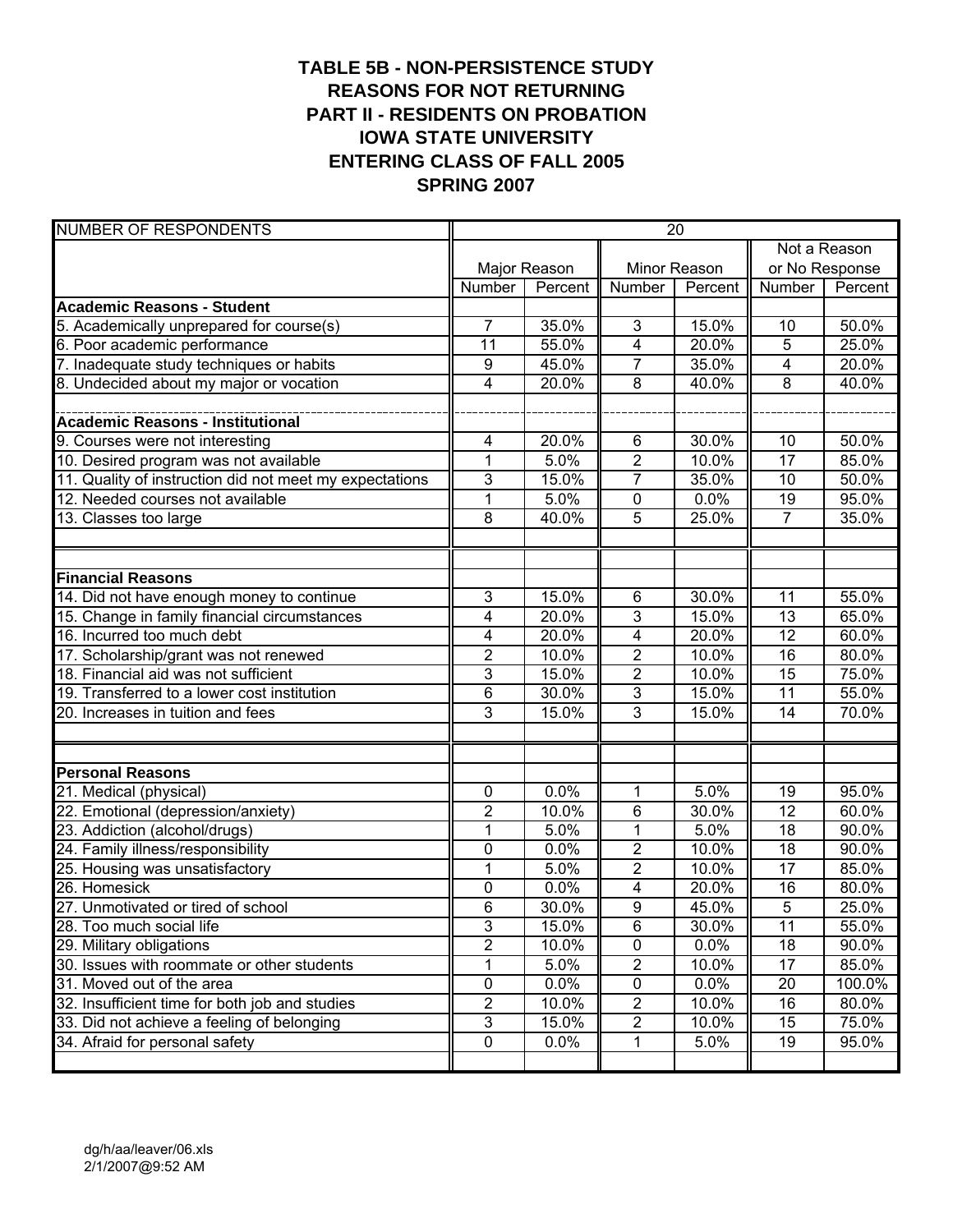# **TABLE 5C - NON-PERSISTENCE STUDY REASONS FOR NOT RETURNING PART II - RESIDENTS ON PROBATION UNIVERSITY OF NORTHERN IOWA ENTERING CLASS OF FALL 2005 SPRING 2007**

| <b>NUMBER OF RESPONDENTS</b>                            | $\overline{8}$   |              |                |         |                         |                |
|---------------------------------------------------------|------------------|--------------|----------------|---------|-------------------------|----------------|
|                                                         |                  |              |                |         | Not a Reason            |                |
|                                                         |                  | Major Reason | Minor Reason   |         |                         | or No Response |
|                                                         | Number           | Percent      | Number         | Percent | Number                  | Percent        |
| <b>Academic Reasons - Student</b>                       |                  |              |                |         |                         |                |
| 5. Academically unprepared for course(s)                | $\pmb{0}$        | 0.0%         | 5              | 62.5%   | $\mathbf{3}$            | 37.5%          |
| 6. Poor academic performance                            | 3                | 37.5%        | 5              | 62.5%   | 0                       | 0.0%           |
| 8. Inadequate study techniques or habits                | 3                | 37.5%        | 3              | 37.5%   | $\overline{2}$          | 25.0%          |
| 13. Undecided about my major or vocation                | 3                | 37.5%        | 0              | 0.0%    | $\overline{5}$          | 62.5%          |
|                                                         |                  |              |                |         |                         |                |
| <b>Academic Reasons - Institutional</b>                 |                  |              |                |         |                         |                |
| 7. Courses were not interesting                         | $\mathbf 1$      | 12.5%        | 3              | 37.5%   | 4                       | 50.0%          |
| 9. Desired program was not available                    | $\overline{2}$   | 25.0%        | $\overline{1}$ | 12.5%   | 5                       | 62.5%          |
| 10. Quality of instruction did not meet my expectations | $\mathbf 1$      | 12.5%        | 1              | 12.5%   | 6                       | 75.0%          |
| 11. Needed courses not available                        | $\mathbf 1$      | 12.5%        | 1              | 12.5%   | 6                       | 75.0%          |
| 12. Classes too large                                   | $\mathbf{1}$     | 12.5%        | 3              | 37.5%   | $\overline{\mathbf{4}}$ | 50.0%          |
|                                                         |                  |              |                |         |                         |                |
|                                                         |                  |              |                |         |                         |                |
| <b>Financial Reasons</b>                                |                  |              |                |         |                         |                |
| 14. Did not have enough money to continue               | $\mathbf{1}$     | 12.5%        | $\overline{2}$ | 25.0%   | 5                       | 62.5%          |
| 15. Change in family financial circumstances            | $\boldsymbol{2}$ | 25.0%        | 2              | 25.0%   | 4                       | 50.0%          |
| 16. Incurred too much debt                              | $\mathbf 1$      | 12.5%        | 1              | 12.5%   | $\overline{6}$          | 75.0%          |
| 17. Scholarship/grant was not renewed                   | $\mathbf{1}$     | 12.5%        | 1              | 12.5%   | 6                       | 75.0%          |
| 18. Financial aid was not sufficient                    | $\overline{2}$   | 25.0%        | 1              | 12.5%   | 5                       | 62.5%          |
| 19. Transferred to a lower cost institution             | 3                | 37.5%        | 3              | 37.5%   | $\overline{2}$          | 25.0%          |
| 20. Increases in tuition and fees                       | $\overline{1}$   | 12.5%        | $\overline{0}$ | 0.0%    | $\overline{7}$          | 87.5%          |
|                                                         |                  |              |                |         |                         |                |
|                                                         |                  |              |                |         |                         |                |
| <b>Personal Reasons</b>                                 |                  |              |                |         |                         |                |
| 21. Medical (physical)                                  | $\mathbf 0$      | 0.0%         | 1              | 12.5%   | $\overline{7}$          | 87.5%          |
| 22. Emotional (depression/anxiety)                      | $\overline{2}$   | 25.0%        | $\overline{2}$ | 25.0%   | 4                       | 50.0%          |
| 23. Addiction (alcohol/drugs)                           | 0                | 0.0%         | 0              | 0.0%    | 8                       | 100.0%         |
| 24. Family illness/responsibility                       | 1                | 12.5%        | 1              | 12.5%   | 6                       | 75.0%          |
| 25. Housing was unsatisfactory                          | 0                | 0.0%         | 1              | 12.5%   | $\overline{7}$          | 87.5%          |
| 26. Homesick                                            | 1                | 12.5%        | 1              | 12.5%   | 6                       | 75.0%          |
| 27. Unmotivated or tired of school                      | 3                | 37.5%        | $\overline{2}$ | 25.0%   | $\overline{3}$          | 37.5%          |
| 28. Too much social life                                | 1                | 12.5%        | 0              | 0.0%    | 7                       | 87.5%          |
| 29. Military obligations                                | $\overline{0}$   | 0.0%         |                | 12.5%   | 7                       | 87.5%          |
| 30. Issues with roommate or other students              | 1                | 12.5%        | 1              | 12.5%   | $\,6$                   | 75.0%          |
| 31. Moved out of the area                               | 1                | 12.5%        | 1              | 12.5%   | $\,6$                   | 75.0%          |
| 32. Insufficient time for both job and studies          | $\overline{2}$   | 25.0%        | 1              | 12.5%   | 5                       | 62.5%          |
| 33. Did not achieve a feeling of belonging              | 1                | 12.5%        | $\overline{c}$ | 25.0%   | 5                       | 62.5%          |
| 34. Afraid for personal safety                          | $\pmb{0}$        | 0.0%         | 0              | 0.0%    | 8                       | 100.0%         |
|                                                         |                  |              |                |         |                         |                |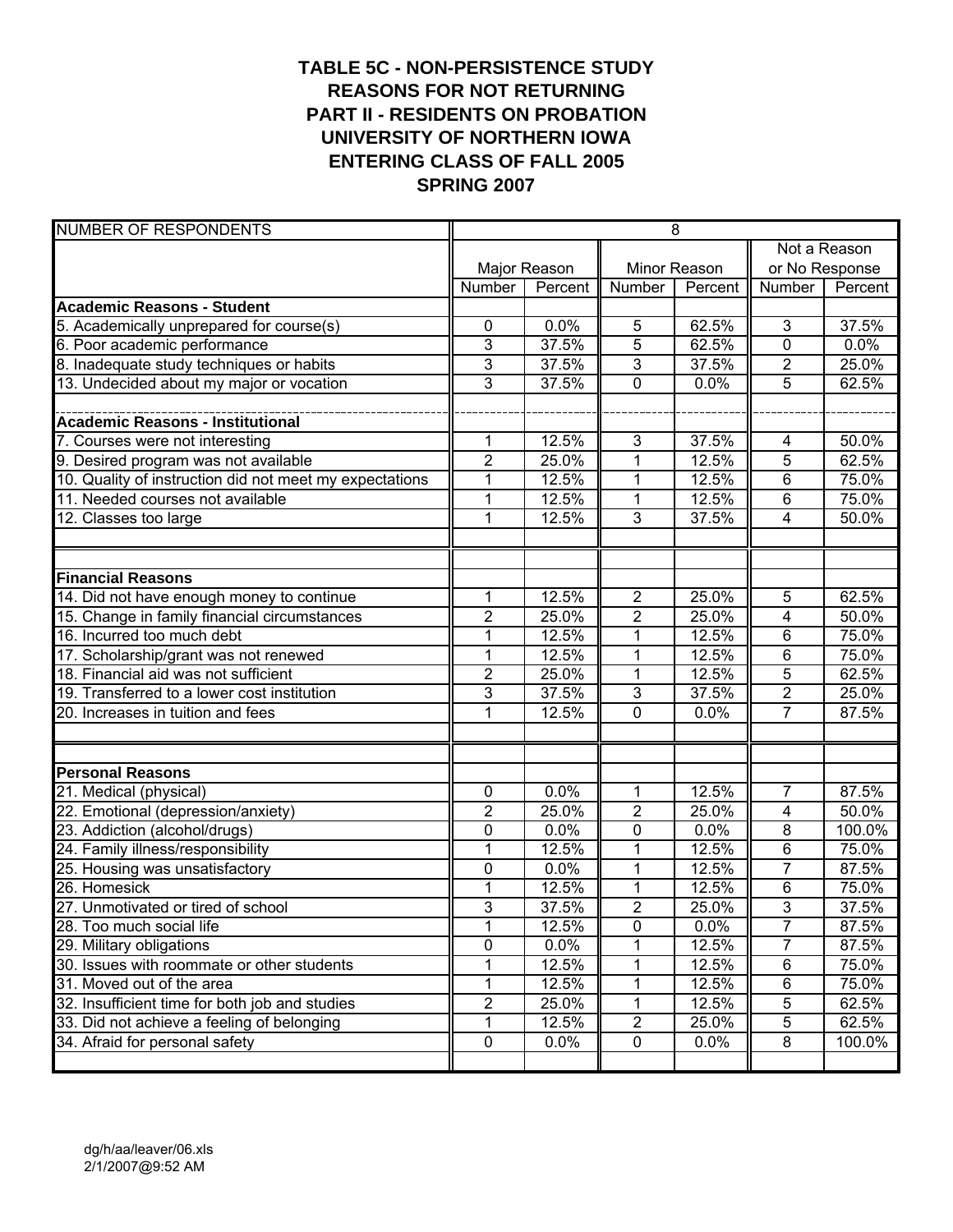### **TABLE 6 - NPS REASONS FOR NOT RETURNING PART II - NONRESIDENTS NOT ON PROBATION REGENT TOTAL ENTERING CLASS OF FALL 2005 SPRING 2007**

| <b>NUMBER OF RESPONDENTS</b>                            | 99               |              |                         |         |                 |         |  |
|---------------------------------------------------------|------------------|--------------|-------------------------|---------|-----------------|---------|--|
|                                                         |                  |              |                         |         | Not a Reason    |         |  |
|                                                         |                  | Major Reason | Minor Reason            |         | or No Response  |         |  |
|                                                         | Number           | Percent      | Number                  | Percent | Number          | Percent |  |
| <b>Academic Reasons - Student</b>                       |                  |              |                         |         |                 |         |  |
| 5. Academically unprepared for course(s)                | 3                | 3.0%         | 10                      | 10.1%   | 86              | 86.9%   |  |
| 6. Poor academic performance                            | 6                | 6.1%         | $\overline{10}$         | 10.1%   | 83              | 83.8%   |  |
| 7. Inadequate study techniques or habits                | $\overline{2}$   | 2.0%         | $\bf 8$                 | 8.1%    | 89              | 89.9%   |  |
| 8. Undecided about my major or vocation                 | $\overline{7}$   | 7.1%         | $\overline{13}$         | 13.1%   | 79              | 79.8%   |  |
|                                                         |                  |              |                         |         |                 |         |  |
| Academic Reasons - Institutional                        |                  |              |                         |         |                 |         |  |
| 9. Courses were not interesting                         | 3                | 3.0%         | 17                      | 17.2%   | 79              | 79.8%   |  |
| 10. Desired program was not available                   | 12               | 12.1%        | 8                       | 8.1%    | 79              | 79.8%   |  |
| 11. Quality of instruction did not meet my expectations | 14               | 14.1%        | 13                      | 13.1%   | 72              | 72.7%   |  |
| 12. Needed courses not available                        | $\boldsymbol{9}$ | 9.1%         | 13                      | 13.1%   | 77              | 77.8%   |  |
| 13. Classes too large                                   | $\overline{17}$  | 17.2%        | 14                      | 14.1%   | 68              | 68.7%   |  |
|                                                         |                  |              |                         |         |                 |         |  |
|                                                         |                  |              |                         |         |                 |         |  |
| <b>Financial Reasons</b>                                |                  |              |                         |         |                 |         |  |
| 14. Did not have enough money to continue               | 21               | 21.2%        | 11                      | 11.1%   | 67              | 67.7%   |  |
| 15. Change in family financial circumstances            | 10               | 10.1%        | 13                      | 13.1%   | 76              | 76.8%   |  |
| 16. Incurred too much debt                              | 14               | 14.1%        | $\overline{7}$          | 7.1%    | $\overline{78}$ | 78.8%   |  |
| 17. Scholarship/grant was not renewed                   | $\overline{2}$   | 2.0%         | 4                       | 4.0%    | $\overline{93}$ | 93.9%   |  |
| 18. Financial aid was not sufficient                    | $\overline{18}$  | 18.2%        | $\overline{4}$          | 4.0%    | $\overline{77}$ | 77.8%   |  |
| 19. Transferred to a lower cost institution             | 27               | 27.3%        | $\overline{16}$         | 16.2%   | 56              | 56.6%   |  |
| 20. Increases in tuition and fees                       | 9                | 9.1%         | 11                      | 11.1%   | 79              | 79.8%   |  |
|                                                         |                  |              |                         |         |                 |         |  |
|                                                         |                  |              |                         |         |                 |         |  |
| <b>Personal Reasons</b>                                 |                  |              |                         |         |                 |         |  |
| 21. Medical (physical)                                  | 6                | 6.1%         | 12                      | 12.1%   | 81              | 81.8%   |  |
| 22. Emotional (depression/anxiety)                      | 10               | 10.1%        | 18                      | 18.2%   | $\overline{71}$ | 71.7%   |  |
| 23. Addiction (alcohol/drugs)                           | $\mathbf{3}$     | 3.0%         | $\overline{2}$          | 2.0%    | 94              | 94.9%   |  |
| 24. Family illness/responsibility                       | 3                | 3.0%         | 6                       | 6.1%    | 90              | 90.9%   |  |
| 25. Housing was unsatisfactory                          | $\overline{2}$   | 2.0%         | 9                       | 9.1%    | 88              | 88.9%   |  |
| 26. Homesick                                            | 15               | 15.2%        | 25                      | 25.3%   | 59              | 59.6%   |  |
| 27. Unmotivated or tired of school                      | $\overline{4}$   | 4.0%         | $\overline{9}$          | 9.1%    | $\overline{86}$ | 86.9%   |  |
| 28. Too much social life                                | 1                | 1.0%         | $\overline{5}$          | 5.1%    | 93              | 93.9%   |  |
| 29. Military obligations                                |                  | 1.0%         | 1                       | 1.0%    | 97              | 98.0%   |  |
| 30. Issues with roommate or other students              | 4                | 4.0%         | 18                      | 18.2%   | 77              | 77.8%   |  |
| 31. Moved out of the area                               | 3                | 3.0%         | 4                       | 4.0%    | 92              | 92.9%   |  |
| 32. Insufficient time for both job and studies          | $\overline{2}$   | 2.0%         | $\overline{\mathbf{4}}$ | 4.0%    | 93              | 93.9%   |  |
| 33. Did not achieve a feeling of belonging              | 21               | 21.2%        | 21                      | 21.2%   | 57              | 57.6%   |  |
| 34. Afraid for personal safety                          | 0                | 0.0%         | 3                       | 3.0%    | 96              | 97.0%   |  |
|                                                         |                  |              |                         |         |                 |         |  |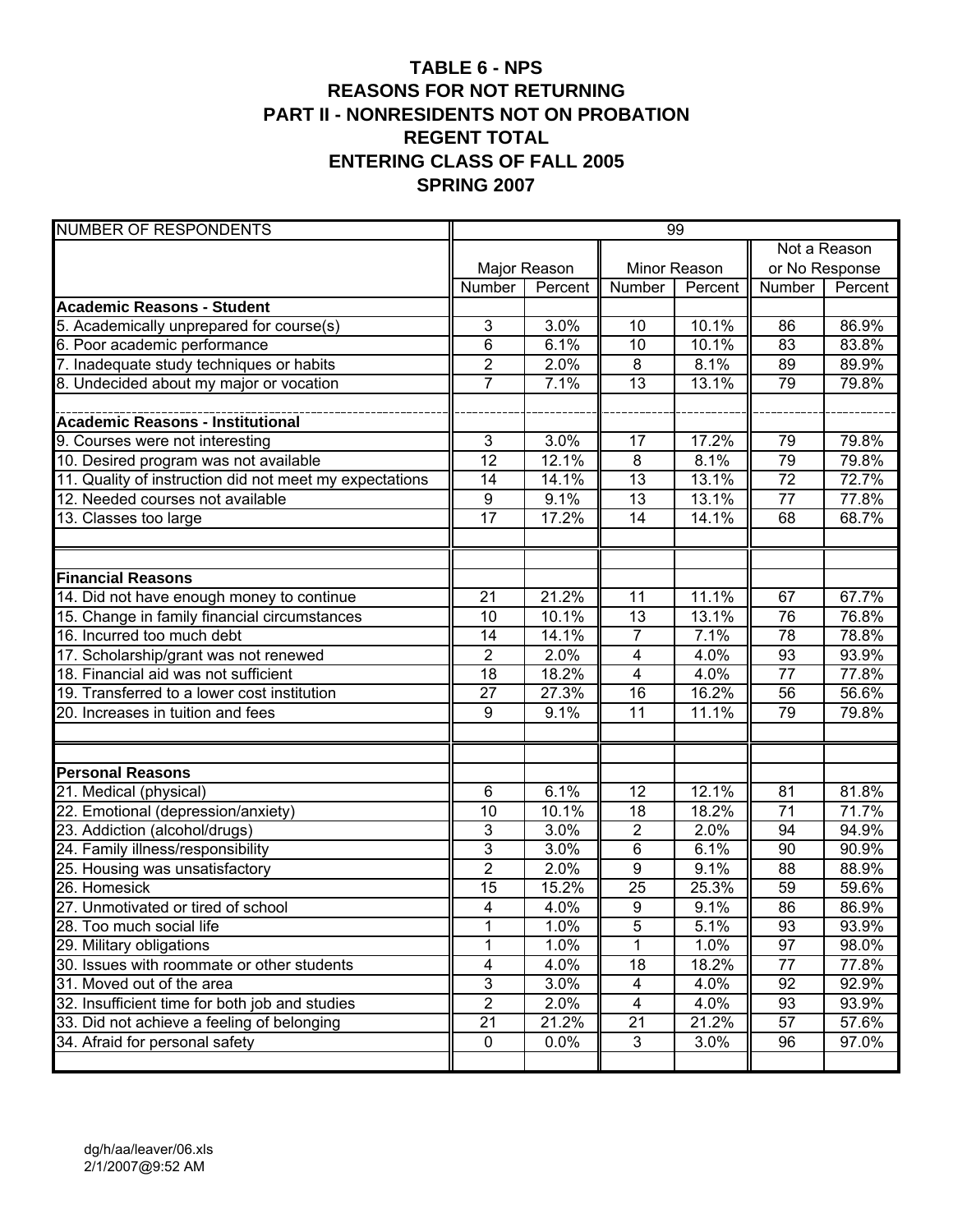# **TABLE 6A - NON-PERSISTENCE STUDY REASONS FOR NOT RETURNING PART II - NONRESIDENTS NOT ON PROBATION UNIVERSITY OF IOWA ENTERING CLASS OF FALL 2005 SPRING 2007**

| <b>NUMBER OF RESPONDENTS</b>                            | 61             |              |                |         |                 |                |  |
|---------------------------------------------------------|----------------|--------------|----------------|---------|-----------------|----------------|--|
|                                                         |                |              |                |         | Not a Reason    |                |  |
|                                                         |                | Major Reason | Minor Reason   |         |                 | or No Response |  |
|                                                         | Number         | Percent      | <b>Number</b>  | Percent | Number          | Percent        |  |
| <b>Academic Reasons - Student</b>                       |                |              |                |         |                 |                |  |
| 5. Academically unprepared for course(s)                | 0              | 0.0%         | 9              | 14.8%   | 52              | 85.2%          |  |
| 6. Poor academic performance                            | 3              | 4.9%         | $\overline{9}$ | 14.8%   | 49              | 80.3%          |  |
| 7. Inadequate study techniques or habits                | 0              | 0.0%         | $\,6$          | 9.8%    | 55              | 90.2%          |  |
| 8. Undecided about my major or vocation                 | $\overline{5}$ | 8.2%         | 6              | 9.8%    | 50              | 82.0%          |  |
|                                                         |                |              |                |         |                 |                |  |
| <b>Academic Reasons - Institutional</b>                 |                |              |                |         |                 |                |  |
| 9. Courses were not interesting                         | 3              | 4.9%         | 12             | 19.7%   | 46              | 75.4%          |  |
| 10. Desired program was not available                   | $\overline{8}$ | 13.1%        | $\mathbf{3}$   | 4.9%    | 50              | 82.0%          |  |
| 11. Quality of instruction did not meet my expectations | 10             | 16.4%        | $\overline{7}$ | 11.5%   | 44              | 72.1%          |  |
| 12. Needed courses not available                        | $\overline{7}$ | 11.5%        | 11             | 18.0%   | 43              | 70.5%          |  |
| 13. Classes too large                                   | 11             | 18.0%        | 13             | 21.3%   | 37              | 60.7%          |  |
|                                                         |                |              |                |         |                 |                |  |
| <b>Financial Reasons</b>                                |                |              |                |         |                 |                |  |
| 14. Did not have enough money to continue               | 15             | 24.6%        | $\overline{4}$ | 6.6%    | 42              | 68.9%          |  |
| 15. Change in family financial circumstances            | 6              | 9.8%         | 11             | 18.0%   | 44              | 72.1%          |  |
| 16. Incurred too much debt                              | $\overline{7}$ | 11.5%        | 5              | 8.2%    | 49              | 80.3%          |  |
| 17. Scholarship/grant was not renewed                   | $\mathbf 1$    | 1.6%         | $\overline{2}$ | 3.3%    | 58              | 95.1%          |  |
| 18. Financial aid was not sufficient                    | 10             | 16.4%        | $\overline{2}$ | 3.3%    | 49              | 80.3%          |  |
| 19. Transferred to a lower cost institution             | 12             | 19.7%        | 13             | 21.3%   | 36              | 59.0%          |  |
| 20. Increases in tuition and fees                       | 6              | 9.8%         | 5              | 8.2%    | 50              | 82.0%          |  |
|                                                         |                |              |                |         |                 |                |  |
| <b>Personal Reasons</b>                                 |                |              |                |         |                 |                |  |
| 21. Medical (physical)                                  | 4              | 6.6%         | 6              | 9.8%    | 51              | 83.6%          |  |
| 22. Emotional (depression/anxiety)                      | 8              | 13.1%        | 11             | 18.0%   | 42              | 68.9%          |  |
| 23. Addiction (alcohol/drugs)                           | $\overline{2}$ | 3.3%         | $\mathbf 0$    | 0.0%    | 59              | 96.7%          |  |
| 24. Family illness/responsibility                       | 3              | 4.9%         | 4              | 6.6%    | 54              | 88.5%          |  |
| 25. Housing was unsatisfactory                          | $\overline{2}$ | 3.3%         | $\overline{5}$ | 8.2%    | 54              | 88.5%          |  |
| 26. Homesick                                            | 10             | 16.4%        | 20             | 32.8%   | 31              | 50.8%          |  |
| 27. Unmotivated or tired of school                      | $\overline{2}$ | 3.3%         | $\overline{9}$ | 14.8%   | $\overline{50}$ | 82.0%          |  |
| 28. Too much social life                                | 1              | 1.6%         | $\overline{2}$ | 3.3%    | 58              | 95.1%          |  |
| 29. Military obligations                                | 1              | 1.6%         | 1              | 1.6%    | 59              | 96.7%          |  |
| 30. Issues with roommate or other students              | 3              | 4.9%         | 10             | 16.4%   | 48              | 78.7%          |  |
| 31. Moved out of the area                               | 1              | 1.6%         | $\overline{c}$ | 3.3%    | 58              | 95.1%          |  |
| 32. Insufficient time for both job and studies          | 1              | 1.6%         | $\overline{2}$ | 3.3%    | 58              | 95.1%          |  |
| 33. Did not achieve a feeling of belonging              | 15             | 24.6%        | 12             | 19.7%   | 34              | 55.7%          |  |
| 34. Afraid for personal safety                          | $\pmb{0}$      | 0.0%         | $\overline{2}$ | 3.3%    | 59              | 96.7%          |  |
|                                                         |                |              |                |         |                 |                |  |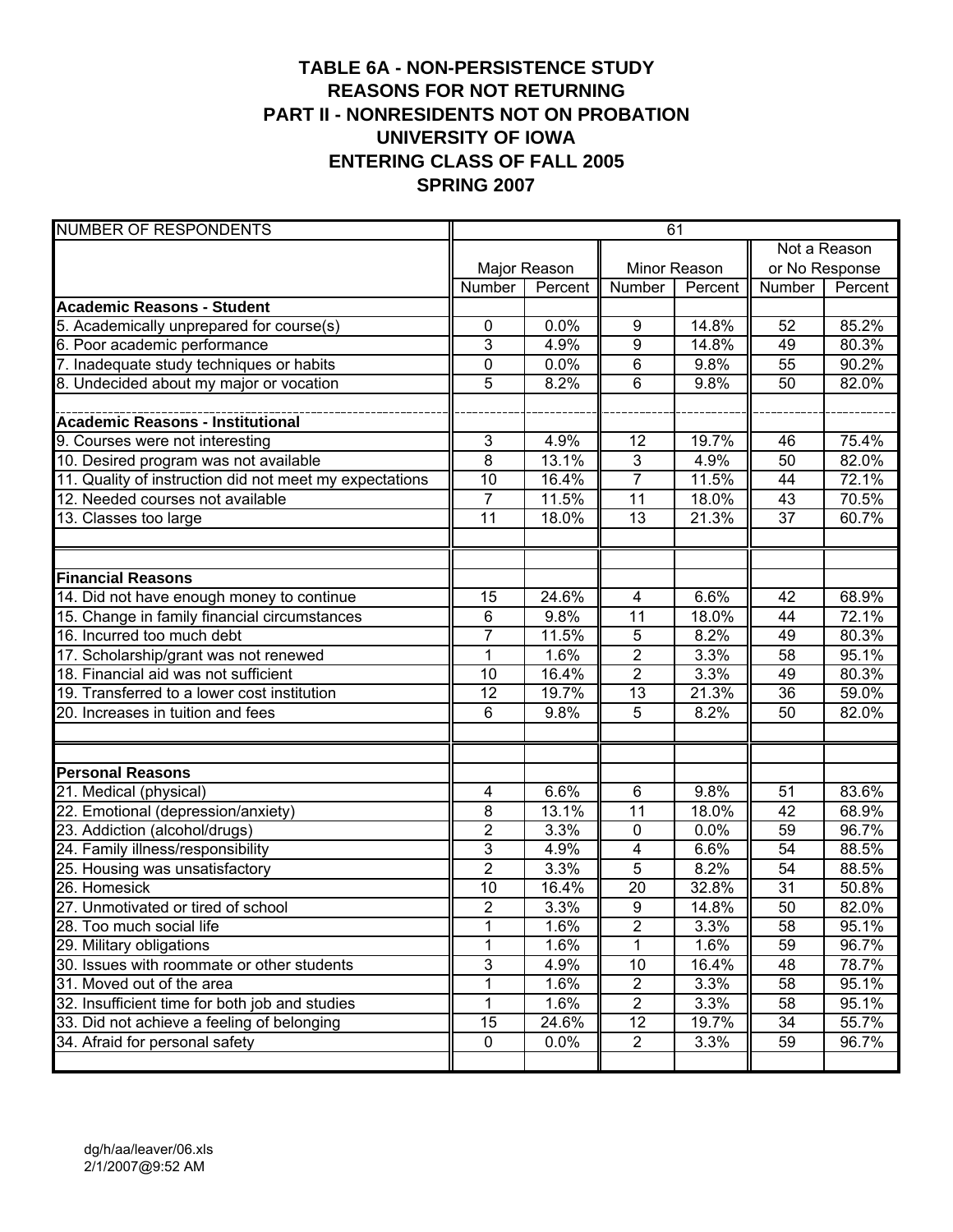# **TABLE 6B - NON-PERSISTENCE STUDY REASONS FOR NOT RETURNING PART II - NONRESIDENTS NOT ON PROBATION IOWA STATE UNIVERSITY ENTERING CLASS OF FALL 2005 SPRING 2007**

| <b>NUMBER OF RESPONDENTS</b>                            | 34             |              |                         |              |                 |         |
|---------------------------------------------------------|----------------|--------------|-------------------------|--------------|-----------------|---------|
|                                                         |                |              |                         |              | Not a Reason    |         |
|                                                         |                | Major Reason |                         | Minor Reason | or No Response  |         |
|                                                         | Number         | Percent      | Number                  | Percent      | Number          | Percent |
| <b>Academic Reasons - Student</b>                       |                |              |                         |              |                 |         |
| 5. Academically unprepared for course(s)                | 3              | 8.8%         | 1                       | 2.9%         | 30              | 88.2%   |
| 6. Poor academic performance                            | $\overline{3}$ | 8.8%         | $\mathbf{1}$            | 2.9%         | 30              | 88.2%   |
| 7. Inadequate study techniques or habits                | $\overline{2}$ | 5.9%         | $\overline{2}$          | 5.9%         | 30              | 88.2%   |
| 8. Undecided about my major or vocation                 | $\overline{2}$ | 5.9%         | $\overline{7}$          | 20.6%        | 25              | 73.5%   |
|                                                         |                |              |                         |              |                 |         |
| <b>Academic Reasons - Institutional</b>                 |                |              |                         |              |                 |         |
| 9. Courses were not interesting                         | 0              | 0.0%         | 5                       | 14.7%        | 29              | 85.3%   |
| 10. Desired program was not available                   | 4              | 11.8%        | 5                       | 14.7%        | 25              | 73.5%   |
| 11. Quality of instruction did not meet my expectations | 4              | 11.8%        | 6                       | 17.6%        | 24              | 70.6%   |
| 12. Needed courses not available                        | $\overline{2}$ | 5.9%         | $\overline{2}$          | 5.9%         | 30              | 88.2%   |
| 13. Classes too large                                   | 6              | 17.6%        | 1                       | 2.9%         | 27              | 79.4%   |
|                                                         |                |              |                         |              |                 |         |
|                                                         |                |              |                         |              |                 |         |
| <b>Financial Reasons</b>                                |                |              |                         |              |                 |         |
| 14. Did not have enough money to continue               | 5              | 14.7%        | $\overline{7}$          | 20.6%        | 22              | 64.7%   |
| 15. Change in family financial circumstances            | 4              | 11.8%        | $\overline{2}$          | 5.9%         | 28              | 82.4%   |
| 16. Incurred too much debt                              | 6              | 17.6%        | $\overline{2}$          | 5.9%         | 26              | 76.5%   |
| 17. Scholarship/grant was not renewed                   | 1              | 2.9%         | 2                       | 5.9%         | 31              | 91.2%   |
| 18. Financial aid was not sufficient                    | $\overline{7}$ | 20.6%        | $\overline{2}$          | 5.9%         | $\overline{25}$ | 73.5%   |
| 19. Transferred to a lower cost institution             | 14             | 41.2%        | $\overline{\mathbf{c}}$ | 5.9%         | 18              | 52.9%   |
| 20. Increases in tuition and fees                       | 3              | 8.8%         | 5                       | 14.7%        | 26              | 76.5%   |
|                                                         |                |              |                         |              |                 |         |
|                                                         |                |              |                         |              |                 |         |
| <b>Personal Reasons</b>                                 |                |              |                         |              |                 |         |
| 21. Medical (physical)                                  | 1              | 2.9%         | $\overline{\mathbf{4}}$ | 11.8%        | 29              | 85.3%   |
| 22. Emotional (depression/anxiety)                      | $\overline{2}$ | 5.9%         | $\overline{7}$          | 20.6%        | 25              | 73.5%   |
| 23. Addiction (alcohol/drugs)                           | $\mathbf 0$    | 0.0%         | $\overline{2}$          | 5.9%         | $\overline{32}$ | 94.1%   |
| 24. Family illness/responsibility                       | $\mathbf 0$    | 0.0%         | $\overline{2}$          | 5.9%         | $\overline{32}$ | 94.1%   |
| 25. Housing was unsatisfactory                          | $\mathbf 0$    | 0.0%         | 3                       | 8.8%         | 31              | 91.2%   |
| 26. Homesick                                            | 4              | 11.8%        | 4                       | 11.8%        | 26              | 76.5%   |
| 27. Unmotivated or tired of school                      | $\overline{2}$ | 5.9%         | $\overline{0}$          | 0.0%         | $\overline{32}$ | 94.1%   |
| 28. Too much social life                                | $\pmb{0}$      | 0.0%         | $\overline{3}$          | 8.8%         | $\overline{31}$ | 91.2%   |
| 29. Military obligations                                | 0              | 0.0%         | $\pmb{0}$               | 0.0%         | $\overline{34}$ | 100.0%  |
| 30. Issues with roommate or other students              | 1              | 2.9%         | 6                       | 17.6%        | $\overline{27}$ | 79.4%   |
| 31. Moved out of the area                               | $\overline{2}$ | 5.9%         | $\overline{2}$          | 5.9%         | 30              | 88.2%   |
| 32. Insufficient time for both job and studies          | 1              | 2.9%         | $\overline{2}$          | 5.9%         | 31              | 91.2%   |
| 33. Did not achieve a feeling of belonging              | 6              | 17.6%        | 9                       | 26.5%        | 19              | 55.9%   |
| 34. Afraid for personal safety                          | 0              | 0.0%         | 1                       | 2.9%         | 33              | 97.1%   |
|                                                         |                |              |                         |              |                 |         |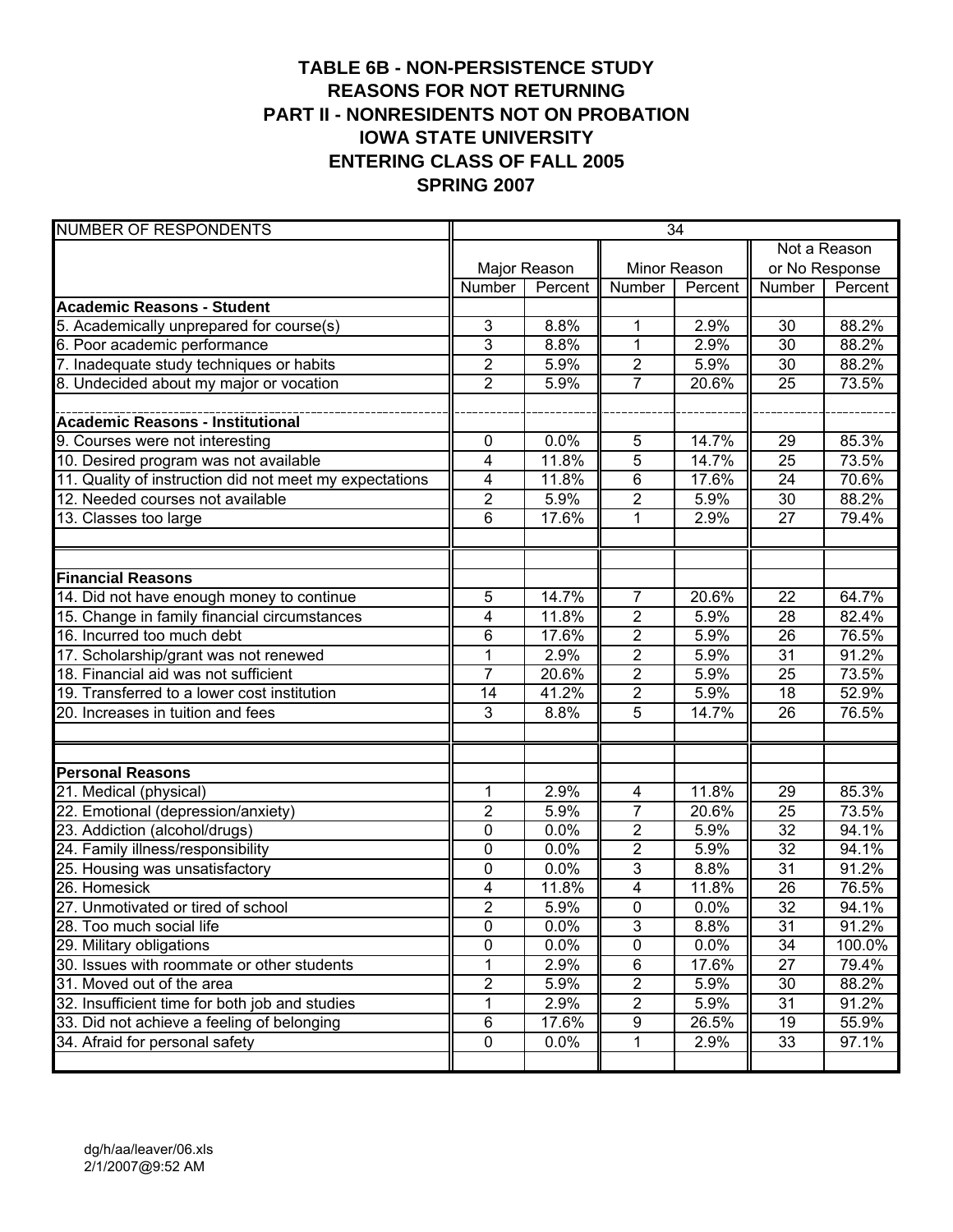# **TABLE 6C - NON-PERSISTENCE STUDY REASONS FOR NOT RETURNING PART II - NONRESIDENTS NOT ON PROBATION UNIVERSITY OF NORTHERN IOWA ENTERING CLASS OF FALL 2005 SPRING 2007**

| <b>NUMBER OF RESPONDENTS</b>                            | $\overline{4}$ |              |                |              |                         |         |
|---------------------------------------------------------|----------------|--------------|----------------|--------------|-------------------------|---------|
|                                                         |                |              |                |              | Not a Reason            |         |
|                                                         |                | Major Reason |                | Minor Reason | or No Response          |         |
|                                                         | Number         | Percent      | Number         | Percent      | Number                  | Percent |
| <b>Academic Reasons - Student</b>                       |                |              |                |              |                         |         |
| 5. Academically unprepared for course(s)                | 0              | 0.0%         | 0              | 0.0%         | 4                       | 100.0%  |
| 6. Poor academic performance                            | $\mathbf 0$    | 0.0%         | 0              | 0.0%         | $\overline{4}$          | 100.0%  |
| 8. Inadequate study techniques or habits                | 0              | 0.0%         | 0              | 0.0%         | 4                       | 100.0%  |
| 13. Undecided about my major or vocation                | $\mathbf 0$    | 0.0%         | 0              | 0.0%         | 4                       | 100.0%  |
|                                                         |                |              |                |              |                         |         |
| <b>Academic Reasons - Institutional</b>                 |                |              |                |              |                         |         |
| 7. Courses were not interesting                         | 0              | 0.0%         | 0              | 0.0%         | 4                       | 100.0%  |
| 9. Desired program was not available                    | 0              | 0.0%         | $\mathbf 0$    | 0.0%         | 4                       | 100.0%  |
| 10. Quality of instruction did not meet my expectations | 0              | 0.0%         | $\pmb{0}$      | 0.0%         | 4                       | 100.0%  |
| 11. Needed courses not available                        | $\mathbf 0$    | 0.0%         | 0              | 0.0%         | $\overline{4}$          | 100.0%  |
| 12. Classes too large                                   | $\mathbf 0$    | 0.0%         | 0              | 0.0%         | 4                       | 100.0%  |
|                                                         |                |              |                |              |                         |         |
|                                                         |                |              |                |              |                         |         |
| <b>Financial Reasons</b>                                |                |              |                |              |                         |         |
| 14. Did not have enough money to continue               | 1              | 25.0%        | 0              | 0.0%         | $\overline{3}$          | 75.0%   |
| 15. Change in family financial circumstances            | $\mathbf 0$    | 0.0%         | 0              | 0.0%         | 4                       | 100.0%  |
| 16. Incurred too much debt                              | 1              | 25.0%        | 0              | 0.0%         | 3                       | 75.0%   |
| 17. Scholarship/grant was not renewed                   | 0              | 0.0%         | 0              | 0.0%         | 4                       | 100.0%  |
| 18. Financial aid was not sufficient                    | $\overline{1}$ | 25.0%        | 0              | 0.0%         | 3                       | 75.0%   |
| 19. Transferred to a lower cost institution             | $\mathbf 1$    | 25.0%        | 1              | 25.0%        | $\overline{2}$          | 50.0%   |
| 20. Increases in tuition and fees                       | 0              | 0.0%         | 1              | 25.0%        | 3                       | 75.0%   |
|                                                         |                |              |                |              |                         |         |
|                                                         |                |              |                |              |                         |         |
| <b>Personal Reasons</b>                                 |                |              |                |              |                         |         |
| 21. Medical (physical)                                  | 1              | 25.0%        | $\overline{2}$ | 50.0%        | $\mathbf 1$             | 25.0%   |
| 22. Emotional (depression/anxiety)                      | 0              | 0.0%         | 0              | 0.0%         | 4                       | 100.0%  |
| 23. Addiction (alcohol/drugs)                           | 1              | 25.0%        | 0              | 0.0%         | $\overline{3}$          | 75.0%   |
| 24. Family illness/responsibility                       | $\mathbf 0$    | 0.0%         | 0              | 0.0%         | 4                       | 100.0%  |
| 25. Housing was unsatisfactory                          | $\mathbf 0$    | 0.0%         | 1              | 25.0%        | 3                       | 75.0%   |
| 26. Homesick                                            | 1              | 25.0%        | 1              | 25.0%        | 2                       | 50.0%   |
| 27. Unmotivated or tired of school                      | $\overline{0}$ | 0.0%         | $\overline{0}$ | 0.0%         | $\overline{4}$          | 100.0%  |
| 28. Too much social life                                | 0              | 0.0%         | $\pmb{0}$      | 0.0%         | $\overline{\mathbf{4}}$ | 100.0%  |
| 29. Military obligations                                | 0              | 0.0%         | $\pmb{0}$      | 0.0%         | $\overline{\mathbf{4}}$ | 100.0%  |
| 30. Issues with roommate or other students              | $\pmb{0}$      | 0.0%         | $\overline{c}$ | 50.0%        | $\overline{c}$          | 50.0%   |
| 31. Moved out of the area                               | $\pmb{0}$      | 0.0%         | $\pmb{0}$      | 0.0%         | $\overline{\mathbf{4}}$ | 100.0%  |
| 32. Insufficient time for both job and studies          | 0              | 0.0%         | $\pmb{0}$      | 0.0%         | $\overline{4}$          | 100.0%  |
| 33. Did not achieve a feeling of belonging              | 0              | 0.0%         | 0              | 0.0%         | 4                       | 100.0%  |
| 34. Afraid for personal safety                          | 0              | 0.0%         | 0              | 0.0%         | $\overline{4}$          | 100.0%  |
|                                                         |                |              |                |              |                         |         |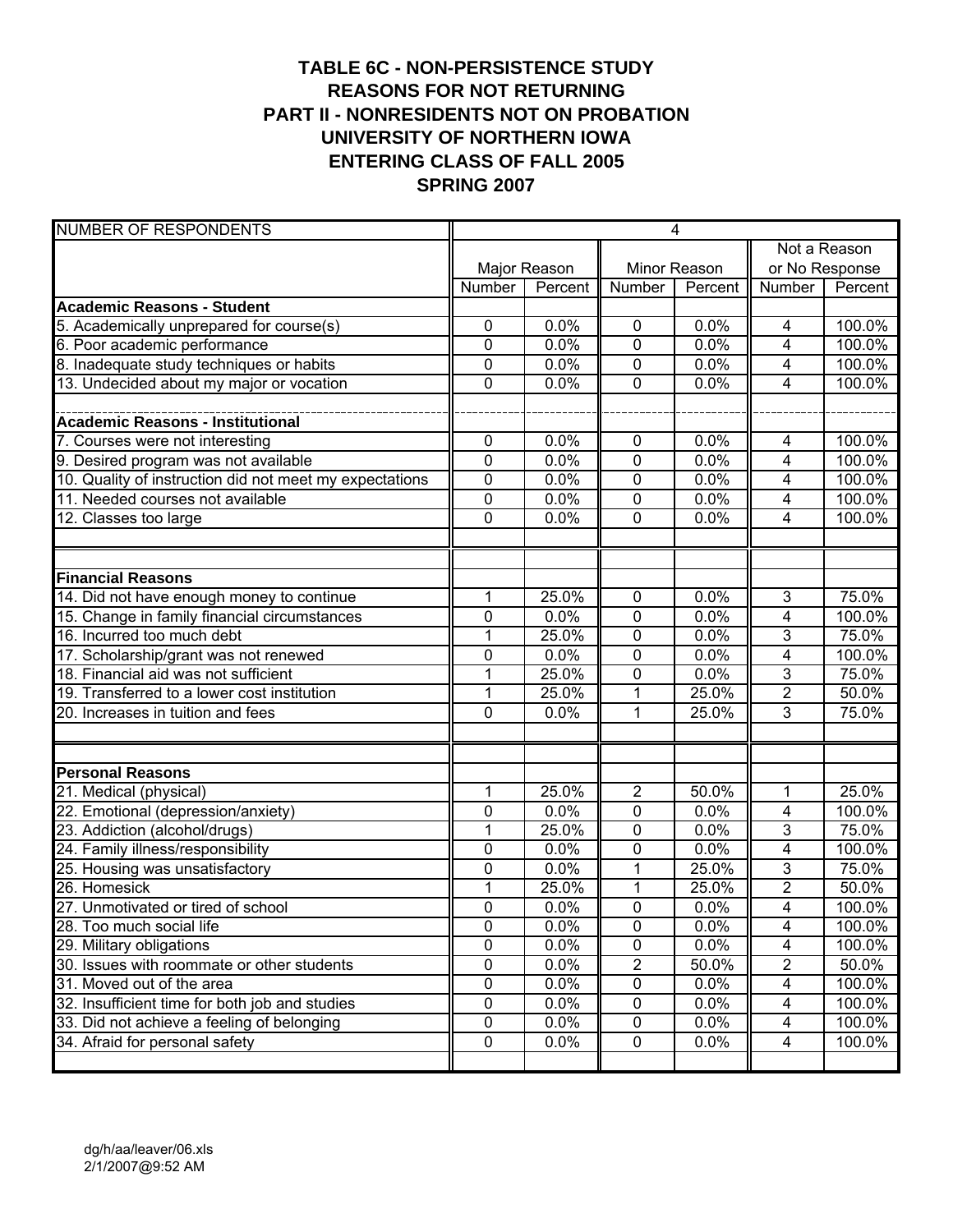### **TABLE 7 - NPS REASONS FOR NOT RETURNING PART II - NONRESIDENTS ON PROBATION REGENT TOTAL ENTERING CLASS OF FALL 2005 SPRING 2007**

| <b>NUMBER OF RESPONDENTS</b>                            | 5              |              |                |              |                |         |
|---------------------------------------------------------|----------------|--------------|----------------|--------------|----------------|---------|
|                                                         |                |              |                |              | Not a Reason   |         |
|                                                         |                | Major Reason |                | Minor Reason | or No Response |         |
|                                                         | Number         | Percent      | <b>Number</b>  | Percent      | Number         | Percent |
| <b>Academic Reasons - Student</b>                       |                |              |                |              |                |         |
| 5. Academically unprepared for course(s)                | 0              | 0.0%         | 1              | 20.0%        | 4              | 80.0%   |
| 6. Poor academic performance                            | $\overline{2}$ | 40.0%        | 1              | 20.0%        | $\overline{2}$ | 40.0%   |
| 7. Inadequate study techniques or habits                | 0              | 0.0%         | 5              | 100.0%       | $\overline{0}$ | 0.0%    |
| 8. Undecided about my major or vocation                 | $\mathbf 0$    | 0.0%         | 0              | 0.0%         | $\overline{5}$ | 100.0%  |
|                                                         |                |              |                |              |                |         |
| <b>Academic Reasons - Institutional</b>                 |                |              |                |              |                |         |
| 9. Courses were not interesting                         | 0              | 0.0%         | $\mathbf 0$    | 0.0%         | 5              | 100.0%  |
| 10. Desired program was not available                   | 1              | 20.0%        | 0              | 0.0%         | 4              | 80.0%   |
| 11. Quality of instruction did not meet my expectations | $\mathbf 0$    | 0.0%         | 1              | 20.0%        | 4              | 80.0%   |
| 12. Needed courses not available                        | 1              | 20.0%        | 0              | 0.0%         | $\overline{4}$ | 80.0%   |
| 13. Classes too large                                   | $\overline{0}$ | 0.0%         | $\overline{2}$ | 40.0%        | $\overline{3}$ | 60.0%   |
|                                                         |                |              |                |              |                |         |
|                                                         |                |              |                |              |                |         |
| <b>Financial Reasons</b>                                |                |              |                |              |                |         |
| 14. Did not have enough money to continue               | 1              | 20.0%        | 1              | 20.0%        | $\mathbf{3}$   | 60.0%   |
| 15. Change in family financial circumstances            | $\mathbf 1$    | 20.0%        | 1              | 20.0%        | $\overline{3}$ | 60.0%   |
| 16. Incurred too much debt                              | 1              | 20.0%        | 1              | 20.0%        | $\overline{3}$ | 60.0%   |
| 17. Scholarship/grant was not renewed                   | 0              | 0.0%         | 0              | 0.0%         | $\overline{5}$ | 100.0%  |
| 18. Financial aid was not sufficient                    | $\mathbf 0$    | 0.0%         | 0              | 0.0%         | 5              | 100.0%  |
| 19. Transferred to a lower cost institution             | $\overline{1}$ | 20.0%        | 1              | 20.0%        | 3              | 60.0%   |
| 20. Increases in tuition and fees                       | $\overline{0}$ | 0.0%         | 1              | 20.0%        | 4              | 80.0%   |
|                                                         |                |              |                |              |                |         |
|                                                         |                |              |                |              |                |         |
| <b>Personal Reasons</b>                                 |                |              |                |              |                |         |
| 21. Medical (physical)                                  | 0              | 0.0%         | $\pmb{0}$      | 0.0%         | 5              | 100.0%  |
| 22. Emotional (depression/anxiety)                      | 1              | 20.0%        | $\overline{2}$ | 40.0%        | $\overline{2}$ | 40.0%   |
| 23. Addiction (alcohol/drugs)                           | 0              | 0.0%         | 0              | 0.0%         | 5              | 100.0%  |
| 24. Family illness/responsibility                       | $\mathbf 0$    | 0.0%         | 0              | 0.0%         | $\overline{5}$ | 100.0%  |
| 25. Housing was unsatisfactory                          | $\mathbf 0$    | 0.0%         | 0              | 0.0%         | 5              | 100.0%  |
| 26. Homesick                                            | $\mathbf 0$    | 0.0%         | $\overline{2}$ | 40.0%        | $\overline{3}$ | 60.0%   |
| 27. Unmotivated or tired of school                      | $\mathbf 0$    | 0.0%         | 3              | 60.0%        | $\overline{2}$ | 40.0%   |
| 28. Too much social life                                | $\mathbf{1}$   | 20.0%        | 1              | 20.0%        | 3              | 60.0%   |
| 29. Military obligations                                | $\overline{0}$ | 0.0%         | 0              | 0.0%         | $\overline{5}$ | 100.0%  |
| 30. Issues with roommate or other students              | $\pmb{0}$      | 0.0%         | $\overline{c}$ | 40.0%        | $\overline{3}$ | 60.0%   |
| 31. Moved out of the area                               | 0              | 0.0%         | 0              | 0.0%         | $\sqrt{5}$     | 100.0%  |
| 32. Insufficient time for both job and studies          | 0              | 0.0%         | $\pmb{0}$      | 0.0%         | $\sqrt{5}$     | 100.0%  |
| 33. Did not achieve a feeling of belonging              | 1              | 20.0%        | $\overline{2}$ | 40.0%        | $\overline{2}$ | 40.0%   |
| 34. Afraid for personal safety                          | 0              | 0.0%         | 0              | 0.0%         | 5              | 100.0%  |
|                                                         |                |              |                |              |                |         |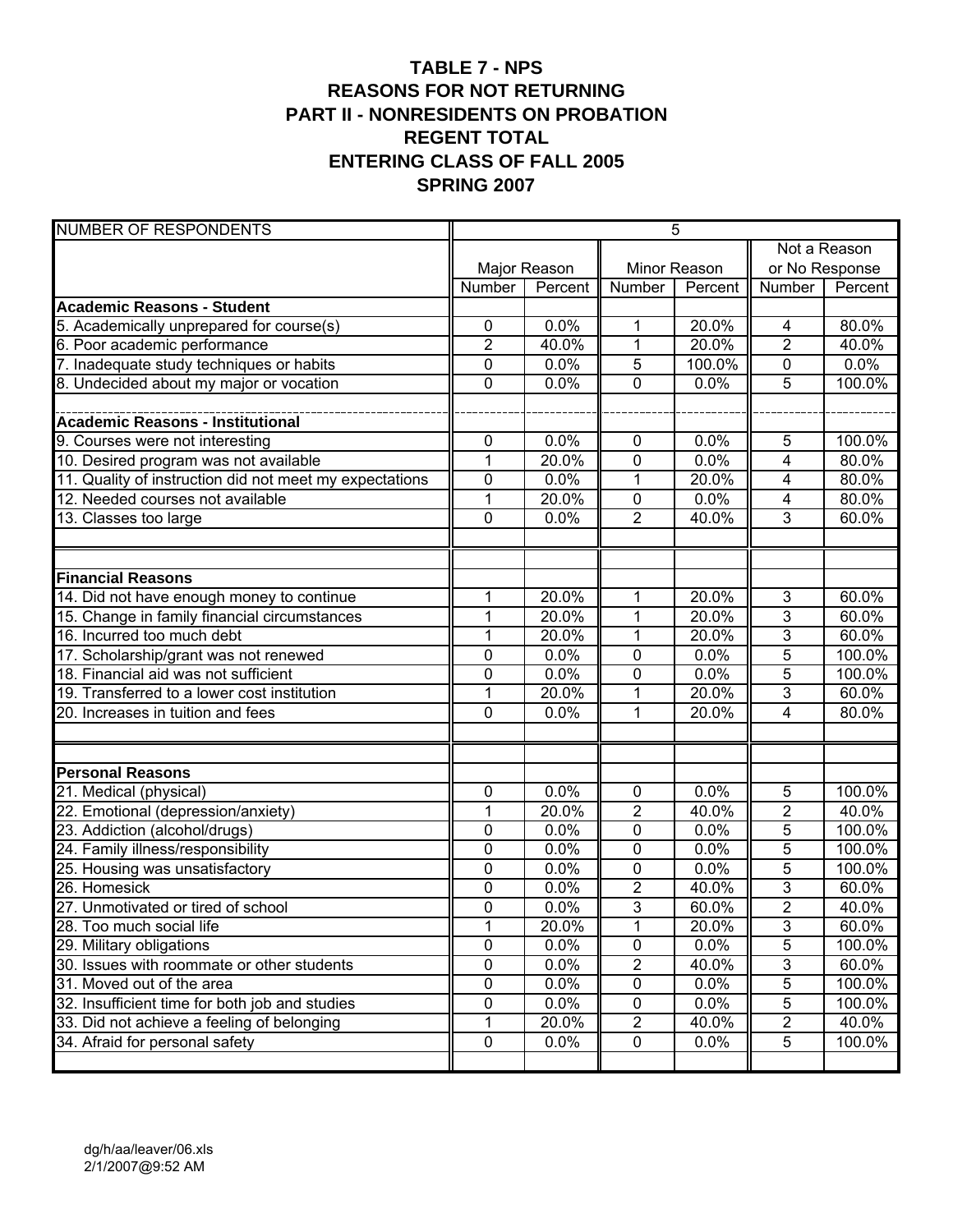# **TABLE 7A - NON-PERSISTENCE STUDY REASONS FOR NOT RETURNING PART II - NONRESIDENTS ON PROBATION UNIVERSITY OF IOWA ENTERING CLASS OF FALL 2005 SPRING 2007**

| <b>NUMBER OF RESPONDENTS</b>                            | $\overline{2}$ |              |                |              |                |                |
|---------------------------------------------------------|----------------|--------------|----------------|--------------|----------------|----------------|
|                                                         |                |              |                |              | Not a Reason   |                |
|                                                         |                | Major Reason |                | Minor Reason |                | or No Response |
|                                                         | Number         | Percent      | Number         | Percent      | Number         | Percent        |
| <b>Academic Reasons - Student</b>                       |                |              |                |              |                |                |
| 5. Academically unprepared for course(s)                | 0              | 0.0%         | 1              | 50.0%        | 1              | 50.0%          |
| 6. Poor academic performance                            | $\mathbf{1}$   | 50.0%        | 0              | 0.0%         | 1              | 50.0%          |
| 7. Inadequate study techniques or habits                | 0              | 0.0%         | $\overline{2}$ | 100.0%       | $\mathbf 0$    | 0.0%           |
| 8. Undecided about my major or vocation                 | $\mathbf 0$    | 0.0%         | $\overline{0}$ | 0.0%         | $\overline{2}$ | 100.0%         |
|                                                         |                |              |                |              |                |                |
| <b>Academic Reasons - Institutional</b>                 |                |              |                |              |                |                |
| 9. Courses were not interesting                         | 0              | 0.0%         | 0              | 0.0%         | $\overline{2}$ | 100.0%         |
| 10. Desired program was not available                   | $\overline{1}$ | 50.0%        | 0              | 0.0%         | $\overline{1}$ | 50.0%          |
| 11. Quality of instruction did not meet my expectations | 0              | 0.0%         | 1              | 50.0%        | 1              | 50.0%          |
| 12. Needed courses not available                        | 1              | $50.0\%$     | 0              | 0.0%         | 1              | 50.0%          |
| 13. Classes too large                                   | $\mathbf 0$    | 0.0%         | 1              | 50.0%        | 1              | 50.0%          |
|                                                         |                |              |                |              |                |                |
|                                                         |                |              |                |              |                |                |
| <b>Financial Reasons</b>                                |                |              |                |              |                |                |
| 14. Did not have enough money to continue               | 0              | 0.0%         | 1              | 50.0%        | $\mathbf{1}$   | 50.0%          |
| 15. Change in family financial circumstances            | 0              | 0.0%         | 1              | 50.0%        | $\mathbf{1}$   | 50.0%          |
| 16. Incurred too much debt                              | $\mathbf 0$    | 0.0%         | 1              | 50.0%        | $\overline{1}$ | 50.0%          |
| 17. Scholarship/grant was not renewed                   | $\mathbf 0$    | 0.0%         | 0              | 0.0%         | $\overline{2}$ | 100.0%         |
| 18. Financial aid was not sufficient                    | $\mathbf 0$    | 0.0%         | 0              | 0.0%         | $\overline{2}$ | 100.0%         |
| 19. Transferred to a lower cost institution             | 1              | 50.0%        | 1              | 50.0%        | $\mathbf 0$    | 0.0%           |
| 20. Increases in tuition and fees                       | $\mathbf 0$    | 0.0%         | $\overline{1}$ | 50.0%        | 1              | 50.0%          |
|                                                         |                |              |                |              |                |                |
|                                                         |                |              |                |              |                |                |
| <b>Personal Reasons</b>                                 |                |              |                |              |                |                |
| 21. Medical (physical)                                  | 0              | 0.0%         | $\pmb{0}$      | 0.0%         | $\overline{2}$ | 100.0%         |
| 22. Emotional (depression/anxiety)                      | 1              | 50.0%        | 1              | 50.0%        | $\mathbf 0$    | 0.0%           |
| 23. Addiction (alcohol/drugs)                           | 0              | 0.0%         | 0              | 0.0%         | $\overline{2}$ | 100.0%         |
| 24. Family illness/responsibility                       | 0              | 0.0%         | 0              | 0.0%         | $\overline{2}$ | 100.0%         |
| 25. Housing was unsatisfactory                          | $\mathbf 0$    | 0.0%         | 0              | 0.0%         | $\overline{2}$ | 100.0%         |
| 26. Homesick                                            | $\mathbf 0$    | 0.0%         | 1              | 50.0%        | $\mathbf{1}$   | 50.0%          |
| 27. Unmotivated or tired of school                      | $\mathbf 0$    | 0.0%         | $\mathbf{1}$   | 50.0%        | $\mathbf{1}$   | 50.0%          |
| 28. Too much social life                                | 0              | 0.0%         | 1              | 50.0%        | 1              | 50.0%          |
| 29. Military obligations                                | $\overline{0}$ | 0.0%         | 0              | 0.0%         | $\overline{2}$ | 100.0%         |
| 30. Issues with roommate or other students              | 0              | 0.0%         | 1              | 50.0%        | 1              | 50.0%          |
| 31. Moved out of the area                               | 0              | 0.0%         | $\pmb{0}$      | 0.0%         | $\overline{2}$ | 100.0%         |
| 32. Insufficient time for both job and studies          | 0              | 0.0%         | 0              | 0.0%         | $\overline{2}$ | 100.0%         |
| 33. Did not achieve a feeling of belonging              | 1              | 50.0%        | 1              | 50.0%        | 0              | 0.0%           |
| 34. Afraid for personal safety                          | 0              | 0.0%         | $\pmb{0}$      | 0.0%         | $\overline{2}$ | 100.0%         |
|                                                         |                |              |                |              |                |                |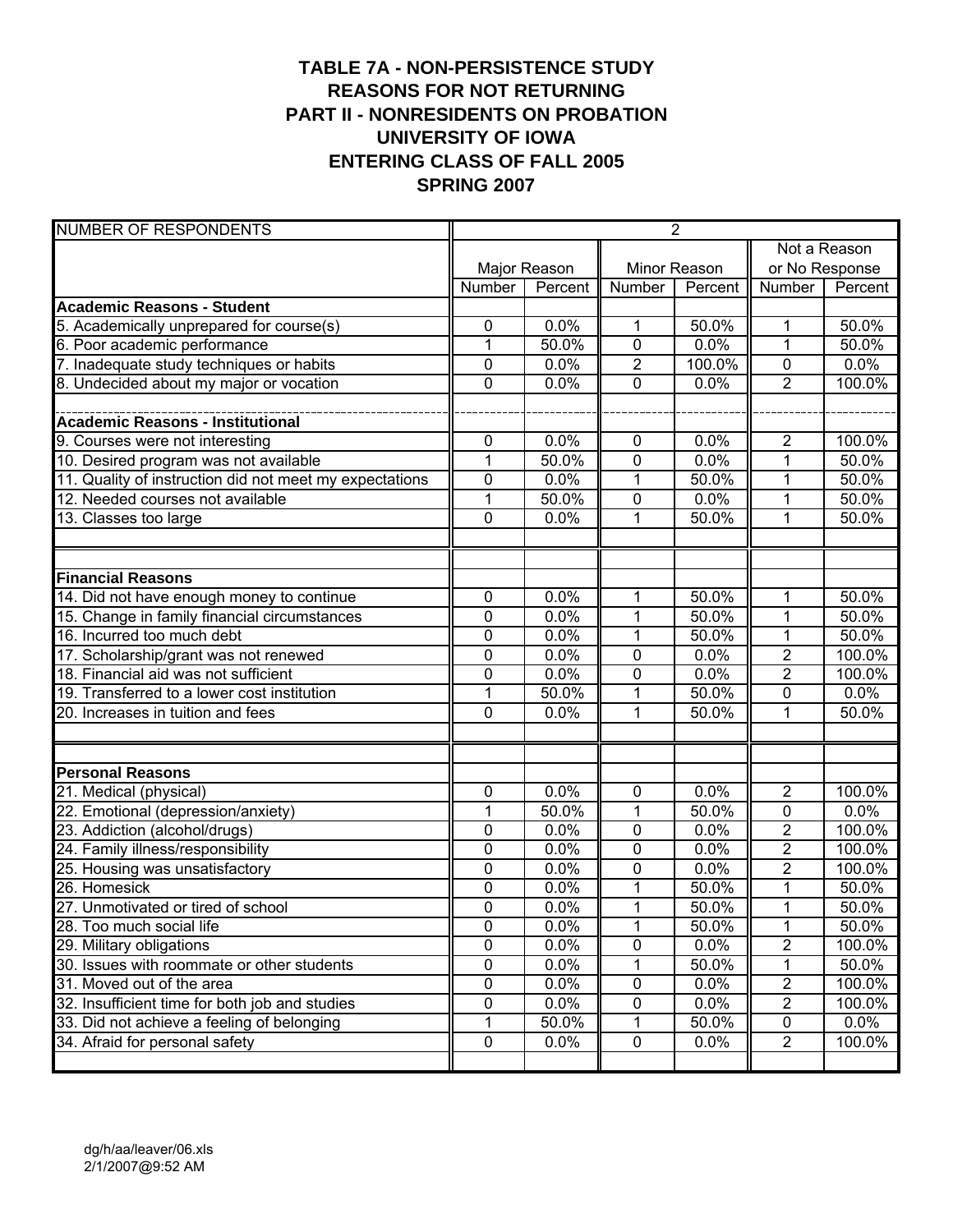# **TABLE 7B - NON-PERSISTENCE STUDY REASONS FOR NOT RETURNING PART II - NONRESIDENTS ON PROBATION IOWA STATE UNIVERSITY ENTERING CLASS OF FALL 2005 SPRING 2007**

| <b>NUMBER OF RESPONDENTS</b>                            | $\overline{3}$ |              |                |              |                |                |  |
|---------------------------------------------------------|----------------|--------------|----------------|--------------|----------------|----------------|--|
|                                                         |                |              |                |              | Not a Reason   |                |  |
|                                                         |                | Major Reason |                | Minor Reason |                | or No Response |  |
|                                                         | Number         | Percent      | <b>Number</b>  | Percent      | Number         | Percent        |  |
| <b>Academic Reasons - Student</b>                       |                |              |                |              |                |                |  |
| 5. Academically unprepared for course(s)                | 0              | 0.0%         | $\mathbf 0$    | 0.0%         | 3              | 100.0%         |  |
| 6. Poor academic performance                            | 1              | 33.3%        | $\mathbf{1}$   | 33.3%        | 1              | 33.3%          |  |
| 7. Inadequate study techniques or habits                | $\mathbf 0$    | 0.0%         | 3              | 100.0%       | $\mathbf 0$    | 0.0%           |  |
| 8. Undecided about my major or vocation                 | $\mathbf 0$    | 0.0%         | 0              | 0.0%         | $\overline{3}$ | 100.0%         |  |
|                                                         |                |              |                |              |                |                |  |
| <b>Academic Reasons - Institutional</b>                 |                |              |                |              |                |                |  |
| 9. Courses were not interesting                         | 0              | 0.0%         | $\pmb{0}$      | 0.0%         | 3              | 100.0%         |  |
| 10. Desired program was not available                   | 0              | 0.0%         | $\pmb{0}$      | 0.0%         | 3              | 100.0%         |  |
| 11. Quality of instruction did not meet my expectations | $\mathbf 0$    | 0.0%         | 0              | 0.0%         | 3              | 100.0%         |  |
| 12. Needed courses not available                        | 0              | 0.0%         | 0              | 0.0%         | 3              | 100.0%         |  |
| 13. Classes too large                                   | $\overline{0}$ | 0.0%         | 1              | 33.3%        | $\overline{2}$ | 66.7%          |  |
|                                                         |                |              |                |              |                |                |  |
|                                                         |                |              |                |              |                |                |  |
| <b>Financial Reasons</b>                                |                |              |                |              |                |                |  |
| 14. Did not have enough money to continue               | 1              | 33.3%        | $\mathbf 0$    | 0.0%         | $\overline{2}$ | 66.7%          |  |
| 15. Change in family financial circumstances            | $\mathbf 1$    | 33.3%        | 0              | 0.0%         | $\overline{2}$ | 66.7%          |  |
| 16. Incurred too much debt                              | 1              | 33.3%        | 0              | 0.0%         | $\overline{2}$ | 66.7%          |  |
| 17. Scholarship/grant was not renewed                   | 0              | 0.0%         | 0              | 0.0%         | 3              | 100.0%         |  |
| 18. Financial aid was not sufficient                    | $\mathbf 0$    | 0.0%         | 0              | 0.0%         | 3              | 100.0%         |  |
| 19. Transferred to a lower cost institution             | $\mathbf 0$    | 0.0%         | 0              | 0.0%         | 3              | 100.0%         |  |
| 20. Increases in tuition and fees                       | $\mathbf 0$    | 0.0%         | 0              | 0.0%         | 3              | 100.0%         |  |
|                                                         |                |              |                |              |                |                |  |
|                                                         |                |              |                |              |                |                |  |
| <b>Personal Reasons</b>                                 |                |              |                |              |                |                |  |
| 21. Medical (physical)                                  | 0              | 0.0%         | $\pmb{0}$      | 0.0%         | $\mathbf{3}$   | 100.0%         |  |
| 22. Emotional (depression/anxiety)                      | 0              | 0.0%         | 1              | 33.3%        | $\overline{2}$ | 66.7%          |  |
| 23. Addiction (alcohol/drugs)                           | 0              | 0.0%         | 0              | 0.0%         | 3              | 100.0%         |  |
| 24. Family illness/responsibility                       | $\mathbf 0$    | 0.0%         | 0              | 0.0%         | $\overline{3}$ | 100.0%         |  |
| 25. Housing was unsatisfactory                          | $\mathbf 0$    | 0.0%         | 0              | 0.0%         | 3              | 100.0%         |  |
| 26. Homesick                                            | $\mathbf 0$    | 0.0%         | 1              | 33.3%        | $\overline{2}$ | 66.7%          |  |
| 27. Unmotivated or tired of school                      | $\overline{0}$ | 0.0%         | $\overline{2}$ | 66.7%        | $\mathbf{1}$   | 33.3%          |  |
| 28. Too much social life                                | $\mathbf{1}$   | 33.3%        | $\pmb{0}$      | 0.0%         | $\overline{2}$ | 66.7%          |  |
| 29. Military obligations                                | $\overline{0}$ | 0.0%         | 0              | 0.0%         | $\overline{3}$ | 100.0%         |  |
| 30. Issues with roommate or other students              | $\pmb{0}$      | 0.0%         | 1              | 33.3%        | $\overline{2}$ | 66.7%          |  |
| 31. Moved out of the area                               | 0              | 0.0%         | 0              | 0.0%         | $\mathbf{3}$   | 100.0%         |  |
| 32. Insufficient time for both job and studies          | 0              | 0.0%         | 0              | 0.0%         | $\mathbf{3}$   | 100.0%         |  |
| 33. Did not achieve a feeling of belonging              | 0              | 0.0%         | 1              | 33.3%        | $\overline{2}$ | 66.7%          |  |
| 34. Afraid for personal safety                          | 0              | 0.0%         | 0              | 0.0%         | $\mathbf{3}$   | 100.0%         |  |
|                                                         |                |              |                |              |                |                |  |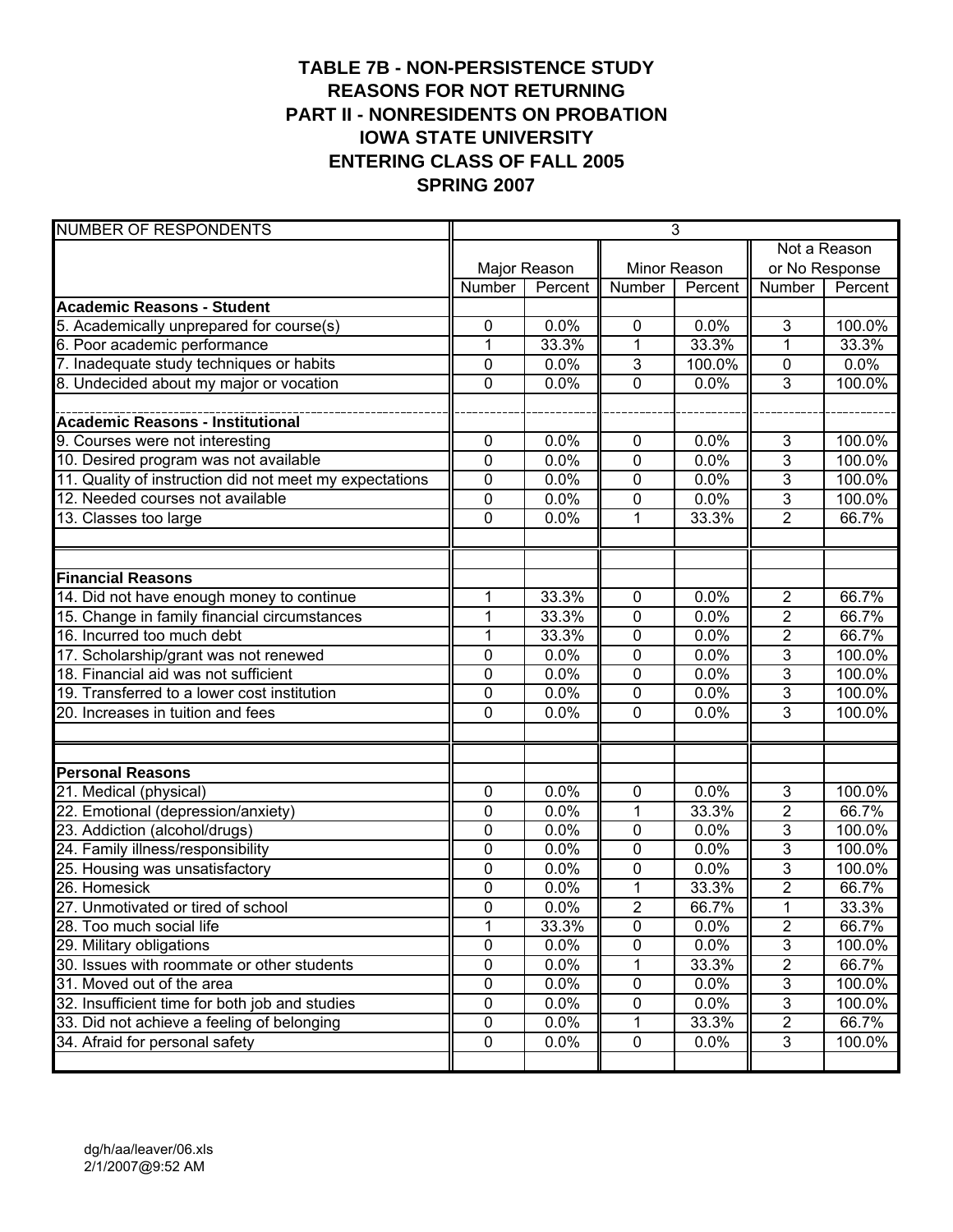# **TABLE 7C - NON-PERSISTENCE STUDY REASONS FOR NOT RETURNING PART II - NONRESIDENTS ON PROBATION UNIVERSITY OF NORTHERN IOWA ENTERING CLASS OF FALL 2005 SPRING 2007**

| <b>NUMBER OF RESPONDENTS</b>                            | $\mathbf 0$    |                              |              |              |                |                              |
|---------------------------------------------------------|----------------|------------------------------|--------------|--------------|----------------|------------------------------|
|                                                         |                |                              |              | Not a Reason |                |                              |
|                                                         | Major Reason   |                              | Minor Reason |              | or No Response |                              |
|                                                         | Number         | Percent                      | Number       | Percent      | Number         | Percent                      |
| <b>Academic Reasons - Student</b>                       |                |                              |              |              |                |                              |
| 5. Academically unprepared for course(s)                | 0              | #DIV/0!                      | 0            | #DIV/0!      | $\mathbf 0$    | #DIV/0!                      |
| 6. Poor academic performance                            | 0              | #DIV/0!                      | 0            | #DIV/0!      | 0              | #DIV/0!                      |
| 8. Inadequate study techniques or habits                | 0              | $\overline{\text{HDIV}}$ /0! | 0            | #DIV/0!      | 0              | #DIV/0!                      |
| 13. Undecided about my major or vocation                | $\mathbf 0$    | #DIV/0!                      | 0            | #DIV/0!      | $\overline{0}$ | #DIV/0!                      |
|                                                         |                |                              |              |              |                |                              |
| <b>Academic Reasons - Institutional</b>                 |                |                              |              |              |                |                              |
| 7. Courses were not interesting                         | 0              | #DIV/0!                      | 0            | #DIV/0!      | $\mathbf 0$    | #DIV/0!                      |
| 9. Desired program was not available                    | $\mathbf 0$    | #DIV/0!                      | 0            | #DIV/0!      | $\mathbf 0$    | #DIV/0!                      |
| 10. Quality of instruction did not meet my expectations | 0              | #DIV/0!                      | 0            | #DIV/0!      | $\mathbf 0$    | #DIV/0!                      |
| 11. Needed courses not available                        | 0              | #DIV/0!                      | 0            | #DIV/0!      | $\mathbf 0$    | #DIV/0!                      |
| 12. Classes too large                                   | $\mathbf 0$    | #DIV/0!                      | 0            | #DIV/0!      | 0              | #DIV/0!                      |
|                                                         |                |                              |              |              |                |                              |
|                                                         |                |                              |              |              |                |                              |
| <b>Financial Reasons</b>                                |                |                              |              |              |                |                              |
| 14. Did not have enough money to continue               | 0              | #DIV/0!                      | 0            | #DIV/0!      | $\mathbf 0$    | #DIV/0!                      |
| 15. Change in family financial circumstances            | 0              | #DIV/0!                      | 0            | #DIV/0!      | $\mathbf 0$    | #DIV/0!                      |
| 16. Incurred too much debt                              | $\mathbf 0$    | #DIV/0!                      | 0            | #DIV/0!      | $\overline{0}$ | #DIV/0!                      |
| 17. Scholarship/grant was not renewed                   | $\mathbf 0$    | $#$ DIV/0!                   | 0            | #DIV/0!      | $\mathbf 0$    | #DIV/0!                      |
| 18. Financial aid was not sufficient                    | 0              | #DIV/0!                      | 0            | #DIV/0!      | $\mathbf 0$    | #DIV/0!                      |
| 19. Transferred to a lower cost institution             | 0              | #DIV/0!                      | 0            | #DIV/0!      | $\mathbf 0$    | #DIV/0!                      |
| 20. Increases in tuition and fees                       | $\Omega$       | #DIV/0!                      | 0            | #DIV/0!      | $\overline{0}$ | #DIV/0!                      |
|                                                         |                |                              |              |              |                |                              |
|                                                         |                |                              |              |              |                |                              |
| <b>Personal Reasons</b>                                 |                |                              |              |              |                |                              |
| 21. Medical (physical)                                  | 0              | #DIV/0!                      | 0            | #DIV/0!      | $\mathbf 0$    | #DIV/0!                      |
| 22. Emotional (depression/anxiety)                      | 0              | #DIV/0!                      | 0            | #DIV/0!      | $\mathbf 0$    | #DIV/0!                      |
| 23. Addiction (alcohol/drugs)                           | 0              | #DIV/0!                      | 0            | #DIV/0!      | 0              | #DIV/0!                      |
| 24. Family illness/responsibility                       | 0              | #DIV/0!                      | 0            | #DIV/0!      | 0              | #DIV/0!                      |
| 25. Housing was unsatisfactory                          | $\mathbf 0$    | #DIV/0!                      | 0            | #DIV/0!      | $\overline{0}$ | #DIV/0!                      |
| 26. Homesick                                            | $\mathbf 0$    | #DIV/0!                      | 0            | #DIV/0!      | 0              | #DIV/0!                      |
| 27. Unmotivated or tired of school                      | 0              | #DIV/0!                      | 0            | #DIV/0!      | 0              | $\overline{\text{HDIV}}$ /0! |
| 28. Too much social life                                | 0              | #DIV/0!                      | 0            | #DIV/0!      | 0              | #DIV/0!                      |
| 29. Military obligations                                | $\overline{0}$ | #DIV/0!                      | 0            | #DIV/0!      | $\overline{0}$ | #DIV/0!                      |
| 30. Issues with roommate or other students              | 0              | #DIV/0!                      | 0            | #DIV/0!      | $\pmb{0}$      | #DIV/0!                      |
| 31. Moved out of the area                               | 0              | #DIV/0!                      | 0            | #DIV/0!      | $\pmb{0}$      | #DIV/0!                      |
| 32. Insufficient time for both job and studies          | 0              | #DIV/0!                      | 0            | #DIV/0!      | $\pmb{0}$      | #DIV/0!                      |
| 33. Did not achieve a feeling of belonging              | 0              | #DIV/0!                      | 0            | #DIV/0!      | $\mathbf 0$    | #DIV/0!                      |
| 34. Afraid for personal safety                          | 0              | #DIV/0!                      | $\pmb{0}$    | #DIV/0!      | $\mathbf 0$    | #DIV/0!                      |
|                                                         |                |                              |              |              |                |                              |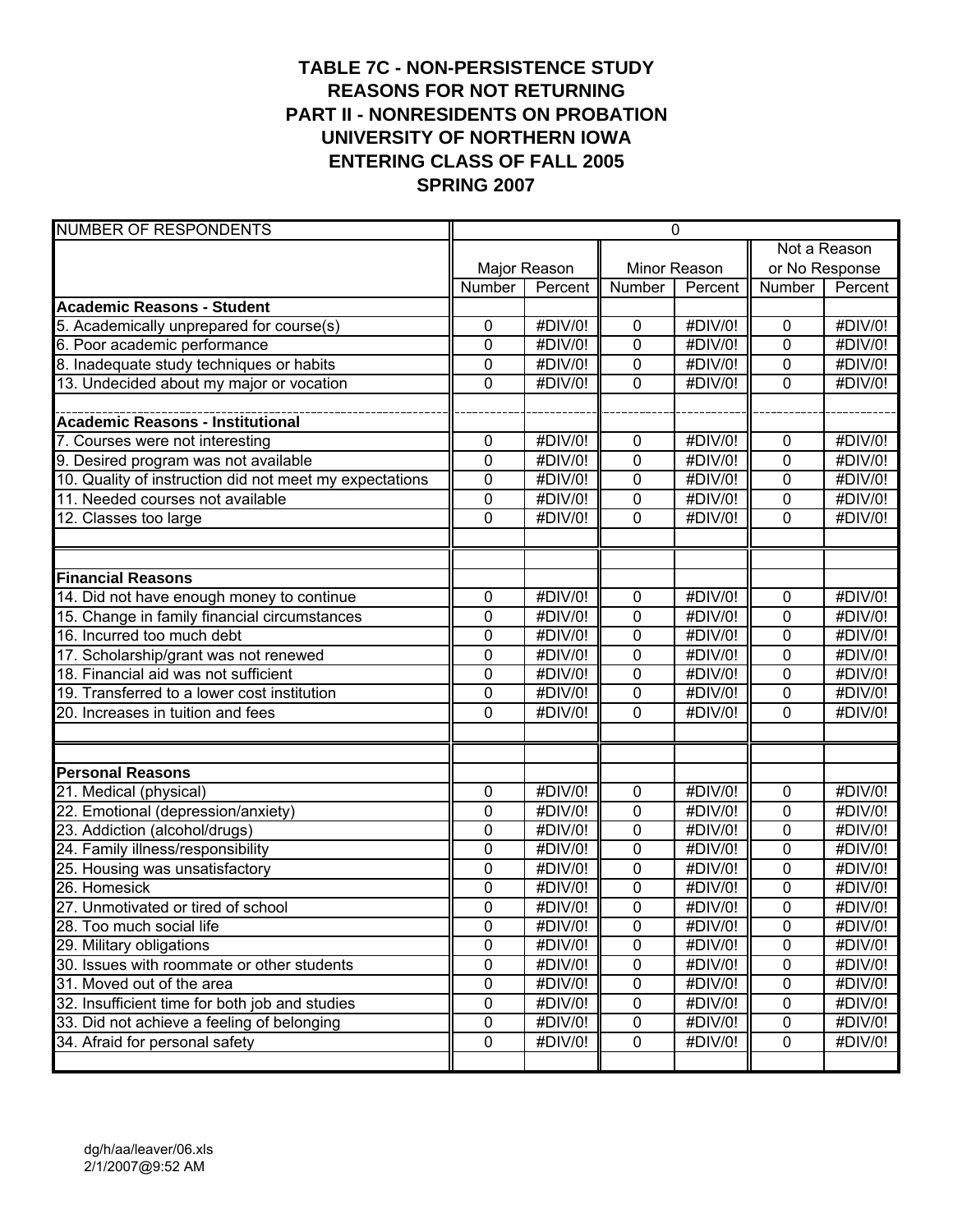# **TABLE 8 - NPS REASONS FOR NOT RETURNING PART II - ALL RESPONDENTS REGENT TOTAL ENTERING CLASS OF FALL 2005 SPRING 2007**

| <b>NUMBER OF RESPONDENTS</b>                            | 340             |         |                         |         |                  |         |  |
|---------------------------------------------------------|-----------------|---------|-------------------------|---------|------------------|---------|--|
|                                                         |                 |         |                         |         | Not a Reason     |         |  |
|                                                         | Major Reason    |         | Minor Reason            |         | or No Response   |         |  |
|                                                         | Number          | Percent | Number                  | Percent | Number           | Percent |  |
| <b>Academic Reasons - Student</b>                       |                 |         |                         |         |                  |         |  |
| 5. Academically unprepared for course(s)                | 16              | 4.7%    | 39                      | 11.5%   | 285              | 83.8%   |  |
| 6. Poor academic performance                            | 34              | 10.0%   | 47                      | 13.8%   | 259              | 76.2%   |  |
| 7. Inadequate study techniques or habits                | 25              | 7.4%    | 50                      | 14.7%   | 265              | 77.9%   |  |
| 8. Undecided about my major or vocation                 | 38              | 11.2%   | 55                      | 16.2%   | $\overline{247}$ | 72.6%   |  |
|                                                         |                 |         |                         |         |                  |         |  |
|                                                         |                 |         |                         |         |                  |         |  |
| 9. Courses were not interesting                         | 18              | 5.3%    | 63                      | 18.5%   | 259              | 76.2%   |  |
| 10. Desired program was not available                   | 65              | 19.1%   | $\overline{24}$         | 7.1%    | 251              | 73.8%   |  |
| 11. Quality of instruction did not meet my expectations | 49              | 14.4%   | 51                      | 15.0%   | 240              | 70.6%   |  |
| 12. Needed courses not available                        | 48              | 14.1%   | $\overline{27}$         | 7.9%    | 265              | 77.9%   |  |
| 13. Classes too large                                   | 79              | 23.2%   | 58                      | 17.1%   | 203              | 59.7%   |  |
|                                                         |                 |         |                         |         |                  |         |  |
|                                                         |                 |         |                         |         |                  |         |  |
| <b>Financial Reasons</b>                                |                 |         |                         |         |                  |         |  |
| 14. Did not have enough money to continue               | 50              | 14.7%   | 45                      | 13.2%   | 246              | 72.4%   |  |
| 15. Change in family financial circumstances            | 28              | 8.2%    | 30                      | 8.8%    | 283              | 83.2%   |  |
| 16. Incurred too much debt                              | $\overline{31}$ | 9.1%    | $\overline{33}$         | 9.7%    | 277              | 81.5%   |  |
| 17. Scholarship/grant was not renewed                   | 12              | 3.5%    | $\overline{17}$         | 5.0%    | 312              | 91.8%   |  |
| 18. Financial aid was not sufficient                    | 45              | 13.2%   | $\overline{27}$         | 7.9%    | 269              | 79.1%   |  |
| 19. Transferred to a lower cost institution             | 81              | 23.8%   | 55                      | 16.2%   | 205              | 60.3%   |  |
| 20. Increases in tuition and fees                       | 29              | 8.5%    | $\overline{47}$         | 13.8%   | 265              | 77.9%   |  |
|                                                         |                 |         |                         |         |                  |         |  |
|                                                         |                 |         |                         |         |                  |         |  |
| <b>Personal Reasons</b>                                 |                 |         |                         |         |                  |         |  |
| 21. Medical (physical)                                  | 11              | 3.2%    | 21                      | 6.2%    | 308              | 90.6%   |  |
| 22. Emotional (depression/anxiety)                      | 41              | 12.1%   | 68                      | 20.0%   | 231              | 67.9%   |  |
| 23. Addiction (alcohol/drugs)                           | $\overline{7}$  | 2.1%    | $\overline{\mathbf{4}}$ | 1.2%    | 329              | 96.8%   |  |
| 24. Family illness/responsibility                       | 10              | 2.9%    | 13                      | 3.8%    | 317              | 93.2%   |  |
| 25. Housing was unsatisfactory                          | 23              | 6.8%    | $\overline{36}$         | 10.6%   | 281              | 82.6%   |  |
| 26. Homesick                                            | 38              | 11.2%   | 68                      | 20.0%   | 234              | 68.8%   |  |
| 27. Unmotivated or tired of school                      | 21              | 6.2%    | 49                      | 14.4%   | 270              | 79.4%   |  |
| 28. Too much social life                                | 11              | 3.2%    | 33                      | 9.7%    | 296              | 87.1%   |  |
| 29. Military obligations                                | $\overline{6}$  | 1.8%    | $\overline{2}$          | 0.6%    | 332              | 97.6%   |  |
| 30. Issues with roommate or other students              | $\overline{22}$ | 6.5%    | 62                      | 18.2%   | 256              | 75.3%   |  |
| 31. Moved out of the area                               | 12              | 3.5%    | 19                      | 5.6%    | 309              | 90.9%   |  |
| 32. Insufficient time for both job and studies          | 12              | 3.5%    | 18                      | 5.3%    | 310              | 91.2%   |  |
| 33. Did not achieve a feeling of belonging              | 74              | 21.8%   | 65                      | 19.1%   | 201              | 59.1%   |  |
| 34. Afraid for personal safety                          | $\mathfrak{Z}$  | 0.9%    | 9                       | 2.6%    | 328              | 96.5%   |  |
|                                                         |                 |         |                         |         |                  |         |  |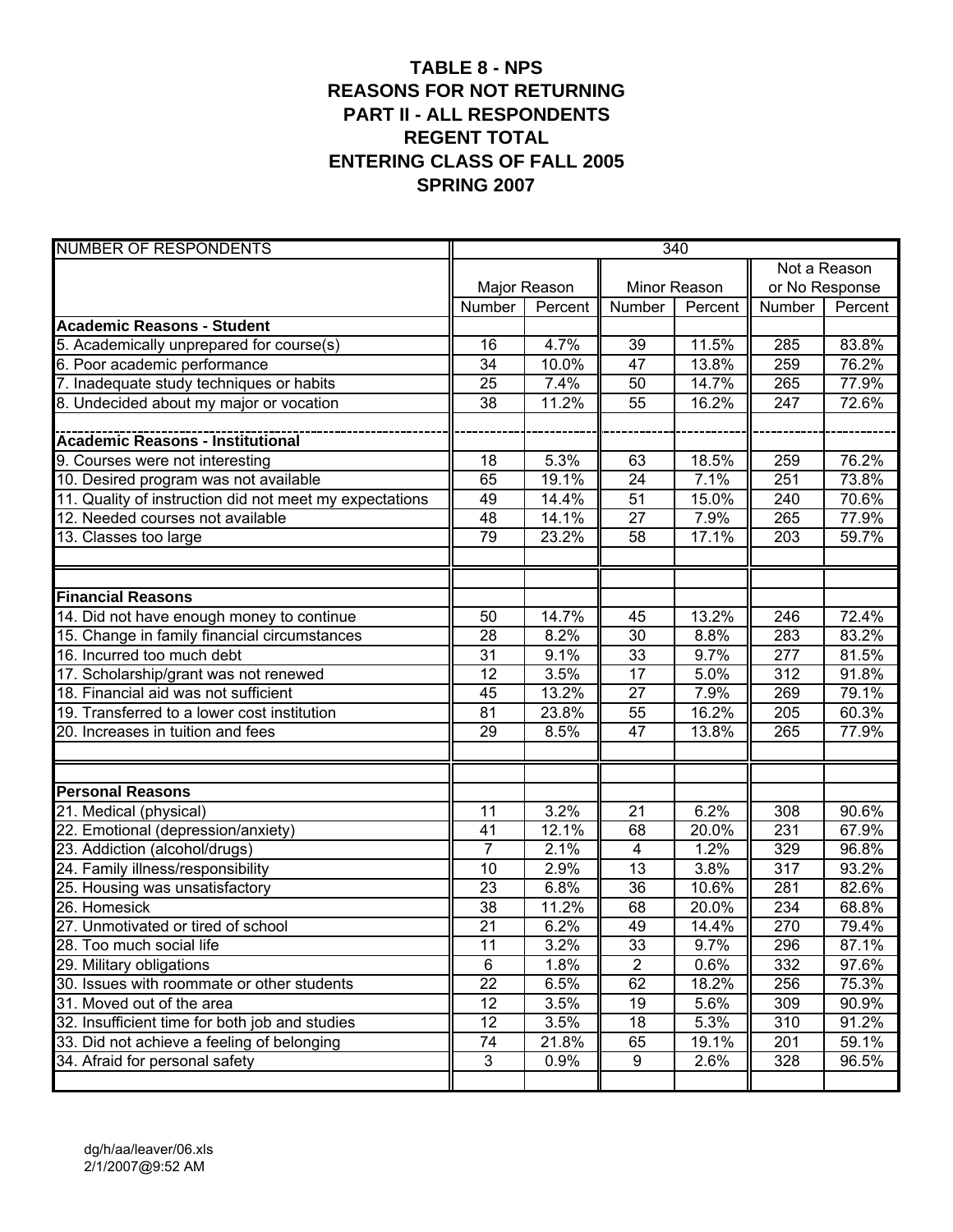# **TABLE 9 - NON-PERSISTENCE STUDY REASONS FOR NOT RETURNING PART II - ALL RESPONDENTS UNIVERSITY OF IOWA ENTERING CLASS OF FALL 2005 SPRING 2007**

| <b>NUMBER OF RESPONDENTS</b>                            | 157                     |         |                 |              |                  |          |
|---------------------------------------------------------|-------------------------|---------|-----------------|--------------|------------------|----------|
|                                                         |                         |         |                 | Not a Reason |                  |          |
|                                                         | Major Reason            |         | Minor Reason    |              | or No Response   |          |
|                                                         | Number                  | Percent | Number          | Percent      | Number           | Percent  |
| <b>Academic Reasons - Student</b>                       |                         |         |                 |              |                  |          |
| 5. Academically unprepared for course(s)                | 6                       | 3.8%    | 23              | 14.6%        | 128              | 81.5%    |
| 6. Poor academic performance                            | 14                      | 8.9%    | $\overline{26}$ | 16.6%        | 117              | 74.5%    |
| 7. Inadequate study techniques or habits                | 8                       | 5.1%    | 24              | 15.3%        | 125              | 79.6%    |
| 8. Undecided about my major or vocation                 | $\overline{18}$         | 11.5%   | $\overline{23}$ | 14.6%        | 116              | 73.9%    |
|                                                         |                         |         |                 |              |                  |          |
| <b>Academic Reasons - Institutional</b>                 |                         |         |                 |              |                  |          |
| 9. Courses were not interesting                         | 8                       | 5.1%    | 36              | 22.9%        | 113              | 72.0%    |
| 10. Desired program was not available                   | $\overline{25}$         | 15.9%   | $\overline{8}$  | 5.1%         | 124              | 79.0%    |
| 11. Quality of instruction did not meet my expectations | 32                      | 20.4%   | 25              | 15.9%        | 100              | 63.7%    |
| 12. Needed courses not available                        | 19                      | 12.1%   | 18              | 11.5%        | 120              | 76.4%    |
| 13. Classes too large                                   | 47                      | 29.9%   | 33              | 21.0%        | 77               | 49.0%    |
|                                                         |                         |         |                 |              |                  |          |
|                                                         |                         |         |                 |              |                  |          |
| <b>Financial Reasons</b>                                |                         |         |                 |              |                  |          |
| 14. Did not have enough money to continue               | 27                      | 17.2%   | 22              | 14.0%        | 108              | 68.8%    |
| 15. Change in family financial circumstances            | 11                      | 7.0%    | 19              | 12.1%        | 127              | 80.9%    |
| 16. Incurred too much debt                              | 12                      | 7.6%    | $\overline{17}$ | 10.8%        | 128              | 81.5%    |
| 17. Scholarship/grant was not renewed                   | $\overline{5}$          | 3.2%    | 6               | 3.8%         | 146              | 93.0%    |
| 18. Financial aid was not sufficient                    | $\overline{23}$         | 14.6%   | $\overline{11}$ | 7.0%         | 123              | 78.3%    |
| 19. Transferred to a lower cost institution             | 36                      | 22.9%   | 30              | 19.1%        | 91               | 58.0%    |
| 20. Increases in tuition and fees                       | 14                      | 8.9%    | 25              | 15.9%        | $\overline{118}$ | 75.2%    |
|                                                         |                         |         |                 |              |                  |          |
|                                                         |                         |         |                 |              |                  |          |
| <b>Personal Reasons</b>                                 |                         |         |                 |              |                  |          |
| 21. Medical (physical)                                  | $\overline{7}$          | 4.5%    | 10              | 6.4%         | 140              | 89.2%    |
| 22. Emotional (depression/anxiety)                      | 24                      | 15.3%   | 34              | 21.7%        | 99               | 63.1%    |
| 23. Addiction (alcohol/drugs)                           | 5                       | 3.2%    | $\mathbf 1$     | 0.6%         | 151              | 96.2%    |
| 24. Family illness/responsibility                       | $\overline{7}$          | 4.5%    | 6               | 3.8%         | 144              | 91.7%    |
| 25. Housing was unsatisfactory                          | 13                      | 8.3%    | $\overline{17}$ | 10.8%        | 127              | 80.9%    |
| 26. Homesick                                            | 20                      | 12.7%   | 39              | 24.8%        | 98               | 62.4%    |
| 27. Unmotivated or tired of school                      | 9                       | 5.7%    | $\overline{23}$ | 14.6%        | 125              | 79.6%    |
| 28. Too much social life                                | 6                       | 3.8%    | 17              | 10.8%        | 134              | 85.4%    |
| 29. Military obligations                                | $\overline{1}$          | 0.6%    | 1               | 0.6%         | 155              | 98.7%    |
| 30. Issues with roommate or other students              | 16                      | 10.2%   | $\overline{29}$ | 18.5%        | 112              | 71.3%    |
| 31. Moved out of the area                               | $\overline{2}$          | 1.3%    | 10              | 6.4%         | 145              | $92.4\%$ |
| 32. Insufficient time for both job and studies          | $\overline{\mathbf{4}}$ | 2.5%    | 8               | 5.1%         | 145              | 92.4%    |
| 33. Did not achieve a feeling of belonging              | 47                      | 29.9%   | 27              | 17.2%        | 83               | 52.9%    |
| 34. Afraid for personal safety                          | $\mathfrak{B}$          | 1.9%    | $\overline{7}$  | 4.5%         | 147              | 93.6%    |
|                                                         |                         |         |                 |              |                  |          |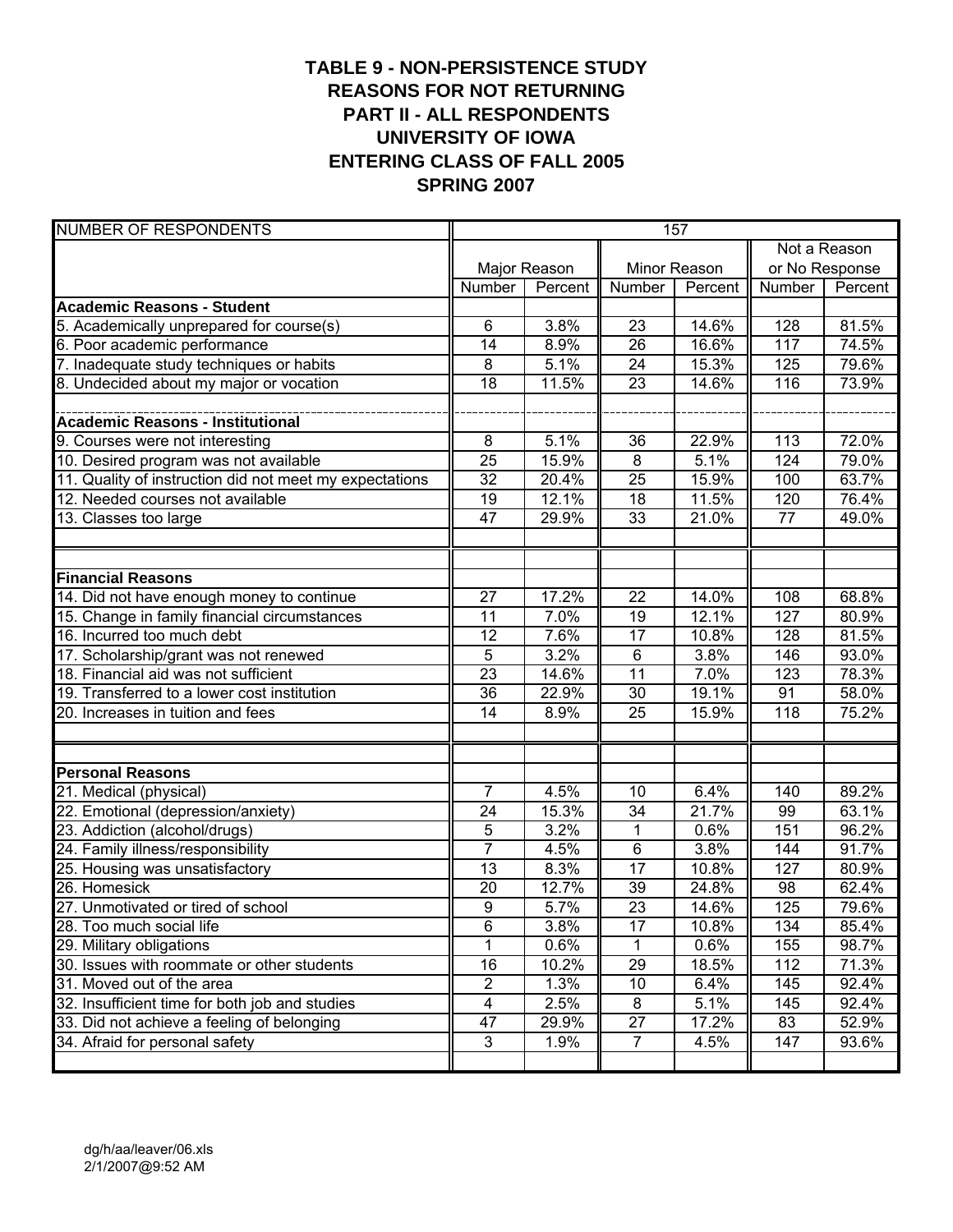# **TABLE 10 - NON-PERSISTENCE STUDY REASONS FOR NOT RETURNING PART II - ALL RESPONDENTS IOWA STATE UNIVERSITY ENTERING CLASS OF FALL 2005 SPRING 2007**

| <b>NUMBER OF RESPONDENTS</b>                            | 107             |         |                 |         |                |         |  |
|---------------------------------------------------------|-----------------|---------|-----------------|---------|----------------|---------|--|
|                                                         |                 |         |                 |         | Not a Reason   |         |  |
|                                                         | Major Reason    |         | Minor Reason    |         | or No Response |         |  |
|                                                         | Number          | Percent | Number          | Percent | Number         | Percent |  |
| <b>Academic Reasons - Student</b>                       |                 |         |                 |         |                |         |  |
| 5. Academically unprepared for course(s)                | 10              | 9.3%    | 8               | 7.5%    | 89             | 83.2%   |  |
| 6. Poor academic performance                            | 16              | 15.0%   | $\overline{11}$ | 10.3%   | 80             | 74.8%   |  |
| 7. Inadequate study techniques or habits                | 12              | 11.2%   | 18              | 16.8%   | 77             | 72.0%   |  |
| 8. Undecided about my major or vocation                 | 10              | 9.3%    | $\overline{22}$ | 20.6%   | 75             | 70.1%   |  |
|                                                         |                 |         |                 |         |                |         |  |
|                                                         |                 |         |                 |         |                |         |  |
| 9. Courses were not interesting                         | 6               | 5.6%    | 17              | 15.9%   | 84             | 78.5%   |  |
| 10. Desired program was not available                   | 20              | 18.7%   | $\overline{9}$  | 8.4%    | 78             | 72.9%   |  |
| 11. Quality of instruction did not meet my expectations | 15              | 14.0%   | 20              | 18.7%   | 72             | 67.3%   |  |
| 12. Needed courses not available                        | 14              | 13.1%   | 5               | 4.7%    | 88             | 82.2%   |  |
| 13. Classes too large                                   | 26              | 24.3%   | 16              | 15.0%   | 65             | 60.7%   |  |
|                                                         |                 |         |                 |         |                |         |  |
|                                                         |                 |         |                 |         |                |         |  |
| <b>Financial Reasons</b>                                |                 |         |                 |         |                |         |  |
| 14. Did not have enough money to continue               | 15              | 14.0%   | 16              | 15.0%   | 76             | 71.0%   |  |
| 15. Change in family financial circumstances            | 11              | 10.3%   | $\overline{7}$  | 6.5%    | 89             | 83.2%   |  |
| 16. Incurred too much debt                              | 13              | 12.1%   | 9               | 8.4%    | 85             | 79.4%   |  |
| 17. Scholarship/grant was not renewed                   | 4               | 3.7%    | $\overline{7}$  | 6.5%    | 96             | 89.7%   |  |
| 18. Financial aid was not sufficient                    | $\overline{15}$ | 14.0%   | $\overline{7}$  | 6.5%    | 85             | 79.4%   |  |
| 19. Transferred to a lower cost institution             | 27              | 25.2%   | $\overline{13}$ | 12.1%   | 67             | 62.6%   |  |
| 20. Increases in tuition and fees                       | $\overline{7}$  | 6.5%    | $\overline{18}$ | 16.8%   | 82             | 76.6%   |  |
|                                                         |                 |         |                 |         |                |         |  |
|                                                         |                 |         |                 |         |                |         |  |
| <b>Personal Reasons</b>                                 |                 |         |                 |         |                |         |  |
| 21. Medical (physical)                                  | $\overline{2}$  | 1.9%    | $\overline{7}$  | 6.5%    | 98             | 91.6%   |  |
| 22. Emotional (depression/anxiety)                      | 9               | 8.4%    | 22              | 20.6%   | 76             | 71.0%   |  |
| 23. Addiction (alcohol/drugs)                           | 1               | 0.9%    | $\mathbf{3}$    | 2.8%    | 103            | 96.3%   |  |
| 24. Family illness/responsibility                       | 1               | 0.9%    | 6               | 5.6%    | 100            | 93.5%   |  |
| 25. Housing was unsatisfactory                          | 6               | 5.6%    | 12              | 11.2%   | 89             | 83.2%   |  |
| 26. Homesick                                            | 11              | 10.3%   | 18              | 16.8%   | 78             | 72.9%   |  |
| 27. Unmotivated or tired of school                      | $\overline{9}$  | 8.4%    | 14              | 13.1%   | 84             | 78.5%   |  |
| 28. Too much social life                                | 4               | 3.7%    | 13              | 12.1%   | 90             | 84.1%   |  |
| 29. Military obligations                                | $\overline{5}$  | 4.7%    | $\overline{0}$  | 0.0%    | 102            | 95.3%   |  |
| 30. Issues with roommate or other students              | 3               | 2.8%    | 18              | 16.8%   | 86             | 80.4%   |  |
| 31. Moved out of the area                               | $\overline{5}$  | 4.7%    | 6               | 5.6%    | 96             | 89.7%   |  |
| 32. Insufficient time for both job and studies          | $\overline{5}$  | 4.7%    | $\,6$           | 5.6%    | 96             | 89.7%   |  |
| 33. Did not achieve a feeling of belonging              | 18              | 16.8%   | 21              | 19.6%   | 68             | 63.6%   |  |
| 34. Afraid for personal safety                          | $\pmb{0}$       | 0.0%    | $\overline{2}$  | 1.9%    | 105            | 98.1%   |  |
|                                                         |                 |         |                 |         |                |         |  |